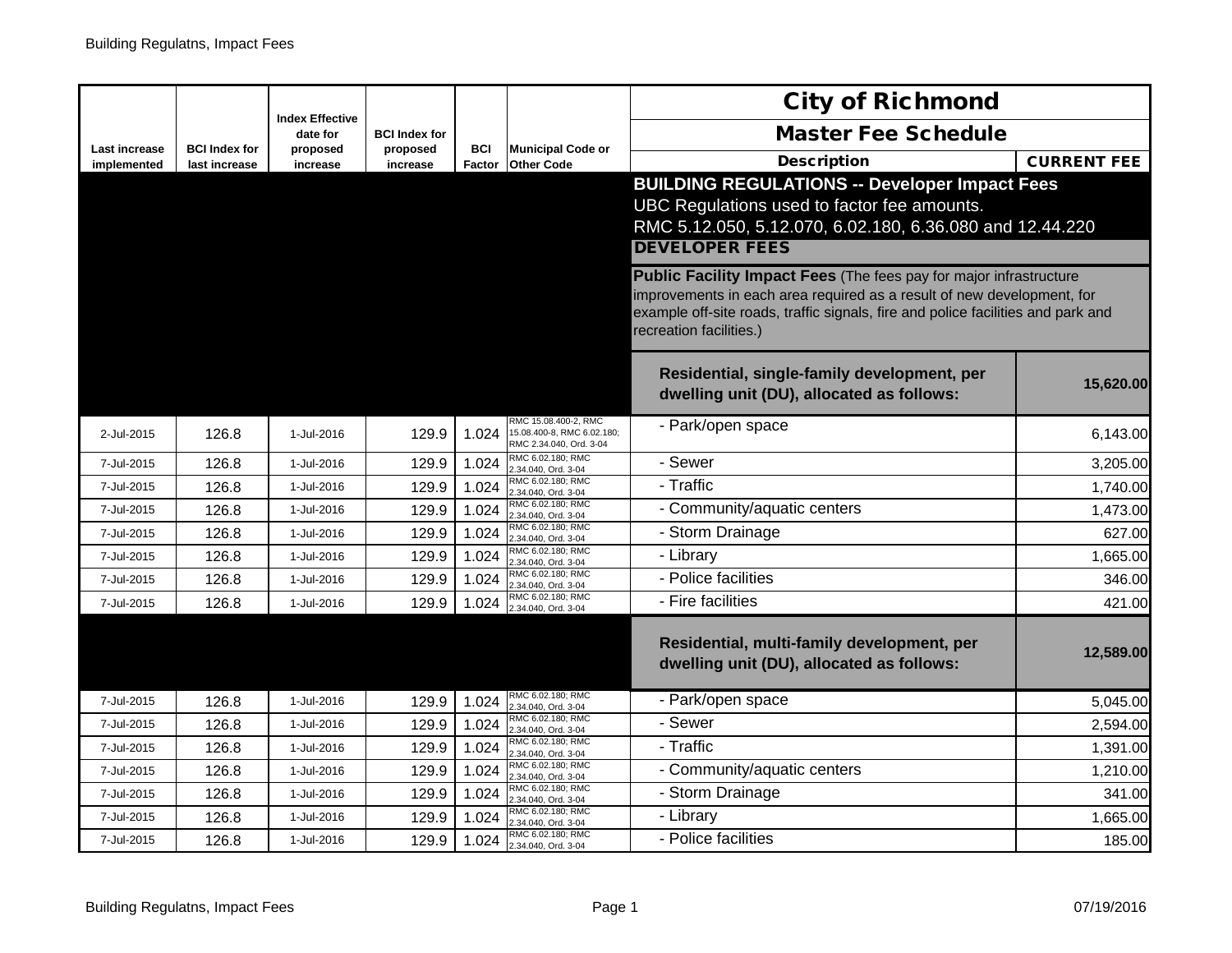|                                     |                                       |                                    |                      |                      |                                               | <b>City of Richmond</b>                                                                                                                                         |                    |
|-------------------------------------|---------------------------------------|------------------------------------|----------------------|----------------------|-----------------------------------------------|-----------------------------------------------------------------------------------------------------------------------------------------------------------------|--------------------|
|                                     |                                       | <b>Index Effective</b><br>date for | <b>BCI</b> Index for |                      |                                               | <b>Master Fee Schedule</b>                                                                                                                                      |                    |
| <b>Last increase</b><br>implemented | <b>BCI Index for</b><br>last increase | proposed<br>increase               | proposed<br>increase | <b>BCI</b><br>Factor | <b>Municipal Code or</b><br><b>Other Code</b> | <b>Description</b>                                                                                                                                              | <b>CURRENT FEE</b> |
|                                     |                                       |                                    |                      |                      |                                               | <b>BUILDING REGULATIONS -- Developer Impact Fees</b><br>UBC Regulations used to factor fee amounts.<br>RMC 5.12.050, 5.12.070, 6.02.180, 6.36.080 and 12.44.220 |                    |
| 7-Jul-2015                          | 126.8                                 | 1-Jul-2016                         | 129.9                | 1.024                | RMC 6.02.180; RMC<br>2.34.040, Ord. 3-04      | - Fire facilities                                                                                                                                               | 158.00             |
|                                     |                                       |                                    |                      |                      |                                               | Commercial development, per 1,000 square<br>feet, allocated as follows:                                                                                         | 8,837.00           |
| 7-Jul-2015                          | 126.8                                 | 1-Jul-2016                         | 129.9                | 1.024                | RMC 6.02.180; RMC<br>2.34.040, Ord. 3-04      | - Park/open space                                                                                                                                               |                    |
| 7-Jul-2015                          | 126.8                                 | 1-Jul-2016                         | 129.9                | 1.024                | RMC 6.02.180; RMC<br>2.34.040, Ord. 3-04      | - Sewer                                                                                                                                                         | 2,921.00           |
| 7-Jul-2015                          | 126.8                                 | 1-Jul-2016                         | 129.9                | 1.024                | RMC 6.02.180; RMC<br>2.34.040, Ord. 3-04      | - Traffic                                                                                                                                                       | 4,321.00           |
| 7-Jul-2015                          | 126.8                                 | 1-Jul-2016                         | 129.9                | 1.024                | RMC 6.02.180; RMC<br>2.34.040, Ord. 3-04      | - Community/aquatic centers                                                                                                                                     |                    |
| 7-Jul-2015                          | 126.8                                 | 1-Jul-2016                         | 129.9                | 1.024                | RMC 6.02.180; RMC<br>2.34.040, Ord. 3-04      | - Storm Drainage                                                                                                                                                | 873.00             |
| 7-Jul-2015                          | 126.8                                 | 1-Jul-2016                         | 129.9                | 1.024                | RMC 6.02.180; RMC<br>2.34.040, Ord. 3-04      | - Library                                                                                                                                                       | 223.00             |
| 7-Jul-2015                          | 126.8                                 | 1-Jul-2016                         | 129.9                | 1.024                | RMC 6.02.180; RMC<br>2.34.040, Ord. 3-04      | - Police facilities                                                                                                                                             | 266.00             |
| 7-Jul-2015                          | 126.8                                 | 1-Jul-2016                         | 129.9                | 1.024                | RMC 6.02.180; RMC<br>2.34.040, Ord. 3-04      | - Fire facilities                                                                                                                                               | 233.00             |
|                                     |                                       |                                    |                      |                      |                                               | Office development, per 1,000 square feet,<br>allocated as follows:                                                                                             | 7,386.00           |
| 7-Jul-2015                          | 126.8                                 | 1-Jul-2016                         | 129.9                | 1.024                | RMC 6.02.180; RMC<br>2.34.040, Ord. 3-04      | - Park/open space                                                                                                                                               |                    |
| 7-Jul-2015                          | 126.8                                 | 1-Jul-2016                         | 129.9                | 1.024                | RMC 6.02.180; RMC<br>2.34.040, Ord. 3-04      | - Sewer                                                                                                                                                         | 2,050.00           |
| 7-Jul-2015                          | 126.8                                 | 1-Jul-2016                         | 129.9                | 1.024                | RMC 6.02.180; RMC<br>2.34.040, Ord. 3-04      | - Traffic                                                                                                                                                       | 3,812.00           |
| 7-Jul-2015                          | 126.8                                 | 1-Jul-2016                         | 129.9                | 1.024                | RMC 6.02.180; RMC<br>2.34.040, Ord. 3-04      | - Community/aquatic centers                                                                                                                                     |                    |
| 7-Jul-2015                          | 126.8                                 | 1-Jul-2016                         | 129.9                | 1.024                | RMC 6.02.180; RMC<br>2.34.040, Ord. 3-04      | - Storm Drainage                                                                                                                                                | 656.00             |
| 7-Jul-2015                          | 126.8                                 | 1-Jul-2016                         | 129.9                | 1.024                | RMC 6.02.180; RMC<br>2.34.040, Ord. 3-04      | - Library                                                                                                                                                       | 369.00             |
| 7-Jul-2015                          | 126.8                                 | 1-Jul-2016                         | 129.9                | 1.024                | RMC 6.02.180; RMC<br>2.34.040, Ord. 3-04      | - Police facilities                                                                                                                                             | 266.00             |
| 7-Jul-2015                          | 126.8                                 | 1-Jul-2016                         | 129.9                | 1.024                | RMC 6.02.180; RMC<br>2.34.040, Ord. 3-04      | - Fire facilities                                                                                                                                               | 233.00             |
|                                     |                                       |                                    |                      |                      |                                               | Industrial development, per 1,000 square feet,<br>allocated as follows:                                                                                         | 3,521.00           |
| 7-Jul-2015                          | 126.8                                 | 1-Jul-2016                         | 129.9                | 1.024                | RMC 6.02.180; RMC<br>2.34.040, Ord. 3-04      | - Park/open space                                                                                                                                               |                    |
| 7-Jul-2015                          | 126.8                                 | 1-Jul-2016                         | 129.9                | 1.024                | RMC 6.02.180; RMC<br>2.34.040, Ord. 3-04      | - Sewer                                                                                                                                                         | 1,009.00           |
| 7-Jul-2015                          | 126.8                                 | 1-Jul-2016                         | 129.9                | 1.024                | RMC 6.02.180; RMC<br>2.34.040, Ord. 3-04      | - Traffic                                                                                                                                                       | 1,393.00           |
| 7-Jul-2015                          | 126.8                                 | 1-Jul-2016                         | 129.9                | 1.024                | RMC 6.02.180; RMC<br>2.34.040, Ord. 3-04      | - Community/aquatic centers                                                                                                                                     |                    |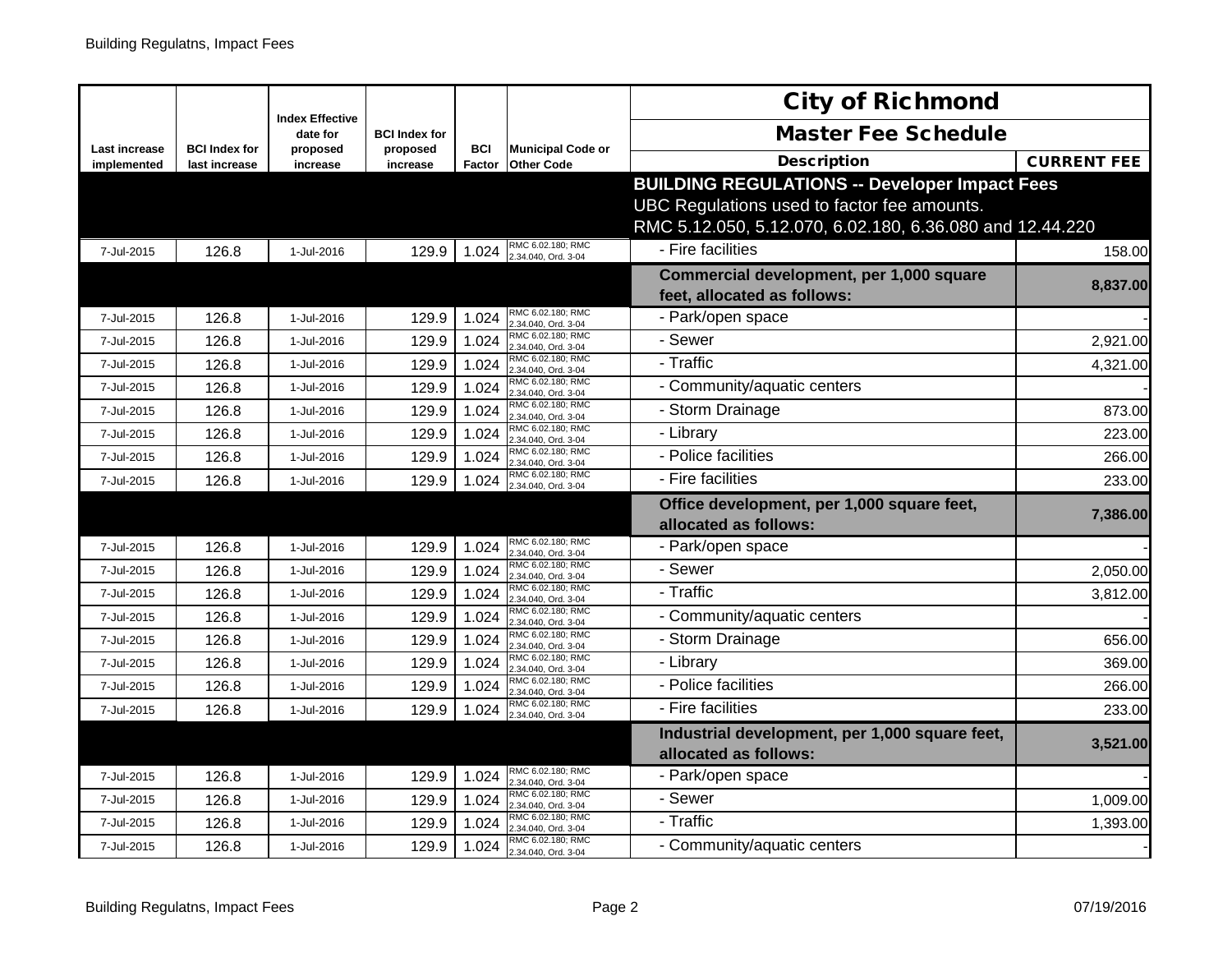|                              |                                       |                                    |                      |                      |                                                         | <b>City of Richmond</b>                                                                       |                    |
|------------------------------|---------------------------------------|------------------------------------|----------------------|----------------------|---------------------------------------------------------|-----------------------------------------------------------------------------------------------|--------------------|
|                              |                                       | <b>Index Effective</b><br>date for | <b>BCI Index for</b> |                      |                                                         | <b>Master Fee Schedule</b>                                                                    |                    |
| Last increase<br>implemented | <b>BCI Index for</b><br>last increase | proposed<br>increase               | proposed<br>increase | <b>BCI</b><br>Factor | <b>Municipal Code or</b><br><b>Other Code</b>           | <b>Description</b>                                                                            | <b>CURRENT FEE</b> |
|                              |                                       |                                    |                      |                      |                                                         | <b>BUILDING REGULATIONS -- Developer Impact Fees</b>                                          |                    |
|                              |                                       |                                    |                      |                      |                                                         | UBC Regulations used to factor fee amounts.                                                   |                    |
|                              |                                       |                                    |                      |                      |                                                         | RMC 5.12.050, 5.12.070, 6.02.180, 6.36.080 and 12.44.220                                      |                    |
| 7-Jul-2015                   | 126.8                                 | 1-Jul-2016                         | 129.9                | 1.024                | RMC 6.02.180; RMC<br>2.34.040, Ord. 3-04                | - Storm Drainage                                                                              | 696.00             |
| 7-Jul-2015                   | 126.8                                 | 1-Jul-2016                         | 129.9                | 1.024                | RMC 6.02.180; RMC<br>2.34.040, Ord. 3-04                | - Library                                                                                     | 157.00             |
| 7-Jul-2015                   | 126.8                                 | 1-Jul-2016                         | 129.9                | 1.024                | RMC 6.02.180; RMC<br>2.34.040, Ord. 3-04                | - Police facilities                                                                           | 101.00             |
| 7-Jul-2015                   | 126.8                                 | 1-Jul-2016                         | 129.9                | 1.024                | RMC 6.02.180; RMC<br>2.34.040, Ord. 3-04                | - Fire facilities                                                                             | 165.00             |
|                              |                                       |                                    |                      |                      |                                                         | Warehousing space, per 1,000 square feet,                                                     |                    |
|                              |                                       |                                    |                      |                      |                                                         | allocated as follows:                                                                         | 3,412.00           |
| 7-Jul-2015                   | 126.8                                 | 1-Jul-2016                         | 129.9                | 1.024                | RMC 6.02.180; RMC<br>2.34.040, Ord. 3-04                | - Park/open space                                                                             |                    |
| 7-Jul-2015                   | 126.8                                 | 1-Jul-2016                         | 129.9                | 1.024                | RMC 6.02.180; RMC<br>2.34.040, Ord. 3-04                | - Sewer                                                                                       | 1,009.00           |
| 7-Jul-2015                   | 126.8                                 | 1-Jul-2016                         | 129.9                | 1.024                | RMC 6.02.180; RMC<br>2.34.040, Ord. 3-04                | - Traffic                                                                                     | 1,393.00           |
| 7-Jul-2015                   | 126.8                                 | 1-Jul-2016                         | 129.9                | 1.024                | RMC 6.02.180; RMC<br>2.34.040, Ord. 3-04                | - Community/aquatic centers                                                                   |                    |
| 7-Jul-2015                   | 126.8                                 | 1-Jul-2016                         | 129.9                | 1.024                | RMC 6.02.180; RMC<br>2.34.040, Ord. 3-04                | - Storm Drainage                                                                              | 696.00             |
| 7-Jul-2015                   | 126.8                                 | 1-Jul-2016                         | 129.9                | 1.024                | RMC 6.02.180; RMC<br>2.34.040, Ord. 3-04                | - Library                                                                                     | 48.00              |
| 7-Jul-2015                   | 126.8                                 | 1-Jul-2016                         | 129.9                | 1.024                | RMC 6.02.180; RMC<br>2.34.040, Ord. 3-04                | - Police facilities                                                                           | 101.00             |
| 7-Jul-2015                   | 126.8                                 | 1-Jul-2016                         | 129.9                | 1.024                | RMC 6.02.180; RMC<br>.34.040, Ord. 3-04                 | - Fire facilities                                                                             | 165.00             |
|                              |                                       |                                    |                      |                      |                                                         | <b>Mitigation Administrative Fee</b>                                                          |                    |
|                              |                                       |                                    |                      |                      | Section 66000 CA Govt Code<br>Reso. 6-04; RMC 2.34.040, | Mitigation Administrative Fee -- 3% of the total                                              |                    |
| Not applicable               | N/A                                   | Not applicable                     | N/A                  | N/A                  | Ord. 3-04                                               | project mitigation fees (collected by Building                                                | 3.0%               |
|                              |                                       |                                    |                      |                      |                                                         | Regulations, administered by Finance)                                                         |                    |
|                              |                                       |                                    |                      |                      |                                                         | <b>Hilltop/Pt. Pinole Developer Fees</b>                                                      |                    |
|                              |                                       |                                    |                      |                      |                                                         | A. Public Facilities Fee -- Residential                                                       |                    |
|                              |                                       |                                    |                      |                      | RMC 6.02.180; RMC                                       | Development, fee per unit                                                                     |                    |
| 7-Jul-2015                   | 126.8                                 | 1-Jul-2016                         | 129.9                | 1.024                | 2.34.040, Ord. 3-04                                     | Single Family Unit, includes single family<br>detached and single family attached (row house, | 6,356.00           |
|                              |                                       |                                    |                      |                      |                                                         | townhouse) units                                                                              |                    |
|                              |                                       |                                    |                      |                      | RMC 6.02.180; RMC                                       | Multifamily Unit, includes condominium, duplex                                                |                    |
| 7-Jul-2015                   | 126.8                                 | 1-Jul-2016                         | 129.9                | 1.024                | 2.34.040, Ord. 3-04                                     | and apartment units                                                                           | 5,050.00           |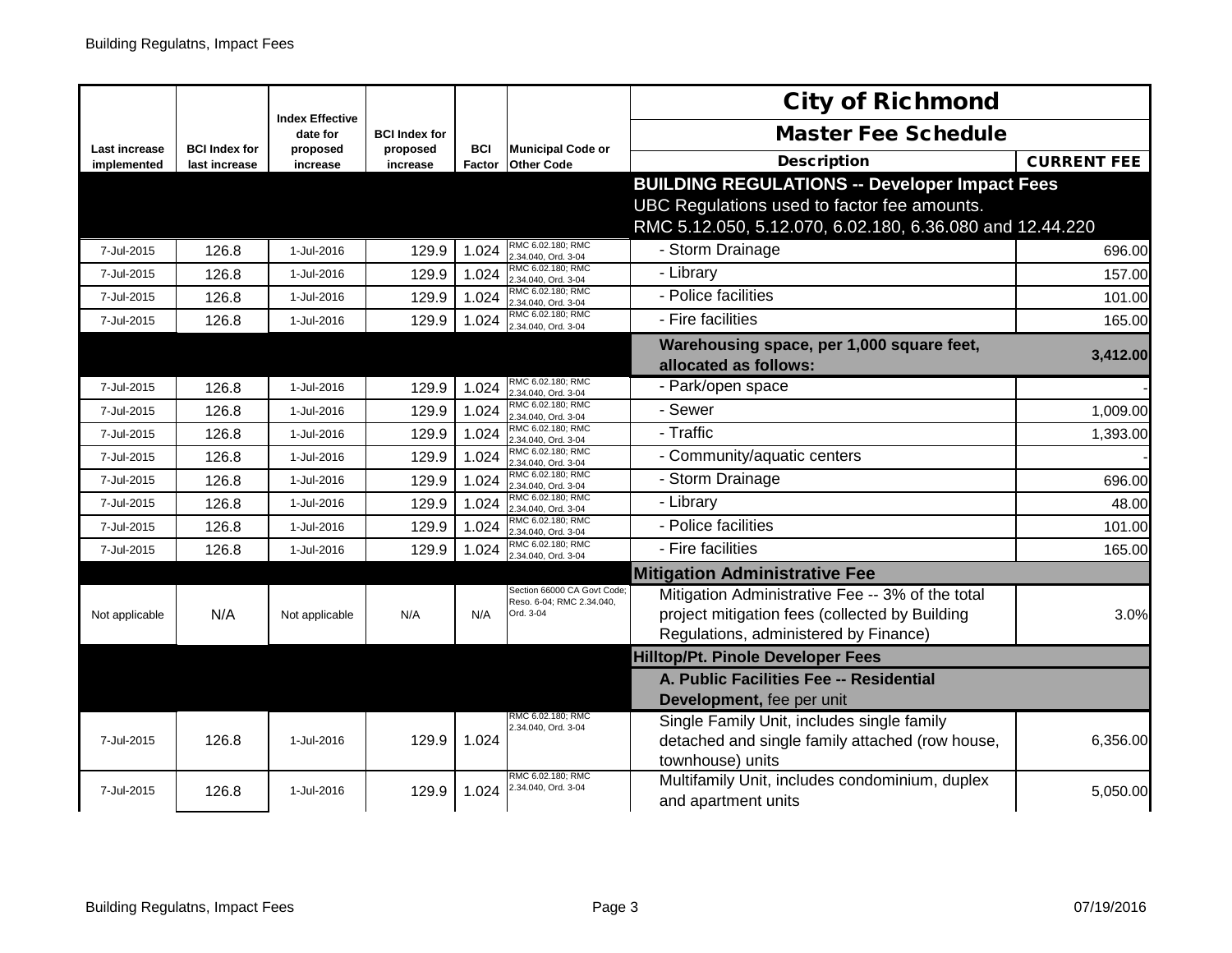|                                     | <b>Index Effective</b>                |                      |                      |                      | <b>City of Richmond</b>                                              |                                                                  |                    |
|-------------------------------------|---------------------------------------|----------------------|----------------------|----------------------|----------------------------------------------------------------------|------------------------------------------------------------------|--------------------|
|                                     |                                       | date for             | <b>BCI Index for</b> |                      |                                                                      | <b>Master Fee Schedule</b>                                       |                    |
| <b>Last increase</b><br>implemented | <b>BCI Index for</b><br>last increase | proposed<br>increase | proposed<br>increase | <b>BCI</b><br>Factor | <b>Municipal Code or</b><br><b>Other Code</b>                        | <b>Description</b>                                               | <b>CURRENT FEE</b> |
|                                     |                                       |                      |                      |                      |                                                                      | <b>BUILDING REGULATIONS -- Developer Impact Fees</b>             |                    |
|                                     |                                       |                      |                      |                      |                                                                      | UBC Regulations used to factor fee amounts.                      |                    |
|                                     |                                       |                      |                      |                      |                                                                      | RMC 5.12.050, 5.12.070, 6.02.180, 6.36.080 and 12.44.220         |                    |
|                                     |                                       |                      |                      |                      |                                                                      | <b>B. Public Facilities Fee -- Business</b>                      |                    |
|                                     |                                       |                      |                      |                      |                                                                      | Development, per 1,000 square feet of gross                      |                    |
|                                     |                                       |                      |                      |                      |                                                                      | floor area                                                       |                    |
| 7-Jul-2015                          | 126.8                                 | 1-Jul-2016           | 129.9                | 1.024                | RMC 6.02.180: RMC<br>2.34.040, Ord. 3-04                             | Industrial, includes warehousing and truck                       | 5,236.00           |
|                                     |                                       |                      |                      |                      | RMC 6.02.180; RMC                                                    | terminal                                                         |                    |
| 7-Jul-2015                          | 126.8                                 | 1-Jul-2016           | 129.9                | 1.024                | 2.34.040, Ord. 3-04<br>RMC 6.02.180: RMC                             | <b>Office Commercial</b>                                         | 8,639.00           |
| 7-Jul-2015                          | 126.8                                 | 1-Jul-2016           | 129.9                | 1.024                | 2.34.040, Ord. 3-04                                                  | Major Retail Commercial, includes regional                       | 12,950.00          |
| 7-Jul-2015                          | 126.8                                 | 1-Jul-2016           | 129.9                | 1.024                | RMC 6.02.180; RMC                                                    | shopping center<br><b>Other Retail Commercial</b>                | 8,660.00           |
|                                     | 126.8                                 |                      |                      |                      | 2.34.040, Ord. 3-04<br>RMC 6.02.180; RMC                             | <b>Hotel/Restaurant Commercial</b>                               |                    |
| 7-Jul-2015                          |                                       | 1-Jul-2016           | 129.9                | 1.024                | 2.34.040, Ord. 3-04                                                  |                                                                  | 8,639.00           |
|                                     |                                       |                      |                      |                      | Resolution xx-05; RMC                                                | <b>Library Impact Fees</b><br>Residential, fee per dwelling unit |                    |
| 7-Jul-2015                          | 126.8                                 | 1-Jul-2016           | 129.9                | 1.024                | 12.63.010-120; Ordanance xx-<br>05                                   |                                                                  | 1,484.00           |
|                                     |                                       |                      |                      |                      |                                                                      | Non-Residential:                                                 |                    |
| 7-Jul-2015                          | 126.8                                 | 1-Jul-2016           | 129.9                | 1.024                | Resolution xx-05; RMC<br>12.63.010-120; Ordanance xx-                | Retail, fee per 1,000 square feet                                | 199.00             |
|                                     |                                       |                      |                      |                      | Resolution xx-05; RMC                                                |                                                                  |                    |
| 7-Jul-2015                          | 126.8                                 | 1-Jul-2016           | 129.9                | 1.024                | 12.63.010-120; Ordanance xx-                                         | Office, fee per 1,000 square feet                                | 330.00             |
| 7-Jul-2015                          | 126.8                                 | 1-Jul-2016           | 129.9                | 1.024                | Resolution xx-05; RMC<br>12.63.010-120; Ordanance xx-                | Industrial, fee per 1,000 square feet                            | 140.00             |
|                                     |                                       |                      |                      |                      | Resolution xx-05; RMC                                                |                                                                  |                    |
| 7-Jul-2015                          | 126.8                                 | 1-Jul-2016           | 129.9                | 1.024                | 12.63.010-120; Ordanance xx-<br>05                                   | Warehouse, fee per 1,000 square feet                             | 43.00              |
|                                     |                                       |                      |                      |                      |                                                                      | 2. Subregional Transportation Mitigation Program (STMP) Fees     |                    |
| 7-Jul-2015                          | 126.8                                 | 1-Jul-2016           | 129.9                | 1.024                | RMC 15.12.050, RMC<br>6.02.180; RMC 2.34.040, Ord.<br>$3 - 04$       | Single family residential, fee per dwelling unit                 | 3,210.00           |
| 7-Jul-2015                          | 126.8                                 | 1-Jul-2016           | 129.9                | 1.024                | RMC 15.12.050, RMC<br>6.02.180; RMC 2.34.040, Ord.<br>$3-04$         | Multi-family Residential, fee per dwelling unit                  | 2,039.00           |
| 7-Jul-2015                          | 126.8                                 | 1-Jul-2016           | 129.9                | 1.024                | RMC 15.12.050, RMC<br>6.02.180; RMC 2.34.040, Ord.<br>$3-04$         | Senior Housing, fee per dwelling unit                            | 867.00             |
| 7-Jul-2015                          | 126.8                                 | 1-Jul-2016           | 129.9                |                      | RMC 15.12.050, RMC<br>1.024 6.02.180; RMC 2.34.040, Ord.<br>$3 - 04$ | Commercial, retail, fee per 1,000 square feet                    | 2,253.00           |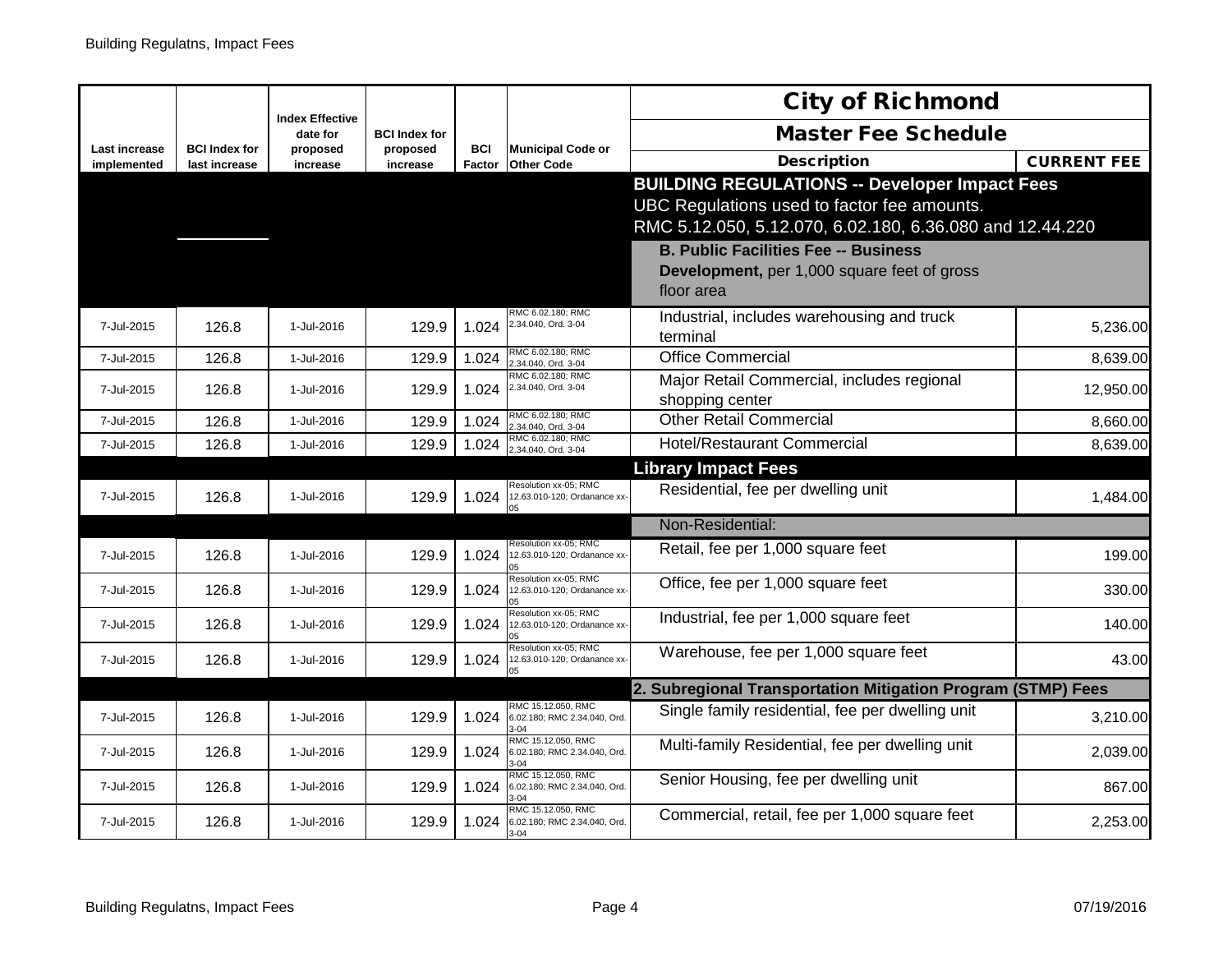|                              |                                       | <b>Index Effective</b> |                      |                      |                                                                | <b>City of Richmond</b>                                             |                    |
|------------------------------|---------------------------------------|------------------------|----------------------|----------------------|----------------------------------------------------------------|---------------------------------------------------------------------|--------------------|
|                              |                                       | date for               | <b>BCI Index for</b> |                      |                                                                | <b>Master Fee Schedule</b>                                          |                    |
| Last increase<br>implemented | <b>BCI Index for</b><br>last increase | proposed<br>increase   | proposed<br>increase | <b>BCI</b><br>Factor | <b>Municipal Code or</b><br><b>Other Code</b>                  | <b>Description</b>                                                  | <b>CURRENT FEE</b> |
|                              |                                       |                        |                      |                      |                                                                | <b>BUILDING REGULATIONS -- Developer Impact Fees</b>                |                    |
|                              |                                       |                        |                      |                      |                                                                | UBC Regulations used to factor fee amounts.                         |                    |
|                              |                                       |                        |                      |                      |                                                                | RMC 5.12.050, 5.12.070, 6.02.180, 6.36.080 and 12.44.220            |                    |
| 7-Jul-2015                   | 126.8                                 | 1-Jul-2016             | 129.9                | 1.024                | RMC 15.12.050, RMC<br>6.02.180: RMC 2.34.040. Ord.<br>$3 - 04$ | Commercial, hotel, fee per room                                     | 251.00             |
| 7-Jul-2015                   | 126.8                                 | 1-Jul-2016             | 129.9                | 1.024                | RMC 15.12.050, RMC<br>6.02.180; RMC 2.34.040, Ord.<br>$3 - 04$ | Office, fee per 1,000 square feet                                   | 4,343.00           |
| 7-Jul-2015                   | 126.8                                 | 1-Jul-2016             | 129.9                | 1.024                | RMC 15.12.050, RMC<br>6.02.180; RMC 2.34.040, Ord.<br>$3 - 04$ | Industrial, fee per 1,000 square feet                               | 3,032.00           |
| 7-Jul-2015                   | 126.8                                 | 1-Jul-2016             | 129.9                | 1.024                | RMC 15.12.050, RMC<br>6.02.180; RMC 2.34.040, Ord.<br>$3 - 04$ | Warehousing/Storage Space, fee per 1,000<br>square fee              | 657.00             |
| 7-Jul-2015                   | 126.8                                 | 1-Jul-2016             | 129.9                | 1.024                | RMC 15.12.050, RMC<br>6.02.180; RMC 2.34.040, Ord.<br>3-04     | Church, fee per 1,000 square feet                                   | 1,956.00           |
| 7-Jul-2015                   | 126.8                                 | 1-Jul-2016             | 129.9                | 1.024                | RMC 15.12.050, RMC<br>6.02.180; RMC 2.34.040, Ord.<br>$3 - 04$ | Hospital, fee per 1,000 square feet                                 | 4,911.00           |
|                              |                                       |                        |                      |                      |                                                                | <b>Park Land Dedication Fees Calculated on a Per Unit Basis</b>     |                    |
| N/A                          | N/A                                   | N/A                    | N/A                  | N/A                  | RMC 6.02.180: RMC<br>2.34.040, Ord. 3-04                       | Single Family dwelling unit, detached or<br>townhouse, fee per unit | 432.00             |
| N/A                          | N/A                                   | N/A                    | N/A                  | N/A                  | RMC 6.02.180; RMC<br>2.34.040, Ord. 3-04                       | Duplex, medium low                                                  | 372.00             |
| N/A                          | N/A                                   | N/A                    | N/A                  | N/A                  | RMC 6.02.180; RMC<br>2.34.040, Ord. 3-04                       | <b>Condominiums and Clusters</b>                                    | 300.00             |
| N/A                          | N/A                                   | N/A                    | N/A                  | N/A                  | RMC 6.02.180: RMC<br>2.34.040, Ord. 3-04                       | Apartments (7 units or more)                                        | 216.00             |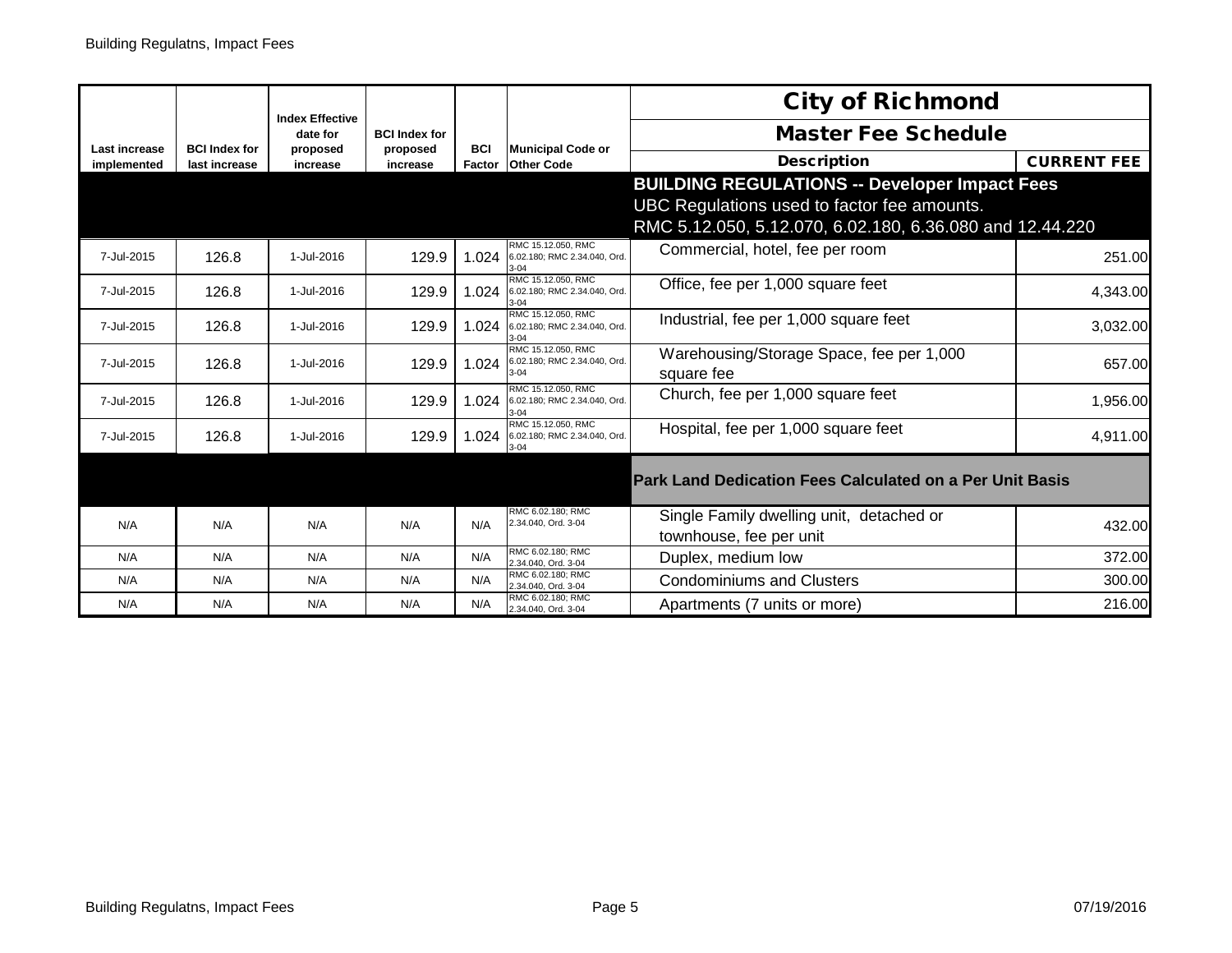|                      |                      | <b>Index Effective</b> |                                  |            |                                                        | <b>City of Richmond</b>                                         |                    |
|----------------------|----------------------|------------------------|----------------------------------|------------|--------------------------------------------------------|-----------------------------------------------------------------|--------------------|
| <b>Last increase</b> | <b>ECI Index for</b> | date for<br>proposed   | <b>ECI Index for</b><br>proposed | <b>ECI</b> | <b>Municipal Code or</b>                               | <b>Master Fee Schedule</b>                                      |                    |
| implemented          | last increase        | increase               | increase                         | Factor     | <b>Other Code</b>                                      | <b>Description</b>                                              | <b>CURRENT FEE</b> |
|                      |                      |                        |                                  |            |                                                        | <b>BUILDING REGULATIONS -- Permit Fees</b>                      |                    |
|                      |                      |                        |                                  |            |                                                        | UBC Regulations used to factor fee amounts.                     |                    |
|                      |                      |                        |                                  |            |                                                        | RMC 5.12.050, 5.12.070, 6.02.180, 6.36.080 and 12.44.220        |                    |
|                      |                      |                        |                                  |            |                                                        |                                                                 |                    |
|                      |                      |                        |                                  |            |                                                        | <b>BUILDING PERMIT FEES</b>                                     |                    |
| 7-Jul-2015           | 126.8                | 1-Jul-2016             | 129.9                            | 1.024      | Reso, 142-86, RMC 6.02.180;<br>RMC 2.34.040, Ord. 3-04 |                                                                 | 99.00              |
|                      |                      |                        |                                  |            |                                                        | Filing - Up to Two Permits                                      |                    |
| 7-Jul-2015           | 126.8                | 1-Jul-2016             | 129.9                            | 1.024      | Reso. 142-86, RMC 6.02.180;<br>RMC 2.34.040, Ord. 3-04 | Filing - Three or more permits - Minor Res.                     | 151.00             |
|                      |                      |                        |                                  |            | Reso. 142-86, RMC 6.02.180;                            | Remodel / Improvement                                           |                    |
| 7-Jul-2015           | 126.8                | 1-Jul-2016             | 129.9                            | 1.024      | RMC 2.34.040, Ord. 3-04                                | Filing - Three or more permits - Residential                    | 251.00             |
|                      |                      |                        |                                  |            |                                                        | <b>Additions and All Other</b>                                  |                    |
| 7-Jul-2015           | 126.8                | 1-Jul-2016             | 129.9                            | 1.024      | Reso. 142-86, RMC 6.02.180<br>RMC 2.34.040, Ord. 3-04  | <b>Dupicate Permit Card</b>                                     | 52.00              |
|                      |                      |                        |                                  |            | Reso. 142-86, RMC 6.02.180                             |                                                                 |                    |
| 7-Jul-2015           | 126.8                | 1-Jul-2016             | 129.9                            | 1.024      | RMC 2.34.040, Ord. 3-04                                | 2nd time Permit Extension                                       | 128.00             |
| 7-Jul-2015           | 126.8                | 1-Jul-2016             | 129.9                            | 1.024      | Reso. 142-86, RMC 6.02.180<br>RMC 2.34.040, Ord. 3-04  |                                                                 | 100.00             |
|                      |                      |                        |                                  |            | Reso. 142-86, RMC 6.02.180:                            | <b>Change of Contractor</b>                                     |                    |
| 7-Jul-2015           | 126.8                | 1-Jul-2016             | 129.9                            | 1.024      | RMC 2.34.040, Ord. 3-04                                | Certificate of Occupancy (requested separate                    | 100.00             |
|                      |                      |                        |                                  |            | Reso. 142-86, RMC 6.02.180:                            | from orig. permit)<br>Third Plan Checking Submittal(Response to |                    |
| 7-Jul-2015           | 126.8                | 1-Jul-2016             | 129.9                            | 1.024      | RMC 2.34.040, Ord. 3-04                                | Plan Check Comments)                                            | 341.00             |
|                      |                      |                        |                                  |            | Reso. 142-86, RMC 6.02.180                             |                                                                 |                    |
| 7-Jul-2015           | 126.8                | 1-Jul-2016             | 129.9                            | 1.024      | RMC 2.34.040, Ord. 3-04                                | Change of Address-Min 2hrs                                      | 188.00             |
| 7-Jul-2015           | 126.8                | 1-Jul-2016             | 129.9                            | 1.024      | Reso. 142-86, RMC 6.02.180<br>RMC 2.34.040, Ord. 3-04  |                                                                 | 154.00             |
|                      |                      |                        |                                  |            | Reso. 142-86, RMC 6.02.180                             | <b>Release of Record</b>                                        |                    |
| 7-Jul-2015           | 126.8                | 1-Jul-2016             | 129.9                            | 1.024      | RMC 2.34.040, Ord. 3-04                                | Expedited Plan Review Fee - Min 2hrs                            | 1,023.00           |
|                      |                      |                        |                                  |            | Reso. 142-86, RMC 6.02.180:                            |                                                                 |                    |
| 7-Jul-2015           | 126.8                | 1-Jul-2016             | 129.9                            | 1.024      | RMC 2.34.040, Ord. 3-04                                | Property File/Plan Retrieval per Address                        | 198.00             |
| 7-Jul-2015           | 126.8                | 1-Jul-2016             | 129.9                            | 1.024      | Reso. 142-86, RMC 6.02.180;<br>RMC 2.34.040, Ord. 3-04 |                                                                 | 101.00             |
|                      |                      |                        |                                  |            | Reso. 142-86, RMC 6.02.180:                            | Fax Permit per Address                                          | .1875* Project     |
| 7-Jul-2015           | 126.8                | 1-Jul-2016             | 129.9                            | 1.024      | RMC 2.34.040, Ord. 3-04                                | <b>Technology Fee</b>                                           | Valuation          |
|                      |                      |                        |                                  |            | Reso. 142-86, RMC 6.02.180;<br>RMC 2.34.040, Ord. 3-04 |                                                                 |                    |
| 7-Jul-2015           | 126.8                | 1-Jul-2016             | 129.9                            | 1.024      |                                                        | 3 plan check engineer hours on an approved                      | 1,023.00           |
|                      |                      |                        |                                  |            |                                                        | fabricator application                                          |                    |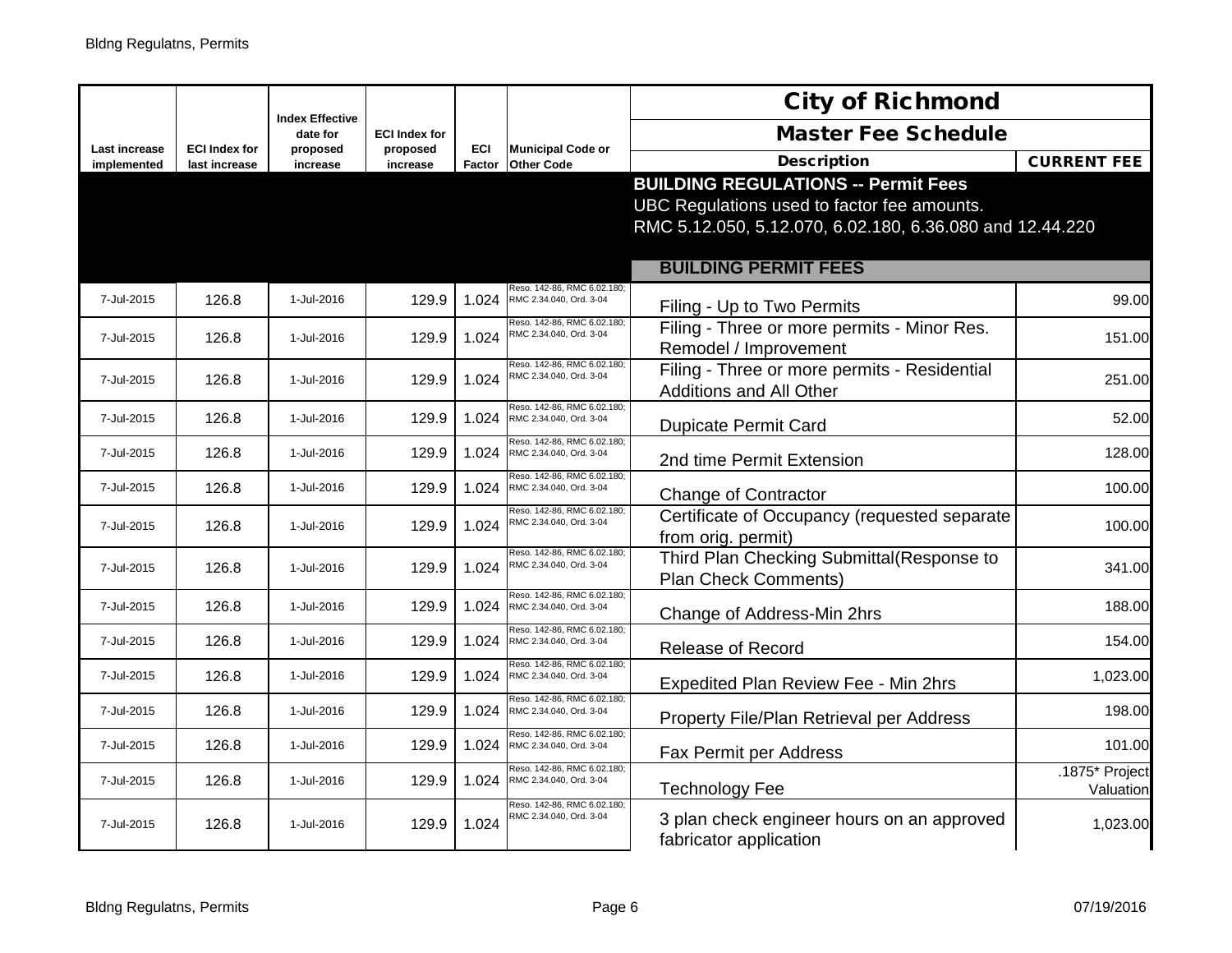|                              |                                       |                                    |                      |                      |                                                        | <b>City of Richmond</b>                                  |                                     |
|------------------------------|---------------------------------------|------------------------------------|----------------------|----------------------|--------------------------------------------------------|----------------------------------------------------------|-------------------------------------|
|                              |                                       | <b>Index Effective</b><br>date for | <b>ECI Index for</b> |                      |                                                        | <b>Master Fee Schedule</b>                               |                                     |
| Last increase<br>implemented | <b>ECI Index for</b><br>last increase | proposed<br>increase               | proposed<br>increase | <b>ECI</b><br>Factor | <b>Municipal Code or</b><br><b>Other Code</b>          | <b>Description</b>                                       | <b>CURRENT FEE</b>                  |
|                              |                                       |                                    |                      |                      |                                                        | <b>BUILDING REGULATIONS -- Permit Fees</b>               |                                     |
|                              |                                       |                                    |                      |                      |                                                        | UBC Regulations used to factor fee amounts.              |                                     |
|                              |                                       |                                    |                      |                      |                                                        | RMC 5.12.050, 5.12.070, 6.02.180, 6.36.080 and 12.44.220 |                                     |
|                              |                                       |                                    |                      |                      | Reso. 142-86, RMC 6.02.180;                            |                                                          |                                     |
| 7-Jul-2015                   | 126.8                                 | 1-Jul-2016                         | 129.9                | 1.024                | RMC 2.34.040, Ord. 3-04                                | 3 hours on a new special inspection agency               | 846.00                              |
|                              |                                       |                                    |                      |                      | Reso. 142-86, RMC 6.02.180:                            | application                                              |                                     |
| 7-Jul-2015                   | 126.8                                 | 1-Jul-2016                         | 129.9                | 1.024                | RMC 2.34.040, Ord. 3-04                                | 2 hours on a special inspection agency                   | 564.00                              |
|                              |                                       |                                    |                      |                      |                                                        | application renewal                                      |                                     |
|                              |                                       |                                    |                      |                      | Reso. 142-86, RMC 6.02.180<br>RMC 2.34.040, Ord. 3-04  |                                                          |                                     |
| 7-Jul-2015                   | 126.8                                 | 1-Jul-2016                         | 129.9                | 1.024                |                                                        | Plan check consultation fee-30 minutes                   | 171.00                              |
|                              |                                       |                                    |                      |                      |                                                        | minimum (Non-refundable/non-transferable)                |                                     |
| 7-Jul-2015                   | 126.8                                 | 1-Jul-2016                         | 129.9                | 1.024                | Reso. 142-86, RMC 6.02.180<br>RMC 2.34.040, Ord. 3-04  | BP - \$0 - \$3000                                        | 143.00                              |
| 7-Jul-2015                   | 126.8                                 | 1-Jul-2016                         | 129.9                | 1.024                | Reso. 142-86, RMC 6.02.180;<br>RMC 2.34.040, Ord. 3-04 |                                                          | 267.00                              |
|                              |                                       |                                    |                      |                      | Reso, 142-86, RMC 6.02.180                             | BP - \$3001 - \$25,000                                   |                                     |
| 7-Jul-2015                   | 126.8                                 | 1-Jul-2016                         | 129.9                | 1.024                | RMC 2.34.040, Ord. 3-04                                | BP - \$25,001 - \$50,000                                 | 871.00                              |
| 7-Jul-2015                   | 126.8                                 | 1-Jul-2016                         | 129.9                | 1.024                | Reso, 142-86, RMC 6.02.180<br>RMC 2.34.040, Ord. 3-04  | BP - \$50,001 - \$100,000                                | 1,335.00                            |
| 7-Jul-2015                   | 126.8                                 | 1-Jul-2016                         | 129.9                |                      | Reso. 142-86, RMC 6.02.180:                            |                                                          |                                     |
|                              |                                       |                                    |                      | 1.024                | RMC 2.34.040, Ord. 3-04<br>Reso. 142-86, RMC 6.02.180: | BP - \$100,001 - \$500,000                               | 2,640.00                            |
| 7-Jul-2015                   | 126.8                                 | 1-Jul-2016                         | 129.9                | 1.024                | RMC 2.34.040, Ord. 3-04                                | BP - \$500,000 - \$1,000,000                             | 7,022.00                            |
|                              |                                       |                                    |                      |                      | Reso. 142-86, RMC 6.02.180<br>RMC 2.34.040, Ord. 3-04  |                                                          |                                     |
|                              |                                       |                                    |                      |                      |                                                        |                                                          | \$10,503 for the first              |
| 7-Jul-2015                   | 126.8                                 | 1-Jul-2016                         | 129.9                |                      |                                                        |                                                          | \$1,000,000 plus<br>\$5.00 for each |
|                              |                                       |                                    |                      | 1.024                |                                                        |                                                          | additional \$1000 or                |
|                              |                                       |                                    |                      |                      |                                                        |                                                          | fraction thereof.                   |
|                              |                                       |                                    |                      |                      |                                                        | BP - > \$1,000,001                                       |                                     |
| 7-Jul-2015                   | 126.8                                 | 1-Jul-2016                         | 129.9                | 1.024                | Reso. 142-86, RMC 6.02.180<br>RMC 2.34.040, Ord. 3-04  | <b>Business License Inspection</b>                       | 101.00                              |
| 7-Jul-2015                   | 126.8                                 | 1-Jul-2016                         | 129.9                | 1.024                | Reso. 142-86, RMC 6.02.180:<br>RMC 2.34.040, Ord. 3-04 |                                                          | 467.00                              |
|                              |                                       |                                    |                      |                      |                                                        | <b>Code Compliance Inspection</b>                        |                                     |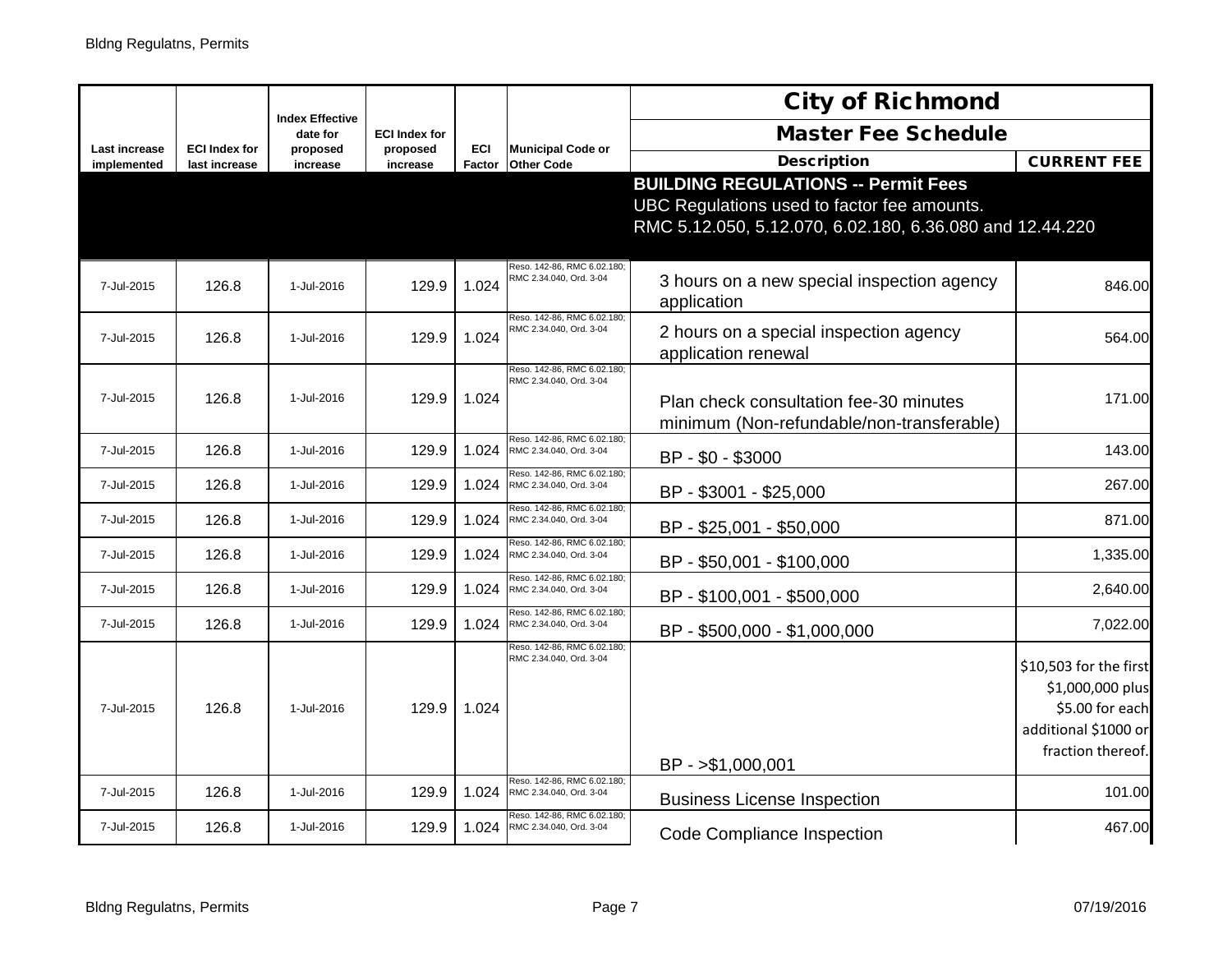|                              |                                       |                                    |                      |                      |                                                        | <b>City of Richmond</b>                                                                                                                               |                                                                                                           |
|------------------------------|---------------------------------------|------------------------------------|----------------------|----------------------|--------------------------------------------------------|-------------------------------------------------------------------------------------------------------------------------------------------------------|-----------------------------------------------------------------------------------------------------------|
|                              |                                       | <b>Index Effective</b><br>date for | <b>ECI Index for</b> |                      |                                                        | <b>Master Fee Schedule</b>                                                                                                                            |                                                                                                           |
| Last increase<br>implemented | <b>ECI Index for</b><br>last increase | proposed<br>increase               | proposed<br>increase | <b>ECI</b><br>Factor | <b>Municipal Code or</b><br><b>Other Code</b>          | <b>Description</b>                                                                                                                                    | <b>CURRENT FEE</b>                                                                                        |
|                              |                                       |                                    |                      |                      |                                                        | <b>BUILDING REGULATIONS -- Permit Fees</b><br>UBC Regulations used to factor fee amounts.<br>RMC 5.12.050, 5.12.070, 6.02.180, 6.36.080 and 12.44.220 |                                                                                                           |
| 7-Jul-2015                   | 126.8                                 | 1-Jul-2016                         | 129.9                | 1.024                | Reso. 142-86, RMC 6.02.180;<br>RMC 2.34.040, Ord. 3-04 | Solar Structure - Residential System                                                                                                                  | 500.00                                                                                                    |
| 7-Jul-2015                   | 126.8                                 | 1-Jul-2016                         | 129.9                | 1.024                | Reso. 142-86, RMC 6.02.180:<br>RMC 2.34.040, Ord. 3-04 | Solar Structure - Commercial System                                                                                                                   | 1,903.00                                                                                                  |
|                              |                                       |                                    |                      |                      |                                                        | <b>PLAN CHECKING FEES</b>                                                                                                                             |                                                                                                           |
| 7-Jul-2015                   | 126.8                                 | 1-Jul-2016                         | 129.9                | 1.024                | Reso. 142-86, RMC 6.02.180;<br>RMC 2.34.040, Ord. 3-04 | PC 1&2 FAM - \$0 - \$3000                                                                                                                             | 260.00                                                                                                    |
| 7-Jul-2015                   | 126.8                                 | 1-Jul-2016                         | 129.9                | 1.024                | Reso. 142-86, RMC 6.02.180:<br>RMC 2.34.040, Ord. 3-04 | PC 1&2 FAM - \$3001 - \$25,000                                                                                                                        | 586.00                                                                                                    |
| 7-Jul-2015                   | 126.8                                 | 1-Jul-2016                         | 129.9                | 1.024                | Reso. 142-86, RMC 6.02.180:<br>RMC 2.34.040, Ord. 3-04 | PC 1&2 FAM - \$25,001 - \$50,000                                                                                                                      | 953.00                                                                                                    |
| 7-Jul-2015                   | 126.8                                 | 1-Jul-2016                         | 129.9                | 1.024                | Reso. 142-86, RMC 6.02.180<br>RMC 2.34.040, Ord. 3-04  | PC 1&2 FAM - \$50,001 - \$100,000                                                                                                                     | 1,437.00                                                                                                  |
| 7-Jul-2015                   | 126.8                                 | 1-Jul-2016                         | 129.9                | 1.024                | Reso. 142-86, RMC 6.02.180;<br>RMC 2.34.040, Ord. 3-04 | PC 1&2 FAM - \$100,001 - \$500,000                                                                                                                    | 2,482.00                                                                                                  |
| 7-Jul-2015                   | 126.8                                 | 1-Jul-2016                         | 129.9                | 1.024                | Reso. 142-86, RMC 6.02.180<br>RMC 2.34.040, Ord. 3-04  | PC 1&2 FAM - \$500,000 - \$1,000,000                                                                                                                  | 3,818.00                                                                                                  |
| 7-Jul-2015                   | 126.8                                 | 1-Jul-2016                         | 129.9                | 1.024                | Reso. 142-86, RMC 6.02.180;<br>RMC 2.34.040, Ord. 3-04 | PC 1&2 FAM - >\$1,000,001                                                                                                                             | \$6,821 for the first<br>\$1,000,000 plus<br>\$5.00 for each<br>additional \$1000 or<br>fraction thereof. |
| 7-Jul-2015                   | 126.8                                 | 1-Jul-2016                         | 129.9                | 1.024                | Reso. 142-86, RMC 6.02.180;<br>RMC 2.34.040, Ord. 3-04 | PC ALL OTHER - \$0 - \$3000                                                                                                                           | 271.00                                                                                                    |
| 7-Jul-2015                   | 126.8                                 | 1-Jul-2016                         | 129.9                | 1.024                | Reso. 142-86, RMC 6.02.180;<br>RMC 2.34.040, Ord. 3-04 | PC ALL OTHER - \$3001 - \$25,000                                                                                                                      | 394.00                                                                                                    |
| 7-Jul-2015                   | 126.8                                 | 1-Jul-2016                         | 129.9                | 1.024                | Reso. 142-86, RMC 6.02.180<br>RMC 2.34.040, Ord. 3-04  | PC ALL OTHER - \$25,001 - \$50,000                                                                                                                    | 715.00                                                                                                    |
| 7-Jul-2015                   | 126.8                                 | 1-Jul-2016                         | 129.9                | 1.024                | Reso. 142-86, RMC 6.02.180;<br>RMC 2.34.040, Ord. 3-04 | PC ALL OTHER - \$50,001 - \$100,000                                                                                                                   | 1,208.00                                                                                                  |
| 7-Jul-2015                   | 126.8                                 | 1-Jul-2016                         | 129.9                | 1.024                | Reso, 142-86, RMC 6.02.180;<br>RMC 2.34.040, Ord. 3-04 | PC ALL OTHER - \$100,001 - \$500,000                                                                                                                  | 2,547.00                                                                                                  |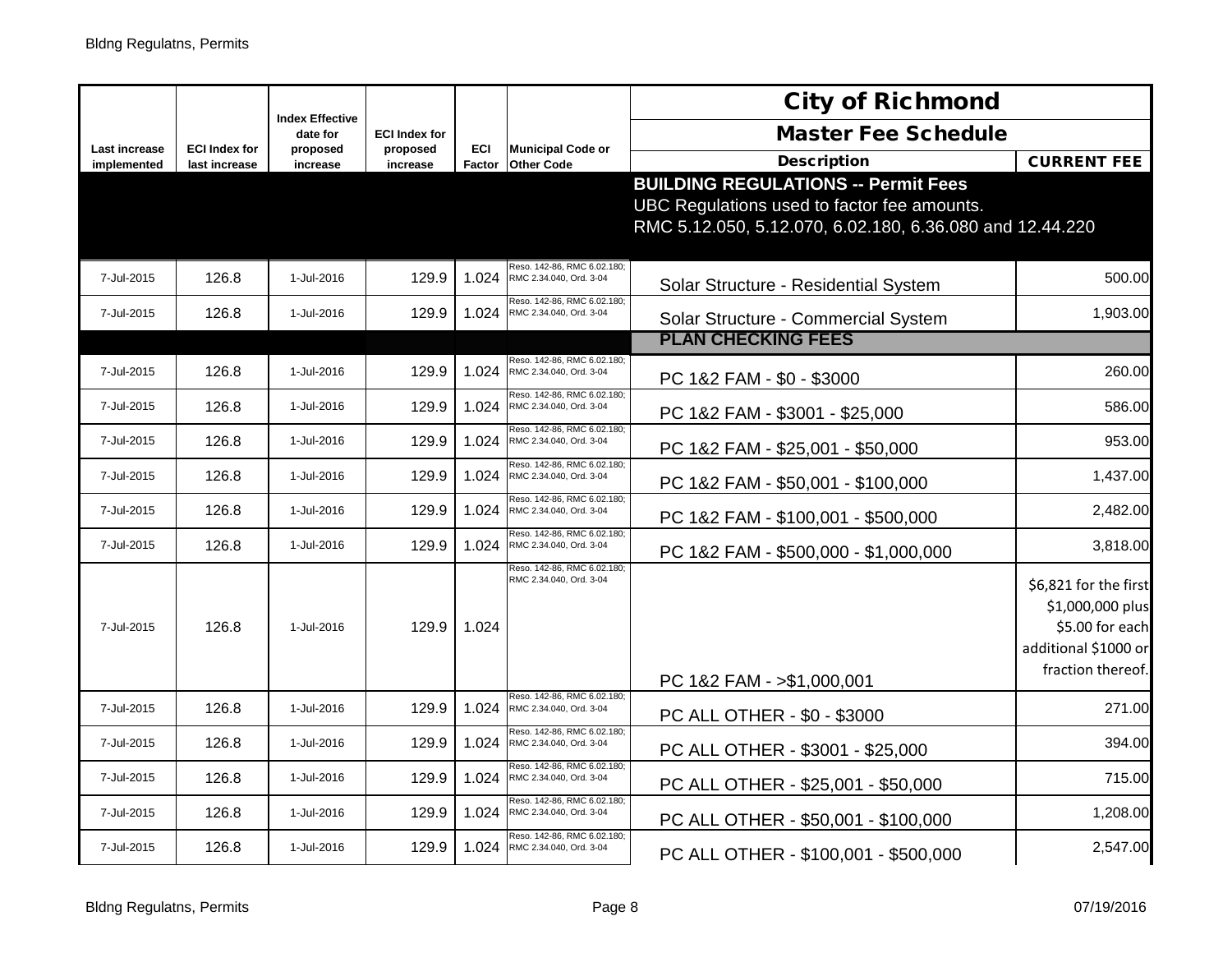|                                     |                                       | <b>Index Effective</b> |                      |               |                                                        | <b>City of Richmond</b>                                  |                       |
|-------------------------------------|---------------------------------------|------------------------|----------------------|---------------|--------------------------------------------------------|----------------------------------------------------------|-----------------------|
|                                     |                                       | date for               | <b>ECI Index for</b> |               |                                                        | <b>Master Fee Schedule</b>                               |                       |
| <b>Last increase</b><br>implemented | <b>ECI Index for</b><br>last increase | proposed<br>increase   | proposed<br>increase | ECI<br>Factor | <b>Municipal Code or</b><br><b>Other Code</b>          | <b>Description</b>                                       | <b>CURRENT FEE</b>    |
|                                     |                                       |                        |                      |               |                                                        | <b>BUILDING REGULATIONS -- Permit Fees</b>               |                       |
|                                     |                                       |                        |                      |               |                                                        | UBC Regulations used to factor fee amounts.              |                       |
|                                     |                                       |                        |                      |               |                                                        | RMC 5.12.050, 5.12.070, 6.02.180, 6.36.080 and 12.44.220 |                       |
|                                     |                                       |                        |                      |               |                                                        |                                                          |                       |
| 7-Jul-2015                          | 126.8                                 | 1-Jul-2016             | 129.9                | 1.024         | Reso. 142-86, RMC 6.02.180;<br>RMC 2.34.040, Ord. 3-04 |                                                          | 4,201.00              |
|                                     |                                       |                        |                      |               | Reso. 142-86, RMC 6.02.180;                            | PC ALL OTHER - \$500,000 - \$1,000,000                   |                       |
|                                     |                                       |                        |                      |               | RMC 2.34.040, Ord. 3-04                                |                                                          | \$7,501 for the first |
|                                     |                                       |                        |                      |               |                                                        |                                                          | \$1,000,000 plus      |
| 7-Jul-2015                          | 126.8                                 | 1-Jul-2016             | 129.9                | 1.024         |                                                        |                                                          | \$5.00 for each       |
|                                     |                                       |                        |                      |               |                                                        |                                                          | additional \$1000 or  |
|                                     |                                       |                        |                      |               |                                                        |                                                          | fraction thereof.     |
|                                     |                                       |                        |                      |               |                                                        | PC ALL OTHER - > \$1,000,001                             |                       |
| 7-Jul-2015                          | 126.8                                 | 1-Jul-2016             | 129.9                | 1.024         | Reso. 142-86, RMC 6.02.180;<br>RMC 2.34.040, Ord. 3-04 | PC ENERGY 1&2 FAM - \$0 - \$3000                         | 274.00                |
|                                     |                                       | 1-Jul-2016             | 129.9                |               | Reso. 142-86, RMC 6.02.180:                            |                                                          |                       |
| 7-Jul-2015                          | 126.8                                 |                        |                      | 1.024         | RMC 2.34.040, Ord. 3-04                                | PC ENERGY 1&2 FAM - \$3001 - \$25,000                    | 310.00                |
| 7-Jul-2015                          | 126.8                                 | 1-Jul-2016             | 129.9                | 1.024         | Reso, 142-86, RMC 6.02.180<br>RMC 2.34.040, Ord. 3-04  |                                                          | 346.00                |
|                                     |                                       |                        |                      |               | Reso. 142-86, RMC 6.02.180;                            | PC ENERGY 1&2 FAM - \$25,001 - \$50,000                  |                       |
| 7-Jul-2015                          | 126.8                                 | 1-Jul-2016             | 129.9                | 1.024         | RMC 2.34.040, Ord. 3-04                                |                                                          | 390.00                |
|                                     |                                       |                        |                      |               | Reso. 142-86, RMC 6.02.180;                            | PC ENERGY 1&2 FAM - \$50,001 - \$100,000                 |                       |
| 7-Jul-2015                          | 126.8                                 | 1-Jul-2016             | 129.9                | 1.024         | RMC 2.34.040, Ord. 3-04                                | PC ENERGY 1&2 FAM - \$100,001 -                          | 506.00                |
|                                     |                                       |                        |                      |               | Reso, 142-86, RMC 6.02.180:                            | \$500,000<br>PC ENERGY 1&2 FAM - \$500,000 -             |                       |
| 7-Jul-2015                          | 126.8                                 | 1-Jul-2016             | 129.9                | 1.024         | RMC 2.34.040, Ord. 3-04                                | \$1,000,000                                              | 723.00                |
|                                     |                                       |                        |                      |               | Reso. 142-86, RMC 6.02.180                             |                                                          |                       |
|                                     |                                       |                        |                      |               | RMC 2.34.040, Ord. 3-04                                |                                                          | \$723 for the first   |
|                                     |                                       |                        |                      |               |                                                        |                                                          | \$1,000,000 plus      |
| 7-Jul-2015                          | 126.8                                 | 1-Jul-2016             | 129.9                | 1.024         |                                                        |                                                          | \$5.00 for each       |
|                                     |                                       |                        |                      |               |                                                        |                                                          | additional \$1000 or  |
|                                     |                                       |                        |                      |               |                                                        | PC ENERGY 1&2 FAM - > \$1,000,001                        | fraction thereof.     |
| 7-Jul-2015                          | 126.8                                 | 1-Jul-2016             | 129.9                | 1.024         | Reso. 142-86, RMC 6.02.180;<br>RMC 2.34.040, Ord. 3-04 |                                                          | 332.00                |
|                                     |                                       |                        |                      |               |                                                        | PC ENERGY ALL OTHER - \$0 - \$3000                       |                       |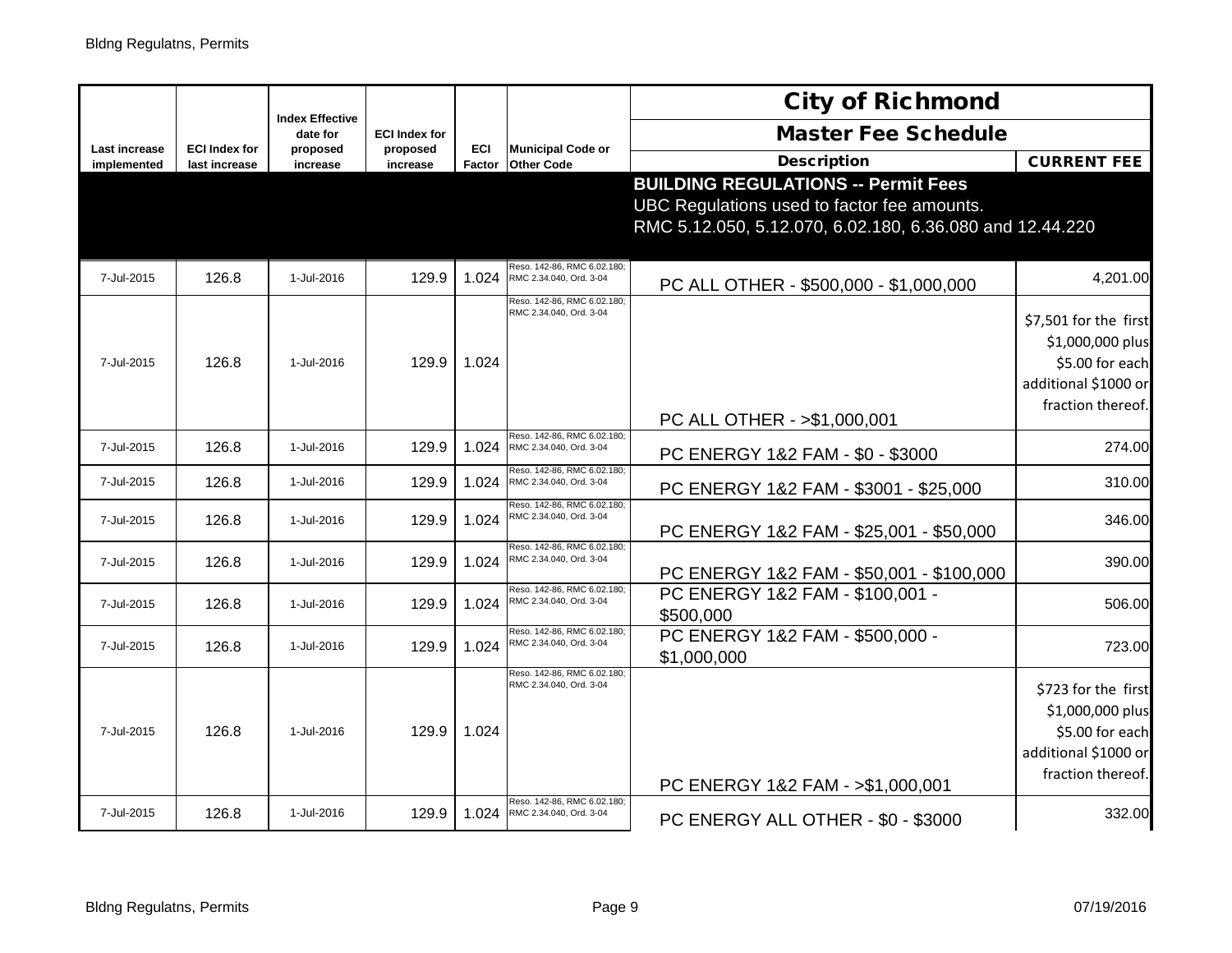|                              |                                       |                                    |                      |                      |                                                        | <b>City of Richmond</b>                                                                                                                               |                                                                                                           |
|------------------------------|---------------------------------------|------------------------------------|----------------------|----------------------|--------------------------------------------------------|-------------------------------------------------------------------------------------------------------------------------------------------------------|-----------------------------------------------------------------------------------------------------------|
|                              |                                       | <b>Index Effective</b><br>date for | <b>ECI Index for</b> |                      |                                                        | <b>Master Fee Schedule</b>                                                                                                                            |                                                                                                           |
| Last increase<br>implemented | <b>ECI Index for</b><br>last increase | proposed<br>increase               | proposed<br>increase | <b>ECI</b><br>Factor | <b>Municipal Code or</b><br><b>Other Code</b>          | <b>Description</b>                                                                                                                                    | <b>CURRENT FEE</b>                                                                                        |
|                              |                                       |                                    |                      |                      |                                                        | <b>BUILDING REGULATIONS -- Permit Fees</b><br>UBC Regulations used to factor fee amounts.<br>RMC 5.12.050, 5.12.070, 6.02.180, 6.36.080 and 12.44.220 |                                                                                                           |
| 7-Jul-2015                   | 126.8                                 | 1-Jul-2016                         | 129.9                | 1.024                | Reso. 142-86, RMC 6.02.180;<br>RMC 2.34.040, Ord. 3-04 | PC ENERGY ALL OTHER - \$3001 - \$25,000                                                                                                               | 405.00                                                                                                    |
| 7-Jul-2015                   | 126.8                                 | 1-Jul-2016                         | 129.9                | 1.024                | Reso. 142-86, RMC 6.02.180:<br>RMC 2.34.040, Ord. 3-04 | PC ENERGY ALL OTHER - \$25,001 -<br>\$50,000                                                                                                          | 477.00                                                                                                    |
| 7-Jul-2015                   | 126.8                                 | 1-Jul-2016                         | 129.9                | 1.024                | Reso. 142-86, RMC 6.02.180;<br>RMC 2.34.040, Ord. 3-04 | PC ENERGY ALL OTHER - \$50,001 -<br>\$100,000                                                                                                         | 580.00                                                                                                    |
| 7-Jul-2015                   | 126.8                                 | 1-Jul-2016                         | 129.9                | 1.024                | Reso. 142-86, RMC 6.02.180:<br>RMC 2.34.040, Ord. 3-04 | PC ENERGY ALL OTHER - \$100,001 -<br>\$500,000                                                                                                        | 747.00                                                                                                    |
| 7-Jul-2015                   | 126.8                                 | 1-Jul-2016                         | 129.9                | 1.024                | Reso. 142-86, RMC 6.02.180;<br>RMC 2.34.040, Ord. 3-04 | PC ENERGY ALL OTHER - \$500,000 -<br>\$1,000,000                                                                                                      | 1,448.00                                                                                                  |
| 7-Jul-2015                   | 126.8                                 | 1-Jul-2016                         | 129.9                | 1.024                | Reso. 142-86, RMC 6.02.180;<br>RMC 2.34.040, Ord. 3-04 | PC ENERGY ALL OTHER - >\$1,000,001                                                                                                                    | \$1,447 for the first<br>\$1,000,000 plus<br>\$5.00 for each<br>additional \$1000 or<br>fraction thereof. |
| 7-Jul-2015                   | 126.8                                 | 1-Jul-2016                         | 129.9                | 1.024                | Reso. 142-86, RMC 6.02.180;<br>RMC 2.34.040, Ord. 3-04 | PC ENG SPR 1&2 FAM - \$0 - \$3000                                                                                                                     | 274.00                                                                                                    |
| 7-Jul-2015                   | 126.8                                 | 1-Jul-2016                         | 129.9                | 1.024                | Reso. 142-86, RMC 6.02.180<br>RMC 2.34.040, Ord. 3-04  | PC ENG SPR 1&2 FAM - \$3001 - \$25,000                                                                                                                | 310.00                                                                                                    |
| 7-Jul-2015                   | 126.8                                 | 1-Jul-2016                         | 129.9                | 1.024                | Reso. 142-86, RMC 6.02.180;<br>RMC 2.34.040, Ord. 3-04 | PC ENG SPR 1&2 FAM - \$25,001 - \$50,000                                                                                                              | 346.00                                                                                                    |
| 7-Jul-2015                   | 126.8                                 | 1-Jul-2016                         | 129.9                | 1.024                | Reso. 142-86, RMC 6.02.180:<br>RMC 2.34.040, Ord. 3-04 | PC ENG SPR 1&2 FAM - \$50,001 - \$100,000                                                                                                             | 390.00                                                                                                    |
| 7-Jul-2015                   | 126.8                                 | 1-Jul-2016                         | 129.9                | 1.024                | Reso, 142-86, RMC 6.02.180<br>RMC 2.34.040, Ord. 3-04  | PC ENG SPR 1&2 FAM - \$100,001 -<br>\$500,000                                                                                                         | 506.00                                                                                                    |
| 7-Jul-2015                   | 126.8                                 | 1-Jul-2016                         | 129.9                | 1.024                | Reso. 142-86, RMC 6.02.180:<br>RMC 2.34.040, Ord. 3-04 | PC ENG SPR 1&2 FAM - \$500,000 -<br>\$1,000,000                                                                                                       | 723.00                                                                                                    |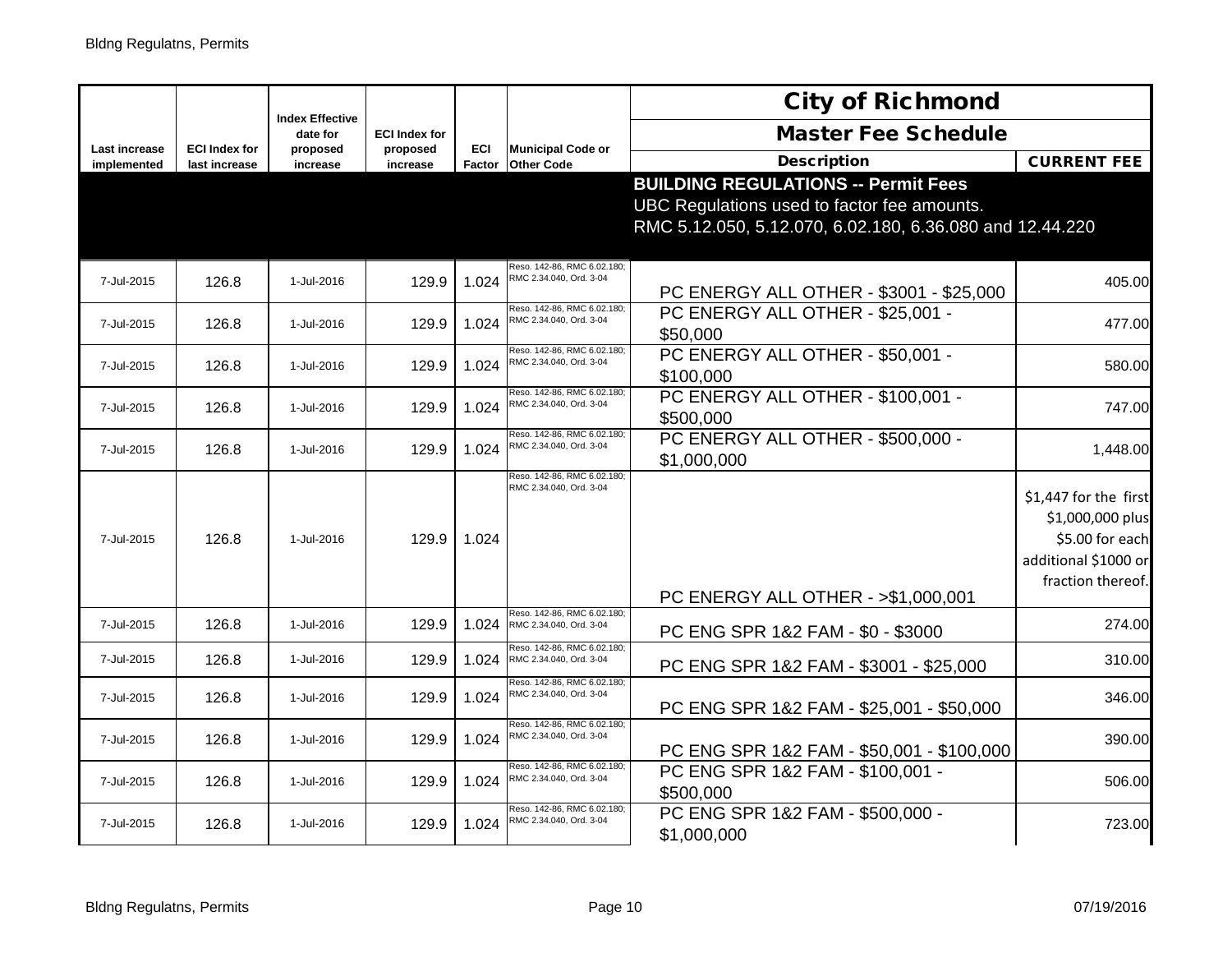|                                     |                                       |                                    |                      |               |                                                        | <b>City of Richmond</b>                                                                                                                               |                                                                                                           |
|-------------------------------------|---------------------------------------|------------------------------------|----------------------|---------------|--------------------------------------------------------|-------------------------------------------------------------------------------------------------------------------------------------------------------|-----------------------------------------------------------------------------------------------------------|
|                                     |                                       | <b>Index Effective</b><br>date for | <b>ECI Index for</b> |               |                                                        | <b>Master Fee Schedule</b>                                                                                                                            |                                                                                                           |
| <b>Last increase</b><br>implemented | <b>ECI Index for</b><br>last increase | proposed<br>increase               | proposed<br>increase | ECI<br>Factor | <b>Municipal Code or</b><br><b>Other Code</b>          | <b>Description</b>                                                                                                                                    | <b>CURRENT FEE</b>                                                                                        |
|                                     |                                       |                                    |                      |               |                                                        | <b>BUILDING REGULATIONS -- Permit Fees</b><br>UBC Regulations used to factor fee amounts.<br>RMC 5.12.050, 5.12.070, 6.02.180, 6.36.080 and 12.44.220 |                                                                                                           |
| 7-Jul-2015                          | 126.8                                 | 1-Jul-2016                         | 129.9                | 1.024         | Reso. 142-86, RMC 6.02.180;<br>RMC 2.34.040, Ord. 3-04 | PC ENG SPR 1&2 FAM - >\$1,000,001                                                                                                                     | \$723 for the first<br>\$1,000,000 plus<br>\$5.00 for each<br>additional \$1000 or<br>fraction thereof.   |
| 7-Jul-2015                          | 126.8                                 | 1-Jul-2016                         | 129.9                | 1.024         | Reso, 142-86, RMC 6.02.180;<br>RMC 2.34.040, Ord. 3-04 | PC ENG SPR ALL OTHER - \$0 - \$3000                                                                                                                   | 332.00                                                                                                    |
| 7-Jul-2015                          | 126.8                                 | 1-Jul-2016                         | 129.9                | 1.024         | Reso. 142-86, RMC 6.02.180;<br>RMC 2.34.040, Ord. 3-04 | PC ENG SPR ALL OTHER - \$3001 - \$25,000                                                                                                              | 405.00                                                                                                    |
| 7-Jul-2015                          | 126.8                                 | 1-Jul-2016                         | 129.9                | 1.024         | Reso. 142-86, RMC 6.02.180;<br>RMC 2.34.040, Ord. 3-04 | PC ENG SPR ALL OTHER - \$25,001 -<br>\$50,000                                                                                                         | 477.00                                                                                                    |
| 7-Jul-2015                          | 126.8                                 | 1-Jul-2016                         | 129.9                | 1.024         | Reso. 142-86, RMC 6.02.180;<br>RMC 2.34.040, Ord. 3-04 | PC ENG SPR ALL OTHER - \$50,001 -<br>\$100,000                                                                                                        | 580.00                                                                                                    |
| 7-Jul-2015                          | 126.8                                 | 1-Jul-2016                         | 129.9                | 1.024         | Reso. 142-86, RMC 6.02.180;<br>RMC 2.34.040, Ord. 3-04 | PC ENG SPR ALL OTHER - \$100,001 -<br>\$500,000                                                                                                       | 747.00                                                                                                    |
| 7-Jul-2015                          | 126.8                                 | 1-Jul-2016                         | 129.9                | 1.024         | Reso. 142-86, RMC 6.02.180<br>RMC 2.34.040, Ord. 3-04  | PC ENG SPR ALL OTHER - \$500,000 -<br>\$1,000,000                                                                                                     | 1,447.00                                                                                                  |
| 7-Jul-2015                          | 126.8                                 | 1-Jul-2016                         | 129.9                | 1.024         | Reso. 142-86, RMC 6.02.180:<br>RMC 2.34.040, Ord. 3-04 |                                                                                                                                                       | \$1,447 for the first<br>\$1,000,000 plus<br>\$5.00 for each<br>additional \$1000 or<br>fraction thereof. |
|                                     |                                       |                                    |                      |               |                                                        | PC ENG SPR ALL OTHER - > \$1,000,001                                                                                                                  |                                                                                                           |
|                                     |                                       |                                    |                      |               | Reso. 142-86, RMC 6.02.180;                            | <b>Landscape Plan Checking Fee</b>                                                                                                                    |                                                                                                           |
| 7-Jul-2015                          | 126.8                                 | 1-Jul-2016                         | 129.9                | 1.024         | RMC 2.34.040, Ord. 3-04                                | If $$0 <$ Project Valuation $< $3,000$                                                                                                                | 120.00                                                                                                    |
| 7-Jul-2015                          | 126.8                                 | 1-Jul-2016                         | 129.9                | 1.024         | Reso. 142-86, RMC 6.02.180:<br>RMC 2.34.040, Ord. 3-04 | If $$3,001$ < Project Valuation <= \$25,000                                                                                                           | 120.00                                                                                                    |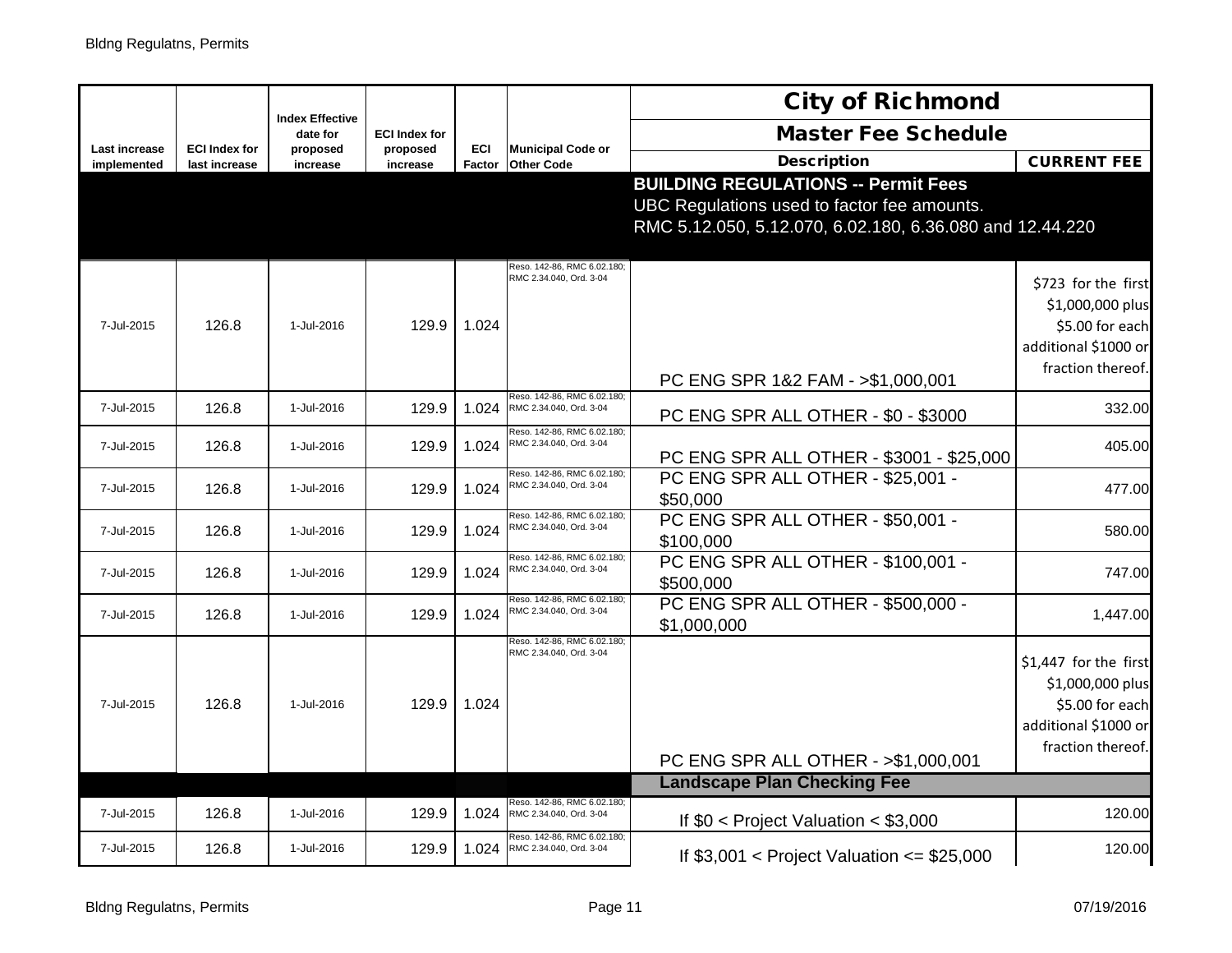|                              |                                       |                                    |                      |               |                                                                                     | <b>City of Richmond</b>                                                                                                                               |                                                                                                           |
|------------------------------|---------------------------------------|------------------------------------|----------------------|---------------|-------------------------------------------------------------------------------------|-------------------------------------------------------------------------------------------------------------------------------------------------------|-----------------------------------------------------------------------------------------------------------|
|                              |                                       | <b>Index Effective</b><br>date for | <b>ECI Index for</b> |               |                                                                                     | <b>Master Fee Schedule</b>                                                                                                                            |                                                                                                           |
| Last increase<br>implemented | <b>ECI Index for</b><br>last increase | proposed<br>increase               | proposed<br>increase | ECI<br>Factor | <b>Municipal Code or</b><br><b>Other Code</b>                                       | <b>Description</b>                                                                                                                                    | <b>CURRENT FEE</b>                                                                                        |
|                              |                                       |                                    |                      |               |                                                                                     | <b>BUILDING REGULATIONS -- Permit Fees</b><br>UBC Regulations used to factor fee amounts.<br>RMC 5.12.050, 5.12.070, 6.02.180, 6.36.080 and 12.44.220 |                                                                                                           |
| 7-Jul-2015                   | 126.8                                 | 1-Jul-2016                         | 129.9                | 1.024         | Reso. 142-86, RMC 6.02.180<br>RMC 2.34.040, Ord. 3-04                               | If $$25,001$ < Project Valuation <= \$50,000                                                                                                          | 561.00                                                                                                    |
| 7-Jul-2015                   | 126.8                                 | 1-Jul-2016                         | 129.9                | 1.024         | Reso. 142-86, RMC 6.02.180:<br>RMC 2.34.040, Ord. 3-04                              | If $$50,001$ < Project Valuation <= \$100,000                                                                                                         | 925.00                                                                                                    |
| 7-Jul-2015                   | 126.8                                 | 1-Jul-2016                         | 129.9                | 1.024         | Reso. 142-86, RMC 6.02.180:<br>RMC 2.34.040, Ord. 3-04                              | If $$100,001 <$ Project Valuation $\le$<br>\$500,000                                                                                                  | 1,426.00                                                                                                  |
| 7-Jul-2015                   | 126.8                                 | 1-Jul-2016                         | 129.9                | 1.024         | Reso. 142-86, RMC 6.02.180:<br>RMC 2.34.040, Ord. 3-04                              | If $$500,001$ < Project Valuation <=<br>\$1,000,000                                                                                                   | 4,640.00                                                                                                  |
| 7-Jul-2015                   | 126.8                                 | 1-Jul-2016                         | 129.9                | 1.024         | Reso. 142-86, RMC 6.02.180<br>RMC 2.34.040, Ord. 3-04                               | If $$1.000,001 <$ Project Valuation                                                                                                                   | \$8,047 for the first<br>\$1,000,000 plus<br>\$5.00 for each<br>additional \$1000 or<br>fraction thereof. |
| 7-Jul-2015                   | 126.8                                 | 1-Jul-2016                         | 129.9                | 1.024         | Reso. 142-86, RMC 6.02.180<br>RMC 2.34.040, Ord. 3-04                               | OTC Plan Check Revision per hour                                                                                                                      | 512.00                                                                                                    |
|                              |                                       |                                    |                      |               |                                                                                     | <b>ELECTRICAL PERMIT FEES</b>                                                                                                                         |                                                                                                           |
| 7-Jul-2015                   | 126.8                                 | 1-Jul-2016                         | 129.9                | 1.024         | Reso. 142-86, RMC 6.02.180<br>RMC 2.34.040, Ord. 3-04                               | E - NEW CONST - \$0 - \$3000                                                                                                                          | 30.00                                                                                                     |
| 7-Jul-2015                   | 126.8                                 | 1-Jul-2016                         | 129.9                | 1.024         | Reso. 142-86, RMC 6.02.180<br>RMC 2.34.040, Ord. 3-04<br>Reso. 142-86, RMC 6.02.180 | E - NEW CONST - \$3001 - \$25,000                                                                                                                     | 38.00                                                                                                     |
| 7-Jul-2015                   | 126.8                                 | 1-Jul-2016                         | 129.9                | 1.024         | RMC 2.34.040, Ord. 3-04                                                             | E - NEW CONST - \$25,001 - \$50,000                                                                                                                   | 101.00                                                                                                    |
| 7-Jul-2015                   | 126.8                                 | 1-Jul-2016                         | 129.9                | 1.024         | Reso. 142-86, RMC 6.02.180<br>RMC 2.34.040, Ord. 3-04                               | E - NEW CONST - \$50,001 - \$100,000                                                                                                                  | 213.00                                                                                                    |
| 7-Jul-2015                   | 126.8                                 | 1-Jul-2016                         | 129.9                | 1.024         | Reso. 142-86, RMC 6.02.180;<br>RMC 2.34.040, Ord. 3-04                              | E - NEW CONST - \$100,001 - \$500,000                                                                                                                 | 342.00                                                                                                    |
| 7-Jul-2015                   | 126.8                                 | 1-Jul-2016                         | 129.9                |               | Reso. 142-86, RMC 6.02.180<br>1.024 RMC 2.34.040, Ord. 3-04                         | E - NEW CONST - \$500,000 - \$1,000,000                                                                                                               | 1,753.00                                                                                                  |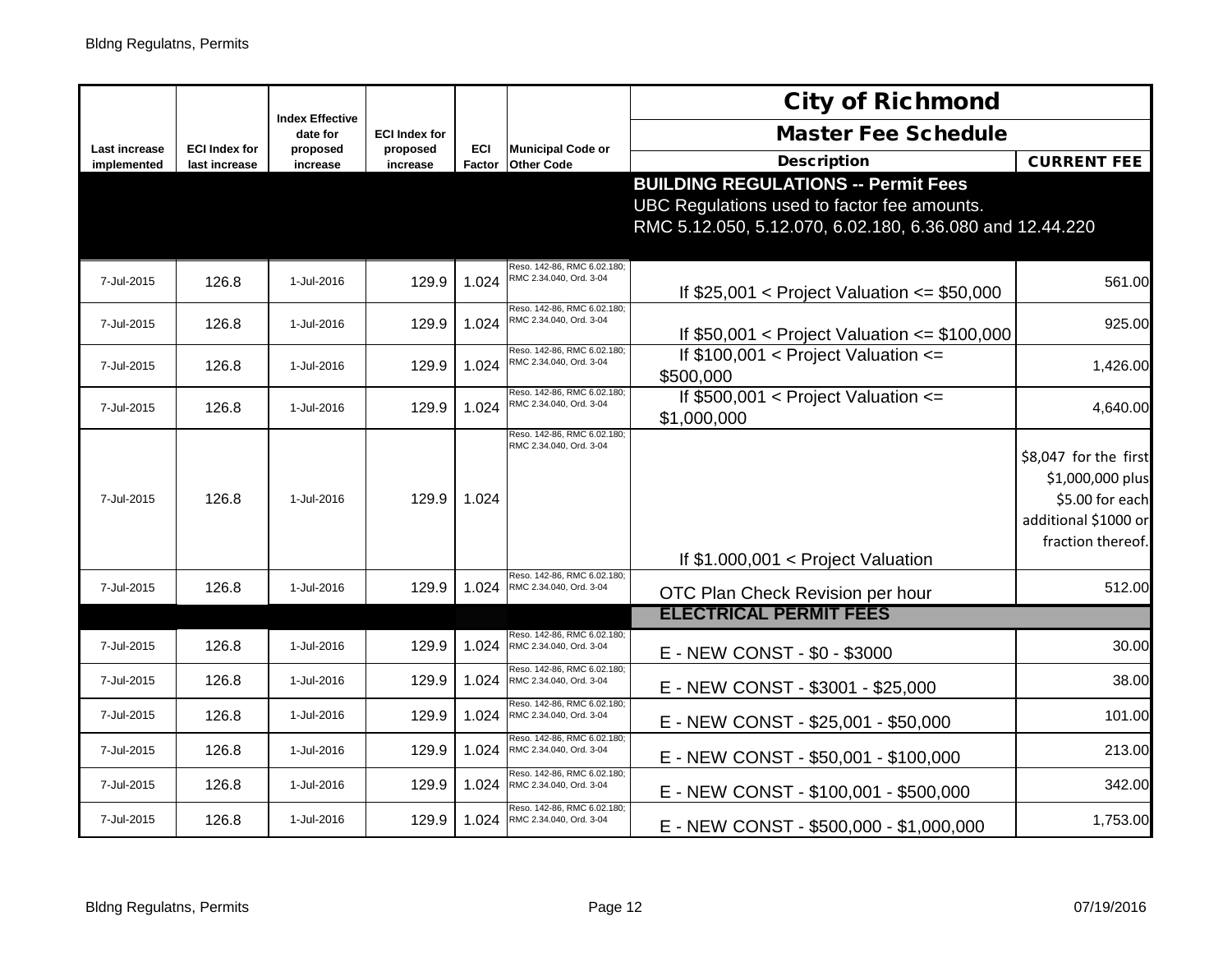|                              |                                       |                                    |                      |               |                                                        | <b>City of Richmond</b>                                                                                                                               |                                                                                                           |
|------------------------------|---------------------------------------|------------------------------------|----------------------|---------------|--------------------------------------------------------|-------------------------------------------------------------------------------------------------------------------------------------------------------|-----------------------------------------------------------------------------------------------------------|
|                              |                                       | <b>Index Effective</b><br>date for | <b>ECI Index for</b> |               |                                                        | <b>Master Fee Schedule</b>                                                                                                                            |                                                                                                           |
| Last increase<br>implemented | <b>ECI Index for</b><br>last increase | proposed<br>increase               | proposed<br>increase | ECI<br>Factor | <b>Municipal Code or</b><br><b>Other Code</b>          | <b>Description</b>                                                                                                                                    | <b>CURRENT FEE</b>                                                                                        |
|                              |                                       |                                    |                      |               |                                                        | <b>BUILDING REGULATIONS -- Permit Fees</b><br>UBC Regulations used to factor fee amounts.<br>RMC 5.12.050, 5.12.070, 6.02.180, 6.36.080 and 12.44.220 |                                                                                                           |
| 7-Jul-2015                   | 126.8                                 | 1-Jul-2016                         | 129.9                | 1.024         | Reso. 142-86, RMC 6.02.180;<br>RMC 2.34.040, Ord. 3-04 | E - NEW CONST - >\$1,000,001                                                                                                                          | \$2,782 for the first<br>\$1,000,000 plus<br>\$5.00 for each<br>additional \$1000 or<br>fraction thereof. |
| 7-Jul-2015                   | 126.8                                 | 1-Jul-2016                         | 129.9                | 1.024         | Reso. 142-86, RMC 6.02.180;<br>RMC 2.34.040, Ord. 3-04 | E - ALL OTHER - \$0 - \$3000                                                                                                                          | 172.00                                                                                                    |
| 7-Jul-2015                   | 126.8                                 | 1-Jul-2016                         | 129.9                | 1.024         | Reso. 142-86, RMC 6.02.180:<br>RMC 2.34.040, Ord. 3-04 | E - ALL OTHER - \$3001 - \$25,000                                                                                                                     | 194.00                                                                                                    |
| 7-Jul-2015                   | 126.8                                 | 1-Jul-2016                         | 129.9                | 1.024         | Reso. 142-86, RMC 6.02.180;<br>RMC 2.34.040, Ord. 3-04 | E - ALL OTHER - \$25,001 - \$50,000                                                                                                                   | 318.00                                                                                                    |
| 7-Jul-2015                   | 126.8                                 | 1-Jul-2016                         | 129.9                | 1.024         | Reso. 142-86, RMC 6.02.180;<br>RMC 2.34.040, Ord. 3-04 | E - ALL OTHER - \$50,001 - \$100,000                                                                                                                  | 527.00                                                                                                    |
| 7-Jul-2015                   | 126.8                                 | 1-Jul-2016                         | 129.9                | 1.024         | Reso. 142-86, RMC 6.02.180<br>RMC 2.34.040, Ord. 3-04  | E - ALL OTHER - \$100,001 - \$500,000                                                                                                                 | 728.00                                                                                                    |
| 7-Jul-2015                   | 126.8                                 | 1-Jul-2016                         | 129.9                | 1.024         | Reso. 142-86, RMC 6.02.180;<br>RMC 2.34.040, Ord. 3-04 | E - ALL OTHER - \$500,000 - \$1,000,000                                                                                                               | 1,753.00                                                                                                  |
| 7-Jul-2015                   | 126.8                                 | 1-Jul-2016                         | 129.9                | 1.024         | Reso. 142-86, RMC 6.02.180:<br>RMC 2.34.040, Ord. 3-04 | E - ALL OTHER - > \$1,000,001                                                                                                                         | \$2,289 for the first<br>\$1,000,000 plus<br>\$5.00 for each<br>additional \$1000 or<br>fraction thereof. |
|                              |                                       |                                    |                      |               |                                                        | <b>PLUMBING PERMIT FEES</b>                                                                                                                           |                                                                                                           |
| 7-Jul-2015                   | 126.8                                 | 1-Jul-2016                         | 129.9                | 1.024         | Reso. 142-86, RMC 6.02.180;<br>RMC 2.34.040, Ord. 3-04 | P - NEW CONST - \$0 - \$3000                                                                                                                          | 30.00                                                                                                     |
| 7-Jul-2015                   | 126.8                                 | 1-Jul-2016                         | 129.9                | 1.024         | Reso. 142-86, RMC 6.02.180;<br>RMC 2.34.040, Ord. 3-04 | P - NEW CONST - \$3001 - \$25,000                                                                                                                     | 32.00                                                                                                     |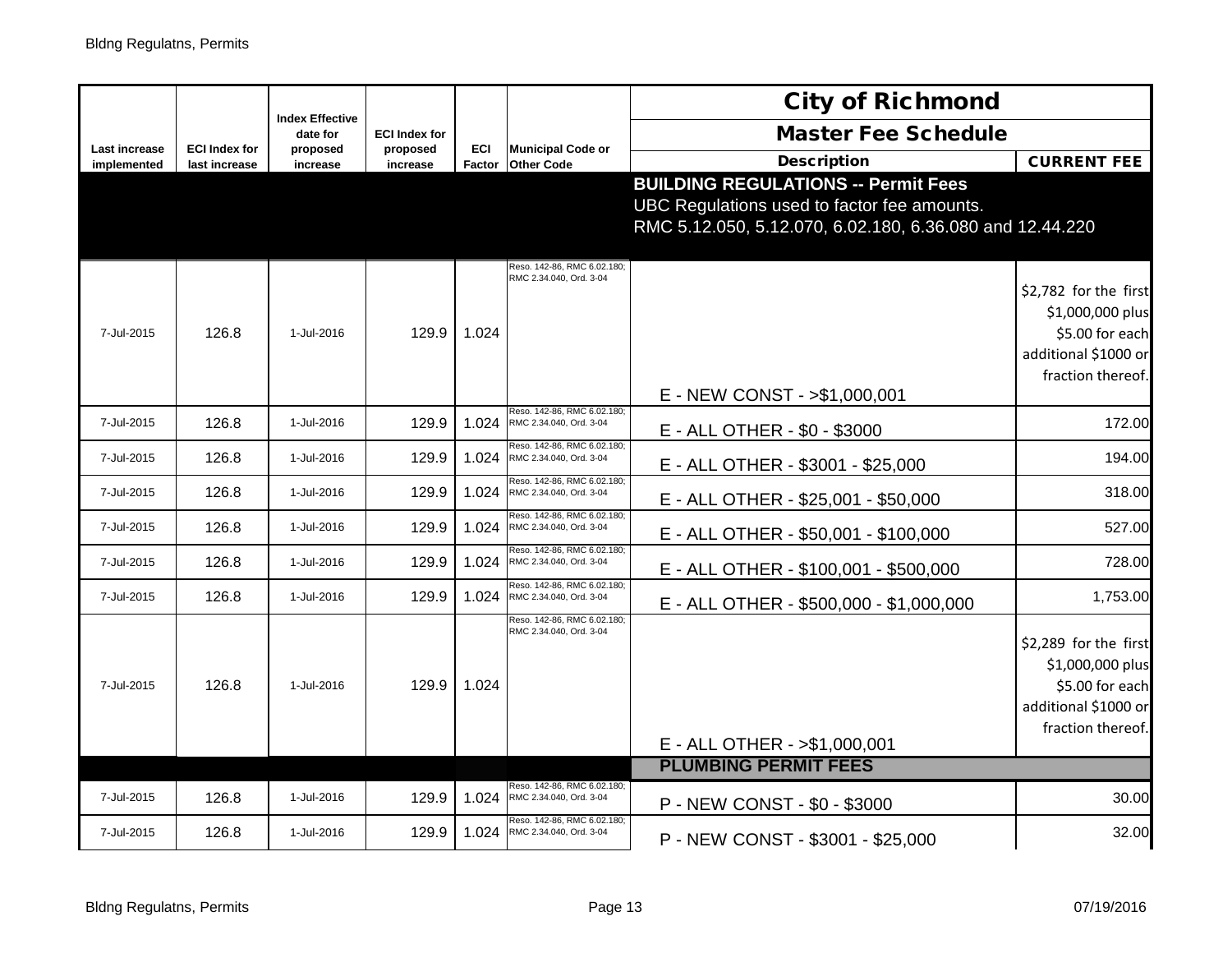|                              |                                       | <b>Index Effective</b> |                      |                      |                                                              | <b>City of Richmond</b>                                                                                                                               |                                                                                                           |
|------------------------------|---------------------------------------|------------------------|----------------------|----------------------|--------------------------------------------------------------|-------------------------------------------------------------------------------------------------------------------------------------------------------|-----------------------------------------------------------------------------------------------------------|
|                              |                                       | date for               | <b>ECI Index for</b> |                      |                                                              | <b>Master Fee Schedule</b>                                                                                                                            |                                                                                                           |
| Last increase<br>implemented | <b>ECI Index for</b><br>last increase | proposed<br>increase   | proposed<br>increase | <b>ECI</b><br>Factor | <b>Municipal Code or</b><br><b>Other Code</b>                | <b>Description</b>                                                                                                                                    | <b>CURRENT FEE</b>                                                                                        |
|                              |                                       |                        |                      |                      |                                                              | <b>BUILDING REGULATIONS -- Permit Fees</b><br>UBC Regulations used to factor fee amounts.<br>RMC 5.12.050, 5.12.070, 6.02.180, 6.36.080 and 12.44.220 |                                                                                                           |
| 7-Jul-2015                   | 126.8                                 | 1-Jul-2016             | 129.9                | 1.024                | Reso. 142-86, RMC 6.02.180;<br>RMC 2.34.040, Ord. 3-04       | P - NEW CONST - \$25,001 - \$50,000                                                                                                                   | 87.00                                                                                                     |
| 7-Jul-2015                   | 126.8                                 | 1-Jul-2016             | 129.9                | 1.024                | Reso. 142-86, RMC 6.02.180;<br>RMC 2.34.040, Ord. 3-04       | P - NEW CONST - \$50,001 - \$100,000                                                                                                                  | 170.00                                                                                                    |
| 7-Jul-2015                   | 126.8                                 | 1-Jul-2016             | 129.9                | 1.024                | Reso. 142-86, RMC 6.02.180;<br>RMC 2.34.040, Ord. 3-04       | P - NEW CONST - \$100,001 - \$500,000                                                                                                                 | 286.00                                                                                                    |
| 7-Jul-2015                   | 126.8                                 | 1-Jul-2016             | 129.9                | 1.024                | Reso. 142-86, RMC 6.02.180;<br>RMC 2.34.040, Ord. 3-04       | P - NEW CONST - \$500,000 - \$1,000,000                                                                                                               | 2,605.00                                                                                                  |
| 7-Jul-2015                   | 126.8                                 | 1-Jul-2016             | 129.9                | 1.024                | Reso, 142-86, RMC 6.02.180:<br>RMC 2.34.040, Ord. 3-04       |                                                                                                                                                       | \$3,399 for the first<br>\$1,000,000 plus<br>\$5.00 for each<br>additional \$1000 or<br>fraction thereof. |
|                              |                                       |                        |                      |                      | Reso. 142-86, RMC 6.02.180;                                  | P - NEW CONST - >\$1,000,001                                                                                                                          |                                                                                                           |
| 7-Jul-2015                   | 126.8                                 | 1-Jul-2016             | 129.9                | 1.024                | RMC 2.34.040, Ord. 3-04                                      | P - ALL OTHER - \$0 - \$3000                                                                                                                          | 166.00                                                                                                    |
| 7-Jul-2015                   | 126.8                                 | 1-Jul-2016             | 129.9                | 1.024                | Reso, 142-86, RMC 6.02.180:<br>RMC 2.34.040, Ord. 3-04       | P - ALL OTHER - \$3001 - \$25,000                                                                                                                     | 174.00                                                                                                    |
| 7-Jul-2015                   | 126.8                                 | 1-Jul-2016             | 129.9                |                      | Reso, 142-86, RMC 6.02.180:<br>1.024 RMC 2.34.040, Ord. 3-04 | P - ALL OTHER - \$25,001 - \$50,000                                                                                                                   | 255.00                                                                                                    |
| 7-Jul-2015                   | 126.8                                 | 1-Jul-2016             | 129.9                | 1.024                | Reso. 142-86, RMC 6.02.180;<br>RMC 2.34.040, Ord. 3-04       | P - ALL OTHER - \$50,001 - \$100,000                                                                                                                  | 403.00                                                                                                    |
| 7-Jul-2015                   | 126.8                                 | 1-Jul-2016             | 129.9                | 1.024                | Reso, 142-86, RMC 6.02.180:<br>RMC 2.34.040, Ord. 3-04       | P - ALL OTHER - \$100,001 - \$500,000                                                                                                                 | 556.00                                                                                                    |
| 7-Jul-2015                   | 126.8                                 | 1-Jul-2016             | 129.9                | 1.024                | Reso. 142-86, RMC 6.02.180;<br>RMC 2.34.040, Ord. 3-04       | P - ALL OTHER - \$500,000 - \$1,000,000                                                                                                               | 2,847.00                                                                                                  |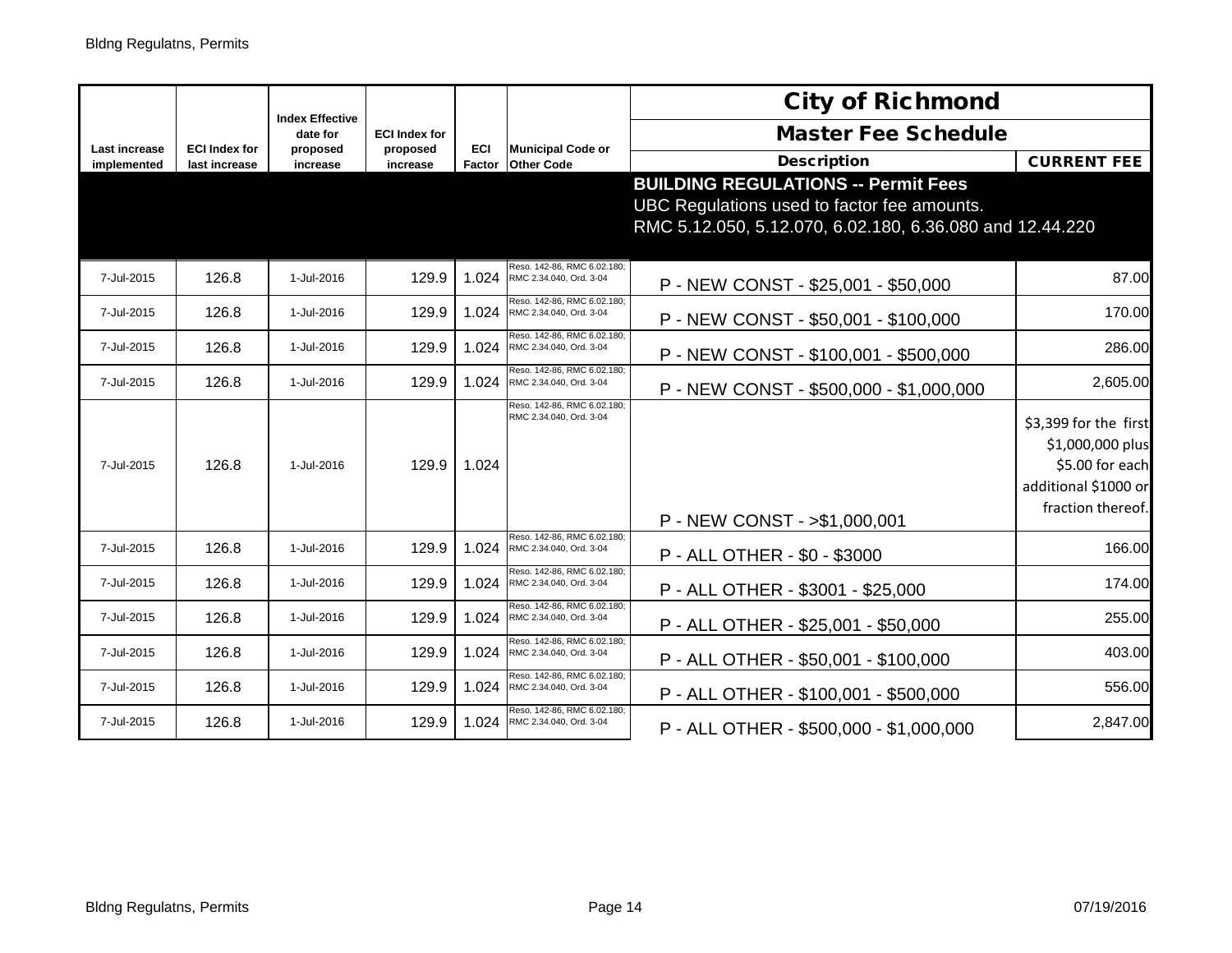|                                     |                                       |                                    |                      |                      |                                                        | <b>City of Richmond</b>                                                                                                                               |                                                                                                           |
|-------------------------------------|---------------------------------------|------------------------------------|----------------------|----------------------|--------------------------------------------------------|-------------------------------------------------------------------------------------------------------------------------------------------------------|-----------------------------------------------------------------------------------------------------------|
|                                     |                                       | <b>Index Effective</b><br>date for | <b>ECI Index for</b> |                      |                                                        | <b>Master Fee Schedule</b>                                                                                                                            |                                                                                                           |
| <b>Last increase</b><br>implemented | <b>ECI Index for</b><br>last increase | proposed<br>increase               | proposed<br>increase | <b>ECI</b><br>Factor | <b>Municipal Code or</b><br><b>Other Code</b>          | <b>Description</b>                                                                                                                                    | <b>CURRENT FEE</b>                                                                                        |
|                                     |                                       |                                    |                      |                      |                                                        | <b>BUILDING REGULATIONS -- Permit Fees</b><br>UBC Regulations used to factor fee amounts.<br>RMC 5.12.050, 5.12.070, 6.02.180, 6.36.080 and 12.44.220 |                                                                                                           |
| 7-Jul-2015                          | 126.8                                 | 1-Jul-2016                         | 129.9                | 1.024                | Reso. 142-86, RMC 6.02.180;<br>RMC 2.34.040, Ord. 3-04 | P - ALL OTHER - > \$1,000,001                                                                                                                         | \$3,709 for the first<br>\$1,000,000 plus<br>\$5.00 for each<br>additional \$1000 or<br>fraction thereof. |
|                                     |                                       |                                    |                      |                      |                                                        | <b>MECHANICAL PERMIT FEES</b>                                                                                                                         |                                                                                                           |
| 7-Jul-2015                          | 126.8                                 | 1-Jul-2016                         | 129.9                | 1.024                | Reso. 142-86, RMC 6.02.180<br>RMC 2.34.040, Ord. 3-04  | M - NEW CONST - \$0 - \$3000                                                                                                                          | 15.00                                                                                                     |
| 7-Jul-2015                          | 126.8                                 | 1-Jul-2016                         | 129.9                | 1.024                | Reso. 142-86, RMC 6.02.180<br>RMC 2.34.040, Ord. 3-04  | M - NEW CONST - \$3001 - \$25,000                                                                                                                     | 32.00                                                                                                     |
| 7-Jul-2015                          | 126.8                                 | 1-Jul-2016                         | 129.9                | 1.024                | Reso, 142-86, RMC 6.02.180<br>RMC 2.34.040, Ord. 3-04  | M - NEW CONST - \$25,001 - \$50,000                                                                                                                   | 59.00                                                                                                     |
| 7-Jul-2015                          | 126.8                                 | 1-Jul-2016                         | 129.9                | 1.024                | Reso. 142-86, RMC 6.02.180;<br>RMC 2.34.040, Ord. 3-04 | M - NEW CONST - \$50,001 - \$100,000                                                                                                                  | 158.00                                                                                                    |
| 7-Jul-2015                          | 126.8                                 | 1-Jul-2016                         | 129.9                | 1.024                | Reso. 142-86, RMC 6.02.180;<br>RMC 2.34.040, Ord. 3-04 | M - NEW CONST - \$100,001 - \$500,000                                                                                                                 | 219.00                                                                                                    |
| 7-Jul-2015                          | 126.8                                 | 1-Jul-2016                         | 129.9                | 1.024                | Reso, 142-86, RMC 6.02.180<br>RMC 2.34.040, Ord. 3-04  | M - NEW CONST - \$500,000 - \$1,000,000                                                                                                               | 1,279.00                                                                                                  |
| 7-Jul-2015                          | 126.8                                 | 1-Jul-2016                         | 129.9                | 1.024                | Reso. 142-86, RMC 6.02.180<br>RMC 2.34.040, Ord. 3-04  | M - NEW CONST - > \$1,000,001                                                                                                                         | \$1,927 for the first<br>\$1,000,000 plus<br>\$5.00 for each<br>additional \$1000 or<br>fraction thereof. |
| 7-Jul-2015                          | 126.8                                 | 1-Jul-2016                         | 129.9                | 1.024                | Reso. 142-86, RMC 6.02.180;<br>RMC 2.34.040, Ord. 3-04 | M - ALL OTHER - \$0 - \$3000                                                                                                                          | 166.00                                                                                                    |
| 7-Jul-2015                          | 126.8                                 | 1-Jul-2016                         | 129.9                | 1.024                | Reso. 142-86, RMC 6.02.180;<br>RMC 2.34.040, Ord. 3-04 | M - ALL OTHER - \$3001 - \$25,000                                                                                                                     | 174.00                                                                                                    |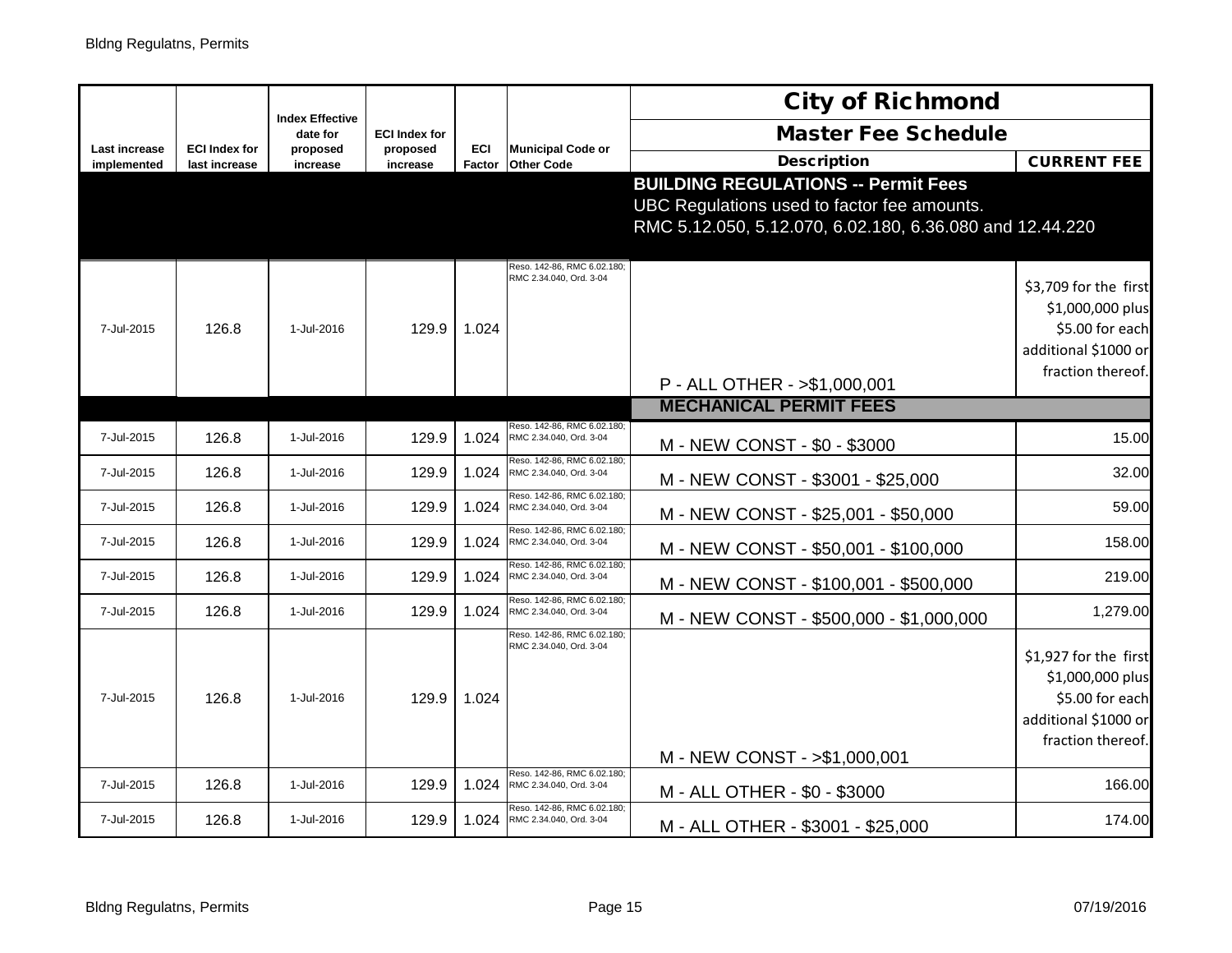|                                     |                                       | <b>Index Effective</b> |                      |               |                                                        | <b>City of Richmond</b>                                                                                                                               |                                                                                                           |
|-------------------------------------|---------------------------------------|------------------------|----------------------|---------------|--------------------------------------------------------|-------------------------------------------------------------------------------------------------------------------------------------------------------|-----------------------------------------------------------------------------------------------------------|
|                                     |                                       | date for               | <b>ECI Index for</b> |               |                                                        | <b>Master Fee Schedule</b>                                                                                                                            |                                                                                                           |
| <b>Last increase</b><br>implemented | <b>ECI Index for</b><br>last increase | proposed<br>increase   | proposed<br>increase | ECI<br>Factor | <b>Municipal Code or</b><br><b>Other Code</b>          | <b>Description</b>                                                                                                                                    | <b>CURRENT FEE</b>                                                                                        |
|                                     |                                       |                        |                      |               |                                                        | <b>BUILDING REGULATIONS -- Permit Fees</b><br>UBC Regulations used to factor fee amounts.<br>RMC 5.12.050, 5.12.070, 6.02.180, 6.36.080 and 12.44.220 |                                                                                                           |
| 7-Jul-2015                          | 126.8                                 | 1-Jul-2016             | 129.9                | 1.024         | Reso. 142-86, RMC 6.02.180;<br>RMC 2.34.040, Ord. 3-04 | M - ALL OTHER - \$25,001 - \$50,000                                                                                                                   | 237.00                                                                                                    |
| 7-Jul-2015                          | 126.8                                 | 1-Jul-2016             | 129.9                | 1.024         | Reso, 142-86, RMC 6.02.180;<br>RMC 2.34.040, Ord. 3-04 | M - ALL OTHER - \$50,001 - \$100,000                                                                                                                  | 403.00                                                                                                    |
| 7-Jul-2015                          | 126.8                                 | 1-Jul-2016             | 129.9                | 1.024         | Reso, 142-86, RMC 6.02.180<br>RMC 2.34.040, Ord. 3-04  | M - ALL OTHER - \$100,001 - \$500,000                                                                                                                 | 592.00                                                                                                    |
| 7-Jul-2015                          | 126.8                                 | 1-Jul-2016             | 129.9                | 1.024         | Reso, 142-86, RMC 6.02.180<br>RMC 2.34.040, Ord. 3-04  | M - ALL OTHER - \$500,000 - \$1,000,000                                                                                                               | 2,847.00                                                                                                  |
| 7-Jul-2015                          | 126.8                                 | 1-Jul-2016             | 129.9                | 1.024         | Reso. 142-86, RMC 6.02.180:<br>RMC 2.34.040, Ord. 3-04 | M - ALL OTHER - > \$1,000,001                                                                                                                         | \$4,432 for the first<br>\$1,000,000 plus<br>\$5.00 for each<br>additional \$1000 or<br>fraction thereof. |
|                                     |                                       |                        |                      |               |                                                        | <b>FULL COST RECOVERY HOURLY RATES</b>                                                                                                                |                                                                                                           |
| 7-Jul-2015                          | 126.8                                 | 1-Jul-2016             | 129.9                | 1.024         | Reso. 142-86, RMC 6.02.180;<br>RMC 2.34.040, Ord. 3-04 | <b>Building Inspector</b>                                                                                                                             | 282.00                                                                                                    |
| 7-Jul-2015                          | 126.8                                 | 1-Jul-2016             | 129.9                | 1.024         | Reso. 142-86, RMC 6.02.180<br>RMC 2.34.040, Ord. 3-04  | <b>Plan Check</b>                                                                                                                                     | 341.00                                                                                                    |
| 7-Jul-2015                          | 126.8                                 | 1-Jul-2016             | 129.9                | 1.024         | Reso. 142-86, RMC 6.02.180<br>RMC 2.34.040, Ord. 3-04  | Permit Technician                                                                                                                                     | 189.00                                                                                                    |
| 7-Jul-2015                          | 126.8                                 | 1-Jul-2016             | 129.9                | 1.024         | Reso. 142-86, RMC 6.02.180:<br>RMC 2.34.040, Ord. 3-04 | Admin / Clerical                                                                                                                                      | 178.00                                                                                                    |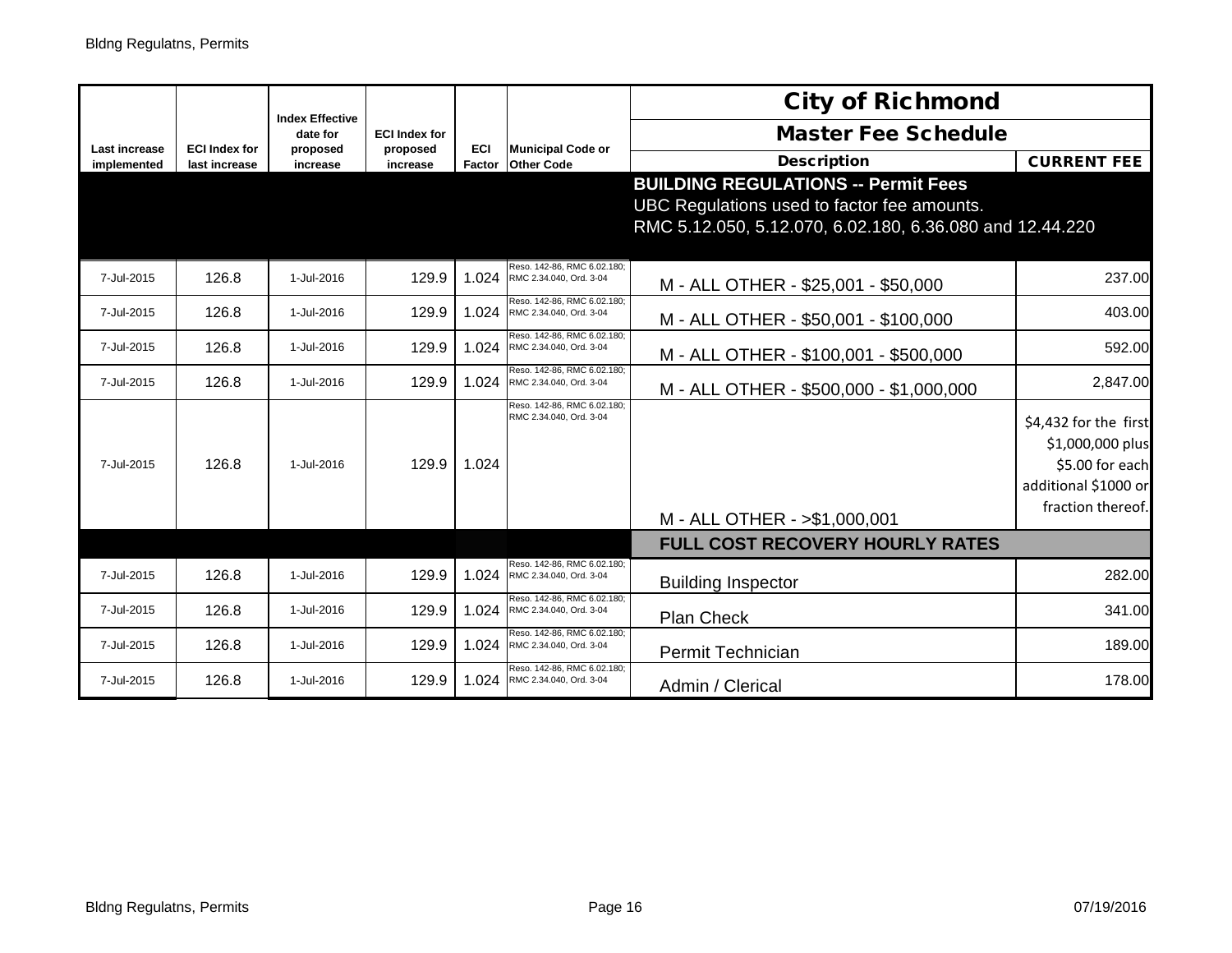|                              |                                       |                                    |                      |               |                                                          | <b>City of Richmond</b>                                            |                    |
|------------------------------|---------------------------------------|------------------------------------|----------------------|---------------|----------------------------------------------------------|--------------------------------------------------------------------|--------------------|
|                              |                                       | <b>Index Effective</b><br>date for | <b>ECI Index for</b> |               |                                                          | <b>Master Fee Schedule</b>                                         |                    |
| Last increase<br>implemented | <b>ECI Index for</b><br>last increase | proposed<br>increase               | proposed<br>increase | ECI<br>Factor | <b>Municipal Code or</b><br><b>Other Code</b>            | <b>Description</b>                                                 | <b>CURRENT FEE</b> |
|                              |                                       |                                    |                      |               |                                                          | <b>BUILDING REGULATIONS -- Miscellaneous Fees</b>                  |                    |
|                              |                                       |                                    |                      |               |                                                          | UBC Regulations used to factor fee amounts.                        |                    |
|                              |                                       |                                    |                      |               |                                                          | RMC 5.12.050, 5.12.070, 6.02.180, 6.36.080 and 12.44.220           |                    |
|                              |                                       |                                    |                      |               |                                                          | <b>MISCELLANEOUS</b>                                               |                    |
|                              |                                       |                                    |                      |               |                                                          | <b>Residential Rental Dwelling Unit Inspection and Maintenance</b> |                    |
| 7-Jul-2015                   | 126.8                                 | 1-Jul-2016                         | 129.9                | 1.02445       | RMC 6.40.170-1, RMC<br>2.34.040-42c, RMC 6.02.180,       | <b>Registration Fee</b>                                            | 79.00              |
|                              |                                       |                                    |                      |               | Reso. 142-86<br>RMC 6.40.170-2, RMC                      | Initial Inspection Fee -- Per Unit                                 |                    |
| 7-Jul-2015                   | 126.8                                 | 1-Jul-2016                         | 129.9                | 1.02445       | 2.34.040-42c, RMC 6.02.180,<br>Reso. 142-86              |                                                                    | 157.00             |
| 7-Jul-2015                   | 126.8                                 | 1-Jul-2016                         | 129.9                | 1.02445       | RMC 6.40.170-3, RMC<br>6.02.180, Reso. 142-86; RMC       | Re-inspection Fee -- Per Unit                                      | 154.00             |
|                              |                                       |                                    |                      |               | 2.34.040, Ord. 3-04                                      | <b>Excavation and Grading</b>                                      |                    |
|                              |                                       |                                    |                      |               | (Review and Inspection: RMC                              |                                                                    |                    |
| 7-Jul-2015                   | 126.8                                 | 1-Jul-2016                         | 129.9                | 1.02445       | 2.34.040-5&6), RMC<br>12.44.030-j, Reso. 142-86,         | Grading Plan Review fee, fixed portion, \$200                      | 441.00             |
|                              |                                       |                                    |                      |               | UBC Sec. 70, RMC 6.02.180,<br>EO 90-005, EO 90-006       |                                                                    |                    |
|                              |                                       |                                    |                      |               | Review and Inspection: RMC<br>2.34.040-5&6), RMC         |                                                                    |                    |
| 7-Jul-2015                   | 126.8                                 | 1-Jul-2016                         | 129.9                | 1.02445       | 12.44.030-j, Reso. 142-86,<br>UBC Sec. 70, RMC 6.02.180, | excavation $\leq$ 50 cubic yards                                   |                    |
|                              |                                       |                                    |                      |               | EO 90-005, EO 90-006                                     |                                                                    |                    |
|                              |                                       |                                    |                      |               | (Review and Inspection: RMC<br>2.34.040-5&6), RMC        |                                                                    |                    |
| 7-Jul-2015                   | 126.8                                 | 1-Jul-2016                         | 129.9                | 1.02445       | 12.44.030-j, Reso. 142-86,<br>UBC Sec. 70, RMC 6.02.180, | 51 cubic yards < excavation < 100 cubic yards                      | 24.00              |
|                              |                                       |                                    |                      |               | EO 90-005, EO 90-006                                     |                                                                    |                    |
|                              |                                       |                                    |                      |               | (Review and Inspection: RMC<br>2.34.040-5&6), RMC        |                                                                    |                    |
| 7-Jul-2015                   | 126.8                                 | 1-Jul-2016                         | 129.9                | 1.02445       | 12.44.030-j, Reso. 142-86,<br>JBC Sec. 70, RMC 6.02.180, | 101 cubic yards $\lt$ excavation $\lt$ 1,000 cubic yards           | 38.00              |
|                              |                                       |                                    |                      |               | EO 90-005, EO 90-006                                     |                                                                    |                    |
|                              |                                       |                                    |                      |               | (Review and Inspection: RMC<br>2.34.040-5&6), RMC        |                                                                    |                    |
| 7-Jul-2015                   | 126.8                                 | 1-Jul-2016                         | 129.9                | 1.02445       | 12.44.030-j, Reso. 142-86,<br>UBC Sec. 70, RMC 6.02.180, | 1,000 cubic yards < excavation < $10,000$ cubic<br>yards           | 50.00              |
|                              |                                       |                                    |                      |               | EO 90-005, EO 90-006                                     |                                                                    |                    |
|                              |                                       |                                    |                      |               | (Review and Inspection: RMC<br>2.34.040-5&6), RMC        | 10,001 cubic yards < excavation < $100,000$ cubic                  |                    |
| 7-Jul-2015                   | 126.8                                 | 1-Jul-2016                         | 129.9                | 1.02445       | 12.44.030-j, Reso. 142-86,<br>UBC Sec. 70, RMC 6.02.180, | yards, \$49.25 + \$24.50 per 10,000 cubic yards                    | 50.00              |
|                              |                                       |                                    |                      |               | EO 90-005, EO 90-006                                     | above the initial 10,000 cubic yards                               |                    |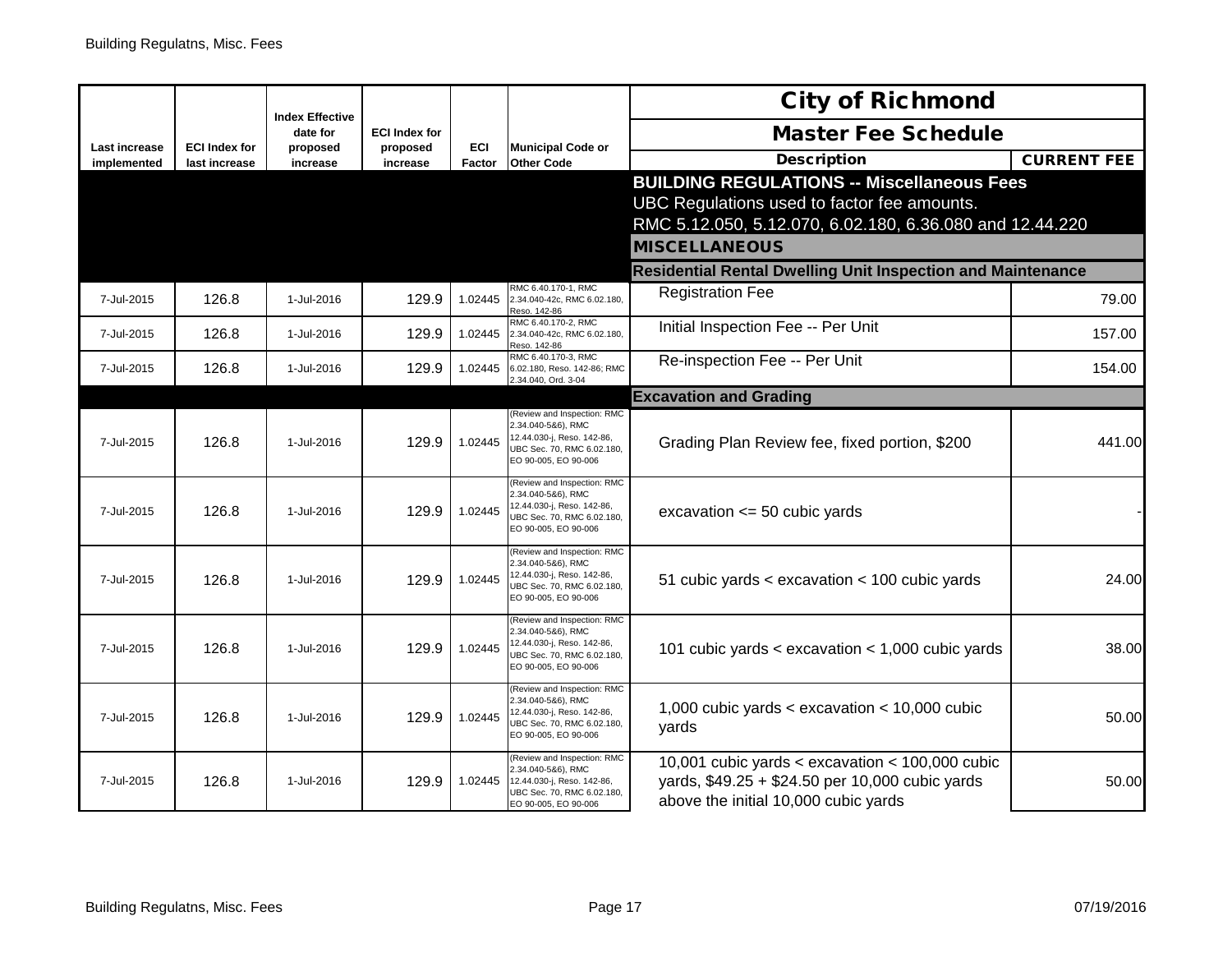| <b>Master Fee Schedule</b><br>date for<br><b>ECI Index for</b><br>ECI<br>Last increase<br><b>ECI Index for</b><br><b>Municipal Code or</b><br>proposed<br>proposed<br><b>Description</b><br>Factor<br><b>Other Code</b><br>implemented<br>last increase<br>increase<br>increase<br><b>BUILDING REGULATIONS -- Miscellaneous Fees</b><br>UBC Regulations used to factor fee amounts.<br>RMC 5.12.050, 5.12.070, 6.02.180, 6.36.080 and 12.44.220<br>(Review and Inspection: RMC<br>2.34.040-5&6), RMC<br>129.9<br>7-Jul-2015<br>126.8<br>1-Jul-2016<br>1.02445<br>12.44.030-j, Reso. 142-86,<br>UBC Sec. 70, RMC 6.02.180,<br>EO 90-005, EO 90-006<br>RMC 12.44.030-kIB, Reso.<br>126.8<br>1-Jul-2016<br>129.9<br>Grading Inspection fee, fixed portion, \$200<br>7-Jul-2015<br>1.02445<br>142-86, RMC 6.02.180; RMC<br>.34.040, Ord. 3-04<br>RMC 12.44.030-klB, Reso.<br>126.8<br>1-Jul-2016<br>129.9<br>1.02445<br>142-86, RMC 6.02.180; RMC<br>excavation $\leq$ 50 cubic yards<br>7-Jul-2015<br>.34.040, Ord. 3-04<br>RMC 12.44.030-kIB, Reso.<br>142-86, RMC 6.02.180; RMC<br>126.8<br>129.9<br>51 cubic yards < excavation < 100 cubic yards<br>1-Jul-2016<br>1.02445<br>7-Jul-2015<br>2.34.040, Ord. 3-04<br>RMC 12.44.030-kIB, Reso.<br>101 cubic yards < excavation < 1,000 cubic yards,<br>126.8<br>1-Jul-2016<br>129.9<br>7-Jul-2015<br>1.02445<br>142-86, RMC 6.02.180; RMC<br>$$37.00 + $17.50$ per 100 cubic yards above the<br>2.34.040, Ord. 3-04<br>RMC 12.44.030-kIB, Reso.<br>126.8<br>129.9<br>1-Jul-2016<br>7-Jul-2015<br>1.02445<br>142-86, RMC 6.02.180; RMC<br>2.34.040, Ord. 3-04<br>RMC 12.44.030-kIB, Reso.<br>1001 cubic yards < excavation < $10,000$ cubic<br>126.8<br>129.9<br>1.02445<br>7-Jul-2015<br>1-Jul-2016<br>142-86, RMC 6.02.180; RMC<br>yards, \$194.50 + \$14.50 per 1,000 cubic yards<br>2.34.040, Ord. 3-04<br>RMC 12.44.030-kIB, Reso.<br>126.8<br>129.9<br>7-Jul-2015<br>1-Jul-2016<br>1.02445<br>142-86, RMC 6.02.180; RMC<br>2.34.040, Ord. 3-04<br>RMC 12.44.030-klB, Reso.<br>10,001 cubic yards < excavation < $100,000$ cubic<br>126.8<br>129.9<br>7-Jul-2015<br>1-Jul-2016<br>1.02445<br>142-86, RMC 6.02.180; RMC<br>yards, \$325.00 + \$66.00 per 10,000 cubic yards<br>2.34.040, Ord. 3-04<br>RMC 12.44.030-kIB, Reso.<br>126.8<br>129.9<br>1.02445<br>7-Jul-2015<br>1-Jul-2016<br>142-86, RMC 6.02.180; RMC<br>.34.040, Ord. 3-04<br>RMC 2.34.040-12, RMC<br>6.02.180<br>Encroachment Agreement -- Private right of way<br>fee (see Engineering section for "Encroachment<br>129.9<br>7-Jul-2015<br>126.8<br>1-Jul-2016<br>1.02445<br>Agreement -- Public right of way fee")<br>RMC 6.02.180; RMC<br>Quarterly Fees (C.I.P.)<br>N/A<br>1-Jul-2016<br>N/A<br>N/A<br>Uknown<br>2.34.040, Ord. 3-04<br><b>Contra Costa County Drainage Area No. 73</b><br>RMC 6.02.180; RMC<br>County's Drainage Area No. 73 (El Sobrante Valley)<br>Uknown<br>N/A<br>Not applicable<br>N/A<br>N/A<br>.34.040, Ord. 3-04<br><b>Point Richmond Parking District Fee</b><br>RMC 6.02.180; RMC<br>Applies to the Point Richmond downtown<br>2.34.040, Ord. 3-04<br>commercial area (Public Works)--Varies based on<br>N/A<br>N/A<br>N/A<br>Uknown<br>Not applicable |  |                        |  | <b>City of Richmond</b> |                    |
|--------------------------------------------------------------------------------------------------------------------------------------------------------------------------------------------------------------------------------------------------------------------------------------------------------------------------------------------------------------------------------------------------------------------------------------------------------------------------------------------------------------------------------------------------------------------------------------------------------------------------------------------------------------------------------------------------------------------------------------------------------------------------------------------------------------------------------------------------------------------------------------------------------------------------------------------------------------------------------------------------------------------------------------------------------------------------------------------------------------------------------------------------------------------------------------------------------------------------------------------------------------------------------------------------------------------------------------------------------------------------------------------------------------------------------------------------------------------------------------------------------------------------------------------------------------------------------------------------------------------------------------------------------------------------------------------------------------------------------------------------------------------------------------------------------------------------------------------------------------------------------------------------------------------------------------------------------------------------------------------------------------------------------------------------------------------------------------------------------------------------------------------------------------------------------------------------------------------------------------------------------------------------------------------------------------------------------------------------------------------------------------------------------------------------------------------------------------------------------------------------------------------------------------------------------------------------------------------------------------------------------------------------------------------------------------------------------------------------------------------------------------------------------------------------------------------------------------------------------------------------------------------------------------------------------------------------------------------------------------------------------------------------------------------------------------------------------------------------------------------------------------------------------------------------------------------------------|--|------------------------|--|-------------------------|--------------------|
|                                                                                                                                                                                                                                                                                                                                                                                                                                                                                                                                                                                                                                                                                                                                                                                                                                                                                                                                                                                                                                                                                                                                                                                                                                                                                                                                                                                                                                                                                                                                                                                                                                                                                                                                                                                                                                                                                                                                                                                                                                                                                                                                                                                                                                                                                                                                                                                                                                                                                                                                                                                                                                                                                                                                                                                                                                                                                                                                                                                                                                                                                                                                                                                                        |  | <b>Index Effective</b> |  |                         |                    |
|                                                                                                                                                                                                                                                                                                                                                                                                                                                                                                                                                                                                                                                                                                                                                                                                                                                                                                                                                                                                                                                                                                                                                                                                                                                                                                                                                                                                                                                                                                                                                                                                                                                                                                                                                                                                                                                                                                                                                                                                                                                                                                                                                                                                                                                                                                                                                                                                                                                                                                                                                                                                                                                                                                                                                                                                                                                                                                                                                                                                                                                                                                                                                                                                        |  |                        |  |                         | <b>CURRENT FEE</b> |
|                                                                                                                                                                                                                                                                                                                                                                                                                                                                                                                                                                                                                                                                                                                                                                                                                                                                                                                                                                                                                                                                                                                                                                                                                                                                                                                                                                                                                                                                                                                                                                                                                                                                                                                                                                                                                                                                                                                                                                                                                                                                                                                                                                                                                                                                                                                                                                                                                                                                                                                                                                                                                                                                                                                                                                                                                                                                                                                                                                                                                                                                                                                                                                                                        |  |                        |  |                         |                    |
|                                                                                                                                                                                                                                                                                                                                                                                                                                                                                                                                                                                                                                                                                                                                                                                                                                                                                                                                                                                                                                                                                                                                                                                                                                                                                                                                                                                                                                                                                                                                                                                                                                                                                                                                                                                                                                                                                                                                                                                                                                                                                                                                                                                                                                                                                                                                                                                                                                                                                                                                                                                                                                                                                                                                                                                                                                                                                                                                                                                                                                                                                                                                                                                                        |  |                        |  |                         | 25.00              |
|                                                                                                                                                                                                                                                                                                                                                                                                                                                                                                                                                                                                                                                                                                                                                                                                                                                                                                                                                                                                                                                                                                                                                                                                                                                                                                                                                                                                                                                                                                                                                                                                                                                                                                                                                                                                                                                                                                                                                                                                                                                                                                                                                                                                                                                                                                                                                                                                                                                                                                                                                                                                                                                                                                                                                                                                                                                                                                                                                                                                                                                                                                                                                                                                        |  |                        |  |                         | 415.00             |
|                                                                                                                                                                                                                                                                                                                                                                                                                                                                                                                                                                                                                                                                                                                                                                                                                                                                                                                                                                                                                                                                                                                                                                                                                                                                                                                                                                                                                                                                                                                                                                                                                                                                                                                                                                                                                                                                                                                                                                                                                                                                                                                                                                                                                                                                                                                                                                                                                                                                                                                                                                                                                                                                                                                                                                                                                                                                                                                                                                                                                                                                                                                                                                                                        |  |                        |  |                         | 24.00              |
|                                                                                                                                                                                                                                                                                                                                                                                                                                                                                                                                                                                                                                                                                                                                                                                                                                                                                                                                                                                                                                                                                                                                                                                                                                                                                                                                                                                                                                                                                                                                                                                                                                                                                                                                                                                                                                                                                                                                                                                                                                                                                                                                                                                                                                                                                                                                                                                                                                                                                                                                                                                                                                                                                                                                                                                                                                                                                                                                                                                                                                                                                                                                                                                                        |  |                        |  |                         | 38.00              |
|                                                                                                                                                                                                                                                                                                                                                                                                                                                                                                                                                                                                                                                                                                                                                                                                                                                                                                                                                                                                                                                                                                                                                                                                                                                                                                                                                                                                                                                                                                                                                                                                                                                                                                                                                                                                                                                                                                                                                                                                                                                                                                                                                                                                                                                                                                                                                                                                                                                                                                                                                                                                                                                                                                                                                                                                                                                                                                                                                                                                                                                                                                                                                                                                        |  |                        |  |                         | 38.00              |
|                                                                                                                                                                                                                                                                                                                                                                                                                                                                                                                                                                                                                                                                                                                                                                                                                                                                                                                                                                                                                                                                                                                                                                                                                                                                                                                                                                                                                                                                                                                                                                                                                                                                                                                                                                                                                                                                                                                                                                                                                                                                                                                                                                                                                                                                                                                                                                                                                                                                                                                                                                                                                                                                                                                                                                                                                                                                                                                                                                                                                                                                                                                                                                                                        |  |                        |  |                         | 18.00              |
|                                                                                                                                                                                                                                                                                                                                                                                                                                                                                                                                                                                                                                                                                                                                                                                                                                                                                                                                                                                                                                                                                                                                                                                                                                                                                                                                                                                                                                                                                                                                                                                                                                                                                                                                                                                                                                                                                                                                                                                                                                                                                                                                                                                                                                                                                                                                                                                                                                                                                                                                                                                                                                                                                                                                                                                                                                                                                                                                                                                                                                                                                                                                                                                                        |  |                        |  |                         | 199.00             |
|                                                                                                                                                                                                                                                                                                                                                                                                                                                                                                                                                                                                                                                                                                                                                                                                                                                                                                                                                                                                                                                                                                                                                                                                                                                                                                                                                                                                                                                                                                                                                                                                                                                                                                                                                                                                                                                                                                                                                                                                                                                                                                                                                                                                                                                                                                                                                                                                                                                                                                                                                                                                                                                                                                                                                                                                                                                                                                                                                                                                                                                                                                                                                                                                        |  |                        |  |                         | 15.00              |
|                                                                                                                                                                                                                                                                                                                                                                                                                                                                                                                                                                                                                                                                                                                                                                                                                                                                                                                                                                                                                                                                                                                                                                                                                                                                                                                                                                                                                                                                                                                                                                                                                                                                                                                                                                                                                                                                                                                                                                                                                                                                                                                                                                                                                                                                                                                                                                                                                                                                                                                                                                                                                                                                                                                                                                                                                                                                                                                                                                                                                                                                                                                                                                                                        |  |                        |  |                         | 333.00             |
|                                                                                                                                                                                                                                                                                                                                                                                                                                                                                                                                                                                                                                                                                                                                                                                                                                                                                                                                                                                                                                                                                                                                                                                                                                                                                                                                                                                                                                                                                                                                                                                                                                                                                                                                                                                                                                                                                                                                                                                                                                                                                                                                                                                                                                                                                                                                                                                                                                                                                                                                                                                                                                                                                                                                                                                                                                                                                                                                                                                                                                                                                                                                                                                                        |  |                        |  |                         | 68.00              |
|                                                                                                                                                                                                                                                                                                                                                                                                                                                                                                                                                                                                                                                                                                                                                                                                                                                                                                                                                                                                                                                                                                                                                                                                                                                                                                                                                                                                                                                                                                                                                                                                                                                                                                                                                                                                                                                                                                                                                                                                                                                                                                                                                                                                                                                                                                                                                                                                                                                                                                                                                                                                                                                                                                                                                                                                                                                                                                                                                                                                                                                                                                                                                                                                        |  |                        |  |                         | 847.00             |
|                                                                                                                                                                                                                                                                                                                                                                                                                                                                                                                                                                                                                                                                                                                                                                                                                                                                                                                                                                                                                                                                                                                                                                                                                                                                                                                                                                                                                                                                                                                                                                                                                                                                                                                                                                                                                                                                                                                                                                                                                                                                                                                                                                                                                                                                                                                                                                                                                                                                                                                                                                                                                                                                                                                                                                                                                                                                                                                                                                                                                                                                                                                                                                                                        |  |                        |  |                         | Varies             |
|                                                                                                                                                                                                                                                                                                                                                                                                                                                                                                                                                                                                                                                                                                                                                                                                                                                                                                                                                                                                                                                                                                                                                                                                                                                                                                                                                                                                                                                                                                                                                                                                                                                                                                                                                                                                                                                                                                                                                                                                                                                                                                                                                                                                                                                                                                                                                                                                                                                                                                                                                                                                                                                                                                                                                                                                                                                                                                                                                                                                                                                                                                                                                                                                        |  |                        |  |                         |                    |
|                                                                                                                                                                                                                                                                                                                                                                                                                                                                                                                                                                                                                                                                                                                                                                                                                                                                                                                                                                                                                                                                                                                                                                                                                                                                                                                                                                                                                                                                                                                                                                                                                                                                                                                                                                                                                                                                                                                                                                                                                                                                                                                                                                                                                                                                                                                                                                                                                                                                                                                                                                                                                                                                                                                                                                                                                                                                                                                                                                                                                                                                                                                                                                                                        |  |                        |  |                         | Varies             |
| <b>Code Compliance Inspection Fees</b>                                                                                                                                                                                                                                                                                                                                                                                                                                                                                                                                                                                                                                                                                                                                                                                                                                                                                                                                                                                                                                                                                                                                                                                                                                                                                                                                                                                                                                                                                                                                                                                                                                                                                                                                                                                                                                                                                                                                                                                                                                                                                                                                                                                                                                                                                                                                                                                                                                                                                                                                                                                                                                                                                                                                                                                                                                                                                                                                                                                                                                                                                                                                                                 |  |                        |  | numerous factors        | Varies             |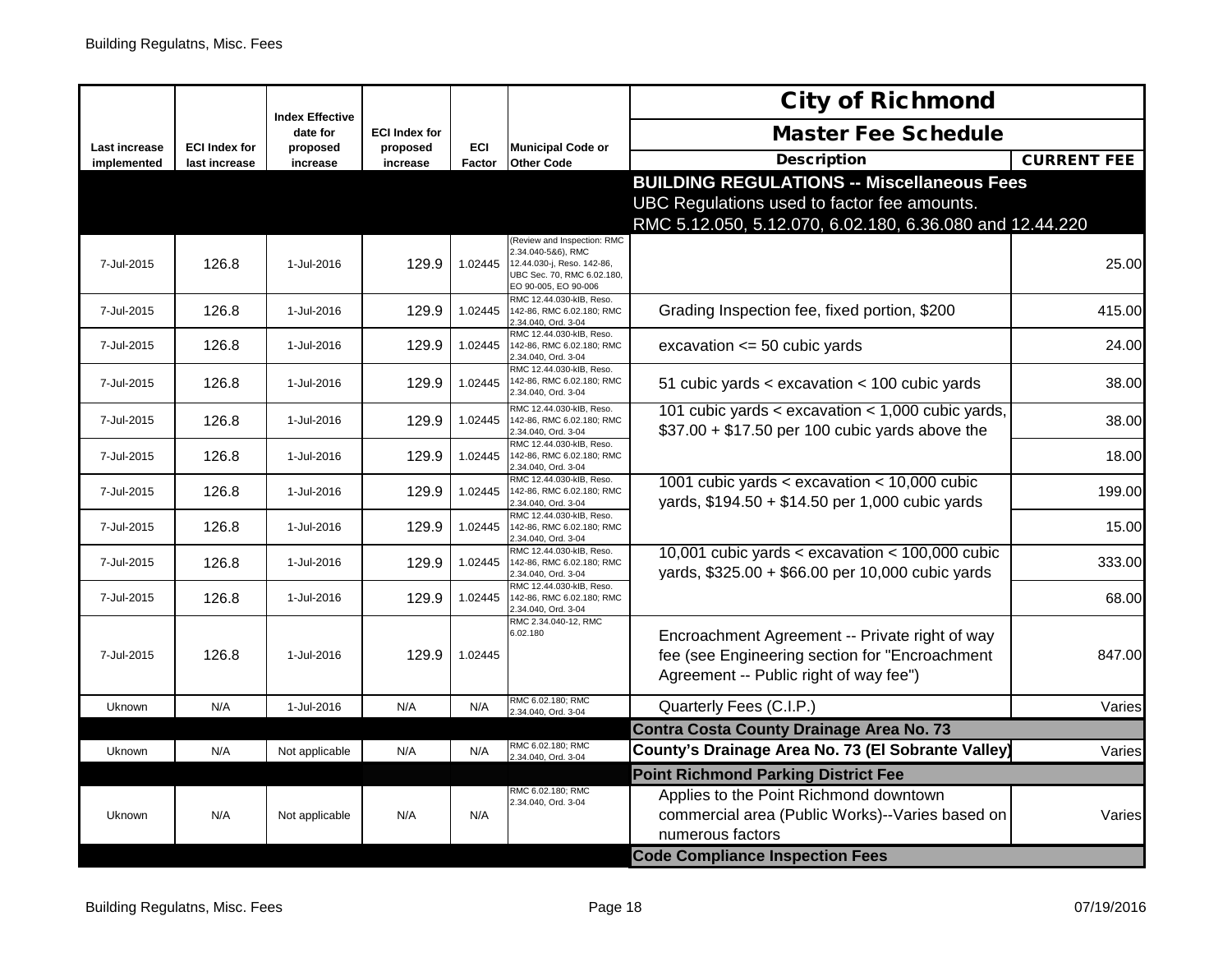|               |                      | <b>Index Effective</b> |                                  |            |                                           | <b>City of Richmond</b>                                                                                                                                        |                    |
|---------------|----------------------|------------------------|----------------------------------|------------|-------------------------------------------|----------------------------------------------------------------------------------------------------------------------------------------------------------------|--------------------|
| Last increase | <b>ECI Index for</b> | date for<br>proposed   | <b>ECI Index for</b><br>proposed | <b>ECI</b> | <b>Municipal Code or</b>                  | <b>Master Fee Schedule</b>                                                                                                                                     |                    |
| implemented   | last increase        | increase               | increase                         | Factor     | <b>Other Code</b>                         | <b>Description</b>                                                                                                                                             | <b>CURRENT FEE</b> |
|               |                      |                        |                                  |            |                                           | <b>BUILDING REGULATIONS -- Miscellaneous Fees</b><br>UBC Regulations used to factor fee amounts.<br>RMC 5.12.050, 5.12.070, 6.02.180, 6.36.080 and 12.44.220   |                    |
| 7-Jul-2015    | 126.8                | 1-Jul-2016             | 129.9                            | 1.02445    | RMC 2.34.040, Ord. 3-04                   | This fee is the same as the "Inspection and<br>Notice" fee in the Code Enforcement portion of<br>the Police Department's section of the Master Fee<br>Schedule | 266.00             |
| Uknown        | N/A                  | Not applicable         | N/A                              | N/A        | RMC 12.52.060: RMC<br>2.34.040, Ord. 3-04 | Alquist Priolo Geological Study Filing Fee -- Cost<br>(staff time billed at approximately \$80 - \$100/hour<br>and consultant time charged at actual cost)     | Cost               |
|               |                      |                        |                                  |            |                                           | Buidling Regulations uses the Uniform Building Code (UBC) valuation schedules<br>et                                                                            |                    |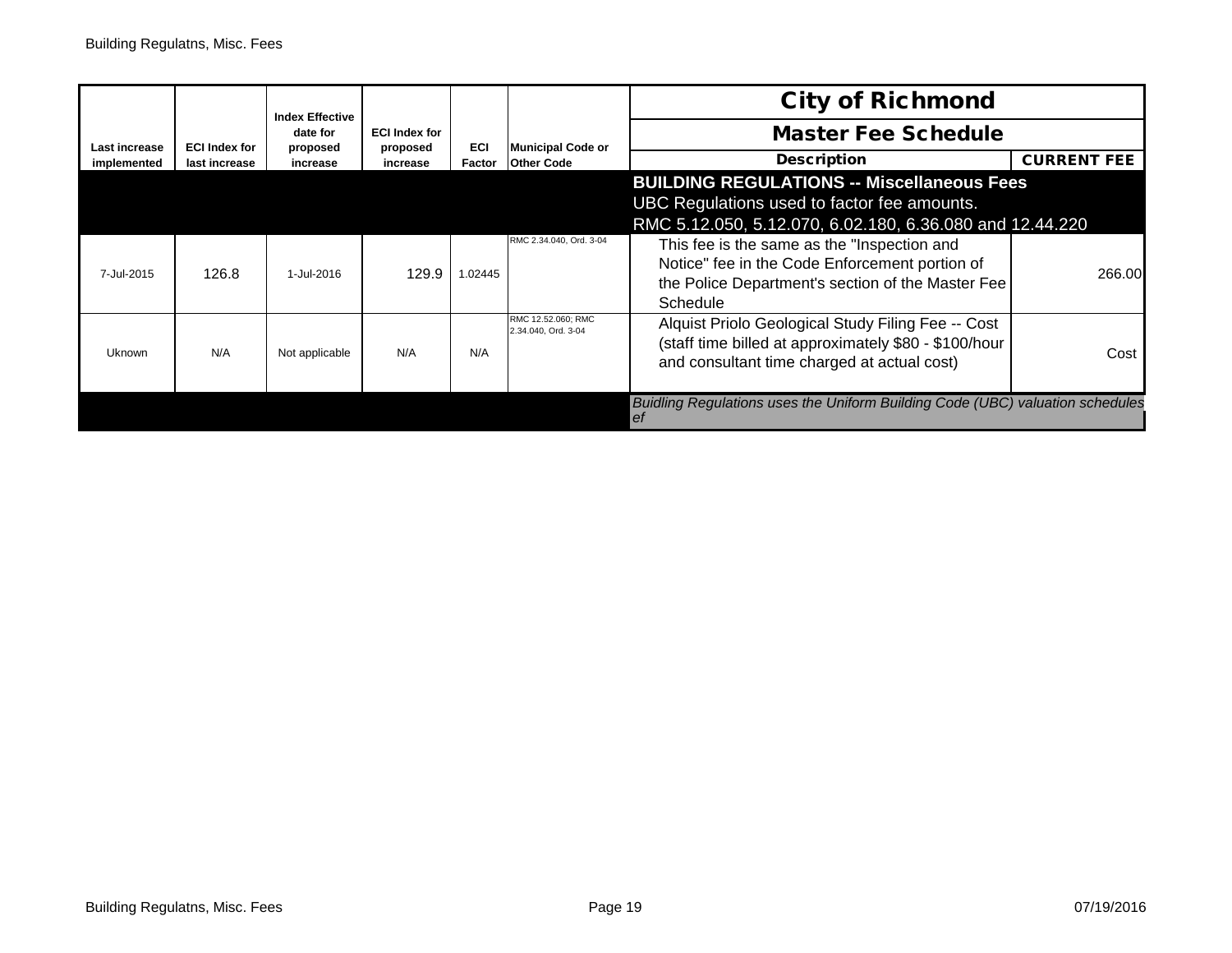|                |                      | <b>Index Effective</b><br>date for | <b>ECI Index for</b> |     |                                                        | <b>City of Richmond</b>                                                                                                                                                          |                    |
|----------------|----------------------|------------------------------------|----------------------|-----|--------------------------------------------------------|----------------------------------------------------------------------------------------------------------------------------------------------------------------------------------|--------------------|
| Last increase  | <b>ECI Index for</b> |                                    |                      |     | Municipal Code or                                      | <b>Master Fee Schedule</b>                                                                                                                                                       |                    |
| implemented    | last increase        | proposed<br>increase               | proposed<br>increase | ECI | Factor Other Code                                      | <b>Description</b>                                                                                                                                                               | <b>CURRENT FEE</b> |
|                |                      |                                    |                      |     |                                                        | <b>CABLE</b>                                                                                                                                                                     |                    |
| 1-Mar-2004     | N/A                  | Not applicable                     | N/A                  | N/A | RMC 7.94.042-7, Reso. 6-04;<br>RMC 2.34.040, Ord. 3-04 | Telecommunications Registration & Review Fee                                                                                                                                     | 90.00              |
| Not applicable | N/A                  | Not applicable                     | N/A                  | N/A | RMC 2.34.040, Ord. 3-04                                | Videodisks -- charged at cost for time and<br>materials. Average approximate cost begins at<br>\$25 for one tape, \$40 for two tapes (same<br>footage) (materials and man hours) | Cost               |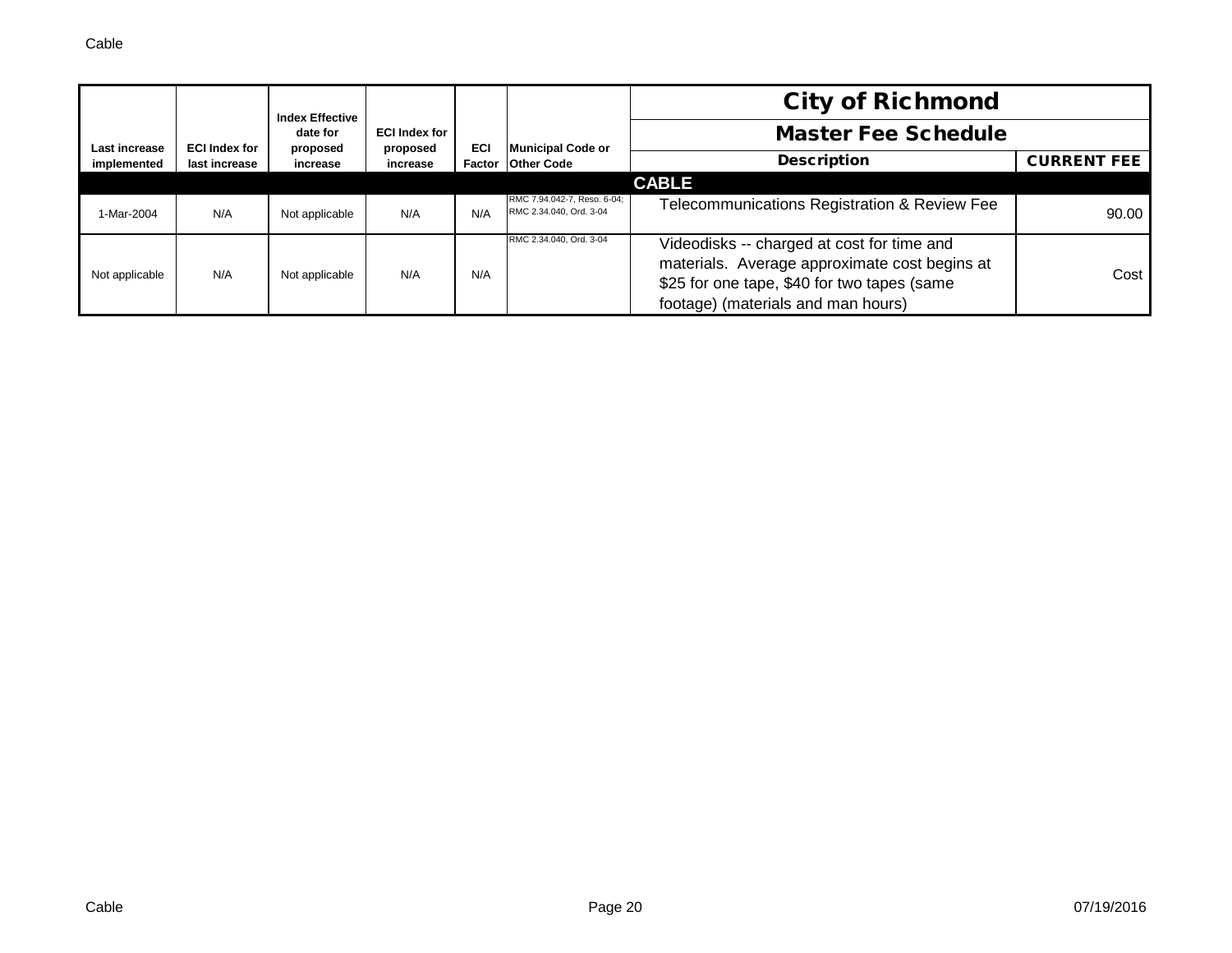|                |                      | <b>Index Effective</b> |                                  |            |                                                       | <b>City of Richmond</b>                              |                    |
|----------------|----------------------|------------------------|----------------------------------|------------|-------------------------------------------------------|------------------------------------------------------|--------------------|
| Last increase  | <b>ECI Index for</b> | date for<br>proposed   | <b>ECI Index for</b><br>proposed | <b>ECI</b> | <b>Municipal Code or</b>                              | <b>Master Fee Schedule</b>                           |                    |
| implemented    | last increase        | increase               | increase                         | Factor     | <b>Other Code</b>                                     | <b>Description</b>                                   | <b>CURRENT FEE</b> |
|                |                      |                        |                                  |            |                                                       | <b>CITY ATTORNEY</b>                                 |                    |
| Not applicable | N/A                  | Not applicable         | N/A                              | N/A        | COR1/40907, RMC 2.40.110,<br>RMC 2.34.040.32d         | Photocopying, per page (8-1/2" x 11")                | 0.10               |
|                |                      |                        |                                  |            |                                                       | <b>CITY CLERK</b>                                    |                    |
| 1-Oct-2006     | N/A                  | Not applicable         | N/A                              | N/A        | RMC 2.34.040.32a, Ord. 2-03,<br>E.O. 03-03            | Appeal Filing Fees -- appeal a decision to a City Bo | 150.00             |
| Not applicable | N/A                  | Not applicable         | N/A                              | N/A        | RMC 2.40.110, RMC<br>2.34.040.32d                     | Photocopying, per page (8-1/2" x 11")                | 0.10               |
| 1-Oct-2006     | N/A                  | Not applicable         | N/A                              | N/A        | RMC 1.04.070, Reso. 6-04;<br>RMC 2.34.040, Ord. 3-04  | Richmond Municipal Code Full Copy                    | 250.00             |
| 1-Oct-2006     | N/A                  | Not applicable         | N/A                              | N/A        | RMC 1.04.070, Reso, 6-04:<br>RMC 2.34.040, Ord. 3-04  | <b>Richmond Municipal Code Supplements</b>           | 40.00              |
|                |                      |                        |                                  |            |                                                       | <b>CITY MANAGER</b>                                  |                    |
| Not applicable | N/A                  | Not applicable         | N/A                              | N/A        | COR1/40907, RMC 2.40.110.<br>RMC 2.34.040.32d         | Photocopying, per page (8-1/2" x 11")                | 0.10               |
| 7-Jul-2015     | 126.8                | 1-Jul-2016             | 129.9                            |            | COR1/40907, RMC 2,40,110.<br>1.02445 RMC 2.34.040.32d | <b>Special Event Permit Application</b>              | 29.00              |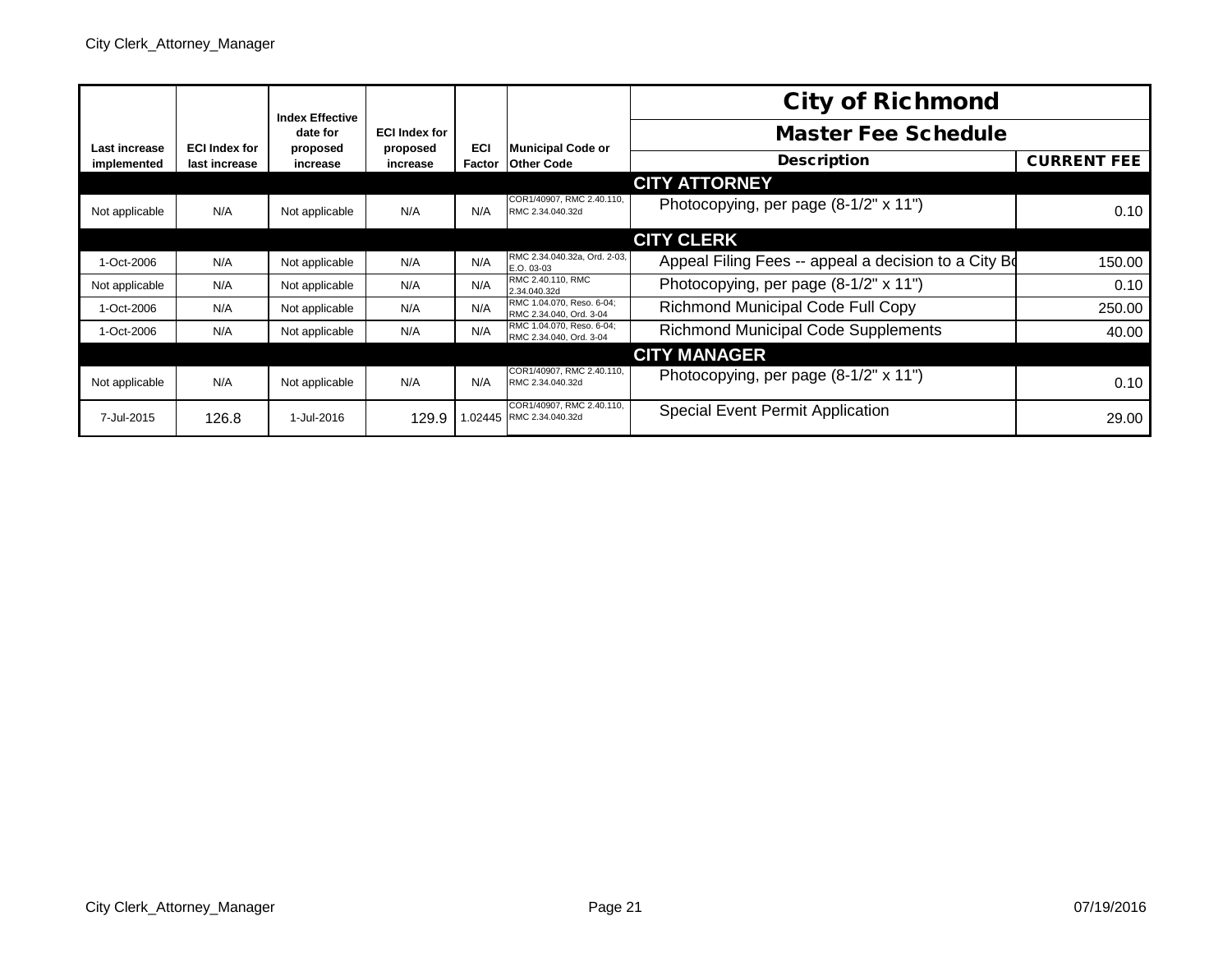|                              |                                                               | <b>Index Effective</b><br>date for |                      |                                               |                                           | <b>City of Richmond</b>                                                                                              |                               |
|------------------------------|---------------------------------------------------------------|------------------------------------|----------------------|-----------------------------------------------|-------------------------------------------|----------------------------------------------------------------------------------------------------------------------|-------------------------------|
|                              |                                                               |                                    | <b>ECI Index for</b> |                                               |                                           | <b>Master Fee Schedule</b>                                                                                           |                               |
| Last increase<br>implemented | <b>ECI Index for</b><br>proposed<br>last increase<br>increase | proposed<br>increase               | ECI<br>Factor        | <b>Municipal Code or</b><br><b>Other Code</b> | <b>Description</b>                        | <b>CURRENT FEE</b>                                                                                                   |                               |
|                              |                                                               |                                    |                      |                                               |                                           | <b>COMMUNITY &amp; ECONOMIC DEVELOPMENT</b>                                                                          |                               |
| Not applicable               | N/A                                                           | Not applicable                     | N/A                  | N/A                                           | RMC 13.55.080; RMC<br>2.34.040, Ord. 3-04 | Economic Development Fees -- application,<br>commitment, financing, etc. (negotiated at<br>estimated or actual cost) | Cost                          |
| Not applicable               | N/A                                                           | Not applicable                     | N/A                  | N/A                                           | RMC 13.55.100; RMC<br>2.34.040, Ord. 3-04 | Rents, payments, fees, charges, and interest                                                                         | Negotiable                    |
| Not applicable               | N/A                                                           | Not applicable                     | N/A                  | N/A                                           | RMC 2.34.040, Ord. 3-04                   | In Lieu Fees -- per non-inclusionary units (unit is a<br>dwelling or multi-family unit)                              | 7% of cost of<br>construction |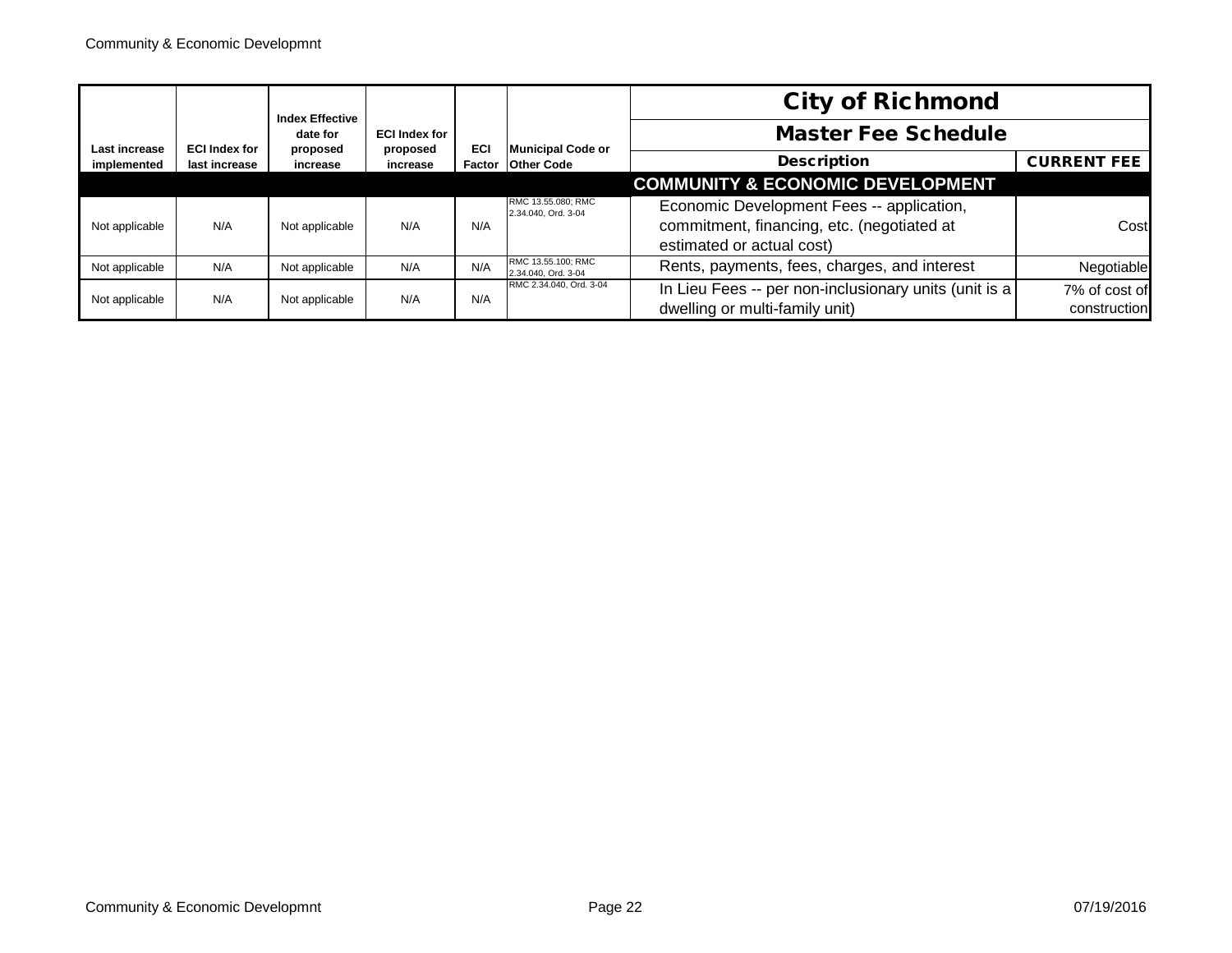|               |                      | <b>Index Effective</b> |                                  |                   |                                        | <b>City of Richmond</b>                                                                 |                    |
|---------------|----------------------|------------------------|----------------------------------|-------------------|----------------------------------------|-----------------------------------------------------------------------------------------|--------------------|
| Last increase | <b>ECI Index for</b> | date for<br>proposed   | <b>ECI Index for</b><br>proposed | <b>ECI</b>        | <b>Municipal Code or</b>               | <b>Master Fee Schedule</b>                                                              |                    |
| implemented   | last increase        | increase               | increase                         | Factor            | <b>Other Code</b>                      | <b>Description</b>                                                                      | <b>CURRENT FEE</b> |
|               |                      |                        |                                  |                   |                                        | <b>EMPLOYMENT &amp; TRAINING</b>                                                        |                    |
|               |                      |                        |                                  |                   |                                        | <b>VOUCHER PROGRAM</b>                                                                  |                    |
| 1-Oct-2006    | N/A                  | Not applicable         | N/A                              | N/A               | Reso. 6-04; RMC 2.34.040,<br>Ord. 3-04 | 1700 EZ Hiring Tax Credit Voucher--Per<br>voucher/verification (\$15 goes to the State) | 90.00              |
| 7-Jul-2015    | 126.8                | 1-Jul-2016             | 129.9                            | 1.02445 Ord. 3-04 | Reso. 6-04; RMC 2.34.040,              | 1700 EZ Hiring Tax Credit Voucher Expediting<br>Fee                                     | 22.00              |
| 7-Jul-2015    | 126.8                | 1-Jul-2016             | 129.9                            | 1.02445 Ord. 3-04 | Reso. 6-04; RMC 2.34.040,              | 1700 EZ Hiring Tax Credit Voucher Look-Up Fee                                           | 25.00              |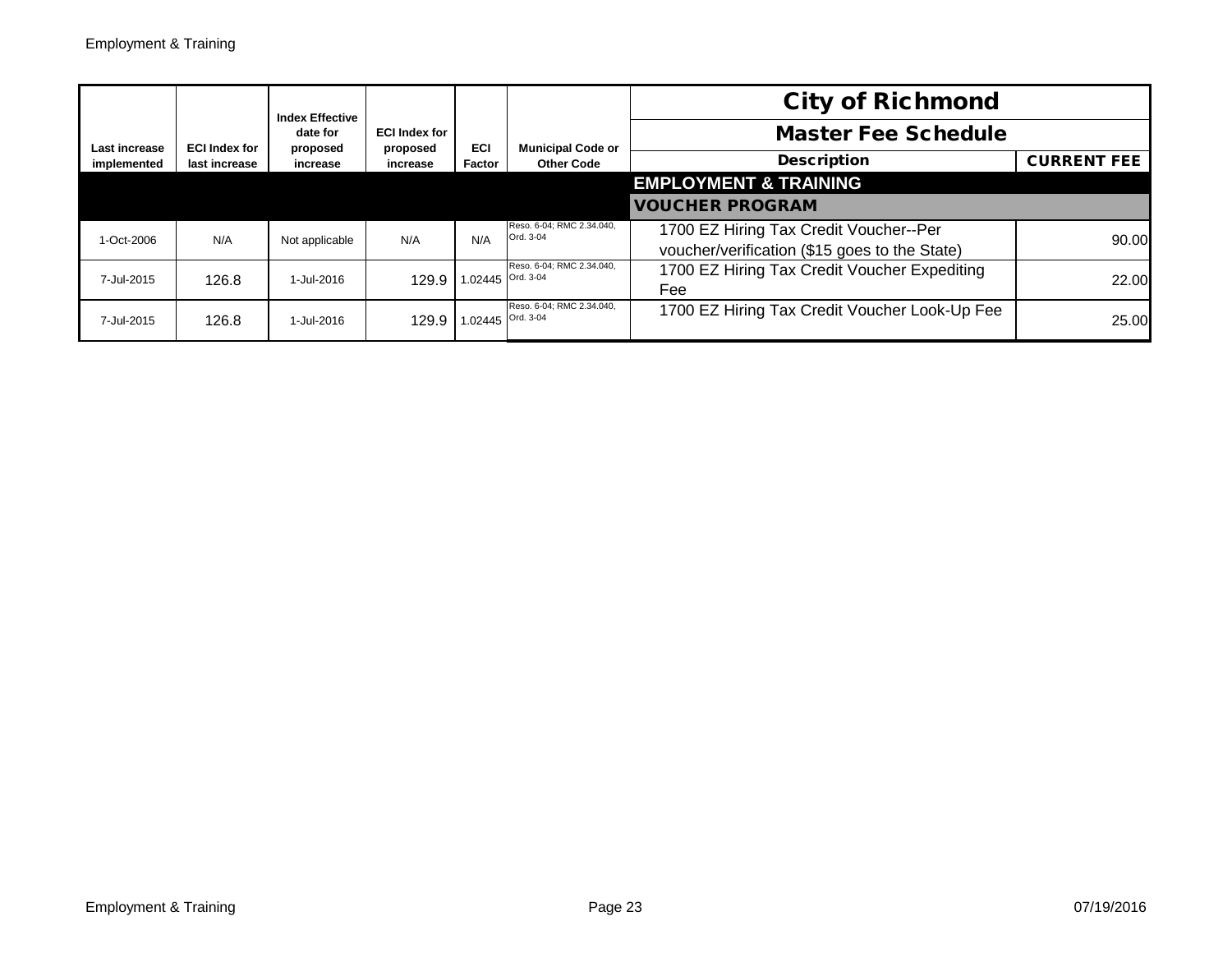|                      |                      |                                    |                      |            |                                                                                                                                        | <b>City of Richmond</b>                                                                                                                                                                                                                                                                                                       |                    |
|----------------------|----------------------|------------------------------------|----------------------|------------|----------------------------------------------------------------------------------------------------------------------------------------|-------------------------------------------------------------------------------------------------------------------------------------------------------------------------------------------------------------------------------------------------------------------------------------------------------------------------------|--------------------|
| <b>Last increase</b> | <b>ECI Index for</b> | <b>Index Effective</b><br>date for | <b>ECI Index for</b> | <b>ECI</b> | <b>Municipal Code or</b>                                                                                                               | <b>Description</b>                                                                                                                                                                                                                                                                                                            |                    |
| implemented          | last increase        | proposed<br>increase               | proposed<br>increase | Factor     | <b>Other Code</b>                                                                                                                      | <b>Description</b>                                                                                                                                                                                                                                                                                                            | <b>Current Fee</b> |
|                      |                      |                                    |                      |            |                                                                                                                                        | <b>UTILITIES</b>                                                                                                                                                                                                                                                                                                              |                    |
|                      |                      |                                    |                      |            |                                                                                                                                        | <b>SECTION 1 - PERMITS</b>                                                                                                                                                                                                                                                                                                    |                    |
| 7-Jul-2015           | 126.8                | 1-Jul-2016                         |                      |            | RMC 12.28.130, RMC<br>129.9 1.02445 2.34.040.12b, Ord. 21-03;<br>Reso. 6-04                                                            | Encroachment Permit/Digging up and Disturbance<br>of Roadways, etc.-/Maintenance and<br>Construction. Additional expenses for services<br>and field time over alloted time will be charged at<br>cost. If encroachment refund is requested, once<br>verified work was not done, refund will be made to<br>applicant less 20%. | 437.00             |
|                      |                      |                                    |                      |            |                                                                                                                                        | Concrete Permit - curb, gutter, sidewalk, and driveway                                                                                                                                                                                                                                                                        |                    |
| 7-Jul-2015           | 126.8                | 1-Jul-2016                         | 129.9                |            | RMC 12.36.060, RMC<br>12.36.170-a, RMC 12.36.170-<br>1.02445 b, RMC 2.34.040.40a(1), RMC<br>2.34.040.40a(2), Ord. 21-03;<br>Reso. 6-04 | Concrete Permit, (plus amount per square foot,<br>see below)                                                                                                                                                                                                                                                                  | 182.00             |
| 7-Jul-2015           | 126.8                | 1-Jul-2016                         | 129.9                |            | RMC 12.36.060, RMC<br>12.36.170-a. RMC 12.36.170-<br>1.02445 b, RMC 2.34.040.40a(1), RMC<br>2.34.040.40a(2), Ord. 21-03;<br>Reso. 6-04 | Per square foot (in addition to permit, see above)                                                                                                                                                                                                                                                                            | 0.60               |
|                      |                      |                                    |                      |            |                                                                                                                                        | SECTION 2 - OTHER ENGINEERING FEE RELATED TO PERMIT                                                                                                                                                                                                                                                                           |                    |
| not applicable       | na                   | not applicable                     | na                   | na         | <b>RMC 2.34</b>                                                                                                                        | <b>Traffic Control Plan Review</b>                                                                                                                                                                                                                                                                                            | cost               |
| 7-Jul-2015           | 126.8                | 1-Jul-2016                         | 129.9                | 1.02445    | Reso. 142-86, RMC 6.02.180;<br>RMC 2.34.040, Ord. 3-04                                                                                 | <b>Plumbing Permit Fee</b>                                                                                                                                                                                                                                                                                                    | 174.00             |
| 7-Jul-2015           | 126.8                | 1-Jul-2016                         | 129.9                | 1.02445    | <b>RMC 2.34</b>                                                                                                                        | Document retrieval fee (reproduction costs only -<br>see fees for duplication)                                                                                                                                                                                                                                                | cost               |
| not applicable       | na                   | not applicable                     | na                   | na         | RMC 2.34                                                                                                                               | <b>Consultant Services</b>                                                                                                                                                                                                                                                                                                    | Actual Cost + 10%  |
|                      |                      |                                    |                      |            |                                                                                                                                        | <b>SECTION 3 - HOURLY RATES</b>                                                                                                                                                                                                                                                                                               |                    |
|                      |                      |                                    |                      |            |                                                                                                                                        | Fees for Work Performed by City Staff -                                                                                                                                                                                                                                                                                       |                    |
|                      |                      |                                    |                      |            |                                                                                                                                        | Includes work performed in excess of the                                                                                                                                                                                                                                                                                      |                    |
|                      |                      |                                    |                      |            |                                                                                                                                        | standard fees listed or for services not                                                                                                                                                                                                                                                                                      |                    |
|                      |                      |                                    |                      |            |                                                                                                                                        | otherwise listed.                                                                                                                                                                                                                                                                                                             |                    |
| 7-Jul-2015           | 126.8                | 1-Jul-2016                         | 129.9                | 1.02445    | RMC 2.34                                                                                                                               | <b>City Engineer</b>                                                                                                                                                                                                                                                                                                          | 310.00             |
| 7-Jul-2015           | 126.8                | 1-Jul-2016                         | 129.9                | 1.02445    | <b>RMC 2.34</b>                                                                                                                        | Capital Projects Manager                                                                                                                                                                                                                                                                                                      | 278.00             |
| 7-Jul-2015           | 126.8                | 1-Jul-2016                         | 129.9                | 1.02445    | RMC 2.34                                                                                                                               | <b>Senior Civil Engineer</b>                                                                                                                                                                                                                                                                                                  | 234.00             |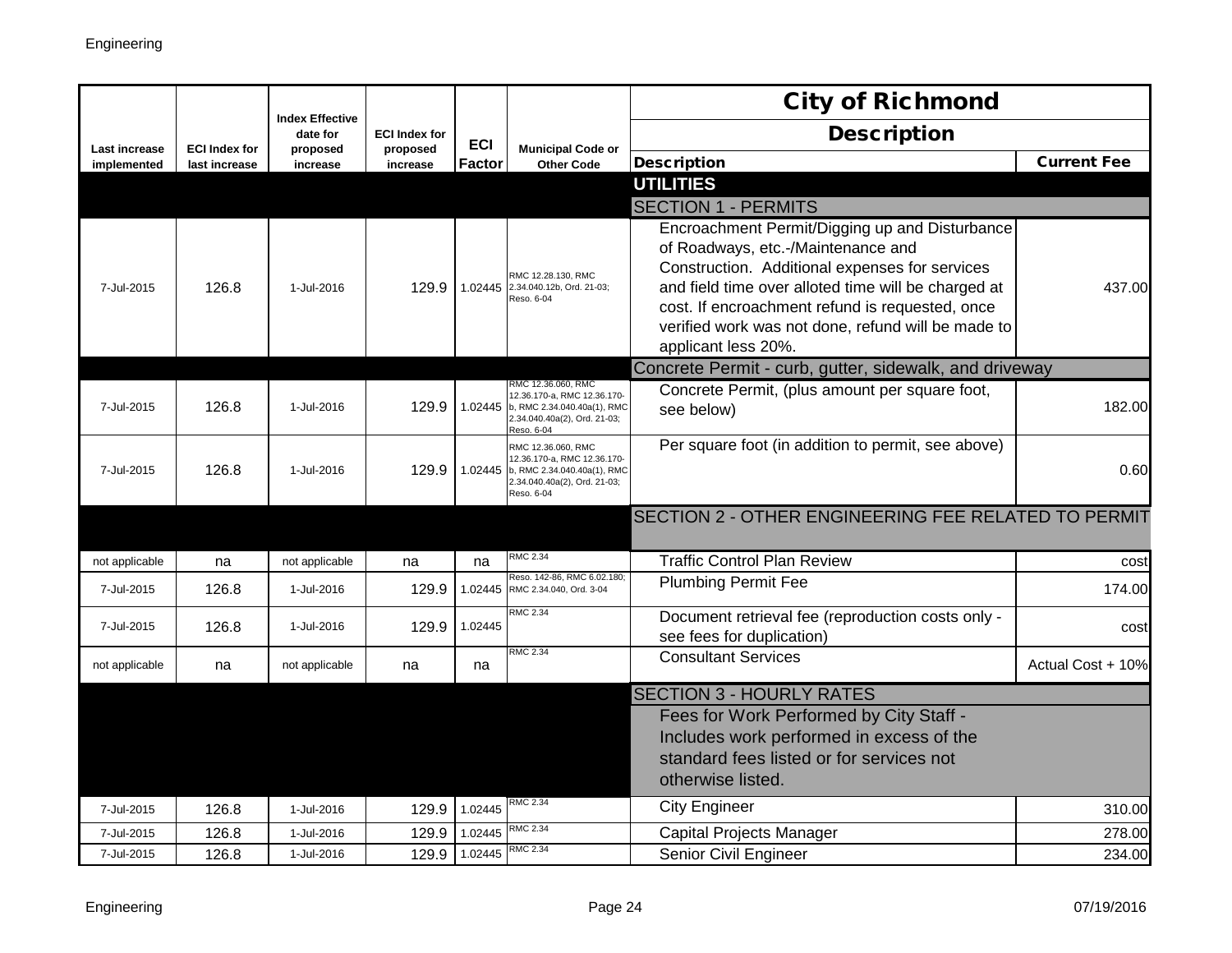|                      |                      | <b>Index Effective</b> |                                  |                  |                                                 | <b>City of Richmond</b>                                                    |                    |
|----------------------|----------------------|------------------------|----------------------------------|------------------|-------------------------------------------------|----------------------------------------------------------------------------|--------------------|
| <b>Last increase</b> | <b>ECI Index for</b> | date for<br>proposed   | <b>ECI Index for</b><br>proposed | <b>ECI</b>       | <b>Municipal Code or</b>                        | <b>Description</b>                                                         |                    |
| implemented          | last increase        | increase               | increase                         | <b>Factor</b>    | <b>Other Code</b>                               | <b>Description</b>                                                         | <b>Current Fee</b> |
|                      |                      |                        |                                  |                  |                                                 | <b>UTILITIES</b>                                                           |                    |
| 7-Jul-2015           | 126.8                | 1-Jul-2016             | 129.9                            | 1.02445          | RMC 2.34                                        | Associate Civil Engineer                                                   | 221.00             |
| 7-Jul-2015           | 126.8                | 1-Jul-2016             | 129.9                            | 1.02445          | RMC 2.34                                        | Engineer II                                                                | 178.00             |
| 7-Jul-2015           | 126.8                | 1-Jul-2016             | 129.9                            | 1.02445          | <b>RMC 2.34</b>                                 | Engineer I                                                                 | 155.00             |
| 7-Jul-2015           | 126.8                | 1-Jul-2016             | 129.9                            |                  | 1.02445 RMC 2.34                                | <b>Engineer Asset Administrator</b>                                        | 216.00             |
| 7-Jul-2015           | 126.8                | 1-Jul-2016             | 129.9                            | 1.02445 RMC 2.34 |                                                 | <b>Construction Inspector II</b>                                           | 178.00             |
| 7-Jul-2015           | 126.8                | 1-Jul-2016             | 129.9                            | 1.02445 RMC 2.34 |                                                 | <b>Construction Inspector I</b>                                            | 155.00             |
|                      |                      |                        |                                  |                  |                                                 | <b>SECTION 4 - FEES FOR DUPLICATION</b>                                    |                    |
| not applicable       |                      |                        |                                  |                  |                                                 | Sale of Plans and Specifications for Construction                          | 35.00              |
| not applicable       | na                   | not applicable         | na                               | na               | RMC 2.34.040.123a, Ord. 21-<br>03: Reso, 6-04   |                                                                            | 55.00              |
| not applicable       | na                   | not applicable         | na                               | na               | RMC 2.34.040.123b. Ord. 21-<br>03, RMC 2.40.110 | Photocopying, per page (8-1/2 x 11)                                        | 0.10               |
| not applicable       | na                   | not applicable         | na                               | na               | RMC 2.34.040.123d, Ord. 21-<br>03: Reso, 6-04   | Plan size (24"x36"), per page                                              | 9.00               |
| not applicable       | na                   | not applicable         | na                               | na               | Reso. 6-04; RMC 2.34.040,<br>Ord. 3-04          | Plotting - Refer to GIS fees for Custom Maps and<br><b>Predefined Maps</b> | cost               |
| not applicable       | na                   | not applicable         | na                               | na               |                                                 | Digital Imaging Fee - Parcel Map, Tract Map or<br>Improvement Plans, plus  | 25.00              |
| not applicable       | na                   | not applicable         | na                               | na               |                                                 | Per sheet to be imaged                                                     | 2.00               |
|                      |                      |                        |                                  |                  |                                                 | <b>MISCELLANEOUS FEES</b>                                                  |                    |
| not applicable       | na                   | not applicable         | na                               | na               | RMC 2.34.040.123b, Ord. 21-<br>03, RMC 2.40.110 | Bike plan Check - Per hour                                                 | 211.00             |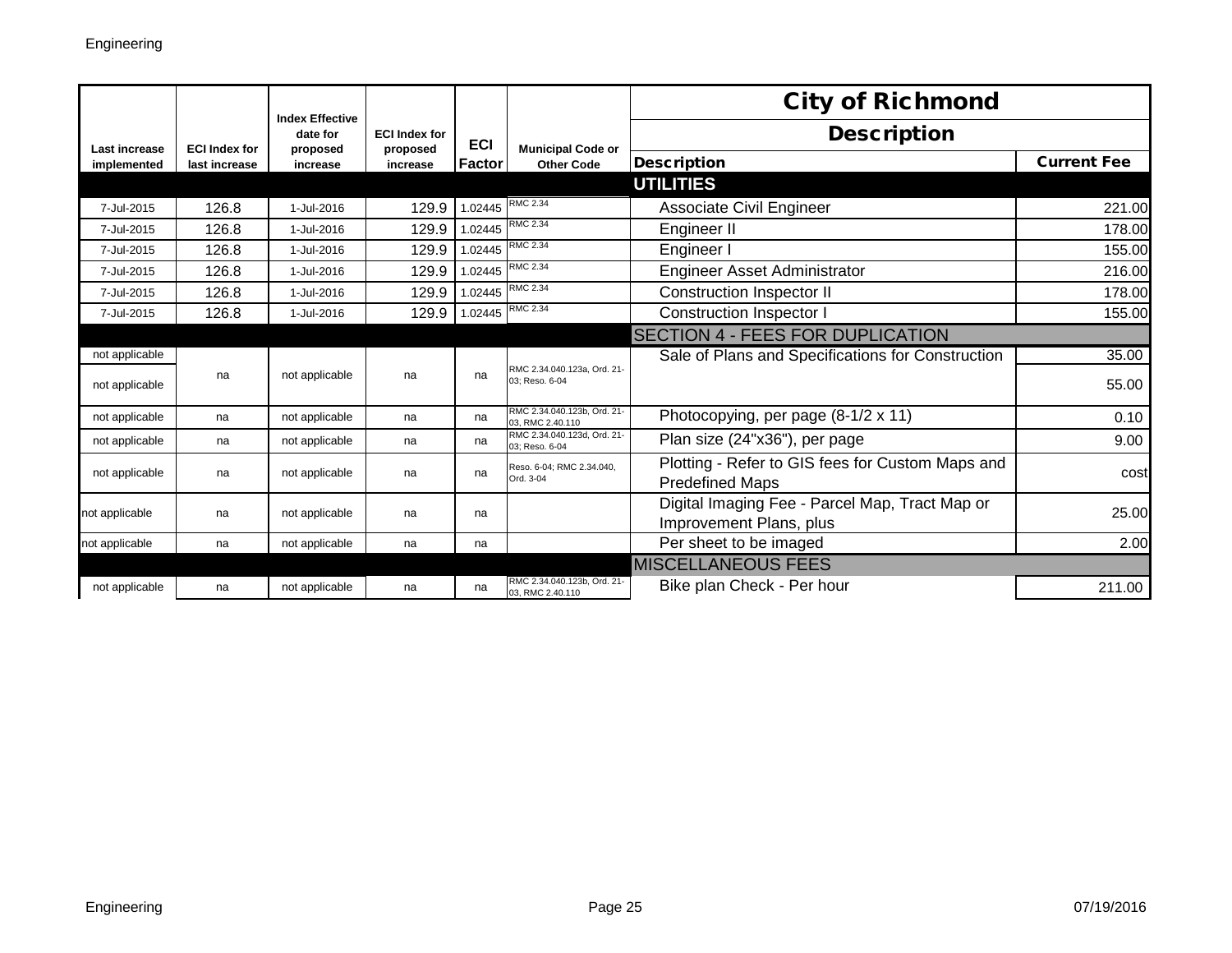|                              |                                       | <b>Index Effective</b> |                      |                      |                                                                       | <b>City of Richmond</b>                                                                                                                     |                    |
|------------------------------|---------------------------------------|------------------------|----------------------|----------------------|-----------------------------------------------------------------------|---------------------------------------------------------------------------------------------------------------------------------------------|--------------------|
|                              |                                       | date for               | <b>ECI Index for</b> |                      | <b>Municipal Code or</b>                                              | <b>Master Fee Schedule</b>                                                                                                                  |                    |
| Last increase<br>implemented | <b>ECI Index for</b><br>last increase | proposed<br>increase   | proposed<br>increase | <b>ECI</b><br>Factor | <b>Other Code</b>                                                     | <b>Description</b>                                                                                                                          | <b>CURRENT FEE</b> |
|                              |                                       |                        |                      |                      |                                                                       | <b>FINANCE</b>                                                                                                                              |                    |
| <b>Unknown</b>               | N/A                                   | Not applicable         | N/A                  | N/A                  | RMC 1.12.010, Ord. 16-84<br>N.S., RMC 2.34.040-121                    | Charges for Bad Checks/Returned Check<br>Processing                                                                                         | 35.00              |
| 6-Dec-2005                   | N/A                                   | Not applicable         | N/A                  | N/A                  | Section 66000 CA Govt Code;<br>Reso. 6-04; RMC 2.34.040,<br>Ord. 3-04 | Mitigation Administrative Fee -- 3% of the total<br>project mitigation fees (collected by Building<br>Regulations; administered by Finance) | 3%                 |
| 6-Dec-2005                   | N/A                                   | Not applicable         | N/A                  | N/A                  | RMC 2.34.040.123                                                      | Form W-2 Replacement Fee                                                                                                                    | 5.00               |
| 6-Dec-2005                   | N/A                                   | Not applicable         | N/A                  | N/A                  | RMC 2.34.040.123                                                      | Copy of Financial Statements/CAFR, each                                                                                                     | 75.00              |
| 6-Dec-2005                   | N/A                                   | Not applicable         | N/A                  | N/A                  | RMC 2.34.040.123                                                      | Copy of Budget Book, each                                                                                                                   | 80.00              |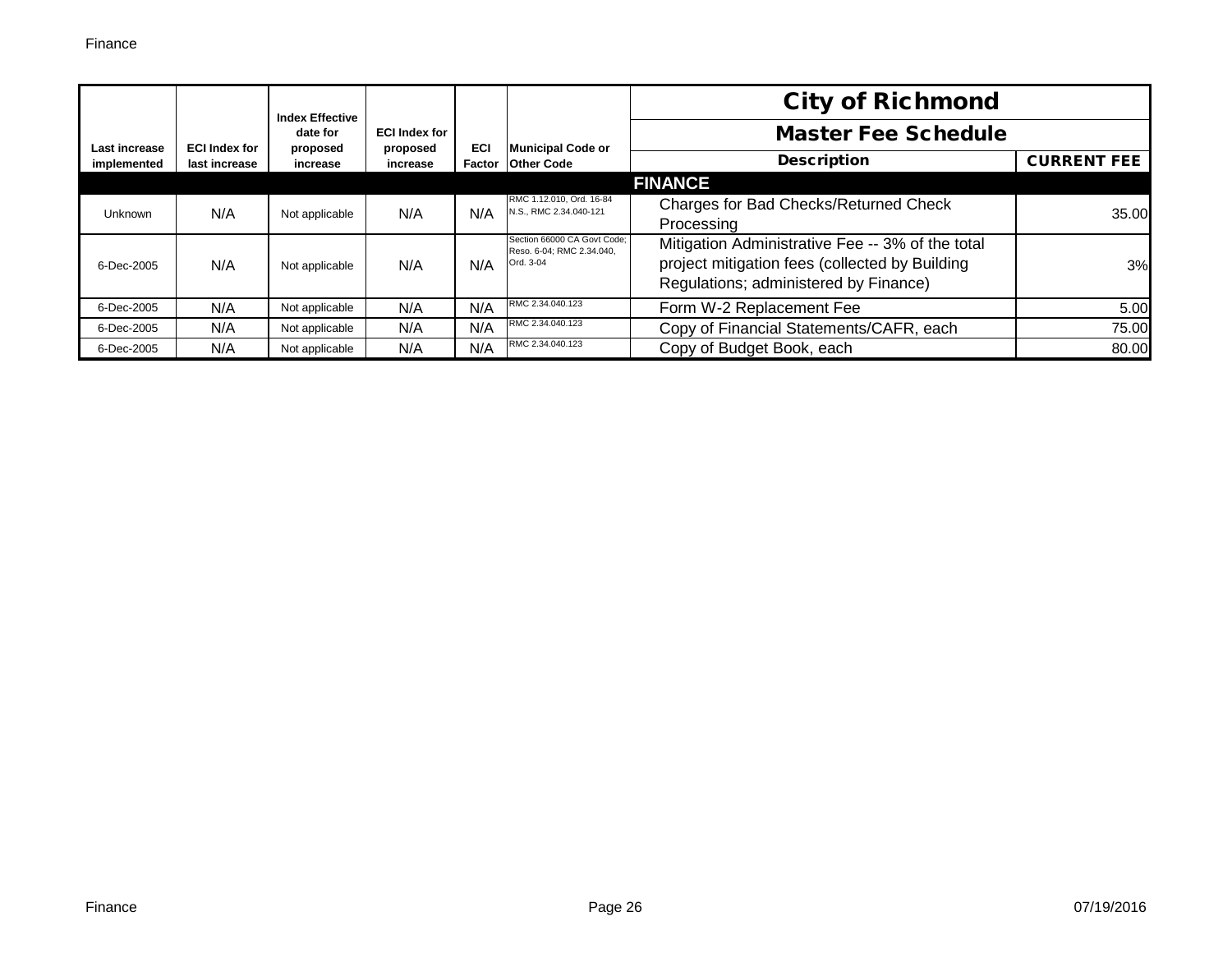|                                     |                                       |                                    |                      |               |                                               | <b>City of Richmond</b>                                                                                                          |                    |
|-------------------------------------|---------------------------------------|------------------------------------|----------------------|---------------|-----------------------------------------------|----------------------------------------------------------------------------------------------------------------------------------|--------------------|
|                                     |                                       | <b>Index Effective</b><br>date for | <b>ECI Index for</b> |               |                                               | <b>Master Fee Schedule</b>                                                                                                       |                    |
| <b>Last increase</b><br>implemented | <b>ECI Index for</b><br>last increase | proposed<br>increase               | proposed<br>increase | ECI<br>Factor | <b>Municipal Code or</b><br><b>Other Code</b> | <b>Description</b>                                                                                                               | <b>CURRENT FEE</b> |
|                                     |                                       |                                    |                      |               |                                               | <b>FIRE DEPARTMENT</b><br>RMC 8.16.040 Revises Section 103.2.1.1.1 of<br>Multiple fees may apply to one project.<br>RMC 8.16.050 |                    |
|                                     |                                       |                                    |                      |               |                                               | <b>OCCUPANCIES</b>                                                                                                               |                    |
|                                     |                                       |                                    |                      |               |                                               | <b>Licensed Care Facilities - 24 Hour</b>                                                                                        |                    |
|                                     |                                       |                                    |                      |               |                                               | ***Occupant Load Greater than six (6) - up to six (6) Nonambulatory***                                                           |                    |
| 7-Jul-2015                          | 126.8                                 | 1-Jul-2016                         | 129.9                | 1.02445       | RMC 2.34.040, Ord. 25-13<br>N.S               | Licensed Care Facilities - 24 Hour Base Fee                                                                                      | 239.00             |
| 7-Jul-2015                          | 126.8                                 | 1-Jul-2016                         | 129.9                | 1.02445       | RMC 2.34.040, Ord. 25-13<br>N.S.              | -Plus each additional unit/ occupant                                                                                             | 5.00               |
| 7-Jul-2015                          | 126.8                                 | 1-Jul-2016                         | 129.9                | 1.02445 N.S.  | RMC 2.34.040, Ord. 25-13                      | Infant-care facility for children 2 1/2 years of age<br>and younger Base Fee                                                     | 239.00             |
| 7-Jul-2015                          | 126.8                                 | 1-Jul-2016                         | 129.9                | 1.02445       | RMC 2.34.040, Ord. 25-13                      | -Plus each additional unit/ occupant                                                                                             | 5.00               |
|                                     |                                       |                                    |                      |               |                                               | Licensed Care Facilities - Less 24 Hour                                                                                          |                    |
|                                     |                                       |                                    |                      |               |                                               | *** Occupant Load Greater than six (6) - or more***                                                                              |                    |
| 7-Jul-2015                          | 126.8                                 | 1-Jul-2016                         | 129.9                | 1.02445 N.S.  | RMC 2.34.040, Ord. 25-13                      | Adult or Day Care Facility (Nonambulatory<br>Person) Base Fee                                                                    | 239.00             |
| 7-Jul-2015                          | 126.8                                 | 1-Jul-2016                         | 129.9                | 1.02445       | RMC 2.34.040, Ord. 25-13<br>N.S.              | -Plus each additional unit/ occupant                                                                                             | 5.00               |
| 7-Jul-2015                          | 126.8                                 | 1-Jul-2016                         | 129.9                | 1.02445 N.S.  | RMC 2.34.040, Ord. 25-13                      | Adult or Child Large Family Day Care Base Fee                                                                                    | 239.00             |
| 7-Jul-2015                          | 126.8                                 | 1-Jul-2016                         | 129.9                | 1.02445       | RMC 2.34.040, Ord. 25-13<br>N.S.              | -Plus each additional unit/ occupant                                                                                             | 5.00               |
| 7-Jul-2015                          | 126.8                                 | 1-Jul-2016                         | 129.9                | 1.02445       | RMC 2.34.040, Ord. 25-13<br>N.S.              | Adult or Child Day Care Base Fee                                                                                                 | 239.00             |
| 7-Jul-2015                          | 126.8                                 | 1-Jul-2016                         | 129.9                | 1.02445       | RMC 2.34.040, Ord. 25-13<br>N.S.              | -Plus each additional unit/ occupant                                                                                             | 5.00               |
| 7-Jul-2015                          | 126.8                                 | 1-Jul-2016                         | 129.9                | 1.02445       | RMC 2.34.040, Ord. 25-13<br>N.S.              | <b>Licensed Clinic</b>                                                                                                           | 239.00             |
| 7-Jul-2015                          | 126.8                                 | 1-Jul-2016                         | 129.9                | 1.02445       | RMC 2.34.040, Ord. 25-13<br>N.S.              | Pre-Inspection Fees - 850 Form                                                                                                   | 239.00             |
|                                     |                                       |                                    |                      |               |                                               | <b>Educational (Private School) Occupancy</b>                                                                                    |                    |
|                                     |                                       |                                    |                      |               |                                               | To operate and maintain a school:                                                                                                |                    |
| 7-Jul-2015                          | 126.8                                 | 1-Jul-2016                         | 129.9                | 1.02445       | RMC 2.34.040, Ord. 25-13<br>N.S.              | -Occupant load less than 50                                                                                                      | 297.00             |
| 7-Jul-2015                          | 126.8                                 | 1-Jul-2016                         | 129.9                | 1.02445       | RMC 2.34.040, Ord. 25-13<br>N.S.              | -Occupant load less than 50 - 149                                                                                                | 417.00             |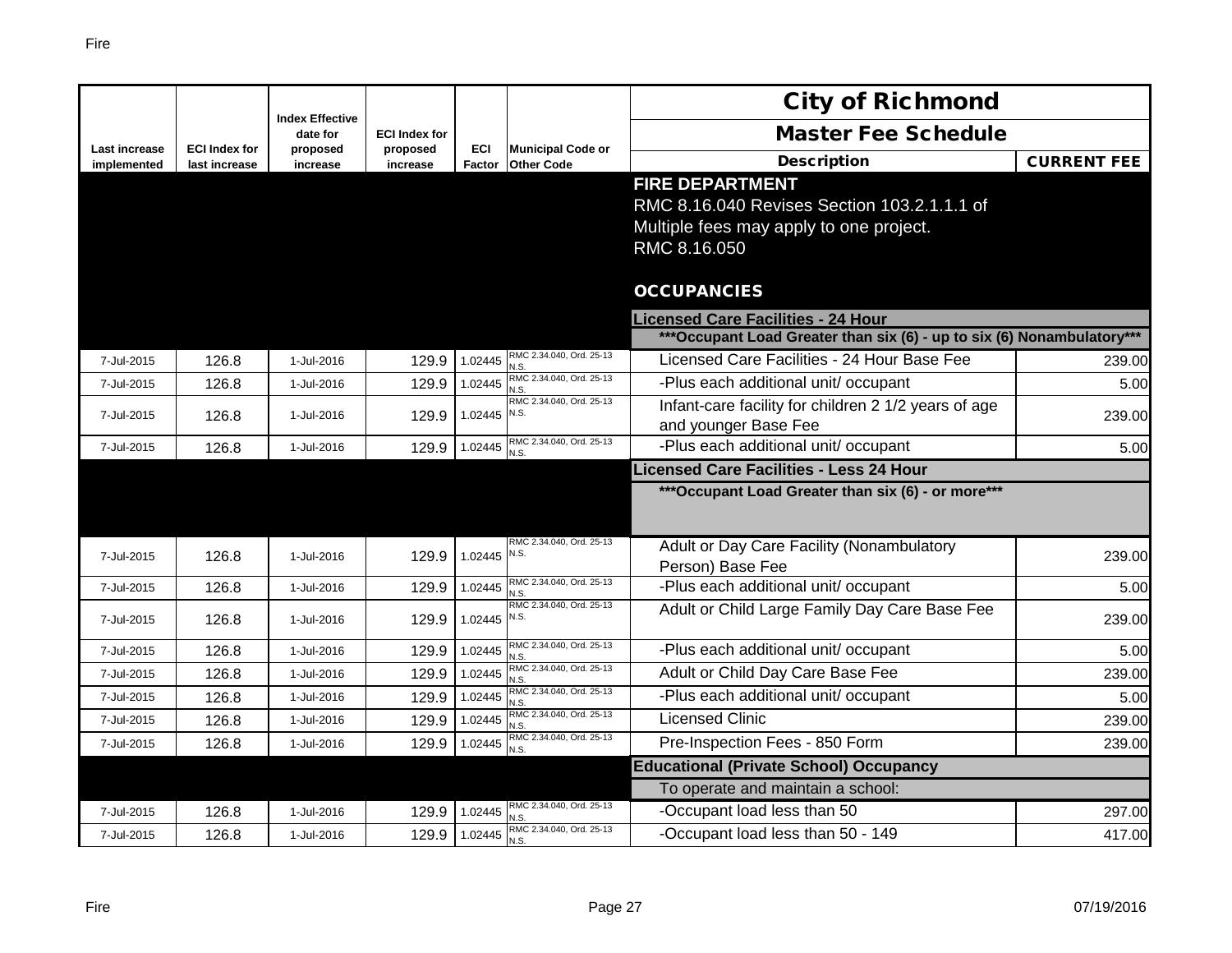|                                     |                                       |                                    |                      |                      |                                               | <b>City of Richmond</b>                                                                                                                     |                    |
|-------------------------------------|---------------------------------------|------------------------------------|----------------------|----------------------|-----------------------------------------------|---------------------------------------------------------------------------------------------------------------------------------------------|--------------------|
|                                     |                                       | <b>Index Effective</b><br>date for | <b>ECI Index for</b> |                      |                                               | <b>Master Fee Schedule</b>                                                                                                                  |                    |
| <b>Last increase</b><br>implemented | <b>ECI Index for</b><br>last increase | proposed<br>increase               | proposed<br>increase | <b>ECI</b><br>Factor | <b>Municipal Code or</b><br><b>Other Code</b> | <b>Description</b>                                                                                                                          | <b>CURRENT FEE</b> |
|                                     |                                       |                                    |                      |                      |                                               | <b>FIRE DEPARTMENT</b>                                                                                                                      |                    |
|                                     |                                       |                                    |                      |                      |                                               | RMC 8.16.040 Revises Section 103.2.1.1.1 of                                                                                                 |                    |
|                                     |                                       |                                    |                      |                      |                                               | Multiple fees may apply to one project.                                                                                                     |                    |
|                                     |                                       |                                    |                      |                      |                                               | RMC 8.16.050                                                                                                                                |                    |
| 7-Jul-2015                          | 126.8                                 | 1-Jul-2016                         | 129.9                | 1.02445              | RMC 2.34.040, Ord. 25-13<br>N.S               | -Occupant load less than 150 - 499                                                                                                          | 494.00             |
| 7-Jul-2015                          | 126.8                                 | 1-Jul-2016                         | 129.9                | 1.02445              | RMC 2.34.040, Ord. 25-13<br>N.S.              | -Occupant load less than 500 or more                                                                                                        | 595.00             |
|                                     |                                       |                                    |                      |                      |                                               | <b>Institutional Occupancies</b>                                                                                                            |                    |
| 7-Jul-2015                          | 126.8                                 | 1-Jul-2016                         | 129.9                | 1.02445 N.S.         | RMC 2.34.040, Ord, 25-13                      | -Hospital (medical, surgical & psychiatric) and<br><b>Nursing Homes</b>                                                                     | 477.00             |
| 7-Jul-2015                          | 126.8                                 | 1-Jul-2016                         | 129.9                | 1.02445              | RMC 2.34.040, Ord. 25-13<br>u s               | -Plus \$5.00 per patient/bed                                                                                                                | 5.00               |
| 7-Jul-2015                          | 126.8                                 | 1-Jul-2016                         | 129.9                | 1.02445              | RMC 2.34.040, Ord. 25-13<br>N.S.              | -Out Patient Clinics greater than 5 patients                                                                                                | 239.00             |
| 7-Jul-2015                          | 126.8                                 | 1-Jul-2016                         | 129.9                | 1.02445              | RMC 2.34.040, Ord. 25-13                      | -Plus \$5.00 per patient/bed                                                                                                                | 5.00               |
| 7-Jul-2015                          | 126.8                                 | 1-Jul-2016                         | 129.9                | 1.02445              | RMC 2.34.040, Ord. 25-13<br>N.S.              | -Inspection of Police Services Facilities (holding<br>cells) & DOJ Review (Includes the approval of<br>Evacuation & Life Safety Procedures) | 239.00             |
| 7-Jul-2015                          | 126.8                                 | 1-Jul-2016                         | 129.9                | 1.02445              | RMC 2.34.040, Ord. 25-13<br>N.S.              | -Inspection of adult and/or Juvenile Detention<br><b>Facilities</b>                                                                         | 892.00             |
|                                     |                                       |                                    |                      |                      |                                               | <b>Residential Occupancies</b>                                                                                                              |                    |
|                                     |                                       |                                    |                      |                      |                                               | <b>Hotel or Apartment House:</b>                                                                                                            |                    |
|                                     |                                       |                                    |                      |                      | RMC 2.34.040, Ord. 25-13<br>N.S.              | Fees applied per Building                                                                                                                   |                    |
| 7-Jul-2015                          | 126.8                                 | 1-Jul-2016                         | 129.9                | 1.02445 N.S.         | RMC 2.34.040, Ord. 25-13                      | $-250$ or more units                                                                                                                        | 838.00             |
| 7-Jul-2015                          | 126.8                                 | 1-Jul-2016                         | 129.9                | 1.02445              | RMC 2.34.040, Ord. 25-13<br>N.S.              | - 100-249 units                                                                                                                             | 504.00             |
| 7-Jul-2015                          | 126.8                                 | 1-Jul-2016                         | 129.9                | 1.02445              | RMC 2.34.040, Ord. 25-13<br>N.S.              | - 15-99 units                                                                                                                               | 251.00             |
| 7-Jul-2015                          | 126.8                                 | 1-Jul-2016                         | 129.9                | 1.02445              | RMC 2.34.040, Ord. 25-13<br>N.S.              | $-6-14$ units                                                                                                                               | 205.00             |
| 7-Jul-2015                          | 126.8                                 | 1-Jul-2016                         | 129.9                | 1.02445 N.S.         | RMC 2.34.040, Ord. 25-13                      | - 5 or Less units                                                                                                                           | 112.00             |
|                                     |                                       |                                    |                      |                      |                                               | <b>Aerial Pre-Plan Fees for Specific Occupancies</b>                                                                                        |                    |
|                                     |                                       |                                    |                      |                      |                                               | General Aerial preplans shall comply with the following requirements: Plea                                                                  |                    |
|                                     |                                       |                                    |                      |                      |                                               | <b>Aerial Pre-Plan</b>                                                                                                                      |                    |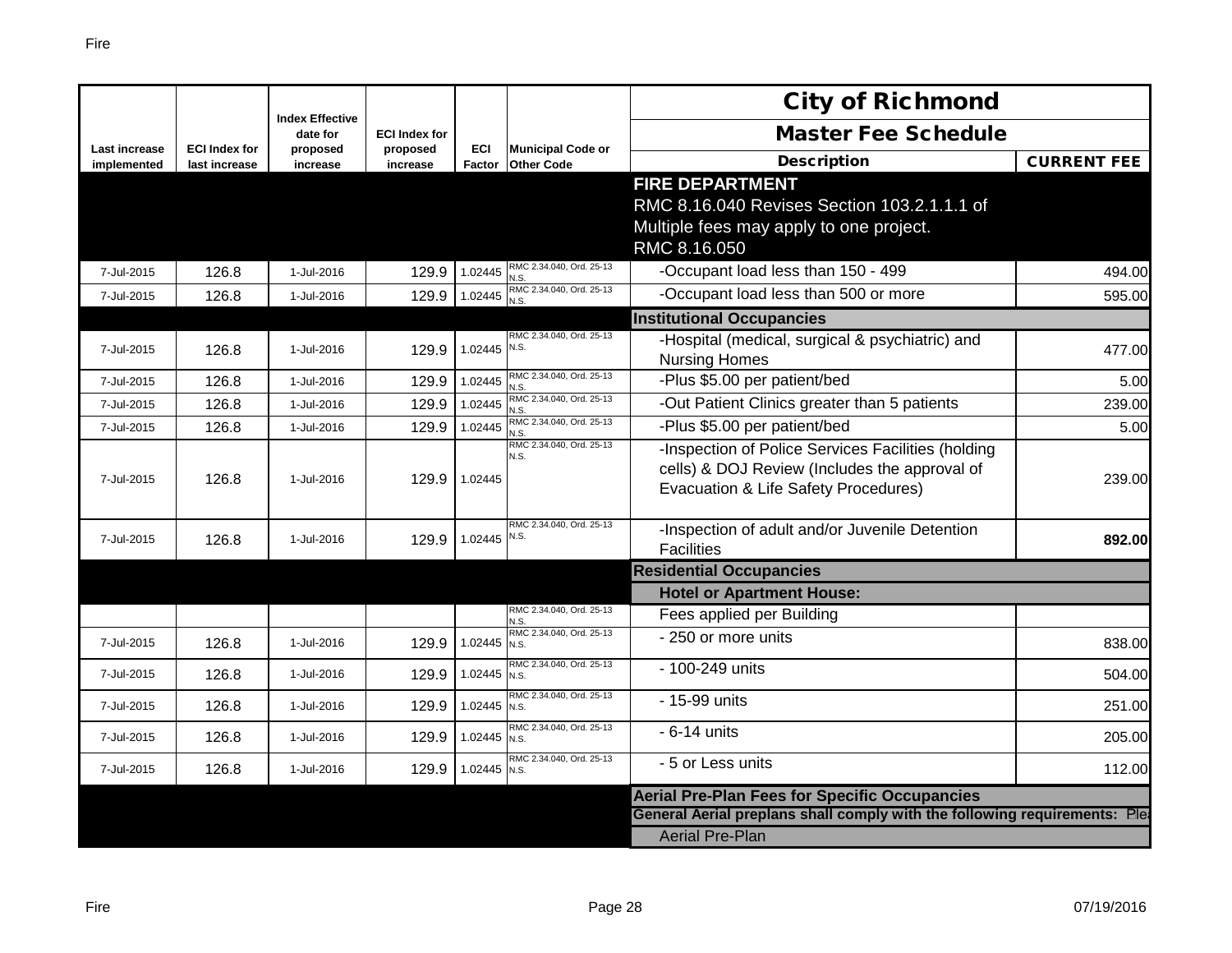|                              |                                       |                                    |                      |                      |                                               | <b>City of Richmond</b>                                                                                                                                                                                                                  |                    |
|------------------------------|---------------------------------------|------------------------------------|----------------------|----------------------|-----------------------------------------------|------------------------------------------------------------------------------------------------------------------------------------------------------------------------------------------------------------------------------------------|--------------------|
|                              |                                       | <b>Index Effective</b><br>date for | <b>ECI Index for</b> |                      |                                               | <b>Master Fee Schedule</b>                                                                                                                                                                                                               |                    |
| Last increase<br>implemented | <b>ECI Index for</b><br>last increase | proposed<br>increase               | proposed<br>increase | <b>ECI</b><br>Factor | <b>Municipal Code or</b><br><b>Other Code</b> | <b>Description</b>                                                                                                                                                                                                                       | <b>CURRENT FEE</b> |
|                              |                                       |                                    |                      |                      |                                               | <b>FIRE DEPARTMENT</b><br>RMC 8.16.040 Revises Section 103.2.1.1.1 of<br>Multiple fees may apply to one project.<br>RMC 8.16.050                                                                                                         |                    |
| 7-Jul-2015                   | 126.8                                 | 1-Jul-2016                         | 129.9                | 1.02445              | RMC 2.34.040, Ord. 25-13<br>N.S               | Small (elementary school size or smaller)                                                                                                                                                                                                | 695.00             |
| 7-Jul-2015                   | 126.8                                 | 1-Jul-2016                         | 129.9                | 1.02445              | RMC 2.34.040, Ord. 25-13<br>N.S.              | Medium (middle school size or smaller)                                                                                                                                                                                                   | 803.00             |
| 7-Jul-2015                   | 126.8                                 | 1-Jul-2016                         | 129.9                | 1.02445              | RMC 2.34.040, Ord. 25-13<br>N.S.              | Larger (high school size or smaller)                                                                                                                                                                                                     | 910.00             |
| 7-Jul-2015                   | 126.8                                 | 1-Jul-2016                         | 129.9                | 1.02445              | RMC 2.34.040, Ord. 25-13<br>N.S.              | Extra Large (cost will vary depending on overall<br>size                                                                                                                                                                                 |                    |
|                              |                                       |                                    |                      |                      |                                               | <b>High Rise</b>                                                                                                                                                                                                                         |                    |
| 7-Jul-2015                   | 126.8                                 | 1-Jul-2016                         | 129.9                | 1.02445              | RMC 2.34.040, Ord. 25-13<br>N.S.              | -High Rise To inspect a Hi-Rise building (State<br>certification inspection) Pre 1974                                                                                                                                                    | 2,080.00           |
| 7-Jul-2015                   | 126.8                                 | 1-Jul-2016                         | 129.9                | 1.02445              | RMC 2.34.040, Ord. 25-13<br>N.S.              | -High Rise To inspect a Hi-Rise building (State<br>certification inspection) Post 1974                                                                                                                                                   | 520.00             |
| 7-Jul-2015                   | 126.8                                 | 1-Jul-2016                         | 129.9                | 1.02445              | RMC 2.34.040, Ord. 25-13<br>N.S.              | -(\$.005 per square foot)                                                                                                                                                                                                                | .005 sq. ft.       |
| 7-Jul-2015                   | 126.8                                 | 1-Jul-2016                         | 129.9                | 1.02445              | RMC 2.34.040, Ord. 25-13<br>N.S.              | -Mid Rise To inspect and test safety systems<br>(ie.e smoke management) and where such<br>systems are installed in lieu of Fire Department<br>access or when required for the mitigation of other<br>life safety issues or requirements. |                    |
| 7-Jul-2015                   | 126.8                                 | 1-Jul-2016                         | 129.9                | 1.02445              | RMC 2.34.040, Ord. 25-13<br>N.S               | Life safety system test                                                                                                                                                                                                                  | 520.00             |
| 7-Jul-2015                   | 126.8                                 | 1-Jul-2016                         | 129.9                | 1.02445              | RMC 2.34.040, Ord. 25-13<br>N.S               | -(\$.005 per square foot)                                                                                                                                                                                                                | .005 sq. ft.       |
|                              |                                       |                                    |                      |                      |                                               | <b>SPECIAL SERVICES</b>                                                                                                                                                                                                                  |                    |
| 7-Jul-2015                   | 126.8                                 | 1-Jul-2016                         | 129.9                | 1.02445              | RMC 2.34.040, Ord. 25-13<br>N.S               | Consultation, 1/2-hour minimum                                                                                                                                                                                                           | 119.00             |
| 7-Jul-2015                   | 126.8                                 | 1-Jul-2016                         | 129.9                | 1.02445              | RMC 2.34.040, Ord. 25-13<br>J.S.              | Consultation, per hour                                                                                                                                                                                                                   | 239.00             |
| 7-Jul-2015                   | 126.8                                 | 1-Jul-2016                         | 129.9                | 1.02445              |                                               | <b>Callback, Third, and/or Additional inspection:</b>                                                                                                                                                                                    |                    |
| 7-Jul-2015                   | 126.8                                 | 1-Jul-2016                         | 129.9                | 1.02445              | RMC 2.34.040, Ord. 25-13<br>N.S.              | Callback or Third (3rd) follow-up or subsequent<br>inspection                                                                                                                                                                            | 239.00             |
| 7-Jul-2015                   | 126.8                                 | 1-Jul-2016                         | 129.9                | 1.02445              | RMC 2.34.040, Ord. 25-13<br>N.S.              | Additional inspection time during normal business<br>hours - \$111 per half hour                                                                                                                                                         | 119.00             |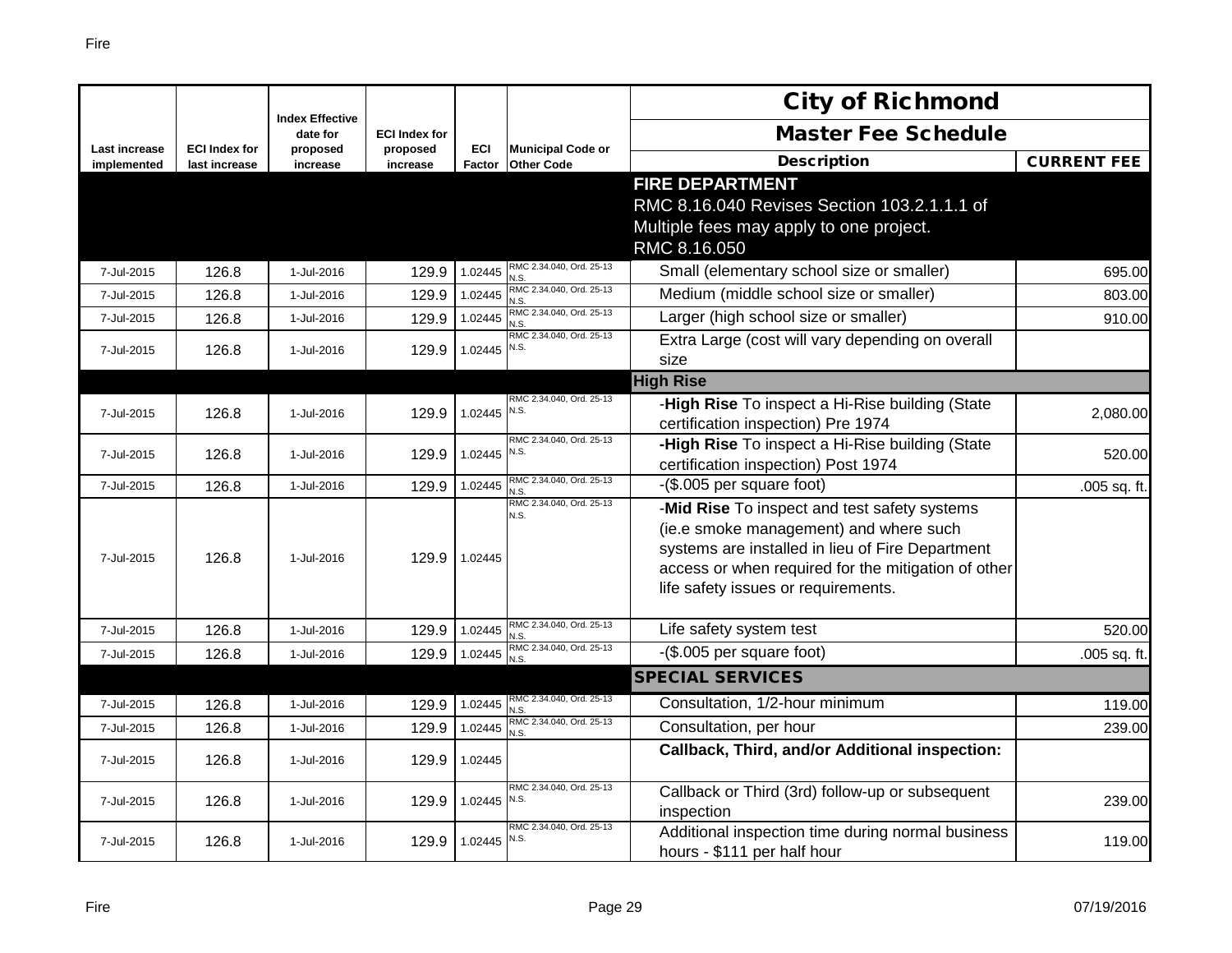|                                     |                                       | <b>Index Effective</b> |                      |                      |                                                  | <b>City of Richmond</b>                                      |                    |
|-------------------------------------|---------------------------------------|------------------------|----------------------|----------------------|--------------------------------------------------|--------------------------------------------------------------|--------------------|
|                                     |                                       | date for               | <b>ECI Index for</b> |                      |                                                  | <b>Master Fee Schedule</b>                                   |                    |
| <b>Last increase</b><br>implemented | <b>ECI Index for</b><br>last increase | proposed<br>increase   | proposed<br>increase | <b>ECI</b><br>Factor | <b>Municipal Code or</b><br><b>Other Code</b>    | <b>Description</b>                                           | <b>CURRENT FEE</b> |
|                                     |                                       |                        |                      |                      |                                                  | <b>FIRE DEPARTMENT</b>                                       |                    |
|                                     |                                       |                        |                      |                      |                                                  | RMC 8.16.040 Revises Section 103.2.1.1.1 of                  |                    |
|                                     |                                       |                        |                      |                      |                                                  | Multiple fees may apply to one project.                      |                    |
|                                     |                                       |                        |                      |                      |                                                  | RMC 8.16.050                                                 |                    |
| 7-Jul-2015                          | 126.8                                 | 1-Jul-2016             | 129.9                | 1.02445              |                                                  | Fire Company Mercantile Inspection                           | 117.00             |
| 7-Jul-2015                          | 126.8                                 | 1-Jul-2016             | 129.9                | 1.02445 N.S.         | RMC 2.34.040, Ord. 25-13                         | Additional inspection time after normal business             | 239.00             |
|                                     |                                       |                        |                      |                      |                                                  | hours - \$223 per half hour                                  |                    |
| 7-Jul-2015                          | 126.8                                 | 1-Jul-2016             | 129.9                | 1.02445              | RMC 2.34.040, Ord. 25-13<br>N.S.                 | Overtime and weekend inspections: Three-hour                 | 716.00             |
|                                     |                                       |                        |                      |                      |                                                  | \$669.00 minimum fee                                         |                    |
| Not applicable                      | N/A                                   | Not applicable         | N/A                  | N/A                  | RMC 2.34.040, Ord. 25-13                         | Photocopying, per page                                       | 0.20               |
|                                     |                                       |                        |                      |                      |                                                  | False Alarms (for second and subsequent):                    |                    |
|                                     |                                       |                        |                      |                      |                                                  | Initial notice to correct any malfunctions with alarm system |                    |
| 7-Jul-2015                          | 126.8                                 | 1-Jul-2016             | 129.9                | 1.02445 N.S.         | RMC 2.34.040, Ord. 25-13                         | -False alarms for 1st (within six-month period Jan           | 267.00             |
|                                     |                                       |                        |                      |                      |                                                  | 1st-Jun 30th or Jul 1st-Dec 31st)                            |                    |
| 7-Jul-2015                          | 126.8                                 | 1-Jul-2016             | 129.9                | 1.02445 N.S.         | RMC 2.34.040, Ord. 25-13                         | -False alarms for 2nd (within six-month period Jan           | 535.00             |
|                                     |                                       |                        |                      |                      |                                                  | 1st-Jun 30th or Jul 1st-Dec 31st)                            |                    |
| 7-Jul-2015                          | 126.8                                 | 1-Jul-2016             | 129.9                | 1.02445              | RMC 2.34.040, Ord. 25-13<br>N.S.                 | -False alarms for 3rd (within six-month period Jan           | 1,070.00           |
|                                     |                                       |                        |                      |                      |                                                  | 1st-Jun 30th or Jul 1st-Dec 31st)                            |                    |
| 7-Jul-2015                          | 126.8                                 | 1-Jul-2016             | 129.9                | 1.02445              | RMC 2.34.040, Ord. 25-13<br>N.S.                 | Fire Hydrant Flow Test                                       | 477.00             |
|                                     |                                       |                        |                      |                      |                                                  | <b>Fire Protection System Signaling Service:</b>             |                    |
| 7-Jul-2015                          | 126.8                                 | 1-Jul-2016             | 129.9                | 1.02445              | RMC 2.34.040, Ord. 25-13<br>N.S.                 | - Registration and 1st year service fee                      | 239.00             |
| 7-Jul-2015                          | 126.8                                 | 1-Jul-2016             | 129.9                | 1.02445              | RMC 2.34.040, Ord. 25-13<br>N.S.                 | - Annual service fee                                         | 42.00              |
| 7-Jul-2015                          | 126.8                                 | 1-Jul-2016             | 129.9                | 1.02445              | RMC 2.34.040, Ord. 25-13<br>N.S.                 | <b>High Rise Certification</b>                               | 3,102.00           |
| 7-Jul-2015                          | 126.8                                 | 1-Jul-2016             | 129.9                | 1.02445              | RMC 2.34.040, Ord. 25-13<br>N.S.                 | <b>Halon Concentrate Test</b>                                | 477.00             |
| 7-Jul-2015                          | 126.8                                 | 1-Jul-2016             | 129.9                | 1.02445 N.S.         | RMC 2.34.040, Ord. 25-13                         | <b>Knox Box Service</b>                                      | 40.00              |
| 7-Jul-2015                          | 126.8                                 | 1-Jul-2016             | 129.9                | 1.02445              | RMC 2.34.040, Ord. 25-13<br>N.S.                 | Standby, single person, per hour                             | 239.00             |
| 7-Jul-2015                          | 126.8                                 | 1-Jul-2016             | 129.9                | 1.02445              | RMC 2.34.040, Ord. 25-13                         | Standby, fire company, per hour                              | 716.00             |
| 7-Jul-2015                          | 126.8                                 | 1-Jul-2016             | 129.9                | 1.02445              | RMC 2.34.040.59p(3), Ord. 21<br>03; Reso. 176-03 | Training, per trainer, per hour                              | 225.00             |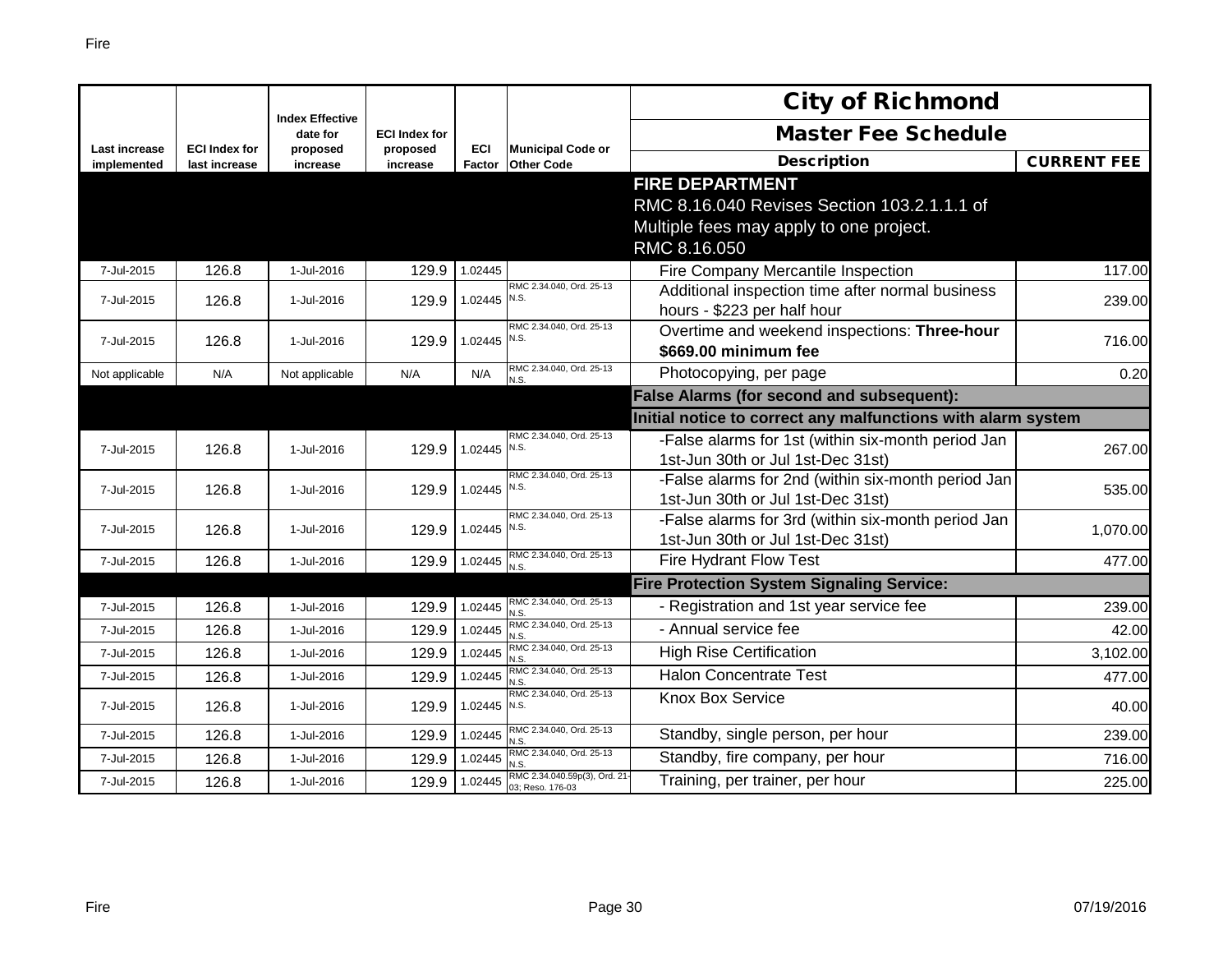|                              |                                       |                                    |                      |                |                                        | <b>City of Richmond</b>                                                |                    |
|------------------------------|---------------------------------------|------------------------------------|----------------------|----------------|----------------------------------------|------------------------------------------------------------------------|--------------------|
|                              |                                       | <b>Index Effective</b><br>date for | <b>ECI Index for</b> |                |                                        | <b>Master Fee Schedule</b>                                             |                    |
| Last increase<br>implemented | <b>ECI Index for</b><br>last increase | proposed<br>increase               | proposed<br>increase | ECI<br>Factor  | Municipal Code or<br><b>Other Code</b> | <b>Description</b>                                                     | <b>CURRENT FEE</b> |
|                              |                                       |                                    |                      |                |                                        | <b>FIRE DEPARTMENT</b>                                                 |                    |
|                              |                                       |                                    |                      |                |                                        | RMC 8.16.040 Revises Section 103.2.1.1.1 of                            |                    |
|                              |                                       |                                    |                      |                |                                        | Multiple fees may apply to one project.                                |                    |
|                              |                                       |                                    |                      |                |                                        | RMC 8.16.050                                                           |                    |
|                              |                                       |                                    |                      |                | RMC 2.34.040, Ord. 25-13<br>N.S.       | Training/ Instructional Services -                                     |                    |
| 7-Jul-2015                   | 126.8                                 | 1-Jul-2016                         | 129.9                | 1.02445        |                                        | Minimum Instructional Fee (Fees include two (2)                        | 477.00             |
|                              |                                       |                                    |                      |                |                                        | hours of training/ instruction during normal                           |                    |
|                              |                                       |                                    |                      |                |                                        | working hours.                                                         |                    |
| 7-Jul-2015                   | 126.8                                 | 1-Jul-2016                         | 129.9                | $1.02445$ N.S. | RMC 2.34.040, Ord. 25-13               | Training/ Instructional Services - Each additional                     | 239.00             |
|                              |                                       |                                    |                      |                |                                        | hour                                                                   |                    |
|                              |                                       |                                    |                      |                |                                        | <b>Water Supply - Fire Service Mains - Fire Hydrants</b>               |                    |
|                              |                                       |                                    |                      |                |                                        | <b>Fire Service - Emergency Repairs</b>                                |                    |
| 7-Jul-2015                   | 126.8                                 | 1-Jul-2016                         | 129.9                | 1.02445        | RMC 2.34.040, Ord. 25-13<br>N.S.       | Review of underground piping, placement and                            | 477.00             |
|                              |                                       |                                    |                      |                | RMC 2.34.040, Ord. 25-13               | size                                                                   |                    |
|                              |                                       |                                    |                      |                | N.S.                                   | Fees include one (1) hour plan review and one (1)                      |                    |
| 7-Jul-2015                   | 126.8                                 | 1-Jul-2016                         | 129.9                | 1.02445        |                                        | visual inspection-<br>Each additional site inspection per hour         | 239.00             |
| 7-Jul-2015                   | 126.8                                 | 1-Jul-2016                         | 129.9                | 1.02445        | RMC 2.34.040, Ord. 25-13               | Additional plan review time, per half hour                             | 119.00             |
|                              |                                       |                                    |                      |                | N.S.                                   | <b>Private Fire Service Mains</b>                                      |                    |
|                              |                                       |                                    |                      |                | RMC 2.34.040, Ord. 25-13               |                                                                        |                    |
| 7-Jul-2015                   | 126.8                                 | 1-Jul-2016                         | 129.9                | 1.02445        | N.S.<br>RMC 2.34.040, Ord. 25-13       | Minimum plan review base fee of system                                 | 477.00             |
|                              |                                       |                                    |                      |                | N.S.                                   | Fees include one (1) hour plan review and one (1)                      |                    |
| 7-Jul-2015                   | 126.8                                 | 1-Jul-2016                         | 129.9                | 1.02445        |                                        | visual inspection-                                                     | 239.00             |
|                              |                                       |                                    |                      | 1.02445        | RMC 2.34.040, Ord. 25-13               | Each additional site inspection per hour<br>Re-submittals or revisions |                    |
| 7-Jul-2015                   | 126.8                                 | 1-Jul-2016                         | 129.9                |                | N.S.<br>RMC 2.34.040, Ord. 25-13       |                                                                        | 239.00             |
| 7-Jul-2015                   | 126.8                                 | 1-Jul-2016                         | 129.9                | 1.02445        | N.S.                                   | Additional plan review time, per half hour                             | 119.00             |
|                              |                                       |                                    |                      |                | RMC 2.34.040, Ord. 25-13               | <b>Flush - Private Fire Service System</b>                             |                    |
| 7-Jul-2015                   | 126.8                                 | 1-Jul-2016                         | 129.9                | 1.02445        | N.S.                                   | Minimum inspection base fee                                            | 239.00             |
|                              |                                       |                                    |                      |                | RMC 2.34.040, Ord. 25-13<br>N.S.       | Fees include one (1) hour onsite inspection time-                      |                    |
| 7-Jul-2015                   | 126.8                                 | 1-Jul-2016                         | 129.9                | 1.02445        |                                        | Each additional site inspection per hour                               | 239.00             |
|                              |                                       |                                    |                      |                |                                        |                                                                        |                    |
|                              |                                       |                                    |                      |                | RMC 2.34.040, Ord. 25-13               | <b>Hydrostatic Test - Private Fire Service System</b>                  |                    |
| 7-Jul-2015                   | 126.8                                 | 1-Jul-2016                         | 129.9                | 1.02445        | N.S.                                   | Minimum inspection/test base fee                                       | 477.00             |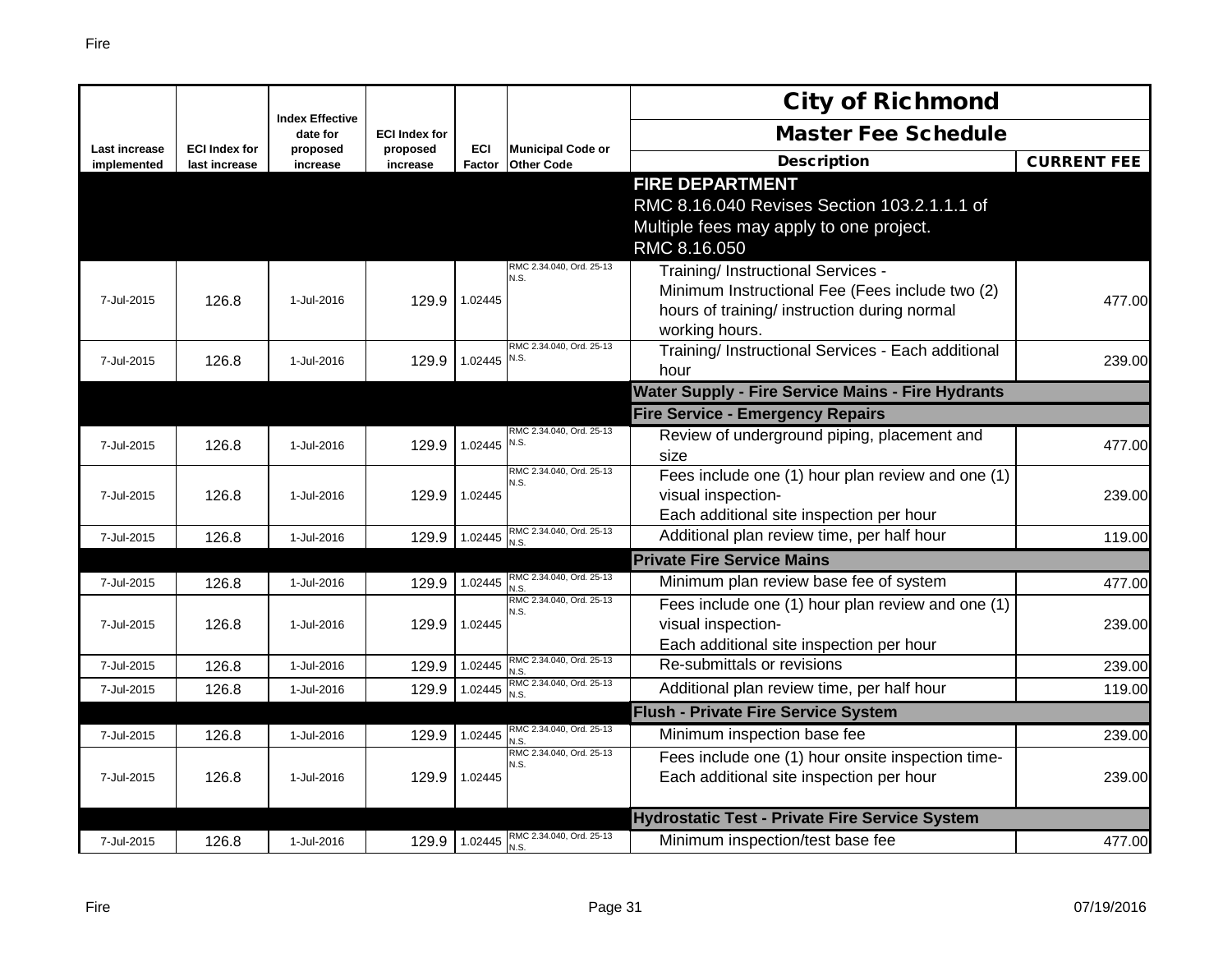|                              |                                       | <b>Index Effective</b> |                      |               |                                               | <b>City of Richmond</b>                                                  |                    |
|------------------------------|---------------------------------------|------------------------|----------------------|---------------|-----------------------------------------------|--------------------------------------------------------------------------|--------------------|
|                              |                                       | date for               | <b>ECI Index for</b> |               |                                               | <b>Master Fee Schedule</b>                                               |                    |
| Last increase<br>implemented | <b>ECI Index for</b><br>last increase | proposed<br>increase   | proposed<br>increase | ECI<br>Factor | <b>Municipal Code or</b><br><b>Other Code</b> | <b>Description</b>                                                       | <b>CURRENT FEE</b> |
|                              |                                       |                        |                      |               |                                               | <b>FIRE DEPARTMENT</b>                                                   |                    |
|                              |                                       |                        |                      |               |                                               | RMC 8.16.040 Revises Section 103.2.1.1.1 of                              |                    |
|                              |                                       |                        |                      |               |                                               | Multiple fees may apply to one project.                                  |                    |
|                              |                                       |                        |                      |               |                                               | RMC 8.16.050                                                             |                    |
| 7-Jul-2015                   | 126.8                                 | 1-Jul-2016             | 129.9                | 1.02445       | RMC 2.34.040, Ord. 25-13<br>N.S.              | Fees include one (1) hour onsite test time-                              | 239.00             |
|                              |                                       |                        |                      |               |                                               | Each additional inspection per hour                                      |                    |
|                              |                                       |                        |                      |               |                                               | <b>Water Flow Information Field Test</b>                                 |                    |
| 7-Jul-2015                   | 126.8                                 | 1-Jul-2016             | 129.9                | 1.02445       | RMC 2.34.040, Ord. 25-13<br>J.S               | Minimum field test base fee                                              | 477.00             |
|                              |                                       |                        |                      |               | RMC 2.34.040, Ord. 25-13<br>N.S.              | Fees include field testing for available fire flow for                   |                    |
| 7-Jul-2015                   | 126.8                                 | 1-Jul-2016             | 129.9                | 1.02445       |                                               | Hydrant and Fire Sprinkler Systems-                                      | 119.00             |
|                              |                                       |                        |                      |               |                                               | Additional or multiple flow tests per 1/2 hour                           |                    |
|                              |                                       |                        |                      |               |                                               | <b>Fire Protection Systems</b>                                           |                    |
|                              |                                       |                        |                      |               |                                               | <b>Tenant Improvement Fire Sprinklers (without calculations)</b>         |                    |
| 7-Jul-2015                   | 126.8                                 | 1-Jul-2016             | 129.9                | 1.02445       | RMC 2.34.040, Ord. 25-13<br>N.S               | Minimum plan review base fee                                             | 477.00             |
| 7-Jul-2015                   | 126.8                                 | 1-Jul-2016             | 129.9                | 1.02445       | RMC 2.34.040, Ord. 25-13<br>N.S.              | Plus \$.50 per head in excess of 10 heads                                | 1.00               |
|                              |                                       |                        |                      |               | RMC 2.34.040, Ord, 25-13<br>N S               | Fees include one (1) hour of plan review and one<br>(1) field inspection |                    |
| 7-Jul-2015                   | 126.8                                 | 1-Jul-2016             | 129.9                | 1.02445       |                                               | Additional inspections per hour (i.e. weld-o-let,                        | 239.00             |
|                              |                                       |                        |                      |               | RMC 2.34.040, Ord. 25-13                      | hydro, visual etc.)<br>Re-submittals or revisions                        |                    |
| 7-Jul-2015                   | 126.8                                 | 1-Jul-2016             | 129.9                | 1.02445       | N.S.<br>RMC 2.34.040, Ord. 25-13              |                                                                          | 239.00             |
| 7-Jul-2015                   | 126.8                                 | 1-Jul-2016             | 129.9                | 1.02445       | N.S                                           | Additional plan review time, per half hour                               | 119.00             |
|                              |                                       |                        |                      |               | RMC 2.34.040, Ord. 25-13                      | <b>Tenant Improvement Fire Sprinklers (with calculations)</b>            |                    |
| 7-Jul-2015                   | 126.8                                 | 1-Jul-2016             | 129.9                | 1.02445       | N.S.                                          | Minimum plan review base fee                                             | 595.00             |
| 7-Jul-2015                   | 126.8                                 | 1-Jul-2016             | 129.9                | 1.02445       | RMC 2.34.040, Ord. 25-13<br>N.S.              | Plus \$.50 per head in excess of 10 heads                                | 1.00               |
|                              |                                       |                        |                      |               | RMC 2.34.040, Ord. 25-13<br>N.S.              | Fees include 1.5 hours of plan review and one (1)                        |                    |
| 7-Jul-2015                   | 126.8                                 | 1-Jul-2016             | 129.9                | 1.02445       |                                               | field inspection                                                         | 239.00             |
|                              |                                       |                        |                      |               |                                               | Additional inspections per hour (i.e. weld-o-let,                        |                    |
|                              |                                       |                        |                      |               | RMC 2.34.040, Ord. 25-13                      | hydro, visual etc.)                                                      |                    |
| 7-Jul-2015                   | 126.8                                 | 1-Jul-2016             | 129.9                | 1.02445       | √.S.<br>RMC 2.34.040, Ord. 25-13              | Re-submittals or revisions                                               | 239.00             |
| 7-Jul-2015                   | 126.8                                 | 1-Jul-2016             | 129.9                | 1.02445       | N.S.                                          | Additional plan review time, per half hour                               | 119.00             |
|                              |                                       |                        |                      |               |                                               | New Commercial Fire Sprinkler System (13 & 13R Systems)                  |                    |
| 7-Jul-2015                   | 126.8                                 | 1-Jul-2016             | 129.9                | 1.02445       | RMC 2.34.040, Ord. 25-13<br>N.S               | Minimum plan review base fee per riser                                   | 954.00             |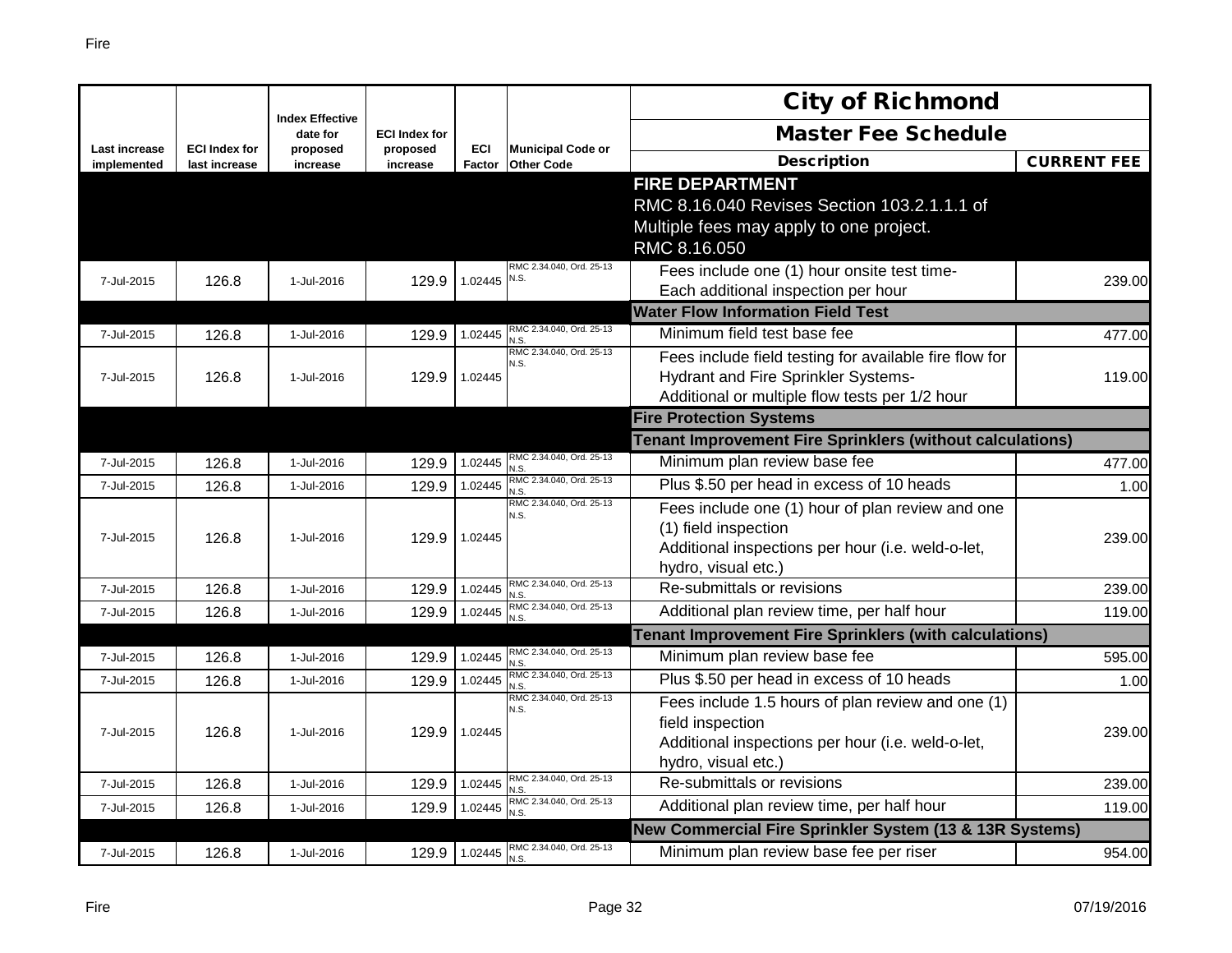|                                     |                                       |                                    |                      |                      |                                               | <b>City of Richmond</b>                                                |                    |
|-------------------------------------|---------------------------------------|------------------------------------|----------------------|----------------------|-----------------------------------------------|------------------------------------------------------------------------|--------------------|
|                                     |                                       | <b>Index Effective</b><br>date for | <b>ECI Index for</b> |                      |                                               | <b>Master Fee Schedule</b>                                             |                    |
| <b>Last increase</b><br>implemented | <b>ECI Index for</b><br>last increase | proposed<br>increase               | proposed<br>increase | <b>ECI</b><br>Factor | <b>Municipal Code or</b><br><b>Other Code</b> | <b>Description</b>                                                     | <b>CURRENT FEE</b> |
|                                     |                                       |                                    |                      |                      |                                               | <b>FIRE DEPARTMENT</b>                                                 |                    |
|                                     |                                       |                                    |                      |                      |                                               | RMC 8.16.040 Revises Section 103.2.1.1.1 of                            |                    |
|                                     |                                       |                                    |                      |                      |                                               | Multiple fees may apply to one project.                                |                    |
|                                     |                                       |                                    |                      |                      |                                               | RMC 8.16.050                                                           |                    |
| 7-Jul-2015                          | 126.8                                 | 1-Jul-2016                         | 129.9                | 1.02445              | RMC 2.34.040, Ord. 25-13<br>N.S               | Plus \$.50 per sprinkler head                                          | 1.00               |
|                                     |                                       |                                    |                      |                      | RMC 2.34.040, Ord. 25-13<br>N.S.              | Fees include two (2) hours of plan review and two                      |                    |
| 7-Jul-2015                          | 126.8                                 | 1-Jul-2016                         | 129.9                | 1.02445              |                                               | (2) field inspections                                                  | 239.00             |
|                                     |                                       |                                    |                      |                      |                                               | Additional inspections per hour (i.e. weld-o-let,                      |                    |
|                                     |                                       |                                    |                      |                      | RMC 2.34.040, Ord. 25-13                      | hydro, visual etc.)<br>Re-submittals or revisions                      |                    |
| 7-Jul-2015                          | 126.8                                 | 1-Jul-2016                         | 129.9                | 1.02445              | N.S.<br>RMC 2.34.040, Ord. 25-13              |                                                                        | 239.00             |
| 7-Jul-2015                          | 126.8                                 | 1-Jul-2016                         | 129.9                | 1.02445              | N.S.                                          | Additional plan review time, per half hour                             | 119.00             |
|                                     |                                       |                                    |                      |                      | RMC 2.34.040, Ord. 25-13                      | Residential Fire Sprinkler System (single family home)                 |                    |
| 7-Jul-2015                          | 126.8                                 | 1-Jul-2016                         | 129.9                | 1.02445              | N.S<br>RMC 2.34.040, Ord. 25-13               | Minimum plan review base fee                                           | 537.00             |
|                                     |                                       |                                    |                      |                      | N.S.                                          | Fees include one (1) hour of plan review and 1                         |                    |
| 7-Jul-2015                          | 126.8                                 | 1-Jul-2016                         | 129.9                | 1.02445              |                                               | water service flush, 1 overhead hydro & 1 final                        | 239.00             |
| 7-Jul-2015                          | 126.8                                 | 1-Jul-2016                         | 129.9                | 1.02445              | RMC 2.34.040, Ord. 25-13<br>N.S               | Re-submittals or revisions                                             | 239.00             |
| 7-Jul-2015                          | 126.8                                 | 1-Jul-2016                         | 129.9                | 1.02445              | RMC 2.34.040, Ord. 25-13<br>N.S.              | Additional plan review time, per half hour                             | 119.00             |
|                                     |                                       |                                    |                      |                      |                                               | Residential Fire Sprinkler System (multiple homes)                     |                    |
| 7-Jul-2015                          | 126.8                                 | 1-Jul-2016                         | 129.9                | 1.02445              | RMC 2.34.040, Ord. 25-13<br>N.S               | Minimum plan review base fee per model                                 | 595.00             |
|                                     |                                       |                                    |                      |                      | RMC 2.34.040, Ord. 25-13<br>N.S.              | For model only - fee includes one (1) hour of plan                     |                    |
|                                     |                                       |                                    |                      |                      |                                               | review and 1 water service flush, 1 overhead                           |                    |
| 7-Jul-2015                          | 126.8                                 | 1-Jul-2016                         | 129.9                | 1.02445              |                                               | hydro & 1 final                                                        | 358.00             |
|                                     |                                       |                                    |                      |                      |                                               | Each additional lot (flush, hydrostatic test and                       |                    |
|                                     |                                       |                                    |                      |                      | RMC 2.34.040, Ord. 25-13                      | final)                                                                 |                    |
| 7-Jul-2015                          | 126.8                                 | 1-Jul-2016                         | 129.9                | 1.02445              | N.S.                                          | Each additional inspection per hour (i.e. models,<br>individual homes) | 239.00             |
| 7-Jul-2015                          | 126.8                                 | 1-Jul-2016                         | 129.9                | 1.02445              | RMC 2.34.040, Ord. 25-13                      | Re-submittals or revisions                                             | 239.00             |
| 7-Jul-2015                          | 126.8                                 | 1-Jul-2016                         | 129.9                | 1.02445              | N.S.<br>RMC 2.34.040, Ord. 25-13              | Additional plan review time, per half hour                             | 119.00             |
|                                     |                                       |                                    |                      |                      | N.S.                                          | <b>Standpipe System</b>                                                |                    |
| 7-Jul-2015                          | 126.8                                 | 1-Jul-2016                         | 129.9                | 1.02445              | RMC 2.34.040, Ord. 25-13                      | Minimum plan review base fee                                           | 716.00             |
|                                     |                                       |                                    |                      |                      | N.S.                                          |                                                                        |                    |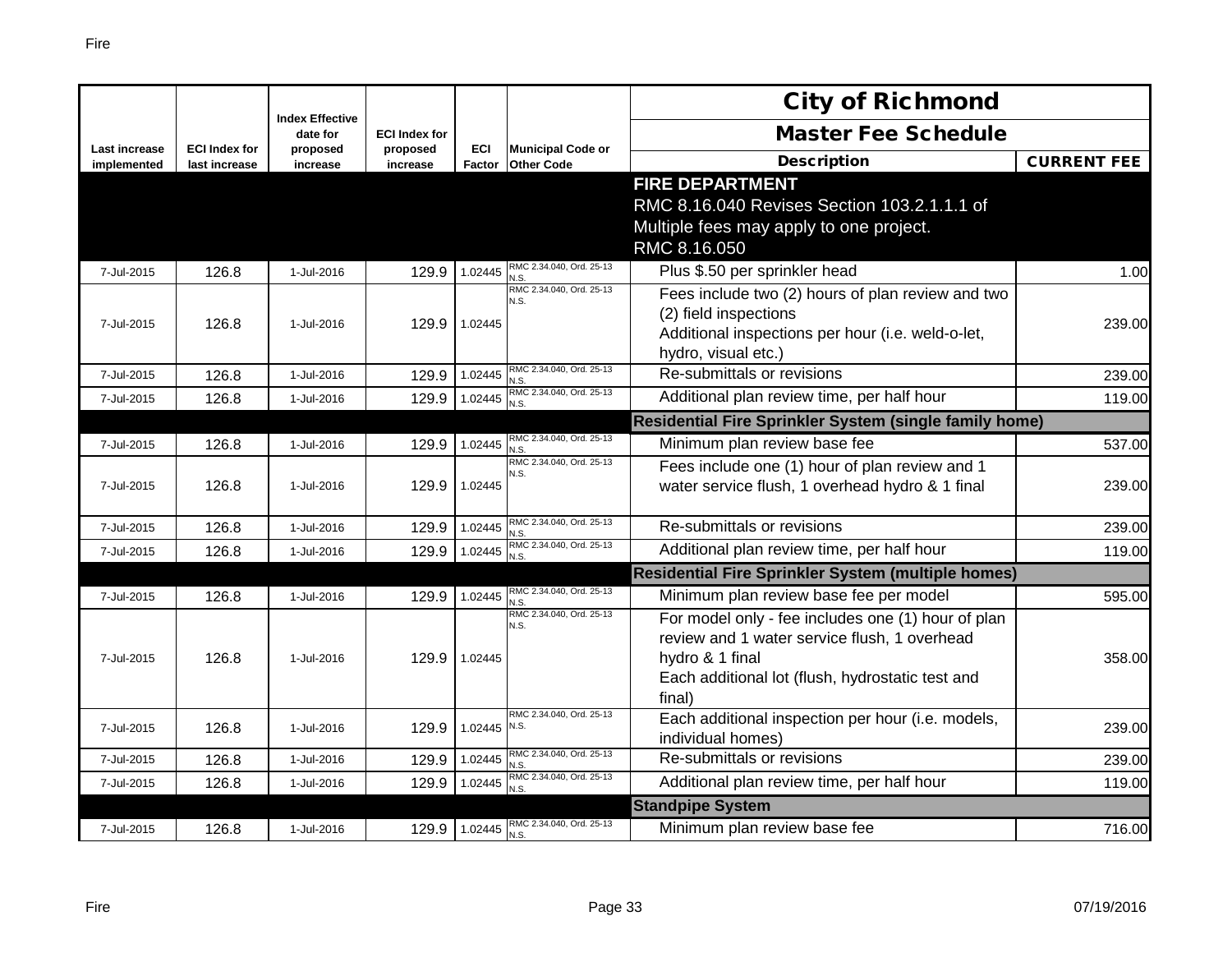|                              |                                       | <b>Index Effective</b> |                      |                      |                                               | <b>City of Richmond</b>                                           |                    |
|------------------------------|---------------------------------------|------------------------|----------------------|----------------------|-----------------------------------------------|-------------------------------------------------------------------|--------------------|
|                              |                                       | date for               | <b>ECI Index for</b> |                      |                                               | <b>Master Fee Schedule</b>                                        |                    |
| Last increase<br>implemented | <b>ECI Index for</b><br>last increase | proposed<br>increase   | proposed<br>increase | <b>ECI</b><br>Factor | <b>Municipal Code or</b><br><b>Other Code</b> | <b>Description</b>                                                | <b>CURRENT FEE</b> |
|                              |                                       |                        |                      |                      |                                               | <b>FIRE DEPARTMENT</b>                                            |                    |
|                              |                                       |                        |                      |                      |                                               | RMC 8.16.040 Revises Section 103.2.1.1.1 of                       |                    |
|                              |                                       |                        |                      |                      |                                               | Multiple fees may apply to one project.                           |                    |
|                              |                                       |                        |                      |                      |                                               | RMC 8.16.050                                                      |                    |
|                              |                                       |                        |                      |                      | RMC 2.34.040, Ord. 25-13<br>N.S.              | Fees includes plan review and one (1) field                       |                    |
| 7-Jul-2015                   | 126.8                                 | 1-Jul-2016             | 129.9                | 1.02445              |                                               | inspection                                                        | 239.00             |
|                              |                                       |                        |                      |                      |                                               | Each additional inspection per hour (i.e.hydro,                   |                    |
|                              |                                       |                        |                      |                      |                                               | flush, flow test, etc.)                                           |                    |
| 7-Jul-2015                   | 126.8                                 | 1-Jul-2016             | 129.9                | 1.02445              | RMC 2.34.040, Ord. 25-13<br>N.S.              | Re-submittals or revisions                                        | 239.00             |
| 7-Jul-2015                   | 126.8                                 | 1-Jul-2016             | 129.9                | 1.02445              | RMC 2.34.040, Ord. 25-13<br>N.S.              | Additional plan review time, per half hour                        | 119.00             |
|                              |                                       |                        |                      |                      |                                               | Spray Booth (includes booth and fire extinguisher system)         |                    |
| 7-Jul-2015                   | 126.8                                 | 1-Jul-2016             | 129.9                | 1.02445              | RMC 2.34.040, Ord. 25-13<br>N.S.              | Minimum plan review base fee                                      | 716.00             |
|                              |                                       |                        |                      |                      | RMC 2.34.040, Ord. 25-13<br>N.S.              | Fees includes two (2) hours plan review and one                   |                    |
| 7-Jul-2015                   | 126.8                                 | 1-Jul-2016             | 129.9                | 1.02445              |                                               | (1) field inspection                                              | 239.00             |
|                              |                                       |                        |                      |                      |                                               | Each additional inspection per hour                               |                    |
| 7-Jul-2015                   | 126.8                                 | 1-Jul-2016             | 129.9                | 1.02445              | RMC 2.34.040, Ord. 25-13<br>N.S.              | Re-submittals or revisions                                        | 239.00             |
| 7-Jul-2015                   | 126.8                                 | 1-Jul-2016             | 129.9                | 1.02445              | RMC 2.34.040, Ord. 25-13                      | Additional plan review time, per half hour                        | 119.00             |
|                              |                                       |                        |                      |                      |                                               | <b>Pre-Action Fire Suppression System</b>                         |                    |
| 7-Jul-2015                   | 126.8                                 | 1-Jul-2016             | 129.9                | 1.02445              | RMC 2.34.040, Ord. 25-13                      | Minimum plan review base fee                                      | 716.00             |
|                              |                                       |                        |                      |                      | RMC 2.34.040, Ord. 25-13<br>N.S.              | Fees includes one (1) hour plan review and two                    |                    |
| 7-Jul-2015                   | 126.8                                 | 1-Jul-2016             | 129.9                | 1.02445              |                                               | (2) field inspection (Fire alarm review not                       | 239.00             |
|                              |                                       |                        |                      |                      |                                               | included)                                                         |                    |
|                              |                                       |                        |                      |                      |                                               | Each additional inspection per hour                               |                    |
| 7-Jul-2015                   | 126.8                                 | 1-Jul-2016             | 129.9                | 1.02445              | RMC 2.34.040, Ord. 25-13<br>N.S.              | Re-submittals or revisions                                        | 239.00             |
| 7-Jul-2015                   | 126.8                                 | 1-Jul-2016             | 129.9                | 1.02445              | RMC 2.34.040, Ord. 25-13<br>N.S.              | Additional plan review time, per half hour                        | 119.00             |
|                              |                                       |                        |                      |                      |                                               | Fixed Fire Suppression System - (wet/dry chem., water mist, etc.) |                    |
| 7-Jul-2015                   | 126.8                                 | 1-Jul-2016             | 129.9                | 1.02445              | RMC 2.34.040, Ord. 25-13<br>N.S.              | Minimum plan review base fee                                      | 477.00             |
| 7-Jul-2015                   | 126.8                                 | 1-Jul-2016             | 129.9                | 1.02445              | RMC 2.34.040, Ord. 25-13<br>N.S.              | Each additional separate system at same location                  | 239.00             |
|                              |                                       |                        |                      |                      | RMC 2.34.040, Ord. 25-13<br>N.S.              | Fees includes plan review and one (1) field                       |                    |
| 7-Jul-2015                   | 126.8                                 | 1-Jul-2016             | 129.9                | 1.02445              |                                               | inspection                                                        | 239.00             |
|                              |                                       |                        |                      |                      |                                               | Each additional inspection per hour                               |                    |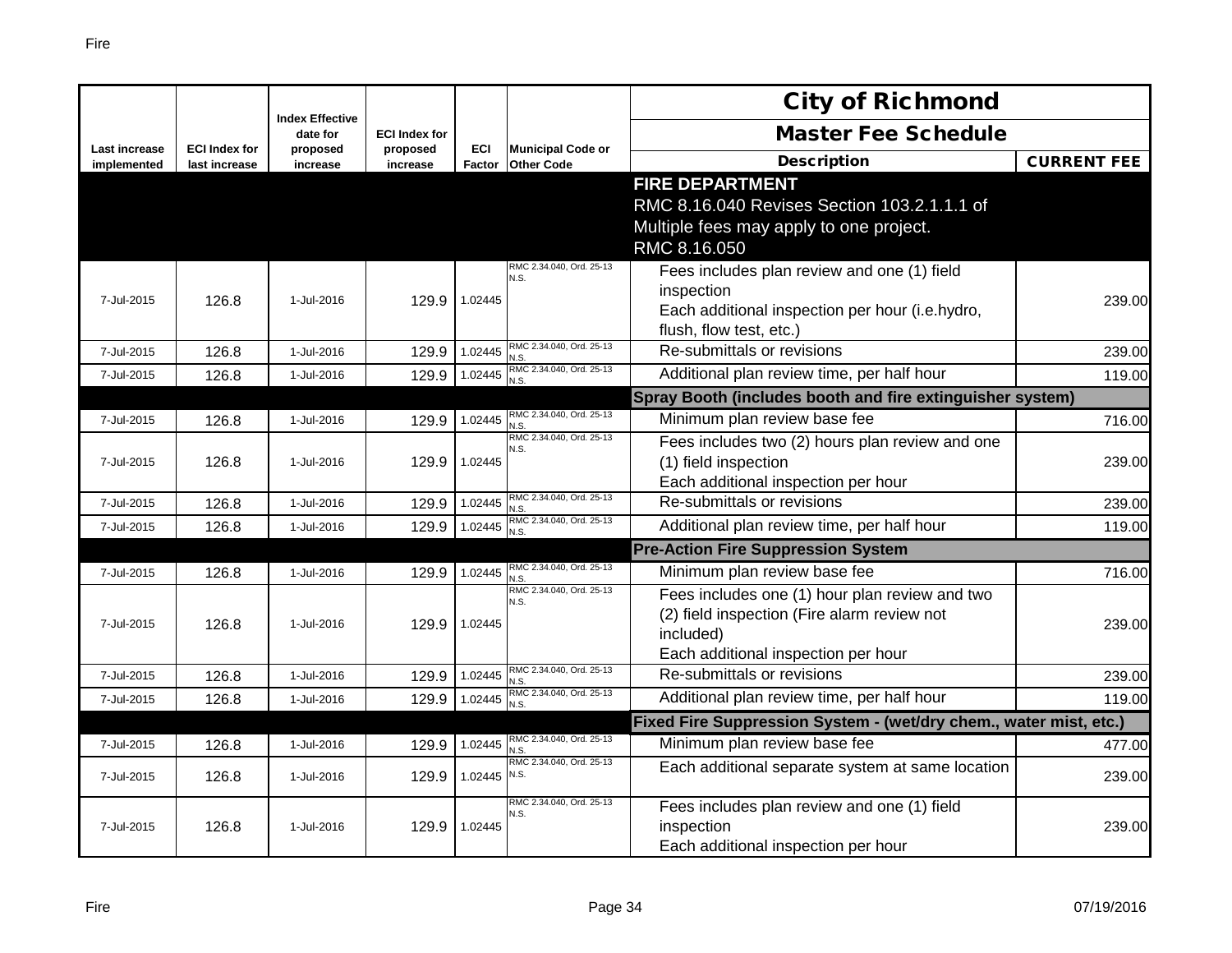|                                     |                                       |                                    |                      |                      |                                               | <b>City of Richmond</b>                                           |                    |
|-------------------------------------|---------------------------------------|------------------------------------|----------------------|----------------------|-----------------------------------------------|-------------------------------------------------------------------|--------------------|
|                                     |                                       | <b>Index Effective</b><br>date for | <b>ECI Index for</b> |                      |                                               | <b>Master Fee Schedule</b>                                        |                    |
| <b>Last increase</b><br>implemented | <b>ECI Index for</b><br>last increase | proposed<br>increase               | proposed<br>increase | <b>ECI</b><br>Factor | <b>Municipal Code or</b><br><b>Other Code</b> | <b>Description</b>                                                | <b>CURRENT FEE</b> |
|                                     |                                       |                                    |                      |                      |                                               | <b>FIRE DEPARTMENT</b>                                            |                    |
|                                     |                                       |                                    |                      |                      |                                               | RMC 8.16.040 Revises Section 103.2.1.1.1 of                       |                    |
|                                     |                                       |                                    |                      |                      |                                               | Multiple fees may apply to one project.                           |                    |
|                                     |                                       |                                    |                      |                      |                                               | RMC 8.16.050                                                      |                    |
| 7-Jul-2015                          | 126.8                                 | 1-Jul-2016                         | 129.9                | 1.02445              | RMC 2.34.040, Ord. 25-13<br>N.S               | Re-submittals or revisions                                        | 239.00             |
| 7-Jul-2015                          | 126.8                                 | 1-Jul-2016                         | 129.9                | 1.02445              | RMC 2.34.040, Ord. 25-13<br>N.S.              | Additional plan review time, per half hour                        | 119.00             |
|                                     |                                       |                                    |                      |                      |                                               | <b>Clean Agent Fire Suppression System</b>                        |                    |
| 7-Jul-2015                          | 126.8                                 | 1-Jul-2016                         | 129.9                | 1.02445              | RMC 2.34.040, Ord. 25-13<br>N.S               | Minimum plan review base fee                                      | 954.00             |
|                                     |                                       |                                    |                      |                      | RMC 2.34.040, Ord. 25-13<br>N.S.              | Fees includes one (1) hour plan review and up to                  |                    |
| 7-Jul-2015                          | 126.8                                 | 1-Jul-2016                         | 129.9                | 1.02445              |                                               | 3 hours of inspection time                                        | 239.00             |
|                                     |                                       |                                    |                      |                      |                                               | (Does not include fire alarm plan review)                         |                    |
|                                     |                                       |                                    |                      |                      |                                               | Each Additional inspection per hour                               |                    |
| 7-Jul-2015                          | 126.8                                 | 1-Jul-2016                         | 129.9                | 1.02445              | RMC 2.34.040, Ord. 25-13<br>N.S.              | Re-submittals or revisions                                        | 239.00             |
| 7-Jul-2015                          | 126.8                                 | 1-Jul-2016                         | 129.9                | 1.02445              | RMC 2.34.040, Ord. 25-13                      | Additional plan review time, per half hour                        | 119.00             |
|                                     |                                       |                                    |                      |                      |                                               | <b>Fire Pump Installation</b>                                     |                    |
| 7-Jul-2015                          | 126.8                                 | 1-Jul-2016                         | 129.9                | 1.02445              | RMC 2.34.040, Ord. 25-13<br>N.S               | Minimum plan review base fee                                      | 1,670.00           |
|                                     |                                       |                                    |                      |                      | RMC 2.34.040, Ord. 25-13<br>N.S.              | Fees includes two (2) hours plan review and up                    |                    |
|                                     |                                       |                                    |                      |                      |                                               | to five (5) hours of field inspection time                        |                    |
| 7-Jul-2015                          | 126.8                                 | 1-Jul-2016                         | 129.9                | 1.02445              |                                               | (Does not include review of generator or separate                 | 239.00             |
|                                     |                                       |                                    |                      |                      |                                               | fuel storage tank)                                                |                    |
|                                     |                                       |                                    |                      |                      |                                               | Each Additional inspection per hour                               |                    |
| 7-Jul-2015                          | 126.8                                 | 1-Jul-2016                         | 129.9                | 1.02445              | RMC 2.34.040, Ord. 25-13<br>N.S.              | Re-submittals or revisions                                        | 239.00             |
| 7-Jul-2015                          | 126.8                                 | 1-Jul-2016                         | 129.9                | 1.02445              | RMC 2.34.040, Ord. 25-13<br>N.S.              | Additional plan review time, per half hour                        | 119.00             |
|                                     |                                       |                                    |                      |                      |                                               | <b>Commercial Cooking (Hood and Duct) Fire Suppression System</b> |                    |
| 7-Jul-2015                          | 126.8                                 | 1-Jul-2016                         | 129.9                | 1.02445              | RMC 2.34.040, Ord. 25-13<br>N.S               | Minimum plan review base fee                                      | 477.00             |
| 7-Jul-2015                          | 126.8                                 | 1-Jul-2016                         | 129.9                | 1.02445              | RMC 2.34.040, Ord. 25-13<br>N.S.              | Each additional system review each                                | 239.00             |
|                                     |                                       |                                    |                      |                      | RMC 2.34.040, Ord. 25-13<br>N.S.              | Fees includes one (1) hour plan review and one                    |                    |
| 7-Jul-2015                          | 126.8                                 | 1-Jul-2016                         | 129.9                | 1.02445              |                                               | (1) hour of inspection time                                       | 239.00             |
|                                     |                                       |                                    |                      |                      |                                               | Each Additional inspection per hour                               |                    |
| 7-Jul-2015                          | 126.8                                 | 1-Jul-2016                         | 129.9                | 1.02445              | RMC 2.34.040, Ord. 25-13<br>N.S.              | Re-submittals or revisions                                        | 239.00             |
| 7-Jul-2015                          | 126.8                                 | 1-Jul-2016                         | 129.9                | 1.02445              | RMC 2.34.040, Ord. 25-13<br>N.S.              | Additional plan review time, per half hour                        | 119.00             |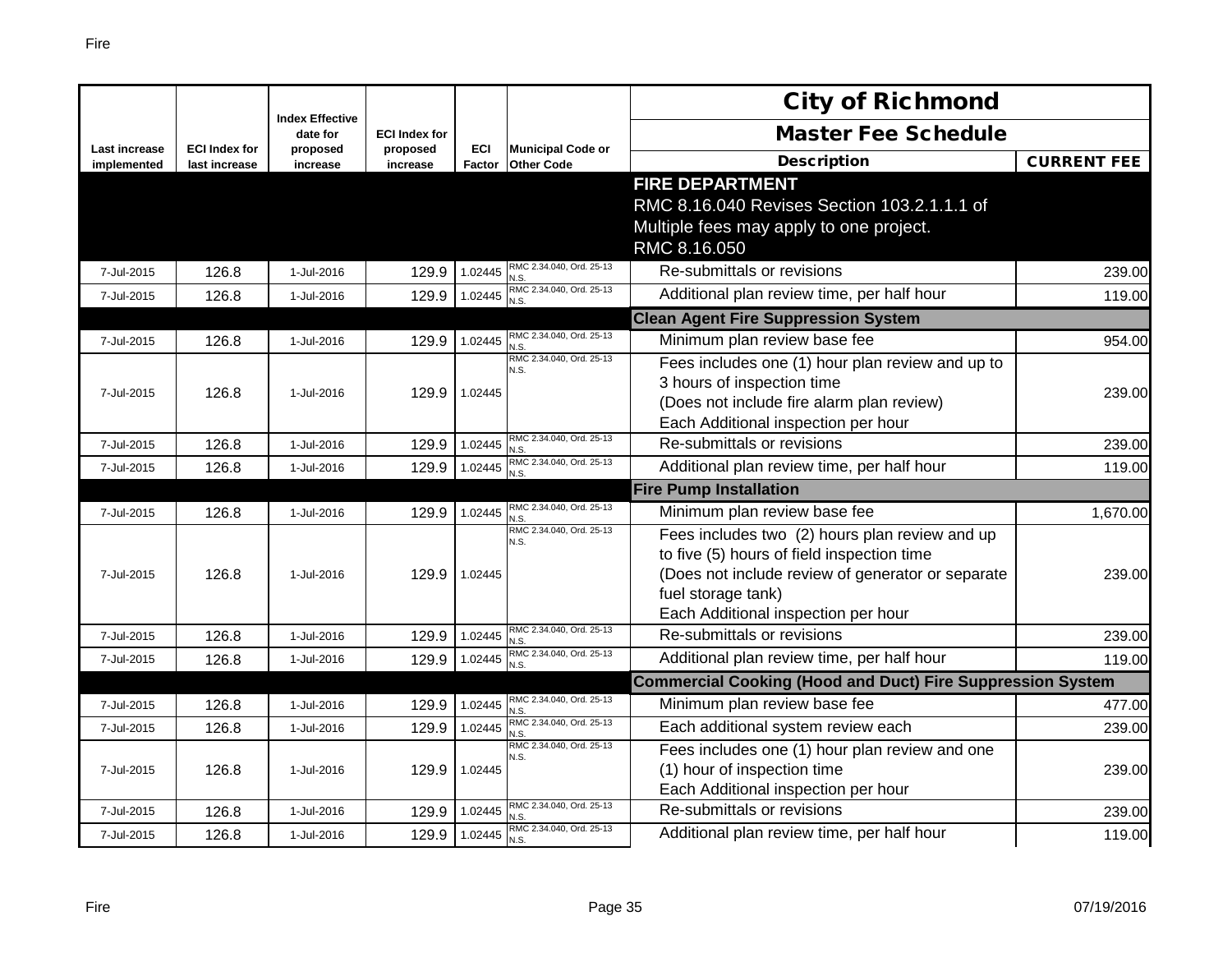|                                     |                                       |                                    |                      |                      |                                               | <b>City of Richmond</b>                                    |                    |
|-------------------------------------|---------------------------------------|------------------------------------|----------------------|----------------------|-----------------------------------------------|------------------------------------------------------------|--------------------|
|                                     |                                       | <b>Index Effective</b><br>date for | <b>ECI Index for</b> |                      |                                               | <b>Master Fee Schedule</b>                                 |                    |
| <b>Last increase</b><br>implemented | <b>ECI Index for</b><br>last increase | proposed<br>increase               | proposed<br>increase | <b>ECI</b><br>Factor | <b>Municipal Code or</b><br><b>Other Code</b> | <b>Description</b>                                         | <b>CURRENT FEE</b> |
|                                     |                                       |                                    |                      |                      |                                               | <b>FIRE DEPARTMENT</b>                                     |                    |
|                                     |                                       |                                    |                      |                      |                                               | RMC 8.16.040 Revises Section 103.2.1.1.1 of                |                    |
|                                     |                                       |                                    |                      |                      |                                               | Multiple fees may apply to one project.                    |                    |
|                                     |                                       |                                    |                      |                      |                                               | RMC 8.16.050                                               |                    |
|                                     |                                       |                                    |                      |                      |                                               | <b>Smoke &amp; Heat Vents</b>                              |                    |
| 7-Jul-2015                          | 126.8                                 | 1-Jul-2016                         | 129.9                | 1.02445              | RMC 2.34.040, Ord. 25-13<br>N.S.              | Minimum plan review base fee                               | 477.00             |
|                                     |                                       |                                    |                      |                      | RMC 2.34.040, Ord. 25-13<br>N.S.              | Fees includes one (1) hour plan review and one             |                    |
| 7-Jul-2015                          | 126.8                                 | 1-Jul-2016                         | 129.9                | 1.02445              |                                               | (1) hour of inspection time                                | 239.00             |
|                                     |                                       |                                    |                      |                      |                                               | Each Additional inspection per hour                        |                    |
| 7-Jul-2015                          | 126.8                                 | 1-Jul-2016                         | 129.9                | 1.02445              | RMC 2.34.040, Ord. 25-13<br>N.S.              | Re-submittals or revisions                                 | 239.00             |
| 7-Jul-2015                          | 126.8                                 | 1-Jul-2016                         | 129.9                | 1.02445              | RMC 2.34.040, Ord. 25-13<br>N.S.              | Additional plan review time, per half hour                 | 119.00             |
|                                     |                                       |                                    |                      |                      |                                               | <b>Smoke Management/ Control System</b>                    |                    |
| 7-Jul-2015                          | 126.8                                 | 1-Jul-2016                         | 129.9                | 1.02445              | RMC 2.34.040, Ord. 25-13<br>N.S.              | Minimum plan review base fee                               | 1,670.00           |
|                                     |                                       |                                    |                      |                      | RMC 2.34.040, Ord. 25-13<br>N.S.              | Fees includes two (3) hours plan review and up to          |                    |
| 7-Jul-2015                          | 126.8                                 | 1-Jul-2016                         | 129.9                | 1.02445              |                                               | four (4) hours field inspection time                       | 239.00             |
|                                     |                                       |                                    |                      |                      |                                               | Each Additional inspection per hour                        |                    |
| 7-Jul-2015                          | 126.8                                 | 1-Jul-2016                         | 129.9                | 1.02445              | RMC 2.34.040, Ord. 25-13<br>N.S.              | Re-submittals or revisions                                 | 239.00             |
| 7-Jul-2015                          | 126.8                                 | 1-Jul-2016                         | 129.9                | 1.02445              | RMC 2.34.040, Ord. 25-13<br>N.S.              | Additional plan review time, per half hour                 | 119.00             |
|                                     |                                       |                                    |                      |                      |                                               | Explosion Control (includes: vents, dust collection, etc.) |                    |
| 7-Jul-2015                          | 126.8                                 | 1-Jul-2016                         | 129.9                | 1.02445              | RMC 2.34.040, Ord. 25-13<br>N.S.              | Minimum plan review base fee                               | 954.00             |
|                                     |                                       |                                    |                      |                      | RMC 2.34.040, Ord. 25-13<br>N.S.              | Fees includes two (2) hours plan review and up to          |                    |
| 7-Jul-2015                          | 126.8                                 | 1-Jul-2016                         | 129.9                | 1.02445              |                                               | two (2) hours field inspection time                        | 239.00             |
|                                     |                                       |                                    |                      |                      |                                               | Each Additional inspection per hour                        |                    |
| 7-Jul-2015                          | 126.8                                 | 1-Jul-2016                         | 129.9                | 1.02445              | RMC 2.34.040, Ord. 25-13<br>N.S.              | Re-submittals or revisions                                 | 239.00             |
| 7-Jul-2015                          | 126.8                                 | 1-Jul-2016                         | 129.9                | 1.02445              | RMC 2.34.040, Ord. 25-13<br>N.S.              | Additional plan review time, per half hour                 | 119.00             |
|                                     |                                       |                                    |                      |                      |                                               | <b>Fire Alarm System</b>                                   |                    |
| 7-Jul-2015                          | 126.8                                 | 1-Jul-2016                         | 129.9                | 1.02445              | RMC 2.34.040, Ord. 25-13<br>N.S.              | Minimum plan review base fee                               | 595.00             |
| 7-Jul-2015                          | 126.8                                 | 1-Jul-2016                         | 129.9                | 1.02445              | RMC 2.34.040, Ord. 25-13                      | Plus per initiating & notification device                  | 11.00              |
|                                     |                                       |                                    |                      |                      | RMC 2.34.040, Ord. 25-13<br>N.S.              | Fees include two (2) hours plan review and up to           |                    |
| 7-Jul-2015                          | 126.8                                 | 1-Jul-2016                         | 129.9                | 1.02445              |                                               | one (1) hour field inspection time                         | 239.00             |
|                                     |                                       |                                    |                      |                      |                                               | Each additional inspection per hour                        |                    |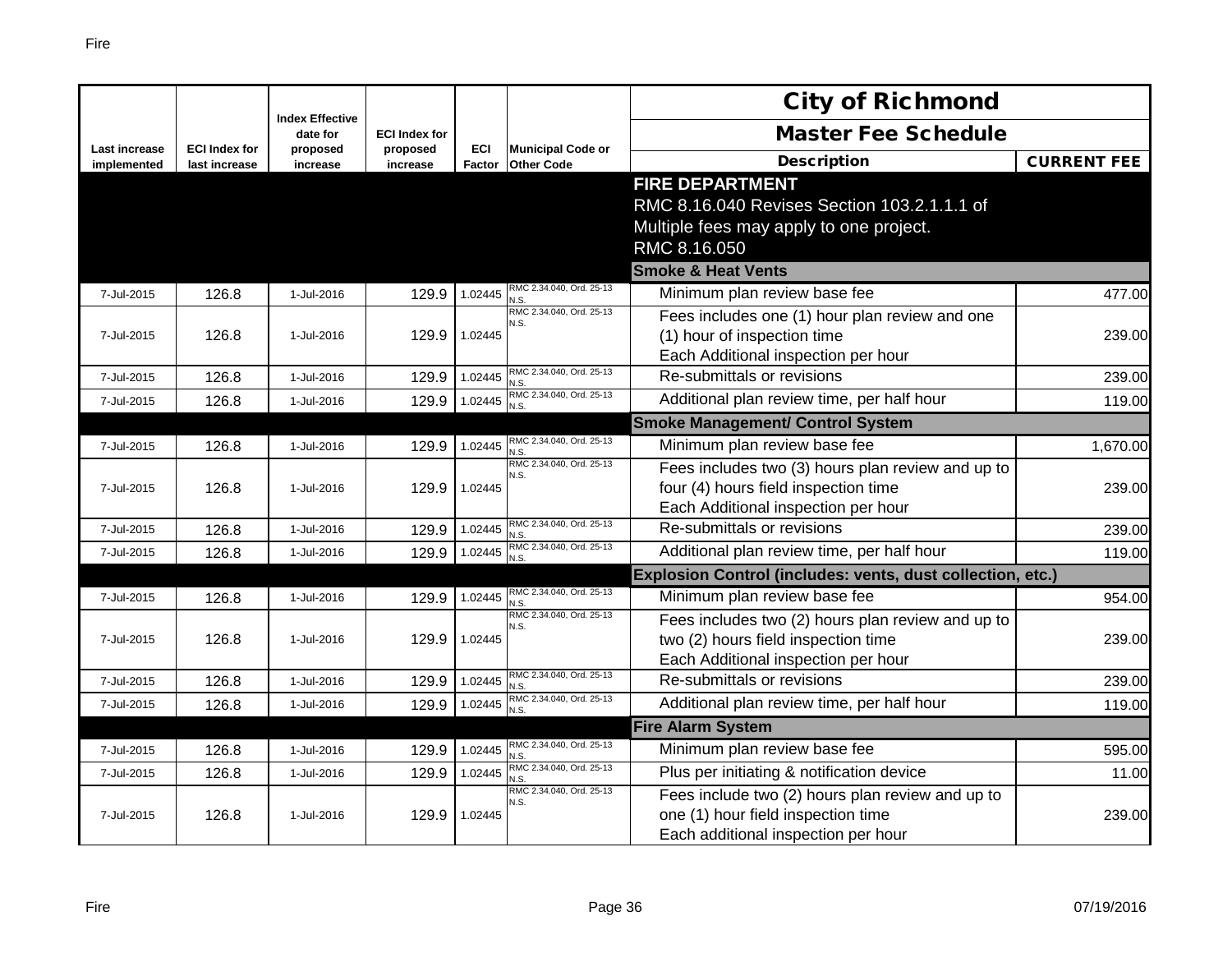|                                     |                                       |                                    |                      |               |                                               | <b>City of Richmond</b>                            |                    |
|-------------------------------------|---------------------------------------|------------------------------------|----------------------|---------------|-----------------------------------------------|----------------------------------------------------|--------------------|
|                                     |                                       | <b>Index Effective</b><br>date for | <b>ECI Index for</b> |               |                                               | <b>Master Fee Schedule</b>                         |                    |
| <b>Last increase</b><br>implemented | <b>ECI Index for</b><br>last increase | proposed<br>increase               | proposed<br>increase | ECI<br>Factor | <b>Municipal Code or</b><br><b>Other Code</b> | <b>Description</b>                                 | <b>CURRENT FEE</b> |
|                                     |                                       |                                    |                      |               |                                               | <b>FIRE DEPARTMENT</b>                             |                    |
|                                     |                                       |                                    |                      |               |                                               | RMC 8.16.040 Revises Section 103.2.1.1.1 of        |                    |
|                                     |                                       |                                    |                      |               |                                               | Multiple fees may apply to one project.            |                    |
|                                     |                                       |                                    |                      |               |                                               | RMC 8.16.050                                       |                    |
| 7-Jul-2015                          | 126.8                                 | 1-Jul-2016                         | 129.9                | 1.02445       | RMC 2.34.040, Ord. 25-13<br>N.S               | Re-submittals or revisions                         | 239.00             |
| 7-Jul-2015                          | 126.8                                 | 1-Jul-2016                         | 129.9                | 1.02445       | RMC 2.34.040, Ord. 25-13<br>N.S               | Additional plan review time, per half hour         | 119.00             |
| 7-Jul-2015                          | 126.8                                 | 1-Jul-2016                         | 129.9                | 1.02445       | RMC 2.34.040, Ord. 25-13<br>N.S.              | Pre-wire inspections assessed per hour             | 239.00             |
|                                     |                                       |                                    |                      |               |                                               | <b>Dedicated Function Fire alarm System (i.e.</b>  |                    |
| 7-Jul-2015                          | 126.8                                 | 1-Jul-2016                         | 129.9                | 1.02445       | RMC 2.34.040, Ord. 25-13<br>N.S               | Minimum plan review base fee                       | 477.00             |
|                                     |                                       |                                    |                      |               | RMC 2.34.040, Ord. 25-13<br>N.S.              | Fees include one (1) hour plan review and one (1)  |                    |
| 7-Jul-2015                          | 126.8                                 | 1-Jul-2016                         | 129.9                | 1.02445       |                                               | hour of field inspection time                      | 239.00             |
|                                     |                                       |                                    |                      |               |                                               | Each additional inspection per hour                |                    |
| 7-Jul-2015                          | 126.8                                 | 1-Jul-2016                         | 129.9                | 1.02445       | RMC 2.34.040, Ord. 25-13<br>N.S               | Re-submittals or revisions                         | 239.00             |
| 7-Jul-2015                          | 126.8                                 | 1-Jul-2016                         | 129.9                | 1.02445       | RMC 2.34.040, Ord. 25-13<br>N.S               | Additional plan review time, per half hour         | 119.00             |
|                                     |                                       |                                    |                      |               |                                               | <b>Fire Alarm Panel Replacement Only</b>           |                    |
| 7-Jul-2015                          | 126.8                                 | 1-Jul-2016                         | 129.9                | 1.02445       | RMC 2.34.040, Ord. 25-13<br>N.S               | Minimum plan review base fee                       | 477.00             |
|                                     |                                       |                                    |                      |               | RMC 2.34.040, Ord. 25-13<br>N.S.              | Fees includes one (1) hour plan review and up to   |                    |
| 7-Jul-2015                          | 126.8                                 | 1-Jul-2016                         | 129.9                | 1.02445       |                                               | one (1) hour field inspection time                 | 179.00             |
|                                     |                                       |                                    |                      |               |                                               | Each additional inspection per hour                |                    |
| 7-Jul-2015                          | 126.8                                 | 1-Jul-2016                         | 129.9                | 1.02445       | RMC 2.34.040, Ord. 25-13<br>N.S               | Re-submittals or revisions                         | 239.00             |
| 7-Jul-2015                          | 126.8                                 | 1-Jul-2016                         | 129.9                | 1.02445       | RMC 2.34.040, Ord. 25-13<br>N.S               | Additional plan review time, per half hour         | 119.00             |
|                                     |                                       |                                    |                      |               |                                               | High Rise Fire Alarm (new and/or system upgrade)   |                    |
| 7-Jul-2015                          | 126.8                                 | 1-Jul-2016                         | 129.9                | 1.02445       | RMC 2.34.040, Ord. 25-13<br>N.S               | Minimum plan review base fee                       | 1,909.00           |
| 7-Jul-2015                          | 126.8                                 | 1-Jul-2016                         | 129.9                | 1.02445       | RMC 2.34.040, Ord. 25-13<br>N.S.              | Plus per initiating & notification device          | 10.00              |
|                                     |                                       |                                    |                      |               | RMC 2.34.040, Ord. 25-13<br>N.S.              | Fees includes four (4) hours plan review and up to |                    |
| 7-Jul-2015                          | 126.8                                 | 1-Jul-2016                         | 129.9                | 1.02445       |                                               | four (4) hours field inspection time               | 239.00             |
|                                     |                                       |                                    |                      |               |                                               | Each additional inspection per hour                |                    |
| 7-Jul-2015                          | 126.8                                 | 1-Jul-2016                         | 129.9                | 1.02445       | RMC 2.34.040, Ord. 25-13<br>N.S.              | Re-submittals or revisions                         | 239.00             |
| 7-Jul-2015                          | 126.8                                 | 1-Jul-2016                         | 129.9                | 1.02445       | RMC 2.34.040, Ord. 25-13<br>N.S               | Additional plan review time, per half hour         | 119.00             |
| 7-Jul-2015                          | 126.8                                 | 1-Jul-2016                         | 129.9                | 1.02445       | RMC 2.34.040, Ord. 25-13<br>N.S               | Each per-wire inspection where required            | 239.00             |
|                                     |                                       |                                    |                      |               |                                               | <b>PLAN REVIEW FEES</b>                            |                    |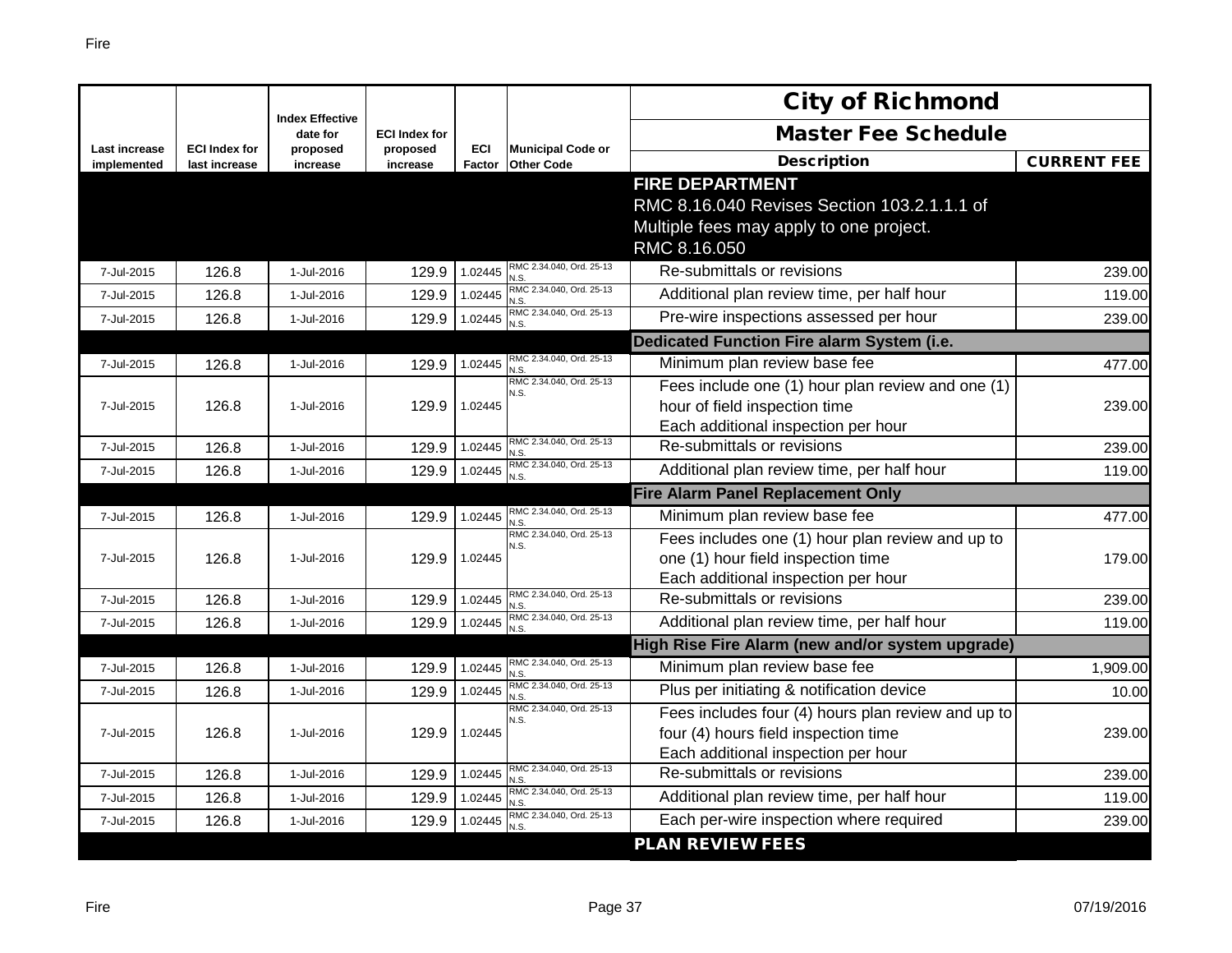|                                     |                                       | <b>Index Effective</b> |                      |                      |                                               | <b>City of Richmond</b>                                                |                    |
|-------------------------------------|---------------------------------------|------------------------|----------------------|----------------------|-----------------------------------------------|------------------------------------------------------------------------|--------------------|
|                                     |                                       | date for               | <b>ECI Index for</b> |                      |                                               | <b>Master Fee Schedule</b>                                             |                    |
| <b>Last increase</b><br>implemented | <b>ECI Index for</b><br>last increase | proposed<br>increase   | proposed<br>increase | <b>ECI</b><br>Factor | <b>Municipal Code or</b><br><b>Other Code</b> | <b>Description</b>                                                     | <b>CURRENT FEE</b> |
|                                     |                                       |                        |                      |                      |                                               | <b>FIRE DEPARTMENT</b>                                                 |                    |
|                                     |                                       |                        |                      |                      |                                               | RMC 8.16.040 Revises Section 103.2.1.1.1 of                            |                    |
|                                     |                                       |                        |                      |                      |                                               | Multiple fees may apply to one project.                                |                    |
|                                     |                                       |                        |                      |                      |                                               | RMC 8.16.050                                                           |                    |
|                                     |                                       |                        |                      |                      |                                               | <b>Building Plans</b>                                                  |                    |
| 7-Jul-2015                          | 126.8                                 | 1-Jul-2016             | 129.9                | 1.02445 N.S.         | RMC 2.34.040, Ord. 25-13                      | In office design review/preliminary plan                               | 119.00             |
|                                     |                                       |                        |                      |                      |                                               | consultation meetings -Per half hour                                   |                    |
|                                     |                                       |                        |                      |                      | RMC 2.34.040, Ord. 25-13<br>N.S.              | Out of office design and/or consultation meetings                      |                    |
| 7-Jul-2015                          | 126.8                                 | 1-Jul-2016             | 129.9                | 1.02445              |                                               | \$223.00 Per hour two hour minimum                                     | 477.00             |
|                                     |                                       |                        |                      |                      |                                               |                                                                        |                    |
|                                     |                                       |                        |                      |                      |                                               | <b>Subdivision - Plan Review</b>                                       |                    |
|                                     |                                       |                        |                      |                      |                                               | Major Subdivision Plan Review (5 or More Lots/ Parcels)                |                    |
| 7-Jul-2015                          | 126.8                                 | 1-Jul-2016             | 129.9                | 1.02445 N.S.         | RMC 2.34.040, Ord. 25-13                      | Review of subdivision for access, hydrant                              | 716.00             |
|                                     |                                       |                        |                      |                      | RMC 2.34.040, Ord. 25-13                      | placement                                                              |                    |
|                                     |                                       |                        |                      |                      | N.S.                                          | Fees include two (2) hours plan review and one                         |                    |
| 7-Jul-2015                          | 126.8                                 | 1-Jul-2016             | 129.9                | 1.02445              |                                               | (1) visual inspection-                                                 | 239.00             |
| 7-Jul-2015                          | 126.8                                 | 1-Jul-2016             | 129.9                | 1.02445              | RMC 2.34.040, Ord. 25-13                      | Each additional site inspection per hour<br>Re-submittals or revisions | 239.00             |
|                                     |                                       |                        |                      |                      | N.S.<br>RMC 2.34.040, Ord. 25-13              | Additional plan review time, per half hour                             |                    |
| 7-Jul-2015                          | 126.8                                 | 1-Jul-2016             | 129.9                | 1.02445              | N.S                                           |                                                                        | 119.00             |
|                                     |                                       |                        |                      |                      | RMC 2.34.040, Ord. 25-13                      | Minor Subdivision Plan Review (1 to 4 Lots/ Parcels)                   |                    |
| 7-Jul-2015                          | 126.8                                 | 1-Jul-2016             | 129.9                | 1.02445 N.S.         |                                               | Review of subdivision for access, hydrant                              | 358.00             |
|                                     |                                       |                        |                      |                      | RMC 2.34.040, Ord. 25-13                      | placement<br>Fees include 1/2 hours plan review and one (1)            |                    |
| 7-Jul-2015                          | 126.8                                 | 1-Jul-2016             | 129.9                | 1.02445              | N.S.                                          | visual inspection-                                                     | 239.00             |
|                                     |                                       |                        |                      |                      |                                               | Each additional site inspection per hour                               |                    |
| 7-Jul-2015                          | 126.8                                 | 1-Jul-2016             | 129.9                | 1.02445              | RMC 2.34.040, Ord. 25-13<br>N.S.              | Re-submittals or revisions                                             | 239.00             |
| 7-Jul-2015                          | 126.8                                 | 1-Jul-2016             | 129.9                | 1.02445              | RMC 2.34.040, Ord. 25-13                      | Additional plan review time, per half hour                             | 119.00             |
|                                     |                                       |                        |                      |                      | N.S.                                          | Single Family Home Review - access & water supply                      |                    |
| 7-Jul-2015                          | 126.8                                 | 1-Jul-2016             | 129.9                | 1.02445              | RMC 2.34.040, Ord. 25-13                      | Review of plans for access and water supply                            | 358.00             |
|                                     |                                       |                        |                      |                      | N.S.                                          |                                                                        |                    |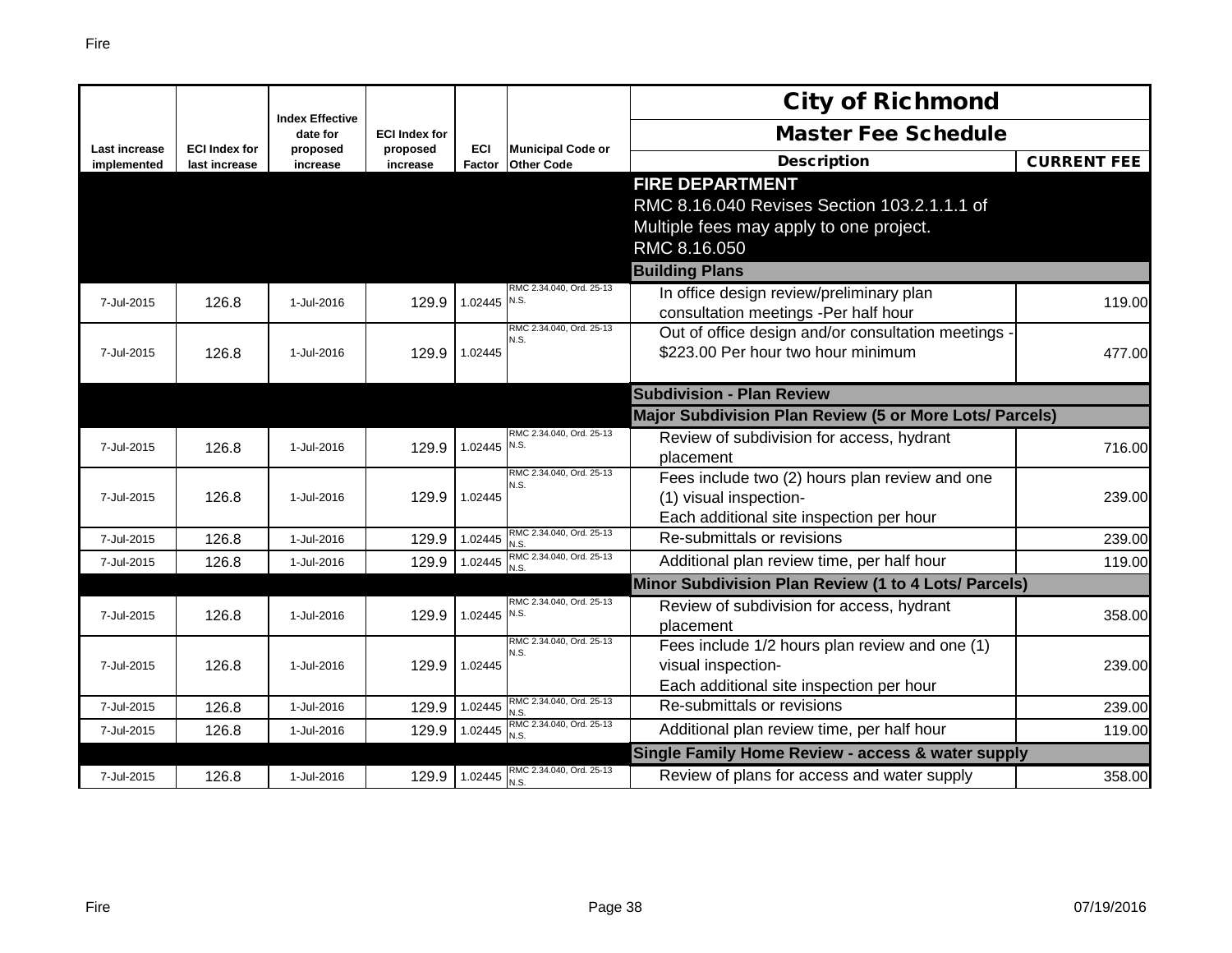|                              |                                       |                                    |                      |                      |                                               | <b>City of Richmond</b>                                                                                                                                                  |                    |
|------------------------------|---------------------------------------|------------------------------------|----------------------|----------------------|-----------------------------------------------|--------------------------------------------------------------------------------------------------------------------------------------------------------------------------|--------------------|
|                              |                                       | <b>Index Effective</b><br>date for | <b>ECI Index for</b> |                      |                                               | <b>Master Fee Schedule</b>                                                                                                                                               |                    |
| Last increase<br>implemented | <b>ECI Index for</b><br>last increase | proposed<br>increase               | proposed<br>increase | <b>ECI</b><br>Factor | <b>Municipal Code or</b><br><b>Other Code</b> | <b>Description</b>                                                                                                                                                       | <b>CURRENT FEE</b> |
|                              |                                       |                                    |                      |                      |                                               | <b>FIRE DEPARTMENT</b><br>RMC 8.16.040 Revises Section 103.2.1.1.1 of<br>Multiple fees may apply to one project.<br>RMC 8.16.050                                         |                    |
| 7-Jul-2015                   | 126.8                                 | 1-Jul-2016                         | 129.9                | 1.02445              | RMC 2.34.040, Ord. 25-13<br>N.S.              | Fees include 1/2 hours plan review and one (1)<br>visual inspection-<br>Each additional site inspection per hour.<br>(Does not include review of fire sprinkler systems) | 239.00             |
| 7-Jul-2015                   | 126.8                                 | 1-Jul-2016                         | 129.9                | 1.02445              | RMC 2.34.040, Ord. 25-13<br>N.S               | Re-submittals or revisions                                                                                                                                               | 239.00             |
| 7-Jul-2015                   | 126.8                                 | 1-Jul-2016                         | 129.9                | 1.02445              | RMC 2.34.040, Ord. 25-13<br>N.S               | Additional plan review time, per half hour                                                                                                                               | 119.00             |
|                              |                                       |                                    |                      |                      |                                               | <b>Building Construction - New Buildings &amp; Tenant Improvement</b>                                                                                                    |                    |
|                              |                                       |                                    |                      |                      |                                               | <b>New Construction or Building Additions Plan Review</b>                                                                                                                |                    |
| 7-Jul-2015                   | 126.8                                 | 1-Jul-2016                         | 129.9                | 1.02445              | RMC 2.34.040, Ord. 25-13<br>N.S               | Minimum plan review base fee                                                                                                                                             | 716.00             |
| 7-Jul-2015                   | 126.8                                 | 1-Jul-2016                         | 129.9                | 1.02445              | RMC 2.34.040, Ord. 25-13<br>N.S.              | Plus \$.08 per square foot in excess of 2,000 sq. ft.                                                                                                                    | .08 sq. ft.        |
| 7-Jul-2015                   | 126.8                                 | 1-Jul-2016                         | 129.9                | 1.02445              | RMC 2.34.040, Ord. 25-13<br>N.S.              | Fees include two (2) hours plan review and one<br>(1) field inspection-<br>Additional inspections per hour                                                               | 239.00             |
| 7-Jul-2015                   | 126.8                                 | 1-Jul-2016                         | 129.9                | 1.02445              | RMC 2.34.040, Ord. 25-13<br>N.S               | Re-submittals or revisions                                                                                                                                               | 239.00             |
| 7-Jul-2015                   | 126.8                                 | 1-Jul-2016                         | 129.9                | 1.02445              | RMC 2.34.040, Ord. 25-13<br>N.S               | Additional plan review time, per half hour                                                                                                                               | 119.00             |
|                              |                                       |                                    |                      |                      |                                               | <b>Tenant Improvement Plan Review</b>                                                                                                                                    |                    |
| 7-Jul-2015                   | 126.8                                 | 1-Jul-2016                         | 129.9                | 1.02445              | RMC 2.34.040, Ord. 25-13<br>N.S.              | Minimum plan review base fee                                                                                                                                             | 477.00             |
| 7-Jul-2015                   | 126.8                                 | 1-Jul-2016                         | 129.9                | 1.02445              | RMC 2.34.040, Ord. 25-13<br>N.S.              | Plus \$.08 per square foot in excess of 2,000 sq. ft.                                                                                                                    | .08 sq. ft.        |
| 7-Jul-2015                   | 126.8                                 | 1-Jul-2016                         | 129.9                | 1.02445              | RMC 2.34.040, Ord. 25-13<br>N.S.              | Fees include one (1) hours plan review and one<br>(1) field inspection-<br>Additional inspections per hour                                                               | 239.00             |
| 7-Jul-2015                   | 126.8                                 | 1-Jul-2016                         | 129.9                | 1.02445              | RMC 2.34.040, Ord. 25-13<br>N.S               | Re-submittals or revisions                                                                                                                                               | 239.00             |
| 7-Jul-2015                   | 126.8                                 | 1-Jul-2016                         | 129.9                | 1.02445              | RMC 2.34.040, Ord. 25-13                      | Additional plan review time, per half hour                                                                                                                               | 119.00             |
|                              |                                       |                                    |                      |                      |                                               | <b>SPECIAL USES/ACTIVITIES/OPERATIONS</b>                                                                                                                                |                    |
|                              |                                       |                                    |                      |                      |                                               | Flammable & Combustible Liquids (Tanks- Piping & Dispensing)                                                                                                             |                    |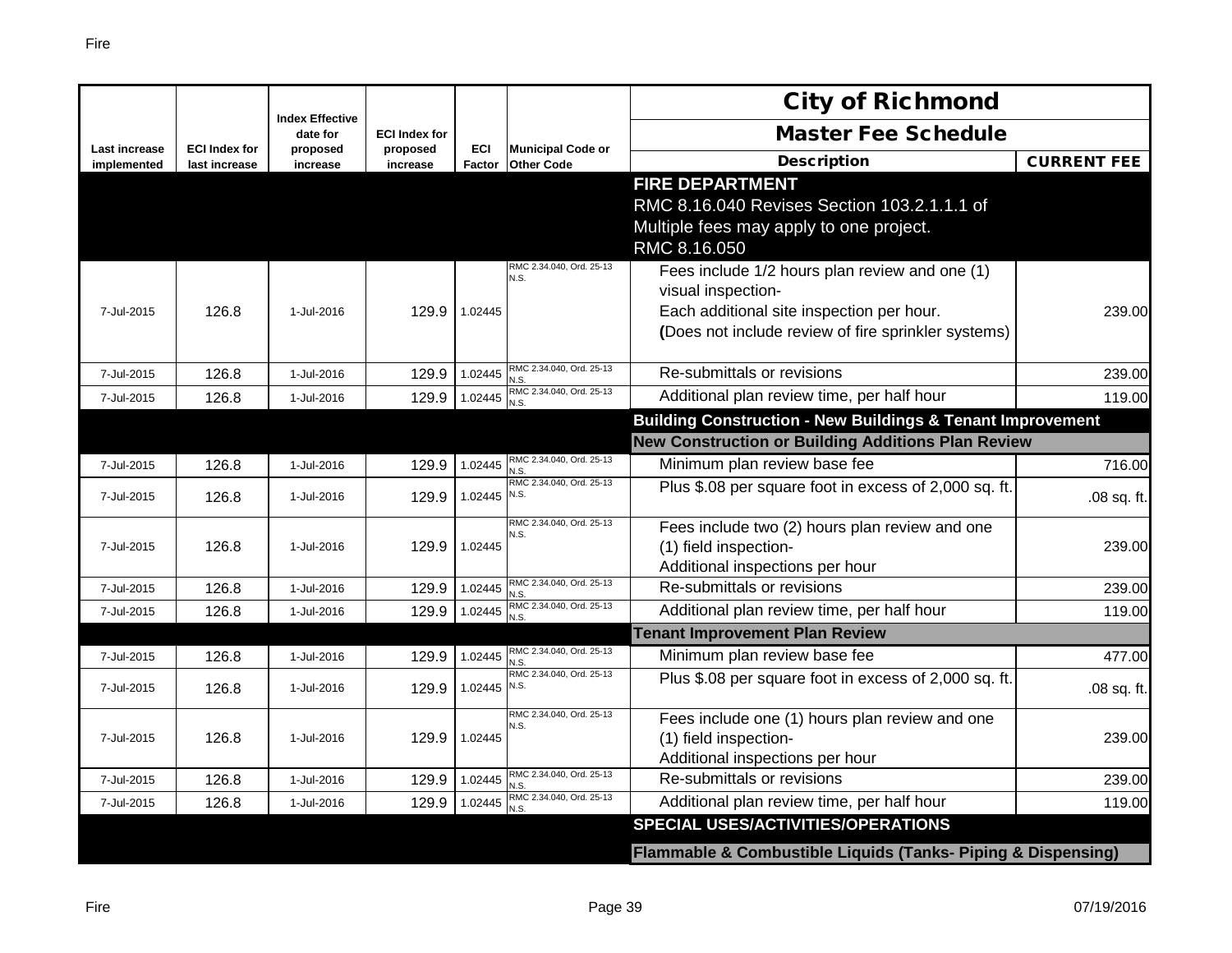|                              |                                       |                                    |                      |                             |                                               | <b>City of Richmond</b>                                                                                                                                                                                  |                    |
|------------------------------|---------------------------------------|------------------------------------|----------------------|-----------------------------|-----------------------------------------------|----------------------------------------------------------------------------------------------------------------------------------------------------------------------------------------------------------|--------------------|
|                              |                                       | <b>Index Effective</b><br>date for | <b>ECI Index for</b> |                             |                                               | <b>Master Fee Schedule</b>                                                                                                                                                                               |                    |
| Last increase<br>implemented | <b>ECI Index for</b><br>last increase | proposed<br>increase               | proposed<br>increase | <b>ECI</b><br><b>Factor</b> | <b>Municipal Code or</b><br><b>Other Code</b> | <b>Description</b>                                                                                                                                                                                       | <b>CURRENT FEE</b> |
|                              |                                       |                                    |                      |                             |                                               | <b>FIRE DEPARTMENT</b><br>RMC 8.16.040 Revises Section 103.2.1.1.1 of<br>Multiple fees may apply to one project.                                                                                         |                    |
|                              |                                       |                                    |                      |                             |                                               | RMC 8.16.050                                                                                                                                                                                             |                    |
| 7-Jul-2015                   | 126.8                                 | 1-Jul-2016                         | 129.9                | 1.02445                     | RMC 2.34.040, Ord. 25-13<br>N.S.              | <b>Install Underground Tanks</b><br>Minimum plan review base fee<br>Fee include one (1) hour plan review of tank<br>location and one (1) hour of site inspection time<br>Additional inspections per hour | 477.00             |
| 7-Jul-2015                   | 126.8                                 | 1-Jul-2016                         | 129.9                | 1.02445                     | RMC 2.34.040, Ord. 25-13<br>N.S.              | Re-submittals or revisions                                                                                                                                                                               | 239.00             |
| 7-Jul-2015                   | 126.8                                 | 1-Jul-2016                         | 129.9                | 1.02445                     | RMC 2.34.040, Ord. 25-13<br>N.S.              | Additional plan review time, per half hour                                                                                                                                                               | 119.00             |
|                              |                                       |                                    |                      |                             |                                               | <b>Remove Underground Tank</b>                                                                                                                                                                           |                    |
| 7-Jul-2015                   | 126.8                                 | 1-Jul-2016                         | 129.9                | 1.02445                     | RMC 2.34.040, Ord. 25-13<br>N.S.              | Minimum plan review base fee<br>Fee include one (1) hour plan review and two (2)<br>hours of inspection/site time<br>Additional inspections per hour                                                     | 716.00             |
| 7-Jul-2015                   | 126.8                                 | 1-Jul-2016                         | 129.9                | 1.02445                     | RMC 2.34.040, Ord. 25-13<br>N.S.              | Each additional inspection/ stand-by time per hour                                                                                                                                                       | 239.00             |
|                              |                                       |                                    |                      |                             |                                               | <b>Install Aboveground Tank</b>                                                                                                                                                                          |                    |
| 7-Jul-2015                   | 126.8                                 | 1-Jul-2016                         | 129.9                | 1.02445                     | RMC 2.34.040, Ord. 25-13<br>N.S.              | Minimum plan review base fee                                                                                                                                                                             | 477.00             |
| 7-Jul-2015                   | 126.8                                 | 1-Jul-2016                         | 129.9                | 1.02445                     | RMC 2.34.040, Ord. 25-13<br>N.S               | Each additional tank                                                                                                                                                                                     | 239.00             |
| 7-Jul-2015                   | 126.8                                 | 1-Jul-2016                         | 129.9                | 1.02445                     | RMC 2.34.040, Ord. 25-13<br>N.S.              | Fee includes one (1) hour plan review and one (1)<br>hour of inspection/site time<br>Each additional inspection                                                                                          | 239.00             |
| 7-Jul-2015                   | 126.8                                 | 1-Jul-2016                         | 129.9                | 1.02445                     | RMC 2.34.040, Ord. 25-13<br>N.S.              | Re-submittals or revisions                                                                                                                                                                               | 239.00             |
| 7-Jul-2015                   | 126.8                                 | 1-Jul-2016                         | 129.9                | 1.02445                     | RMC 2.34.040, Ord. 25-13<br>N.S.              | Additional plan review time, per half hour                                                                                                                                                               | 119.00             |
|                              |                                       |                                    |                      |                             |                                               | <b>Abandon Underground Tank in Place</b>                                                                                                                                                                 |                    |
| 7-Jul-2015                   | 126.8                                 | 1-Jul-2016                         | 129.9                | 1.02445                     | RMC 2.34.040, Ord. 25-13<br>N.S.              | Minimum plan review base fee<br>Fee include one (1) hour plan review and two (2)<br>hours of inspection/site time<br>Additional inspections per hour                                                     | 716.00             |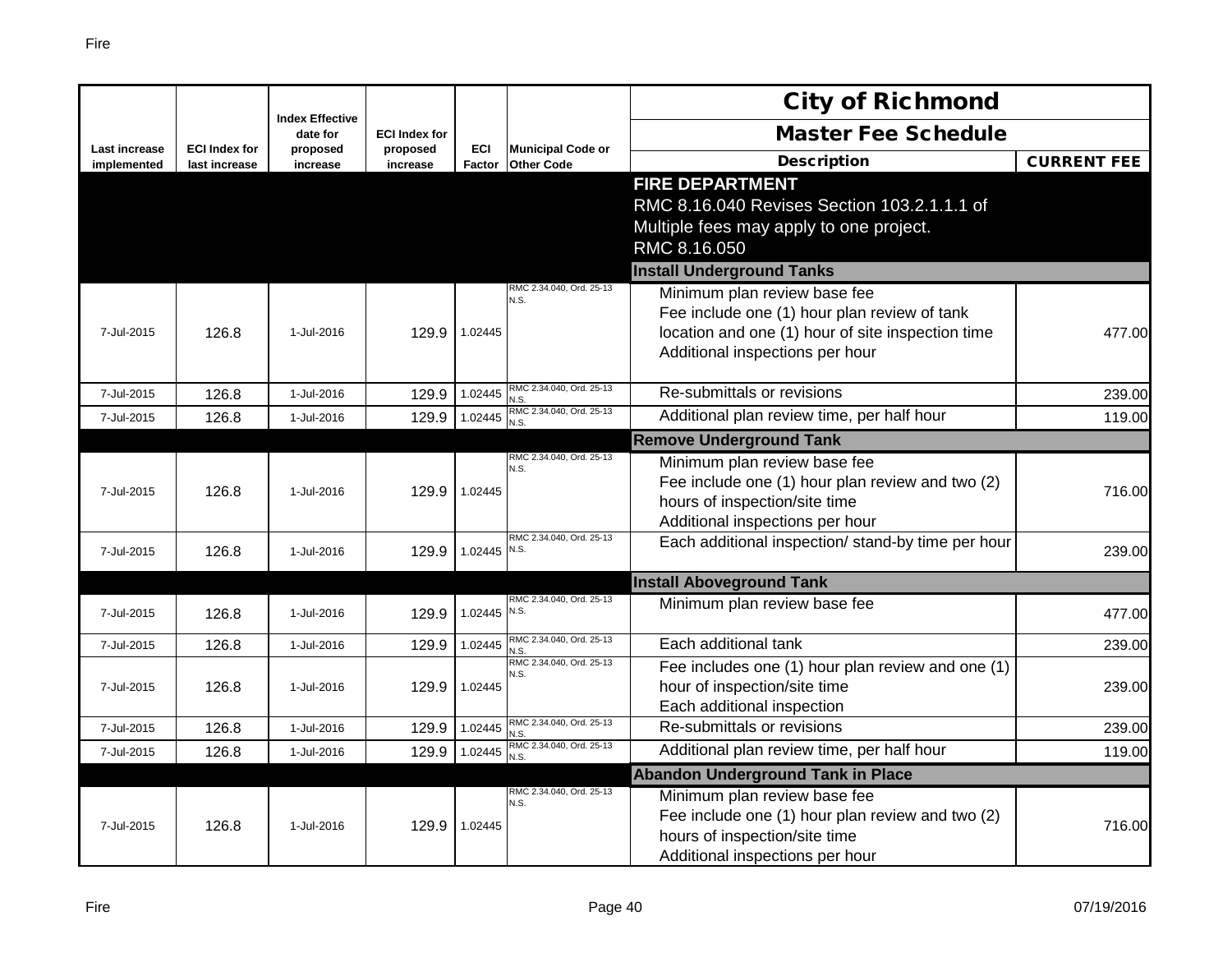|                              |                                       |                                    |                      |                      |                                               | <b>City of Richmond</b>                                                                                                                               |                    |
|------------------------------|---------------------------------------|------------------------------------|----------------------|----------------------|-----------------------------------------------|-------------------------------------------------------------------------------------------------------------------------------------------------------|--------------------|
|                              |                                       | <b>Index Effective</b><br>date for | <b>ECI Index for</b> |                      |                                               | <b>Master Fee Schedule</b>                                                                                                                            |                    |
| Last increase<br>implemented | <b>ECI Index for</b><br>last increase | proposed<br>increase               | proposed<br>increase | <b>ECI</b><br>Factor | <b>Municipal Code or</b><br><b>Other Code</b> | <b>Description</b>                                                                                                                                    | <b>CURRENT FEE</b> |
|                              |                                       |                                    |                      |                      |                                               | <b>FIRE DEPARTMENT</b><br>RMC 8.16.040 Revises Section 103.2.1.1.1 of                                                                                 |                    |
|                              |                                       |                                    |                      |                      |                                               | Multiple fees may apply to one project.<br>RMC 8.16.050                                                                                               |                    |
| 7-Jul-2015                   | 126.8                                 | 1-Jul-2016                         | 129.9                | 1.02445              | RMC 2.34.040, Ord. 25-13<br>N.S.              | Each additional inspection/ stand-by time per hour                                                                                                    | 239.00             |
|                              |                                       |                                    |                      |                      |                                               | Environmental Upgrade (vapor recovery and processing systems, sp                                                                                      |                    |
| 7-Jul-2015                   | 126.8                                 | 1-Jul-2016                         | 129.9                | 1.02445              | RMC 2.34.040, Ord. 25-13<br>N.S.              | Minimum plan review base fee                                                                                                                          | 477.00             |
| 7-Jul-2015                   | 126.8                                 | 1-Jul-2016                         | 129.9                | 1.02445              | RMC 2.34.040, Ord. 25-13<br>N.S.              | Fee includes one (1) hour plan review and one (1)<br>hour of inspection time<br>Each additional inspection per hour                                   | 239.00             |
| 7-Jul-2015                   | 126.8                                 | 1-Jul-2016                         | 129.9                | 1.02445              | RMC 2.34.040, Ord. 25-13<br>V.S.              | Re-submittals or revisions                                                                                                                            | 239.00             |
| 7-Jul-2015                   | 126.8                                 | 1-Jul-2016                         | 129.9                | 1.02445              | RMC 2.34.040, Ord. 25-13<br>V.S.              | Additional plan review time, per half hour                                                                                                            | 119.00             |
|                              |                                       |                                    |                      |                      |                                               | Apply Interior Coating to Flammable Liquid Tanks                                                                                                      |                    |
| 7-Jul-2015                   | 126.8                                 | 1-Jul-2016                         | 129.9                | 1.02445              | RMC 2.34.040, Ord. 25-13<br>N.S.              | Minimum plan review base fee<br>Fee includes one (1) hour plan review and two (2)<br>hours of inspection/site time<br>Additional inspections per hour | 716.00             |
| 7-Jul-2015                   |                                       |                                    |                      |                      |                                               |                                                                                                                                                       |                    |
|                              | 126.8                                 | 1-Jul-2016                         | 129.9                | 1.02445              | RMC 2.34.040, Ord. 25-13<br>N.S.              | Each additional inspection/ stand-by time per hour                                                                                                    | 239.00             |
|                              |                                       |                                    |                      |                      |                                               | <b>Compressed Gas Systems: LPG/CNG/Medical/Cryogenics</b>                                                                                             |                    |
|                              |                                       |                                    |                      |                      |                                               | <b>Container Exchange Programs; LPG Tank Installation Without Dispe</b>                                                                               |                    |
| 7-Jul-2015                   | 126.8                                 | 1-Jul-2016                         | 129.9                | 1.02445              | RMC 2.34.040, Ord. 25-13<br>N.S.              | Minimum plan review base fee                                                                                                                          | 477.00             |
| 7-Jul-2015                   | 126.8                                 | 1-Jul-2016                         | 129.9                | 1.02445              | RMC 2.34.040, Ord. 25-13<br>N.S.              | Fee includes one (1) hour plan review and one (1)<br>hour of site inspection time<br>Each additional inspections per hour                             | 239.00             |
| 7-Jul-2015                   | 126.8                                 | 1-Jul-2016                         | 129.9                | 1.02445              | RMC 2.34.040, Ord. 25-13<br>N.S.              | Re-submittals or revisions                                                                                                                            | 239.00             |
| 7-Jul-2015                   | 126.8                                 | 1-Jul-2016                         | 129.9                | 1.02445              | RMC 2.34.040, Ord. 25-13<br>N.S.              | Additional plan review time, per half hour                                                                                                            | 119.00             |
|                              |                                       |                                    |                      |                      |                                               | LPG - CNG - Hydrogen (Tank Install and/or Dispensing)                                                                                                 |                    |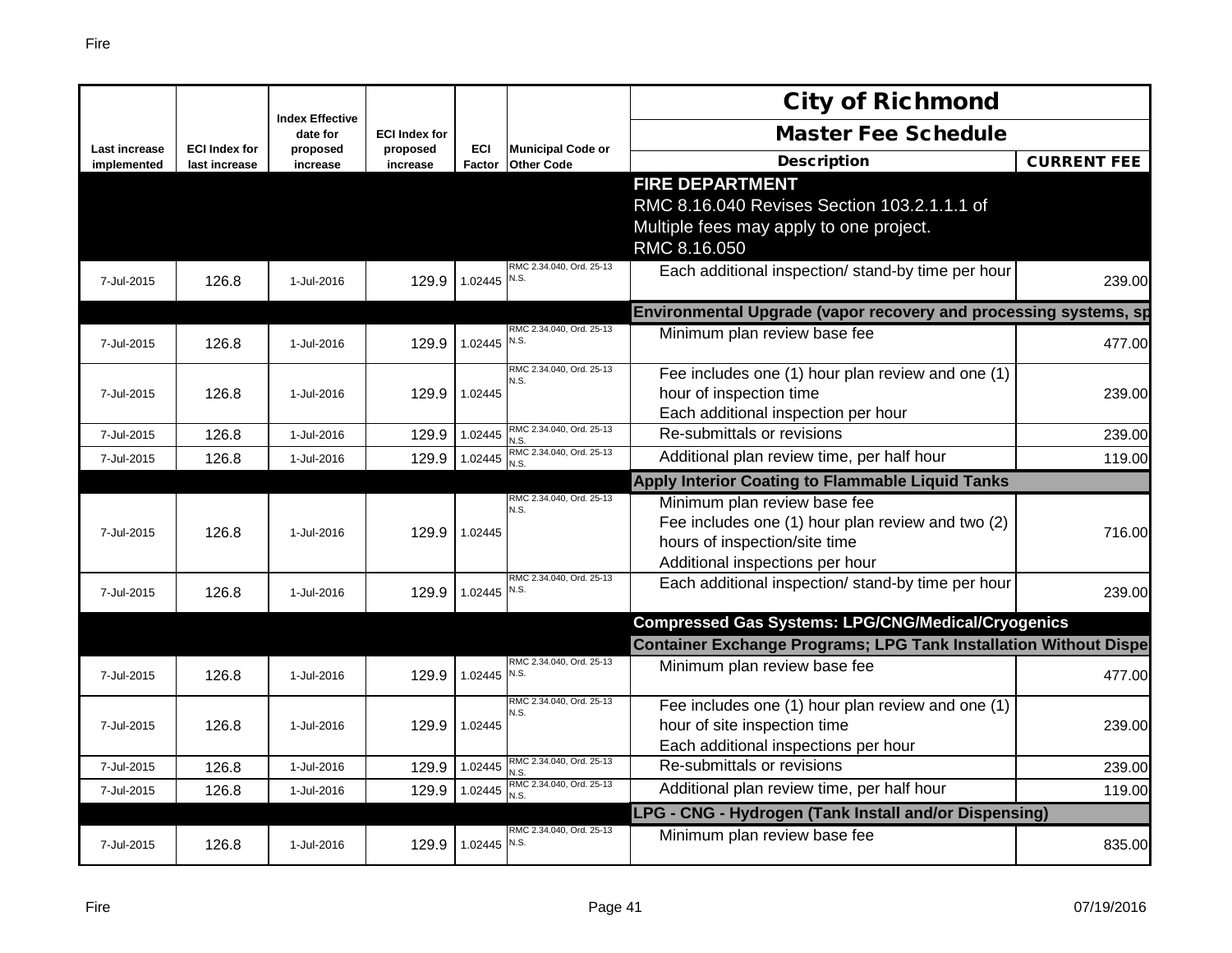|                              |                                       |                                    |                      |               |                                               | <b>City of Richmond</b>                          |                    |
|------------------------------|---------------------------------------|------------------------------------|----------------------|---------------|-----------------------------------------------|--------------------------------------------------|--------------------|
|                              |                                       | <b>Index Effective</b><br>date for | <b>ECI Index for</b> |               |                                               | <b>Master Fee Schedule</b>                       |                    |
| Last increase<br>implemented | <b>ECI Index for</b><br>last increase | proposed<br>increase               | proposed<br>increase | ECI<br>Factor | <b>Municipal Code or</b><br><b>Other Code</b> | <b>Description</b>                               | <b>CURRENT FEE</b> |
|                              |                                       |                                    |                      |               |                                               | <b>FIRE DEPARTMENT</b>                           |                    |
|                              |                                       |                                    |                      |               |                                               | RMC 8.16.040 Revises Section 103.2.1.1.1 of      |                    |
|                              |                                       |                                    |                      |               |                                               | Multiple fees may apply to one project.          |                    |
|                              |                                       |                                    |                      |               |                                               | RMC 8.16.050                                     |                    |
|                              |                                       |                                    |                      |               | RMC 2.34.040, Ord. 25-13                      | Fee includes 1 1/2 hours of plan review and two  |                    |
| 7-Jul-2015                   | 126.8                                 | 1-Jul-2016                         | 129.9                | 1.02445       | N.S.                                          | (2) hours site inspection time                   | 239.00             |
|                              |                                       |                                    |                      |               |                                               | Each additional inspection per hour              |                    |
| 7-Jul-2015                   | 126.8                                 | 1-Jul-2016                         | 129.9                | 1.02445       | RMC 2.34.040, Ord. 25-13<br>N.S.              | Re-submittals or revisions                       | 239.00             |
| 7-Jul-2015                   | 126.8                                 | 1-Jul-2016                         | 129.9                | 1.02445       | RMC 2.34.040, Ord. 25-13<br>N.S.              | Additional plan review time, per half hour       | 119.00             |
|                              |                                       |                                    |                      |               |                                               | <b>Medical or Compressed Gas Systems</b>         |                    |
| 7-Jul-2015                   | 126.8                                 | 1-Jul-2016                         | 129.9                | 1.02445       | RMC 2.34.040, Ord. 25-13<br>N.S.              | Minimum plan review base fee                     | 835.00             |
|                              |                                       |                                    |                      |               | RMC 2.34.040, Ord. 25-13                      |                                                  |                    |
|                              |                                       |                                    |                      |               | N.S.                                          | Fee includes 1 1/2 hours of plan review and two  |                    |
| 7-Jul-2015                   | 126.8                                 | 1-Jul-2016                         | 129.9                | 1.02445       |                                               | (2) site inspections                             | 239.00             |
|                              |                                       |                                    |                      |               | RMC 2.34.040, Ord. 25-13                      | Each additional inspection per hour              |                    |
| 7-Jul-2015                   | 126.8                                 | 1-Jul-2016                         | 129.9                | 1.02445       | N.S.<br>RMC 2.34.040, Ord. 25-13              | Re-submittals or revisions                       | 239.00             |
| 7-Jul-2015                   | 126.8                                 | 1-Jul-2016                         | 129.9                | 1.02445       | N.S.                                          | Additional plan review time, per half hour       | 119.00             |
|                              |                                       |                                    |                      |               |                                               | <b>Cryogenics Fixed Installation</b>             |                    |
| 7-Jul-2015                   | 126.8                                 | 1-Jul-2016                         | 129.9                | 1.02445 N.S.  | RMC 2.34.040, Ord. 25-13                      | Minimum plan review base fee                     | 835.00             |
|                              |                                       |                                    |                      |               | RMC 2.34.040, Ord. 25-13                      | Fee includes 1 1/2 hours of plan review and two  |                    |
| 7-Jul-2015                   | 126.8                                 | 1-Jul-2016                         | 129.9                | 1.02445       | N.S.                                          | (2) site inspections                             | 239.00             |
|                              |                                       |                                    |                      |               |                                               | Each additional inspection per hour              |                    |
| 7-Jul-2015                   | 126.8                                 | 1-Jul-2016                         | 129.9                | 1.02445       | RMC 2.34.040, Ord. 25-13<br>N.S.              | Re-submittals or revisions                       | 239.00             |
| 7-Jul-2015                   | 126.8                                 | 1-Jul-2016                         | 129.9                | 1.02445       | RMC 2.34.040, Ord. 25-13<br>N.S.              | Additional plan review time, per half hour       | 119.00             |
|                              |                                       |                                    |                      |               |                                               | <b>Compressed Gas Storage</b>                    |                    |
|                              |                                       |                                    |                      |               | RMC 2.34.040, Ord. 25-13                      | Minimum plan review base fee                     |                    |
| 7-Jul-2015                   | 126.8                                 | 1-Jul-2016                         | 129.9                | 1.02445       | N.S.                                          |                                                  | 477.00             |
|                              |                                       |                                    |                      |               | RMC 2.34.040, Ord. 25-13<br>N.S.              | Fee includes one (1) hour of plan review and one |                    |
| 7-Jul-2015                   | 126.8                                 | 1-Jul-2016                         | 129.9                | 1.02445       |                                               | (1) field inspection                             | 239.00             |
|                              |                                       |                                    |                      |               |                                               | Each additional inspection per hour              |                    |
| 7-Jul-2015                   | 126.8                                 | 1-Jul-2016                         | 129.9                | 1.02445       | RMC 2.34.040, Ord. 25-13<br>N.S.              | Re-submittals or revisions                       | 239.00             |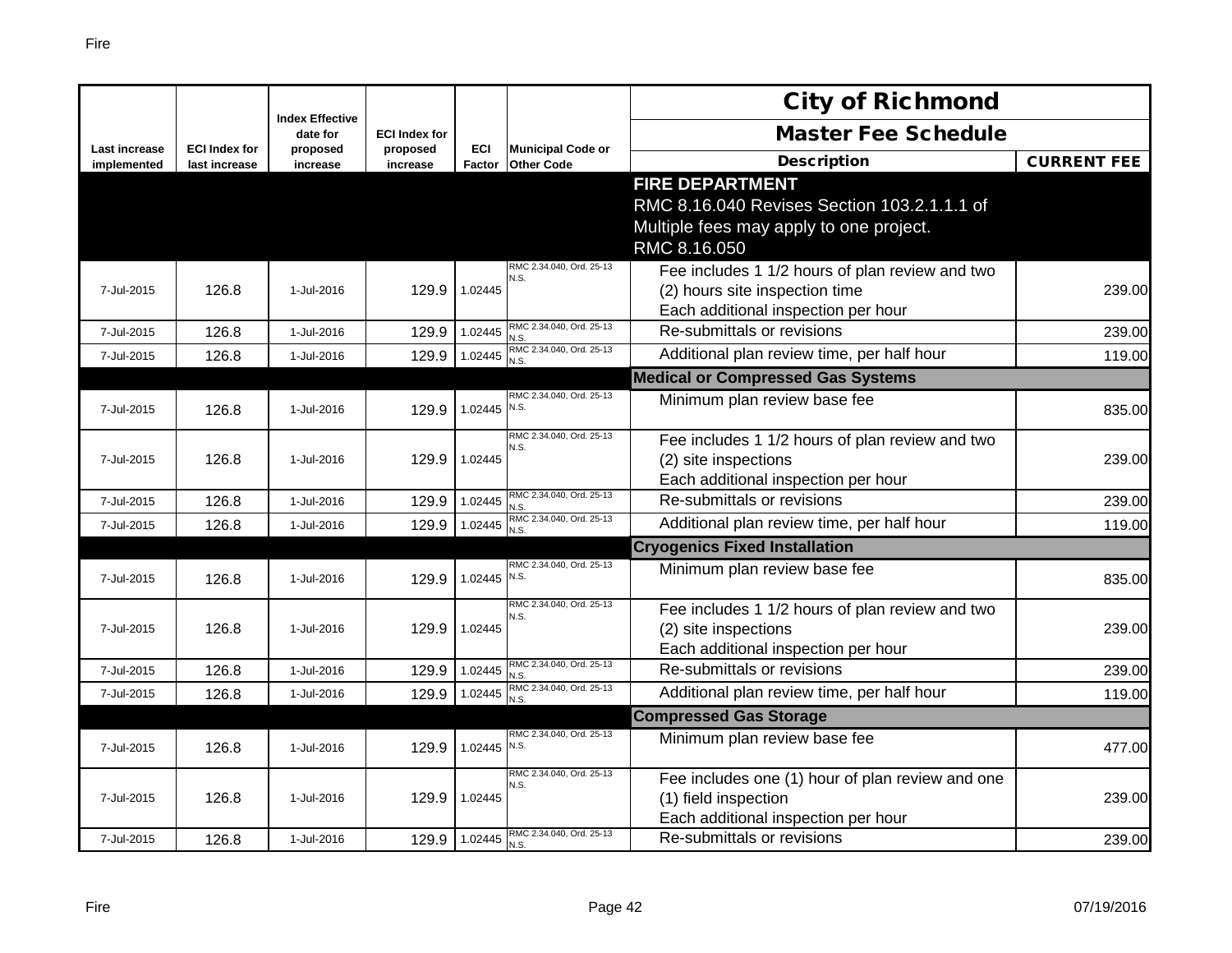|                                     |                                       |                                    |                      |                      |                                               | <b>City of Richmond</b>                                  |                    |
|-------------------------------------|---------------------------------------|------------------------------------|----------------------|----------------------|-----------------------------------------------|----------------------------------------------------------|--------------------|
|                                     |                                       | <b>Index Effective</b><br>date for | <b>ECI Index for</b> |                      |                                               | <b>Master Fee Schedule</b>                               |                    |
| <b>Last increase</b><br>implemented | <b>ECI Index for</b><br>last increase | proposed<br>increase               | proposed<br>increase | <b>ECI</b><br>Factor | <b>Municipal Code or</b><br><b>Other Code</b> | <b>Description</b>                                       | <b>CURRENT FEE</b> |
|                                     |                                       |                                    |                      |                      |                                               | <b>FIRE DEPARTMENT</b>                                   |                    |
|                                     |                                       |                                    |                      |                      |                                               | RMC 8.16.040 Revises Section 103.2.1.1.1 of              |                    |
|                                     |                                       |                                    |                      |                      |                                               | Multiple fees may apply to one project.                  |                    |
|                                     |                                       |                                    |                      |                      |                                               | RMC 8.16.050                                             |                    |
| 7-Jul-2015                          | 126.8                                 | 1-Jul-2016                         | 129.9                |                      | 1.02445 RMC 2.34.040, Ord. 25-13              | Additional plan review time, per half hour               | 119.00             |
|                                     |                                       |                                    |                      |                      |                                               | <b>Special Hazards - Hazardous</b>                       |                    |
|                                     |                                       |                                    |                      |                      |                                               | <b>Battery Systems</b>                                   |                    |
| 7-Jul-2015                          | 126.8                                 | 1-Jul-2016                         | 129.9                | 1.02445              | RMC 2.34.040, Ord. 25-13<br>N.S.              | Minimum plan review base fee                             | 477.00             |
|                                     |                                       |                                    |                      |                      | RMC 2.34.040, Ord. 25-13                      |                                                          |                    |
|                                     |                                       |                                    |                      |                      | N.S.                                          | Fee includes one (1) hour plan review and one            |                    |
| 7-Jul-2015                          | 126.8                                 | 1-Jul-2016                         | 129.9                | 1.02445              |                                               | field inspection<br>Each additional inspections per hour | 239.00             |
| 7-Jul-2015                          | 126.8                                 | 1-Jul-2016                         | 129.9                | 1.02445              | RMC 2.34.040, Ord. 25-13                      | Re-submittals or revisions                               | 239.00             |
| 7-Jul-2015                          | 126.8                                 | 1-Jul-2016                         | 129.9                | 1.02445              | N.S<br>RMC 2.34.040, Ord. 25-13               | Additional plan review time, per half hour               | 119.00             |
|                                     |                                       |                                    |                      |                      | N.S.                                          | <b>Dust Collection Systems</b>                           |                    |
|                                     |                                       |                                    |                      |                      | RMC 2.34.040, Ord. 25-13                      | Minimum plan review base fee                             |                    |
| 7-Jul-2015                          | 126.8                                 | 1-Jul-2016                         | 129.9                | 1.02445 N.S.         |                                               |                                                          | 595.00             |
|                                     |                                       |                                    |                      |                      | RMC 2.34.040, Ord. 25-13<br>N.S.              | Fee includes one (1) hour plan review and two (2)        |                    |
| 7-Jul-2015                          | 126.8                                 | 1-Jul-2016                         | 129.9                | 1.02445              |                                               | site inspections                                         | 239.00             |
|                                     |                                       |                                    |                      |                      |                                               | Each additional inspections per hour                     |                    |
| 7-Jul-2015                          | 126.8                                 | 1-Jul-2016                         | 129.9                | 1.02445              | RMC 2.34.040, Ord. 25-13<br>N.S               | Re-submittals or revisions                               | 239.00             |
| 7-Jul-2015                          | 126.8                                 | 1-Jul-2016                         | 129.9                | 1.02445              | RMC 2.34.040, Ord. 25-13<br>N.S               | Additional plan review time, per half hour               | 119.00             |
|                                     |                                       |                                    |                      |                      |                                               | <b>Explosive Storage</b>                                 |                    |
| 7-Jul-2015                          | 126.8                                 | 1-Jul-2016                         | 129.9                | 1.02445 N.S.         | RMC 2.34.040, Ord. 25-13                      | Minimum plan review base fee                             | 954.00             |
|                                     |                                       |                                    |                      |                      | RMC 2.34.040, Ord. 25-13<br>N.S.              | Fee includes two (2) hours of plan review and two        |                    |
| 7-Jul-2015                          | 126.8                                 | 1-Jul-2016                         | 129.9                | 1.02445              |                                               | (2) site inspections                                     | 239.00             |
|                                     |                                       |                                    |                      |                      |                                               | Each additional inspections per hour                     |                    |
| 7-Jul-2015                          | 126.8                                 | 1-Jul-2016                         | 129.9                | 1.02445              | RMC 2.34.040, Ord. 25-13<br>N.S               | Re-submittals or revisions                               | 239.00             |
| 7-Jul-2015                          | 126.8                                 | 1-Jul-2016                         | 129.9                | 1.02445              | RMC 2.34.040, Ord. 25-13<br>N.S               | Additional plan review time, per half hour               | 119.00             |
|                                     |                                       |                                    |                      |                      |                                               | <b>Hazardous Materials Compliance Review</b>             |                    |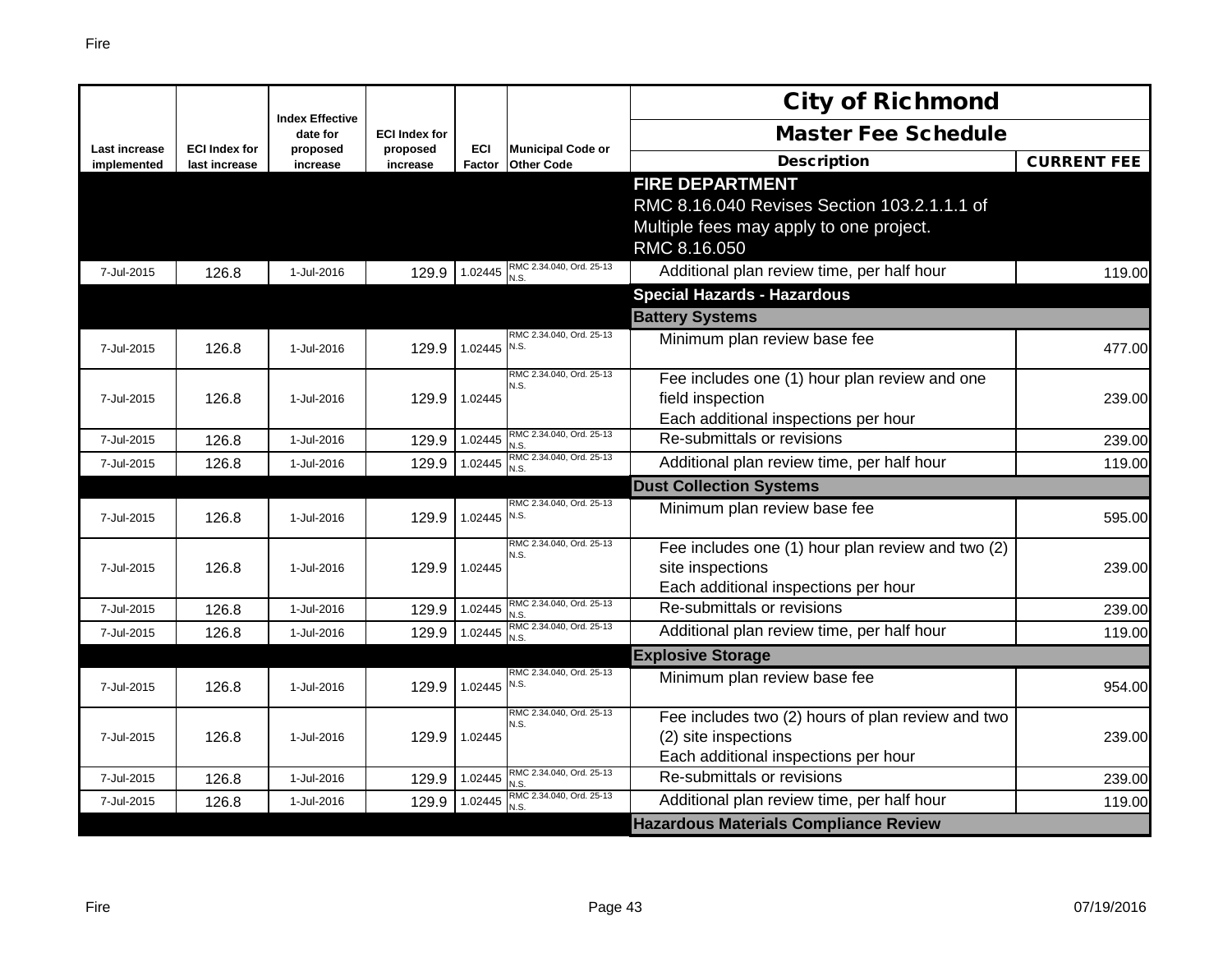|                              |                                       |                                    |                      |                      |                                               | <b>City of Richmond</b>                                                                                                                          |                    |
|------------------------------|---------------------------------------|------------------------------------|----------------------|----------------------|-----------------------------------------------|--------------------------------------------------------------------------------------------------------------------------------------------------|--------------------|
|                              |                                       | <b>Index Effective</b><br>date for | <b>ECI Index for</b> |                      |                                               | <b>Master Fee Schedule</b>                                                                                                                       |                    |
| Last increase<br>implemented | <b>ECI Index for</b><br>last increase | proposed<br>increase               | proposed<br>increase | <b>ECI</b><br>Factor | <b>Municipal Code or</b><br><b>Other Code</b> | <b>Description</b>                                                                                                                               | <b>CURRENT FEE</b> |
|                              |                                       |                                    |                      |                      |                                               | <b>FIRE DEPARTMENT</b><br>RMC 8.16.040 Revises Section 103.2.1.1.1 of<br>Multiple fees may apply to one project.<br>RMC 8.16.050                 |                    |
| 7-Jul-2015                   | 126.8                                 | 1-Jul-2016                         | 129.9                | 1.02445              | RMC 2.34.040, Ord. 25-13<br>N.S.              | Minimum review of MSDS, HMMP and/or HMIS<br>submittals                                                                                           | 239.00             |
| 7-Jul-2015                   | 126.8                                 | 1-Jul-2016                         | 129.9                | 1.02445              | RMC 2.34.040, Ord. 25-13<br>N.S.              | Fee include one (1) hour of review time<br>Additional plan review time, per half hour                                                            | 239.00             |
|                              |                                       |                                    |                      |                      |                                               | Hazardous Materials - Storage - Dispensing - Open/Closed Systems                                                                                 |                    |
| 7-Jul-2015                   | 126.8                                 | 1-Jul-2016                         | 129.9                | 1.02445              | RMC 2.34.040, Ord. 25-13<br>N.S.              | Minimum plan review base fee                                                                                                                     | 954.00             |
| 7-Jul-2015                   | 126.8                                 | 1-Jul-2016                         | 129.9                | 1.02445              | RMC 2.34.040, Ord, 25-13<br>N.S.              | Fee includes two (2) hours of plan review and two<br>(2) site inspections<br>Each additional inspections minimum two (2)<br>hours of plan review | 477.00             |
| 7-Jul-2015                   | 126.8                                 | 1-Jul-2016                         | 129.9                | 1.02445              | RMC 2.34.040, Ord. 25-13<br>N.S               | Each additional inspection per hour                                                                                                              | 239.00             |
| 7-Jul-2015                   | 126.8                                 | 1-Jul-2016                         | 129.9                | 1.02445              | RMC 2.34.040, Ord. 25-13<br>N.S.              | Re-submittals or revisions                                                                                                                       | 239.00             |
| 7-Jul-2015                   | 126.8                                 | 1-Jul-2016                         | 129.9                | 1.02445              | RMC 2.34.040, Ord. 25-13<br>N.S.              | Additional plan review time, per half hour                                                                                                       | 119.00             |
|                              |                                       |                                    |                      |                      |                                               | <b>Mechanical Refrigeration Systems</b>                                                                                                          |                    |
| 7-Jul-2015                   | 126.8                                 | 1-Jul-2016                         | 129.9                | 1.02445              | RMC 2.34.040, Ord. 25-13<br>N.S.              | Minimum plan review base fee                                                                                                                     | 716.00             |
| 7-Jul-2015                   | 126.8                                 | 1-Jul-2016                         | 129.9                | 1.02445              | RMC 2.34.040, Ord. 25-13<br>N.S.              | Fee includes one (1) hour of plan review and two<br>(2) site inspections<br>Each additional inspections per hour                                 | 239.00             |
| 7-Jul-2015                   | 126.8                                 | 1-Jul-2016                         | 129.9                | 1.02445              | RMC 2.34.040, Ord. 25-13<br>N.S.              | Each additional inspection per hour                                                                                                              | 239.00             |
| 7-Jul-2015                   | 126.8                                 | 1-Jul-2016                         | 129.9                | 1.02445              | RMC 2.34.040, Ord. 25-13<br>N.S.              | Re-submittals or revisions                                                                                                                       | 239.00             |
| 7-Jul-2015                   | 126.8                                 | 1-Jul-2016                         | 129.9                | 1.02445              | RMC 2.34.040, Ord. 25-13<br>N.S.              | Additional plan review time, per half hour                                                                                                       | 119.00             |
|                              |                                       |                                    |                      |                      |                                               | <b>High Pile Rack Storage Systems</b>                                                                                                            |                    |
|                              |                                       |                                    |                      |                      |                                               | <b>High Pile Rack Storage</b>                                                                                                                    |                    |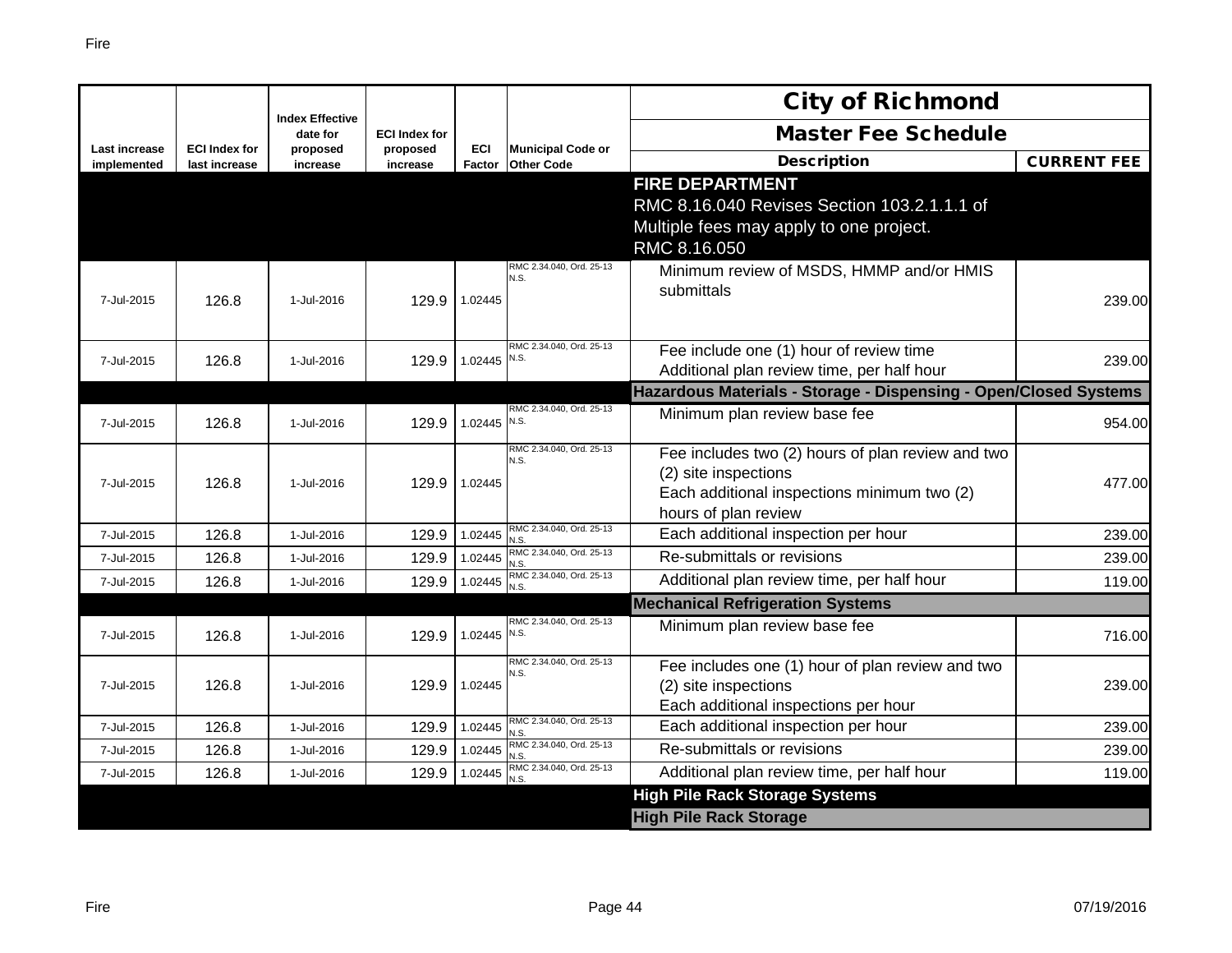|                              |                                       |                                    |                      |                |                                               | <b>City of Richmond</b>                                                  |                    |
|------------------------------|---------------------------------------|------------------------------------|----------------------|----------------|-----------------------------------------------|--------------------------------------------------------------------------|--------------------|
|                              |                                       | <b>Index Effective</b><br>date for | <b>ECI Index for</b> |                |                                               | <b>Master Fee Schedule</b>                                               |                    |
| Last increase<br>implemented | <b>ECI Index for</b><br>last increase | proposed<br>increase               | proposed<br>increase | ECI<br>Factor  | <b>Municipal Code or</b><br><b>Other Code</b> | <b>Description</b>                                                       | <b>CURRENT FEE</b> |
|                              |                                       |                                    |                      |                |                                               | <b>FIRE DEPARTMENT</b>                                                   |                    |
|                              |                                       |                                    |                      |                |                                               | RMC 8.16.040 Revises Section 103.2.1.1.1 of                              |                    |
|                              |                                       |                                    |                      |                |                                               | Multiple fees may apply to one project.                                  |                    |
|                              |                                       |                                    |                      |                |                                               | RMC 8.16.050                                                             |                    |
| 7-Jul-2015                   | 126.8                                 | 1-Jul-2016                         | 129.9                | 1.02445        | RMC 2.34.040, Ord. 25-13<br>N.S.              | Minimum plan review base fee                                             | 716.00             |
|                              |                                       |                                    |                      |                | RMC 2.34.040, Ord. 25-13<br>N.S.              | Fee includes 1 1/2 hours of plan review and 1 1/2                        |                    |
| 7-Jul-2015                   | 126.8                                 | 1-Jul-2016                         | 129.9                | 1.02445        |                                               | hours site inspections                                                   | 239.00             |
|                              |                                       |                                    |                      |                |                                               | Each field inspection time will be charged per                           |                    |
| 7-Jul-2015                   | 126.8                                 | 1-Jul-2016                         | 129.9                | 1.02445        | RMC 2.34.040, Ord. 25-13                      | hour<br>Re-submittals or revisions                                       | 239.00             |
| 7-Jul-2015                   | 126.8                                 | 1-Jul-2016                         | 129.9                | 1.02445        | N.S<br>RMC 2.34.040, Ord. 25-13               | Additional plan review time, per half hour                               | 119.00             |
|                              |                                       |                                    |                      |                | N.S.                                          | <b>Temporary Access Roads &amp; Water Supply</b>                         |                    |
|                              |                                       |                                    |                      |                |                                               | <b>Install a Temporary Access Road - Residential and Commercial</b>      |                    |
|                              |                                       |                                    |                      |                | RMC 2.34.040, Ord. 25-13<br>N.S.              | Minimum plan review base fee for one and two                             |                    |
| 7-Jul-2015                   | 126.8                                 | 1-Jul-2016                         | 129.9                | 1.02445        |                                               | homes                                                                    | 239.00             |
|                              |                                       |                                    |                      |                |                                               |                                                                          |                    |
| 7-Jul-2015                   | 126.8                                 | 1-Jul-2016                         | 129.9                | 1.02445 $N.S.$ | RMC 2.34.040, Ord. 25-13                      | Minimum plan review for large developments                               | 477.00             |
|                              |                                       |                                    |                      |                | RMC 2.34.040, Ord. 25-13                      | and commercial projects                                                  |                    |
| 7-Jul-2015                   | 126.8                                 | 1-Jul-2016                         | 129.9                | 1.02445        | N.S.                                          | Fee includes one (1) hour of plan review and one<br>(1) field inspection | 239.00             |
|                              |                                       |                                    |                      |                |                                               | Each additional inspection per hour                                      |                    |
| 7-Jul-2015                   | 126.8                                 | 1-Jul-2016                         | 129.9                | 1.02445        | RMC 2.34.040, Ord. 25-13<br>N.S               | Re-submittals or revisions                                               | 239.00             |
| 7-Jul-2015                   | 126.8                                 | 1-Jul-2016                         | 129.9                | 1.02445        | RMC 2.34.040, Ord. 25-13<br>N.S.              | Additional plan review time, per half hour                               | 119.00             |
|                              |                                       |                                    |                      |                |                                               | <b>Install a Temporary Water Supply System</b>                           |                    |
| 7-Jul-2015                   | 126.8                                 | 1-Jul-2016                         | 129.9                | 1.02445 N.S.   | RMC 2.34.040, Ord. 25-13                      | Minimum plan review base fee                                             | 477.00             |
|                              |                                       |                                    |                      |                | RMC 2.34.040, Ord. 25-13<br>N.S.              | Fee includes one (1) hour of plan review and one                         |                    |
| 7-Jul-2015                   | 126.8                                 | 1-Jul-2016                         | 129.9                | 1.02445        |                                               | (1) field inspection                                                     | 239.00             |
|                              |                                       |                                    |                      |                |                                               | Each additional inspection per hour                                      |                    |
| 7-Jul-2015                   | 126.8                                 | 1-Jul-2016                         | 129.9                | 1.02445        | RMC 2.34.040, Ord. 25-13                      | Re-submittals or revisions                                               | 239.00             |
| 7-Jul-2015                   | 126.8                                 | 1-Jul-2016                         | 129.9                | 1.02445        | RMC 2.34.040, Ord. 25-13<br>N.S               | Additional plan review time, per half hour                               | 119.00             |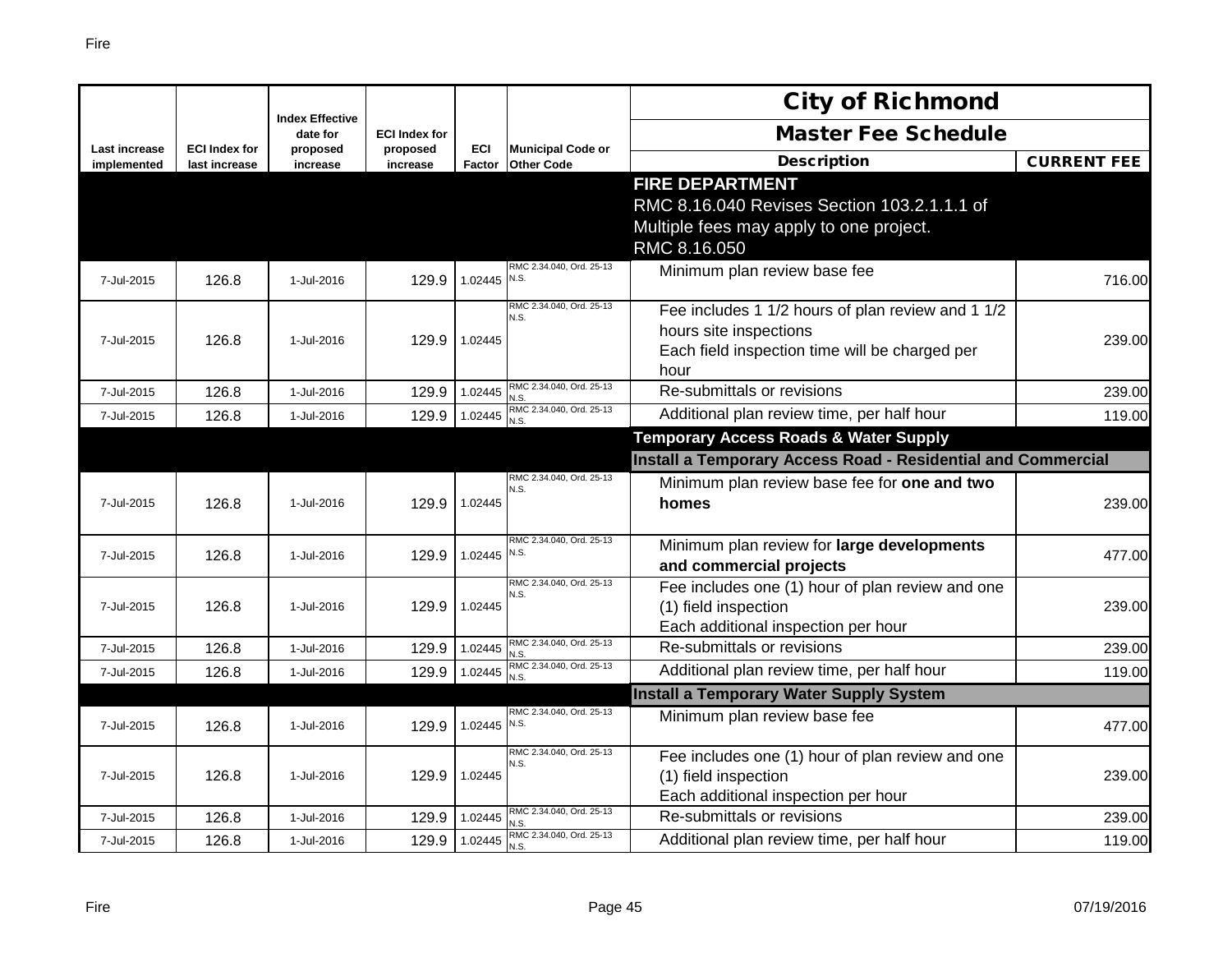|                                     |                                       |                                    |                      |                      |                                               | <b>City of Richmond</b>                                                  |                    |
|-------------------------------------|---------------------------------------|------------------------------------|----------------------|----------------------|-----------------------------------------------|--------------------------------------------------------------------------|--------------------|
|                                     |                                       | <b>Index Effective</b><br>date for | <b>ECI Index for</b> |                      |                                               | <b>Master Fee Schedule</b>                                               |                    |
| <b>Last increase</b><br>implemented | <b>ECI Index for</b><br>last increase | proposed<br>increase               | proposed<br>increase | <b>ECI</b><br>Factor | <b>Municipal Code or</b><br><b>Other Code</b> | <b>Description</b>                                                       | <b>CURRENT FEE</b> |
|                                     |                                       |                                    |                      |                      |                                               | <b>FIRE DEPARTMENT</b>                                                   |                    |
|                                     |                                       |                                    |                      |                      |                                               | RMC 8.16.040 Revises Section 103.2.1.1.1 of                              |                    |
|                                     |                                       |                                    |                      |                      |                                               | Multiple fees may apply to one project.                                  |                    |
|                                     |                                       |                                    |                      |                      |                                               | RMC 8.16.050                                                             |                    |
|                                     |                                       |                                    |                      |                      |                                               | Miscellaneous Submittals - Alternative Means and Methods                 |                    |
|                                     |                                       |                                    |                      |                      |                                               | <b>Miscellaneous Submittals or Plans Review</b>                          |                    |
|                                     |                                       |                                    |                      |                      | RMC 2.34.040, Ord. 25-13<br>N.S.              | Plans or submittals not described elsewhere                              |                    |
| 7-Jul-2015                          | 126.8                                 | 1-Jul-2016                         | 129.9                | 1.02445              |                                               | Minimum plan review base fees up two hours                               | 477.00             |
|                                     |                                       |                                    |                      |                      | RMC 2.34.040, Ord. 25-13                      |                                                                          |                    |
| 7-Jul-2015                          | 126.8                                 | 1-Jul-2016                         | 129.9                | 1.02445              | N.S.                                          | Additional plan review time will be charged on                           | 239.00             |
|                                     |                                       |                                    |                      |                      | RMC 2.34.040, Ord. 25-13                      | hourly basis                                                             |                    |
| 7-Jul-2015                          | 126.8                                 | 1-Jul-2016                         | 129.9                | 1.02445              | N.S.                                          | Fee includes one (1) hour of plan review and one<br>(1) field inspection | 239.00             |
|                                     |                                       |                                    |                      |                      |                                               | Each additional inspection per hour                                      |                    |
| 7-Jul-2015                          | 126.8                                 | 1-Jul-2016                         | 129.9                | 1.02445              | RMC 2.34.040, Ord. 25-13                      | Re-submittals or revisions                                               | 239.00             |
| 7-Jul-2015                          | 126.8                                 | 1-Jul-2016                         | 129.9                | 1.02445              | N.S.<br>RMC 2.34.040, Ord. 25-13              | Additional plan review time, per half hour                               | 119.00             |
|                                     |                                       |                                    |                      |                      | N.S.                                          | Alternative Means and Methods Requests or Code Interpretation Rev        |                    |
|                                     |                                       |                                    |                      |                      | RMC 2.34.040, Ord, 25-13                      | Minimum plan review base fee                                             |                    |
| 7-Jul-2015                          | 126.8                                 | 1-Jul-2016                         | 129.9                | 1.02445              | N.S.                                          |                                                                          | 477.00             |
|                                     |                                       |                                    |                      |                      | RMC 2.34.040, Ord. 25-13<br>N S               | Fee includes 2 hours of plan review/ consultation                        |                    |
| 7-Jul-2015                          | 126.8                                 | 1-Jul-2016                         | 129.9                | 1.02445              |                                               | time                                                                     | 119.00             |
|                                     |                                       |                                    |                      |                      |                                               | Additional plan review time per half hour                                |                    |
|                                     |                                       |                                    |                      |                      |                                               | Expedite Plan Review Request & Additional Charges/ inspection Tim        |                    |
|                                     |                                       |                                    |                      |                      |                                               | Reviews Expedited as a Result of Working without Approved Plans          |                    |
|                                     |                                       |                                    |                      |                      | RMC 2.34.040, Ord. 25-13<br>N.S.              | Working without approved plans - Minimum plan                            |                    |
| 7-Jul-2015                          | 126.8                                 | 1-Jul-2016                         | 129.9                | 1.02445              |                                               | review fees (overtime) Three (3) hours - plus                            | 716.00             |
|                                     |                                       |                                    |                      |                      |                                               | applicable plan review fees                                              |                    |
| 7-Jul-2015                          | 126.8                                 | 1-Jul-2016                         | 129.9                | 1.02445              | RMC 2.34.040, Ord. 25-13<br>N.S.              | Additional plan review time, per hour                                    | 239.00             |
| 7-Jul-2015                          | 126.8                                 | 1-Jul-2016                         | 129.9                | 1.02445              | RMC 2.34.040, Ord. 25-13<br>N.S.              | Expedited Plans - reviewed after normal business                         | 716.00             |
|                                     |                                       |                                    |                      |                      | RMC 2.34.040, Ord. 25-13                      | hours, three-hour minimum                                                |                    |
| 7-Jul-2015                          | 126.8                                 | 1-Jul-2016                         | 129.9                | 1.02445              | J.S.<br>RMC 2.34.040, Ord. 25-13              | Additional plan review time, per hour                                    | 239.00             |
| 7-Jul-2015                          | 126.8                                 | 1-Jul-2016                         | 129.9                | 1.02445              | N.S.                                          | Demolition Permit pursuant to Chapter 33,<br><b>CFC</b>                  | 223.00             |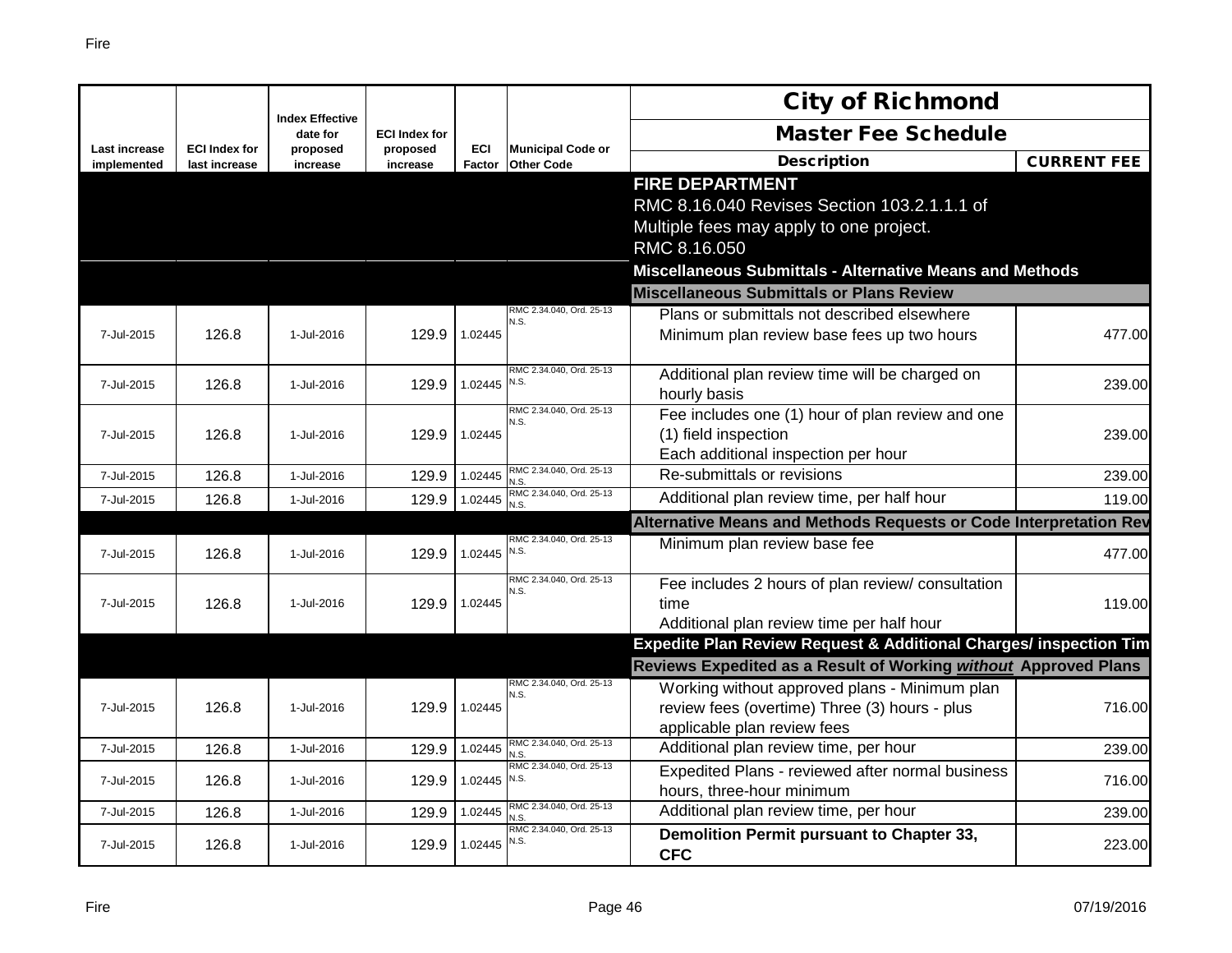|                              |                                       |                                    |                      |                      |                                               | <b>City of Richmond</b>                                                               |                    |
|------------------------------|---------------------------------------|------------------------------------|----------------------|----------------------|-----------------------------------------------|---------------------------------------------------------------------------------------|--------------------|
|                              |                                       | <b>Index Effective</b><br>date for | <b>ECI Index for</b> |                      |                                               | <b>Master Fee Schedule</b>                                                            |                    |
| Last increase<br>implemented | <b>ECI Index for</b><br>last increase | proposed<br>increase               | proposed<br>increase | <b>ECI</b><br>Factor | <b>Municipal Code or</b><br><b>Other Code</b> | <b>Description</b>                                                                    | <b>CURRENT FEE</b> |
|                              |                                       |                                    |                      |                      |                                               | <b>FIRE DEPARTMENT</b>                                                                |                    |
|                              |                                       |                                    |                      |                      |                                               | RMC 8.16.040 Revises Section 103.2.1.1.1 of                                           |                    |
|                              |                                       |                                    |                      |                      |                                               | Multiple fees may apply to one project.                                               |                    |
|                              |                                       |                                    |                      |                      |                                               | RMC 8.16.050                                                                          |                    |
|                              |                                       |                                    |                      |                      |                                               | If cutting and welding is being done during demo                                      |                    |
|                              |                                       |                                    |                      |                      |                                               | phase *PTO - 11.1 \$223.00                                                            |                    |
|                              |                                       |                                    |                      |                      |                                               | *(Fire PTO - 11.1 separate fee)                                                       |                    |
|                              |                                       |                                    |                      |                      |                                               | Fees include 1/2 hour plan review and 1/2 site review                                 |                    |
| 7-Jul-2015                   | 126.8                                 | 1-Jul-2016                         | 129.9                | 1.02445              |                                               | <b>Additional Charges and Inspection Time</b>                                         |                    |
| 7-Jul-2015                   | 126.8                                 | 1-Jul-2016                         | 129.9                | 1.02445              | RMC 2.34.040, Ord. 25-13                      | Re-submittals or revisions                                                            | 239.00             |
| 7-Jul-2015                   | 126.8                                 | 1-Jul-2016                         | 129.9                | 1.02445              | RMC 2.34.040, Ord. 25-13<br>N.S.              | Additional plan review time per half hour                                             | 119.00             |
|                              |                                       |                                    |                      |                      |                                               | <b>Permit To Operate - Special Use/ Activity/ Operations</b>                          |                    |
|                              |                                       |                                    |                      |                      | RMC 2.34.040, Ord. 25-13<br>N.S.              | <b>Aerosol Products</b>                                                               |                    |
|                              |                                       |                                    |                      |                      |                                               | Permit to store, manufacture or handle an                                             |                    |
| 7-Jul-2015                   | 126.8                                 | 1-Jul-2016                         | 129.9                | 1.02445              |                                               | aggregate quantity of Level 2 or Level 3 aerosol                                      | 239.00             |
|                              |                                       |                                    |                      |                      |                                               | products in excess of 500 pounds net weight                                           |                    |
| 7-Jul-2015                   | 126.8                                 | 1-Jul-2016                         | 129.9                | 1.02445              | RMC 2.34.040, Ord. 25-13<br>N.S.              | Amusement Buildings - Permit to operate a                                             | 239.00             |
|                              |                                       |                                    |                      |                      |                                               | special amusement building.                                                           |                    |
|                              |                                       |                                    |                      |                      | RMC 2.34.040, Ord. 25-13<br>N.S.              | Aviation Facilities - Required to use a group H or                                    |                    |
|                              |                                       |                                    |                      |                      |                                               | S occupancy for aircraft servicing or repair and                                      |                    |
| 7-Jul-2015                   | 126.8                                 | 1-Jul-2016                         | 129.9                | 1.02445              |                                               | aircraft fuel - servicing vehicles                                                    | 417.00             |
|                              |                                       |                                    |                      |                      |                                               | Does not include permit for hot work,<br>flammable/combustible spraying operations or |                    |
|                              |                                       |                                    |                      |                      |                                               | hazardous materials                                                                   |                    |
|                              |                                       |                                    |                      |                      | RMC 2.34.040. Ord. 25-13                      | Carnivals and Fairs - Permit is required to                                           |                    |
| 7-Jul-2015                   | 126.8                                 | 1-Jul-2016                         | 129.9                | 1.02445              | N.S.                                          | conduct a carnival or fair                                                            |                    |
|                              |                                       |                                    |                      |                      |                                               | -Inspections conducted during normal work hours                                       |                    |
| 7-Jul-2015                   | 126.8                                 | 1-Jul-2016                         | 129.9                | 1.02445              |                                               | $(1.25$ hours)                                                                        | 297.00             |
| 7-Jul-2015                   | 126.8                                 | 1-Jul-2016                         | 129.9                | 1.02445 N.S.         | RMC 2.34.040, Ord. 25-13                      | -Additional inspection time during normal                                             | 119.00             |
|                              |                                       |                                    |                      |                      |                                               | business hours per 1/2 hour                                                           |                    |
| 7-Jul-2015                   | 126.8                                 | 1-Jul-2016                         | 129.9                | 1.02445              | RMC 2.34.040, Ord. 25-13<br>N.S.              | -After hours inspection time per 1/2 hour                                             | 239.00             |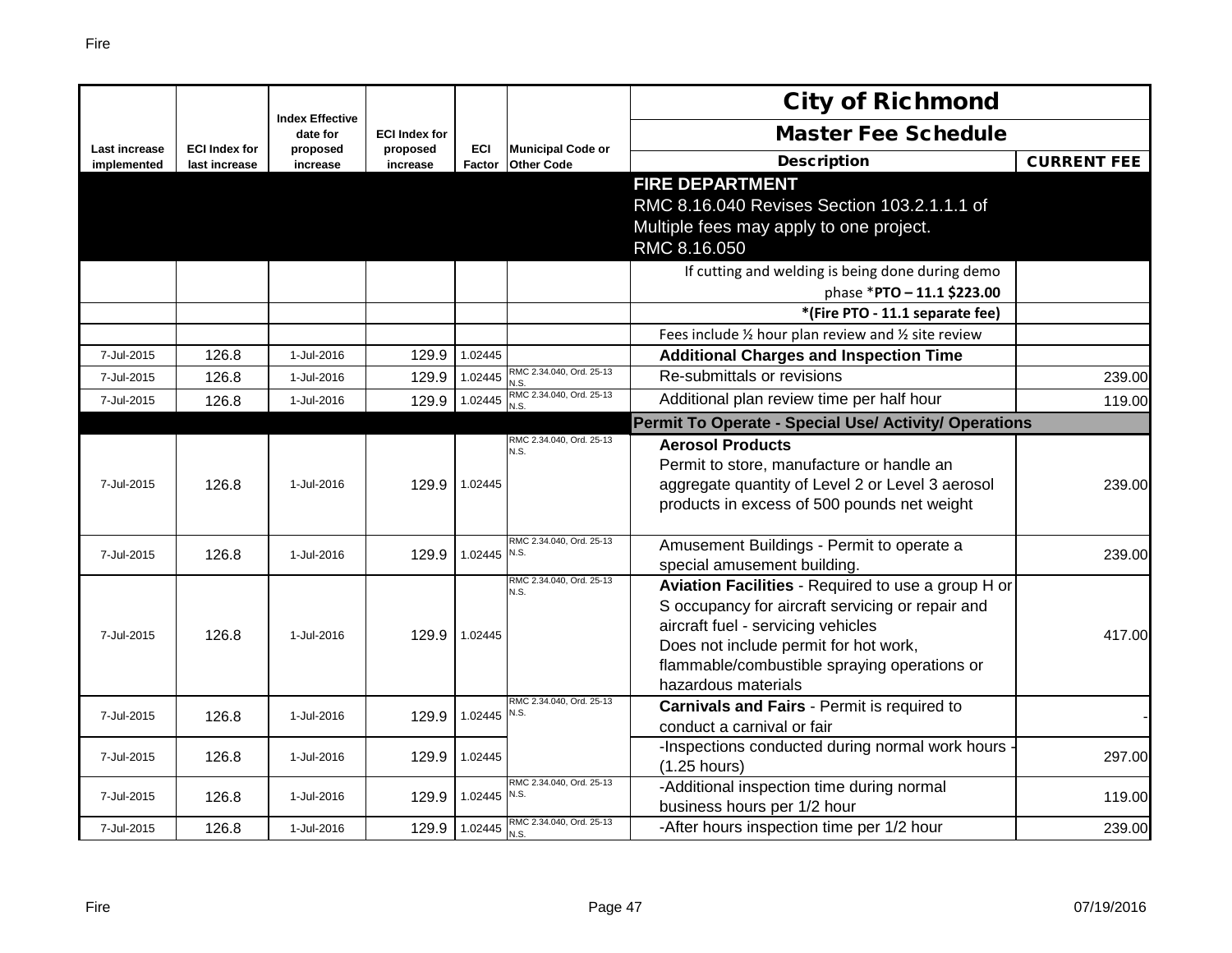|                              |                                       | <b>Index Effective</b> |                      |                |                                               | <b>City of Richmond</b>                                                                                                                                                                                                                                                         |                    |
|------------------------------|---------------------------------------|------------------------|----------------------|----------------|-----------------------------------------------|---------------------------------------------------------------------------------------------------------------------------------------------------------------------------------------------------------------------------------------------------------------------------------|--------------------|
|                              |                                       | date for               | <b>ECI Index for</b> |                |                                               | <b>Master Fee Schedule</b>                                                                                                                                                                                                                                                      |                    |
| Last increase<br>implemented | <b>ECI Index for</b><br>last increase | proposed<br>increase   | proposed<br>increase | ECI<br>Factor  | <b>Municipal Code or</b><br><b>Other Code</b> | <b>Description</b>                                                                                                                                                                                                                                                              | <b>CURRENT FEE</b> |
|                              |                                       |                        |                      |                |                                               | <b>FIRE DEPARTMENT</b><br>RMC 8.16.040 Revises Section 103.2.1.1.1 of<br>Multiple fees may apply to one project.<br>RMC 8.16.050                                                                                                                                                |                    |
| 7-Jul-2015                   | 126.8                                 | 1-Jul-2016             | 129.9                | 1.02445 $N.S.$ | RMC 2.34.040, Ord. 25-13                      | -Overtime & Weekend inspections - three (3)<br>hours minimum                                                                                                                                                                                                                    | 716.00             |
| 7-Jul-2015                   | 126.8                                 | 1-Jul-2016             | 129.9                | 1.02445        | RMC 2.34.040, Ord. 25-13<br>N.S.              | Float, Parade: Per Float                                                                                                                                                                                                                                                        | 119.00             |
| 7-Jul-2015                   | 126.8                                 | 1-Jul-2016             | 129.9                | 1.02445        | RMC 2.34.040, Ord. 25-13<br>N.S.              | <b>Cellulose Nitrate Film</b><br>Permit for the storage, use and handling in public<br>assembly                                                                                                                                                                                 | 358.00             |
| 7-Jul-2015                   | 126.8                                 | 1-Jul-2016             | 129.9                | 1.02445        | RMC 2.34.040, Ord. 25-13<br>N.S.              | <b>Combustible Dust-Producing Operations/</b><br>Refinishing<br>Permit to operate facility with combustible dust<br>operations 0 i.e. cabinet shops, milling &<br>fiberglass cutting, forming operations, paper<br>shredding.<br>- Less than 5,000 square feet                  | 294.00             |
| 7-Jul-2015                   | 126.8                                 | 1-Jul-2016             | 129.9                | $1.02445$ N.S. | RMC 2.34.040, Ord. 25-13                      | -Each additional 5,000 square feet or fraction<br>thereof                                                                                                                                                                                                                       | 239.00             |
| 7-Jul-2015                   | 126.8                                 | 1-Jul-2016             | 129.9                | 1.02445        | RMC 2.34.040, Ord. 25-13<br>N.S.              | <b>Combustible Fibers/ Material Storage</b><br>Permit to storage/handling of combustible fibers in<br>excess of 100 cubic feet                                                                                                                                                  | 417.00             |
| 7-Jul-2015                   | 126.8                                 | 1-Jul-2016             | 129.9                | 1.02445        | RMC 2.34.040, Ord. 25-13<br>N.S.              |                                                                                                                                                                                                                                                                                 | 297.00             |
| 7-Jul-2015                   | 126.8                                 | 1-Jul-2016             | 129.9                | 1.02445        | RMC 2.34.040, Ord. 25-13<br>N.S.              | <b>Compressed/ Liquefied Gas Plant</b>                                                                                                                                                                                                                                          |                    |
| 7-Jul-2015                   | 126.8                                 | 1-Jul-2016             | 129.9                | 1.02445        | RMC 2.34.040, Ord. 25-13<br>N.S.              | -5,000 square feet or less                                                                                                                                                                                                                                                      | 538.00             |
| 7-Jul-2015                   | 126.8                                 | 1-Jul-2016             | 129.9                | 1.02445        | RMC 2.34.040, Ord. 25-13<br>N.S.              | -Each additional 5,000 sq. feet or fraction thereof                                                                                                                                                                                                                             | 538.00             |
| 7-Jul-2015                   | 126.8                                 | 1-Jul-2016             | 129.9                | 1.02445        | RMC 2.34.040, Ord. 25-13<br>N.S.              | <b>Covered &amp; Open Mall Buildings</b><br>Permit for the placement/installation of displays,<br>concession equipment, displays of highly<br>combustible foods, liquid or gas-fired equipment<br>and the use of open flame equipment in the mall<br>(i.e. auto displays, etc.) | 297.00             |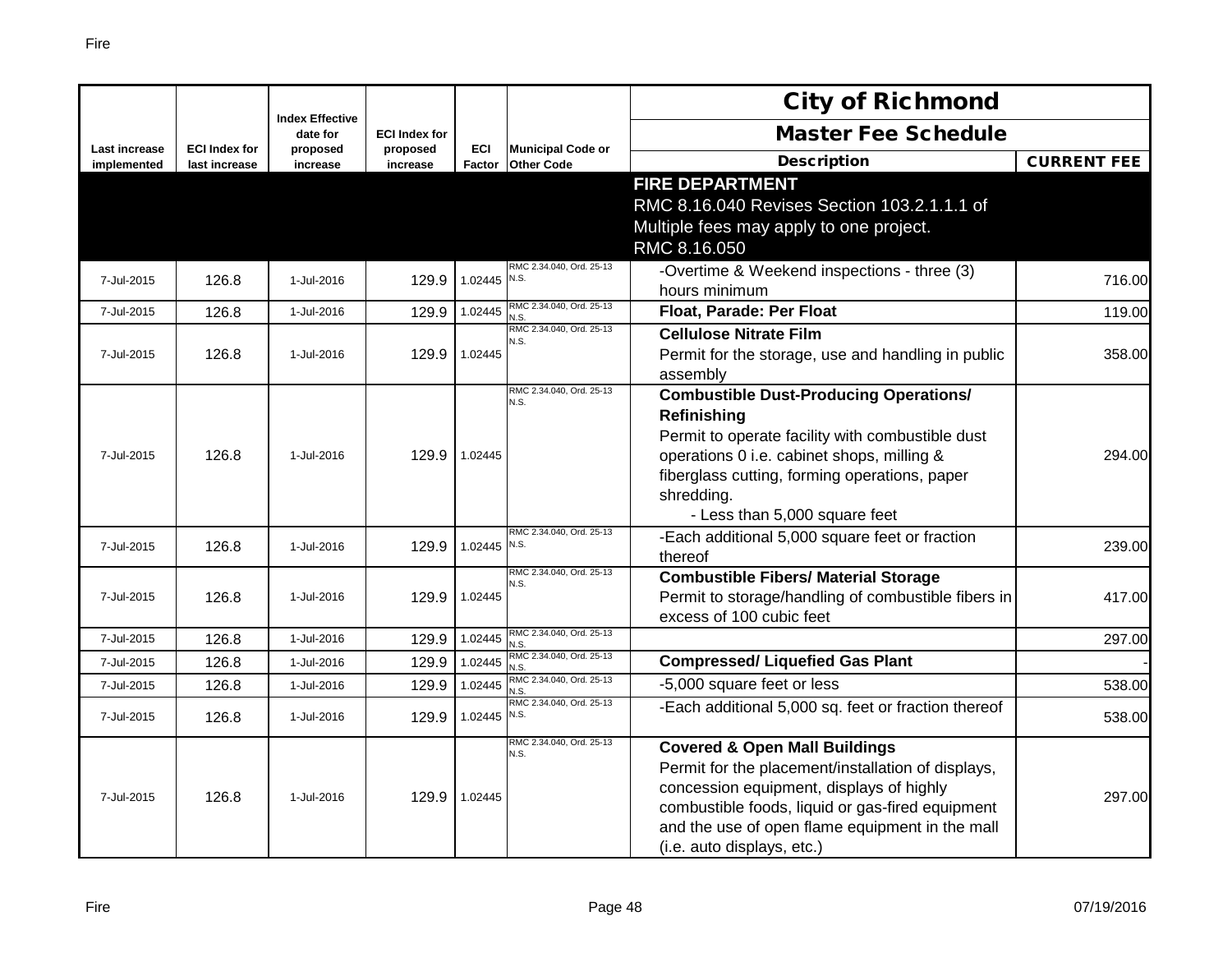|                                     |                                       | <b>Index Effective</b> |                      |               |                                               | <b>City of Richmond</b>                                                                                                                                                                                                          |                    |
|-------------------------------------|---------------------------------------|------------------------|----------------------|---------------|-----------------------------------------------|----------------------------------------------------------------------------------------------------------------------------------------------------------------------------------------------------------------------------------|--------------------|
|                                     |                                       | date for               | <b>ECI Index for</b> |               |                                               | <b>Master Fee Schedule</b>                                                                                                                                                                                                       |                    |
| <b>Last increase</b><br>implemented | <b>ECI Index for</b><br>last increase | proposed<br>increase   | proposed<br>increase | ECI<br>Factor | <b>Municipal Code or</b><br><b>Other Code</b> | <b>Description</b>                                                                                                                                                                                                               | <b>CURRENT FEE</b> |
|                                     |                                       |                        |                      |               |                                               | <b>FIRE DEPARTMENT</b><br>RMC 8.16.040 Revises Section 103.2.1.1.1 of<br>Multiple fees may apply to one project.<br>RMC 8.16.050                                                                                                 |                    |
| 7-Jul-2015                          | 126.8                                 | 1-Jul-2016             | 129.9                | 1.02445       | RMC 2.34.040, Ord. 25-13<br>N.S.              | <b>Cryogenic Fluids</b><br>Permit to produce store transport on site, handle<br>or dispense amounts in excess of Table 105.6.10<br>CFC - California Fire Code                                                                    | 297.00             |
| 7-Jul-2015                          | 126.8                                 | 1-Jul-2016             | 129.9                | 1.02445       | RMC 2.34.040, Ord. 25-13<br>N.S.              | <b>Cutting &amp; Welding (Fixed facility operations)</b><br>Permit to conduct welding, cutting & similar<br>operations using electric or gas equipment                                                                           | 297.00             |
| 7-Jul-2015                          | 126.8                                 | 1-Jul-2016             | 129.9                | 1.02445       | RMC 2.34.040, Ord. 25-13<br>N.S.              | -Single Operation (Permit is valid for 180 days)                                                                                                                                                                                 | 239.00             |
| 7-Jul-2015                          | 126.8                                 | 1-Jul-2016             | 129.9                | 1.02445       | RMC 2.34.040, Ord. 25-13<br>N.S.              | <b>Dry Cleaning</b><br>Permit to operate is dry cleaning operations or to<br>change to a more hazardous cleaning solvent in<br>existing equipment                                                                                | 297.00             |
| 7-Jul-2015                          | 126.8                                 | 1-Jul-2016             | 129.9                | 1.02445       | RMC 2.34.040, Ord. 25-13<br>N.S.              | <b>Dry Cleaning Plant</b><br>Permit to operate a dry cleaning plant operation                                                                                                                                                    | 297.00             |
| 7-Jul-2015                          | 126.8                                 | 1-Jul-2016             | 129.9                | 1.02445       | RMC 2.34.040, Ord. 25-13<br>N.S.              | <b>Exhibits &amp; Trade Shows</b><br>Permit is required to operate exhibits and trade<br>shows                                                                                                                                   | 239.00             |
| 7-Jul-2015                          | 126.8                                 | 1-Jul-2016             | 129.9                | 1.02445       | RMC 2.34.040, Ord. 25-13<br>N.S.              | Explosive or Blasting Agent: Storage, Use or<br><b>Transportation</b><br>Permit is required for the manufacturing storage,<br>handling, sales or use of any quantity of<br>explosives, explosive materials<br>- 100 lbs. or less | 417.00             |
| 7-Jul-2015                          | 126.8                                 | 1-Jul-2016             | 129.9                | 1.02445       | RMC 2.34.040, Ord. 25-13<br>N.S               | -Over 100 lbs.                                                                                                                                                                                                                   | 239.00             |
| 7-Jul-2015                          | 126.8                                 | 1-Jul-2016             | 129.9                | 1.02445       | RMC 2.34.040, Ord. 25-13<br>N.S.              | -Single Operation (Permit is valid for 180 days)                                                                                                                                                                                 | 716.00             |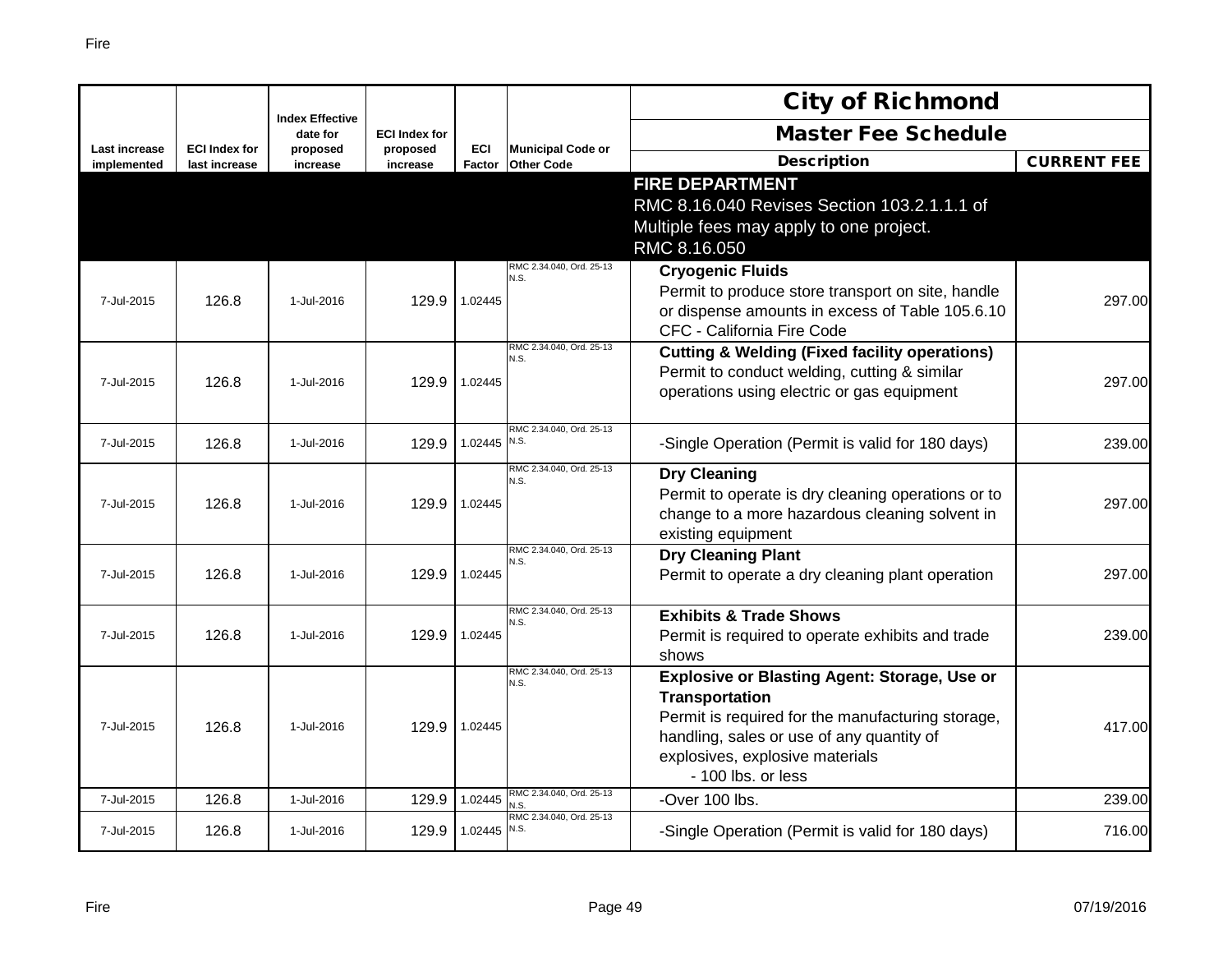|                              |                                       |                                    |                      |                      |                                               | <b>City of Richmond</b>                                                                                                                                                                         |                    |
|------------------------------|---------------------------------------|------------------------------------|----------------------|----------------------|-----------------------------------------------|-------------------------------------------------------------------------------------------------------------------------------------------------------------------------------------------------|--------------------|
|                              |                                       | <b>Index Effective</b><br>date for | <b>ECI Index for</b> |                      |                                               | <b>Master Fee Schedule</b>                                                                                                                                                                      |                    |
| Last increase<br>implemented | <b>ECI Index for</b><br>last increase | proposed<br>increase               | proposed<br>increase | <b>ECI</b><br>Factor | <b>Municipal Code or</b><br><b>Other Code</b> | <b>Description</b>                                                                                                                                                                              | <b>CURRENT FEE</b> |
|                              |                                       |                                    |                      |                      |                                               | <b>FIRE DEPARTMENT</b><br>RMC 8.16.040 Revises Section 103.2.1.1.1 of<br>Multiple fees may apply to one project.<br>RMC 8.16.050                                                                |                    |
| 7-Jul-2015                   | 126.8                                 | 1-Jul-2016                         | 129.9                | 1.02445              | RMC 2.34.040, Ord. 25-13<br>N.S.              | -Ammonium Nitrate Storage                                                                                                                                                                       | 417.00             |
| 7-Jul-2015                   | 126.8                                 | 1-Jul-2016                         | 129.9                | 1.02445              | RMC 2.34.040, Ord. 25-13<br>N.S.              | <b>Gunpowder Sales</b><br>- 100 lbs. or less                                                                                                                                                    | 239.00             |
| 7-Jul-2015                   | 126.8                                 | 1-Jul-2016                         | 129.9                | 1.02445 $N.S.$       | RMC 2.34.040, Ord. 25-13                      | <b>Gunpowder Sales</b><br>- Over 100 lbs.                                                                                                                                                       | 477.00             |
| 7-Jul-2015                   | 126.8                                 | 1-Jul-2016                         | 129.9                | 1.02445              | RMC 2.34.040. Ord. 25-13<br>N.S.              | <b>Fire Hydrants - Private</b><br>- Permit to remove from service or the<br>operation of a private fire hydrant. A change to<br>existing hydrant systems requires plan review and<br>approval   | 239.00             |
| 7-Jul-2015                   | 126.8                                 | 1-Jul-2016                         | 129.9                | 1.02445              | RMC 2.34.040, Ord. 25-13<br>N.S.              | Flammable & Combustible Liquids: Storage or<br><b>Use</b><br>Repair, Alteration or Extension of Piping<br>(Plus \$223/ hour over specified field time)                                          | 239.00             |
| 7-Jul-2015                   | 126.8                                 | 1-Jul-2016                         | 129.9                | 1.02445              | RMC 2.34.040, Ord. 25-13<br>N.S.              | Flammable/ Combustible Liquids - Storage or<br><b>Use</b><br>Permit to store, handle or the use of (includes<br>installation of new tank):<br>- Class I liquids in excess of 5 gallons - Inside | 297.00             |
| 7-Jul-2015                   | 126.8                                 | 1-Jul-2016                         | 129.9                | 1.02445 $N.S.$       | RMC 2.34.040, Ord. 25-13                      | -Class I liquids in excess of 10 gallons - Outside                                                                                                                                              | 417.00             |
| 7-Jul-2015                   | 126.8                                 | 1-Jul-2016                         | 129.9                | 1.02445 $N.S.$       | RMC 2.34.040, Ord. 25-13                      | -Class II or Class III A liquids in excess of 25<br>gallons - Inside                                                                                                                            | 297.00             |
| 7-Jul-2015                   | 126.8                                 | 1-Jul-2016                         | 129.9                | 1.02445              | RMC 2.34.040, Ord. 25-13<br>N.S.              | -Class II or Class III A liquids in excess of 60<br>gallons - Outside                                                                                                                           | 417.00             |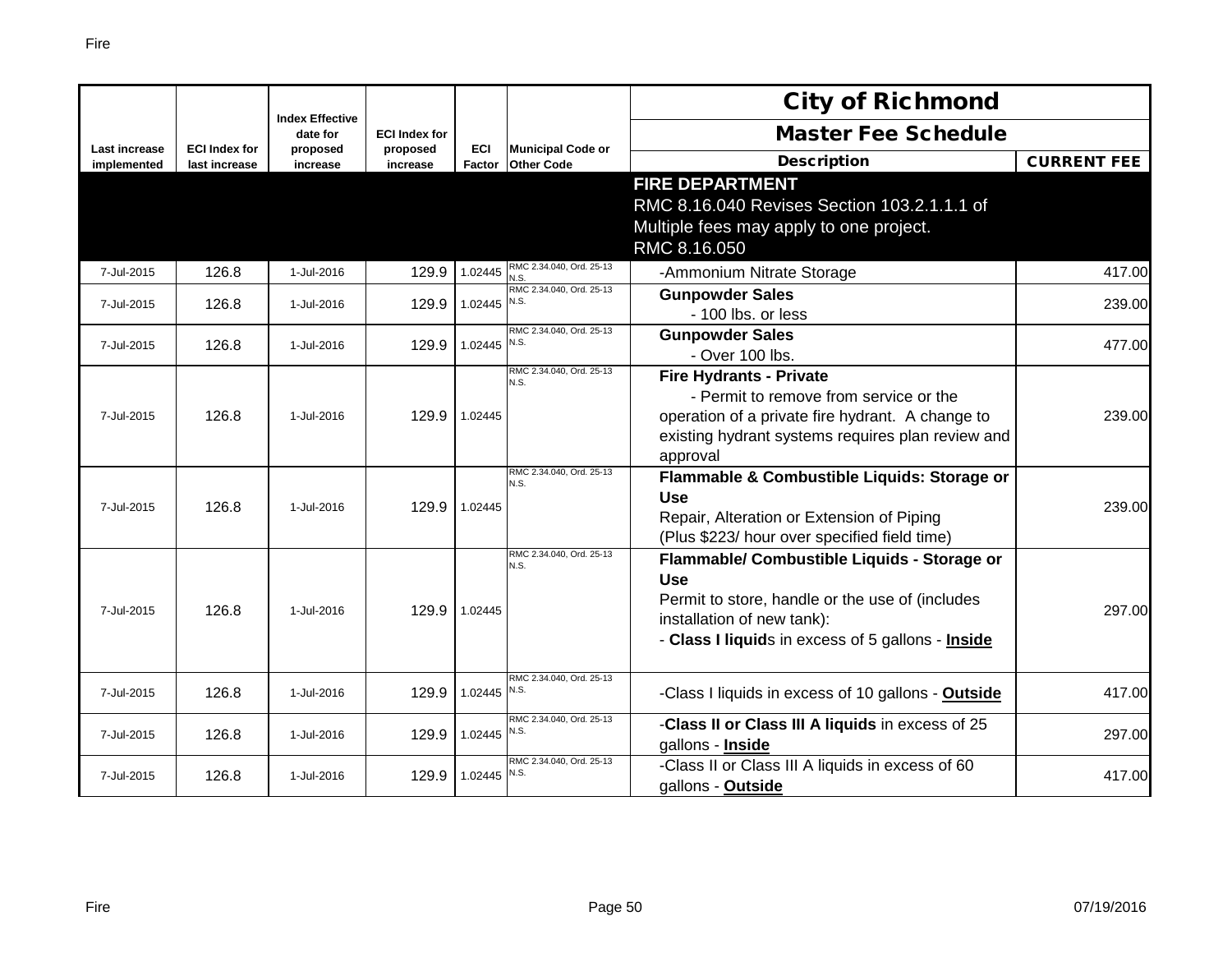|                              |                                       | <b>Index Effective</b> |                      |                      |                                               | <b>City of Richmond</b>                                                                                                                                                                                                                                                                                                                           |                    |
|------------------------------|---------------------------------------|------------------------|----------------------|----------------------|-----------------------------------------------|---------------------------------------------------------------------------------------------------------------------------------------------------------------------------------------------------------------------------------------------------------------------------------------------------------------------------------------------------|--------------------|
|                              |                                       | date for               | <b>ECI Index for</b> |                      |                                               | <b>Master Fee Schedule</b>                                                                                                                                                                                                                                                                                                                        |                    |
| Last increase<br>implemented | <b>ECI Index for</b><br>last increase | proposed<br>increase   | proposed<br>increase | <b>ECI</b><br>Factor | <b>Municipal Code or</b><br><b>Other Code</b> | <b>Description</b>                                                                                                                                                                                                                                                                                                                                | <b>CURRENT FEE</b> |
|                              |                                       |                        |                      |                      |                                               | <b>FIRE DEPARTMENT</b><br>RMC 8.16.040 Revises Section 103.2.1.1.1 of<br>Multiple fees may apply to one project.<br>RMC 8.16.050                                                                                                                                                                                                                  |                    |
| 7-Jul-2015                   | 126.8                                 | 1-Jul-2016             | 129.9                | 1.02445              | RMC 2.34.040, Ord. 25-13<br>N.S.              | Flammable & Combustible Liquids - (removal)<br>Permit to remove flammable or Class II<br>combustible liquids from underground or above<br>ground tank by means other than an approved<br>fixed pump                                                                                                                                               | 297.00             |
| 7-Jul-2015                   | 126.8                                 | 1-Jul-2016             | 129.9                | 1.02445              | RMC 2.34.040, Ord, 25-13<br>N.S.              | Flammable/ Combustible Liquids - Plants/<br>Warehouse - loading & unloading<br>Permit to operate tank vehicles, wells, fuel-<br>dispensing stations, small refineries, distilleries<br>and similar facilities where flammable and<br>combustible liquids are: produced, processed,<br>transported, stored, or used<br>- 5,000 square feet or less | 417.00             |
| 7-Jul-2015                   | 126.8                                 | 1-Jul-2016             | 129.9                | 1.02445 N.S.         | RMC 2.34.040, Ord. 25-13                      | Each additional 5,000 square feet or fraction of                                                                                                                                                                                                                                                                                                  | 417.00             |
| 7-Jul-2015                   | 126.8                                 | 1-Jul-2016             | 129.9                | 1.02445              | RMC 2.34.040. Ord. 25-13<br>N.S.              | Flammable & Combustible Liquids - Out of<br><b>Service Tank</b><br>Permit to place temporarily out of service (for<br>more than 90 days) an underground, protected<br>above-ground (vaulted) or aboveground<br>flammable or combustible liquid                                                                                                    | 595.00             |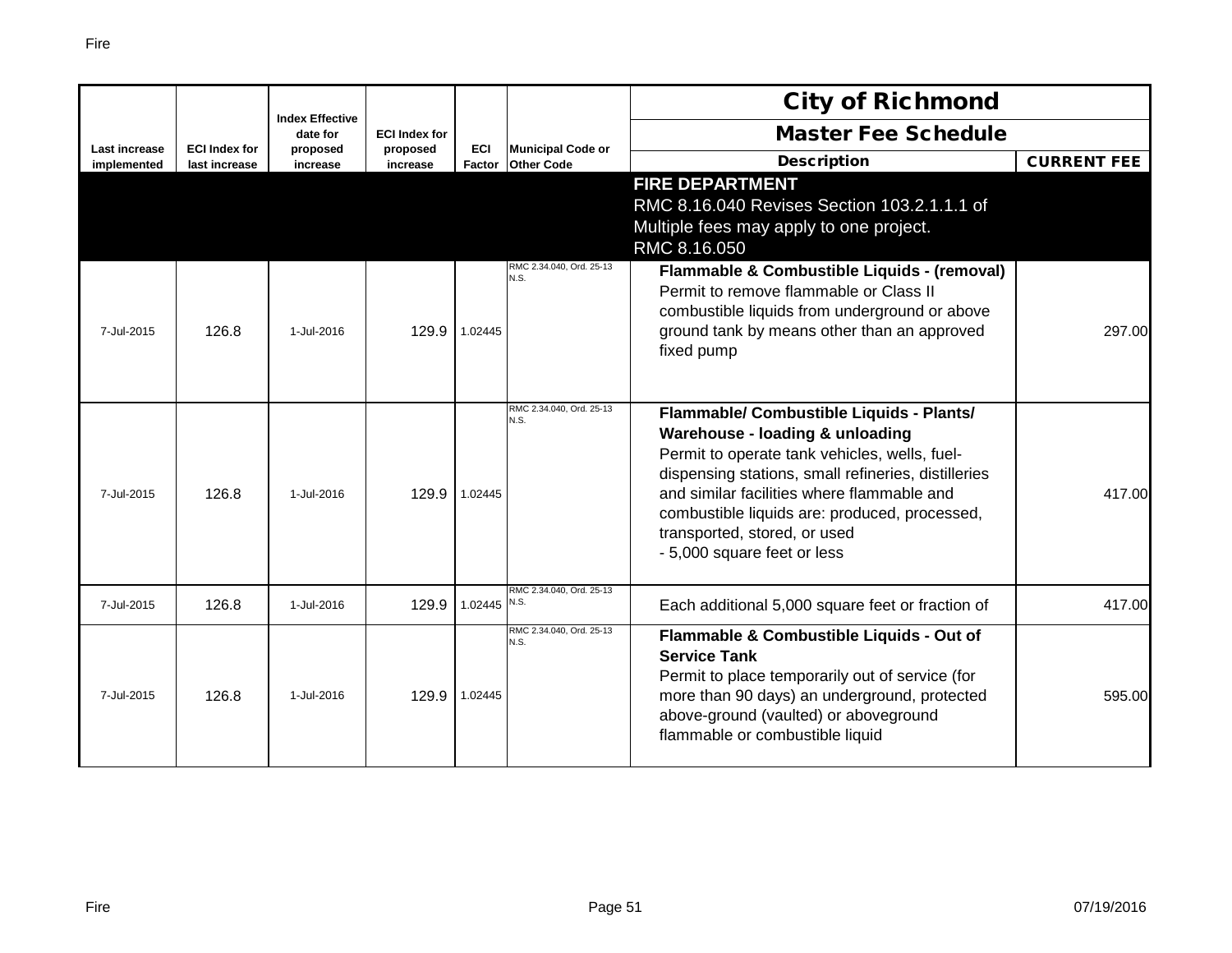|                                     |                                       |                                    |                      |                      |                                               | <b>City of Richmond</b>                                                                                                                                                         |                    |
|-------------------------------------|---------------------------------------|------------------------------------|----------------------|----------------------|-----------------------------------------------|---------------------------------------------------------------------------------------------------------------------------------------------------------------------------------|--------------------|
|                                     |                                       | <b>Index Effective</b><br>date for | <b>ECI Index for</b> |                      |                                               | <b>Master Fee Schedule</b>                                                                                                                                                      |                    |
| <b>Last increase</b><br>implemented | <b>ECI Index for</b><br>last increase | proposed<br>increase               | proposed<br>increase | <b>ECI</b><br>Factor | <b>Municipal Code or</b><br><b>Other Code</b> | <b>Description</b>                                                                                                                                                              | <b>CURRENT FEE</b> |
|                                     |                                       |                                    |                      |                      |                                               | <b>FIRE DEPARTMENT</b><br>RMC 8.16.040 Revises Section 103.2.1.1.1 of<br>Multiple fees may apply to one project.<br>RMC 8.16.050                                                |                    |
| 7-Jul-2015                          | 126.8                                 | 1-Jul-2016                         | 129.9                | 1.02445              | RMC 2.34.040, Ord. 25-13<br>N.S.              | Flammable & Combustible Liquids - Change of<br><b>Contents</b><br>Permit to change contents stored in a flammable<br>or combustible liquid tank which poses a greater<br>hazard | 297.00             |
| 7-Jul-2015                          | 126.8                                 | 1-Jul-2016                         | 129.9                | 1.02445              | RMC 2.34.040, Ord. 25-13<br>N.S.              | Flammable & Combustible Liquids -<br><b>Manufacture</b><br>Permit to manufacture, process, blend, or refine<br>flammable or combustible liquids                                 | 417.00             |
| 7-Jul-2015                          | 126.8                                 | 1-Jul-2016                         | 129.9                | 1.02445              | RMC 2.34.040, Ord. 25-13<br>N.S.              | <b>Printing Plant or Shop</b><br>Permit to print items using flammable/<br>combustible liquids                                                                                  | 239.00             |
| 7-Jul-2015                          | 126.8                                 | 1-Jul-2016                         | 129.9                | 1.02445              | RMC 2.34.040, Ord. 25-13<br>N.S.              | <b>Highly Combustible Storage</b><br>- 5,000 square feet or less                                                                                                                | 472.00             |
| 7-Jul-2015                          | 126.8                                 | 1-Jul-2016                         | 129.9                | 1.02445 $N.S.$       | RMC 2.34.040, Ord. 25-13                      | Each additional 5,000 square feet or fraction of                                                                                                                                | 297.00             |
| 7-Jul-2015                          | 126.8                                 | 1-Jul-2016                         | 129.9                | 1.02445              | RMC 2.34.040, Ord. 25-13<br>N.S.              | <b>Floor Finishing's</b><br>Permit to use Class I or Class II liquids for the<br>refinishing of flooring in excess of 350 square feet                                           | 297.00             |
| 7-Jul-2015                          | 126.8                                 | 1-Jul-2016                         | 129.9                | 1.02445              | RMC 2.34.040, Ord. 25-13<br>N.S.              | <b>Fruit &amp; Crop Ripening</b><br>Permit to operate a fruit or crop ripening facility or<br>conduct a fruit ripening process using ethylene<br>gas                            | 239.00             |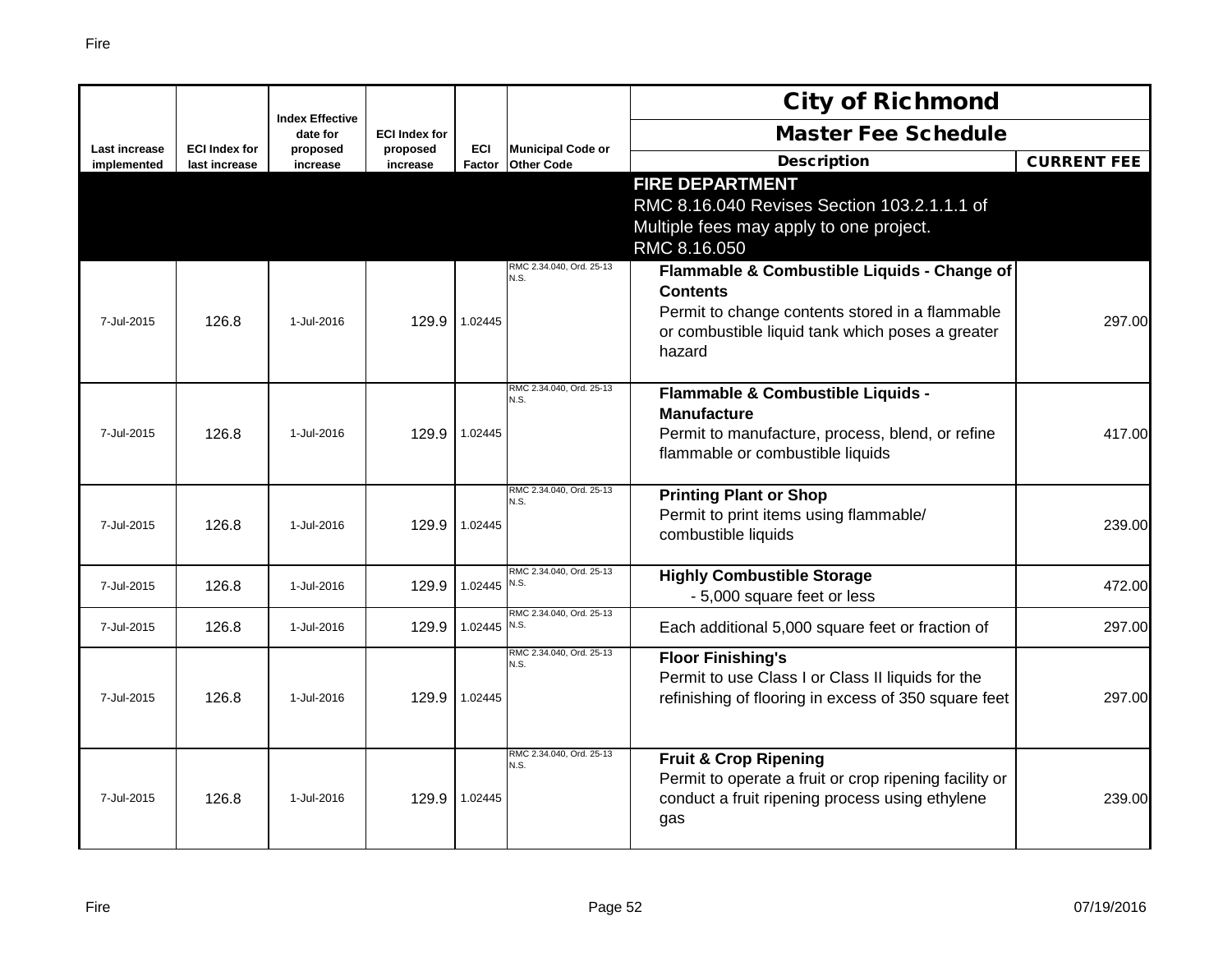|                              |                                       | <b>Index Effective</b> |                      |                      |                                               | <b>City of Richmond</b>                                                                                                                                                                                                     |                    |
|------------------------------|---------------------------------------|------------------------|----------------------|----------------------|-----------------------------------------------|-----------------------------------------------------------------------------------------------------------------------------------------------------------------------------------------------------------------------------|--------------------|
|                              |                                       | date for               | <b>ECI Index for</b> |                      |                                               | <b>Master Fee Schedule</b>                                                                                                                                                                                                  |                    |
| Last increase<br>implemented | <b>ECI Index for</b><br>last increase | proposed<br>increase   | proposed<br>increase | <b>ECI</b><br>Factor | <b>Municipal Code or</b><br><b>Other Code</b> | <b>Description</b>                                                                                                                                                                                                          | <b>CURRENT FEE</b> |
|                              |                                       |                        |                      |                      |                                               | <b>FIRE DEPARTMENT</b><br>RMC 8.16.040 Revises Section 103.2.1.1.1 of<br>Multiple fees may apply to one project.<br>RMC 8.16.050                                                                                            |                    |
| 7-Jul-2015                   | 126.8                                 | 1-Jul-2016             | 129.9                | 1.02445              | RMC 2.34.040, Ord. 25-13<br>N.S.              | <b>Fumigation &amp; Insecticidal Fogging</b><br>Permit to operate a business of fumigation or<br>thermal insecticidal fogging and to maintain a<br>room, vault or chamber in which a toxic or<br>flammable fumigant is used | N/C                |
| 7-Jul-2015                   | 126.8                                 | 1-Jul-2016             | 129.9                | 1.02445              | RMC 2.34.040. Ord. 25-13<br>N.S.              | <b>Hazardous Materials</b><br>Permit to store, transport on site, dispense, use or<br>handle hazardous materials in amounts in excess<br>of Table 105.6.20 CFC-California Fire Code<br>- 1-5 Products                       | 239.00             |
| 7-Jul-2015                   | 126.8                                 | 1-Jul-2016             | 129.9                | 1.02445              | RMC 2.34.040, Ord. 25-13<br>N.S               | - 5-10 Products                                                                                                                                                                                                             | 595.00             |
| 7-Jul-2015                   | 126.8                                 | 1-Jul-2016             | 129.9                | 1.02445              | RMC 2.34.040, Ord. 25-13<br>N.S.              | - 11 or more Products                                                                                                                                                                                                       | 1,193.00           |
| 7-Jul-2015                   | 126.8                                 | 1-Jul-2016             | 129.9                | 1.02445              | RMC 2.34.040, Ord. 25-13<br>N.S.              | <b>Chemical Plant</b><br>- 5,000 square feet or less                                                                                                                                                                        | 538.00             |
| 7-Jul-2015                   | 126.8                                 | 1-Jul-2016             | 129.9                | 1.02445              | RMC 2.34.040, Ord. 25-13<br>N.S.              | - Each additional 5,000 square feet or fraction<br>thereof                                                                                                                                                                  | 538.00             |
| 7-Jul-2015                   | 126.8                                 | 1-Jul-2016             | 129.9                | 1.02445              | RMC 2.34.040, Ord. 25-13<br>N.S.              | Radioactive Material (any amount)                                                                                                                                                                                           | 477.00             |
| 7-Jul-2015                   | 126.8                                 | 1-Jul-2016             | 129.9                | 1.02445              | RMC 2.34.040, Ord. 25-13<br>N.S.              | <b>Chemical Warehouse</b><br>- 5,000 square feet or less                                                                                                                                                                    | 297.00             |
| 7-Jul-2015                   | 126.8                                 | 1-Jul-2016             | 129.9                | 1.02445              | RMC 2.34.040, Ord. 25-13<br>N.S.              | - Each additional 5,000 square feet or fraction<br>thereof                                                                                                                                                                  | 297.00             |
| 7-Jul-2015                   | 126.8                                 | 1-Jul-2016             | 129.9                | 1.02445              | RMC 2.34.040, Ord. 25-13<br>N.S.              | Laboratory<br>- 5,000 square feet or less                                                                                                                                                                                   | 538.00             |
| 7-Jul-2015                   | 126.8                                 | 1-Jul-2016             | 129.9                | 1.02445              | RMC 2.34.040, Ord. 25-13<br>N.S.              | - Each additional 5,000 square feet or fraction<br>thereof                                                                                                                                                                  | 538.00             |
| 7-Jul-2015                   | 126.8                                 | 1-Jul-2016             | 129.9                | 1.02445              | RMC 2.34.040, Ord. 25-13<br>N.S.              | <b>Bulk Plant/Terminal</b><br>- 10 acres or less                                                                                                                                                                            | 2,598.00           |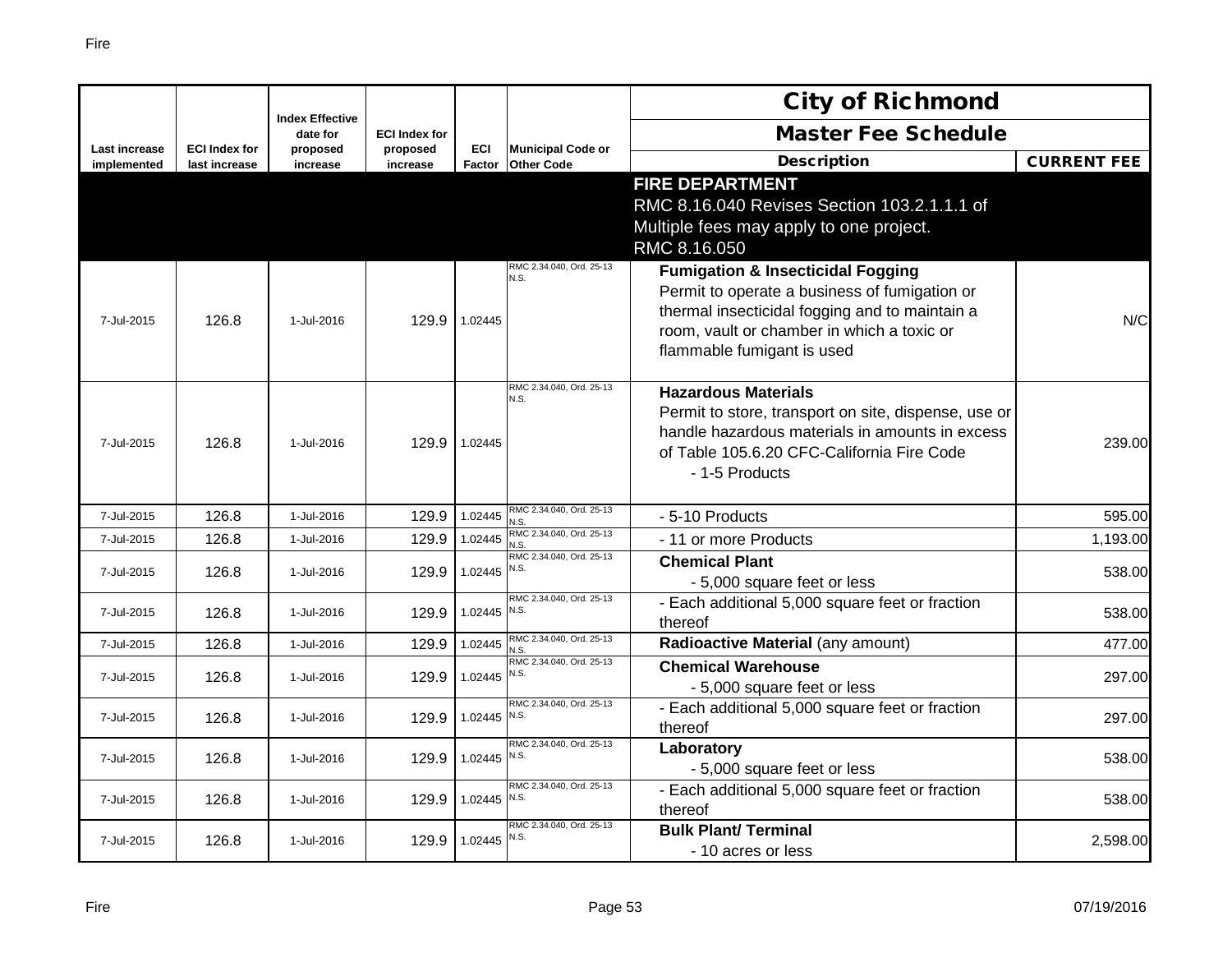|                              |                                       |                                    |                      |                      |                                               | <b>City of Richmond</b>                                                                                                                                                                                                                                                        |                    |
|------------------------------|---------------------------------------|------------------------------------|----------------------|----------------------|-----------------------------------------------|--------------------------------------------------------------------------------------------------------------------------------------------------------------------------------------------------------------------------------------------------------------------------------|--------------------|
|                              |                                       | <b>Index Effective</b><br>date for | <b>ECI Index for</b> |                      |                                               | <b>Master Fee Schedule</b>                                                                                                                                                                                                                                                     |                    |
| Last increase<br>implemented | <b>ECI Index for</b><br>last increase | proposed<br>increase               | proposed<br>increase | <b>ECI</b><br>Factor | <b>Municipal Code or</b><br><b>Other Code</b> | <b>Description</b>                                                                                                                                                                                                                                                             | <b>CURRENT FEE</b> |
|                              |                                       |                                    |                      |                      |                                               | <b>FIRE DEPARTMENT</b><br>RMC 8.16.040 Revises Section 103.2.1.1.1 of<br>Multiple fees may apply to one project.<br>RMC 8.16.050                                                                                                                                               |                    |
| 7-Jul-2015                   | 126.8                                 | 1-Jul-2016                         | 129.9                | 1.02445              | RMC 2.34.040, Ord. 25-13<br>N.S.              | - Each additional 10 acres or fraction thereof                                                                                                                                                                                                                                 | 2,598.00           |
| 7-Jul-2015                   | 126.8                                 | 1-Jul-2016                         | 129.9                | 1.02445              | RMC 2.34.040, Ord. 25-13<br>N.S.              | <b>Bulk Transfer</b><br>- 10 acres or less                                                                                                                                                                                                                                     | 2,598.00           |
| 7-Jul-2015                   | 126.8                                 | 1-Jul-2016                         | 129.9                | 1.02445              | RMC 2.34.040, Ord. 25-13<br>N.S.              | - Each additional 10 acres or fraction thereof                                                                                                                                                                                                                                 | 2,598.00           |
| 7-Jul-2015                   | 126.8                                 | 1-Jul-2016                         | 129.9                | 1.02445              | RMC 2.34.040, Ord. 25-13<br>N.S.              | <b>Process Transfer</b><br>- 10 acres or less                                                                                                                                                                                                                                  | 2,598.00           |
| 7-Jul-2015                   | 126.8                                 | 1-Jul-2016                         | 129.9                | 1.02445              | RMC 2.34.040, Ord. 25-13<br>N.S.              | - Each additional 10 acres or fraction thereof                                                                                                                                                                                                                                 | 2,598.00           |
| 7-Jul-2015                   | 126.8                                 | 1-Jul-2016                         | 129.9                | 1.02445              | RMC 2.34.040, Ord. 25-13<br>N.S.              | <b>HPM (Hazardous Production Material)</b><br><b>Facilities - Semiconductor manufacturer</b><br>Permit to store, handle or use hazardous<br>production materials                                                                                                               | 1,193.00           |
| 7-Jul-2015                   | 126.8                                 | 1-Jul-2016                         | 129.9                | 1.02445              | RMC 2.34.040, Ord. 25-13<br>N.S.              | <b>High Pile Storage</b><br>- (Permit for the use of a building or portion<br>thereof) In excess of 500 square feet - less than<br>5,000 square feet                                                                                                                           | 669.00             |
| 7-Jul-2015                   | 126.8                                 | 1-Jul-2016                         | 129.9                | 1.02445              | RMC 2.34.040, Ord. 25-13<br>N.S.              | - Each additional 5,000 square feet or fraction<br>thereof                                                                                                                                                                                                                     | 477.00             |
| 7-Jul-2015                   | 126.8                                 | 1-Jul-2016                         | 129.9                | 1.02445              | RMC 2.34.040, Ord. 25-13<br>N.S.              | <b>Hot Work Operations</b><br>Permit for work including, but not limited to the<br>following:<br>1. Public exhibitions/ demonstrations<br>2. Inside a building not tied to construction<br>permit<br>3. Welding booths (fixed site location)<br>4. Within a wildfire risk area | 239.00             |
| 7-Jul-2015                   | 126.8                                 | 1-Jul-2016                         | 129.9                | 1.02445              | RMC 2.34.040, Ord. 25-13<br>N.S.              | Hot Work Operations - Marine single use<br>- Inspections conducted during normal work<br>hours - (1.25 hours)                                                                                                                                                                  | 297.00             |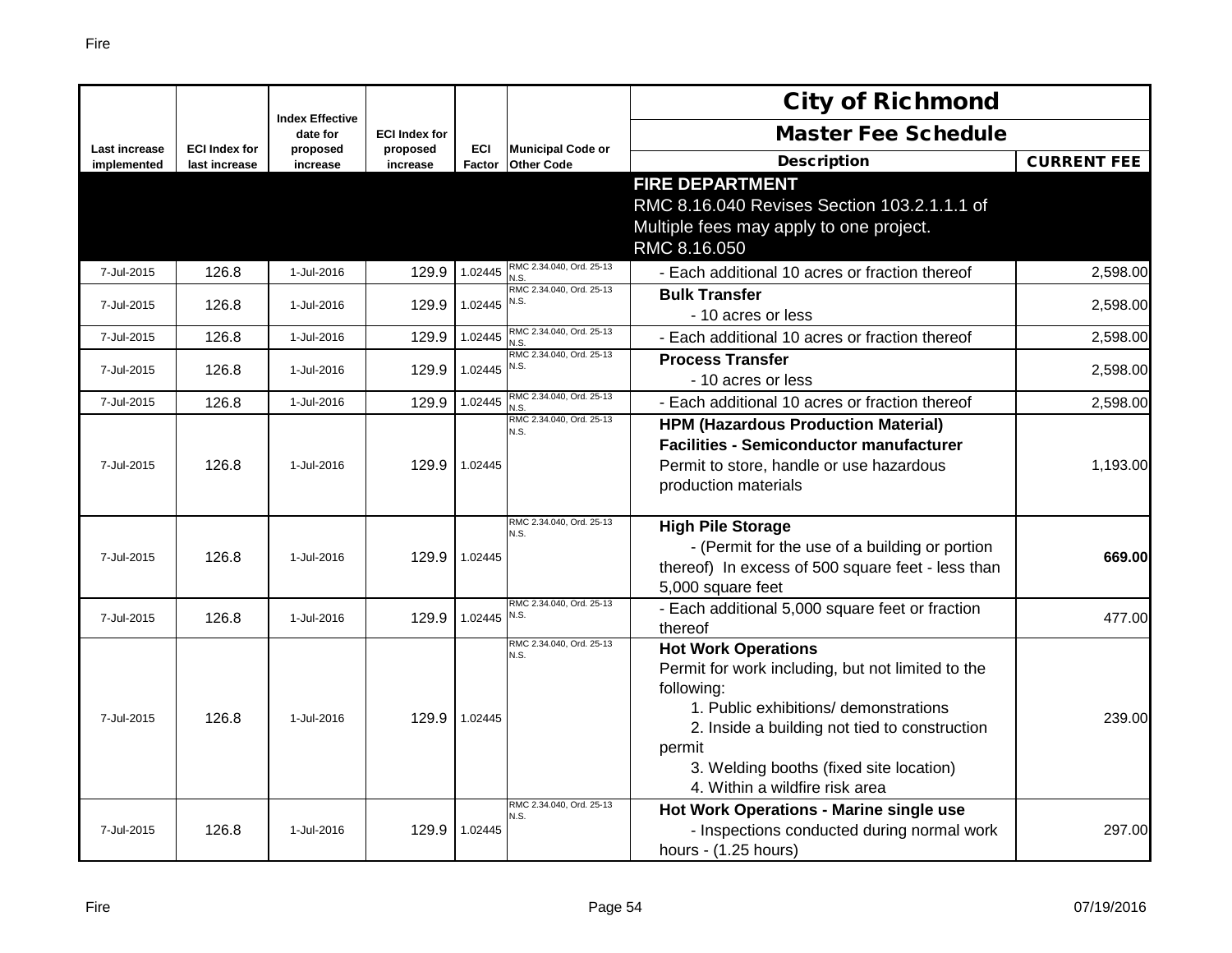|                              |                                       |                                    |                      |               |                                               | <b>City of Richmond</b>                                |                    |
|------------------------------|---------------------------------------|------------------------------------|----------------------|---------------|-----------------------------------------------|--------------------------------------------------------|--------------------|
|                              |                                       | <b>Index Effective</b><br>date for | <b>ECI Index for</b> |               |                                               | <b>Master Fee Schedule</b>                             |                    |
| Last increase<br>implemented | <b>ECI Index for</b><br>last increase | proposed<br>increase               | proposed<br>increase | ECI<br>Factor | <b>Municipal Code or</b><br><b>Other Code</b> | <b>Description</b>                                     | <b>CURRENT FEE</b> |
|                              |                                       |                                    |                      |               |                                               | <b>FIRE DEPARTMENT</b>                                 |                    |
|                              |                                       |                                    |                      |               |                                               | RMC 8.16.040 Revises Section 103.2.1.1.1 of            |                    |
|                              |                                       |                                    |                      |               |                                               | Multiple fees may apply to one project.                |                    |
|                              |                                       |                                    |                      |               |                                               | RMC 8.16.050                                           |                    |
| 7-Jul-2015                   |                                       | 1-Jul-2016                         |                      | 1.02445       | RMC 2.34.040, Ord. 25-13<br>N.S.              | - Additional inspection time during normal             |                    |
|                              | 126.8                                 |                                    | 129.9                |               |                                               | business hours per 1/2 hour                            | 119.00             |
| 7-Jul-2015                   | 126.8                                 | 1-Jul-2016                         | 129.9                | 1.02445       | RMC 2.34.040, Ord. 25-13<br>N.S.              | - After hours inspection time per 1/2 hour             | 239.00             |
|                              |                                       |                                    |                      | 1.02445 N.S.  | RMC 2.34.040, Ord. 25-13                      | - Overtime & Weekend inspections - three (3)           |                    |
| 7-Jul-2015                   | 126.8                                 | 1-Jul-2016                         | 129.9                |               |                                               | hours minimum                                          | 716.00             |
| 7-Jul-2015                   | 126.8                                 | 1-Jul-2016                         | 129.9                | 1.02445       | RMC 2.34.040, Ord. 25-13<br>N.S.              | <b>Industrial Ovens</b>                                | 417.00             |
|                              |                                       |                                    |                      |               |                                               | - Permit to operate an industrial oven                 |                    |
| 7-Jul-2015                   | 126.8                                 | 1-Jul-2016                         | 129.9                | 1.02445       | RMC 2.34.040, Ord. 25-13<br>N.S.              | - Commercial Incinerators                              | 417.00             |
|                              |                                       |                                    |                      |               | RMC 2.34.040, Ord. 25-13<br>N.S.              | <b>Lumber Yard &amp; Woodworking Plants</b>            |                    |
| 7-Jul-2015                   | 126.8                                 | 1-Jul-2016                         | 129.9                | 1.02445       |                                               | - Permit for the storage or the processing of          | 477.00             |
|                              |                                       |                                    |                      |               |                                               | lumber exceeding 100,000 cubic feet                    |                    |
|                              |                                       |                                    |                      |               | RMC 2.34.040, Ord. 25-13<br>N.S.              | Liquid or Gas Fueled vehicles or Equipment in          |                    |
|                              |                                       |                                    |                      |               |                                               | <b>Assembly Buildings</b>                              |                    |
| 7-Jul-2015                   | 126.8                                 | 1-Jul-2016                         | 129.9                | 1.02445       |                                               | - Permit to display, operate or demonstrate            | 239.00l            |
|                              |                                       |                                    |                      |               |                                               | liquid or gas fueled vehicles or equipment in          |                    |
|                              |                                       |                                    |                      |               |                                               | assembly buildings                                     |                    |
|                              |                                       |                                    |                      |               | RMC 2.34.040, Ord. 25-13<br>N.S.              | Liquid Propane (LP) Gas - Per Tank                     |                    |
| 7-Jul-2015                   | 126.8                                 | 1-Jul-2016                         | 129.9                | 1.02445       |                                               | - Permit for exchange of cylinders only - no           | 239.00             |
|                              |                                       |                                    |                      |               |                                               | refilling                                              |                    |
| 7-Jul-2015                   | 126.8                                 | 1-Jul-2016                         | 129.9                | 1.02445 N.S.  | RMC 2.34.040, Ord. 25-13                      | -Permit to dispense, store, install and use LPG        | 297.00             |
|                              |                                       |                                    |                      |               | RMC 2.34.040, Ord. 25-13                      | (less than 2K gallons)                                 |                    |
| 7-Jul-2015                   | 126.8                                 | 1-Jul-2016                         | 129.9                | 1.02445 N.S.  |                                               | -Permit to dispense, store, install and use LPG        | 477.00             |
|                              |                                       |                                    |                      |               | RMC 2.34.040, Ord. 25-13                      | (more than 2K gallons)                                 |                    |
| 7-Jul-2015                   | 126.8                                 | 1-Jul-2016                         | 129.9                | 1.02445 N.S.  |                                               | -To operate a plant/ facility 5,000 square feet or     | 477.00             |
|                              |                                       |                                    |                      |               | RMC 2.34.040, Ord. 25-13                      | less<br>-Each additional 5,000 square feet or fraction |                    |
| 7-Jul-2015                   | 126.8                                 | 1-Jul-2016                         | 129.9                | 1.02445 N.S.  |                                               | thereof                                                | 477.00             |
|                              |                                       |                                    |                      |               |                                               |                                                        |                    |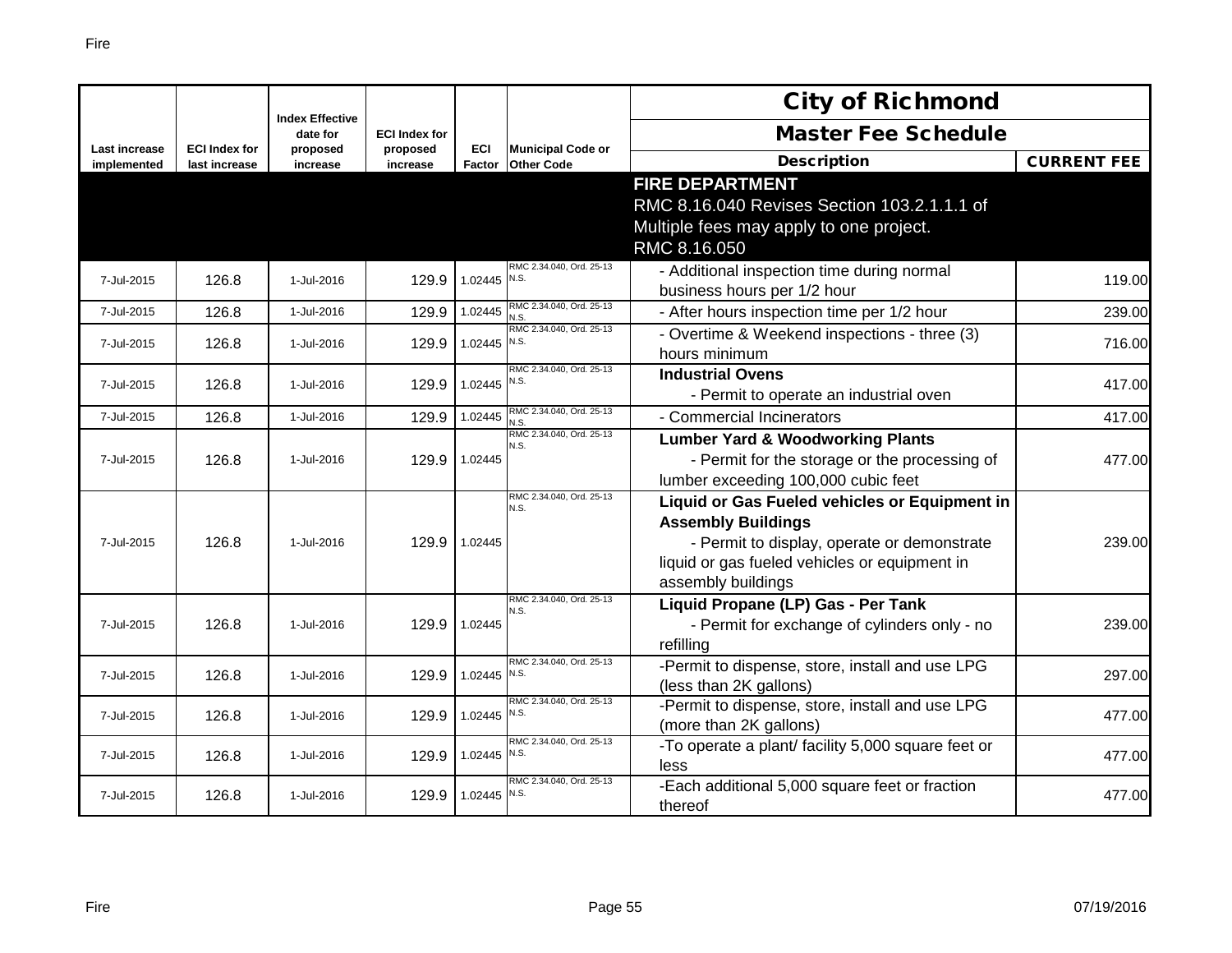|                              |                                       |                                    |                      |                      |                                               | <b>City of Richmond</b>                                                                                                                                                                                                                                                                                                    |                    |
|------------------------------|---------------------------------------|------------------------------------|----------------------|----------------------|-----------------------------------------------|----------------------------------------------------------------------------------------------------------------------------------------------------------------------------------------------------------------------------------------------------------------------------------------------------------------------------|--------------------|
|                              |                                       | <b>Index Effective</b><br>date for | <b>ECI Index for</b> |                      |                                               | <b>Master Fee Schedule</b>                                                                                                                                                                                                                                                                                                 |                    |
| Last increase<br>implemented | <b>ECI Index for</b><br>last increase | proposed<br>increase               | proposed<br>increase | <b>ECI</b><br>Factor | <b>Municipal Code or</b><br><b>Other Code</b> | <b>Description</b>                                                                                                                                                                                                                                                                                                         | <b>CURRENT FEE</b> |
|                              |                                       |                                    |                      |                      |                                               | <b>FIRE DEPARTMENT</b><br>RMC 8.16.040 Revises Section 103.2.1.1.1 of<br>Multiple fees may apply to one project.<br>RMC 8.16.050                                                                                                                                                                                           |                    |
| 7-Jul-2015                   | 126.8                                 | 1-Jul-2016                         | 129.9                | 1.02445              | RMC 2.34.040, Ord. 25-13<br>N.S.              | <b>Magnesium</b><br>- Permit to melt, cast, heat treat or grind more<br>than 10 pounds                                                                                                                                                                                                                                     | 358.00             |
| 7-Jul-2015                   | 126.8                                 | 1-Jul-2016                         | 129.9                | 1.02445              | RMC 2.34.040, Ord. 25-13<br>N.S.              | <b>Miscellaneous Combustible Storage</b><br>- Permit to store in any building or upon any<br>premises in excess of 2,500 cubic feet gross<br>volume of combustible empty packing cases,<br>boxes, barrels or similar containers, rubber tires,<br>rubber cork, wood or plastic pallets or similar<br>combustible materials | 477.00             |
| 7-Jul-2015                   | 126.8                                 | 1-Jul-2016                         | 129.9                | 1.02445              | RMC 2.34.040, Ord. 25-13<br>N.S.              | <b>Open Burning</b><br>- Permit is required for the kindling or<br>maintaining of an open fire or fire on any public<br>street, alley, road or other public or private<br>ground. Exceptional: Recreational                                                                                                                | 239.00             |
| 7-Jul-2015                   | 126.8                                 | 1-Jul-2016                         | 129.9                | 1.02445              | RMC 2.34.040, Ord. 25-13<br>N.S.              | <b>Open Flames &amp; Torches</b><br>- Permit is required to remove paint with a<br>torch; or to use a torch or open flame device                                                                                                                                                                                           | 239.00             |
| 7-Jul-2015                   | 126.8                                 | 1-Jul-2016                         | 129.9                | 1.02445              | RMC 2.34.040, Ord. 25-13<br>N.S.              | <b>Open Flames &amp; Candles</b><br>- Permit for the use of open flames inside<br>restaurants, public assemblies and/or drinking<br>establishments                                                                                                                                                                         | 239.00             |
| 7-Jul-2015                   | 126.8                                 | 1-Jul-2016                         | 129.9                | 1.02445              | RMC 2.34.040, Ord. 25-13<br>N.S.              | <b>Organic Coatings</b><br>- Permit for organic-coating manufacturing<br>operation producing more than 1 gallon of an<br>organic coating in one day                                                                                                                                                                        | 239.00             |
|                              |                                       |                                    |                      |                      |                                               | Places of Assembly - Exception: Other than Group A                                                                                                                                                                                                                                                                         |                    |
| 7-Jul-2015                   | 126.8                                 | 1-Jul-2016                         | 129.9                | 1.02445              |                                               | *ASSEMBLY: With stage, 1,000 or more<br>occupant load                                                                                                                                                                                                                                                                      | 595.00             |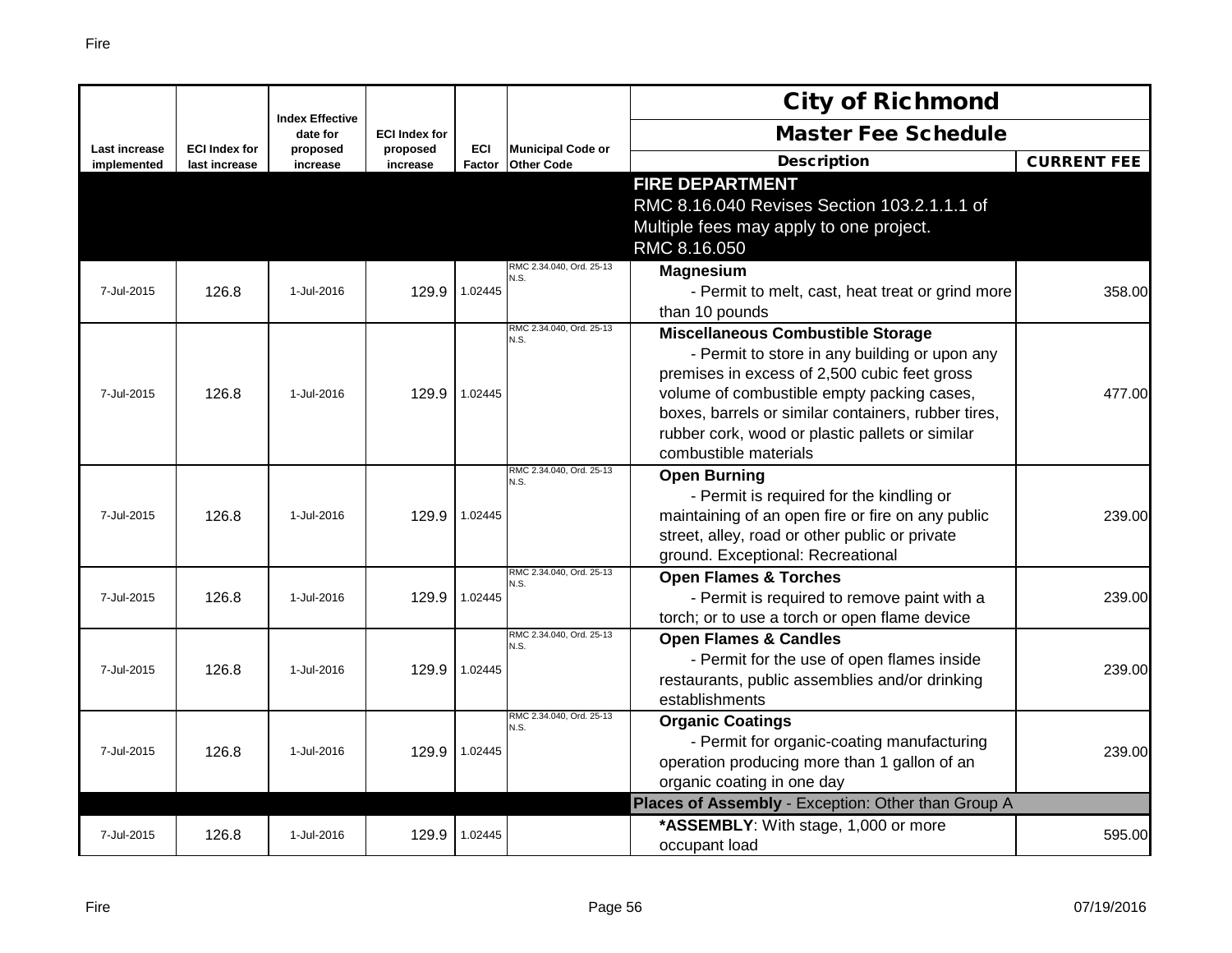|                                     |                                       |                                    |                      |                      |                                               | <b>City of Richmond</b>                                                    |                    |
|-------------------------------------|---------------------------------------|------------------------------------|----------------------|----------------------|-----------------------------------------------|----------------------------------------------------------------------------|--------------------|
|                                     |                                       | <b>Index Effective</b><br>date for | <b>ECI Index for</b> |                      |                                               | <b>Master Fee Schedule</b>                                                 |                    |
| <b>Last increase</b><br>implemented | <b>ECI Index for</b><br>last increase | proposed<br>increase               | proposed<br>increase | <b>ECI</b><br>Factor | <b>Municipal Code or</b><br><b>Other Code</b> | <b>Description</b>                                                         | <b>CURRENT FEE</b> |
|                                     |                                       |                                    |                      |                      |                                               | <b>FIRE DEPARTMENT</b>                                                     |                    |
|                                     |                                       |                                    |                      |                      |                                               | RMC 8.16.040 Revises Section 103.2.1.1.1 of                                |                    |
|                                     |                                       |                                    |                      |                      |                                               | Multiple fees may apply to one project.                                    |                    |
|                                     |                                       |                                    |                      |                      |                                               | RMC 8.16.050                                                               |                    |
| 7-Jul-2015                          | 126.8                                 | 1-Jul-2016                         | 129.9                | $1.02445$ N.S.       | RMC 2.34.040, Ord. 25-13                      | *ASSEMBLY: With stage, less than 1,000 or                                  | 595.00             |
|                                     |                                       |                                    |                      |                      |                                               | more occupant load                                                         |                    |
| 7-Jul-2015                          | 126.8                                 | 1-Jul-2016                         | 129.9                | $1.02445$ N.S.       | RMC 2.34.040, Ord. 25-13                      | *ASSEMBLY: Without stage, 300 or more                                      | 494.00             |
|                                     |                                       |                                    |                      |                      | RMC 2.34.040. Ord. 25-13                      | occupant load                                                              |                    |
| 7-Jul-2015                          | 126.8                                 | 1-Jul-2016                         | 129.9                | $1.02445$ N.S.       |                                               | *ASSEMBLY: Without stage, 201-299 occupant<br>load                         | 477.00             |
| 7-Jul-2015                          | 126.8                                 | 1-Jul-2016                         | 129.9                | 1.02445 $N.S.$       | RMC 2.34.040, Ord. 25-13                      | *ASSEMBLY: Without stage, 101-200 occupant                                 | 417.00             |
|                                     |                                       |                                    |                      |                      |                                               | load                                                                       |                    |
| 7-Jul-2015                          | 126.8                                 | 1-Jul-2016                         | 129.9                | 1.02445              | RMC 2.34.040, Ord. 25-13<br>N.S.              | *ASSEMBLY: Without stage, 50-100 occupant                                  | 297.00             |
|                                     |                                       |                                    |                      |                      |                                               | load                                                                       |                    |
|                                     |                                       |                                    |                      |                      |                                               |                                                                            |                    |
|                                     |                                       |                                    |                      |                      |                                               | Pyrotechnic Special Effects Material - permit to use                       |                    |
| 7-Jul-2015                          | 126.8                                 | 1-Jul-2016                         | 129.9                | 1.02445              |                                               | Inspections during normal work hours - (2 hours)                           | 477.00             |
|                                     |                                       |                                    |                      |                      | RMC 2.34.040, Ord. 25-13                      | Additional inspection time during normal business                          |                    |
| 7-Jul-2015                          | 126.8                                 | 1-Jul-2016                         | 129.9                | 1.02445 N.S.         |                                               | hours - \$111 per half hour                                                | 119.00             |
| 7-Jul-2015                          | 126.8                                 | 1-Jul-2016                         | 129.9                | 1.02445 N.S.         | RMC 2.34.040, Ord. 25-13                      | Additional inspection time after normal business<br>hours - \$223 per hour | 239.00             |
|                                     |                                       |                                    |                      |                      | RMC 2.34.040, Ord. 25-13                      | Overtime and weekend inspections: Three hour                               |                    |
| 7-Jul-2015                          | 126.8                                 | 1-Jul-2016                         | 129.9                | 1.02445 N.S.         |                                               | minimum fee                                                                | 716.00             |
|                                     |                                       |                                    |                      |                      | RMC 2.34.040, Ord. 25-13<br>N.S.              | <b>Pyroxylin Plastics</b>                                                  |                    |
| 7-Jul-2015                          | 126.8                                 | 1-Jul-2016                         | 129.9                | 1.02445              |                                               | - Permit for storage and handling of more                                  | 239.00             |
|                                     |                                       |                                    |                      |                      |                                               | than 25lbs. Of cellulose nitrate (proxylin)                                |                    |
|                                     |                                       |                                    |                      |                      | RMC 2.34.040, Ord. 25-13<br>N.S.              | <b>Refrigeration Operation Equipment</b>                                   |                    |
| 7-Jul-2015                          | 126.8                                 | 1-Jul-2016                         | 129.9                | 1.02445              |                                               | - Permit to operate a mechanical refrigeration                             | 358.00             |
|                                     |                                       |                                    |                      |                      |                                               | unit or system                                                             |                    |
|                                     |                                       |                                    |                      |                      | RMC 2.34.040, Ord. 25-13                      | <b>Repair Garages &amp; Motor Fuel Dispensing</b>                          |                    |
| 7-Jul-2015<br>7-Jul-2015            | 126.8<br>126.8                        | 1-Jul-2016<br>1-Jul-2016           | 129.9<br>129.9       | 1.02445<br>1.02445   | J.S.<br>RMC 2.34.040, Ord. 25-13              | 1-4 repair bays<br>5-8 repair bays                                         | 297.00<br>358.00   |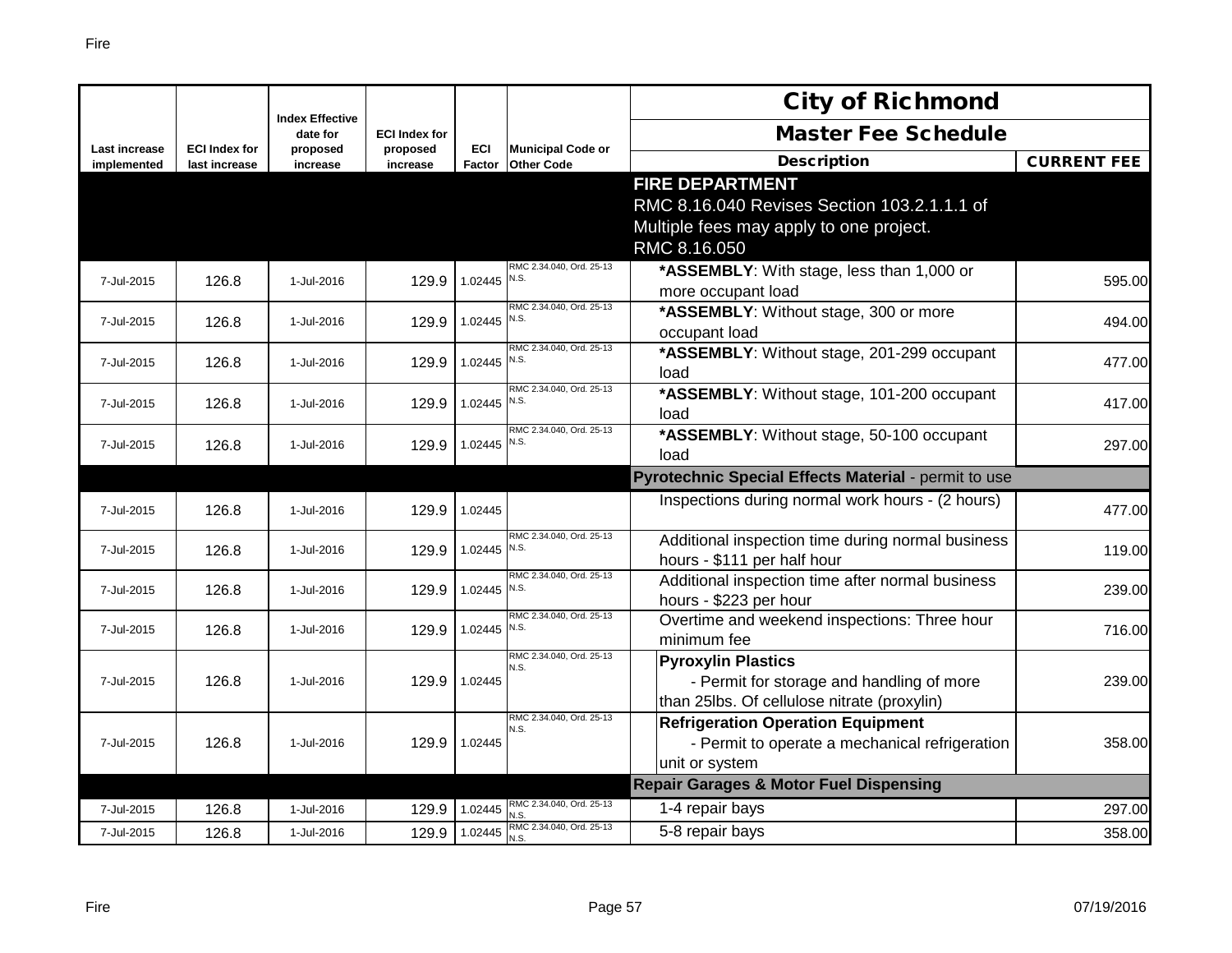|                              |                                       |                                    |                      |                             |                                               | <b>City of Richmond</b>                                                                                                                                                                                                                                                           |                    |
|------------------------------|---------------------------------------|------------------------------------|----------------------|-----------------------------|-----------------------------------------------|-----------------------------------------------------------------------------------------------------------------------------------------------------------------------------------------------------------------------------------------------------------------------------------|--------------------|
|                              |                                       | <b>Index Effective</b><br>date for | <b>ECI Index for</b> |                             |                                               | <b>Master Fee Schedule</b>                                                                                                                                                                                                                                                        |                    |
| Last increase<br>implemented | <b>ECI Index for</b><br>last increase | proposed<br>increase               | proposed<br>increase | <b>ECI</b><br><b>Factor</b> | <b>Municipal Code or</b><br><b>Other Code</b> | <b>Description</b>                                                                                                                                                                                                                                                                | <b>CURRENT FEE</b> |
|                              |                                       |                                    |                      |                             |                                               | <b>FIRE DEPARTMENT</b><br>RMC 8.16.040 Revises Section 103.2.1.1.1 of<br>Multiple fees may apply to one project.<br>RMC 8.16.050                                                                                                                                                  |                    |
| 7-Jul-2015                   | 126.8                                 | 1-Jul-2016                         | 129.9                | 1.02445                     | RMC 2.34.040, Ord. 25-13<br>N.S               | Greater than 8 repair bays                                                                                                                                                                                                                                                        | 417.00             |
| 7-Jul-2015                   | 126.8                                 | 1-Jul-2016                         | 129.9                | 1.02445                     | RMC 2.34.040, Ord. 25-13<br>N.S.              | <b>Motor Vehicle Fuel Dispensing</b><br>- Permit to refuel vehicles including:<br>automobile (service stations), marine apparatus,<br>watercraft and fleet motor fuel - dispensing<br>vehicles                                                                                    | 417.00             |
| 7-Jul-2015                   | 126.8                                 | 1-Jul-2016                         | 129.9                | 1.02445                     | RMC 2.34.040, Ord. 25-13<br>N.S.              | <b>Tank Vehicle Dispensing</b><br>- Permit for the fueling of motor vehicles at<br>approved locations from a tank vehicle. Also<br>includes the limited or temporary fueling<br>operations for special events (i.e. fueling or<br>watercraft from shore, piers, floats or barges) | 239.00             |
| 7-Jul-2015                   | 126.8                                 | 1-Jul-2016                         | 129.9                | 1.02445                     | RMC 2.34.040, Ord. 25-13<br>N.S.              | <b>Rooftop Heliports</b><br>- Permit to operate a rooftop heliport                                                                                                                                                                                                                | 239.00             |
| 7-Jul-2015                   | 126.8                                 | 1-Jul-2016                         | 129.9                | 1.02445                     | RMC 2.34.040, Ord. 25-13<br>N.S.              | <b>Spraying or Dipping - Finish Application</b><br>- Permit to conduct spraying or dipping<br>operations utilizing flammable or combustible<br>liquids or the application of combustible powders                                                                                  |                    |
| 7-Jul-2015                   | 126.8                                 | 1-Jul-2016                         | 129.9                | 1.02445                     |                                               | 5,000 square feet or less                                                                                                                                                                                                                                                         | 472.00             |
| 7-Jul-2015                   | 126.8                                 | 1-Jul-2016                         | 129.9                | 1.02445 N.S.                | RMC 2.34.040, Ord. 25-13                      | Each additional 5,000 square feet or fraction of                                                                                                                                                                                                                                  | 297.00             |
| 7-Jul-2015                   | 126.8                                 | 1-Jul-2016                         | 129.9                | 1.02445                     | RMC 2.34.040, Ord. 25-13<br>N.S               | Storage of Scrap Tires & Tire Byproducts□<br>$-Pe$                                                                                                                                                                                                                                | 417.00             |
|                              |                                       |                                    |                      |                             |                                               | <b>Temporary Membrane Structures &amp; Tents</b>                                                                                                                                                                                                                                  |                    |
| 7-Jul-2015                   | 126.8                                 | 1-Jul-2016                         | 129.9                | 1.02445                     | RMC 2.34.040, Ord. 25-13<br>N.S               | 400 - 699 square feet                                                                                                                                                                                                                                                             | 119.00             |
| 7-Jul-2015                   | 126.8                                 | 1-Jul-2016                         | 129.9                | 1.02445                     | RMC 2.34.040, Ord. 25-13<br>N.S.              | 699 - 4,199 square feet                                                                                                                                                                                                                                                           | 239.00             |
| 7-Jul-2015                   | 126.8                                 | 1-Jul-2016                         | 129.9                | 1.02445                     | RMC 2.34.040, Ord. 25-13<br>N.S               | Greater than 5,000 square feet                                                                                                                                                                                                                                                    | 358.00             |
| 7-Jul-2015                   | 126.8                                 | 1-Jul-2016                         | 129.9                | 1.02445                     | RMC 2.34.040, Ord. 25-13<br>N.S.              | Additional inspection time during normal business<br>hours per 1/2 hour                                                                                                                                                                                                           | 119.00             |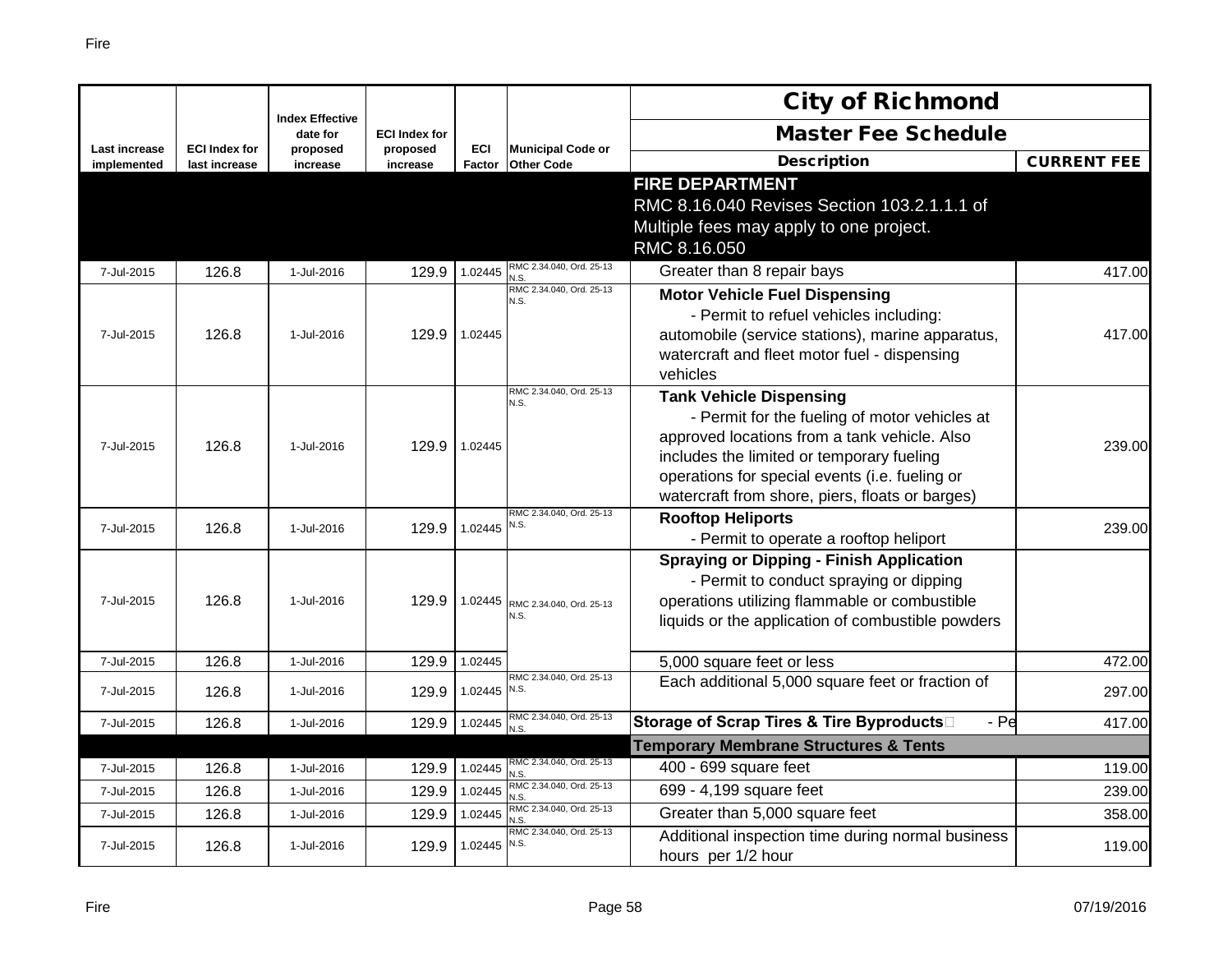|                              |                      |                                    |                      |            |                                  | <b>City of Richmond</b>                            |                    |
|------------------------------|----------------------|------------------------------------|----------------------|------------|----------------------------------|----------------------------------------------------|--------------------|
|                              | <b>ECI Index for</b> | <b>Index Effective</b><br>date for | <b>ECI Index for</b> | <b>ECI</b> | <b>Municipal Code or</b>         | <b>Master Fee Schedule</b>                         |                    |
| Last increase<br>implemented | last increase        | proposed<br>increase               | proposed<br>increase | Factor     | <b>Other Code</b>                | <b>Description</b>                                 | <b>CURRENT FEE</b> |
|                              |                      |                                    |                      |            |                                  | <b>FIRE DEPARTMENT</b>                             |                    |
|                              |                      |                                    |                      |            |                                  | RMC 8.16.040 Revises Section 103.2.1.1.1 of        |                    |
|                              |                      |                                    |                      |            |                                  | Multiple fees may apply to one project.            |                    |
|                              |                      |                                    |                      |            |                                  | RMC 8.16.050                                       |                    |
| 7-Jul-2015                   | 126.8                | 1-Jul-2016                         | 129.9                | 1.02445    | RMC 2.34.040, Ord. 25-13<br>N.S. | Additional inspection time after normal business   | 239.00             |
|                              |                      |                                    |                      |            |                                  | hours per hour                                     |                    |
| 7-Jul-2015                   | 126.8                | 1-Jul-2016                         | 129.9                | 1.02445    | RMC 2.34.040, Ord. 25-13<br>N.S. | <b>Overtime and Weekend Inspections:</b>           | 716.00             |
|                              |                      |                                    |                      |            |                                  | - Three-hour minimum fee                           |                    |
|                              |                      |                                    |                      |            | RMC 2.34.040, Ord. 25-13<br>N.S. | <b>Extended Period of Use</b>                      |                    |
|                              |                      |                                    |                      |            |                                  | - Permit to extend the use of a tent, canopy or    |                    |
| 7-Jul-2015                   | 126.8                | 1-Jul-2016                         | 129.9                | 1.02445    |                                  | air supported structure for an additional 180 days | 239.00             |
|                              |                      |                                    |                      |            |                                  | (1 Extension of use per structure)                 |                    |
|                              |                      |                                    |                      |            | RMC 2.34.040, Ord. 25-13         | <b>Tire-Rebuilding Plants</b>                      |                    |
| 7-Jul-2015                   | 126.8                | 1-Jul-2016                         | 129.9                | 1.02445    | N.S.                             | - Permit to operate and maintain a tire            | 417.00             |
|                              |                      |                                    |                      |            |                                  | rebuilding plant                                   |                    |
|                              |                      |                                    |                      |            | RMC 2.34.040, Ord. 25-13         | <b>Waste Handling</b>                              |                    |
|                              |                      |                                    |                      |            | N.S.                             | - Permit to operation of wrecking yards, junk      |                    |
| 7-Jul-2015                   | 126.8                | 1-Jul-2016                         | 129.9                | 1.02445    |                                  | yards and waste material-handling facilities       | 446.00             |
|                              |                      |                                    |                      |            |                                  |                                                    |                    |
|                              |                      |                                    |                      |            | RMC 2.34.040, Ord. 25-13<br>N.S. | <b>Wood Products</b>                               |                    |
| 7-Jul-2015                   | 126.8                | 1-Jul-2016                         | 129.9                | 1.02445    |                                  | - Permit to store chips, hogged material,          | 417.00             |
|                              |                      |                                    |                      |            |                                  | lumber or plywood in excess of 200 cubic feet      |                    |
|                              |                      |                                    |                      |            |                                  | <b>Additional Permits</b>                          |                    |
| 7-Jul-2015                   | 126.8                | 1-Jul-2016                         | 129.9                | 1.02445    | RMC 2.34.040, Ord. 25-13         | 1. Production Facilities - Change use or           | 477.00             |
|                              |                      |                                    |                      |            | N.S.                             | occupancy or allow the attendance of a live        |                    |
|                              |                      |                                    |                      |            |                                  | audience, or for wrap parties                      |                    |
|                              |                      |                                    |                      |            |                                  | 2. Pyrotechnics & Special Effects - Use of         |                    |
| 7-Jul-2015                   | 126.8                | 1-Jul-2016                         | 129.9                | 1.02445    | RMC 2.34.040, Ord. 25-13<br>N.S. | pyrotechnics special effects for the use of motion | 477.00             |
|                              |                      |                                    |                      |            |                                  | picture, television and commercial production      |                    |
|                              |                      |                                    |                      |            |                                  |                                                    |                    |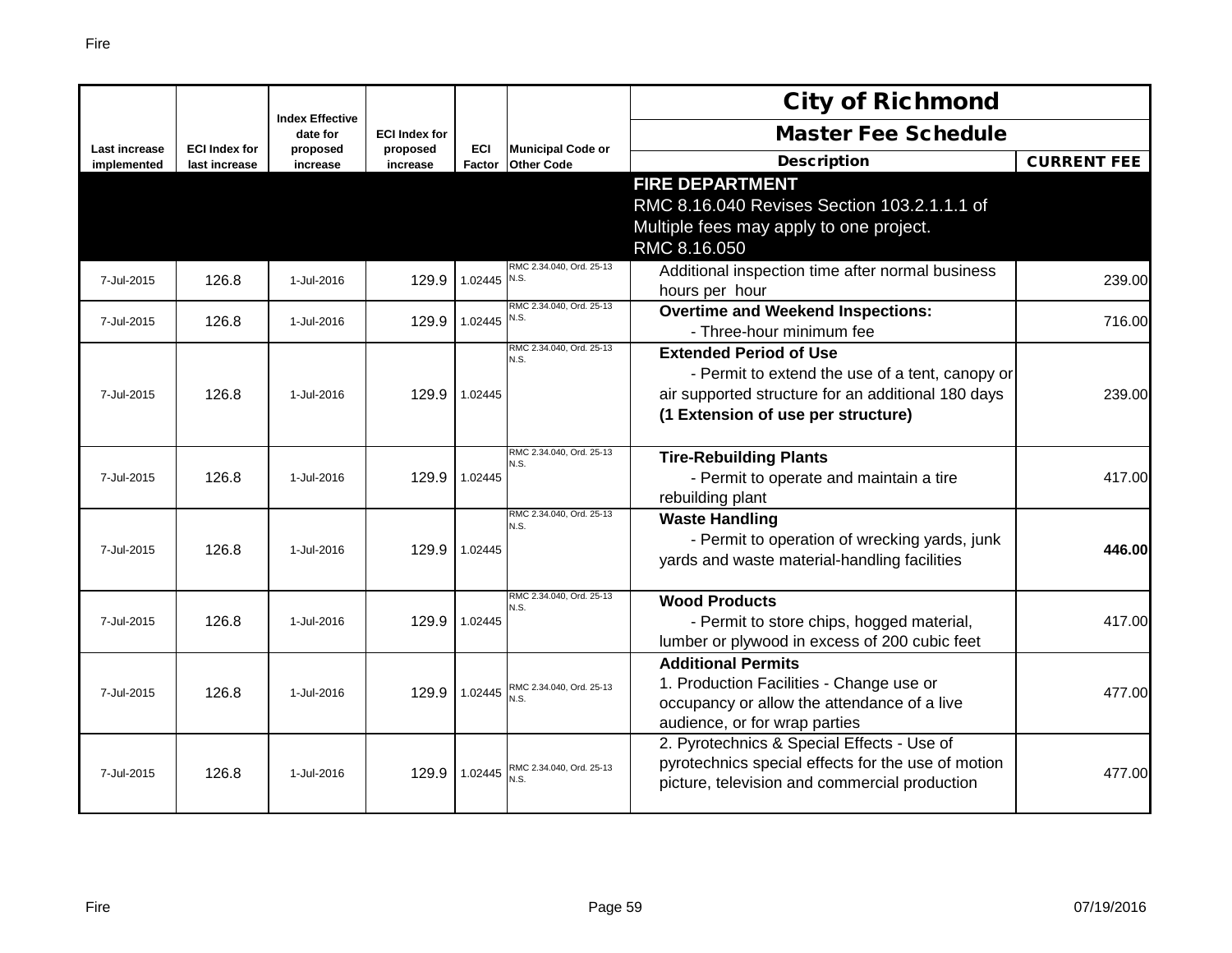|                                     |                                       |                                    |                      |                      |                                               | <b>City of Richmond</b>                                                                                                                                                                                                                                                                                           |                    |
|-------------------------------------|---------------------------------------|------------------------------------|----------------------|----------------------|-----------------------------------------------|-------------------------------------------------------------------------------------------------------------------------------------------------------------------------------------------------------------------------------------------------------------------------------------------------------------------|--------------------|
|                                     |                                       | <b>Index Effective</b><br>date for | <b>ECI Index for</b> |                      |                                               | <b>Master Fee Schedule</b>                                                                                                                                                                                                                                                                                        |                    |
| <b>Last increase</b><br>implemented | <b>ECI Index for</b><br>last increase | proposed<br>increase               | proposed<br>increase | <b>ECI</b><br>Factor | <b>Municipal Code or</b><br><b>Other Code</b> | <b>Description</b>                                                                                                                                                                                                                                                                                                | <b>CURRENT FEE</b> |
| 7-Jul-2015                          | 126.8                                 | 1-Jul-2016                         | 129.9                | 1.02445              | RMC 2.34.040, Ord. 25-13<br>N.S.              | <b>FIRE DEPARTMENT</b><br>RMC 8.16.040 Revises Section 103.2.1.1.1 of<br>Multiple fees may apply to one project.<br>RMC 8.16.050<br>3. Live Audiences - Install seating for live<br>audiences (production studios & sound stages)                                                                                 | 239.00             |
|                                     |                                       |                                    |                      |                      |                                               | <b>Temporary Assembly</b>                                                                                                                                                                                                                                                                                         |                    |
| 7-Jul-2015                          | 126.8                                 | 1-Jul-2016                         | 129.9                | 1.02445              | RMC 2.34.040, Ord. 25-13<br>N.S.              | 1. Number of people expected to attend<br>2. Number exits<br>3. Location of fire extinguishers<br>4. Location of tables & chairs<br>5. Location of stage<br>6. Location of tents (Requires separate permit)<br>7. Location of cooking area(s)<br>8. Location of any open flames used for cooking<br>or decorating | 239.00             |
|                                     |                                       |                                    |                      |                      |                                               | <b>Temporary Assembly</b>                                                                                                                                                                                                                                                                                         |                    |
| 7-Jul-2015                          | 126.8                                 | 1-Jul-2016                         | 129.9                | 1.02445              | RMC 2.34.040, Ord. 25-13<br>N.S.              | 1. Number of people expected to attend<br>2. Number exits<br>3. Location of fire extinguishers<br>4. Location of tables & chairs<br>5. Location of stage<br>6. Location of tents (Requires separate permit)<br>7. Location of cooking area(s)<br>8. Location of any open flames used for cooking<br>or decorating | 239.00             |
| 7-Jul-2015                          | 126.8                                 | 1-Jul-2016                         | 129.9                | $1.02445$ N.S.       | RMC 2.34.040, Ord. 25-13                      | Christmas Tree Sales - Permit to operate a<br>Christmas Tree lot                                                                                                                                                                                                                                                  | 417.00             |
| 7-Jul-2015                          | 126.8                                 | 1-Jul-2016                         | 129.9                | 1.02445 $N.S.$       | RMC 2.34.040, Ord. 25-13                      | <b>Asbestos Removal</b> - Permit to conduct asbestos<br>removal operations                                                                                                                                                                                                                                        | 239.00             |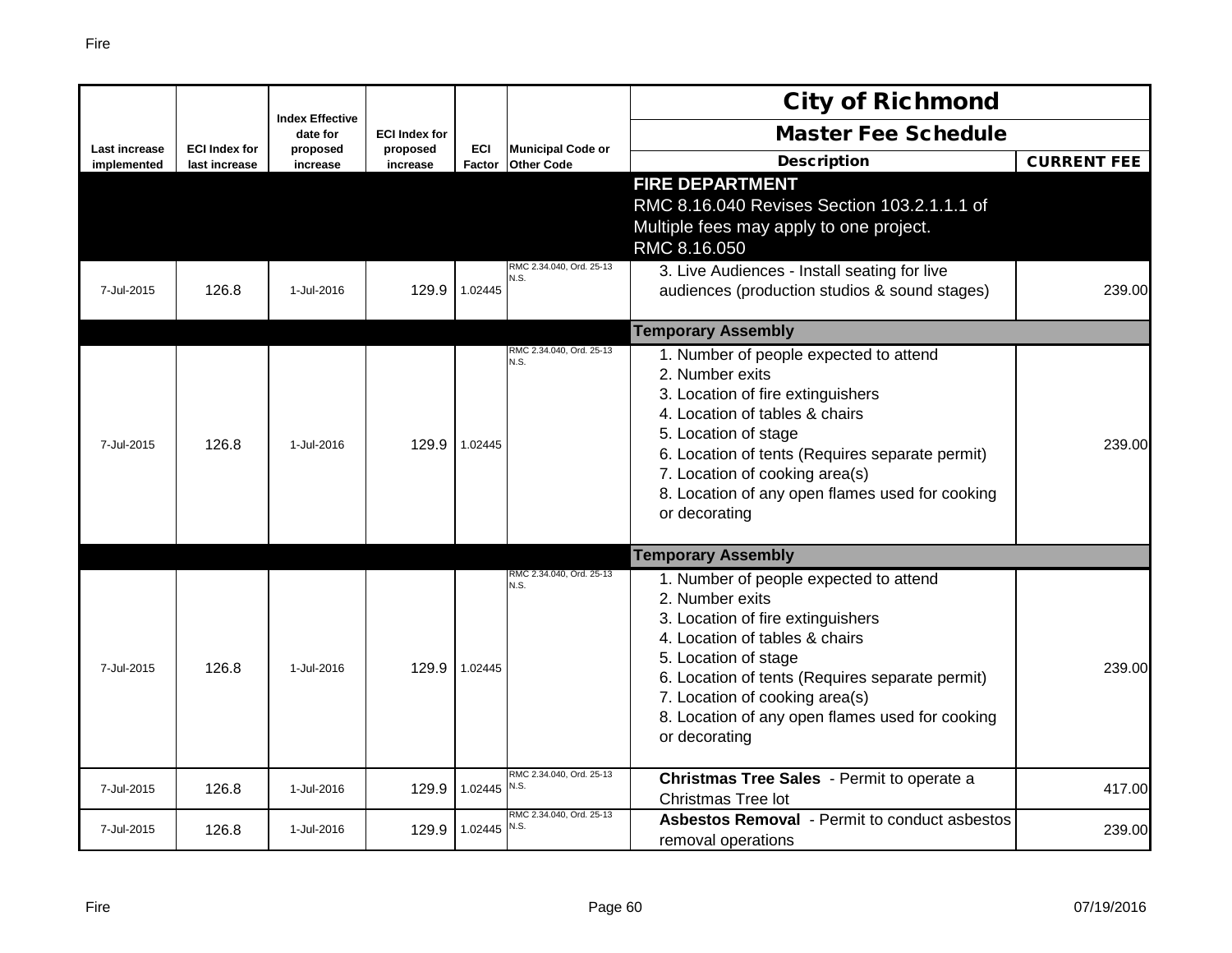|                      |                      |                                    |                      |                |                                  | <b>City of Richmond</b>                                                                                                                        |                    |
|----------------------|----------------------|------------------------------------|----------------------|----------------|----------------------------------|------------------------------------------------------------------------------------------------------------------------------------------------|--------------------|
| <b>Last increase</b> | <b>ECI Index for</b> | <b>Index Effective</b><br>date for | <b>ECI Index for</b> | <b>ECI</b>     | <b>Municipal Code or</b>         | <b>Master Fee Schedule</b>                                                                                                                     |                    |
| implemented          | last increase        | proposed<br>increase               | proposed<br>increase | <b>Factor</b>  | <b>Other Code</b>                | <b>Description</b>                                                                                                                             | <b>CURRENT FEE</b> |
|                      |                      |                                    |                      |                |                                  | <b>FIRE DEPARTMENT</b><br>RMC 8.16.040 Revises Section 103.2.1.1.1 of<br>Multiple fees may apply to one project.                               |                    |
|                      |                      |                                    |                      |                |                                  | RMC 8.16.050                                                                                                                                   |                    |
| 7-Jul-2015           | 126.8                | 1-Jul-2016                         | 129.9                | 1.02445        | RMC 2.34.040, Ord. 25-13<br>N.S. | <b>Battery system Storage</b><br>- Permit to operate stationary lead-acid battery<br>systems having liquid capacity of more than 50<br>gallons | 239.00             |
| 7-Jul-2015           | 126.8                | 1-Jul-2016                         | 129.9                | 1.02445        | RMC 2.34.040, Ord. 25-13<br>N.S. | <b>Firework Aerial Display</b><br>Permit to use fireworks, pyrotechnics outside<br>Inspections during normal work hours - (2.5)<br>hours)      | 1,416.00           |
| 7-Jul-2015           | 126.8                | 1-Jul-2016                         | 129.9                | 1.02445        |                                  | Additional inspection time during normal business<br>hours per 1/2 hour                                                                        | 119.00             |
| 7-Jul-2015           | 126.8                | 1-Jul-2016                         | 129.9                | 1.02445        | RMC 2.34.040, Ord. 25-13<br>N.S. | Additional inspection time during normal business<br>hours per 1/2 hour                                                                        | 239.00             |
| 7-Jul-2015           | 126.8                | 1-Jul-2016                         | 129.9                | 1.02445        | RMC 2.34.040. Ord. 25-13<br>N.S. | <b>Overtime and Weekend Inspections:</b><br>- Three-hour minimum fee                                                                           | 716.00             |
| 7-Jul-2015           | 126.8                | 1-Jul-2016                         | 129.9                | 1.02445        | RMC 2.34.040. Ord. 25-13<br>N.S. | <b>Set Piece Display</b>                                                                                                                       | 477.00             |
| 7-Jul-2015           | 126.8                | 1-Jul-2016                         | 129.9                | 1.02445        | RMC 2.34.040, Ord. 25-13<br>N.S. | <b>Model rocket</b><br>- Permit to operate/launch motorized rockets (fees<br>include 1/2 hour site inspection)                                 | 358.00             |
| 7-Jul-2015           | 126.8                | 1-Jul-2016                         | 129.9                | 1.02445 $N.S.$ | RMC 2.34.040, Ord. 25-13         | <b>Retail Sale</b>                                                                                                                             | 119.00             |
| 7-Jul-2015           | 126.8                | 1-Jul-2016                         | 129.9                | 1.02445        | RMC 2.34.040, Ord. 25-13<br>N.S. | <b>Temporary Water Supply</b><br>- Permit is required to use a temporary water<br>supply for construction of residential projects              | 239.00             |
| 7-Jul-2015           | 126.8                | 1-Jul-2016                         | 129.9                | 1.02445        | RMC 2.34.040, Ord. 25-13<br>N.S. | <b>Tire Storage &amp; Scrap Tires</b><br>- Permit to store tires in excess of 1,000 cubic feet<br>inside buildings                             | 297.00             |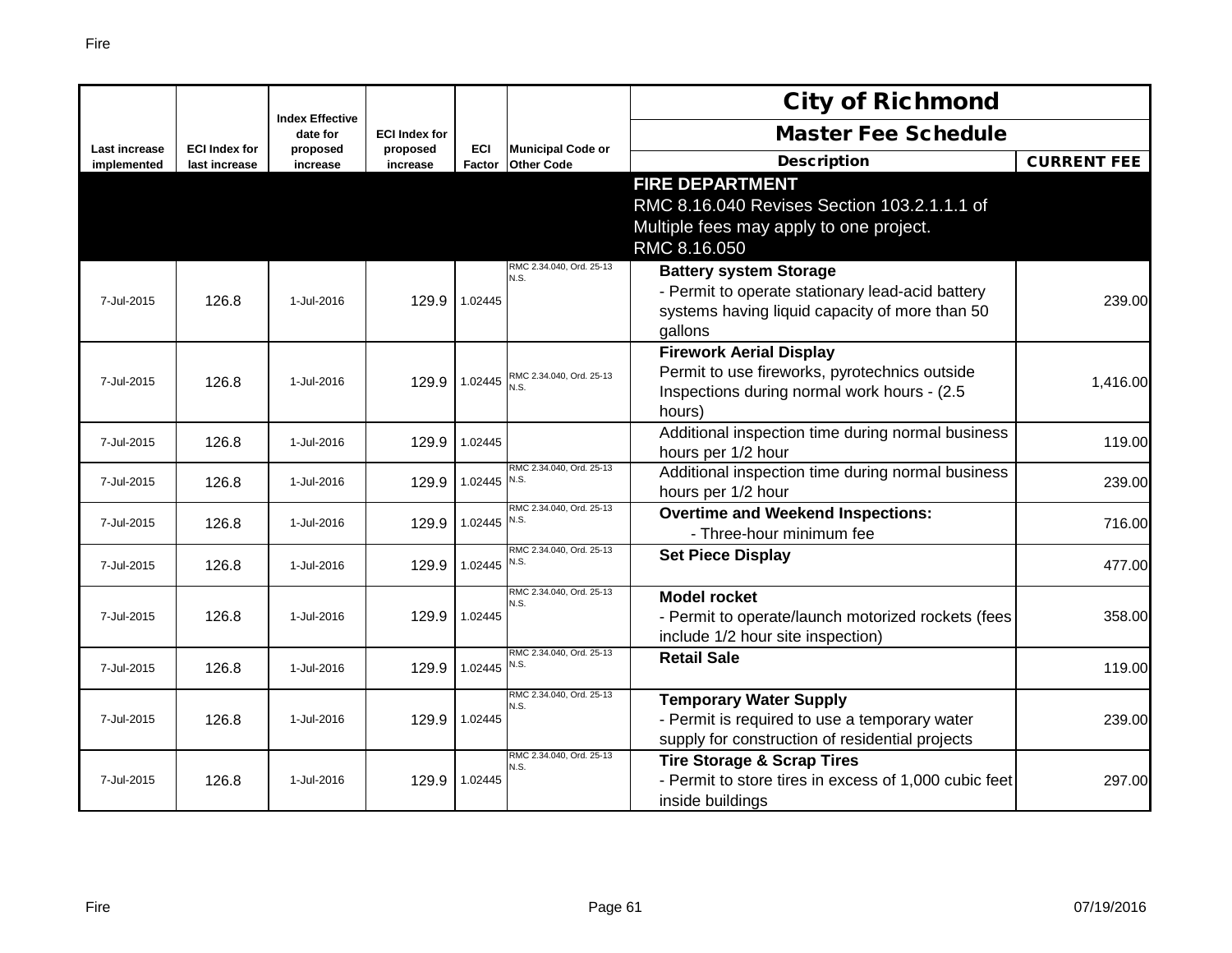|               |                      | <b>Index Effective</b> |                                  |               |                                  | <b>City of Richmond</b>                                                                                                                                                                                                                                                                                                                                                                   |                    |
|---------------|----------------------|------------------------|----------------------------------|---------------|----------------------------------|-------------------------------------------------------------------------------------------------------------------------------------------------------------------------------------------------------------------------------------------------------------------------------------------------------------------------------------------------------------------------------------------|--------------------|
| Last increase | <b>ECI Index for</b> | date for               | <b>ECI Index for</b><br>proposed | <b>ECI</b>    | <b>Municipal Code or</b>         | <b>Master Fee Schedule</b>                                                                                                                                                                                                                                                                                                                                                                |                    |
| implemented   | last increase        | proposed<br>increase   | increase                         | <b>Factor</b> | <b>Other Code</b>                | <b>Description</b>                                                                                                                                                                                                                                                                                                                                                                        | <b>CURRENT FEE</b> |
|               |                      |                        |                                  |               |                                  | <b>FIRE DEPARTMENT</b><br>RMC 8.16.040 Revises Section 103.2.1.1.1 of<br>Multiple fees may apply to one project.<br>RMC 8.16.050                                                                                                                                                                                                                                                          |                    |
| 7-Jul-2015    | 126.8                | 1-Jul-2016             | 129.9                            | 1.02445       | RMC 2.34.040, Ord. 25-13<br>N.S. | <b>Change of Occupancy/Site Inspection or</b><br><b>Miscellaneous Inspection</b><br>- A permit is required for a requested inspection<br>for the change of occupancy including, but not<br>limited to: Inspections conducted when required<br>by Building Official, Planning, or other<br>Governmental agency and where not elsewhere<br>listed (Provides 1 1/4 hour site/inspection time | 297.00             |
| 7-Jul-2015    | 126.8                | 1-Jul-2016             | 129.9                            | 1.02445       | RMC 2.34.040, Ord. 25-13<br>N.S. | <b>Fire File Review</b><br>- To gain access to any fire file to review including<br>but not limited to the following; Incident reports<br>including California Fire Incident Report System,<br>property history, inspection history, and facility<br>system history.                                                                                                                      | 27.00              |
| 7-Jul-2015    | 126.8                | 1-Jul-2016             | 129.9                            | 1.02445       | RMC 2.34.040, Ord. 25-13<br>N.S. | Single Family Home Review - Tenant<br>Improvements for additions and alterations<br>(Does not include review of fire sprinkler systems)<br>Fees include 1/2 hour plan review.                                                                                                                                                                                                             | 118.00             |
| 7-Jul-2015    | 126.8                | 1-Jul-2016             | 129.9                            | 1.02445       | RMC 2.34.040, Ord. 25-13<br>N.S. | <b>Firework Aerial Display</b><br><b>Youth Scouts/Troops</b>                                                                                                                                                                                                                                                                                                                              | 27.00              |
|               |                      |                        |                                  |               |                                  | ** Fire Department fees are based on the calendar year and will be prorated                                                                                                                                                                                                                                                                                                               |                    |
|               |                      |                        |                                  |               |                                  | HSC = California Health and Safety Code. UFC = Uniform Fire Code. 19CCR                                                                                                                                                                                                                                                                                                                   |                    |
|               |                      |                        |                                  |               |                                  | Permits are non-transferable, and fees are non-refundable. Failure to pay                                                                                                                                                                                                                                                                                                                 |                    |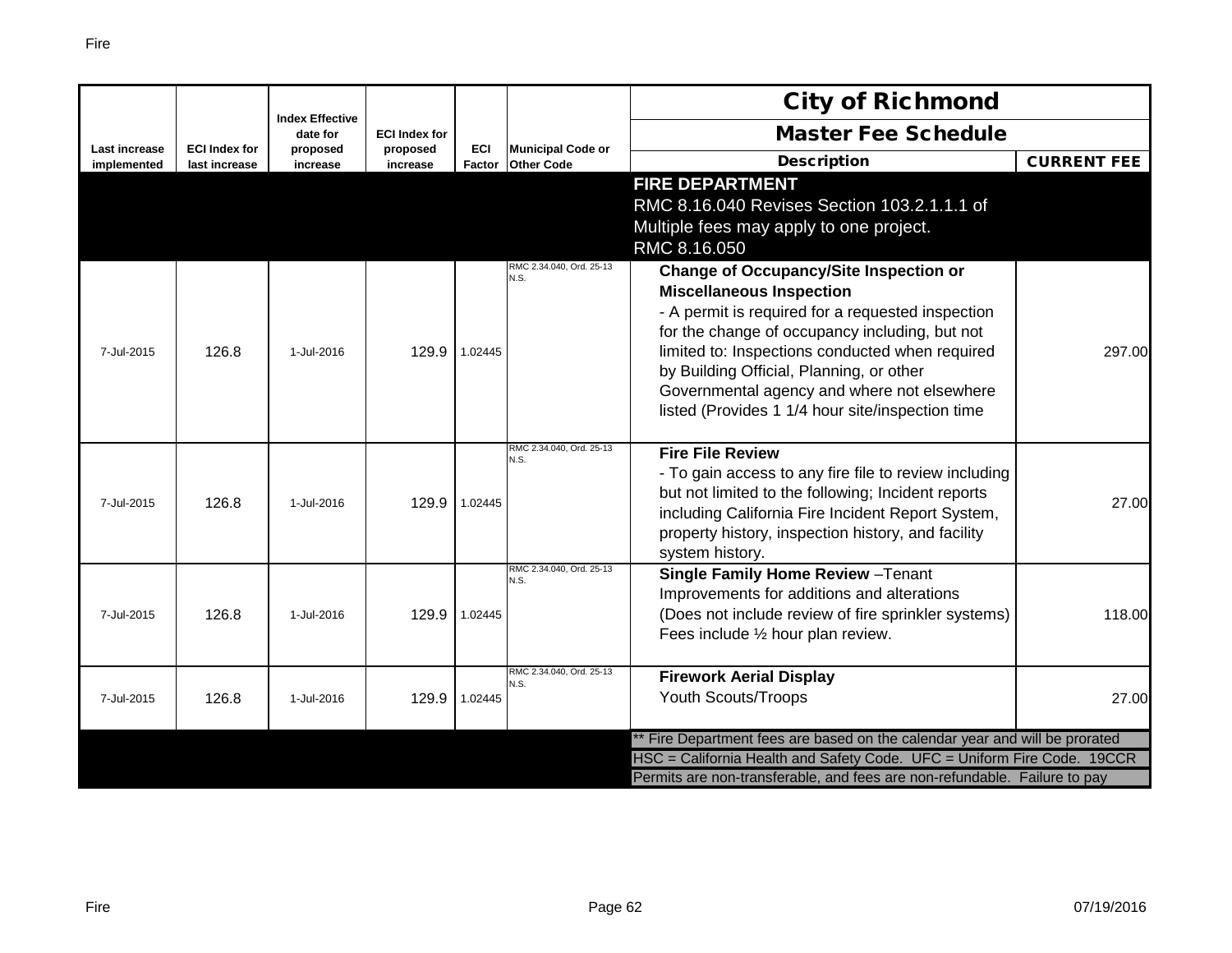|                              |                                       | <b>Index Effective</b> |                      |               |                                               | <b>City of Richmond</b>                                                                                                                                                                                                                                                                                                                  |                    |
|------------------------------|---------------------------------------|------------------------|----------------------|---------------|-----------------------------------------------|------------------------------------------------------------------------------------------------------------------------------------------------------------------------------------------------------------------------------------------------------------------------------------------------------------------------------------------|--------------------|
|                              |                                       | date for               | <b>ECI Index for</b> |               |                                               | <b>Master Fee Schedule</b>                                                                                                                                                                                                                                                                                                               |                    |
| Last increase<br>implemented | <b>ECI Index for</b><br>last increase | proposed<br>increase   | proposed<br>increase | ECI<br>Factor | <b>Municipal Code or</b><br><b>Other Code</b> | <b>Description</b>                                                                                                                                                                                                                                                                                                                       | <b>CURRENT FEE</b> |
|                              |                                       |                        |                      |               |                                               | <b>Geographic Information Systems (GIS)</b>                                                                                                                                                                                                                                                                                              |                    |
|                              |                                       |                        |                      |               |                                               | <b>GENERAL SERVICES</b>                                                                                                                                                                                                                                                                                                                  |                    |
| 7-Jul-2015                   | 126.8                                 | 1-Jul-2016             | 129.9                | 1.02445       | Reso. 6-04; RMC 2.34.040,<br>Ord. 3-04        | Labor--Chargeable on any service listed under<br>GIS when the project takes more than one hour<br>(custom map), any customization is required<br>(predefined map, mapping series), or any other<br>GIS-related customer service is requested. The<br>rate is hourly-based (\$72) and is chargeable by<br>quarter-hour increments (\$18). | 99.00              |
|                              |                                       |                        |                      |               |                                               | <b>CUSTOM MAP</b>                                                                                                                                                                                                                                                                                                                        |                    |
|                              |                                       |                        |                      |               |                                               | <b>Plotter</b>                                                                                                                                                                                                                                                                                                                           |                    |
| 7-Jul-2015                   | 126.8                                 | 1-Jul-2016             | 129.9                | 1.02445       | Reso. 6-04; RMC 2.34.040,<br>Ord. 3-04        | 8-1/2" x 11" (ANSI-A) or 11" x 17" (ANSI-B)                                                                                                                                                                                                                                                                                              | 49.00              |
| 7-Jul-2015                   | 126.8                                 | 1-Jul-2016             | 129.9                | 1.02445       | Reso. 6-04; RMC 2.34.040,<br>Ord. 3-04        | - Additional prints (per print) (max. 5)                                                                                                                                                                                                                                                                                                 | 27.00              |
| 7-Jul-2015                   | 126.8                                 | 1-Jul-2016             | 129.9                | 1.02445       | Reso. 6-04; RMC 2.34.040,<br>Ord. 3-04        | - With orthophotos                                                                                                                                                                                                                                                                                                                       | 52.00              |
| 7-Jul-2015                   | 126.8                                 | 1-Jul-2016             | 129.9                | 1.02445       | Reso. 6-04; RMC 2.34.040,<br>Ord. 3-04        | - With orthophotos, additional prints (per print)<br>(max. 5)                                                                                                                                                                                                                                                                            | 29.00              |
| 7-Jul-2015                   | 126.8                                 | 1-Jul-2016             | 129.9                | 1.02445       | Reso. 6-04; RMC 2.34.040,<br>Ord. 3-04        | 17" x 22" (ANSI-C)                                                                                                                                                                                                                                                                                                                       | 62.00              |
| 7-Jul-2015                   | 126.8                                 | 1-Jul-2016             | 129.9                | 1.02445       | Reso. 6-04; RMC 2.34.040,<br>Ord. 3-04        | - Additional prints (per print) (max. 5)                                                                                                                                                                                                                                                                                                 | 27.00              |
| 7-Jul-2015                   | 126.8                                 | 1-Jul-2016             | 129.9                | 1.02445       | Reso. 6-04; RMC 2.34.040,<br>Ord. 3-04        | - With orthophotos                                                                                                                                                                                                                                                                                                                       | 66.00              |
| 7-Jul-2015                   | 126.8                                 | 1-Jul-2016             | 129.9                | 1.02445       | Reso. 6-04; RMC 2.34.040,<br>Ord. 3-04        | - With orthophotos, additional prints (per print)<br>(max. 5)                                                                                                                                                                                                                                                                            | 29.00              |
| 7-Jul-2015                   | 126.8                                 | 1-Jul-2016             | 129.9                | 1.02445       | Reso. 6-04; RMC 2.34.040,<br>Ord. 3-04        | 22" x 34" (ANSI-D)                                                                                                                                                                                                                                                                                                                       | 78.00              |
| 7-Jul-2015                   | 126.8                                 | 1-Jul-2016             | 129.9                | 1.02445       | Reso. 6-04; RMC 2.34.040,<br>Ord. 3-04        | - Additional prints (per print) (max. 5)                                                                                                                                                                                                                                                                                                 | 29.00              |
| 7-Jul-2015                   | 126.8                                 | 1-Jul-2016             | 129.9                | 1.02445       | Reso. 6-04; RMC 2.34.040,<br>Ord. 3-04        | - With orthophotos                                                                                                                                                                                                                                                                                                                       | 80.00              |
| 7-Jul-2015                   | 126.8                                 | 1-Jul-2016             | 129.9                | 1.02445       | Reso. 6-04; RMC 2.34.040,<br>Ord. 3-04        | - With orthophotos, additional prints (per print)<br>(max. 5)                                                                                                                                                                                                                                                                            | 32.00              |
| 7-Jul-2015                   | 126.8                                 | 1-Jul-2016             | 129.9                | 1.02445       | Reso. 6-04; RMC 2.34.040,<br>Ord. 3-04        | 34" x 44" (ANSI-E)                                                                                                                                                                                                                                                                                                                       | 79.00              |
| 7-Jul-2015                   | 126.8                                 | 1-Jul-2016             | 129.9                | 1.02445       | Reso. 6-04; RMC 2.34.040,<br>Ord. 3-04        | - Additional prints (per print) (max. 5)                                                                                                                                                                                                                                                                                                 | 32.00              |
| 7-Jul-2015                   | 126.8                                 | 1-Jul-2016             | 129.9                | 1.02445       | Reso. 6-04; RMC 2.34.040,<br>Ord. 3-04        | - With orthophotos                                                                                                                                                                                                                                                                                                                       | 82.00              |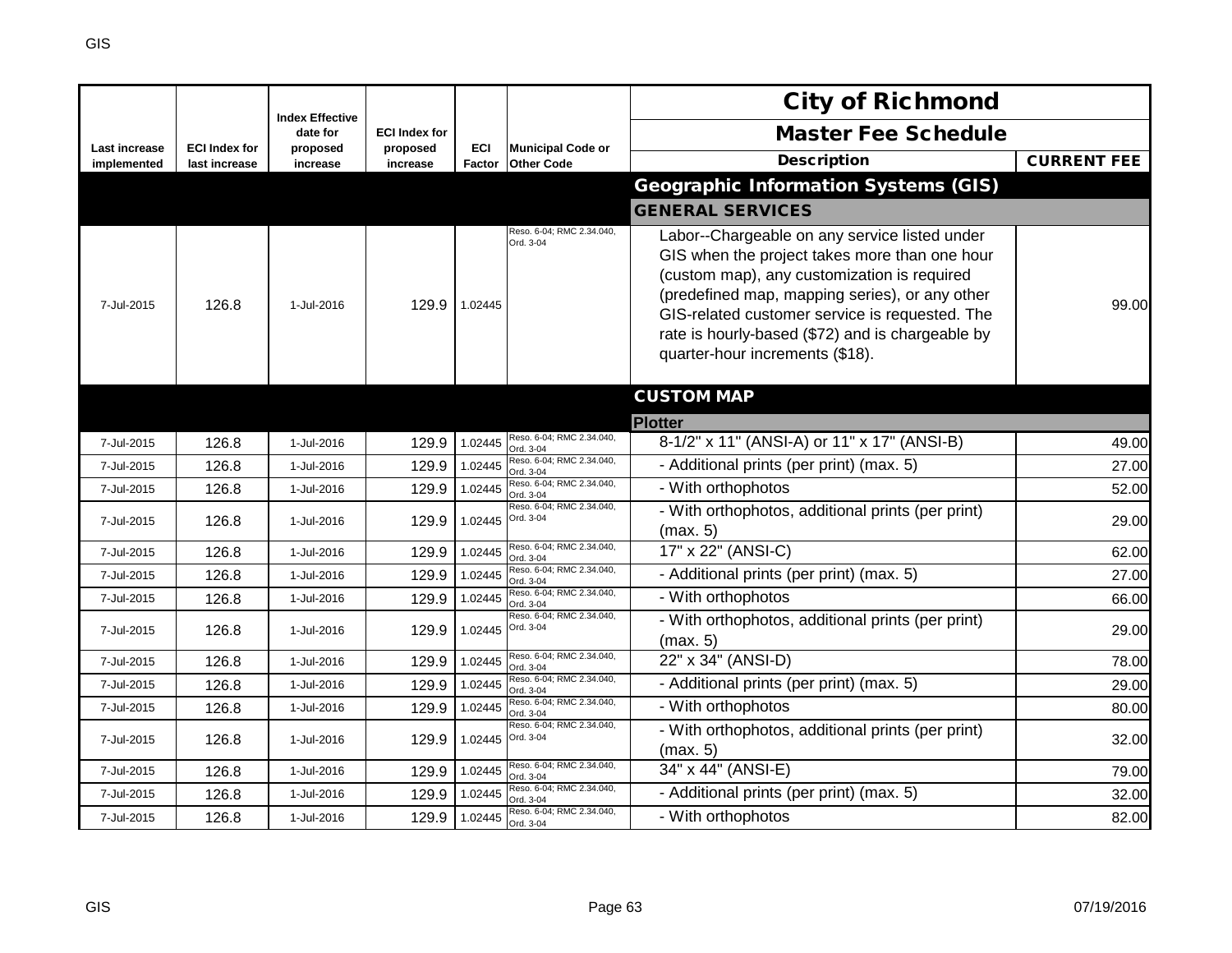|                                     |                                       |                                    |                      |               |                                               | <b>City of Richmond</b>                                                  |                    |
|-------------------------------------|---------------------------------------|------------------------------------|----------------------|---------------|-----------------------------------------------|--------------------------------------------------------------------------|--------------------|
|                                     |                                       | <b>Index Effective</b><br>date for | <b>ECI Index for</b> |               |                                               | <b>Master Fee Schedule</b>                                               |                    |
| <b>Last increase</b><br>implemented | <b>ECI Index for</b><br>last increase | proposed<br>increase               | proposed<br>increase | ECI<br>Factor | <b>Municipal Code or</b><br><b>Other Code</b> | <b>Description</b>                                                       | <b>CURRENT FEE</b> |
|                                     |                                       |                                    |                      |               |                                               | <b>Geographic Information Systems (GIS)</b>                              |                    |
| 7-Jul-2015                          | 126.8                                 | 1-Jul-2016                         | 129.9                | 1.02445       | Reso, 6-04: RMC 2.34.040.<br>Ord. 3-04        | - With orthophotos, additional prints (per print)<br>(max. 5)            | 35.00              |
| 7-Jul-2015                          | 126.8                                 | 1-Jul-2016                         | 129.9                | 1.02445       | Reso. 6-04; RMC 2.34.040,<br>Ord. 3-04        | All scales, electronic format copies (e.g., pdf) on<br>CD/ftp (per copy) | 13.00              |
|                                     |                                       |                                    |                      |               |                                               | Printer                                                                  |                    |
| 7-Jul-2015                          | 126.8                                 | 1-Jul-2016                         | 129.9                | 1.02445       | Reso. 6-04; RMC 2.34.040,<br>Ord. 3-04        | 8-1/2" x 11" color                                                       | 49.00              |
| 7-Jul-2015                          | 126.8                                 | 1-Jul-2016                         | 129.9                | 1.02445       | Reso. 6-04; RMC 2.34.040,<br>Ord. 3-04        | - Additional prints (per print) (max. 5)                                 | 2.00               |
| 7-Jul-2015                          | 126.8                                 | 1-Jul-2016                         | 129.9                | 1.02445       | Reso. 6-04; RMC 2.34.040,<br>Ord. 3-04        | - With orthophotos                                                       | 52.00              |
| 7-Jul-2015                          | 126.8                                 | 1-Jul-2016                         | 129.9                | 1.02445       | Reso. 6-04; RMC 2.34.040,<br>Ord. 3-04        | - With orthophotos, additional prints (per print)<br>(max. 5)            | 3.00               |
| 7-Jul-2015                          | 126.8                                 | 1-Jul-2016                         | 129.9                | 1.02445       | Reso. 6-04; RMC 2.34.040,<br>Ord. 3-04        | 8-1/2" x 11" black & white                                               | 48.00              |
| 7-Jul-2015                          | 126.8                                 | 1-Jul-2016                         | 129.9                | 1.02445       | Reso, 6-04: RMC 2.34.040.<br>Ord. 3-04        | - Additional prints (per print) (max. 5)                                 | 1.00               |
| 7-Jul-2015                          | 126.8                                 | 1-Jul-2016                         | 129.9                | 1.02445       | Reso. 6-04; RMC 2.34.040,<br>Ord. 3-04        | - With orthophotos                                                       | 49.00              |
| 7-Jul-2015                          | 126.8                                 | 1-Jul-2016                         | 129.9                | 1.02445       | Reso. 6-04; RMC 2.34.040,<br>Ord. 3-04        | - With orthophotos, additional prints (per print)<br>(max. 5)            | 2.00               |
| 7-Jul-2015                          | 126.8                                 | 1-Jul-2016                         | 129.9                | 1.02445       | Reso. 6-04; RMC 2.34.040,<br>Ord. 3-04        | 11" x 17"                                                                | 49.00              |
| 7-Jul-2015                          | 126.8                                 | 1-Jul-2016                         | 129.9                | 1.02445       | Reso. 6-04; RMC 2.34.040,<br>Ord. 3-04        | - Additional prints (per print) (max. 5)                                 | 3.00               |
| 7-Jul-2015                          | 126.8                                 | 1-Jul-2016                         | 129.9                | 1.02445       | Reso. 6-04; RMC 2.34.040,<br>Ord. 3-04        | - With orthophotos                                                       | 52.00              |
| 7-Jul-2015                          | 126.8                                 | 1-Jul-2016                         | 129.9                | 1.02445       | Reso. 6-04; RMC 2.34.040,<br>Ord. 3-04        | - With orthophotos, additional prints (per print)<br>(max. 5)            | 5.00               |
| 7-Jul-2015                          | 126.8                                 | 1-Jul-2016                         | 129.9                | 1.02445       | Reso. 6-04; RMC 2.34.040,<br>Ord. 3-04        | All scales, electronic format copies (e.g., pdf) on<br>CD/ftp (per copy) | 13.00              |
|                                     |                                       |                                    |                      |               |                                               | Electronic Map (Note: The default format for electronic maps is pdf)     |                    |
|                                     |                                       |                                    |                      |               |                                               |                                                                          |                    |
| 7-Jul-2015                          | 126.8                                 | 1-Jul-2016                         | 129.9                | 1.02445       | Reso. 6-04; RMC 2.34.040,<br>Ord. 3-04        | CD--all scales, stand-alone (ie., w/out hardcopy<br>map)                 | 48.00              |
| 7-Jul-2015                          | 126.8                                 | 1-Jul-2016                         | 129.9                | 1.02445       | Reso, 6-04: RMC 2.34.040.<br>Ord. 3-04        | ftp--all scales, stand-alone (ie., w/out hardcopy<br>map)                | 47.00              |
| 7-Jul-2015                          | 126.8                                 | 1-Jul-2016                         | 129.9                | 1.02445       | Reso. 6-04; RMC 2.34.040,<br>Ord. 3-04        | CD/ftp--additional copies (per copy)                                     | 13.00              |
|                                     |                                       |                                    |                      |               |                                               | <b>PREDEFINED MAP</b>                                                    |                    |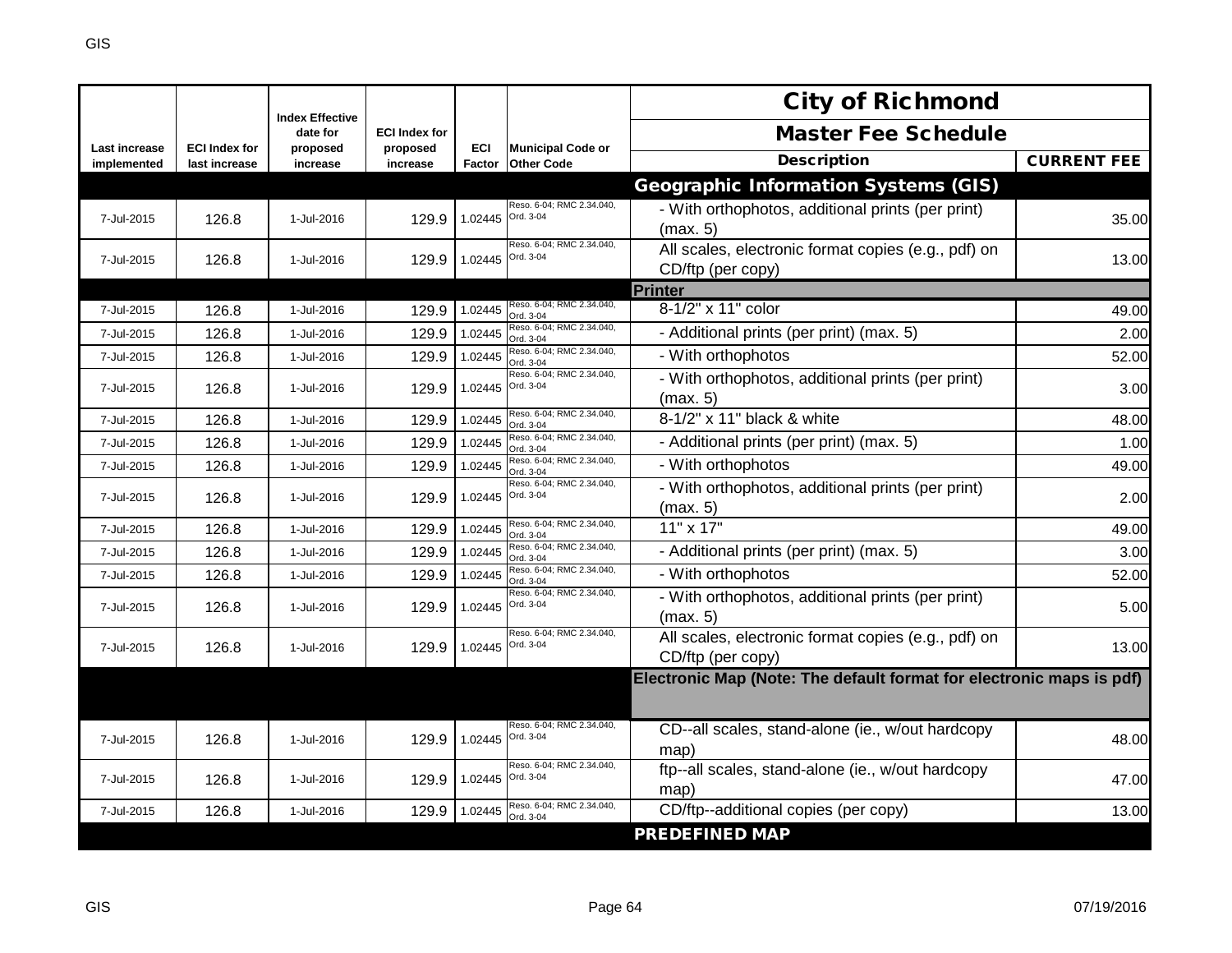|                              |                                       | <b>Index Effective</b> |                      |               |                                               | <b>City of Richmond</b>                                              |                    |
|------------------------------|---------------------------------------|------------------------|----------------------|---------------|-----------------------------------------------|----------------------------------------------------------------------|--------------------|
|                              |                                       | date for               | <b>ECI Index for</b> |               |                                               | <b>Master Fee Schedule</b>                                           |                    |
| Last increase<br>implemented | <b>ECI Index for</b><br>last increase | proposed<br>increase   | proposed<br>increase | ECI<br>Factor | <b>Municipal Code or</b><br><b>Other Code</b> | <b>Description</b>                                                   | <b>CURRENT FEE</b> |
|                              |                                       |                        |                      |               |                                               | <b>Geographic Information Systems (GIS)</b>                          |                    |
|                              |                                       |                        |                      |               |                                               | <b>Plotter</b>                                                       |                    |
| 7-Jul-2015                   | 126.8                                 | 1-Jul-2016             | 129.9                | 1.02445       | Reso. 6-04; RMC 2.34.040,<br>Ord. 3-04        | 8-1/2" x 11" (ANSI-A) or 11" x 17" (ANSI-B) or 17"<br>x 22" (ANSI-C) | 27.00              |
| 7-Jul-2015                   | 126.8                                 | 1-Jul-2016             | 129.9                | 1.02445       | Reso. 6-04; RMC 2.34.040,<br>Ord. 3-04        | - Additional prints (max. 5)                                         | 27.00              |
| 7-Jul-2015                   | 126.8                                 | 1-Jul-2016             | 129.9                | 1.02445       | Reso. 6-04; RMC 2.34.040,<br>Ord. 3-04        | - With orthophotos                                                   | 29.00              |
| 7-Jul-2015                   | 126.8                                 | 1-Jul-2016             | 129.9                | 1.02445       | Reso. 6-04; RMC 2.34.040,<br>Ord. 3-04        | - With orthophotos, additional prints (max. 5)                       | 29.00              |
| 7-Jul-2015                   | 126.8                                 | 1-Jul-2016             | 129.9                | 1.02445       | Reso. 6-04; RMC 2.34.040,<br>Ord. 3-04        | 22" x 34" (ANSI-D)                                                   | 29.00              |
| 7-Jul-2015                   | 126.8                                 | 1-Jul-2016             | 129.9                | 1.02445       | Reso. 6-04; RMC 2.34.040,<br>Ord. 3-04        | - Additional prints (max. 5)                                         | 29.00              |
| 7-Jul-2015                   | 126.8                                 | 1-Jul-2016             | 129.9                | 1.02445       | Reso. 6-04; RMC 2.34.040,<br>Ord. 3-04        | - With orthophotos                                                   | 32.00              |
| 7-Jul-2015                   | 126.8                                 | 1-Jul-2016             | 129.9                | 1.02445       | Reso. 6-04; RMC 2.34.040,<br>Ord. 3-04        | - With orthophotos, additional prints (max. 5)                       | 32.00              |
| 7-Jul-2015                   | 126.8                                 | 1-Jul-2016             | 129.9                | 1.02445       | Reso. 6-04; RMC 2.34.040,<br>Ord. 3-04        | 34" x 44" (ANSI-E)                                                   | 32.00              |
| 7-Jul-2015                   | 126.8                                 | 1-Jul-2016             | 129.9                | 1.02445       | Reso. 6-04; RMC 2.34.040,<br>Ord. 3-04        | - Additional prints (max. 5)                                         | 32.00              |
| 7-Jul-2015                   | 126.8                                 | 1-Jul-2016             | 129.9                | 1.02445       | Reso. 6-04; RMC 2.34.040,<br>Ord. 3-04        | - With orthophotos                                                   | 35.00              |
| 7-Jul-2015                   | 126.8                                 | 1-Jul-2016             | 129.9                | 1.02445       | Reso. 6-04; RMC 2.34.040,<br>Ord. 3-04        | - With orthophotos, additional prints (max. 5)                       | 35.00              |
| 7-Jul-2015                   | 126.8                                 | 1-Jul-2016             | 129.9                | 1.02445       | Reso. 6-04; RMC 2.34.040,<br>Ord. 3-04        | All scales, electronic format copies (e.g., pdf) on                  | 13.00              |
|                              |                                       |                        |                      |               |                                               | CD/ftp (per copy)                                                    |                    |
|                              |                                       |                        |                      |               | Reso. 6-04; RMC 2.34.040,                     | Print                                                                |                    |
| 7-Jul-2015                   | 126.8                                 | 1-Jul-2016             | 129.9                | 1.02445       | Ord. 3-04                                     | 8-1/2" x 11" color                                                   | 27.00              |
| 7-Jul-2015                   | 126.8                                 | 1-Jul-2016             | 129.9                | 1.02445       | Reso. 6-04; RMC 2.34.040,<br>Ord. 3-04        | - Additional prints (max. 5)                                         | 2.00               |
| 7-Jul-2015                   | 126.8                                 | 1-Jul-2016             | 129.9                | 1.02445       | Reso. 6-04; RMC 2.34.040,<br>Ord. 3-04        | - With orthophotos                                                   | 29.00              |
| 7-Jul-2015                   | 126.8                                 | 1-Jul-2016             | 129.9                | 1.02445       | Reso. 6-04; RMC 2.34.040,<br>Ord. 3-04        | - With orthophotos, additional prints (max. 5)                       | 3.00               |
| 7-Jul-2015                   | 126.8                                 | 1-Jul-2016             | 129.9                | 1.02445       | Reso. 6-04; RMC 2.34.040,<br>Ord. 3-04        | 8-1/2" x 11" black & white                                           | 26.00              |
| 7-Jul-2015                   | 126.8                                 | 1-Jul-2016             | 129.9                | 1.02445       | Reso. 6-04; RMC 2.34.040,<br>Ord. 3-04        | - Additional prints (max. 5)                                         | 1.00               |
| 7-Jul-2015                   | 126.8                                 | 1-Jul-2016             | 129.9                | 1.02445       | Reso. 6-04; RMC 2.34.040,<br>Ord. 3-04        | - With orthophotos                                                   | 27.00              |
| 7-Jul-2015                   | 126.8                                 | 1-Jul-2016             | 129.9                | 1.02445       | Reso. 6-04; RMC 2.34.040,<br>Ord. 3-04        | - With orthophotos, additional prints (max. 5)                       | 2.00               |
| 7-Jul-2015                   | 126.8                                 | 1-Jul-2016             | 129.9                | 1.02445       | Reso. 6-04; RMC 2.34.040,<br>Ord. 3-04        | $11" \times 17"$                                                     | 27.00              |
| 7-Jul-2015                   | 126.8                                 | 1-Jul-2016             | 129.9                | 1.02445       | Reso. 6-04; RMC 2.34.040,<br>Ord. 3-04        | - Additional prints (max. 5)                                         | 3.00               |
| 7-Jul-2015                   | 126.8                                 | 1-Jul-2016             | 129.9                | 1.02445       | Reso. 6-04; RMC 2.34.040,<br>Ord. 3-04        | - With orthophotos                                                   | 29.00              |
| 7-Jul-2015                   | 126.8                                 | 1-Jul-2016             | 129.9                | 1.02445       | Reso. 6-04; RMC 2.34.040,<br>Ord. 3-04        | - With orthophotos, additional prints (max. 5)                       | 5.00               |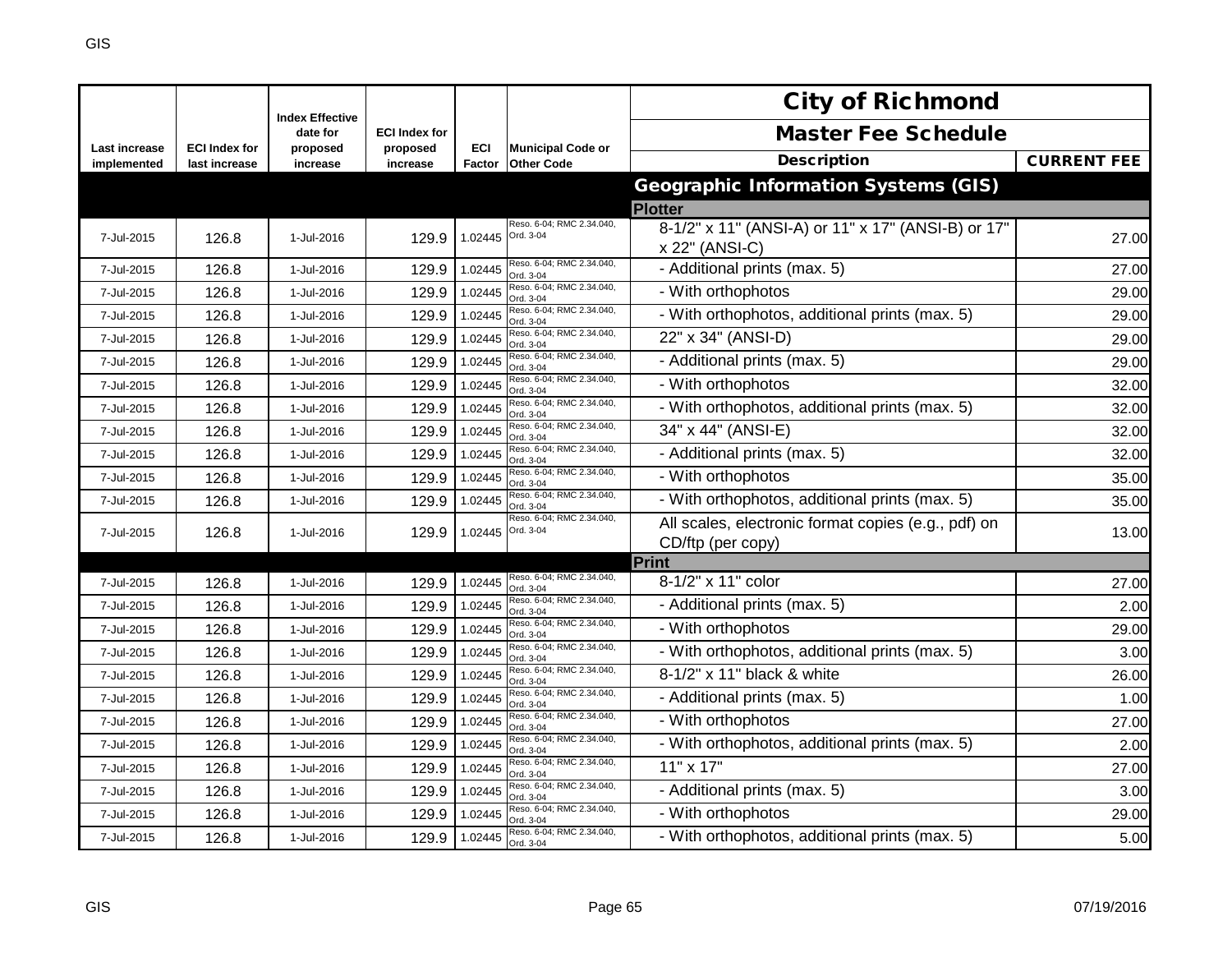|               |                      | <b>Index Effective</b> |                      |                   |                                                       | <b>City of Richmond</b>                                              |                    |
|---------------|----------------------|------------------------|----------------------|-------------------|-------------------------------------------------------|----------------------------------------------------------------------|--------------------|
| Last increase | <b>ECI Index for</b> | date for               | <b>ECI Index for</b> | ECI               |                                                       | <b>Master Fee Schedule</b>                                           |                    |
| implemented   | last increase        | proposed<br>increase   | proposed<br>increase |                   | <b>Municipal Code or</b><br>Factor Other Code         | <b>Description</b>                                                   | <b>CURRENT FEE</b> |
|               |                      |                        |                      |                   |                                                       | <b>Geographic Information Systems (GIS)</b>                          |                    |
|               |                      |                        |                      |                   |                                                       | Electronic Map (Note: The default format for electronic maps is pdf) |                    |
| 7-Jul-2015    | 126.8                | 1-Jul-2016             | 129.9                | 1.02445 Ord. 3-04 | Reso. 6-04; RMC 2.34.040,                             | CD--all scales, stand-alone (ie., w/out hardcopy<br>map)             | 27.00              |
| 7-Jul-2015    | 126.8                | 1-Jul-2016             | 129.9                | 1.02445 Ord. 3-04 | Reso, 6-04: RMC 2.34.040.                             | ftp--all scales, stand-alone (ie., w/out hardcopy<br>map)            | 26.00              |
| 7-Jul-2015    | 126.8                | 1-Jul-2016             | 129.9                |                   | Reso. 6-04; RMC 2.34.040,<br>$1.02445$ ord. $3-04$    | CD/ftp--additional copies (per copy)                                 | 12.00              |
|               |                      |                        |                      |                   |                                                       | <b>MAPPING SERIES</b>                                                |                    |
| 7-Jul-2015    | 126.8                | 1-Jul-2016             | 129.9                | 1.02445           | Reso. 6-04; RMC 2.34.040,<br>Ord. 3-04                | Basemap series--Basic (L) (on CD)                                    | 199.00             |
| 7-Jul-2015    | 126.8                | 1-Jul-2016             | 129.9                | 1.02445           | Reso. 6-04; RMC 2.34.040,<br>Ord. 3-04                | Basemap series--Medium (M) (on CD)                                   | 399.00             |
| 7-Jul-2015    | 126.8                | 1-Jul-2016             | 129.9                |                   | Reso. 6-04; RMC 2.34.040,<br>1.02445 $\int$ Ord. 3-04 | Basemap series--Complex (H) (on CD)                                  | 795.00             |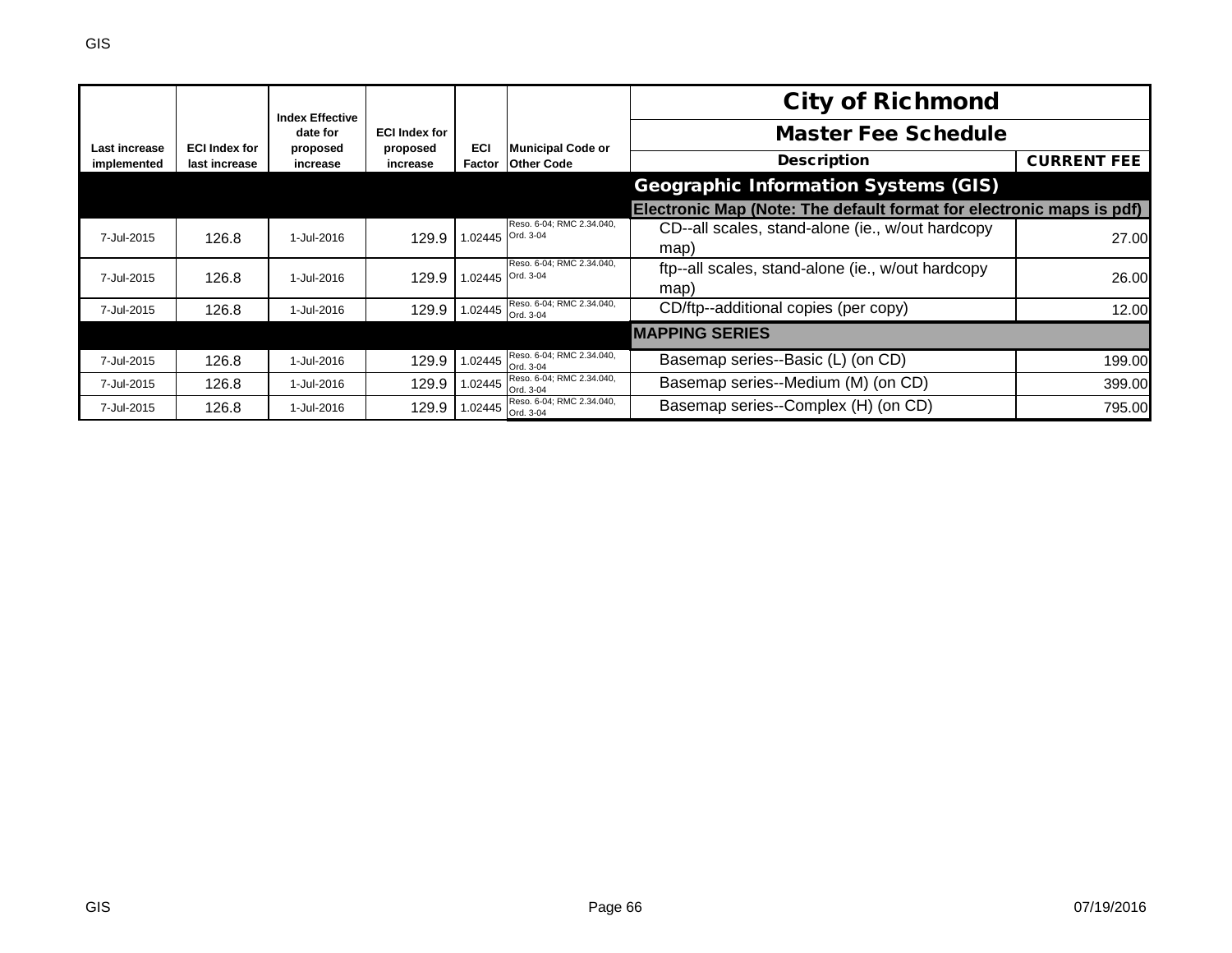|                      |                                        | <b>Index Effective</b> |                                  |                   |                                         | <b>City of Richmond</b>                                                                                                                |                              |
|----------------------|----------------------------------------|------------------------|----------------------------------|-------------------|-----------------------------------------|----------------------------------------------------------------------------------------------------------------------------------------|------------------------------|
| <b>Last increase</b> | <b>ECI Index for last</b>              | date for<br>proposed   | <b>ECI Index for</b><br>proposed |                   | <b>Municipal Code</b>                   | <b>Master Fee Schedule</b>                                                                                                             |                              |
| implemented          | increase                               | increase               | increase                         | <b>ECI Factor</b> | or Other Code                           | <b>Description</b>                                                                                                                     | <b>CURRENT FEE</b>           |
|                      |                                        |                        |                                  |                   |                                         | <b>Library Fees</b><br>(for Library Impact Fee, see Building Regulatns, Impact<br>Fees)                                                |                              |
| Not available        | N/A                                    | Not available          | N/A                              | N/A               | RMC 2.34.040-84                         | Processing fee per item for lost or<br>damaged books, audiobooks, CDs,<br>DVDs, Blu-ray, magazines, and<br>items in all other formats. | 10.00                        |
| Not available        | N/A                                    | Not available          | N/A                              | N/A               | RMC 2.34.040-85                         | Replacement charge for lost or<br>damaged library card                                                                                 | 1.00                         |
| 1-Mar-2003           | N/A                                    | Not available          | N/A                              | N/A               | RMC 2.34.040, Ord. 3-<br>$\Omega$       | Overdue fine, adult, daily/item<br>except DVD and Blu-ray                                                                              | 0.20                         |
|                      |                                        |                        |                                  |                   |                                         | maximum fine per item                                                                                                                  | 5.00                         |
| 1-Mar-2003           | N/A                                    | Not available          | N/A                              | N/A               | Reso. 23-03; RMC<br>2.34.040, Ord. 3-04 | Overdue fine, juvenile*, daily/item<br>except DVD and Blu-ray maximum                                                                  | 0.10                         |
|                      |                                        |                        |                                  |                   |                                         | fine per item                                                                                                                          | 5.00                         |
| Not available        | N/A                                    | Not available          | N/A                              | N/A               | RMC 2.34.040, Ord. 3-                   | Overdue fine, DVD and Blu-Ray,<br>daily/item,                                                                                          | 1.00                         |
|                      |                                        |                        |                                  |                   |                                         | Maximum fine per item                                                                                                                  | 5.00                         |
| Not available        | N/A                                    | Not available          | N/A                              | N/A               | RMC 2.34.040-84                         | Lost or damaged books,<br>audiobooks, CDs, DVDs, Blu-ray,<br>magazines, and items in all other<br>formats.                             | Cost, plus<br>processing fee |
| 1-Mar-2004           | N/A                                    | Not available          | N/A                              | N/A               | Reso, 6-04: RMC<br>2.34.040, Ord. 3-04  | Rental: Library Community Room<br>(Madeline F. Whittlesey Room),<br>Charge per hour                                                    | 12.50                        |
| Not available        | N/A                                    | Not available          | N/A                              | N/A               | RMC 2.34.040-84                         | <b>Public Printing/Copies Black &amp; White</b><br>per page**                                                                          | 0.10                         |
| Not available        | N/A                                    | Not available          | N/A                              | N/A               | RMC 2.34.040-84                         | Public Printing/Copies, Color per<br>page**                                                                                            | 0.40                         |
|                      | *Bookmobile materials currently exempt |                        |                                  |                   |                                         |                                                                                                                                        |                              |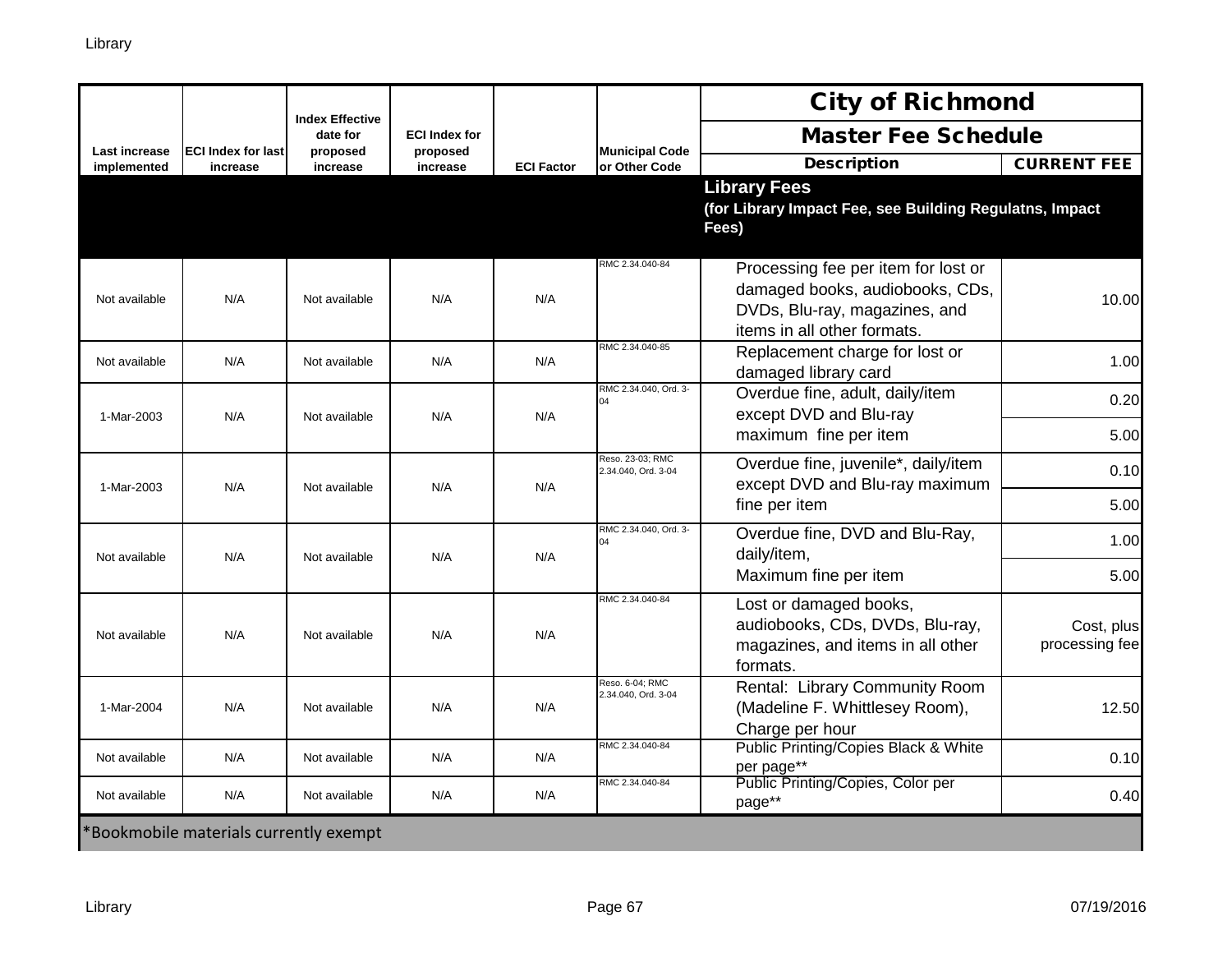|               | <b>Index Effective</b>                                                    |                      |                                  |                   |                       | <b>City of Richmond</b>                                                                                                                            |                    |  |  |
|---------------|---------------------------------------------------------------------------|----------------------|----------------------------------|-------------------|-----------------------|----------------------------------------------------------------------------------------------------------------------------------------------------|--------------------|--|--|
| Last increase | <b>ECI Index for last</b>                                                 | date for<br>proposed | <b>ECI Index for</b><br>proposed |                   | <b>Municipal Code</b> | <b>Master Fee Schedule</b>                                                                                                                         |                    |  |  |
| implemented   | increase                                                                  | increase             | increase                         | <b>ECI Factor</b> | or Other Code         | <b>Description</b>                                                                                                                                 | <b>CURRENT FEE</b> |  |  |
|               |                                                                           |                      |                                  |                   |                       | <b>Library Fees</b><br>(for Library Impact Fee, see Building Regulatns, Impact<br>Fees)                                                            |                    |  |  |
|               | ** Children allowed 3 free pages per day either black and white or color. |                      |                                  |                   |                       |                                                                                                                                                    |                    |  |  |
|               |                                                                           |                      |                                  |                   |                       | <b>Link+ Fees</b>                                                                                                                                  |                    |  |  |
|               |                                                                           |                      |                                  |                   |                       | Overdue fine for Link+ materials, all<br>formats, borrowed from other libraries.<br>Set by Link+ consortium daily/item                             | 1.00               |  |  |
|               |                                                                           |                      |                                  |                   |                       | Maximum Link+ fine per item                                                                                                                        | 15.00              |  |  |
|               |                                                                           |                      |                                  |                   |                       | Lost or damaged Link+ materials, all<br>formats, set by Link+ consortium.<br>Includes replacement cost and<br>processing. Paid to lending library. | 115.00             |  |  |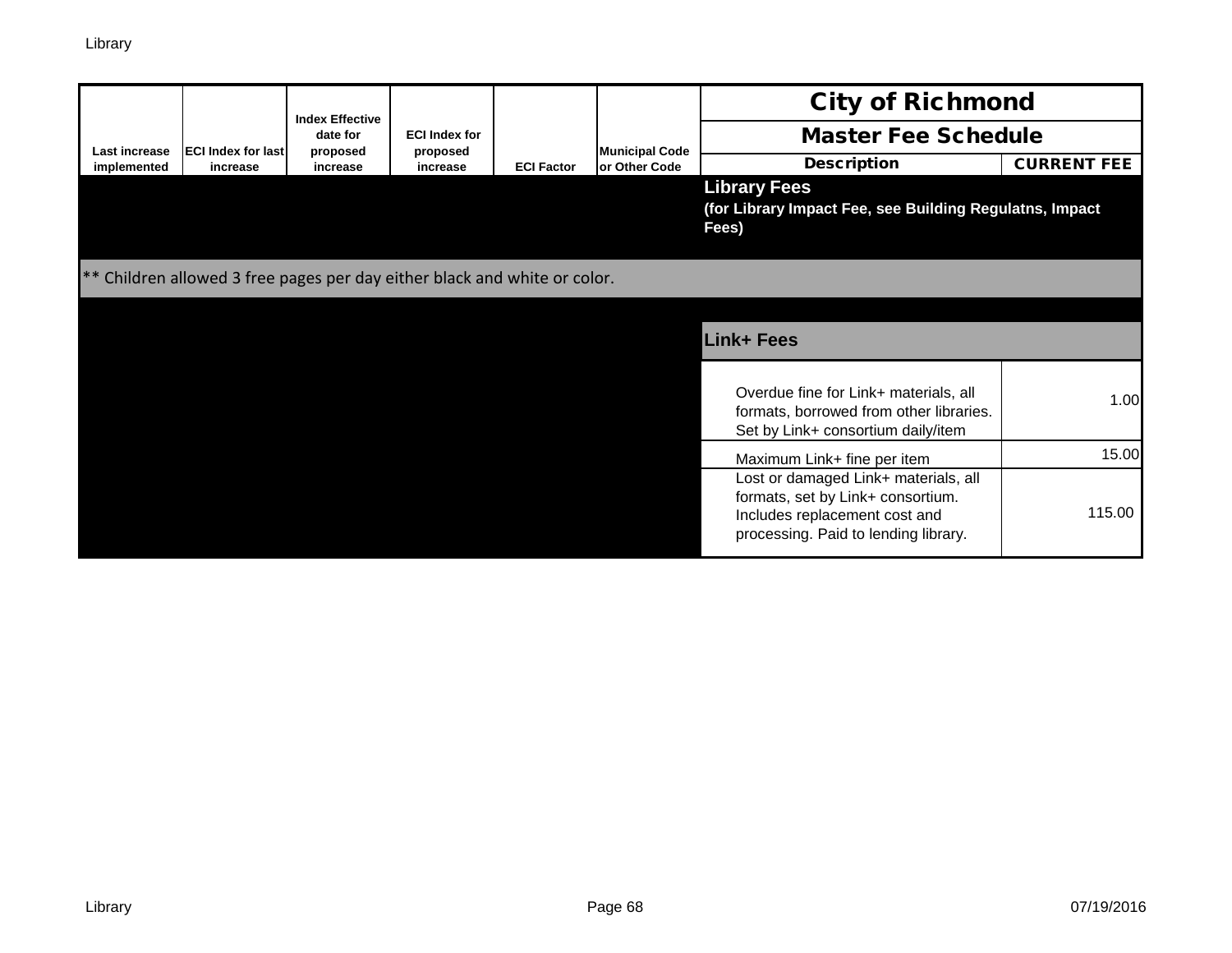|                              |                                       | <b>Index Effective</b> |                      |                      |                                               | <b>City of Richmond</b>                                                              |                                            |
|------------------------------|---------------------------------------|------------------------|----------------------|----------------------|-----------------------------------------------|--------------------------------------------------------------------------------------|--------------------------------------------|
|                              |                                       | date for               | <b>ECI Index for</b> |                      |                                               | <b>Master Fee Schedule</b>                                                           |                                            |
| Last increase<br>implemented | <b>ECI Index for</b><br>last increase | proposed<br>increase   | proposed<br>increase | <b>ECI</b><br>Factor | <b>Municipal Code or</b><br><b>Other Code</b> | <b>Description</b>                                                                   | <b>CURRENT FEE</b>                         |
|                              |                                       |                        |                      |                      |                                               | PLANNING (Fee Legend: (D) = Deposit fee, (F) = Flat fee                              |                                            |
|                              |                                       |                        |                      |                      |                                               | <b>Hourly Rates</b>                                                                  |                                            |
| 7-Jul-2015                   | 126.8                                 | 1-Jul-2016             | 129.9                | 1.02445              | RMC 2.40.110, RMC<br>.34.040.32d              | Planning and Building Services Director                                              | 454.00                                     |
| 7-Jul-2015                   | 126.8                                 | 1-Jul-2016             | 129.9                | 1.02445              | RMC 2.40.110, RMC<br>2.34.040.32d             | <b>Planning Staff</b>                                                                | 290.00                                     |
|                              |                                       |                        |                      |                      |                                               | <b>Application Surcharges</b>                                                        |                                            |
| <b>NA</b>                    | NA                                    | <b>NA</b>              | <b>NA</b>            | <b>NA</b>            | RMC 2.40.110, RMC<br>2.34.040.32d             | Comprehensive Planning Fee (Surcharge on all<br><b>Building Permit Applications)</b> | 0.1875 x Project<br>Valuation              |
| <b>NA</b>                    | <b>NA</b>                             | <b>NA</b>              | <b>NA</b>            | <b>NA</b>            | RMC 2.40.110, RMC<br>2.34.040.32d             | Technology Fee (Surcharge on all Planning<br>Applications)                           | 0.1875 x Project<br><b>Application Fee</b> |
|                              |                                       |                        |                      |                      |                                               | <b>Environmental (CEQA) Review</b>                                                   |                                            |
| 7-Jul-2015                   | 126.8                                 | 1-Jul-2016             | 129.9                | 1.02445              | RMC 2.40.110, RMC<br>2.34.040.32d             | Preliminary CEQA Review (F)                                                          | 183.00                                     |
| 7-Jul-2015                   | 126.8                                 | 1-Jul-2016             | 129.9                | 1.02445              | RMC 2.40.110, RMC<br>2.34.040.32d             | Negative Declaration (City Performs Work) (D)                                        | 16,211.00                                  |
| 7-Jul-2015                   | 126.8                                 | 1-Jul-2016             | 129.9                | 1.02445              | RMC 2.40.110, RMC<br>2.34.040.32d             | Mitigated Negative Declaration (City Performs<br>Work) (D)                           | 23,533.00                                  |
| 7-Jul-2015                   | 126.8                                 | 1-Jul-2016             | 129.9                |                      | RMC 2.40.110, RMC<br>1.02445 2.34.040.32d     | Mitigated Negative Declaration (City<br>Administration of Contractor) (F)            | 30% of total<br>contract cost              |
| 7-Jul-2015                   | 126.8                                 | 1-Jul-2016             | 129.9                | 1.02445              | RMC 2.40.110, RMC<br>2.34.040.32d             | Environmental Impact Report (City Adminstration<br>of Contractor) (F)                | 30% of total<br>contract cost              |
| 7-Jul-2015                   | 126.8                                 | 1-Jul-2016             | 129.9                | 1.02445              | RMC 2.40.110, RMC<br>.34.040.32d              | Mitigation Monitoring - First year (D)                                               | 10,982.00                                  |
| 7-Jul-2015                   | 126.8                                 | 1-Jul-2016             | 129.9                | 1.02445              | RMC 2.40.110, RMC<br>.34.040.32d              | Mitigation Monitoring - each subsq year (D)                                          | 7,322.00                                   |
|                              |                                       |                        |                      |                      |                                               | <b>Amendment Review</b>                                                              |                                            |
| 7-Jul-2015                   | 126.8                                 | 1-Jul-2016             | 129.9                | 1.02445              | RMC 2.40.110, RMC<br>.34.040.32d              | Plan Amendment or Rezoning (each) (D)                                                | 16,968.00                                  |
| 7-Jul-2015                   | 126.8                                 | 1-Jul-2016             | 129.9                | 1.02445              | RMC 2.40.110, RMC<br>.34.040.32d              | Lot Line Adjustment or Parcel Merger (D)                                             | 4,262.00                                   |
|                              |                                       |                        |                      |                      |                                               | <b>Variance Review</b>                                                               |                                            |
| 7-Jul-2015                   | 126.8                                 | 1-Jul-2016             | 129.9                | 1.02445              | RMC 2.40.110, RMC<br>.34.040.32d              | Variance - Residential (D)                                                           | 2,614.00                                   |
| 7-Jul-2015                   | 126.8                                 | 1-Jul-2016             | 129.9                | 1.02445              | RMC 2.40.110, RMC<br>.34.040.32d              | Variance - Non-Residential (D)                                                       | 4,550.00                                   |
|                              |                                       |                        |                      |                      |                                               | <b>Subdivision Review</b>                                                            |                                            |
| 7-Jul-2015                   | 126.8                                 | 1-Jul-2016             | 129.9                | 1.02445              | RMC 2.40.110, RMC<br>.34.040.32d              | Pre-App - Study Session (D)                                                          | 6,171.00                                   |
| 7-Jul-2015                   | 126.8                                 | 1-Jul-2016             | 129.9                | 1.02445              | RMC 2.40.110, RMC<br>2.34.040.32d             | Tentative Parcel Map (0 to 4 lots) (D)                                               | 9,855.00                                   |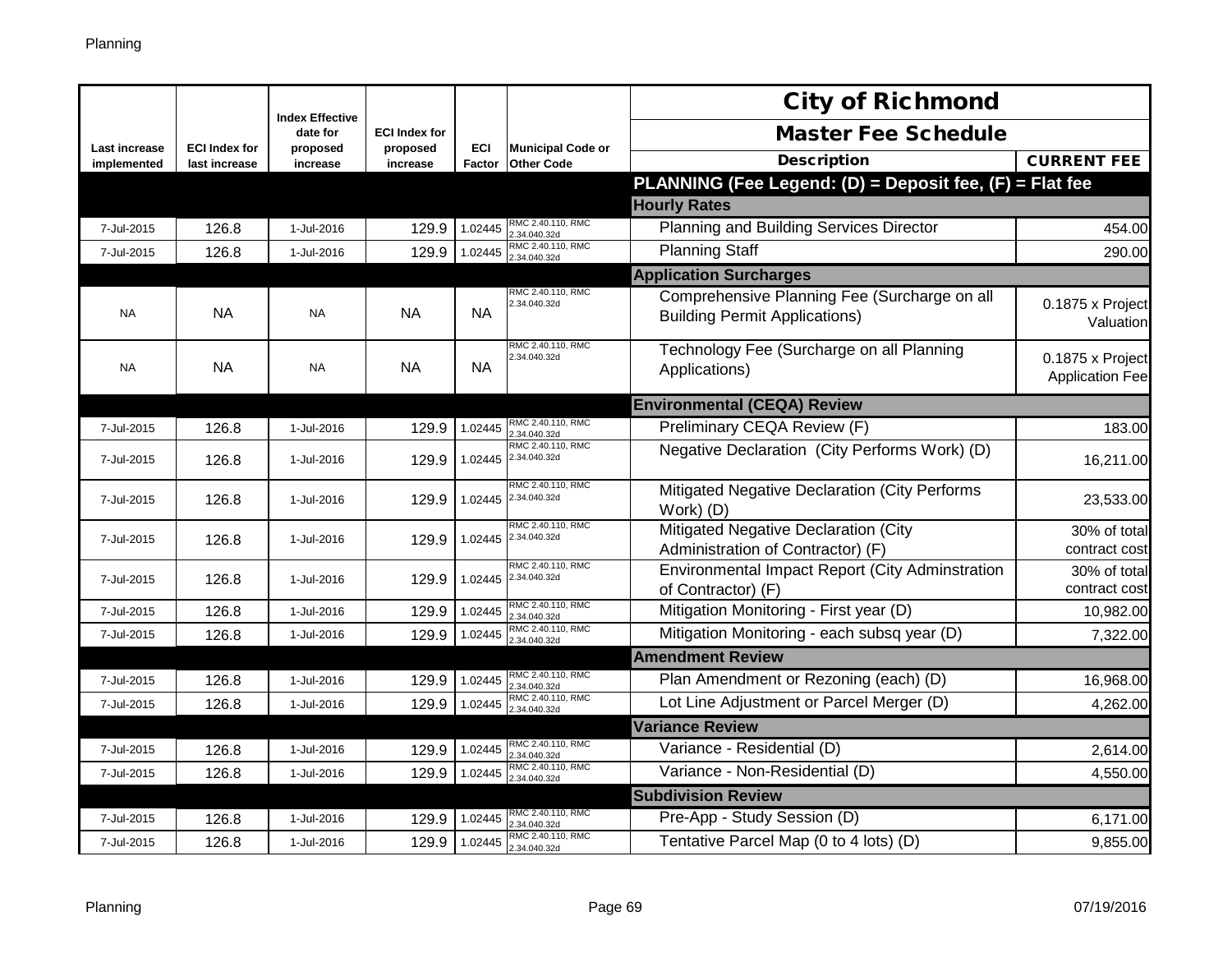|                              |                                       | <b>Index Effective</b> |                      |                      |                                               | <b>City of Richmond</b>                                                                                       |                                                                     |
|------------------------------|---------------------------------------|------------------------|----------------------|----------------------|-----------------------------------------------|---------------------------------------------------------------------------------------------------------------|---------------------------------------------------------------------|
|                              |                                       | date for               | <b>ECI Index for</b> |                      |                                               | <b>Master Fee Schedule</b>                                                                                    |                                                                     |
| Last increase<br>implemented | <b>ECI Index for</b><br>last increase | proposed<br>increase   | proposed<br>increase | ECI<br><b>Factor</b> | <b>Municipal Code or</b><br><b>Other Code</b> | <b>Description</b>                                                                                            | <b>CURRENT FEE</b>                                                  |
|                              |                                       |                        |                      |                      |                                               | PLANNING (Fee Legend: (D) = Deposit fee, (F) = Flat fee                                                       |                                                                     |
| 7-Jul-2015                   | 126.8                                 | 1-Jul-2016             | 129.9                | 1.02445              | RMC 2.40.110, RMC<br>.34.040.32d              | Tentative Subdivision Map (5 to 25 lots) (D)                                                                  | 13,920.00                                                           |
| 7-Jul-2015                   | 126.8                                 | 1-Jul-2016             | 129.9                | 1.02445              | RMC 2.40.110, RMC<br>2.34.040.32d             | Tentative Subdivision Map (26 to 100 lots) (D)                                                                | 17,172.00                                                           |
| 7-Jul-2015                   | 126.8                                 | 1-Jul-2016             | 129.9                | 1.02445              | RMC 2.40.110, RMC<br>.34.040.32d              | Tentative Subdivision Map (101 to 200 lots) (D)                                                               | 21,032.00                                                           |
| 7-Jul-2015                   | 126.8                                 | 1-Jul-2016             | 129.9                | 1.02445              | RMC 2.40.110, RMC<br>.34.040.32d              | Tentative Subdivision Map (201+ lots) (D)                                                                     | 24,791.00                                                           |
| 7-Jul-2015                   | 126.8                                 | 1-Jul-2016             | 129.9                | 1.02445              | RMC 2.40.110, RMC<br>2.34.040.32d             | Preliminary Plan (D)                                                                                          | 2,614.00                                                            |
| 7-Jul-2015                   | 126.8                                 | 1-Jul-2016             | 129.9                | 1.02445              | RMC 2.40.110, RMC<br>.34.040.32d              | Development Plan (D)                                                                                          | 3,242.00                                                            |
| 7-Jul-2015                   | 126.8                                 | 1-Jul-2016             | 129.9                | 1.02445              | RMC 2.40.110, RMC<br>.34.040.32d              | Certificate of Compliance (D)                                                                                 | 2,614.00                                                            |
| 7-Jul-2015                   | 126.8                                 | 1-Jul-2016             | 129.9                | 1.02445              | RMC 2.40.110, RMC<br>.34.040.32d              | Street Vacation Review (D)                                                                                    | 9,043.00                                                            |
|                              |                                       |                        |                      |                      |                                               | <b>Historic Resource Review</b>                                                                               |                                                                     |
| 7-Jul-2015                   | 126.8                                 | 1-Jul-2016             | 129.9                | 1.02445              | RMC 2.40.110, RMC<br>2.34.040.32d             | Historic Resource Review - Minor Alteration (D)                                                               | 366.00                                                              |
| 7-Jul-2015                   | 126.8                                 | 1-Jul-2016             | 129.9                | 1.02445              | RMC 2.40.110, RMC<br>2.34.040.32d             | Historic Resource Review - Major Alteration<br>(Demolition, Relocation, or Reconstruction) (D)                | 5,230.00                                                            |
| <b>NA</b>                    | <b>NA</b>                             | <b>NA</b>              | <b>NA</b>            | NA.                  | RMC 2.40.110, RMC<br>2.34.040.32d             | Historic Resource Review - Major Alteration (All<br>Other Major Alterations) (D)                              | Refer to applicable<br>review fee(s) listed<br>for the project type |
|                              |                                       |                        |                      |                      |                                               | <b>Use Permit Review</b>                                                                                      |                                                                     |
| 7-Jul-2015                   | 126.8                                 | 1-Jul-2016             | 129.9                | 1.02445              | RMC 2.40.110, RMC<br>2.34.040.32d             | <b>Conditional Use Permit - Wireless Facility</b><br>(Minor modification)                                     | 5,420.00                                                            |
| 7-Jul-2015                   | 126.8                                 | 1-Jul-2016             | 129.9                | 1.02445              | RMC 2.40.110, RMC<br>2.34.040.32d             | Conditional Use Permit - Wireless Facility (New)                                                              | 8,843.00                                                            |
| 7-Jul-2015                   | 126.8                                 | 1-Jul-2016             | 129.9                | 1.02445              | RMC 2.40.110, RMC<br>2.34.040.32d             | Conditional Use Permit - Eating Establshment<br>without Alcoholic Beverage Sales or Live<br>Entertainment (D) | 1,255.00                                                            |
| 7-Jul-2015                   | 126.8                                 | 1-Jul-2016             | 129.9                | 1.02445              | RMC 2.40.110, RMC<br>2.34.040.32d             | Conditional Use Permit - Grocery Store (Less than<br>5,000 SF) (D)                                            | 1,255.00                                                            |
| 7-Jul-2015                   | 126.8                                 | 1-Jul-2016             | 129.9                | 1.02445              | RMC 2.40.110, RMC<br>2.34.040.32d             | Conditional Use Permit - Health/Fitness Facility<br>(Less than 3,000 SF) (D)                                  | 1,255.00                                                            |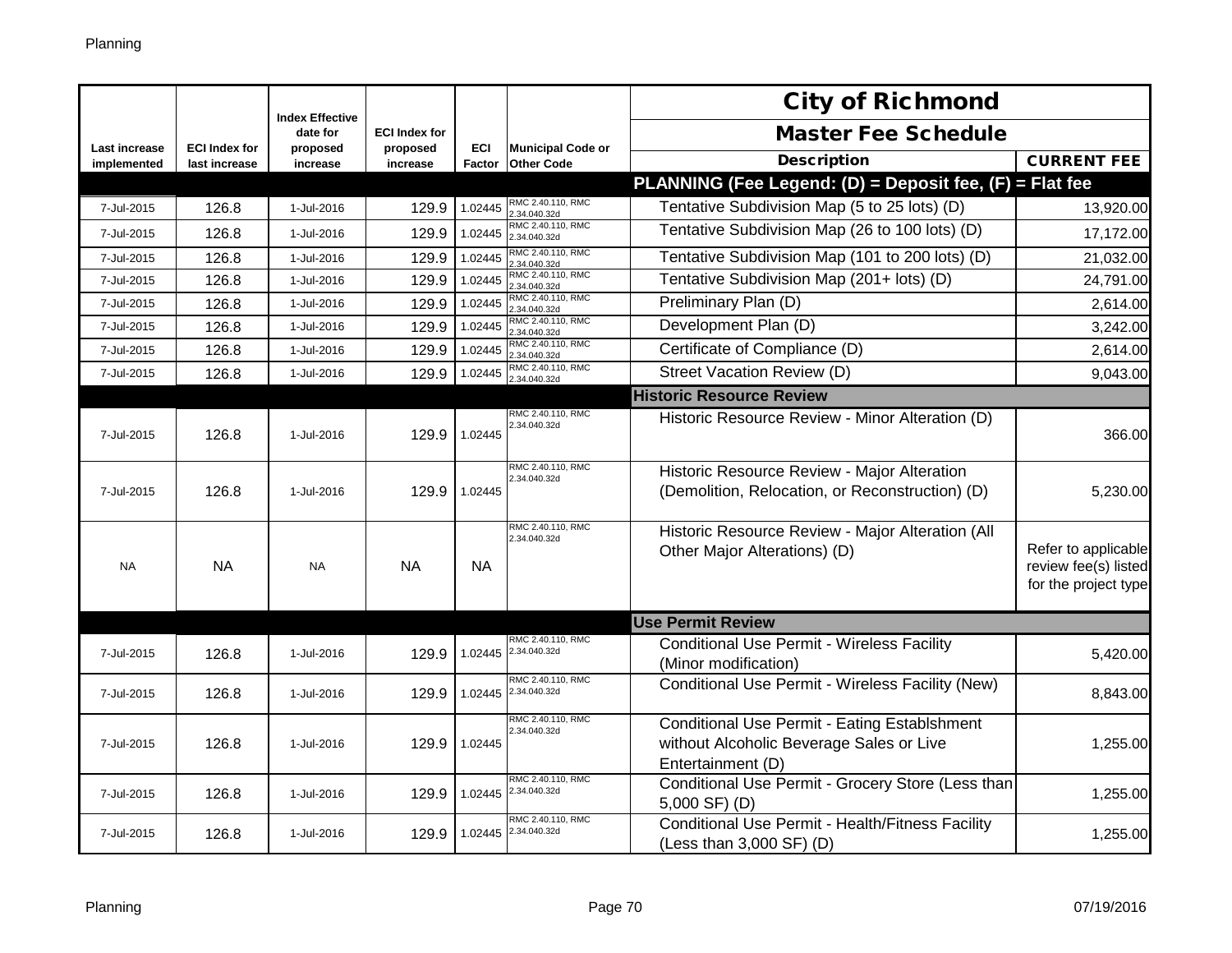|                              |                                       | <b>Index Effective</b> |                      |                      |                                               | <b>City of Richmond</b>                                                                                         |                    |
|------------------------------|---------------------------------------|------------------------|----------------------|----------------------|-----------------------------------------------|-----------------------------------------------------------------------------------------------------------------|--------------------|
|                              |                                       | date for               | <b>ECI Index for</b> |                      |                                               | <b>Master Fee Schedule</b>                                                                                      |                    |
| Last increase<br>implemented | <b>ECI Index for</b><br>last increase | proposed<br>increase   | proposed<br>increase | <b>ECI</b><br>Factor | <b>Municipal Code or</b><br><b>Other Code</b> | <b>Description</b>                                                                                              | <b>CURRENT FEE</b> |
|                              |                                       |                        |                      |                      |                                               | PLANNING (Fee Legend: (D) = Deposit fee, (F) = Flat fee                                                         |                    |
| 7-Jul-2015                   | 126.8                                 | 1-Jul-2016             | 129.9                | 1.02445              | RMC 2.40.110, RMC<br>2.34.040.32d             | Conditional Use Permit - All Other Uses (D)                                                                     | 4,706.00           |
| 7-Jul-2015                   | 126.8                                 | 1-Jul-2016             | 129.9                | 1.02445              | RMC 2.40.110, RMC<br>2.34.040.32d             | Conditional Use Permit - Temporary Use (D)                                                                      | 2,877.00           |
| 7-Jul-2015                   | 126.8                                 | 1-Jul-2016             | 129.9                | 1.02445              | RMC 2.40.110, RMC<br>2.34.040.32d             | Conditional Use Permit - Amendment (D)                                                                          | 3,295.00           |
|                              |                                       |                        |                      |                      |                                               | <b>Design Review (Residential Projects)</b>                                                                     |                    |
| 7-Jul-2015                   | 126.8                                 | 1-Jul-2016             | 129.9                | 1.02445              | RMC 2.40.110, RMC<br>2.34.040.32d             | Design Review - Over the Counter - Fence (F)                                                                    | 52.00              |
| 7-Jul-2015                   | 126.8                                 | 1-Jul-2016             | 129.9                | 1.02445              | RMC 2.40.110, RMC<br>2.34.040.32d             | Design Review - Over the Counter - Solar Panel<br>Install $(F)$                                                 | 104.00             |
| 7-Jul-2015                   | 126.8                                 | 1-Jul-2016             | 129.9                | 1.02445              | RMC 2.40.110, RMC<br>2.34.040.32d             | Design Review - Over the Counter - Accessory<br>Structure (250 sf or less) (F)                                  | 131.00             |
| 7-Jul-2015                   | 126.8                                 | 1-Jul-2016             | 129.9                | 1.02445              | RMC 2.40.110, RMC<br>2.34.040.32d             | Design Review - Over the Counter - Small<br>Addition (500 sf or less, under 15 ft height) (F)                   | 366.00l            |
| 7-Jul-2015                   | 126.8                                 | 1-Jul-2016             | 129.9                | 1.02445              | RMC 2.40.110, RMC<br>2.34.040.32d             | Residential Design Review - Administrative -<br>Fence (over basic height) (F)                                   | 576.00             |
| 7-Jul-2015                   | 126.8                                 | 1-Jul-2016             | 129.9                | 1.02445              | RMC 2.40.110, RMC<br>2.34.040.32d             | Residential Design Review - Administrative -<br>Medium Addition (501 - 1200 sf, under 15 ft<br>height) (F)      | 837.00             |
| 7-Jul-2015                   | 126.8                                 | 1-Jul-2016             | 129.9                | 1.02445              | RMC 2.40.110, RMC<br>2.34.040.32d             | Residential Design Review - Administrative -<br>Single Family/Duplex (501 - 1200 sf, under 15 ft<br>height) (F) | 2,614.00           |
| 7-Jul-2015                   | 126.8                                 | 1-Jul-2016             | 129.9                |                      | RMC 2.40.110, RMC<br>1.02445 2.34.040.32d     | Residential Design Review - Administrative -<br>Attached 2nd Dwelling Unit (F)                                  | 1,255.00           |
| 7-Jul-2015                   | 126.8                                 | 1-Jul-2016             | 129.9                |                      | RMC 2.40.110, RMC<br>1.02445 2.34.040.32d     | Residential Design Review - Administrative -<br>Garage Conversion (F)                                           | 994.00             |
| 7-Jul-2015                   | 126.8                                 | 1-Jul-2016             | 129.9                | 1.02445              | RMC 2.40.110, RMC<br>2.34.040.32d             | Residential Design Review - Administrative -<br>Uncovered/Tandem/RV Parking (F)                                 | 994.00             |
| 7-Jul-2015                   | 126.8                                 | 1-Jul-2016             | 129.9                | 1.02445              | RMC 2.40.110, RMC<br>2.34.040.32d             | Residential Design Review - Design Review<br>Board - Accessory Structure (251 sf or more) (D)                   | 1,150.00           |
| 7-Jul-2015                   | 126.8                                 | 1-Jul-2016             | 129.9                | 1.02445              | RMC 2.40.110, RMC<br>2.34.040.32d             | Residential Design Review - Desgn Review Board<br>- Medium Addition (501 - 1200 sf, over 15 ft<br>height) (D)   | 1,568.00           |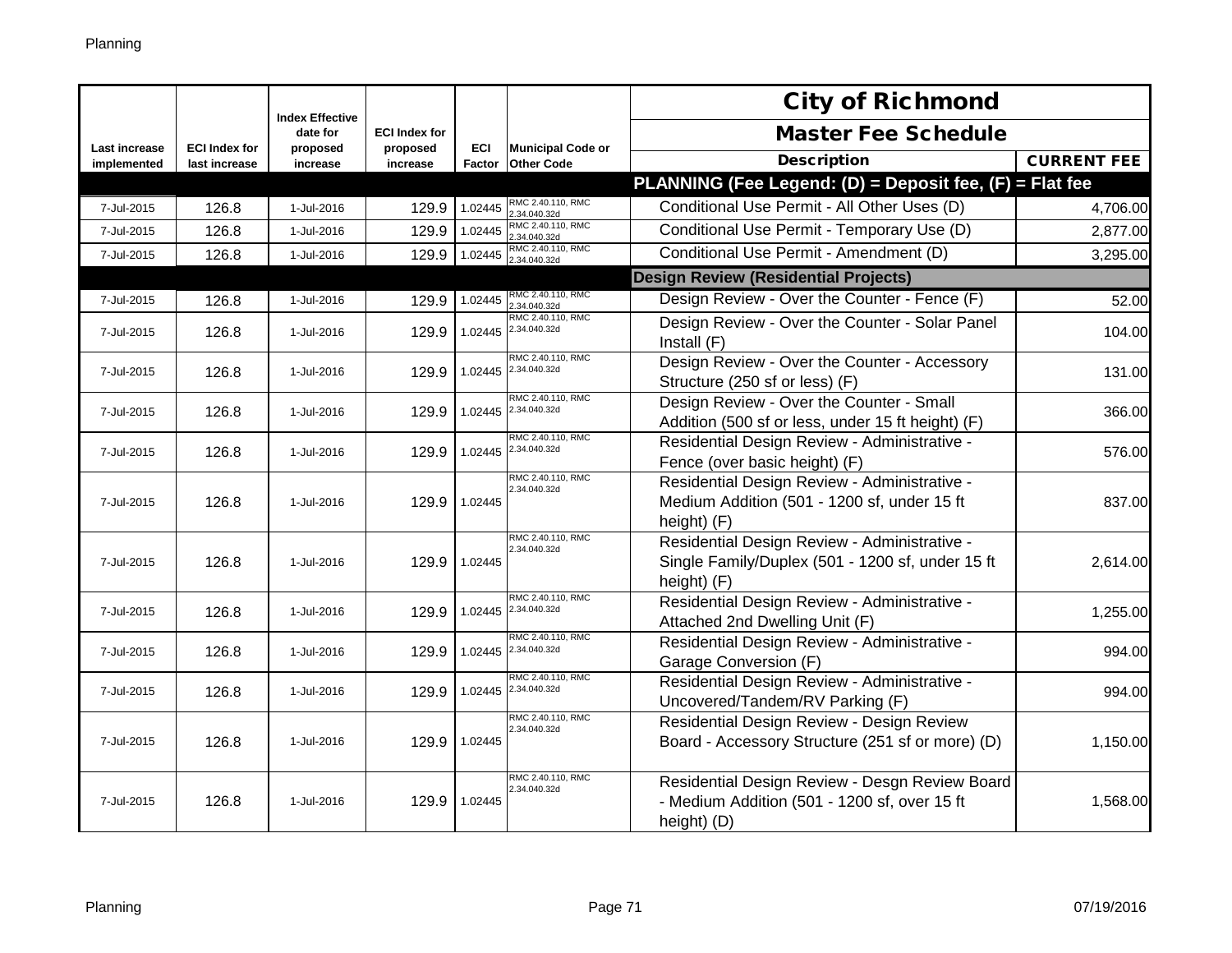|                              |                                       | <b>Index Effective</b> |                      |               |                                               | <b>City of Richmond</b>                                                                                     |                    |
|------------------------------|---------------------------------------|------------------------|----------------------|---------------|-----------------------------------------------|-------------------------------------------------------------------------------------------------------------|--------------------|
|                              |                                       | date for               | <b>ECI Index for</b> |               |                                               | <b>Master Fee Schedule</b>                                                                                  |                    |
| Last increase<br>implemented | <b>ECI Index for</b><br>last increase | proposed<br>increase   | proposed<br>increase | ECI<br>Factor | <b>Municipal Code or</b><br><b>Other Code</b> | <b>Description</b>                                                                                          | <b>CURRENT FEE</b> |
|                              |                                       |                        |                      |               |                                               | PLANNING (Fee Legend: (D) = Deposit fee, (F) = Flat fee                                                     |                    |
| 7-Jul-2015                   | 126.8                                 | 1-Jul-2016             | 129.9                | 1.02445       | RMC 2.40.110, RMC<br>2.34.040.32d             | Residential Design Review - Design Review<br>Board - Large addition (1200 sf or more) (D)                   | 2,328.00           |
| 7-Jul-2015                   | 126.8                                 | 1-Jul-2016             | 129.9                | 1.02445       | RMC 2.40.110, RMC<br>2.34.040.32d             | Residential Design Review - Design Review<br>Board - Single-family/Duplex (1200 sf or more) (D)             | 3,138.00           |
| 7-Jul-2015                   | 126.8                                 | 1-Jul-2016             | 129.9                | 1.02445       | RMC 2.40.110, RMC<br>2.34.040.32d             | Residential Design Review - Design Review<br>Board - Detached 2nd Dwelling Unit (D)                         | 1,568.00           |
| 7-Jul-2015                   | 126.8                                 | 1-Jul-2016             | 129.9                | 1.02445       | RMC 2.40.110, RMC<br>2.34.040.32d             | Residential Design Review - Design Review<br>Board - Multifamily (3-5 units) (D)                            | 4,706.00           |
| 7-Jul-2015                   | 126.8                                 | 1-Jul-2016             | 129.9                | 1.02445       | RMC 2.40.110, RMC<br>2.34.040.32d             | Residential Design Review - Design Review<br>Board - Multifamily (6-10 units) (D)                           | 8,367.00           |
| 7-Jul-2015                   | 126.8                                 | 1-Jul-2016             | 129.9                | 1.02445       | RMC 2.40.110, RMC<br>2.34.040.32d             | Residential Design Review - Design Review<br>Board - Multifamily (11+units) (D)                             | 10,982.00          |
|                              |                                       |                        |                      |               |                                               | <b>Design Review (Commercial/Industrial Projects)</b>                                                       |                    |
| 7-Jul-2015                   | 126.8                                 | 1-Jul-2016             | 129.9                | 1.02445       | RMC 2.40.110, RMC<br>2.34.040.32d             | Non-residential Design Review - Over the Counter<br>- Solar Panel Install (F)                               | 366.00             |
| 7-Jul-2015                   | 126.8                                 | 1-Jul-2016             | 129.9                | 1.02445       | RMC 2.40.110, RMC<br>2.34.040.32d             | Non-residential DesignReview - Over the Counter<br>- Small Addition or Improvement (1000 sf or less)<br>(F) | 941.00             |
| 7-Jul-2015                   | 126.8                                 | 1-Jul-2016             | 129.9                | 1.02445       | RMC 2.40.110, RMC<br>2.34.040.32d             | Non-residential Design Review - Over the Counter<br>- Replacement or Reconstruction (F)                     | 1,150.00           |
| 7-Jul-2015                   | 126.8                                 | 1-Jul-2016             | 129.9                | 1.02445       | RMC 2.40.110, RMC<br>2.34.040.32d             | Non-residential Design Review - Over the Counter<br>- Small New Construction (1000 sf or less) (F)          | 2,614.00           |
| 7-Jul-2015                   | 126.8                                 | 1-Jul-2016             | 129.9                | 1.02445       | RMC 2.40.110, RMC<br>2.34.040.32d             | Non-residential Design Review - Administrative -<br>Temporary Structure (F)                                 | 2,614.00           |
| 7-Jul-2015                   | 126.8                                 | 1-Jul-2016             | 129.9                | 1.02445       | RMC 2.40.110, RMC<br>2.34.040.32d             | Non-residential Design Review - Administrative -<br>Master Sign Program (F)                                 | 2,614.00           |
| 7-Jul-2015                   | 126.8                                 | 1-Jul-2016             | 129.9                | 1.02445       | RMC 2.40.110, RMC<br>2.34.040.32d             | Non-residential Design Review - Administrative -<br>Window, Blade or Awning Sign (F)                        | 131.00             |
| 7-Jul-2015                   | 126.8                                 | 1-Jul-2016             | 129.9                | 1.02445       | RMC 2.40.110, RMC<br>2.34.040.32d             | Non-residential Design Review - Administrative -<br>Wall or Wall Mural Sign (F)                             | 313.00             |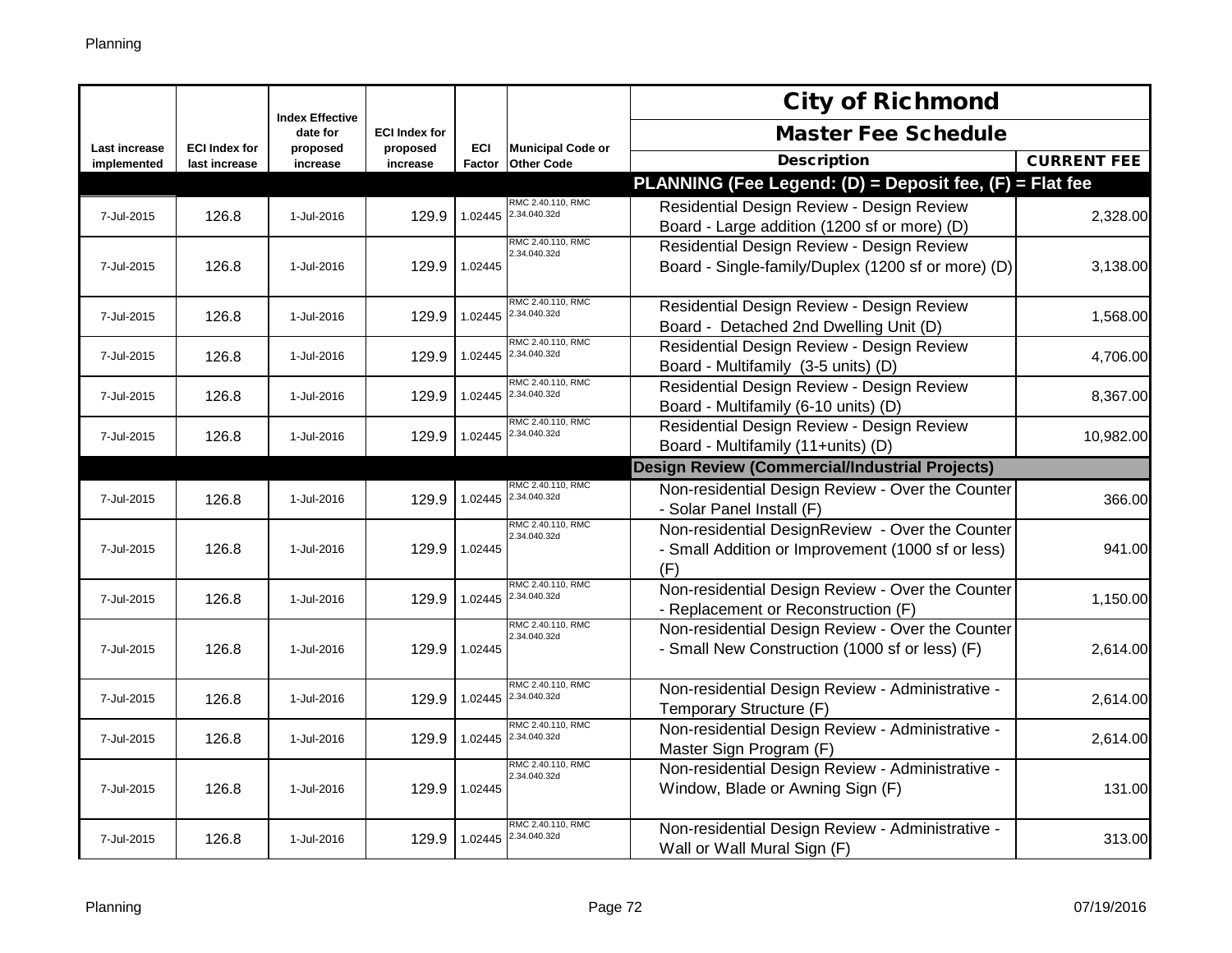|                      |                      | <b>Index Effective</b> |                      |         |                                   | <b>City of Richmond</b>                                                                                           |                                                                                 |
|----------------------|----------------------|------------------------|----------------------|---------|-----------------------------------|-------------------------------------------------------------------------------------------------------------------|---------------------------------------------------------------------------------|
| <b>Last increase</b> | <b>ECI Index for</b> | date for               | <b>ECI Index for</b> | ECI     | <b>Municipal Code or</b>          | <b>Master Fee Schedule</b>                                                                                        |                                                                                 |
| implemented          | last increase        | proposed<br>increase   | proposed<br>increase | Factor  | <b>Other Code</b>                 | <b>Description</b>                                                                                                | <b>CURRENT FEE</b>                                                              |
|                      |                      |                        |                      |         |                                   | PLANNING (Fee Legend: (D) = Deposit fee, (F) = Flat fee                                                           |                                                                                 |
| 7-Jul-2015           | 126.8                | 1-Jul-2016             | 129.9                | 1.02445 | RMC 2.40.110, RMC<br>2.34.040.32d | Non-residential Design Review - Administrative -<br>Marquee or Monmument Sign (F)                                 | 2,092.00                                                                        |
| 7-Jul-2015           | 126.8                | 1-Jul-2016             | 129.9                | 1.02445 | RMC 2.40.110, RMC<br>2.34.040.32d | Non-residential Design Review - Design Review<br>Board - Medium Addition or Improvement (1001 -<br>1200 sf) $(D)$ | 4,706.00                                                                        |
| 7-Jul-2015           | 126.8                | 1-Jul-2016             | 129.9                | 1.02445 | RMC 2.40.110, RMC<br>2.34.040.32d | Non-residential Design Review - Design Review<br>Board - Large Addition or Improvement (1201 sf<br>or more) (D)   | 6,276.00                                                                        |
| 7-Jul-2015           | 126.8                | 1-Jul-2016             | 129.9                | 1.02445 | RMC 2.40.110, RMC<br>2.34.040.32d | Non-residential Design Review - Design Review<br>Board - Large New Construction (1201 sf or more)<br>(D)          | 8,420.00                                                                        |
|                      |                      |                        |                      |         |                                   | <b>Appeals</b>                                                                                                    |                                                                                 |
| 7-Jul-2015           | 126.8                | 1-Jul-2016             | 129.9                | 1.02445 | RMC 2.40.110, RMC<br>2.34.040.32d | Appeals - ZA (F)                                                                                                  | \$340 or \$50 if<br>approved by the<br>corresponding<br>Neighborhood<br>Council |
| 7-Jul-2015           | 126.8                | 1-Jul-2016             | 129.9                | 1.02445 | RMC 2.40.110, RMC<br>2.34.040.32d | Appeals - DRB (F)                                                                                                 | \$340 or \$50 if<br>approved by the<br>corresponding<br>Neighborhood<br>Council |
| 7-Jul-2015           | 126.8                | 1-Jul-2016             | 129.9                | 1.02445 | RMC 2.40.110, RMC<br>2.34.040.32d | Appeals - PC (F)                                                                                                  | \$340 or \$50 if<br>approved by the<br>corresponding<br>Neighborhood<br>Council |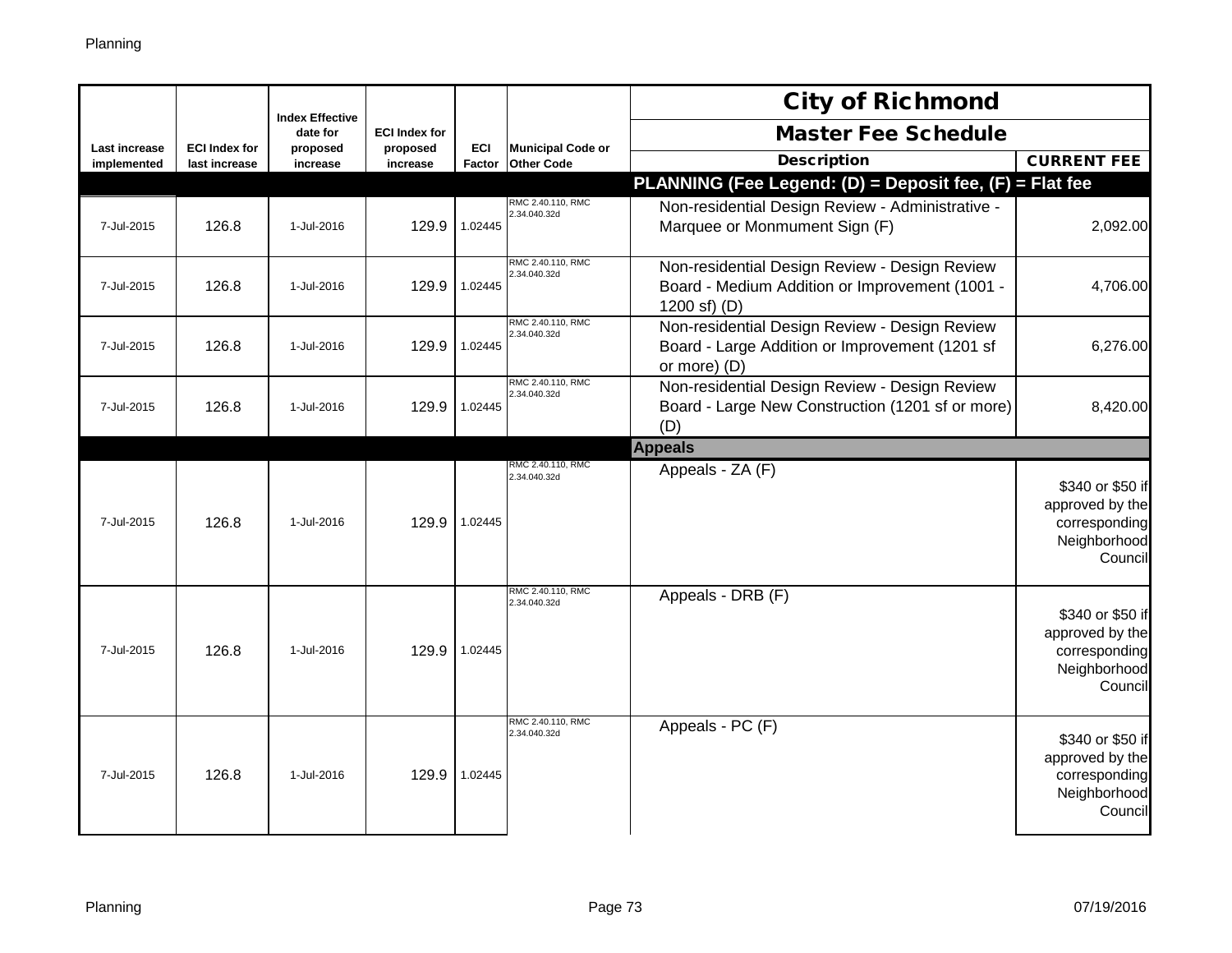|                              |                                       | <b>Index Effective</b> |                      |         |                                               | <b>City of Richmond</b>                                                |                    |
|------------------------------|---------------------------------------|------------------------|----------------------|---------|-----------------------------------------------|------------------------------------------------------------------------|--------------------|
|                              |                                       | date for               | <b>ECI Index for</b> |         |                                               | <b>Master Fee Schedule</b>                                             |                    |
| Last increase<br>implemented | <b>ECI Index for</b><br>last increase | proposed<br>increase   | proposed<br>increase | ECI     | <b>Municipal Code or</b><br>Factor Other Code | <b>Description</b>                                                     | <b>CURRENT FEE</b> |
|                              |                                       |                        |                      |         |                                               | PLANNING (Fee Legend: (D) = Deposit fee, (F) = Flat fee                |                    |
|                              |                                       |                        |                      |         |                                               | Planning Documents, documents denoted by an asterisk are also          |                    |
|                              |                                       |                        |                      |         |                                               | available online, free of charge, on the Planning Department's website |                    |
| 7-Jul-2015                   | 126.8                                 | 1-Jul-2016             | 129.9                | 1.02445 | RMC 2.40.110, RMC<br>2.34.040.32d             | * Municipal Code                                                       |                    |
| 7-Jul-2015                   | 126.8                                 | 1-Jul-2016             | 129.9                | 1.02445 | RMC 2.40.110, RMC<br>2.34.040.32d             | * Zoning Ordinance (F)                                                 | 52.00              |
| 7-Jul-2015                   | 126.8                                 | 1-Jul-2016             | 129.9                | 1.02445 | RMC 2.40.110, RMC<br>2.34.040.32d             | * General Plan 2030                                                    | 157.00             |
| 7-Jul-2015                   | 126.8                                 | 1-Jul-2016             | 129.9                | 1.02445 | RMC 2.40.110, RMC<br>.34.040.32d              | * Pedestrian Master Plan                                               | 27.00              |
| 7-Jul-2015                   | 126.8                                 | 1-Jul-2016             | 129.9                | 1.02445 | RMC 2.40.110, RMC<br>.34.040.32d              | * Bicycle Master Plan                                                  | 47.00              |
| 7-Jul-2015                   | 126.8                                 | 1-Jul-2016             | 129.9                | 1.02445 | RMC 2.40.110, RMC<br>2.34.040.32d             | * City Center Specific Plan (F)                                        | 27.00              |
| 7-Jul-2015                   | 126.8                                 | 1-Jul-2016             | 129.9                | 1.02445 | RMC 2.40.110, RMC<br>.34.040.32d              | * Knox/Cutting Specific Plan (F)                                       | 37.00              |
| 7-Jul-2015                   | 126.8                                 | 1-Jul-2016             | 129.9                | 1.02445 | RMC 2.40.110, RMC<br>.34.040.32d              | * Tiscornia Estates Specific Plan (F)                                  | 27.00              |
| 7-Jul-2015                   | 126.8                                 | 1-Jul-2016             | 129.9                | 1.02445 | RMC 2.40.110, RMC<br>2.34.040.32d             | * North Shoreline Specific Plan (F)                                    | 27.00              |
| 7-Jul-2015                   | 126.8                                 | 1-Jul-2016             | 129.9                | 1.02445 | RMC 2.40.110, RMC<br>.34.040.32d              | * Stormwater C.3 Guidebook (F)                                         | 27.00              |
| 7-Jul-2015                   | 126.8                                 | 1-Jul-2016             | 129.9                | 1.02445 | RMC 2.40.110, RMC<br>.34.040.32d              | * CEQA Guidelines (F)                                                  | 5.00               |
|                              |                                       |                        |                      |         |                                               | <b>Landscape Plan Check and Engineering Review</b>                     |                    |
| 7-Jul-2015                   | 126.8                                 | 1-Jul-2016             | 129.9                | 1.02445 | RMC 2.40.110, RMC<br>.34.040.32d              | Landscape Plan Check (0-3000 valuation) (F)                            | 812.00             |
| 7-Jul-2015                   | 126.8                                 | 1-Jul-2016             | 129.9                | 1.02445 | RMC 2.40.110, RMC<br>2.34.040.32d             | Landscape Plan Check (3,001-25K valuation) (F)                         | 1,626.00           |
| 7-Jul-2015                   | 126.8                                 | 1-Jul-2016             | 129.9                |         | RMC 2.40.110, RMC<br>1.02445 2.34.040.32d     | Landscape Plan Check (25,001-50K valuation) (F)                        | 2,845.00           |
| 7-Jul-2015                   | 126.8                                 | 1-Jul-2016             | 129.9                | 1.02445 | RMC 2.40.110, RMC<br>2.34.040.32d             | Landscape Plan Check (50,001-100K valuation)<br>(F)                    | 2,588.00           |
| 7-Jul-2015                   | 126.8                                 | 1-Jul-2016             | 129.9                |         | RMC 2.40.110, RMC<br>1.02445 2.34.040.32d     | Landscape Plan Check (100,001-500K valuation)<br>(F)                   | 6,502.00           |
| 7-Jul-2015                   | 126.8                                 | 1-Jul-2016             | 129.9                | 1.02445 | RMC 2.40.110, RMC<br>2.34.040.32d             | Landscape Plan Check (500,001-1m valuation)<br>(F)                     | 9,172.00           |
| 7-Jul-2015                   | 126.8                                 | 1-Jul-2016             | 129.9                |         | RMC 2.40.110, RMC<br>1.02445 2.34.040.32d     | Landscape Plan Check (1,000,001+ valuation) (F)                        | 10,974.00          |
| 7-Jul-2015                   | 126.8                                 | 1-Jul-2016             | 129.9                | 1.02445 | RMC 2.40.110, RMC<br>2.34.040.32d             | Engineering Review - Parcel Map (0-5 lots) (F)                         | 862.00             |
| 7-Jul-2015                   | 126.8                                 | 1-Jul-2016             | 129.9                | 1.02445 | RMC 2.40.110, RMC<br>.34.040.32d              | Engineering Review - Final Map (6-25 lots) (F)                         | 2,155.00           |
| 7-Jul-2015                   | 126.8                                 | 1-Jul-2016             | 129.9                | 1.02445 | RMC 2.40.110, RMC<br>2.34.040.32d             | Engineering Review - Final Map (26-100 lots) (F)                       | 3,447.00           |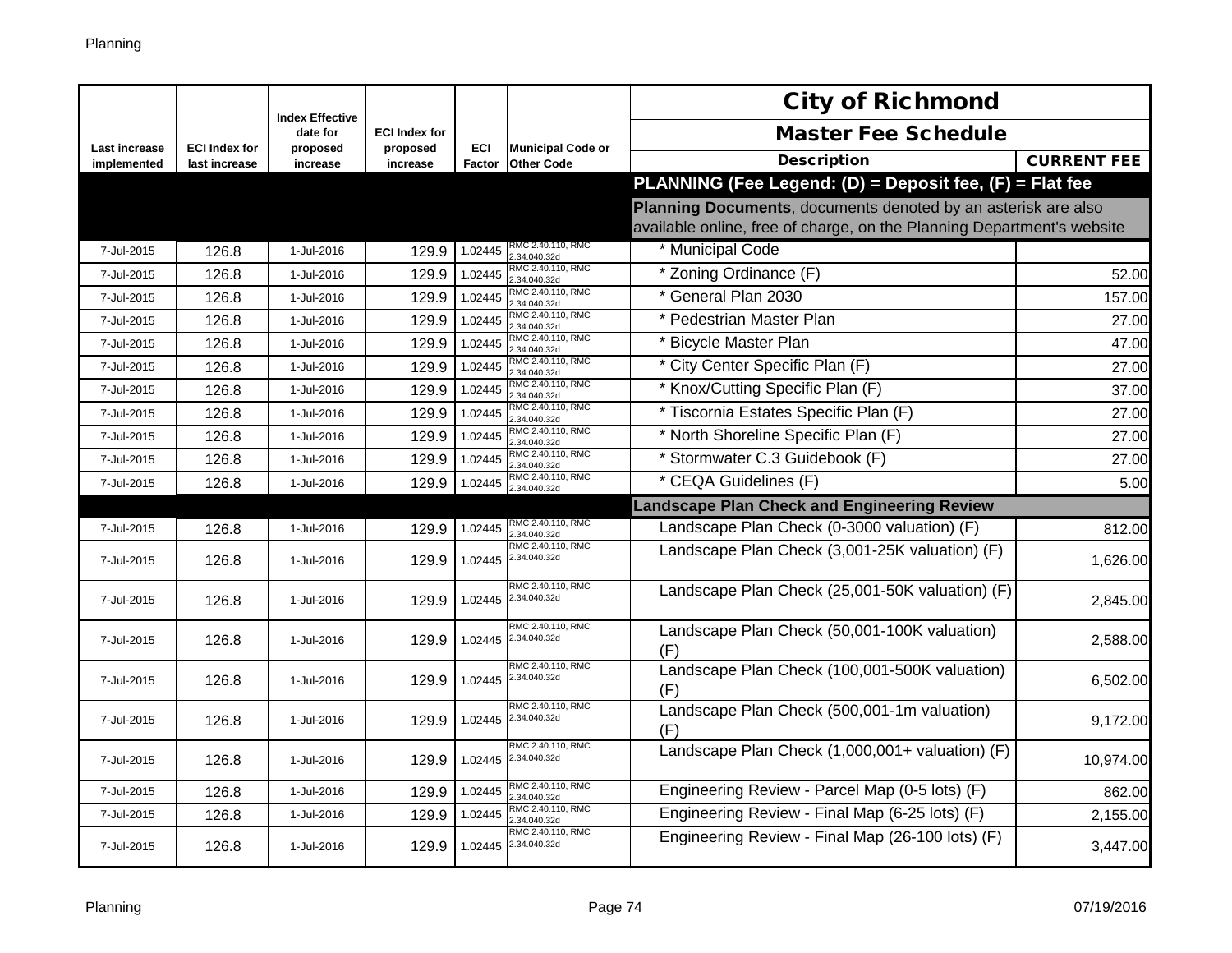|               |                      | <b>Index Effective</b> |                                  |                   |                                           | <b>City of Richmond</b>                                              |                    |
|---------------|----------------------|------------------------|----------------------------------|-------------------|-------------------------------------------|----------------------------------------------------------------------|--------------------|
| Last increase | <b>ECI Index for</b> | date for<br>proposed   | <b>ECI Index for</b><br>proposed | ECI               | <b>Municipal Code or</b>                  | <b>Master Fee Schedule</b>                                           |                    |
| implemented   | last increase        | increase               | increase                         | Factor            | <b>Other Code</b>                         | <b>Description</b>                                                   | <b>CURRENT FEE</b> |
|               |                      |                        |                                  |                   |                                           | PLANNING (Fee Legend: (D) = Deposit fee, (F) = Flat fee              |                    |
| 7-Jul-2015    | 126.8                | 1-Jul-2016             | 129.9                            |                   | RMC 2.40.110, RMC<br>1.02445 2.34.040.32d | Engineering Review - Final Map (101-200 lots) (F)                    | 4,741.00           |
| 7-Jul-2015    | 126.8                | 1-Jul-2016             | 129.9                            |                   | RMC 2.40.110, RMC<br>1.02445 2.34.040.32d | Other Requests - Zoning Map                                          | 25.00              |
|               |                      |                        |                                  |                   |                                           | <b>PREDEFINED MAP</b>                                                |                    |
|               |                      |                        |                                  |                   |                                           | <b>Plotter</b>                                                       |                    |
| 7-Jul-2015    | 126.8                | 1-Jul-2016             | 129.9                            | 1.02445 Ord. 3-04 | Reso. 6-04; RMC 2.34.040,                 | 8-1/2" x 11" (ANSI-A) or 11" x 17" (ANSI-B) or 17"<br>x 22" (ANSI-C) | 27.00              |
| 7-Jul-2015    | 126.8                | 1-Jul-2016             | 129.9                            | 1.02445           | Reso. 6-04; RMC 2.34.040.<br>Ord. 3-04    | 22" x 34" (ANSI-D)                                                   | 29.00              |
| 7-Jul-2015    | 126.8                | 1-Jul-2016             | 129.9                            | 1.02445           | Reso. 6-04; RMC 2.34.040,<br>Ord. 3-04    | 34" x 44" (ANSI-E)                                                   | 32.00              |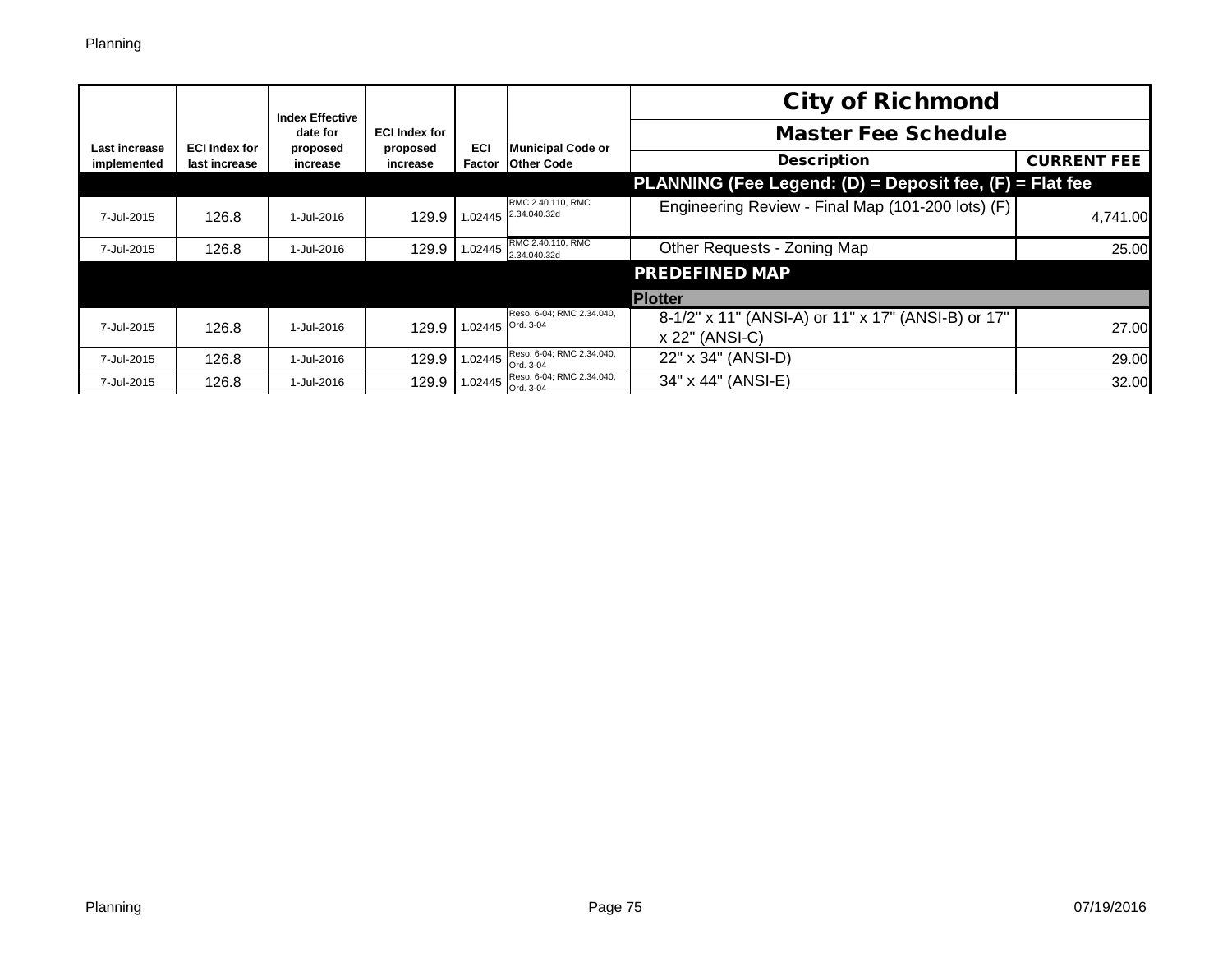|                              |                                       | <b>Index Effective</b> |                      |               |                                                        | <b>City of Richmond</b>                                |                         |
|------------------------------|---------------------------------------|------------------------|----------------------|---------------|--------------------------------------------------------|--------------------------------------------------------|-------------------------|
|                              |                                       | date for               | <b>ECI Index for</b> |               |                                                        | <b>Master Fee Schedule</b>                             |                         |
| Last increase<br>implemented | <b>ECI Index for</b><br>last increase | proposed<br>increase   | proposed<br>increase | ECI<br>Factor | <b>Municipal Code or</b><br><b>Other Code</b>          | <b>Description</b>                                     | <b>CURRENT FEE</b>      |
|                              |                                       |                        |                      |               |                                                        | <b>POLICE</b>                                          |                         |
| Not applicable               | N/A                                   | Not applicable         | N/A                  | N/A           | RMC 2.40.110, RMC<br>.34.040.32d                       | Photocopying, per page (8-1/2" x 11")                  | 0.10                    |
|                              |                                       |                        |                      |               | RMC 10.20.010, RMC<br>2.40.110, RMC 2.34.040.123       | Traffic Accident/Police Report (federal, state,        |                         |
| 7-Jul-2015                   | 126.8                                 | 1-Jul-2016             | 129.9                | 1.02445       |                                                        | county, municipalities, districts, and other political | 18.00                   |
|                              |                                       |                        |                      |               |                                                        | subdivisions exempt), per report                       |                         |
| Not applicable               | N/A                                   | Not applicable         | N/A                  | N/A           | RMC 2.34.040, Ord. 3-04                                | Booking Fees (passed through to County)                | 215.00                  |
| Not applicable               | N/A                                   | Not applicable         | N/A                  | N/A           | RMC 14.72.050; RMC<br>2.34.040, Ord. 3-04              | Traffic Violations--In accordance with California      | <b>Refer to Vehicle</b> |
|                              |                                       |                        |                      |               |                                                        | Penal Code Section 19                                  | Code                    |
|                              |                                       |                        |                      |               |                                                        | <b>Photo Requests</b>                                  |                         |
| 7-Jul-2015                   | 126.8                                 | 1-Jul-2016             | 129.9                | 1.02445       | Reso. 6-04; RMC 2.34.040,<br>Ord. 3-04                 | 3"x5"                                                  | 3.00                    |
| 7-Jul-2015                   | 126.8                                 | 1-Jul-2016             | 129.9                | 1.02445       | Reso. 6-04; RMC 2.34.040,<br>Ord. 3-04                 | 8"x10"                                                 | 20.00                   |
|                              |                                       |                        |                      |               |                                                        | Fingerprinting (also see "Concealed Weapons Permit")   |                         |
| 7-Jul-2015                   | 126.8                                 | 1-Jul-2016             | 129.9                | 1.02445       | RMC 2.34.040-50; Reso. 6-04                            | Resident, first card                                   | 31.00                   |
| 7-Jul-2015                   | 126.8                                 | 1-Jul-2016             | 129.9                | 1.02445       | RMC 2.34.040-50; Reso. 6-04                            | Resident, additional card                              | 13.00                   |
| 7-Jul-2015                   | 126.8                                 | 1-Jul-2016             | 129.9                | 1.02445       | RMC 2.34.040-50; Reso. 6-04                            | Non-resident, first card                               | 34.00                   |
| 7-Jul-2015                   | 126.8                                 | 1-Jul-2016             | 129.9                | 1.02445       | RMC 2.34.040-50; Reso. 6-04                            | Non-resident, additional card                          | 28.00                   |
| 7-Jul-2015                   | 126.8                                 | 1-Jul-2016             | 129.9                | 1.02445       | RMC 2.34.040; Reso. 6-04                               | Livescan fingerprinting service, resident              | 65.00                   |
| 7-Jul-2015                   | 126.8                                 | 1-Jul-2016             | 129.9                | 1.02445       | RMC 2.34.040; Reso. 6-04                               | Livescan fingerprinting service, non-resident          | 65.00                   |
| 6-Dec-2005                   | N/A                                   | Not applicable         | N/A                  | N/A           | RMC 2.34.040-48: Reso, 6-04                            | Prisoner Medical Transport (cost)                      | Cost                    |
| 7-Jul-2015                   | 126.8                                 | 1-Jul-2016             | 129.9                | 1.02445       | RMC 2.34.040-49; Reso. 6-04                            | <b>Police Clearances/Records Check</b>                 | 26.00                   |
|                              |                                       |                        |                      |               |                                                        | <b>Taxi Permits (Scripts Only)</b>                     |                         |
| 7-Jul-2015                   | 126.8                                 | 1-Jul-2016             | 129.9                | 1.02445       | RMC 7.68.090; Reso. 6-04;<br>RMC 2.34.040, Ord. 3-04   | New driver                                             | 250.00                  |
| 7-Jul-2015                   | 126.8                                 | 1-Jul-2016             | 129.9                | 1.02445       | RMC 7.68.100; Reso. 6-04;<br>RMC 2.34.040, Ord. 3-04   | Annual renewal                                         | 150.00                  |
| 7-Jul-2015                   | 126.8                                 | 1-Jul-2016             | 129.9                | 1.02445       | RMC 7.84.040; Reso. 6-04;<br>RMC 2.34.040, Ord. 3-04   | Horse Race Permit Fee                                  | 7.00                    |
| 7-Jul-2015                   | 126.8                                 | 1-Jul-2016             | 129.9                | 1.02445       | RMC 11.84.020; Reso. 6-04;<br>RMC 2.34.040, Ord. 3-04  | Parade Permit                                          | 51.00                   |
| 7-Jul-2015                   | 126.8                                 | 1-Jul-2016             | 129.9                | 1.02445       | Reso. 6-04; RMC 2.34.040,<br>Ord. 3-04                 | Sound Permit                                           | 17.00                   |
| 7-Jul-2015                   | 126.8                                 | 1-Jul-2016             | 129.9                | 1.02445       | Reso. 6-04; RMC 2.34.040,<br>Ord. 3-04                 | <b>CAD Printouts</b>                                   | 17.00                   |
| 7-Jul-2015                   | 126.8                                 | 1-Jul-2016             | 129.9                | 1.02445       | Reso. 6-04; RMC 2.34.040,<br>Ord. 3-04                 | Communications Dispatch Tapes, each                    | 71.00                   |
| 7-Jul-2015                   | 126.8                                 | 1-Jul-2016             | 129.9                | 1.02445       | RMC 2.34.040-53; Reso. 6-04<br>RMC 2.34.040, Ord. 3-04 | Copy of Interview Video Tapes, each                    | 80.00                   |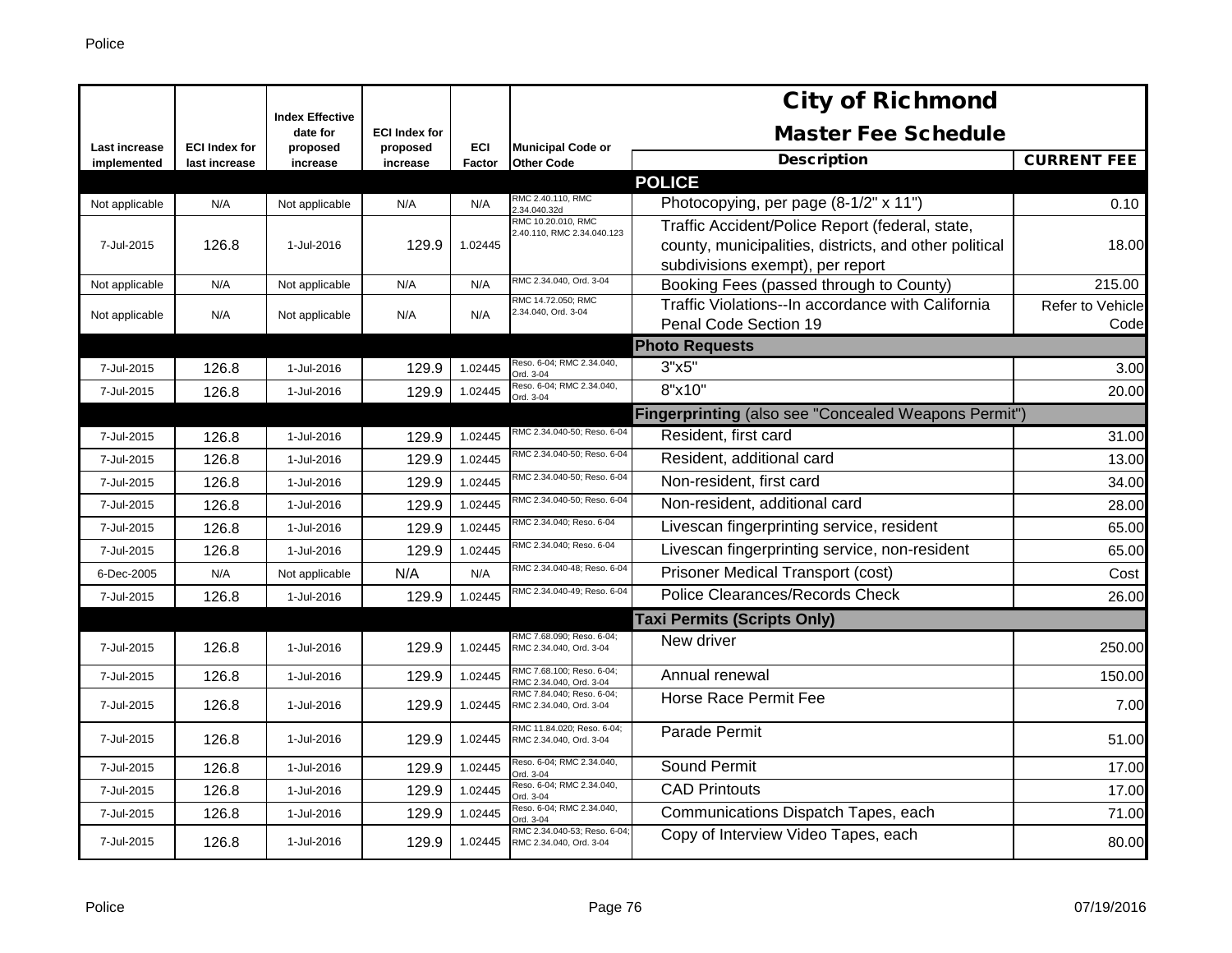|                                     |                                       |                                    |                      |                             |                                                                                   | <b>City of Richmond</b>                                                                                                 |                    |
|-------------------------------------|---------------------------------------|------------------------------------|----------------------|-----------------------------|-----------------------------------------------------------------------------------|-------------------------------------------------------------------------------------------------------------------------|--------------------|
|                                     |                                       | <b>Index Effective</b><br>date for | <b>ECI Index for</b> |                             |                                                                                   | <b>Master Fee Schedule</b>                                                                                              |                    |
| <b>Last increase</b><br>implemented | <b>ECI Index for</b><br>last increase | proposed<br>increase               | proposed<br>increase | <b>ECI</b><br><b>Factor</b> | <b>Municipal Code or</b><br><b>Other Code</b>                                     | <b>Description</b>                                                                                                      | <b>CURRENT FEE</b> |
|                                     |                                       |                                    |                      |                             |                                                                                   | <b>POLICE</b>                                                                                                           |                    |
| 7-Jul-2015                          | 126.8                                 | 1-Jul-2016                         | 129.9                | 1.02445                     | RMC 2.34.040-53; Reso. 6-04;<br>RMC 2.34.040, Ord. 3-04                           | Copy of Interview Cassette Tapes, each                                                                                  | 36.00              |
|                                     |                                       |                                    |                      |                             |                                                                                   | <b>Vehicle Tow Fees</b>                                                                                                 |                    |
| 7-Jul-2015                          | 126.8                                 | 1-Jul-2016                         | 129.9                | 1.02445                     | 22651(p) VC; RMC 2.34.040,<br>Ord. 3-04                                           | Vehicle removal (non rental) from highway or<br>public land for 5 or more unpaid parking violations<br>(CVC 22651(i)(1) | 159.00             |
| 7-Jul-2015                          | 126.8                                 | 1-Jul-2016                         | 129.9                | 1.02445                     | 22651(p) VC; RMC 2.34.040,<br>Ord. 3-04                                           | Vehicle removal from highway, public or private<br>land                                                                 | 159.00             |
| 7-Jul-2015                          | 126.8                                 | 1-Jul-2016                         | 129.9                | 1.02445                     | 22651(o) VC; RMC 2.34.040,<br>Ord. 3-04                                           | Vehicle found in private or public land with<br>registration expired in excess of 6 months                              | 159.00             |
| 7-Jul-2015                          | 126.8                                 | 1-Jul-2016                         | 129.9                | 1.02445                     | 22651(k) VC; RMC 2.34.040,<br>Ord. 3-04                                           | Vehicle parked or left standing on highway for<br>more than 72 hours                                                    | 159.00             |
| 7-Jul-2015                          | 126.8                                 | 1-Jul-2016                         | 129.9                | 1.02445                     | RMC 14.40.050; RMC<br>2.34.040, Ord. 3-04                                         | Vehicle parked on street or alley for more than 72<br>hours                                                             | 159.00             |
| 7-Jul-2015                          | 126.8                                 | 1-Jul-2016                         | 129.9                | 1.02445                     | RMC 11.76.100; RMC<br>2.34.040, Ord. 3-04                                         | First vehicle abandoned, wrecked, dismantled<br>that is a public nuisance or reduces property<br>values                 | 404.00             |
| 7-Jul-2015                          | 126.8                                 | 1-Jul-2016                         | 129.9                | 1.02445                     | RMC 11.76.100; RMC<br>2.34.040, Ord. 3-04                                         | Each additional vehicle abandoned, wrecked,<br>dismantled that is a public nuisance or reduces<br>property values       |                    |
|                                     |                                       |                                    |                      |                             |                                                                                   | <b>Tow Truck Permit</b>                                                                                                 |                    |
| 7-Jul-2015                          | 126.8                                 | 1-Jul-2016                         | 129.9                | 1.02445                     | RMC 7.72.080; Reso. 6-04;<br>RMC 2.34.040, Ord. 3-04                              | New driver--annually                                                                                                    | 32.00              |
| 7-Jul-2015                          | 126.8                                 | 1-Jul-2016                         | 129.9                | 1.02445                     | COR1/40765, RMC 7.72.080;<br>Reso. 6-04; RMC 2.34.040,<br>Ord. 3-04               | Renewal--annually                                                                                                       | 17.00              |
|                                     |                                       |                                    |                      |                             |                                                                                   | <b>Dealers in Firearms</b>                                                                                              |                    |
| 7-Jul-2015                          | 126.8                                 | 1-Jul-2016                         | 129.9                | 1.02445                     | Ord. 7.100.040, RMC<br>2.34.040-51a; Reso. 6-04;                                  | Initial application fee                                                                                                 | 522.00             |
| 7-Jul-2015                          | 126.8                                 | 1-Jul-2016                         | 129.9                | 1.02445                     | RMC 2.34.040, Ord. 3-04                                                           | Renewal application fee                                                                                                 | 409.00             |
|                                     |                                       |                                    |                      |                             | Ord. 8-03, RMC 7.04.105,                                                          | <b>Peddlers &amp; Solicitors Police Permit</b><br>Initial permit (plus Business License permit; paid                    |                    |
| 7-Jul-2015                          | 126.8                                 | 1-Jul-2016                         | 129.9                | 1.02445                     | RMC 13.45, RMC 7.40.030;<br>RMC 2.34.040, Ord. 3-04                               | at Business License Unit)                                                                                               | 15.00              |
| 7-Jul-2015                          | 126.8                                 | 1-Jul-2016                         | 129.9                | 1.02445                     | Ord. 8-03, RMC 7.04.105,<br>RMC 13.45, RMC 7.40.030.d;<br>RMC 2.34.040, Ord. 3-04 | Permit renewal (plus Business License permit;<br>paid at Business License Unit)                                         | 7.00               |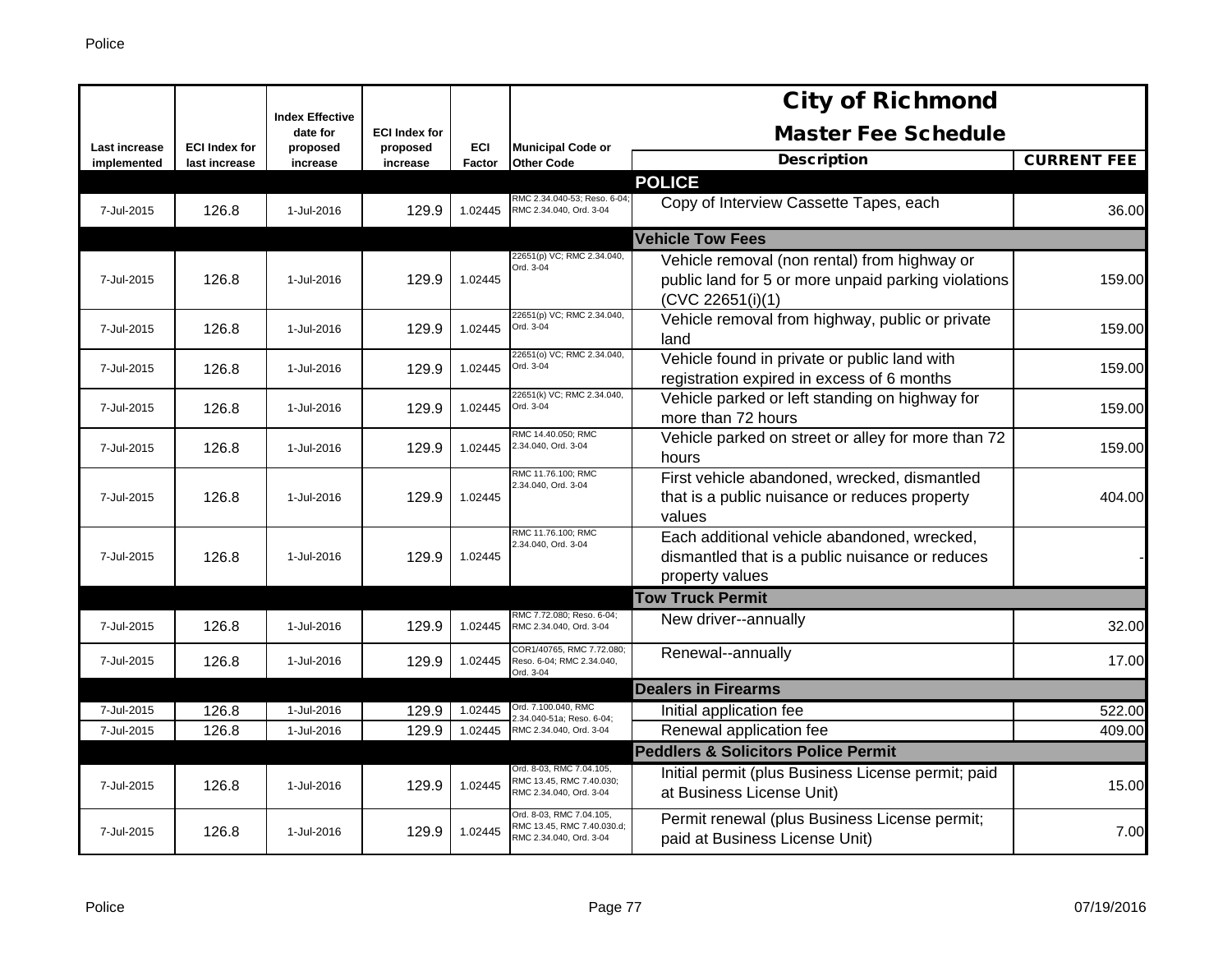|                |                      | <b>Index Effective</b> |                                  |            |                                                                                              | <b>City of Richmond</b>                                                                                                                              |                    |
|----------------|----------------------|------------------------|----------------------------------|------------|----------------------------------------------------------------------------------------------|------------------------------------------------------------------------------------------------------------------------------------------------------|--------------------|
| Last increase  | <b>ECI Index for</b> | date for<br>proposed   | <b>ECI Index for</b><br>proposed | <b>ECI</b> | <b>Municipal Code or</b>                                                                     | <b>Master Fee Schedule</b>                                                                                                                           |                    |
| implemented    | last increase        | increase               | increase                         | Factor     | <b>Other Code</b>                                                                            | <b>Description</b>                                                                                                                                   | <b>CURRENT FEE</b> |
|                |                      |                        |                                  |            |                                                                                              | <b>POLICE</b>                                                                                                                                        |                    |
| not applicable | N/A                  | not applicable         | N/A                              | N/A        | RMC 9.52.080, RMC 2.34.040-<br>46; RMC 2.34.040, Ord. 3-04                                   | Community Noise Ordinance Violation--Cost for<br>administrative enforcement and noise testing                                                        | cost               |
| 7-Jul-2015     | 126.8                | 1-Jul-2016             | 129.9                            | 1.02445    | RMC 11.56.040.b/c, Ord. 8-<br>03, RMC 13.45, RMC<br>7.04.065; RMC 2.34.040, Ord.<br>$3 - 04$ | Mechanical or Electronic Amusement Device<br>Permit, per device/per calendar year (prorated for<br>calendar quarters; paid at Business License Unit) | 78.00              |
|                |                      |                        |                                  |            |                                                                                              | <b>Concealed Weapons Permit</b>                                                                                                                      |                    |
| unknown        | N/A                  | not applicable         | N/A                              | N/A        | CA Penal Code 12050-<br>12054(a); RMC 2.34.040, Ord.<br>$3-04$                               | Original permit application filing fee                                                                                                               | 100.00             |
| 7-Jul-2015     | 126.8                | 1-Jul-2016             | 129.9                            | 1.02445    | CA Penal Code 12050-12054:<br>Reso. 6-04; RMC 2.34.040,<br>Ord. 3-04                         | Fingerprint fee                                                                                                                                      | 65.00              |
| unknown        | N/A                  | not applicable         | N/A                              | N/A        | CA Penal Code 12050-<br>12054(a); RMC 2.34.040, Ord.<br>$3 - 04$                             | Permit renewal fee                                                                                                                                   | 25.00              |
| unknown        | N/A                  | not applicable         | N/A                              | N/A        | CA Penal Code 12050-<br>12054(b); RMC 2.34.040, Ord.<br>$3 - 04$                             | Permit amendment fee                                                                                                                                 | 10.00              |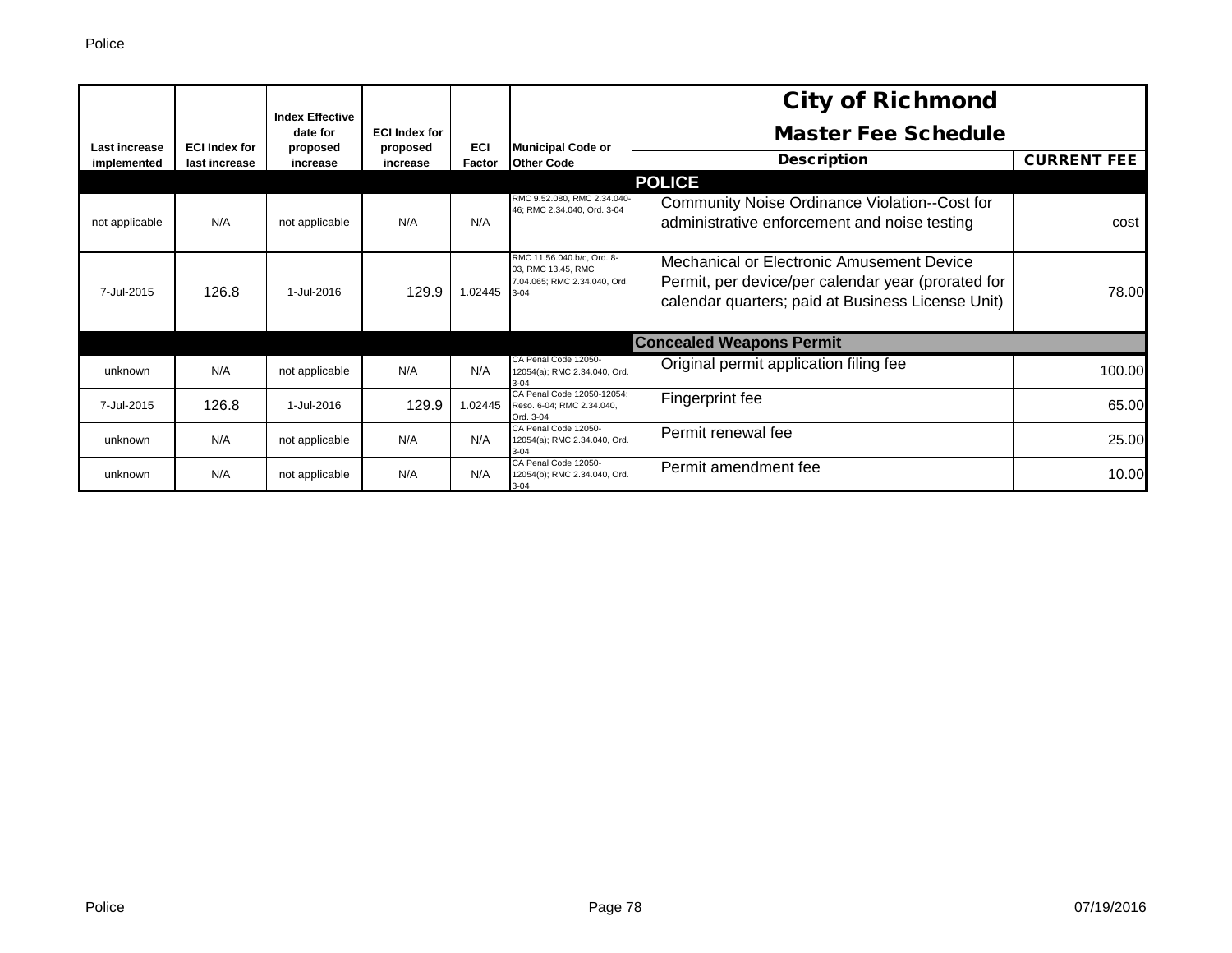| <b>Index Effective</b><br>date for<br><b>ECI Index for</b><br>Last increase<br>proposed |                      |            |                          |                            | <b>City of Richmond</b>  |                                                    |                    |
|-----------------------------------------------------------------------------------------|----------------------|------------|--------------------------|----------------------------|--------------------------|----------------------------------------------------|--------------------|
|                                                                                         | <b>ECI Index for</b> |            | <b>Municipal Code or</b> | <b>Master Fee Schedule</b> |                          |                                                    |                    |
| implemented                                                                             | last increase        | increase   | proposed<br>increase     | ECI<br>Factor              | <b>Other Code</b>        | <b>Description</b>                                 | <b>CURRENT FEE</b> |
|                                                                                         |                      |            |                          |                            |                          | POLICE - MEDICAL MARIJUANA ORDINANCE               |                    |
| 7-Jul-2015                                                                              | 126.8                | 1-Jul-2016 | 129.9                    | 1.02445                    | RMC 2.34.040, Ord. 09-11 | Application Completeness Review/Per Application    | 2,312.00           |
| 7-Jul-2015                                                                              | 126.8                | 1-Jul-2016 | 129.9                    | 1.02445                    | RMC 2.34.040, Ord. 09-11 | <b>Complete Application Review/Per Application</b> | 18,622.00          |
| 7-Jul-2015                                                                              | 126.8                | 1-Jul-2016 | 129.9                    | 1.02445                    | RMC 2.34.040, Ord. 09-11 | Appeal of Rating Body Decision/Per Appeal          | 2,212.00           |
| 7-Jul-2015                                                                              | 126.8                | 1-Jul-2016 | 129.9                    | 1.02445                    | RMC 2.34.040, Ord. 09-11 | Annual Regulation and Inspection/Per Quarter       | 17.404.00          |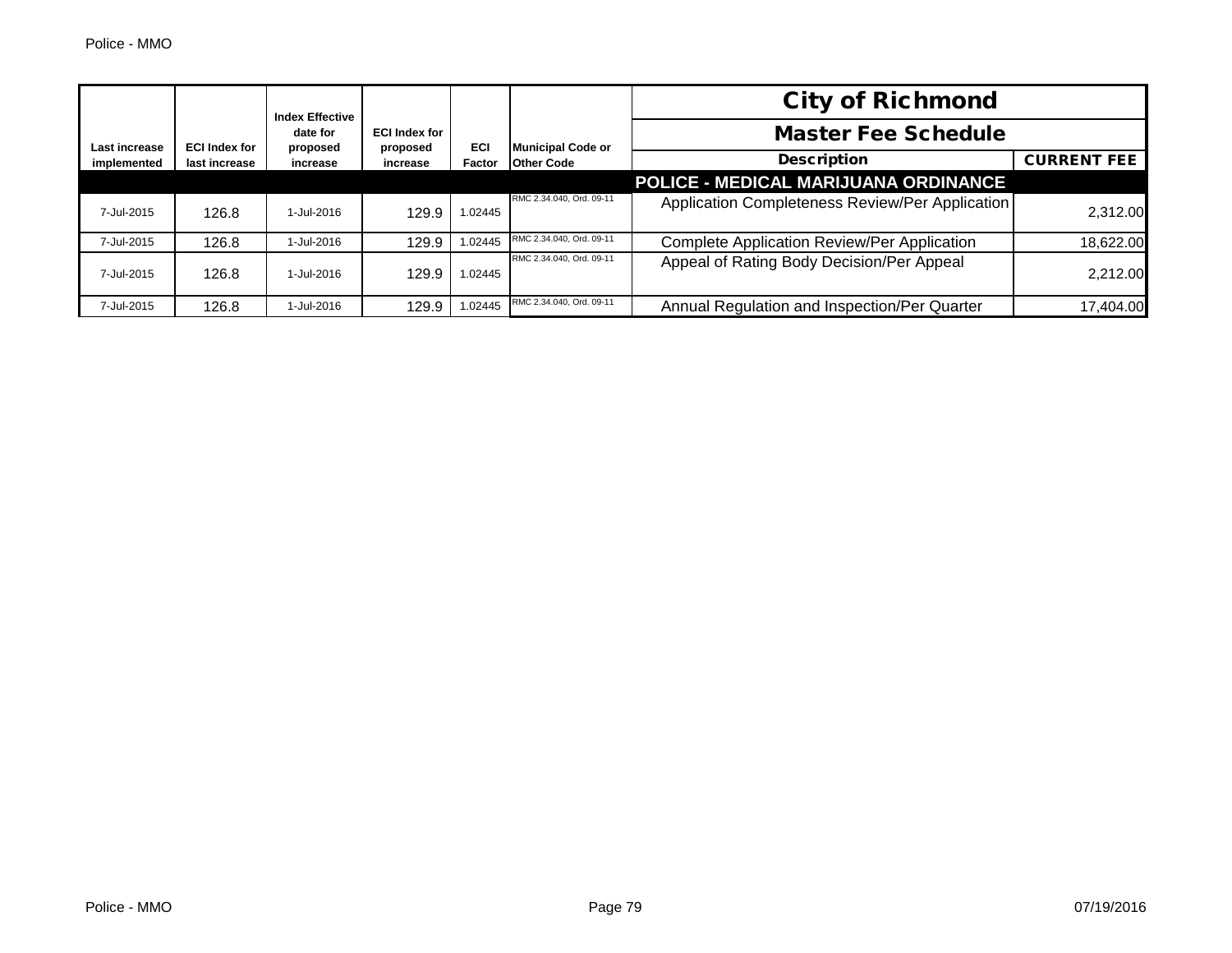|               |                      | <b>Index Effective</b> |                                  |         |                                                                                           | <b>City of Richmond</b>                            |                                   |
|---------------|----------------------|------------------------|----------------------------------|---------|-------------------------------------------------------------------------------------------|----------------------------------------------------|-----------------------------------|
| Last increase | <b>ECI Index for</b> | date for<br>proposed   | <b>ECI Index for</b><br>proposed | ECI     | <b>Municipal Code or</b>                                                                  | <b>Master Fee Schedule</b>                         |                                   |
| implemented   | last increase        | increase               | increase                         | Factor  | <b>Other Code</b>                                                                         | <b>Description</b>                                 | <b>CURRENT FEE</b>                |
|               |                      |                        |                                  |         |                                                                                           | <b>INFRASTRUCTURE &amp; MAINTENANCE OPERATIONS</b> |                                   |
|               |                      |                        |                                  |         |                                                                                           | <b>CODE ENFORCEMENT</b>                            |                                   |
| 7-Jul-2015    | 126.8                | 1-Jul-2016             | 129.9                            | 1.02445 | RMC 2.34.040.43a. Ord. 2-03.<br>RMC 6.40.170, 9.48.080,<br>9.50, 11.76, 11.78, E.O. 03-04 | <b>Inspection and Notice</b>                       | 266.00                            |
| 7-Jul-2015    | 126.8                | 1-Jul-2016             | 129.9                            | 1.02445 | RMC 2.34.040.43c. Ord. 2-03.<br>E.O. 03-04                                                | <b>Inspection Warrant</b>                          | 388.00                            |
| 7-Jul-2015    | 126.8                | 1-Jul-2016             | 129.9                            | 1.02445 | RMC 2.34.040.43d. Ord. 2-03.<br>E.O. 03-04                                                | Appeal to Hearing Officer                          | <b>COST OF</b><br><b>CITATION</b> |
| 7-Jul-2015    | 126.8                | 1-Jul-2016             | 129.9                            | 1.02445 |                                                                                           | Appeal to Public Safety Committee or Council       | 496.00                            |
| 7-Jul-2015    | 126.8                | 1-Jul-2016             | 129.9                            | 1.02445 | RMC 2.34.040.43f, Ord. 2-03,<br>E.O. 03-04, RMC 11.76.060                                 | Administrative fee for site clean-up               | 182.00                            |
| 7-Jul-2015    | 126.8                | 1-Jul-2016             | 129.9                            | 1.02445 | RMC 2.34.040.43f, Ord. 2-03,<br>E.O. 03-04, RMC 11.76.060                                 | Administrative fee for board up                    | 182.00                            |
| 7-Jul-2015    | 126.8                | 1-Jul-2016             | 129.9                            | 1.02445 | RMC 2.34.040.43e, Ord. 2-03,<br>E.O. 03-04                                                | Re-Inspection                                      | 85.00                             |
| 7-Jul-2015    | 126.8                | 1-Jul-2016             | 129.9                            | 1.02445 | RMC 2.34.040.43g, Ord. 2-03,<br>E.O. 03-04                                                | <b>Abatement Warrant</b>                           | 174.00                            |
| 7-Jul-2015    | 126.8                | 1-Jul-2016             | 129.9                            | 1.02445 | E.O. 03-04; RMC 2.34.040,<br>Ord. 3-04                                                    | Lien and Special Assessment                        | 223.00                            |
| 7-Jul-2015    | 126.8                | 1-Jul-2016             | 129.9                            | 1.02445 | E.O. 03-04; RMC 2.34.040,<br>Ord. 3-04                                                    | Release of Recordation Processing Fee              | 154.00                            |
|               |                      |                        |                                  |         |                                                                                           | <b>Vacant Dwellings or Buildings</b>               |                                   |
| 7-Jul-2015    | 126.8                | 1-Jul-2016             | 129.9                            | 1.02445 | RMC 6.38.115                                                                              | <b>Vacant Property Registration</b>                | 154.00                            |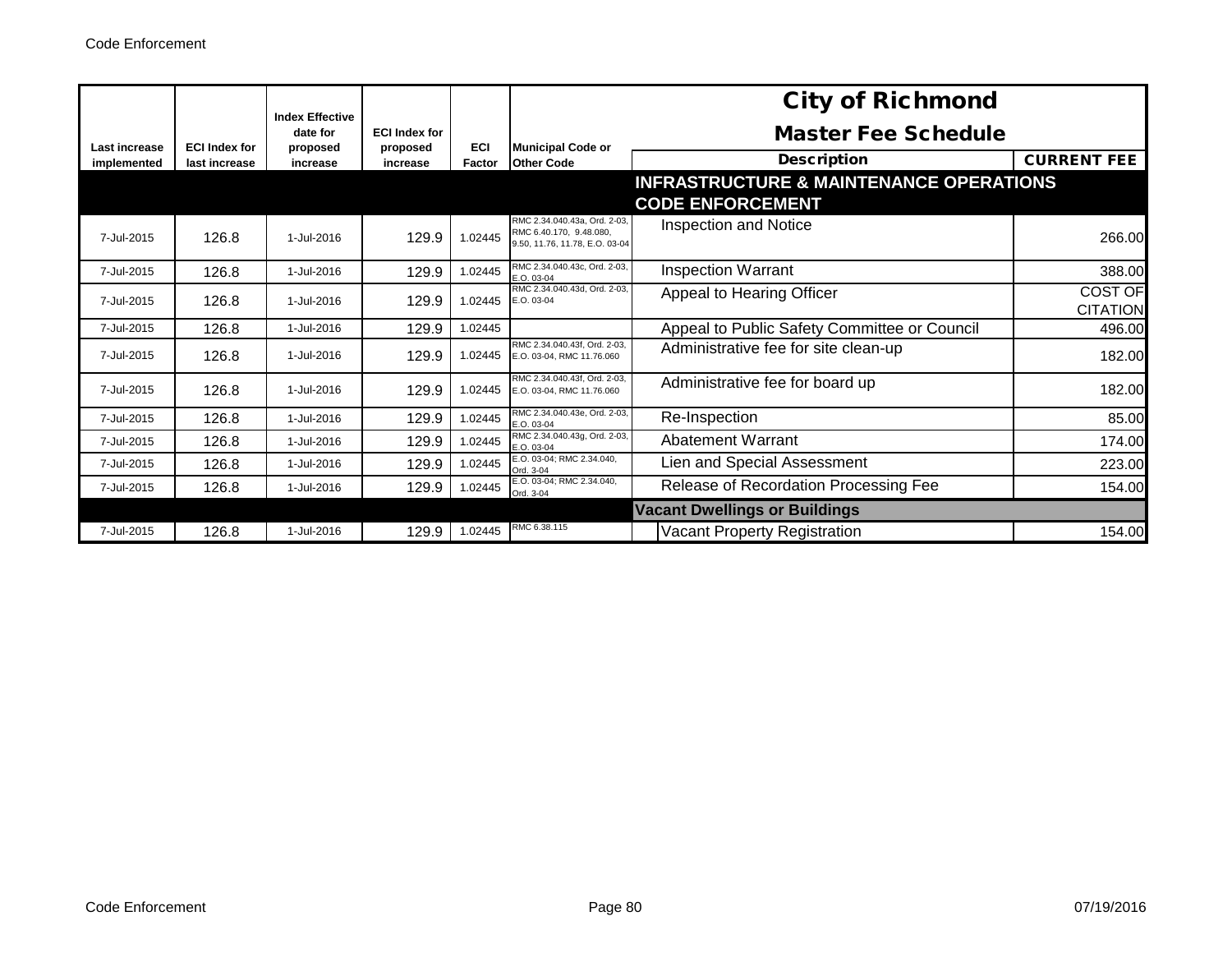|                |                      | <b>Index Effective</b> |                                  |        |                                              | <b>City of Richmond</b>                                                                                                                                                                                                                          |                    |
|----------------|----------------------|------------------------|----------------------------------|--------|----------------------------------------------|--------------------------------------------------------------------------------------------------------------------------------------------------------------------------------------------------------------------------------------------------|--------------------|
| Last increase  | <b>ECI Index for</b> | date for<br>proposed   | <b>ECI Index for</b><br>proposed | ECI    | <b>Municipal Code or</b>                     | <b>Description</b>                                                                                                                                                                                                                               |                    |
| implemented    | last increase        | increase               | increase                         | Factor | <b>Other Code</b>                            | <b>Description</b>                                                                                                                                                                                                                               | <b>Current Fee</b> |
|                |                      |                        |                                  |        |                                              | <b>R-TRANSIT SERVICES</b><br>(Fees are supplemented by grant funding; therefore, they are not<br>adjusted based on ECI)                                                                                                                          |                    |
| 7/1/2005       | N/A                  | Not applicable         | N/A                              | N/A    | RMC 2.34.040-103; RMC<br>2.34.040, Ord. 3-04 | Taxi Scrip -- \$15 for \$30 worth of scrip                                                                                                                                                                                                       | 15.00              |
| 7/1/2005       | N/A                  | Not applicable         | N/A                              | N/A    | RMC 2.34.040-103; RMC<br>2.34.040, Ord. 3-04 | Special Purpose Group Trip (Includes one driver<br>with one vehicle) -- \$100/hour                                                                                                                                                               | 100.00             |
| 7/1/2005       | N/A                  | Not applicable         | N/A                              | N/A    | RMC 2.34.040-103: RMC<br>2.34.040, Ord. 3-04 | Transit Service -- Book of 10 tickets (one ticket for<br>a one-way advance reservation day trip)                                                                                                                                                 | 40.00              |
| Not applicable | N/A                  | Not applicable         | N/A                              | N/A    | RMC 2.34.040-103; RMC<br>2.34.040, Ord. 3-04 | One $Way -$<br><b>Advance Reservation</b><br>(one<br>to ten days in advance) -<br>Day Trip (7:00AM to 6:59PM)                                                                                                                                    | 4.00               |
| Not applicable | N/A                  | Not applicable         | N/A                              | N/A    | RMC 2.34.040-103; RMC<br>2.34.040, Ord. 3-04 | One $Way -$<br><b>Advance Reservation</b><br>(one to<br>ten days in advance) -<br>After Hours Trip (7:00PM to 6:59AM)                                                                                                                            | 5.00               |
| Not applicable | N/A                  | Not applicable         | N/A                              | N/A    | RMC 2.34.040-103; RMC<br>2.34.040, Ord. 3-04 | One $Way -$<br>Same<br>Day Reservation<br>(Reservation<br>is same day as the pick up 12:00AM to 11:59PM)<br>Day Trip<br>(7:00AM to 6:59PM)                                                                                                       | 6.00               |
| Not applicable | N/A                  | Not applicable         | N/A                              | N/A    | RMC 2.34.040-103; RMC<br>2.34.040, Ord. 3-04 | One $Way -$<br>Same<br>Day Reservation<br>(Reservation<br>is same day as the pick up 12:00AM to 11:59PM)<br>After Hours Trip<br>(7:00PM to 6:59AM)                                                                                               | 7.00               |
| Not applicable | N/A                  | Not applicable         | N/A                              | N/A    | RMC 2.34.040-103; RMC<br>2.34.040, Ord. 3-04 | One Way Trip -<br>Late Cancellation (Cancellation one hour before<br>pick up) or No show (Client is not at pick up<br>location, is not ready, cancels trip at the door, or<br>refuses to take trip) Fee. {The fee is the cost of<br>booked trip} | 4.00 to 7.00       |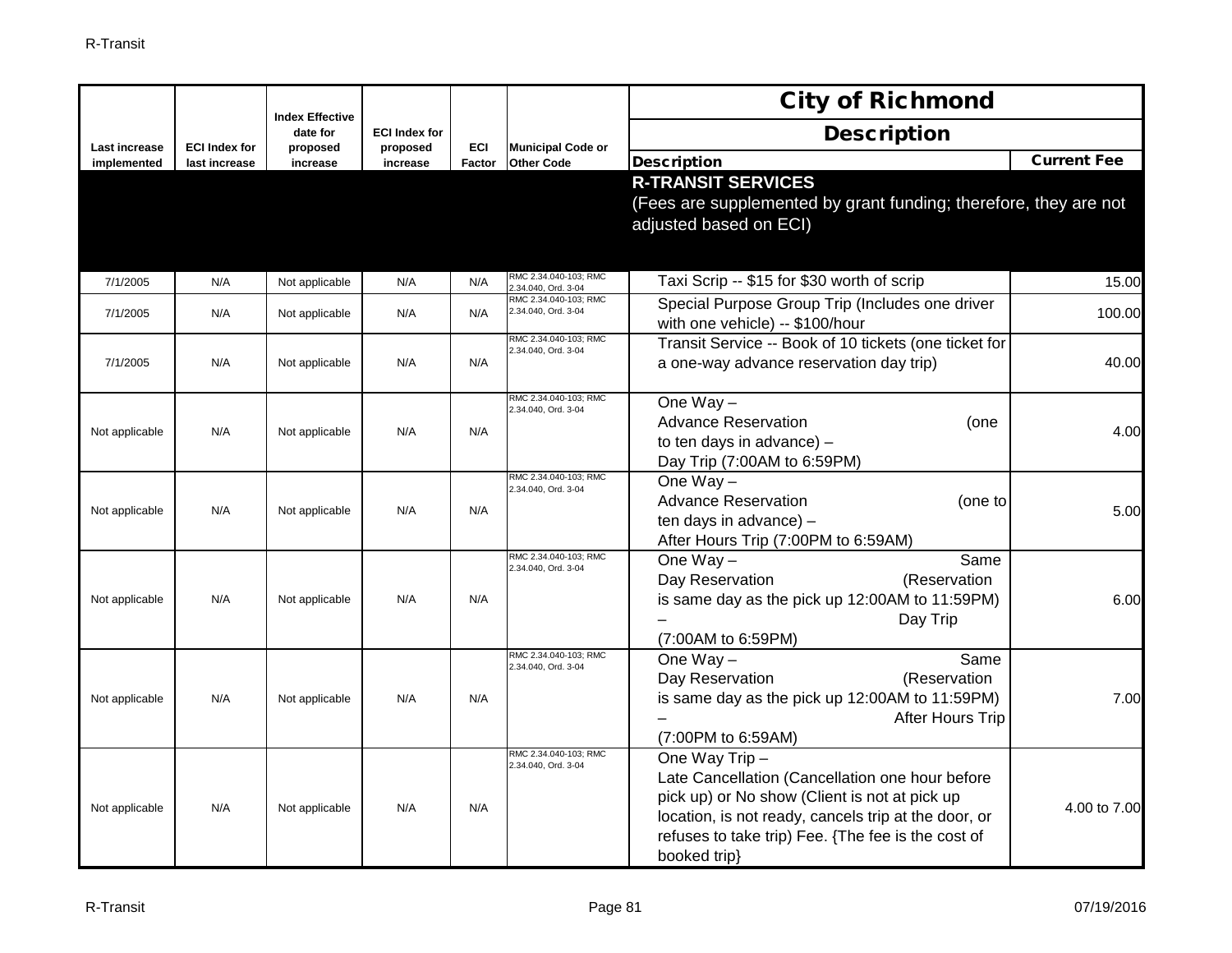|                                     |                                       |                                    |                      |               |                                                                             | <b>City of Richmond</b>                                                                                                                               |                    |
|-------------------------------------|---------------------------------------|------------------------------------|----------------------|---------------|-----------------------------------------------------------------------------|-------------------------------------------------------------------------------------------------------------------------------------------------------|--------------------|
|                                     |                                       | <b>Index Effective</b><br>date for | <b>ECI Index for</b> | <b>ECI</b>    |                                                                             | <b>Description</b>                                                                                                                                    |                    |
| <b>Last increase</b><br>implemented | <b>ECI Index for</b><br>last increase | proposed<br>increase               | proposed<br>increase | <b>Factor</b> | <b>Municipal Code or</b><br><b>Other Code</b>                               | <b>Description</b>                                                                                                                                    | <b>CURRENT FEE</b> |
|                                     |                                       |                                    |                      |               |                                                                             | <b>PUBLIC WORKS</b>                                                                                                                                   |                    |
|                                     |                                       |                                    |                      |               |                                                                             | <b>SECTION 1 - ENCROACHMENT PERMITS</b>                                                                                                               |                    |
| 7-Jul-2015                          | 126.8                                 | 1-Jul-2016                         | 129.9                | 1.02445       | RMC 2.34.040.12a, Ord. 21-<br>03, E.O. 90-012; Reso. 6-04                   | Encroachment Agreement -- Public right of way<br>fee (see Building Regulations section for<br>"Encroachment Agreement -- Private right of way<br>fee' | 845.00             |
|                                     |                                       |                                    |                      |               |                                                                             | <b>Sidewalk Dining</b>                                                                                                                                |                    |
| 7-Jul-2015                          | 126.8                                 | 1-Jul-2016                         | 129.9                | 1.02445       | RMC 11.040.040, 12.38.340,<br>12.28.365, 15.04.910.080(I)(2),<br>Ord. 25-10 | Encroachment Permit Application Review for<br>outdoor service on public sidewalks, minimum non-<br>refundable                                         | 770.00             |
| 7-Jul-2015                          | 126.8                                 | 1-Jul-2016                         | 129.9                | 1.02445       | RMC 11.040.040, 12.38.340,<br>12.28.365, 15.04.910.080(I)(2),<br>Ord. 25-10 | New Encroachment Permit for outdoor service on<br>public sidewalks (first year, annual fee)                                                           | 536.00             |
| not applicable                      | na                                    | not applicable                     | na                   | na            | RMC 11.040.040, 12.38.340,<br>12.28.365, 15.04.910.080(I)(2),<br>Ord. 25-10 | - plus additional fees for in-ground improvements<br>within the public ROW<br>$(0-100 SF)$                                                            | 500.00             |
| not applicable                      | na                                    | not applicable                     | na                   | na            | RMC 11.040.040, 12.38.340,<br>12.28.365, 15.04.910.080(I)(2),<br>Ord. 25-10 | - plus in-ground improvements for square footage<br>thereafter (over 100 SF)                                                                          | \$2.00/SF          |
| 7-Jul-2015                          | 126.8                                 | 1-Jul-2016                         | 129.9                | 1.02445       | RMC 11.040.040, 12.38.340,<br>12.28.365, 15.04.910.080(I)(2),<br>Ord. 25-10 | Renew Encroachment Permit for outdoor service<br>on public sidewalks (annual fee)                                                                     | 344.00             |
| not applicable                      | na                                    | not applicable                     | na                   | na            | RMC 11.040.040, 12.38.340,<br>12.28.365, 15.04.910.080(l)(2),<br>Ord. 25-10 | - plus additional fees for in-ground improvements<br>within the public ROW<br>$(0-100 SF)$                                                            | 500.00             |
| not applicable                      | na                                    | not applicable                     | na                   | na            | RMC 11.040.040, 12.38.340,<br>12.28.365, 15.04.910.080(I)(2),<br>Ord. 25-10 | - plus in-ground improvements for square footage<br>thereafter (over 100 SF)                                                                          | \$2.00/SF          |
|                                     |                                       |                                    |                      |               |                                                                             | <b>SECTION 2 -TRANSPORTATION PERMITS</b>                                                                                                              |                    |
| not applicable                      | na                                    | not applicable                     | na                   | na            | RMC 2.34.040.8                                                              | Oversized Load (Transportation Permit/Wide-<br>Load Permit)                                                                                           | 16.00              |
|                                     |                                       |                                    |                      |               |                                                                             | Annual Permit - Per Vehicle (Transportation<br>Permit/Wide-Load Permit)                                                                               | 90.00              |
|                                     |                                       |                                    |                      |               |                                                                             | <b>SECTION 3 - FINAL MAP &amp; IMPROVEMENT PLAN REVIEW &amp; IN</b>                                                                                   |                    |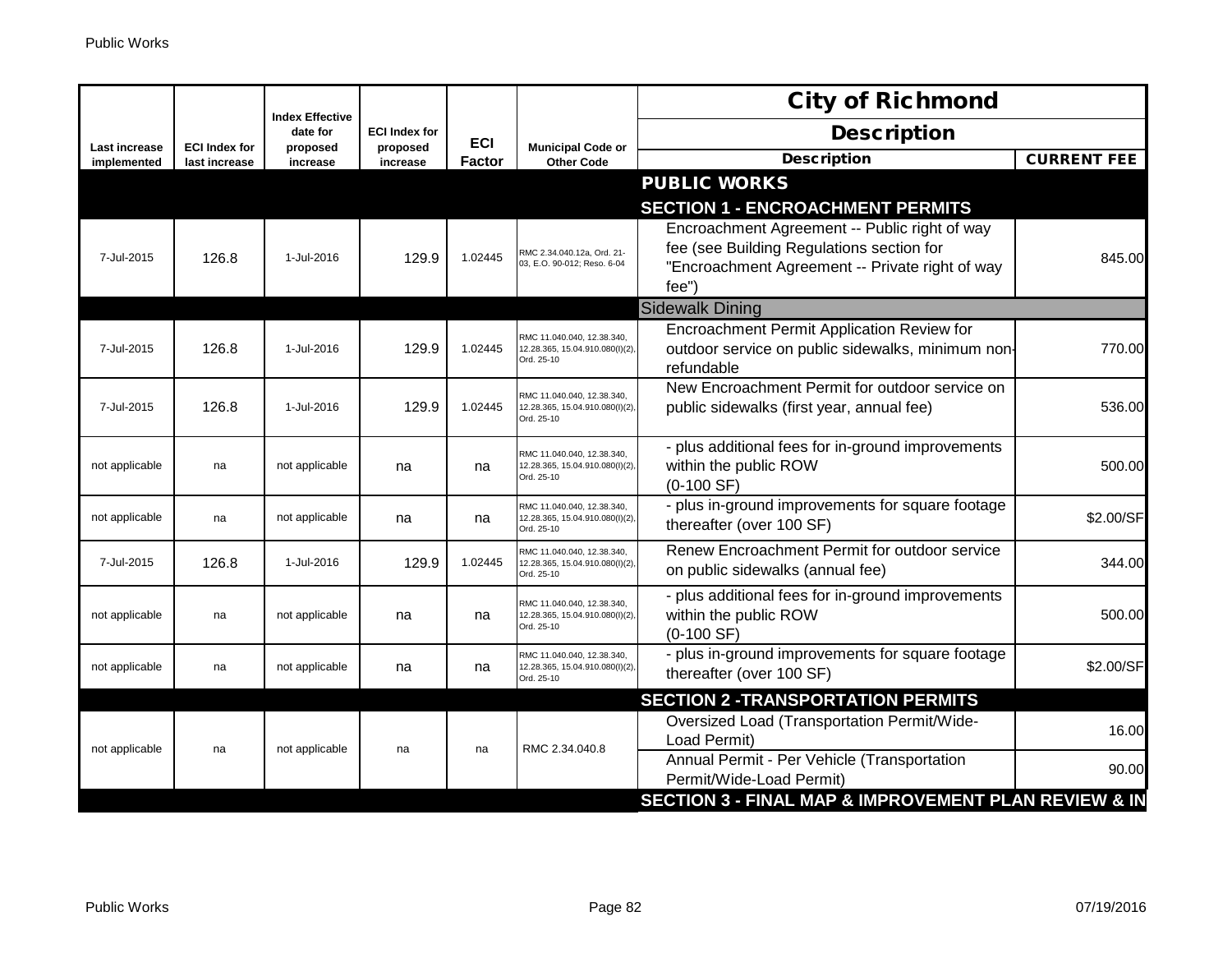|                              |                                       |                                    |                      |            |                                                                 | <b>City of Richmond</b>                                                                                                                                                                                                                      |                                          |
|------------------------------|---------------------------------------|------------------------------------|----------------------|------------|-----------------------------------------------------------------|----------------------------------------------------------------------------------------------------------------------------------------------------------------------------------------------------------------------------------------------|------------------------------------------|
|                              |                                       | <b>Index Effective</b><br>date for | <b>ECI Index for</b> | <b>ECI</b> |                                                                 | <b>Description</b>                                                                                                                                                                                                                           |                                          |
| Last increase<br>implemented | <b>ECI Index for</b><br>last increase | proposed<br>increase               | proposed<br>increase | Factor     | <b>Municipal Code or</b><br><b>Other Code</b>                   | <b>Description</b>                                                                                                                                                                                                                           | <b>CURRENT FEE</b>                       |
|                              |                                       |                                    |                      |            |                                                                 | <b>PUBLIC WORKS</b>                                                                                                                                                                                                                          |                                          |
|                              |                                       |                                    |                      |            |                                                                 | Final Subdivision Map and Improvement Plan<br><b>Review Fee (Deposit)</b><br>Plan review services are provided on an actual<br>cost basis. Refund of balance will be made after<br>project acceptance; additional charges may also<br>apply. |                                          |
| 7-Jul-2015                   | 126.8                                 | 1-Jul-2016                         | 129.9                | 1.02445    | RMC 2.34.040-39, RMC<br>15.08.480-5, RMC 6.02.180,<br>EO 90-039 | - Per Major Subdivision Review, 5 or more<br>parcels, (Deposit)<br>2.5% of construction cost or \$8,000, whichever is<br>greater                                                                                                             | 2.5% of bond est.<br>for imp, \$8485 min |
| 7-Jul-2015                   | 126.8                                 | 1-Jul-2016                         | 129.9                | 1.02445    | RMC 2.34.040-39, RMC<br>15.08.480-5, RMC 6.02.180,<br>EO 90-039 | - Per Minor Subdivision Review, 4 or fewer<br>parcels, (Deposit)<br>2.5% of construction cost or \$6,000, whichever is<br>greater                                                                                                            | 2.5% of bond est.<br>for imp, \$6498 min |
|                              |                                       |                                    |                      |            |                                                                 | New lot fee                                                                                                                                                                                                                                  |                                          |
| 7-Jul-2015                   | 126.8                                 | 1-Jul-2016                         | 129.9                | 1.02445    |                                                                 | New lot fee, actual cost of County fee (\$50 as of 1<br><b>July 2007)</b>                                                                                                                                                                    | 50.00                                    |
|                              |                                       |                                    |                      |            |                                                                 | <b>Final Subdivision Inspection Fee (Deposit)</b>                                                                                                                                                                                            |                                          |
| 7-Jul-2015                   | 126.8                                 | 1-Jul-2016                         | 129.9                | 1.02445    | RMC 15.08.420-2e                                                | - Per Major Subdivision Review, 5 or more<br>parcels, (Deposit)<br>3% of construction cost or \$7,000, whichever is<br>greater                                                                                                               | 3% of bond est. for<br>imp, \$7580 min   |
| 7-Jul-2015                   | 126.8                                 | 1-Jul-2016                         | 129.9                | 1.02445    | RMC 15.08.420-2e                                                | - Per Minor Subdivision Review, 4 or fewer<br>parcels, (Deposit)<br>3% of construction cost or \$3,000, whichever is<br>greater                                                                                                              | 3% of bond est. for<br>imp, \$3249 min   |
|                              |                                       |                                    |                      |            |                                                                 | <b>SECTION 4 - PROJECT ACCEPTANCE</b>                                                                                                                                                                                                        |                                          |
|                              |                                       |                                    |                      |            |                                                                 | Major Subdivision Map (5 or more parcels)                                                                                                                                                                                                    |                                          |
| 7-Jul-2015                   | 126.8                                 | 1-Jul-2016                         | 129.9                | 1.02445    | RMC 15.08.650                                                   | Acceptance of improvements and dedications<br>(Fee)                                                                                                                                                                                          | 3,728.00                                 |
| 7-Jul-2015                   | 126.8                                 | 1-Jul-2016                         | 129.9                | 1.02445    |                                                                 | Amendment of subdivision agreement                                                                                                                                                                                                           | 2,175.00                                 |
|                              |                                       |                                    |                      |            |                                                                 | Minor Subdivision Map (4 or fewer parcels)                                                                                                                                                                                                   |                                          |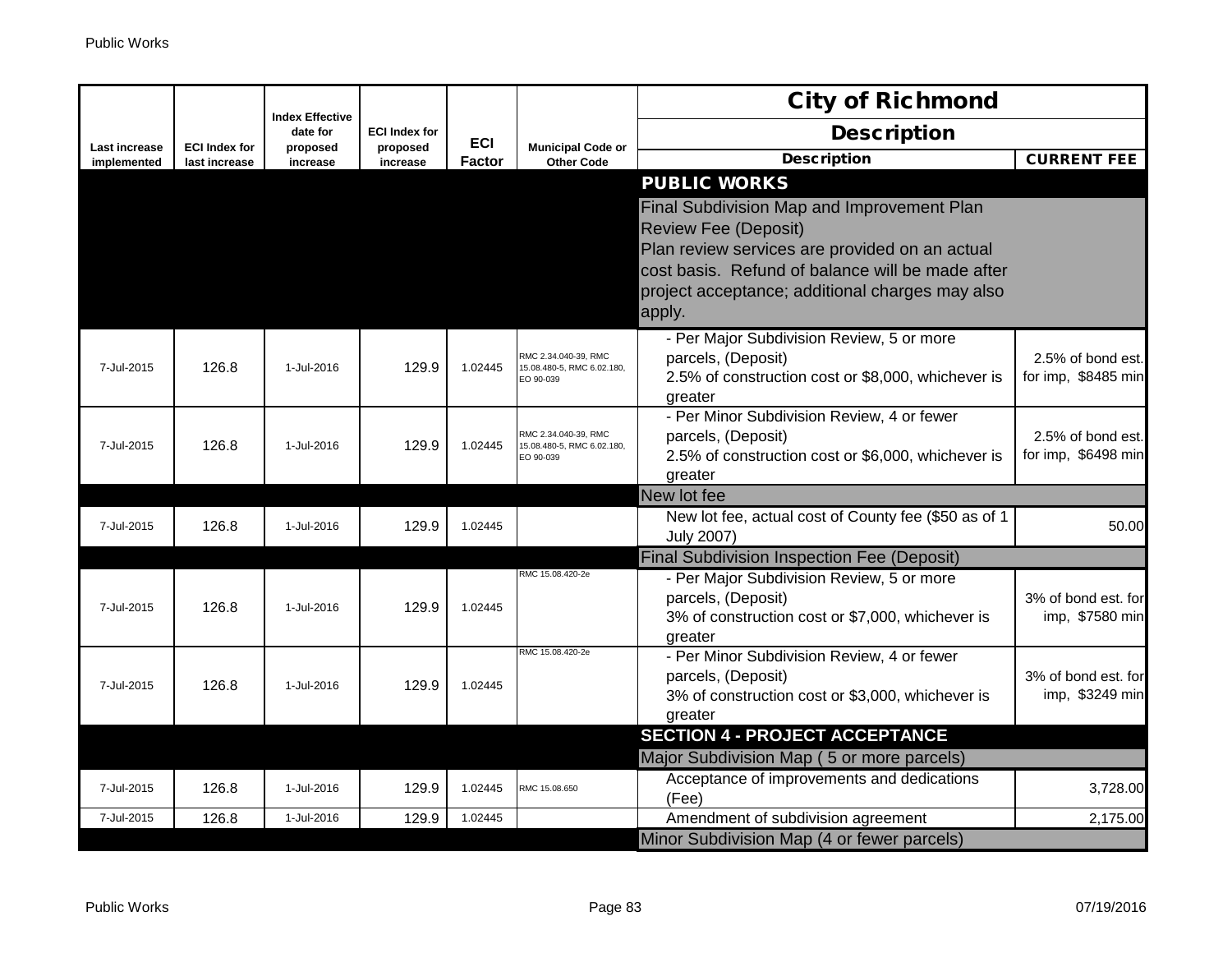|                                     |                                       |                                    |                      |               |                                                                                                                                                             | <b>City of Richmond</b>                                                                                        |                    |
|-------------------------------------|---------------------------------------|------------------------------------|----------------------|---------------|-------------------------------------------------------------------------------------------------------------------------------------------------------------|----------------------------------------------------------------------------------------------------------------|--------------------|
|                                     |                                       | <b>Index Effective</b><br>date for | <b>ECI Index for</b> | <b>ECI</b>    | <b>Municipal Code or</b><br><b>Other Code</b>                                                                                                               | <b>Description</b>                                                                                             |                    |
| <b>Last increase</b><br>implemented | <b>ECI Index for</b><br>last increase | proposed<br>increase               | proposed<br>increase | <b>Factor</b> |                                                                                                                                                             | <b>Description</b>                                                                                             | <b>CURRENT FEE</b> |
|                                     |                                       |                                    |                      |               |                                                                                                                                                             | <b>PUBLIC WORKS</b>                                                                                            |                    |
| 7-Jul-2015                          | 126.8                                 | 1-Jul-2016                         | 129.9                | 1.02445       | RMC 15.08.650                                                                                                                                               | Acceptance of improvements and dedications<br>(Fee)                                                            | 1,397.00           |
| 7-Jul-2015                          | 126.8                                 | 1-Jul-2016                         | 129.9                | 1.02445       |                                                                                                                                                             | Amendment of subdivision agreement                                                                             | 777.00             |
|                                     |                                       |                                    |                      |               |                                                                                                                                                             | <b>SECTION 5 - GRADING PLAN REVIEW</b>                                                                         |                    |
|                                     |                                       |                                    |                      |               |                                                                                                                                                             | <b>Grading Permit Plan Review</b><br>Grading permit plan review (flat fee). Includes stormwater compliance rev |                    |
| 7-Jul-2015                          | 126.8                                 | 1-Jul-2016                         | 129.9                | 1.02445       | Review and Inspection: RMC<br>2.34.040-5&6), RMC<br>12.44.030-j, Reso. 142-86,<br>UBC Sec. 70, RMC 6.02.180,<br>EO 90-005, EO 90-006, RMC<br>12.44.030(j).  | 0 to 50 CY                                                                                                     | 426.00             |
| 7-Jul-2015                          | 126.8                                 | 1-Jul-2016                         | 129.9                | 1.02445       | Review and Inspection: RMC<br>2.34.040-5&6), RMC<br>12.44.030-j, Reso. 142-86,<br>UBC Sec. 70, RMC 6.02.180,<br>EO 90-005, EO 90-006, RMC<br>12.44.030(j)   | 51 to 1,000 CY                                                                                                 | 888.00             |
| 7-Jul-2015                          | 126.8                                 | 1-Jul-2016                         | 129.9                | 1.02445       | Review and Inspection: RMC<br>2.34.040-5&6), RMC<br>12.44.030-j, Reso. 142-86,<br>UBC Sec. 70, RMC 6.02.180,<br>EO 90-005, EO 90-006, RMC<br>12.44.030(j).  | 1,001 to 10,000 CY                                                                                             | 1,332.00           |
| 7-Jul-2015                          | 126.8                                 | 1-Jul-2016                         | 129.9                | 1.02445       | Review and Inspection: RMC<br>2.34.040-5&6), RMC<br>12.44.030-j, Reso. 142-86,<br>UBC Sec. 70, RMC 6.02.180,<br>EO 90-005, EO 90-006, RMC<br>12.44.030(j)   | 10,001 CY and above (Deposit)                                                                                  | 2,218.00           |
| n/a                                 | n/a                                   | n/a                                | n/a                  | n/a           | (Review and Inspection: RMC<br>2.34.040-5&6), RMC<br>12.44.030-j, Reso. 142-86,<br>UBC Sec. 70, RMC 6.02.180,<br>EO 90-005, EO 90-006, RMC<br>12.44.030(j). | Additional plan review for complex grading, and<br>changes, additions or revisions to approved plans           | cost               |
|                                     |                                       |                                    |                      |               |                                                                                                                                                             | <b>SECTION 6 - OTHER ENGINEERING PERMITS</b>                                                                   |                    |
| not applicable                      | na                                    | not applicable                     | na                   | na            | RMC 2.34                                                                                                                                                    | <b>Traffic Control Plan Review</b>                                                                             | cost               |
| 7-Jul-2015                          | 126.8                                 | 1-Jul-2016                         | 129.9                | 1.02445       | RMC 15.08.235, RMC 2.34                                                                                                                                     | <b>Certificate of Correction Review</b>                                                                        | 777.00             |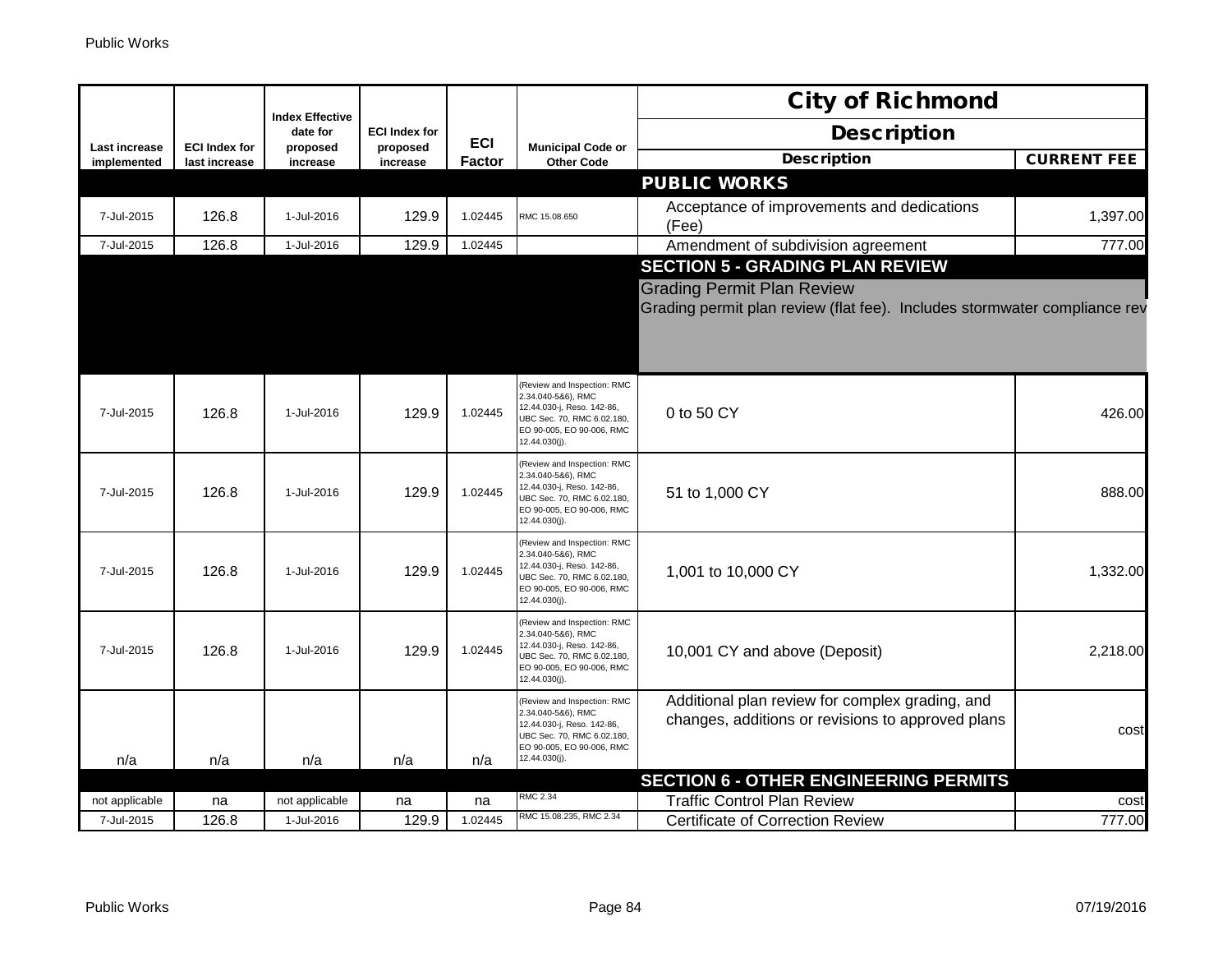|                      |                      | <b>Index Effective</b> |                      |               |                                                                                                               | <b>City of Richmond</b>                                                  |                            |
|----------------------|----------------------|------------------------|----------------------|---------------|---------------------------------------------------------------------------------------------------------------|--------------------------------------------------------------------------|----------------------------|
| <b>Last increase</b> | <b>ECI Index for</b> | date for               | <b>ECI Index for</b> | <b>ECI</b>    | <b>Municipal Code or</b>                                                                                      | <b>Description</b>                                                       |                            |
| implemented          | last increase        | proposed<br>increase   | proposed<br>increase | <b>Factor</b> | <b>Other Code</b>                                                                                             | <b>Description</b>                                                       | <b>CURRENT FEE</b>         |
|                      |                      |                        |                      |               |                                                                                                               | <b>PUBLIC WORKS</b>                                                      |                            |
|                      |                      |                        |                      |               | RMC 2.34                                                                                                      | City-installed Traffic Controlled Devices (Stop                          |                            |
| 7-Jul-2015           | 126.8                | 1-Jul-2016             | 129.9                | 1.02445       |                                                                                                               | signs, Yield, speed undulations, etc.)                                   | 621.00                     |
| 7-Jul-2015           | 126.8                | 1-Jul-2016             | 129.9                | 1.02445       | <b>RMC 2.34</b>                                                                                               | City-installed street light                                              | 465.00                     |
| 7-Jul-2015           | 126.8                | 1-Jul-2016             | 129.9                | 1.02445       | <b>RMC 2.34</b>                                                                                               | Letter of Map Revision / Amendment                                       | 777.00                     |
| 7-Jul-2015           | 126.8                | 1-Jul-2016             | 129.9                | 1.02445       | <b>RMC 2.34</b>                                                                                               | Easement Dedication (utility)                                            | 932.00                     |
| 7-Jul-2015           | 126.8                | 1-Jul-2016             | 129.9                | 1.02445       |                                                                                                               | Watercourse Permit Fee, Fixed fee,                                       | 466.00                     |
| 7-Jul-2015           | 126.8                | 1-Jul-2016             | 129.9                | 1.02445       | RMC 12.08.050, RMC<br>6.02.180; RMC 2.34.040, Ord.<br>$3 - 04$                                                | plus 5% of construction cost within the public<br>right of way (Deposit) | 5% of construction<br>cost |
| not applicable       | na                   | not applicable         | na                   | na            | <b>RMC 2.34</b>                                                                                               | <b>Consultant Services</b>                                               | Actual Cost + 10%          |
|                      |                      |                        |                      |               |                                                                                                               | <b>SECTION 7 - REVIEW OF PLANNING APPLICATION</b>                        |                            |
| 7-Jul-2015           | 126.8                | 1-Jul-2016             | 129.9                | 1.02445       | <b>RMC 2.34</b>                                                                                               | <b>Initial Engineering Review</b>                                        | 111.00                     |
| 7-Jul-2015           | 126.8                | 1-Jul-2016             | 129.9                | 1.02445       | <b>RMC 2.34</b>                                                                                               | Lot Line Adjustment or Parcel Merge                                      | 665.00                     |
| 7-Jul-2015           | 126.8                | 1-Jul-2016             | 129.9                | 1.02445       | <b>RMC 2.34</b>                                                                                               | Tentative Parcel Map (0-4 lots)                                          | 2,796.00                   |
| 7-Jul-2015           | 126.8                | 1-Jul-2016             | 129.9                | 1.02445       | RMC 2.34.040-37, RMC<br>15.08.220-9, RMC 15.08.310-<br>7, RMC 6.02.180, EO 90-037;<br>RMC 2.34.040, Ord. 3-04 | Certificate of Compliance                                                | 777.00                     |
| 7-Jul-2015           | 126.8                | 1-Jul-2016             | 129.9                | 1.02445       | <b>RMC 2.34</b>                                                                                               | Tentative Subdivision Map (5 to 25 lots)                                 | 2,485.00                   |
| 7-Jul-2015           | 126.8                | 1-Jul-2016             | 129.9                | 1.02445       | RMC 2.34                                                                                                      | Tentative Subdivision Map (26 to 100 lots)                               | 3,106.00                   |
| 7-Jul-2015           | 126.8                | 1-Jul-2016             | 129.9                | 1.02445       | <b>RMC 2.34</b>                                                                                               | Tentative Subdivision Map (101 to 200 lots)                              | 3,728.00                   |
| 7-Jul-2015           | 126.8                | 1-Jul-2016             | 129.9                | 1.02445       | <b>RMC 2.34</b>                                                                                               | Tentative Subdivision Map (201+ lots)                                    | 4,970.00                   |
| 7-Jul-2015           | 126.8                | 1-Jul-2016             | 129.9                | 1.02445       | <b>RMC 2.34</b>                                                                                               | <b>Preliminary Plan</b>                                                  | 665.00                     |
| 7-Jul-2015           | 126.8                | 1-Jul-2016             | 129.9                | 1.02445       | RMC 2.34                                                                                                      | Development Plan                                                         | 665.00                     |
| 7-Jul-2015           | 126.8                | 1-Jul-2016             | 129.9                | 1.02445       | <b>RMC 2.34</b>                                                                                               | <b>Street Vacation</b>                                                   | 888.00                     |
|                      |                      |                        |                      |               |                                                                                                               | <b>SECTION 8 - HOURLY RATES</b>                                          |                            |
|                      |                      |                        |                      |               |                                                                                                               | Fees for Work Performed by City Staff - Includes work performed in       |                            |
| 7-Jul-2015           | 126.8                | 1-Jul-2016             | 129.9                | 1.02445       | <b>RMC 2.34</b>                                                                                               | <b>City Engineer</b>                                                     | 310.00                     |
| 7-Jul-2015           | 126.8                | 1-Jul-2016             | 129.9                | 1.02445       | RMC 2.34                                                                                                      | Capital Projects Manager                                                 | 278.00                     |
| 7-Jul-2015           | 126.8                | 1-Jul-2016             | 129.9                | 1.02445       | <b>RMC 2.34</b>                                                                                               | Senior Civil Engineer                                                    | 234.00                     |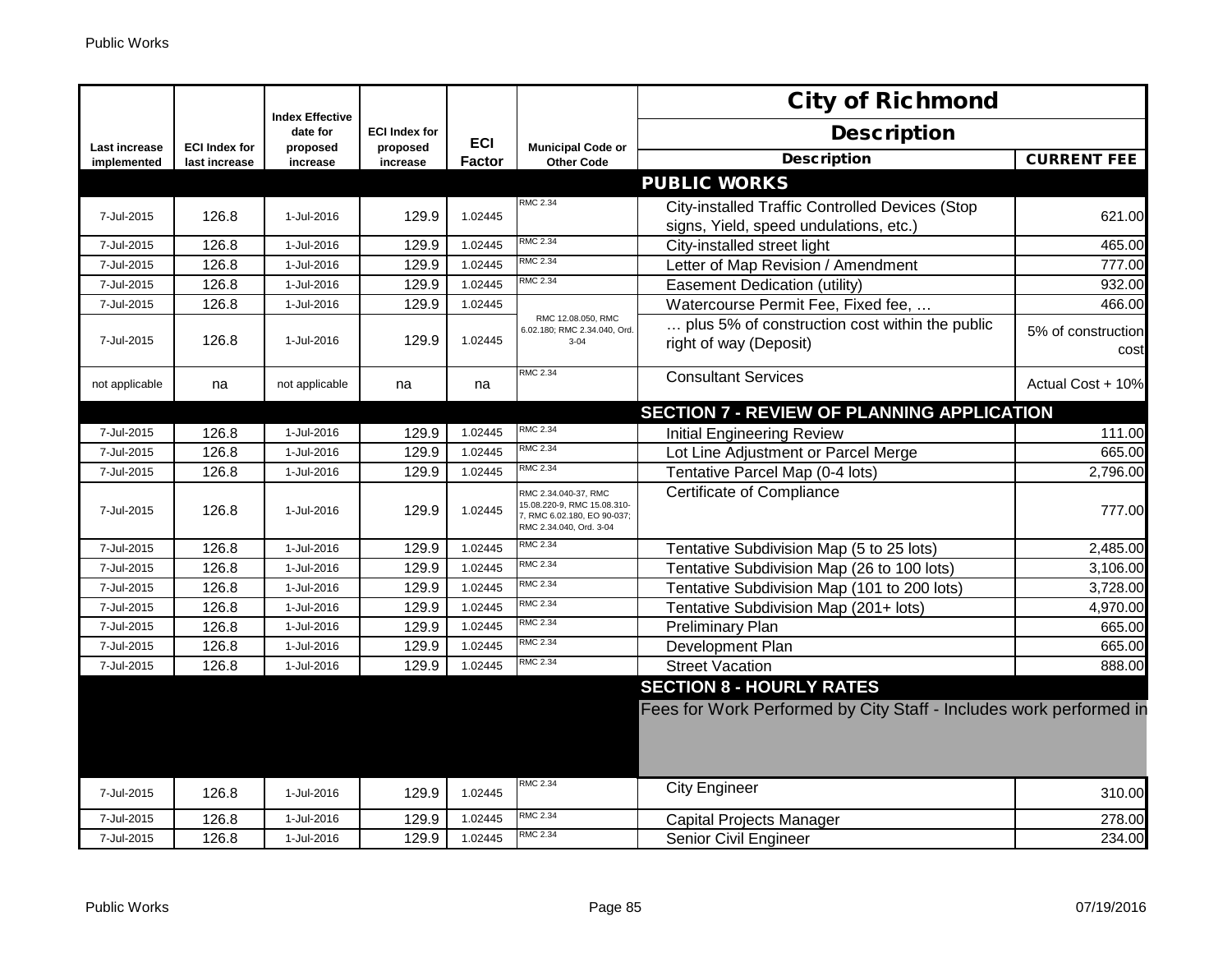|                              |                                       | <b>Index Effective</b> |                      |               |                                               | <b>City of Richmond</b>                                                                             |                    |
|------------------------------|---------------------------------------|------------------------|----------------------|---------------|-----------------------------------------------|-----------------------------------------------------------------------------------------------------|--------------------|
|                              |                                       | date for               | <b>ECI Index for</b> | <b>ECI</b>    |                                               | <b>Description</b>                                                                                  |                    |
| Last increase<br>implemented | <b>ECI Index for</b><br>last increase | proposed<br>increase   | proposed<br>increase | <b>Factor</b> | <b>Municipal Code or</b><br><b>Other Code</b> | <b>Description</b>                                                                                  | <b>CURRENT FEE</b> |
|                              |                                       |                        |                      |               |                                               | <b>PUBLIC WORKS</b>                                                                                 |                    |
| 7-Jul-2015                   | 126.8                                 | 1-Jul-2016             | 129.9                | 1.02445       | RMC 2.34                                      | Associate Civil Engineer                                                                            | 221.00             |
| 7-Jul-2015                   | 126.8                                 | 1-Jul-2016             | 129.9                | 1.02445       | <b>RMC 2.34</b>                               | Engineer II                                                                                         | 178.00             |
| 7-Jul-2015                   | 126.8                                 | 1-Jul-2016             | 129.9                | 1.02445       | <b>RMC 2.34</b>                               | Engineer I                                                                                          | 155.00             |
| 7-Jul-2015                   | 126.8                                 | 1-Jul-2016             | 129.9                | 1.02445       | RMC 2.34                                      | Engineering Infrastructure Admin                                                                    | 216.00             |
| 7-Jul-2015                   | 126.8                                 | 1-Jul-2016             | 129.9                | 1.02445       | <b>RMC 2.34</b>                               | Construction Inspector II                                                                           | 178.00             |
| 7-Jul-2015                   | 126.8                                 | 1-Jul-2016             | 129.9                | 1.02445       | <b>RMC 2.34</b>                               | <b>Construction Inspector I</b>                                                                     | 155.00             |
|                              |                                       |                        |                      |               |                                               | <b>SECTION 9 - FEES FOR DUPLICATION</b>                                                             |                    |
| not applicable               |                                       |                        |                      |               |                                               | Sale of Plans and Specifications for Construction                                                   | 35.00              |
| not applicable               | na                                    | not applicable         | na                   | na            | RMC 2.34.040.123a, Ord. 21-<br>03: Reso, 6-04 |                                                                                                     | 55.00              |
|                              |                                       |                        |                      |               |                                               | <b>SECTION 10 - FEES FOR REPORTS</b>                                                                |                    |
|                              |                                       |                        |                      |               |                                               | Fee used to charge for Public Work's time in preparing the paperwo                                  |                    |
|                              |                                       |                        |                      |               |                                               |                                                                                                     |                    |
|                              |                                       |                        |                      |               |                                               |                                                                                                     |                    |
|                              |                                       |                        |                      |               |                                               |                                                                                                     |                    |
|                              |                                       |                        |                      |               | <b>RMC 2.34</b>                               |                                                                                                     |                    |
| 7-Jul-2015                   | 126.8                                 | 1-Jul-2016             | 129.9                | 1.02445       |                                               | Sale of Plans and Specifications for Construction<br>Jobs--From \$35 (hardcopy) - \$55.00 (cost for | 249.00             |
|                              |                                       |                        |                      |               |                                               | printing and mailing)                                                                               |                    |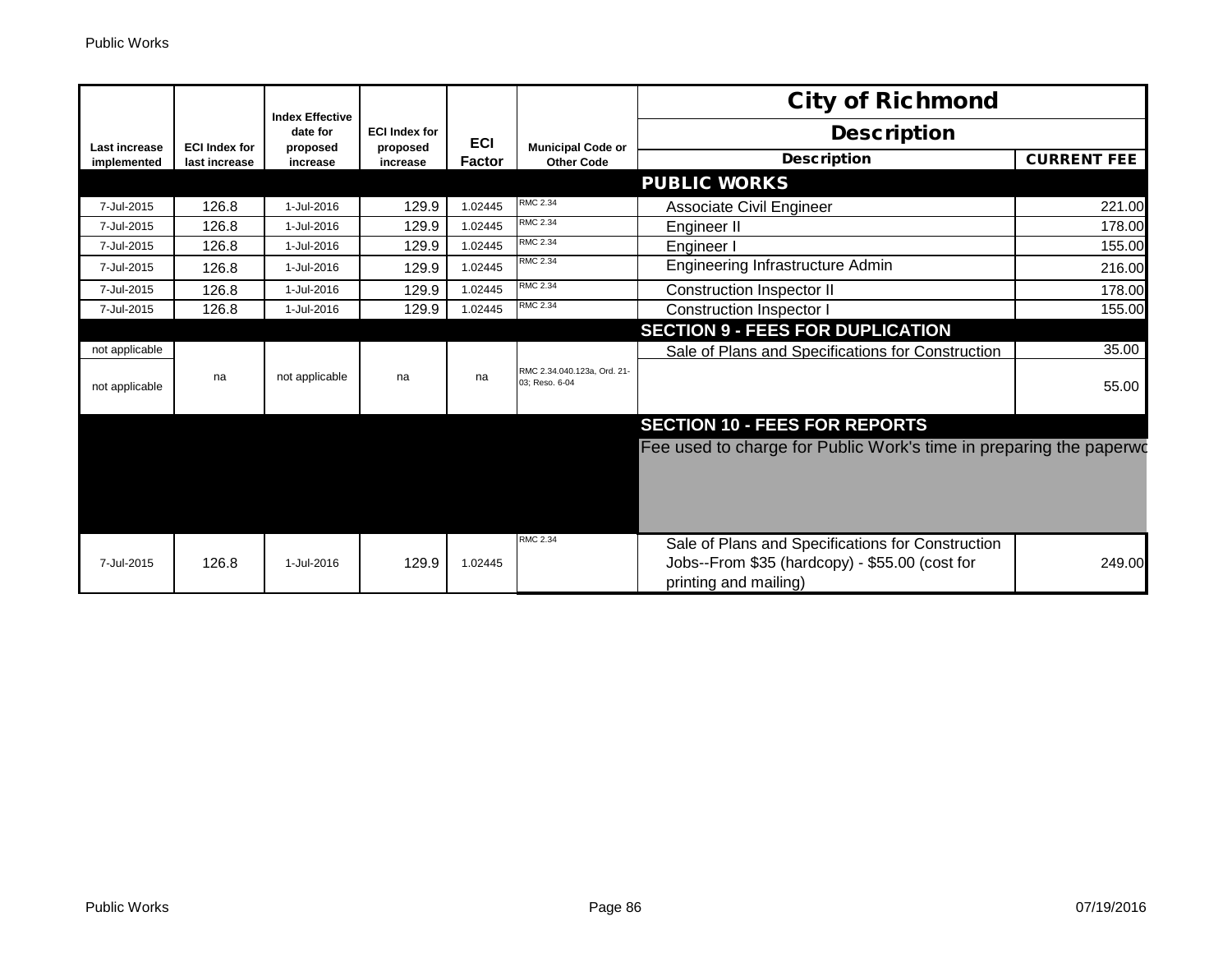|                              |                                       | <b>Index Effective</b> |                      |               |                                                                                    | <b>City of Richmond</b>                                                                          |                                  |
|------------------------------|---------------------------------------|------------------------|----------------------|---------------|------------------------------------------------------------------------------------|--------------------------------------------------------------------------------------------------|----------------------------------|
|                              |                                       | date for               | <b>ECI Index for</b> |               |                                                                                    | <b>Master Fee Schedule</b>                                                                       |                                  |
| Last increase<br>implemented | <b>ECI Index for</b><br>last increase | proposed<br>increase   | proposed<br>increase | ECI<br>Factor | <b>Municipal Code or</b><br><b>Other Code</b>                                      | <b>Description</b>                                                                               | <b>CURRENT FEE</b>               |
|                              |                                       |                        |                      |               |                                                                                    | <b>RECREATION &amp; PARKS</b>                                                                    |                                  |
|                              |                                       |                        |                      |               |                                                                                    |                                                                                                  |                                  |
|                              |                                       |                        |                      |               |                                                                                    | <b>RENTS</b><br><b>Rental Cancellation Fees</b>                                                  |                                  |
|                              |                                       |                        |                      |               | RMC 10.16.060, Reso. 160-                                                          |                                                                                                  |                                  |
| 6-Dec-2005                   | N/A                                   | Not Applicable         | N/A                  | N/A           | 01; RMC 2.34.040, Ord. 3-04                                                        | 28 days prior (100% refund)                                                                      | 100%, no refund<br>under 30 days |
| 6-Dec-2005                   | N/A                                   | Not Applicable         | N/A                  | N/A           | RMC 10.16.060, Reso. 160-<br>01; RMC 2.34.040, Ord. 3-04                           | 21 days prior to event (75% refund)                                                              | 100%, no refund<br>under 30 days |
|                              |                                       |                        |                      |               | RMC 10.16.060, Reso, 160-                                                          | 14 days prior (50% refund)                                                                       |                                  |
| 6-Dec-2005                   | N/A                                   | Not Applicable         | N/A                  | N/A           | 01; RMC 2.34.040, Ord. 3-04                                                        |                                                                                                  | 100%, no refund<br>under 30 days |
| 6-Dec-2005                   | N/A                                   | Not Applicable         | N/A                  | N/A           | RMC 10.16.060, Reso. 160-<br>01; RMC 2.34.040, Ord. 3-04                           | 7 days prior (25% refund)                                                                        | 100%, no refund                  |
|                              |                                       |                        |                      |               |                                                                                    |                                                                                                  | under 30 days                    |
| 6-Dec-2005                   | N/A                                   | Not Applicable         | N/A                  | N/A           | RMC 10.16.060, Reso. 160-<br>01; RMC 2.34.040, Ord. 3-04                           | Less than 7 days (no refund)                                                                     | 100%, no refund<br>under 30 days |
|                              | N/A                                   |                        | N/A                  | N/A           | RMC 10.16.060, Reso. 160-<br>01; RMC 2.34.040, Ord. 3-04                           | Insurance policy for auditorium rental, fee varies<br>based on class of rental and is managed by | Varies                           |
| 6-Dec-2005                   |                                       | Not Applicable         |                      |               |                                                                                    | <b>Contract Compliance</b>                                                                       |                                  |
|                              |                                       |                        |                      |               |                                                                                    | <b>Richmond Convention Center</b>                                                                |                                  |
|                              |                                       |                        |                      |               |                                                                                    | <b>Rental: Memorial Auditorium Main Floor</b>                                                    |                                  |
| 7-Jul-2015                   | 126.8                                 | 1-Jul-2016             | 129.9                | 1.02445       | RMC 10.16.040, Reso. 160-<br>01, Ord. 19-03, RMC<br>2.34.040.90a(1)                | Deposit--(any time), \$2400 minimum (may be<br>higher)                                           | 3,391.00                         |
| 7-Jul-2015                   | 126.8                                 | 1-Jul-2016             | 129.9                | 1.02445       | RMC 10.16.040, Reso. 160-<br>01, Ord. 19-03, RMC<br>2.34.040.90a(2)                | Friday - Sunday, hourly                                                                          | 251.00                           |
| 7-Jul-2015                   | 126.8                                 | 1-Jul-2016             | 129.9                | 1.02445       | RMC 10.16.040, Reso. 160-<br>01, Ord. 19-03, RMC<br>2.34.04090a(3)                 | Monday - Thursday, hourly                                                                        | 219.00                           |
| 7-Jul-2015                   | 126.8                                 | 1-Jul-2016             | 129.9                | 1.02445       | RMC 2.34.040-51, RMC<br>10.16.040, Reso. 160-01, Ord.<br>19-03, RMC 2.34.04090a(4) | Bingo, 8-hour max., daily                                                                        | 1,256.00                         |
|                              |                                       |                        |                      |               |                                                                                    | <b>Rental: Convention Center Complex</b>                                                         |                                  |
| 7-Jul-2015                   | 126.8                                 | 1-Jul-2016             | 129.9                | 1.02445       | RMC 10.16.040, Reso, 160-<br>01, Ord. 19-03, RMC                                   | Deposit--(any time), \$2400 minimum (may be                                                      | 3,014.00                         |
|                              |                                       |                        |                      |               | 2.34.040.90b(1)                                                                    | higher)                                                                                          |                                  |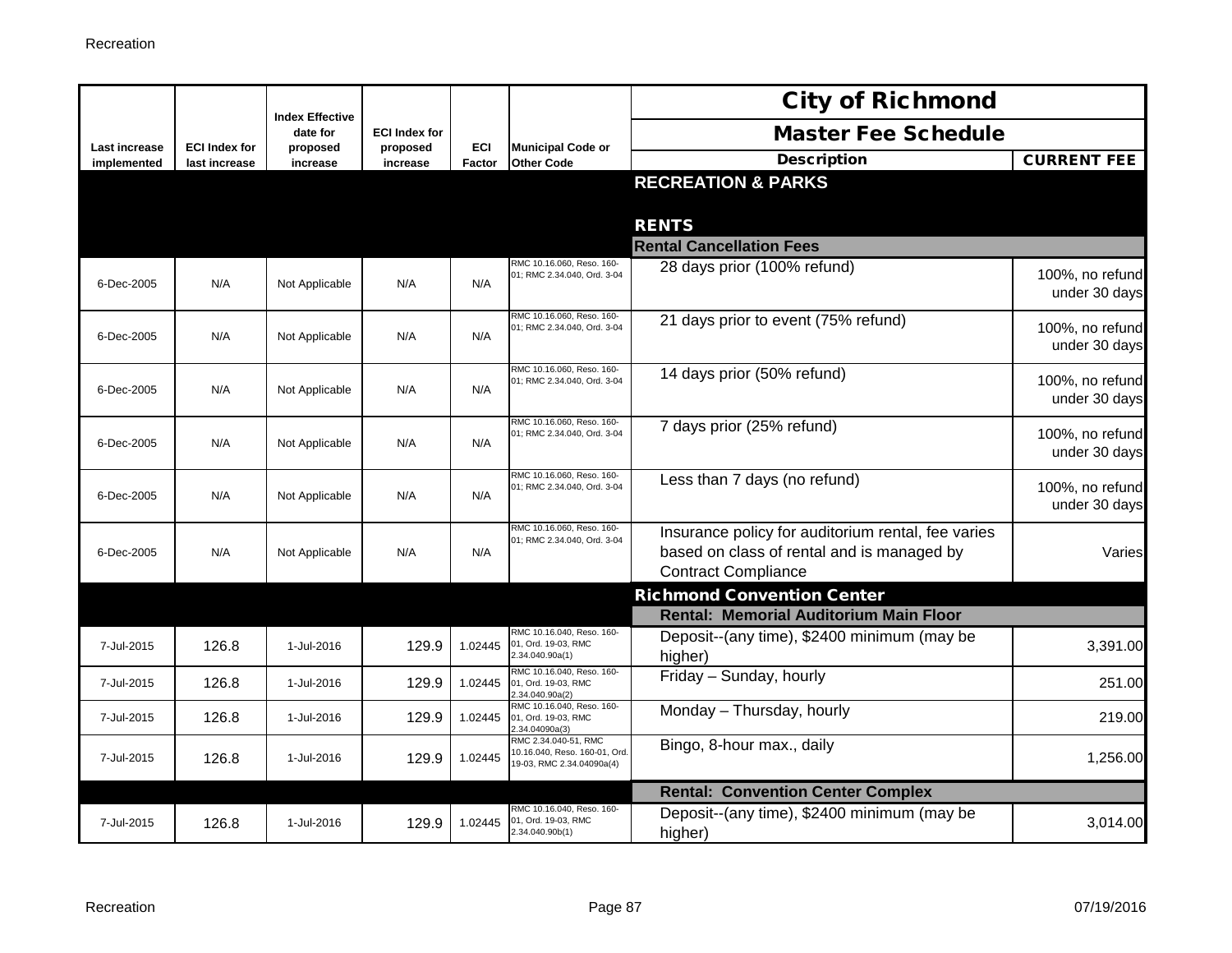|                              |                                       |                                    |                      |               |                                                                     | <b>City of Richmond</b>                       |                    |
|------------------------------|---------------------------------------|------------------------------------|----------------------|---------------|---------------------------------------------------------------------|-----------------------------------------------|--------------------|
|                              |                                       | <b>Index Effective</b><br>date for | <b>ECI Index for</b> |               |                                                                     | <b>Master Fee Schedule</b>                    |                    |
| Last increase<br>implemented | <b>ECI Index for</b><br>last increase | proposed<br>increase               | proposed<br>increase | ECI<br>Factor | <b>Municipal Code or</b><br><b>Other Code</b>                       | <b>Description</b>                            | <b>CURRENT FEE</b> |
|                              |                                       |                                    |                      |               |                                                                     | <b>RECREATION &amp; PARKS</b>                 |                    |
| 7-Jul-2015                   | 126.8                                 | 1-Jul-2016                         | 129.9                | 1.02445       | RMC 10.16.040, Reso. 160-<br>01, Ord. 19-03, RMC<br>2.34.040.90b(2) | Friday - Sunday, hourly                       | 378.00             |
| 7-Jul-2015                   | 126.8                                 | 1-Jul-2016                         | 129.9                | 1.02445       | RMC 10.16.040, Reso. 160-<br>01, Ord. 19-03, RMC<br>2.34.040.90b(3) | Monday - Thursday, hourly                     | 308.00             |
|                              |                                       |                                    |                      |               |                                                                     | Rental: Bermuda/Catalina                      |                    |
| 7-Jul-2015                   | 126.8                                 | 1-Jul-2016                         | 129.9                | 1.02445       | RMC 10.16.040, Reso. 160-<br>01. Ord. 19-03. RMC<br>2.34.040.90c(1) | Deposit--\$500 minimum (may be higher)        | 628.00             |
| 7-Jul-2015                   | 126.8                                 | 1-Jul-2016                         | 129.9                | 1.02445       | RMC 10.16.040, Reso. 160-<br>01, Ord. 19-03, RMC<br>2.34.040.90c(2) | Friday - Sunday (R), hourly                   | 139.00             |
| 7-Jul-2015                   | 126.8                                 | 1-Jul-2016                         | 129.9                | 1.02445       | RMC 10.16.040, Reso. 160-<br>01, Ord. 19-03, RMC<br>2.34.040.90c(3) | Monday - Thursday (R), hourly                 | 113.00             |
| 7-Jul-2015                   | 126.8                                 | 1-Jul-2016                         | 129.9                | 1.02445       | RMC 10.16.040, Reso. 160-<br>01, Ord. 19-03, RMC<br>2.34.040.90c(4) | Friday - Sunday (NR), hourly                  | 176.00             |
| 7-Jul-2015                   | 126.8                                 | 1-Jul-2016                         | 129.9                | 1.02445       | RMC 10.16.040, Reso. 160-<br>01, Ord. 19-03, RMC<br>2.34.040.90c(5) | Monday - Thursday (NR), hourly                | 163.00             |
|                              |                                       |                                    |                      |               |                                                                     | Rental: Terrace Rooms (C/D/E/F/G/H)           |                    |
| 7-Jul-2015                   | 126.8                                 | 1-Jul-2016                         | 129.9                | 1.02445       | RMC 10.16.040, Reso. 160-<br>01, Ord. 19-03, RMC<br>2.34.040.90d(1) | Deposit--\$500 minimum (may be higher)        | 628.00             |
| 7-Jul-2015                   | 126.8                                 | 1-Jul-2016                         | 129.9                | 1.02445       | RMC 10.16.040, Reso. 160-<br>01, Ord. 19-03, RMC<br>.34.040.90d(2)  | Resident, hourly                              | 56.00              |
| 7-Jul-2015                   | 126.8                                 | 1-Jul-2016                         | 129.9                | 1.02445       | RMC 10.16.040, Reso. 160-<br>01, Ord. 19-03, RMC<br>2.34.040.90d(3) | Non-resident, hourly                          | 70.00              |
| 7-Jul-2015                   | 126.8                                 | 1-Jul-2016                         | 129.9                | 1.02445       | RMC 10.16.040, Reso. 160-<br>01, Ord. 19-03, RMC<br>2.34.040.90d(4) | Additional Terrace Room, resident, hourly     | 38.00              |
| 7-Jul-2015                   | 126.8                                 | 1-Jul-2016                         | 129.9                | 1.02445       | RMC 10.16.040, Reso. 160-<br>01, Ord. 19-03, RMC<br>2.34.040.90d(5) | Additional Terrace Room, non-resident, hourly | 51.00              |
|                              |                                       |                                    |                      |               |                                                                     | <b>Rental: Convention Center Lobby</b>        |                    |
| 7-Jul-2015                   | 126.8                                 | 1-Jul-2016                         | 129.9                | 1.02445       | RMC 10.16.040, Reso. 160-<br>01, Ord. 19-03, RMC<br>2.34.040.90e(1) | Deposit--\$500 minimum (may be higher)        | 628.00             |
| 7-Jul-2015                   | 126.8                                 | 1-Jul-2016                         | 129.9                | 1.02445       | RMC 10.16.040, Reso. 160-<br>01, Ord. 19-03, RMC<br>2.34.040.90e(2) | Monday - Thursday, R, hourly                  | 139.00             |
| 7-Jul-2015                   | 126.8                                 | 1-Jul-2016                         | 129.9                | 1.02445       | RMC 10.16.040, Reso. 160-<br>01, Ord. 19-03, RMC<br>2.34.040.90e(3) | Friday - Sunday, R, hourly                    | 163.00             |
| 7-Jul-2015                   | 126.8                                 | 1-Jul-2016                         | 129.9                | 1.02445       | RMC 10.16.040, Reso. 160-<br>01, Ord. 19-03, RMC<br>2.34.040.90e(4) | Monday - Thursday, NR, hourly                 | 163.00             |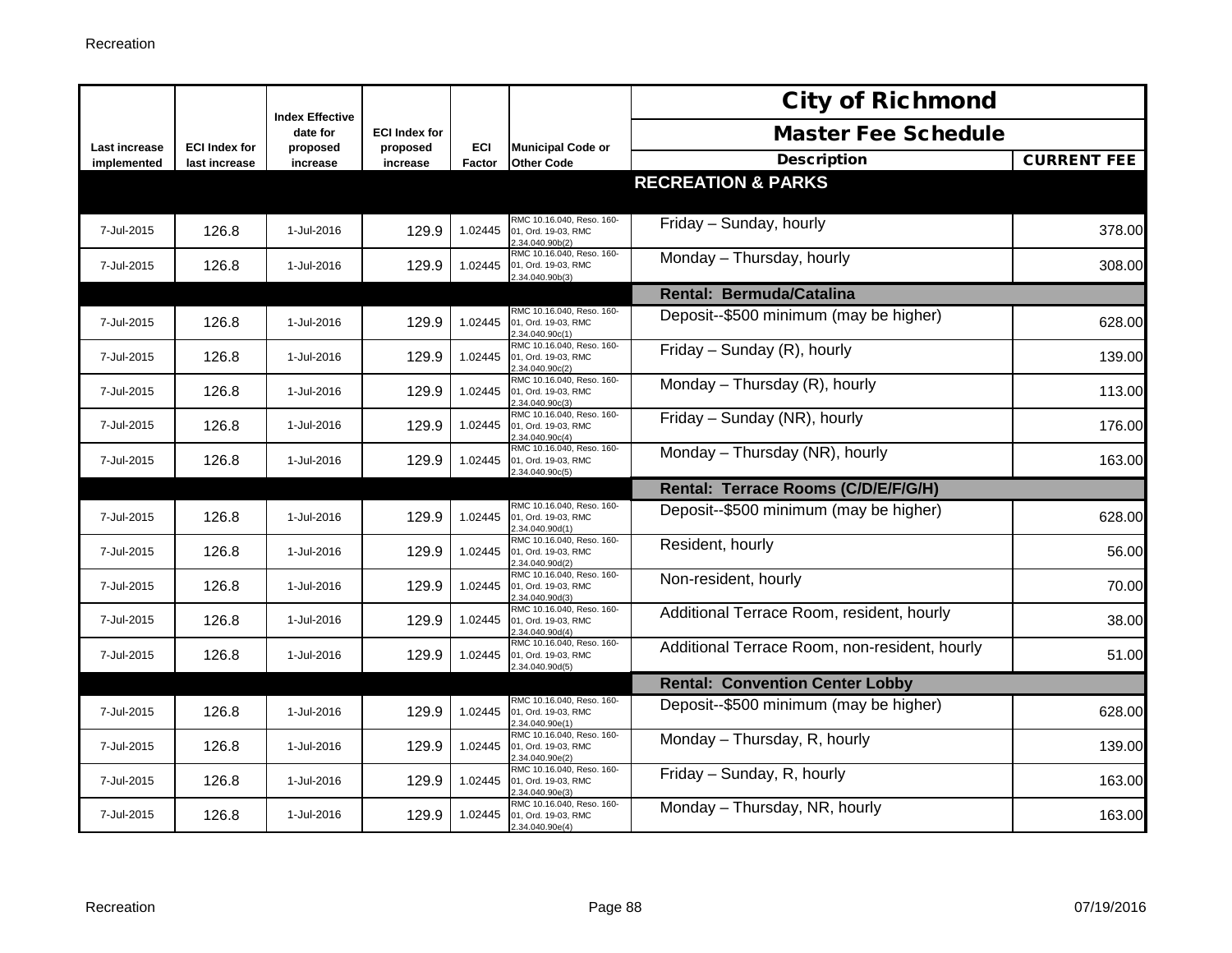|                              |                                       | <b>Index Effective</b> |                      |                      |                                                                     | <b>City of Richmond</b>                                                         |                    |
|------------------------------|---------------------------------------|------------------------|----------------------|----------------------|---------------------------------------------------------------------|---------------------------------------------------------------------------------|--------------------|
|                              |                                       | date for               | <b>ECI Index for</b> |                      |                                                                     | <b>Master Fee Schedule</b>                                                      |                    |
| Last increase<br>implemented | <b>ECI Index for</b><br>last increase | proposed<br>increase   | proposed<br>increase | <b>ECI</b><br>Factor | <b>Municipal Code or</b><br><b>Other Code</b>                       | <b>Description</b>                                                              | <b>CURRENT FEE</b> |
|                              |                                       |                        |                      |                      |                                                                     | <b>RECREATION &amp; PARKS</b>                                                   |                    |
| 7-Jul-2015                   | 126.8                                 | 1-Jul-2016             | 129.9                | 1.02445              | RMC 10.16.040, Reso. 160-<br>01, Ord. 19-03, RMC<br>2.34.040.90e(5) | Friday - Sunday, NR, hourly                                                     | 188.00             |
|                              |                                       |                        |                      |                      |                                                                     | <b>Rental: Convention Center Kitchen</b>                                        |                    |
| 7-Jul-2015                   | 126.8                                 | 1-Jul-2016             | 129.9                | 1.02445              | RMC 10.16.040, Reso. 160-<br>01, Ord. 19-03, RMC<br>2.34.040.90f(1) | Shared use (with event booking)                                                 | 101.00             |
| 7-Jul-2015                   | 126.8                                 | 1-Jul-2016             | 129.9                | 1.02445              | RMC 10.16.040, Reso. 160-<br>01, Ord. 19-03, RMC<br>2.34.040.90f(2) | Sole use (with event booking)                                                   | 157.00             |
| 7-Jul-2015                   | 126.8                                 | 1-Jul-2016             | 129.9                | 1.02445              | RMC 10.16.040, Reso. 160-<br>01, Ord. 19-03, RMC<br>2.34.040.90f(3) | Sole use (without event booking), 6-hour max.                                   | 251.00             |
| 7-Jul-2015                   | 126.8                                 | 1-Jul-2016             | 129.9                | 1.02445              | RMC 10.16.040, Reso. 160-<br>01, Ord. 19-03, RMC<br>.34.040.90f(4)  | Deposit for sole use, without event booking                                     | 251.00             |
| 7-Jul-2015                   | 126.8                                 | 1-Jul-2016             | 129.9                | 1.02445              | RMC 10.16.040, Reso. 160-<br>01, Ord. 19-03, RMC<br>2.34.040.90g(1) | Dressing Room--Band/Chorus Room (w/event<br>booking)                            | 62.00              |
| 7-Jul-2015                   | 126.8                                 | 1-Jul-2016             | 129.9                | 1.02445              | RMC 10.16.040, Reso. 160-<br>01, Ord. 19-03, RMC<br>2.34.040.90g(2) | Individual Dressing Rooms, upstairs, w/event<br>booking, per room               | 32.00              |
| 7-Jul-2015                   | 126.8                                 | 1-Jul-2016             | 129.9                | 1.02445              | Reso. 160-01, Ord. 19-03,<br>RMC 2.34.040.90h                       | Alcohol Use--Resident (available at Convention<br>Center and Parks)             | 32.00              |
| 7-Jul-2015                   | 126.8                                 | 1-Jul-2016             | 129.9                | 1.02445              | Reso. 160-01, Ord. 19-03,<br>RMC 2.34.040.90h(2)                    | Alcohol Use--Non Resident (available at<br><b>Convention Center and Parks)</b>  | 56.00              |
| 7-Jul-2015                   | 126.8                                 | 1-Jul-2016             | 129.9                | 1.02445              | Reso. 160-01, Ord. 19-03,<br>RMC 2.34.040.90h(3)                    | Alcohol Sold--Resident (available at Convention<br>Center and Parks)            | 62.00              |
| 7-Jul-2015                   | 126.8                                 | 1-Jul-2016             | 129.9                | 1.02445              | Reso. 160-01, Ord. 19-03,<br>RMC 2.34.040.90h(4)                    | Alcohol Sold--Non Resident (available at<br><b>Convention Center and Parks)</b> | 126.00             |
| 7-Jul-2015                   | 126.8                                 | 1-Jul-2016             | 129.9                | 1.02445              | Reso. 160-01, Ord. 19-03,<br>RMC 2.34.040.90h(4)                    | Portable Wet Bar                                                                | 38.00              |
| 7-Jul-2015                   | 126.8                                 | 1-Jul-2016             | 129.9                | 1.02445              | Reso. 160-01, Ord. 19-03,<br>RMC 2.34.040.90h(4)                    | <b>Fixed Wet Bar</b>                                                            | 62.00              |
|                              |                                       |                        |                      |                      |                                                                     | <b>Concert Receipts</b>                                                         |                    |
| 7-Jul-2015                   | 126.8                                 | 1-Jul-2016             | 129.9                | 1.02445              | RMC 2.34.010, Ord. 19-03,<br>RMC 2.34.040.90i                       | Donation, per concert ticket                                                    | 1.00               |
| 6-Dec-2005                   | N/A                                   | Not Applicable         | N/A                  | N/A                  | RMC 2.34.010, Ord. 19-03,<br>RMC 2.34.040.90i                       | Donation, as percent of concessions                                             | 0.10               |
| 7-Jul-2015                   | 126.8                                 | 1-Jul-2016             | 129.9                | 1.02445              | RMC 2.34.010, Ord. 19-03,<br>RMC 2.34.040.90i                       | Fee for damage to the auditorium during a concert<br>without alcohol            | 3,014.00           |
| 7-Jul-2015                   | 126.8                                 | 1-Jul-2016             | 129.9                | 1.02445              | RMC 2.34.010, Ord. 19-03,<br>RMC 2.34.040.90i                       | Fee for damage to the auditorium during a concert<br>with alcohol               | 3,014.00           |
|                              |                                       |                        |                      |                      |                                                                     | Set up and Janitorial Support for Auditorium Rental                             |                    |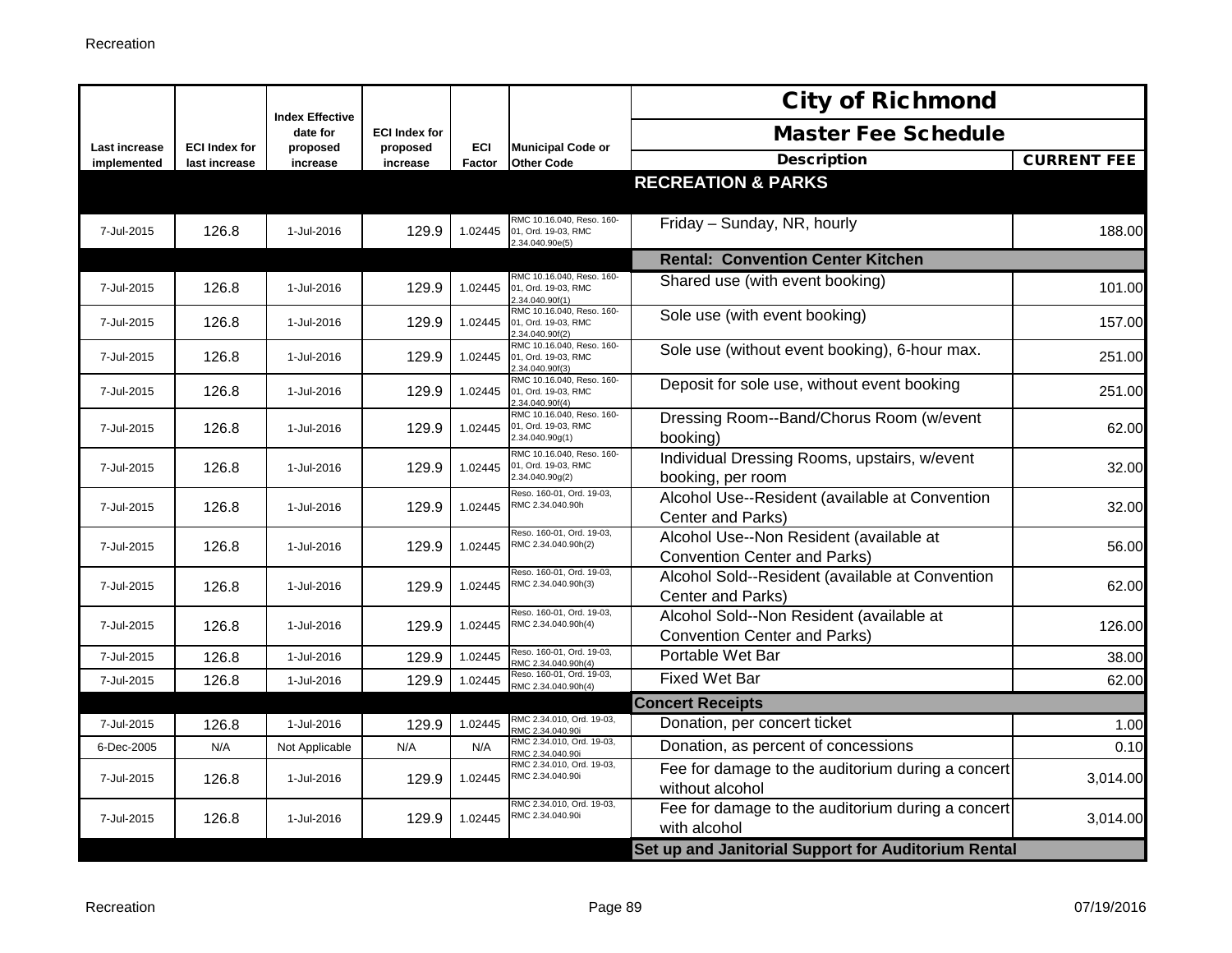|                              |                                       | <b>Index Effective</b> |                      |               |                                                  | <b>City of Richmond</b>                                                              |                    |
|------------------------------|---------------------------------------|------------------------|----------------------|---------------|--------------------------------------------------|--------------------------------------------------------------------------------------|--------------------|
|                              |                                       | date for               | <b>ECI Index for</b> |               |                                                  | <b>Master Fee Schedule</b>                                                           |                    |
| Last increase<br>implemented | <b>ECI Index for</b><br>last increase | proposed<br>increase   | proposed<br>increase | ECI<br>Factor | <b>Municipal Code or</b><br><b>Other Code</b>    | <b>Description</b>                                                                   | <b>CURRENT FEE</b> |
|                              |                                       |                        |                      |               |                                                  | <b>RECREATION &amp; PARKS</b>                                                        |                    |
| 7-Jul-2015                   | 126.8                                 | 1-Jul-2016             | 129.9                | 1.02445       | RMC 2.34.010, Ord. 19-03,<br>RMC 2.34.040.90i    | Fee for support personnel during rental                                              | 20.00              |
| 7-Jul-2015                   | 126.8                                 | 1-Jul-2016             | 129.9                | 1.02445       | RMC 2.34.010, Ord. 19-03,<br>RMC 2.34.040.90i    | Janitorial supplies used during rental, minimum<br>\$50 and varies by size of rental | varies             |
| 7-Jul-2015                   | 126.8                                 | 1-Jul-2016             | 129.9                | 1.02445       | RMC 2.34.010, Ord. 19-03,<br>RMC 2.34.040.90i    | Cleaning fee for main floor of auditorium                                            | 4,395.00           |
| 7-Jul-2015                   | 126.8                                 | 1-Jul-2016             | 129.9                | 1.02445       | RMC 2.34.010, Ord. 19-03,<br>RMC 2.34.040.90i    | Fee for chairs used during rental, per chair                                         | 0.56               |
| 7-Jul-2015                   | 126.8                                 | 1-Jul-2016             | 129.9                | 1.02445       | RMC 2.34.010, Ord. 19-03,<br>RMC 2.34.040.90i    | Fee for tables used during rental, per table                                         | 3.00               |
| 7-Jul-2015                   | 126.8                                 | 1-Jul-2016             | 129.9                | 1.02445       | RMC 2.34.010, Ord. 19-03,<br>RMC 2.34.040.90i    | Fee for public address system podium with sound                                      | 94.00              |
| 7-Jul-2015                   | 126.8                                 | 1-Jul-2016             | 129.9                | 1.02445       | RMC 2.34.010, Ord. 19-03,<br>RMC 2.34.040.90i    | Fee for podium with sound                                                            | 81.00              |
| 7-Jul-2015                   | 126.8                                 | 1-Jul-2016             | 129.9                | 1.02445       | RMC 2.34.010, Ord. 19-03,<br>RMC 2.34.040.90i    | Fee for portable stage risers, per riser                                             | 12.00              |
| 7-Jul-2015                   | 126.8                                 | 1-Jul-2016             | 129.9                | 1.02445       | RMC 2.34.010, Ord. 19-03,<br>RMC 2.34.040.90i    | Fee for stage ramp, per ramp                                                         | 18.00              |
| 7-Jul-2015                   | 126.8                                 | 1-Jul-2016             | 129.9                | 1.02445       | RMC 2.34.010, Ord. 19-03,<br>RMC 2.34.040.90i    | Fee for auditorium set up change                                                     | 628.00             |
| 7-Jul-2015                   | 126.8                                 | 1-Jul-2016             | 129.9                | 1.02445       | RMC 2.34.010, Ord. 19-03,<br>RMC 2.34.040.90i    | Fee for rental of grand piano                                                        | 120.00             |
| 7-Jul-2015                   | 126.8                                 | 1-Jul-2016             | 129.9                | 1.02445       | RMC 2.34.010, Ord. 19-03,<br>RMC 2.34.040.90i    | Fee for rental of baby grand piano                                                   | 62.00              |
|                              |                                       |                        |                      |               |                                                  | <b>Community Center Rooms (Including tables and chairs)</b>                          |                    |
| 7-Jul-2015                   | 126.8                                 | 1-Jul-2016             | 129.9                | 1.02445       | Reso. 160-01, Ord. 19-03,<br>RMC 2.34.040.94a(1) | Social Hall - (R) (RRC and Sr.C), hourly                                             | 65.00              |
| 7-Jul-2015                   | 126.8                                 | 1-Jul-2016             | 129.9                | 1.02445       | Reso. 160-01, Ord. 19-03,<br>RMC 2.34.040.94a(2) | Approved deposit fee, \$350                                                          | 453.00             |
| 7-Jul-2015                   | 126.8                                 | 1-Jul-2016             | 129.9                | 1.02445       | Reso. 160-01, Ord. 19-03,<br>RMC 2.34.040.94b(1) | Social Hall - (NR) (RRC and Sr.C), hourly                                            | 97.00              |
| 7-Jul-2015                   | 126.8                                 | 1-Jul-2016             | 129.9                | 1.02445       | Reso. 160-01, Ord. 19-03,<br>RMC 2.34.040.94b(2) | Approved deposit fee, \$350                                                          | 453.00             |
| 7-Jul-2015                   | 126.8                                 | 1-Jul-2016             | 129.9                | 1.02445       | Reso. 160-01, Ord. 19-03,<br>RMC 2.34.040.94c(1) | Social Hall - (R) (Nevin)                                                            | 52.00              |
| 7-Jul-2015                   | 126.8                                 | 1-Jul-2016             | 129.9                | 1.02445       | Reso. 160-01, Ord. 19-03,<br>RMC 2.34.040.94c(2) | Approved deposit fee, \$200                                                          | 258.00             |
| 7-Jul-2015                   | 126.8                                 | 1-Jul-2016             | 129.9                | 1.02445       | Reso. 160-01, Ord. 19-03,<br>RMC 2.34.040.94d(1) | Social Hall - (NR) (Nevin)                                                           | 78.00              |
| 7-Jul-2015                   | 126.8                                 | 1-Jul-2016             | 129.9                | 1.02445       | Reso. 160-01, Ord. 19-03,<br>RMC 2.34.040.94d(2) | Approved deposit fee, \$350                                                          | 453.00             |
| 7-Jul-2015                   | 126.8                                 | 1-Jul-2016             | 129.9                | 1.02445       | Reso. 160-01, Ord. 19-03,<br>RMC 2.34.040.94e(1) | Social Hall - (R) (BTA, Shields, Parchester)                                         | 39.00              |
| 7-Jul-2015                   | 126.8                                 | 1-Jul-2016             | 129.9                | 1.02445       | Reso. 160-01, Ord. 19-03,<br>RMC 2.34.040.94e(2) | Approved deposit fee, \$200                                                          | 258.00             |
| 7-Jul-2015                   | 126.8                                 | 1-Jul-2016             | 129.9                | 1.02445       | Reso. 160-01, Ord. 19-03,<br>RMC 2.34.040.94f(1) | Social Hall - (NR) (BTA, Shields, Parchester)                                        | 65.00              |
| 7-Jul-2015                   | 126.8                                 | 1-Jul-2016             | 129.9                | 1.02445       | Reso. 160-01, Ord. 19-03,<br>RMC 2.34.040.94f(2) | Approved deposit fee, \$350                                                          | 453.00             |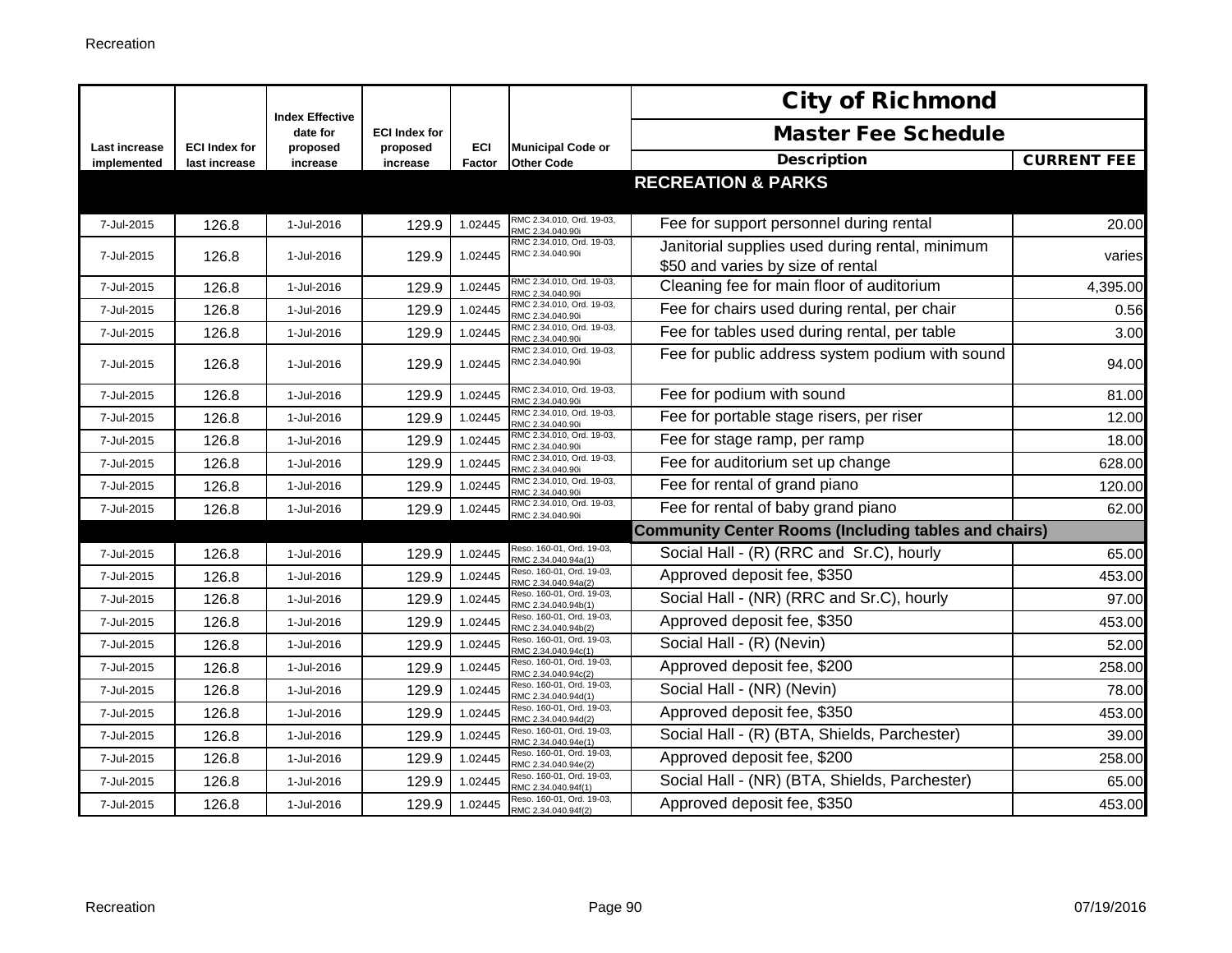|                                     |                                       | <b>Index Effective</b> |                      |               |                                                  | <b>City of Richmond</b>                                                                           |                    |
|-------------------------------------|---------------------------------------|------------------------|----------------------|---------------|--------------------------------------------------|---------------------------------------------------------------------------------------------------|--------------------|
|                                     |                                       | date for               | <b>ECI Index for</b> |               |                                                  | <b>Master Fee Schedule</b>                                                                        |                    |
| <b>Last increase</b><br>implemented | <b>ECI Index for</b><br>last increase | proposed<br>increase   | proposed<br>increase | ECI<br>Factor | <b>Municipal Code or</b><br><b>Other Code</b>    | <b>Description</b>                                                                                | <b>CURRENT FEE</b> |
|                                     |                                       |                        |                      |               |                                                  | <b>RECREATION &amp; PARKS</b>                                                                     |                    |
| 7-Jul-2015                          | 126.8                                 | 1-Jul-2016             | 129.9                | 1.02445       | Reso. 160-01, Ord. 19-03,<br>RMC 2.34.040.94g(1) | Conference Rooms - (R) (BTA, Shields, MLK,<br>Nevin, RRC, May Valley, Pt. Richmond, Sr.<br>Annex) | 26.00              |
| 7-Jul-2015                          | 126.8                                 | 1-Jul-2016             | 129.9                | 1.02445       | Reso. 160-01, Ord. 19-03,<br>RMC 2.34.040.94g(2) | Approved deposit fee, \$100                                                                       | 129.00             |
| 7-Jul-2015                          | 126.8                                 | 1-Jul-2016             | 129.9                | 1.02445       | Reso. 160-01, Ord. 19-03,<br>RMC 2.34.040.94h(1) | Conference Rooms - (NR) (BTA, Shields, Nevin,<br>RRC, May Valley, Pt. Richmond, Sr. Annex)        | 39.00              |
| 7-Jul-2015                          | 126.8                                 | 1-Jul-2016             | 129.9                | 1.02445       | Reso. 160-01, Ord. 19-03,<br>RMC 2.34.040.94h(2) | Approved deposit fee, \$100                                                                       | 129.00             |
|                                     |                                       |                        |                      |               |                                                  | Field Permits (No bags, goals or field markings)                                                  |                    |
| 7-Jul-2015                          | 126.8                                 | 1-Jul-2016             | 129.9                | 1.02445       | Reso. 160-01, Ord. 19-03,<br>RMC 2.34.040.66a(1) | Baseball/Softball - Youth, hourly                                                                 | 7.00               |
| 7-Jul-2015                          | 126.8                                 | 1-Jul-2016             | 129.9                | 1.02445       | Reso. 160-01, Ord. 19-03,<br>RMC 2.34.040.66a(2) | Approved league deposit fee, \$250                                                                | 323.00             |
| 7-Jul-2015                          | 126.8                                 | 1-Jul-2016             | 129.9                | 1.02445       | Ord. 19-03, RMC<br>2.34.040.66b(1), Reso. 160-   | Baseball/Softball - Youth (NR), hourly                                                            | 12.00              |
| 7-Jul-2015                          | 126.8                                 | 1-Jul-2016             | 129.9                | 1.02445       | Reso. 160-01, Ord. 19-03,<br>RMC 2.34.040.66b(2) | Approved league deposit fee, \$400                                                                | 516.00             |
| 7-Jul-2015                          | 126.8                                 | 1-Jul-2016             | 129.9                | 1.02445       | Ord. 19-03, RMC<br>2.34.040.66c(1), Reso. 160-01 | Adult Softball (R), hourly                                                                        | 12.00              |
| 7-Jul-2015                          | 126.8                                 | 1-Jul-2016             | 129.9                | 1.02445       | Reso. 160-01, Ord. 19-03,<br>RMC 2.34.040.66c(2) | Approved league deposit fee, \$250                                                                | 323.00             |
| 7-Jul-2015                          | 126.8                                 | 1-Jul-2016             | 129.9                | 1.02445       | Ord. 19-03, RMC<br>2.34.040.66d(1), Reso. 160-   | Adult Softball (NR), hourly                                                                       | 18.00              |
| 7-Jul-2015                          | 126.8                                 | 1-Jul-2016             | 129.9                | 1.02445       | Reso. 160-01, Ord. 19-03,<br>RMC 2.34.040.66d(2) | Approved league deposit fee, \$400                                                                | 516.00             |
| 7-Jul-2015                          | 126.8                                 | 1-Jul-2016             | 129.9                | 1.02445       | Ord. 19-03, RMC<br>2.34.040.66e(1), Reso. 160-   | Adult Baseball (R and NR), hourly                                                                 | 52.00              |
| 7-Jul-2015                          | 126.8                                 | 1-Jul-2016             | 129.9                | 1.02445       | Reso. 160-01, Ord. 19-03,<br>RMC 2.34.040.66e(2) | Approved deposit fee per use, \$100                                                               | 129.00             |
| 7-Jul-2015                          | 126.8                                 | 1-Jul-2016             | 129.9                | 1.02445       | Ord. 19-03, RMC<br>2.34.040.66e(1), Reso. 160-   | Adult Baseball (R and NR), on-going use, hourly                                                   | 52.00              |
| 7-Jul-2015                          | 126.8                                 | 1-Jul-2016             | 129.9                | 1.02445       | Reso. 160-01, Ord. 19-03,<br>RMC 2.34.040.66e(2) | Approved league deposit fee, \$250                                                                | 323.00             |
| 7-Jul-2015                          | 126.8                                 | 1-Jul-2016             | 129.9                | 1.02445       | Ord. 19-03. RMC<br>2.34.040.66f(1), Reso. 160-01 | Soccer - Youth (R), hourly                                                                        | 8.00               |
| 7-Jul-2015                          | 126.8                                 | 1-Jul-2016             | 129.9                | 1.02445       | Reso. 160-01, Ord. 19-03,<br>RMC 2.34.040.66f(2) | Approved on-going deposit fee, \$100                                                              | 129.00             |
| 7-Jul-2015                          | 126.8                                 | 1-Jul-2016             | 129.9                | 1.02445       | Ord. 19-03, RMC<br>2.34.040.66g(1), Reso. 160-   | Soccer - Youth (NR), hourly                                                                       | 18.00              |
| 7-Jul-2015                          | 126.8                                 | 1-Jul-2016             | 129.9                | 1.02445       | Reso. 160-01, Ord. 19-03,<br>RMC 2.34.040.66q(2) | Approved on-going deposit fee, \$100                                                              | 129.00             |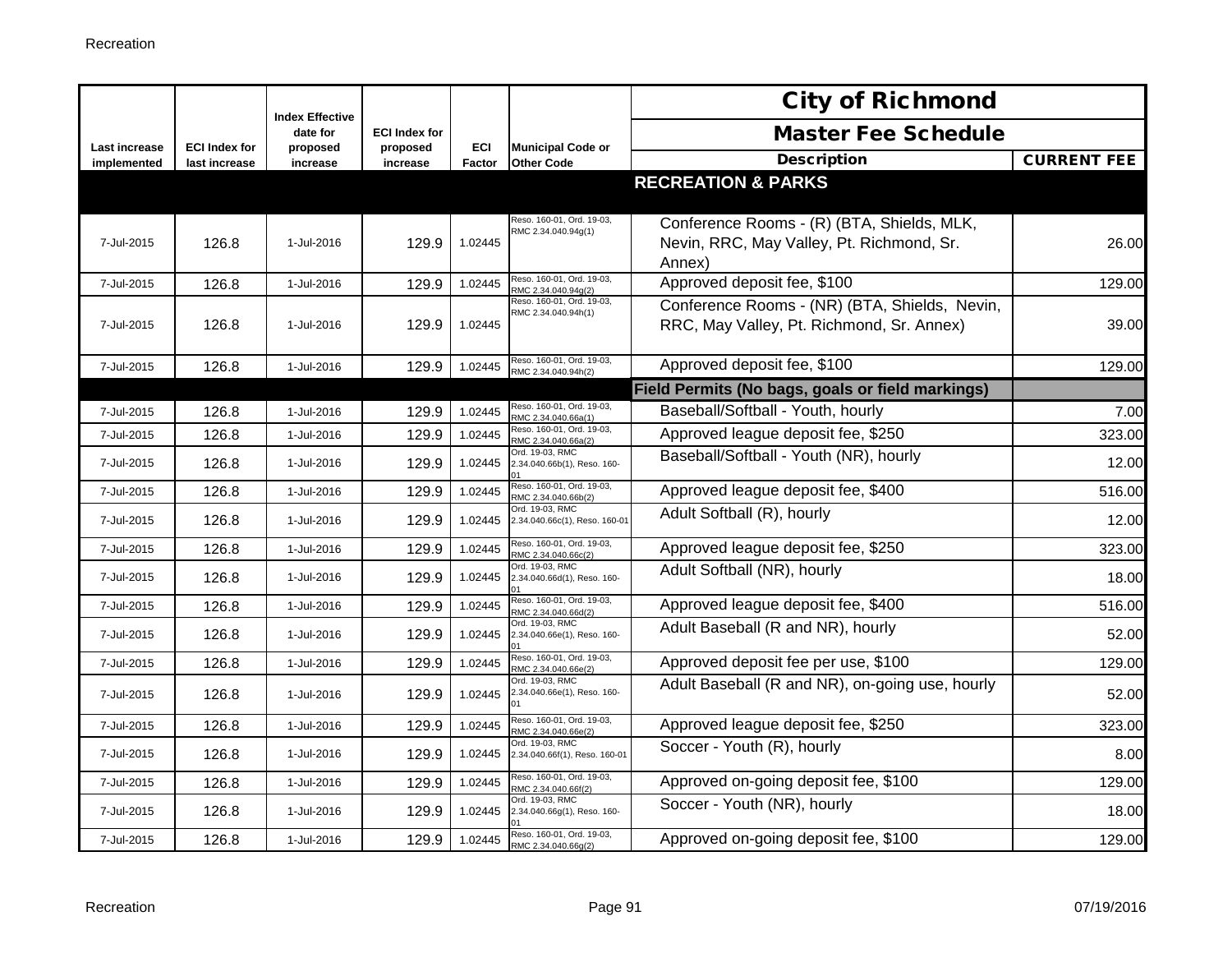|                              |                                       | <b>Index Effective</b> |                      |            |                                                                     | <b>City of Richmond</b>                                           |                    |
|------------------------------|---------------------------------------|------------------------|----------------------|------------|---------------------------------------------------------------------|-------------------------------------------------------------------|--------------------|
|                              |                                       | date for               | <b>ECI Index for</b> | <b>ECI</b> | <b>Municipal Code or</b>                                            | <b>Master Fee Schedule</b>                                        |                    |
| Last increase<br>implemented | <b>ECI Index for</b><br>last increase | proposed<br>increase   | proposed<br>increase | Factor     | <b>Other Code</b>                                                   | <b>Description</b>                                                | <b>CURRENT FEE</b> |
|                              |                                       |                        |                      |            |                                                                     | <b>RECREATION &amp; PARKS</b>                                     |                    |
| 7-Jul-2015                   | 126.8                                 | 1-Jul-2016             | 129.9                | 1.02445    | Ord. 19-03, RMC<br>2.34.040.66h(1), Reso. 160-                      | Soccer - Adults, (R), hourly                                      | 18.00              |
| 7-Jul-2015                   | 126.8                                 | 1-Jul-2016             | 129.9                | 1.02445    | Reso. 160-01, Ord. 19-03,<br>RMC 2.34.040.66h(2)                    | Approved deposit fee                                              | 323.00             |
| 7-Jul-2015                   | 126.8                                 | 1-Jul-2016             | 129.9                | 1.02445    | Ord. 19-03. RMC<br>2.34.040.66i(1), Reso. 160-01                    | Soccer - Adults (NR), hourly                                      | 33.00              |
| 7-Jul-2015                   | 126.8                                 | 1-Jul-2016             | 129.9                | 1.02445    | Reso. 160-01, Ord. 19-03,<br>RMC 2.34.040.66i(2)                    | Approved league deposit fee, \$300                                | 388.00             |
| 7-Jul-2015                   | 126.8                                 | 1-Jul-2016             | 129.9                | 1.02445    | Ord. 19-03, RMC<br>2.34.040.66j, Reso. 160-01                       | Lawn Bowling Green -- by special arrangement                      | <b>TBD</b>         |
|                              |                                       |                        |                      |            |                                                                     | Tennis Courts (Note: Tennis Pro by special permit/contract only.) |                    |
| 7-Jul-2015                   | 126.8                                 | 1-Jul-2016             | 129.9                | 1.02445    | Ord. 19-03, RMC<br>2.34.040.66k(1), Reso. 160-01                    | Tennis Courts, resident, hourly                                   | 10.00              |
| 7-Jul-2015                   | 126.8                                 | 1-Jul-2016             | 129.9                | 1.02445    | Ord. 19-03. RMC<br>2.34.040.66k(1), Reso. 160-01                    | Tennis Courts, non-resident, hourly                               | 15.00              |
|                              |                                       |                        |                      |            |                                                                     | <b>Gymnasiums</b>                                                 |                    |
| 7-Jul-2015                   | 126.8                                 | 1-Jul-2016             | 129.9                | 1.02445    | Ord. 19-03. RMC<br>2.34.040.67a(1), Reso. 160-                      | Gymnasium (BTA/MLK & RRC) (R), hourly                             | 71.00              |
| 7-Jul-2015                   | 126.8                                 | 1-Jul-2016             | 129.9                | 1.02445    | Ord. 19-03. RMC<br>2.34.040.67a(2), Reso. 160-                      | Approved deposit fee                                              | 129.00             |
| 7-Jul-2015                   | 126.8                                 | 1-Jul-2016             | 129.9                | 1.02445    | Ord. 19-03, RMC<br>2.34.040.67b(1), Reso. 160-                      | Gymnasium BTA/MLK & RRC)(NR), hourly                              | 97.00              |
| 7-Jul-2015                   | 126.8                                 | 1-Jul-2016             | 129.9                | 1.02445    | Ord. 19-03. RMC<br>2.34.040.67b(2), Reso. 160-                      | Deposit                                                           | 129.00             |
| 7-Jul-2015                   | 126.8                                 | 1-Jul-2016             | 129.9                | 1.02445    | Ord. 19-03, RMC<br>2.34.040.67c(1), Reso. 160-01                    | Gymnasium, as Social Hall (BTA/MLK & RRC)(R),<br>hourly           | 155.00             |
| 7-Jul-2015                   | 126.8                                 | 1-Jul-2016             | 129.9                | 1.02445    | Ord. 19-03. RMC<br>2.34.040.67c(2), Reso. 160-01                    | Approved deposit fee                                              | 323.00             |
| 7-Jul-2015                   | 126.8                                 | 1-Jul-2016             | 129.9                | 1.02445    | Ord. 19-03, RMC<br>2.34.040.67d(1), Reso. 160-                      | Gymnasium, hourly, as Social Hall (BTA/MLK &<br>RRC) (NR)         | 195.00             |
| 7-Jul-2015                   | 126.8                                 | 1-Jul-2016             | 129.9                | 1.02445    | Ord. 19-03. RMC<br>2.34.040.67d(2), Reso. 160-                      | Approved deposit fee                                              | 645.00             |
| 7-Jul-2015                   | 126.8                                 | 1-Jul-2016             | 129.9                | 1.02445    | Ord. 19-03. RMC<br>2.34.040.67d(2), Reso. 160-<br>$\bigcap_{i=1}^n$ | Other gym use by special permit only                              | <b>TBD</b>         |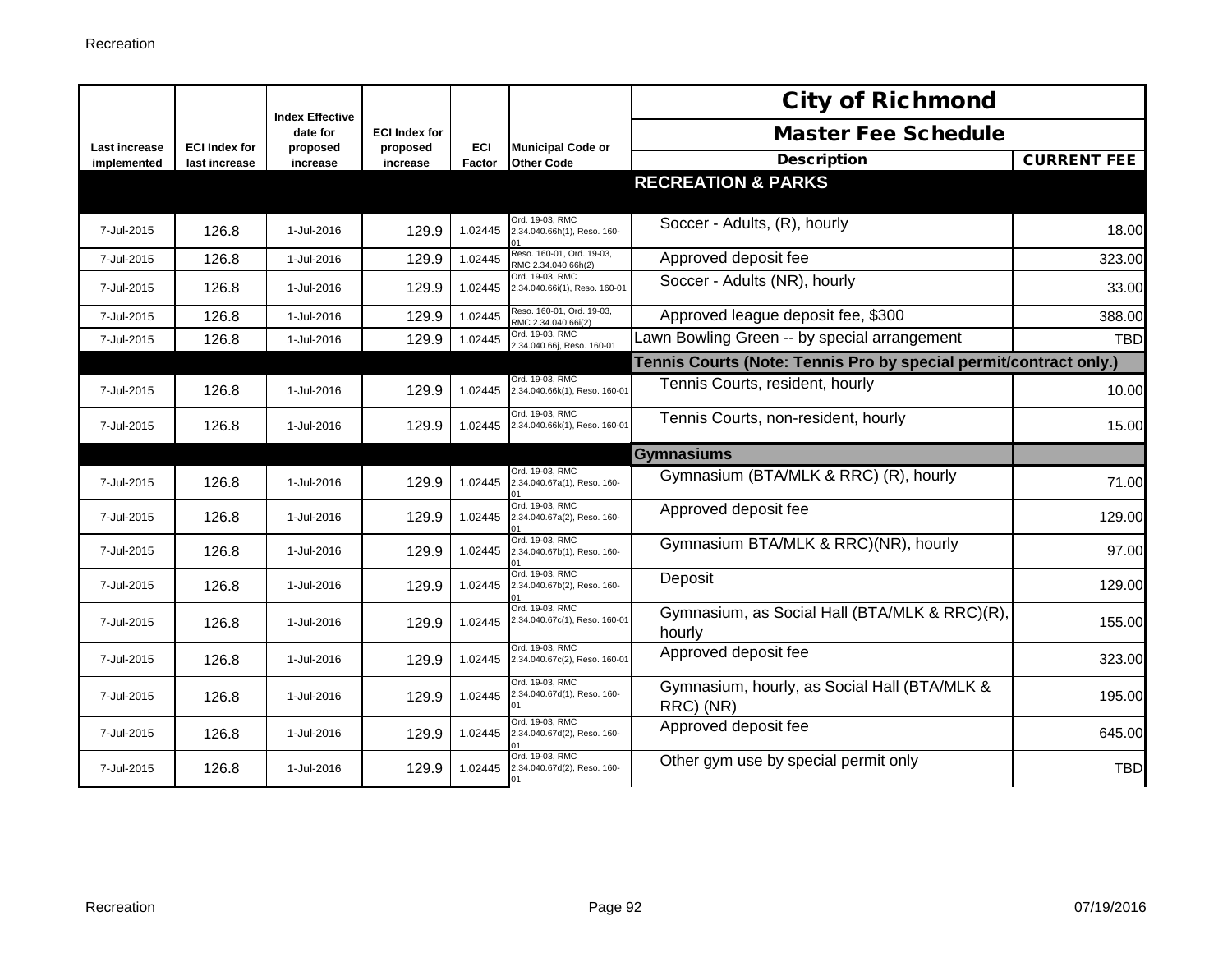|                                     |                                       | <b>Index Effective</b> |                      |               |                                               | <b>City of Richmond</b>                                                                                                                                                                                                                                          |                    |
|-------------------------------------|---------------------------------------|------------------------|----------------------|---------------|-----------------------------------------------|------------------------------------------------------------------------------------------------------------------------------------------------------------------------------------------------------------------------------------------------------------------|--------------------|
|                                     |                                       | date for               | <b>ECI Index for</b> |               |                                               | <b>Master Fee Schedule</b>                                                                                                                                                                                                                                       |                    |
| <b>Last increase</b><br>implemented | <b>ECI Index for</b><br>last increase | proposed<br>increase   | proposed<br>increase | ECI<br>Factor | <b>Municipal Code or</b><br><b>Other Code</b> | <b>Description</b>                                                                                                                                                                                                                                               | <b>CURRENT FEE</b> |
|                                     |                                       |                        |                      |               |                                               | <b>RECREATION &amp; PARKS</b>                                                                                                                                                                                                                                    |                    |
|                                     |                                       |                        |                      |               |                                               | Park Reservations -- Standard Fees Reservation of<br>Nicholl, Country Club Vista, Marina Bay, Barbara &<br>Jay Vincent, and Shimada is limited to the picnic<br>areas, except by special arrangment. Permission is<br>required for amplified sound at all parks. |                    |
| 7-Jul-2015                          | 126.8                                 | 1-Jul-2016             | 129.9                | 1.02445       | Reso. 160-01; RMC 2.34.040,<br>Ord. 3-04      | Reservation for Residents for 50 or less for<br>general use, hourly                                                                                                                                                                                              | 12.00              |
| 7-Jul-2015                          | 126.8                                 | 1-Jul-2016             | 129.9                | 1.02445       | Reso. 160-01, Ord. 19-03,<br>RMC 2.34.040.68a | Approved deposit fee, \$100                                                                                                                                                                                                                                      | 129.00             |
| 7-Jul-2015                          | 126.8                                 | 1-Jul-2016             | 129.9                | 1.02445       | Reso. 160-01, Ord. 19-03,<br>RMC 2.34.040.68b | Resident groups of 51 to 100 participants, for<br>general or fund raiser/commercial use (such as<br>festival, carnival and/or major celebrations),<br>hourly                                                                                                     | 26.00              |
| 7-Jul-2015                          | 126.8                                 | 1-Jul-2016             | 129.9                | 1.02445       | Reso. 160-01, Ord. 19-03,<br>RMC 2.34.040.68a | Approved deposit fee                                                                                                                                                                                                                                             | 129.00             |
| 7-Jul-2015                          | 126.8                                 | 1-Jul-2016             | 129.9                | 1.02445       | Reso. 160-01, Ord. 19-03,<br>RMC 2.34.040.68c | Resident groups of 101 to 199 participants, for<br>general or fund raiser/commercial use (such as<br>festival, carnival and/or major celebrations),<br>hourly                                                                                                    | 33.00              |
| 7-Jul-2015                          | 126.8                                 | 1-Jul-2016             | 129.9                | 1.02445       | Reso. 160-01, Ord. 19-03,<br>RMC 2.34.040.68a | Approved deposit fee                                                                                                                                                                                                                                             | 258.00             |
| 7-Jul-2015                          | 126.8                                 | 1-Jul-2016             | 129.9                | 1.02445       | Reso. 160-01, Ord. 19-03,<br>RMC 2.34.040.68d | Resident groups of 200+ participants, for general<br>or fund raiser/commercial use (such as festival,<br>carnival and/or major celebrations), hourly                                                                                                             | 52.00              |
| 7-Jul-2015                          | 126.8                                 | 1-Jul-2016             | 129.9                | 1.02445       | Reso. 160-01, Ord. 19-03,<br>RMC 2.34.040.68a | Approved deposit fee                                                                                                                                                                                                                                             | 258.00             |
| 7-Jul-2015                          | 126.8                                 | 1-Jul-2016             | 129.9                | 1.02445       | Reso. 160-01, Ord. 19-03,<br>RMC 2.34.040.68e | Reservation for Non-Resident groups of 50 or<br>less participants, hourly                                                                                                                                                                                        | 26.00              |
| 7-Jul-2015                          | 126.8                                 | 1-Jul-2016             | 129.9                | 1.02445       | Reso. 160-01, Ord. 19-03,<br>RMC 2.34.040.68a | Approved deposit fee, \$100                                                                                                                                                                                                                                      | 129.00             |
| 7-Jul-2015                          | 126.8                                 | 1-Jul-2016             | 129.9                | 1.02445       | Reso. 160-01, Ord. 19-03,<br>RMC 2.34.040.68e | Reservation for Non-Resident groups of 51 to 100<br>participants, hourly                                                                                                                                                                                         | 52.00              |
| 7-Jul-2015                          | 126.8                                 | 1-Jul-2016             | 129.9                | 1.02445       | Reso. 160-01, Ord. 19-03,<br>RMC 2.34.040.68a | Approved deposit fee, \$100                                                                                                                                                                                                                                      | 129.00             |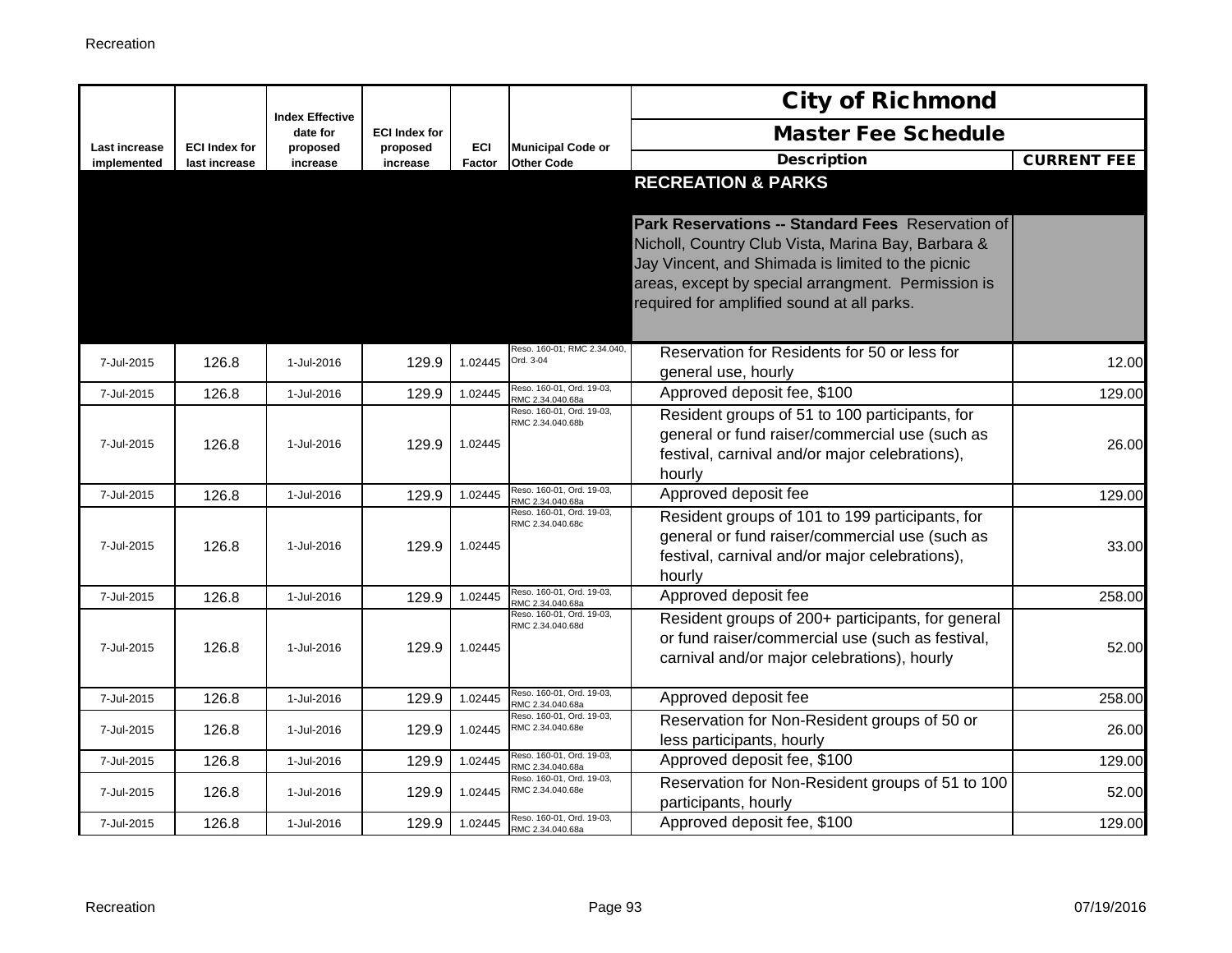|                              |                                       | <b>Index Effective</b> |                      |                      |                                               | <b>City of Richmond</b>                                                                                                                                                                                                                                              |                    |
|------------------------------|---------------------------------------|------------------------|----------------------|----------------------|-----------------------------------------------|----------------------------------------------------------------------------------------------------------------------------------------------------------------------------------------------------------------------------------------------------------------------|--------------------|
|                              |                                       | date for               | <b>ECI Index for</b> |                      |                                               | <b>Master Fee Schedule</b>                                                                                                                                                                                                                                           |                    |
| Last increase<br>implemented | <b>ECI Index for</b><br>last increase | proposed<br>increase   | proposed<br>increase | <b>ECI</b><br>Factor | <b>Municipal Code or</b><br><b>Other Code</b> | <b>Description</b>                                                                                                                                                                                                                                                   | <b>CURRENT FEE</b> |
|                              |                                       |                        |                      |                      |                                               | <b>RECREATION &amp; PARKS</b>                                                                                                                                                                                                                                        |                    |
| 7-Jul-2015                   | 126.8                                 | 1-Jul-2016             | 129.9                | 1.02445              | Reso. 160-01, Ord. 19-03,<br>RMC 2.34.040.68e | Reservation for Non-Resident groups of 101 to<br>199 participants, hourly                                                                                                                                                                                            | 65.00              |
| 7-Jul-2015                   | 126.8                                 | 1-Jul-2016             | 129.9                | 1.02445              | Reso. 160-01, Ord. 19-03,<br>RMC 2.34.040.68a | Approved deposit fee, \$200                                                                                                                                                                                                                                          | 258.00             |
| 7-Jul-2015                   | 126.8                                 | 1-Jul-2016             | 129.9                | 1.02445              | Reso. 160-01, Ord. 19-03,<br>RMC 2.34.040.68e | Reservation for Non-Resident groups of 200+<br>participants, hourly                                                                                                                                                                                                  | 97.00              |
| 7-Jul-2015                   | 126.8                                 | 1-Jul-2016             | 129.9                | 1.02445              | Reso. 160-01, Ord. 19-03,<br>RMC 2.34.040.68a | Approved deposit fee                                                                                                                                                                                                                                                 | 258.00             |
|                              |                                       |                        |                      |                      |                                               | Note: All park/picnic reservation fees not covered<br>by this schedule will be done by special<br>arrangement with the Division. The Division<br>reserves the right to increase deposit fees<br>deemed necessary to recover costs associated<br>with risks involved. |                    |
|                              |                                       |                        |                      |                      |                                               | <b>Picnic Areas</b> Reservations for the following parks are for<br>picnic areas only, except by special arrangement. Deposit<br>fees are the same as for standard park reservations.                                                                                |                    |
| 7-Jul-2015                   | 126.8                                 | 1-Jul-2016             | 129.9                | 1.02445              | Reso. 160-01, Ord. 19-03,<br>RMC 2.34.040.69a | Nicholl, Country Club Vista, Barbara & Jay<br>Vincent - (R), for the 1st 4 hours                                                                                                                                                                                     | 97.00              |
| 7-Jul-2015                   | 126.8                                 | 1-Jul-2016             | 129.9                | 1.02445              | Reso. 160-01, Ord. 19-03,<br>RMC 2.34.040.68b | Nicholl, Country Club Vista, Barbara & Jay<br>Vincent - (R), for each hour over 4 hours                                                                                                                                                                              | 12.00              |
| 7-Jul-2015                   | 126.8                                 | 1-Jul-2016             | 129.9                | 1.02445              | Reso, 160-01, Ord, 19-03.<br>RMC 2.34.040.69d | Nicholl, Country Club Vista, Barbara & Jay<br>Vincent - (NR), for the 1st 4 hours                                                                                                                                                                                    | 129.00             |
| 7-Jul-2015                   | 126.8                                 | 1-Jul-2016             | 129.9                | 1.02445              | Reso. 160-01, Ord. 19-03,<br>RMC 2.34.040.69e | Nicholl, Country Club Vista, Barbara & Jay<br>Vincent - (NR), for each hour over 4 hours                                                                                                                                                                             | 18.00              |
| 7-Jul-2015                   | 126.8                                 | 1-Jul-2016             | 129.9                | 1.02445              | Reso. 160-01, Ord. 19-03,<br>RMC 2.34.040.69g | Marina Bay Park, Shimada Park - (R), \$10 per<br>Picnic Table/Day (in addition to Standard Fee)                                                                                                                                                                      | 12.00              |
| 7-Jul-2015                   | 126.8                                 | 1-Jul-2016             | 129.9                | 1.02445              | Reso. 160-01, Ord. 19-03,<br>RMC 2.34.040.69h | Marina Bay Park, Shimada Park - (NR), \$10 per<br>Picnic Table/Day (in addition to Standard Fee)                                                                                                                                                                     | 18.00              |
|                              |                                       |                        |                      |                      |                                               | <b>Aquatic Fees</b>                                                                                                                                                                                                                                                  |                    |
| 7-Jul-2015                   | 126.8                                 | 1-Jul-2016             | 129.9                | 1.02445              | Ord. 19-03, RMC<br>2.34.040.70g, Reso. 160-01 | Pool Rental - (R), hourly                                                                                                                                                                                                                                            | 78.00              |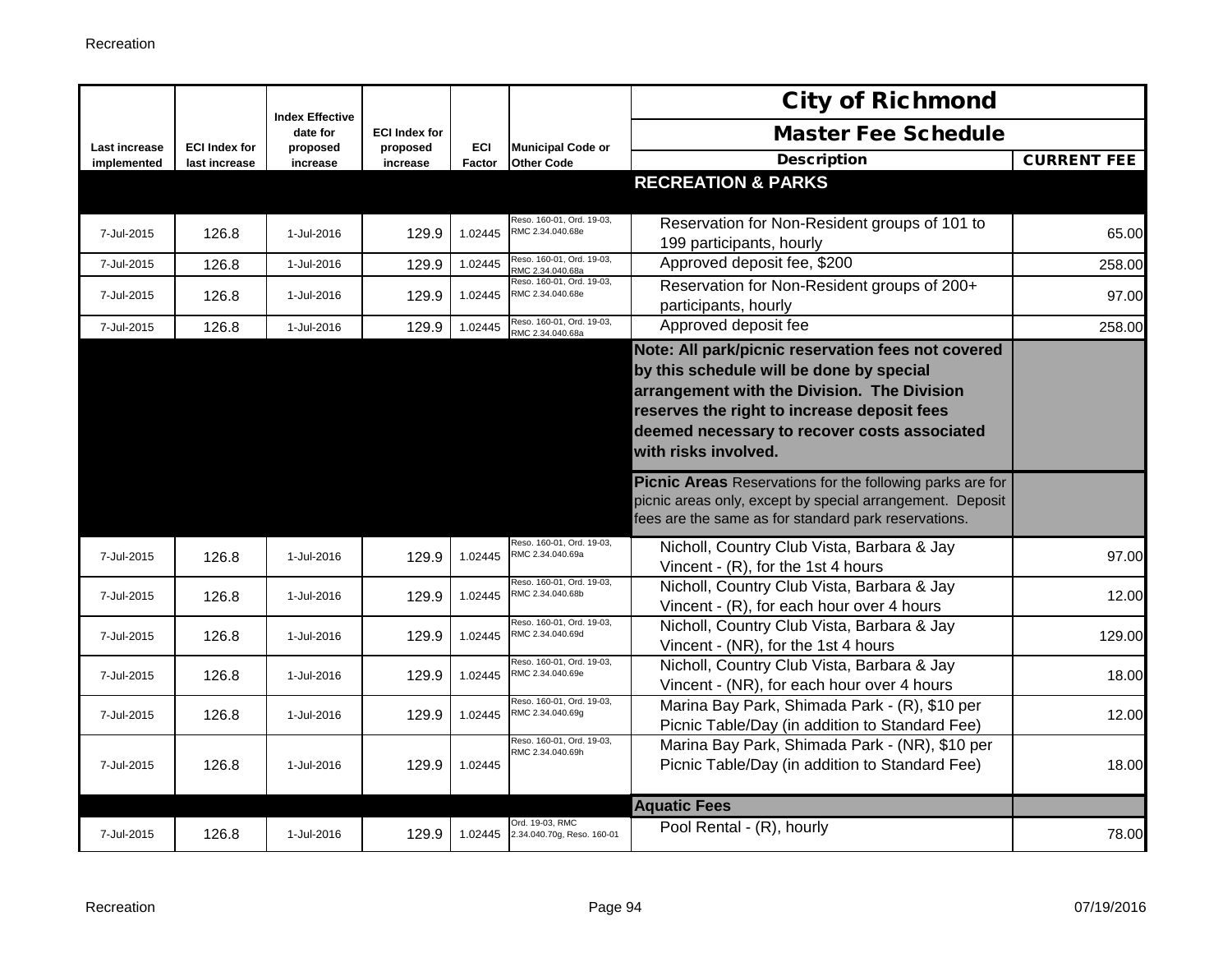|                              |                                       | <b>Index Effective</b> |                      |               |                                               | <b>City of Richmond</b>                       |                            |
|------------------------------|---------------------------------------|------------------------|----------------------|---------------|-----------------------------------------------|-----------------------------------------------|----------------------------|
|                              |                                       | date for               | <b>ECI Index for</b> |               |                                               | <b>Master Fee Schedule</b>                    |                            |
| Last increase<br>implemented | <b>ECI Index for</b><br>last increase | proposed<br>increase   | proposed<br>increase | ECI<br>Factor | <b>Municipal Code or</b><br><b>Other Code</b> | <b>Description</b>                            | <b>CURRENT FEE</b>         |
|                              |                                       |                        |                      |               |                                               | <b>RECREATION &amp; PARKS</b>                 |                            |
| 7-Jul-2015                   | 126.8                                 | 1-Jul-2016             | 129.9                | 1.02445       | Ord. 19-03, RMC<br>.34.040.70h, Reso. 160-01  | Approved deposit fee, \$100                   | 129.00                     |
| 7-Jul-2015                   | 126.8                                 | 1-Jul-2016             | 129.9                | 1.02445       | Ord. 19-03, RMC<br>.34.040.70i, Reso. 160-01  | Pool Rental - (NR), hourly                    | 103.00                     |
| 7-Jul-2015                   | 126.8                                 | 1-Jul-2016             | 129.9                | 1.02445       | Ord. 19-03, RMC<br>34.040.70i, Reso, 160-01   | Approved deposit fee, \$100                   | 195.00                     |
| 7-Jul-2015                   | 126.8                                 | 1-Jul-2016             | 129.9                | 1.02445       | Ord. 19-03, RMC<br>.34.040.70k. Reso. 160-01  | Pool Lane Rental - (R), hourly                | 10.00                      |
| 7-Jul-2015                   | 126.8                                 | 1-Jul-2016             | 129.9                | 1.02445       | Ord. 19-03, RMC<br>34.040.70l, Reso. 160-01   | Approved deposit fee (per club/ organization) | 195.00                     |
| 7-Jul-2015                   | 126.8                                 | 1-Jul-2016             | 129.9                | 1.02445       | Ord. 19-03. RMC<br>2.34.040.70m, Reso. 160-01 | Pool Lane Rental - (NR), hourly               | 15.00                      |
| 7-Jul-2015                   | 126.8                                 | 1-Jul-2016             | 129.9                | 1.02445       | Ord. 19-03, RMC<br>.34.040.70n, Reso. 160-01  | Approved deposit fee (per club/ organization) | 388.00                     |
|                              |                                       |                        |                      |               |                                               | <b>Rental Extra Fees</b>                      |                            |
| 7-Jul-2015                   | 126.8                                 | 1-Jul-2016             | 129.9                | 1.02445       | Ord. 19-03, RMC<br>2.34.040.70m, Reso. 160-01 | Center - Scoreboard or Equipment              | 12.00                      |
| 7-Jul-2015                   | 126.8                                 | 1-Jul-2016             | 129.9                | 1.02445       | Ord. 19-03, RMC<br>2.34.040.70m, Reso. 160-01 | Field - Field Maintenance - Drag & Line       | 6.00                       |
| 7-Jul-2015                   | 126.8                                 | 1-Jul-2016             | 129.9                | 1.02445       | Ord. 19-03, RMC<br>2.34.040.70m, Reso. 160-01 | Field - Field Maintenance - Water             | 12.00                      |
| 7-Jul-2015                   | 126.8                                 | 1-Jul-2016             | 129.9                | 1.02445       | Ord. 19-03, RMC<br>2.34.040.70m, Reso. 160-01 | Field - League Park Attendant During Rent     | 23.00                      |
| 7-Jul-2015                   | 126.8                                 | 1-Jul-2016             | 129.9                | 1.02445       | Ord. 19-03, RMC<br>2.34.040.70m, Reso. 160-01 | Field - Light Fee (R)                         | 12.00                      |
| 7-Jul-2015                   | 126.8                                 | 1-Jul-2016             | 129.9                | 1.02445       | Ord. 19-03. RMC<br>2.34.040.70m, Reso. 160-01 | Field - Light Fee (NR)                        | 18.00                      |
| 7-Jul-2015                   | 126.8                                 | 1-Jul-2016             | 129.9                | 1.02445       | Ord. 19-03, RMC<br>2.34.040.70m, Reso. 160-01 | Field - Scoreboard or Equipment               | 12.00                      |
| 7-Jul-2015                   | 126.8                                 | 1-Jul-2016             | 129.9                | 1.02445       | Ord. 19-03, RMC<br>2.34.040.70m, Reso. 160-01 | Park - AstroJump or Equipment Permit (R)      | 33.00                      |
| 7-Jul-2015                   | 126.8                                 | 1-Jul-2016             | 129.9                | 1.02445       | Ord. 19-03, RMC<br>2.34.040.70m, Reso. 160-01 | Park - AstroJump or Equipment Permit (NR)     | 39.00                      |
| 7-Jul-2015                   | 126.8                                 | 1-Jul-2016             | 129.9                | 1.02445       | Ord. 19-03, RMC<br>2.34.040.70m, Reso. 160-01 | Park - Cleaning & Damage Fee (R)              | 195.00                     |
| 7-Jul-2015                   | 126.8                                 | 1-Jul-2016             | 129.9                | 1.02445       | Ord. 19-03, RMC<br>2.34.040.70m, Reso. 160-01 | Park - Cleaning & Damage Fee (NR)             | 258.00                     |
| 7-Jul-2015                   | 126.8                                 | 1-Jul-2016             | 129.9                | 1.02445       | Ord. 19-03, RMC<br>2.34.040.70m, Reso. 160-01 | Park - Portable Toilets (R & NR)              | Client's<br>responsibility |
| 7-Jul-2015                   | 126.8                                 | 1-Jul-2016             | 129.9                | 1.02445       | Ord. 19-03, RMC<br>2.34.040.70m, Reso. 160-01 | Park - Sound Permit (R)                       | 18.00                      |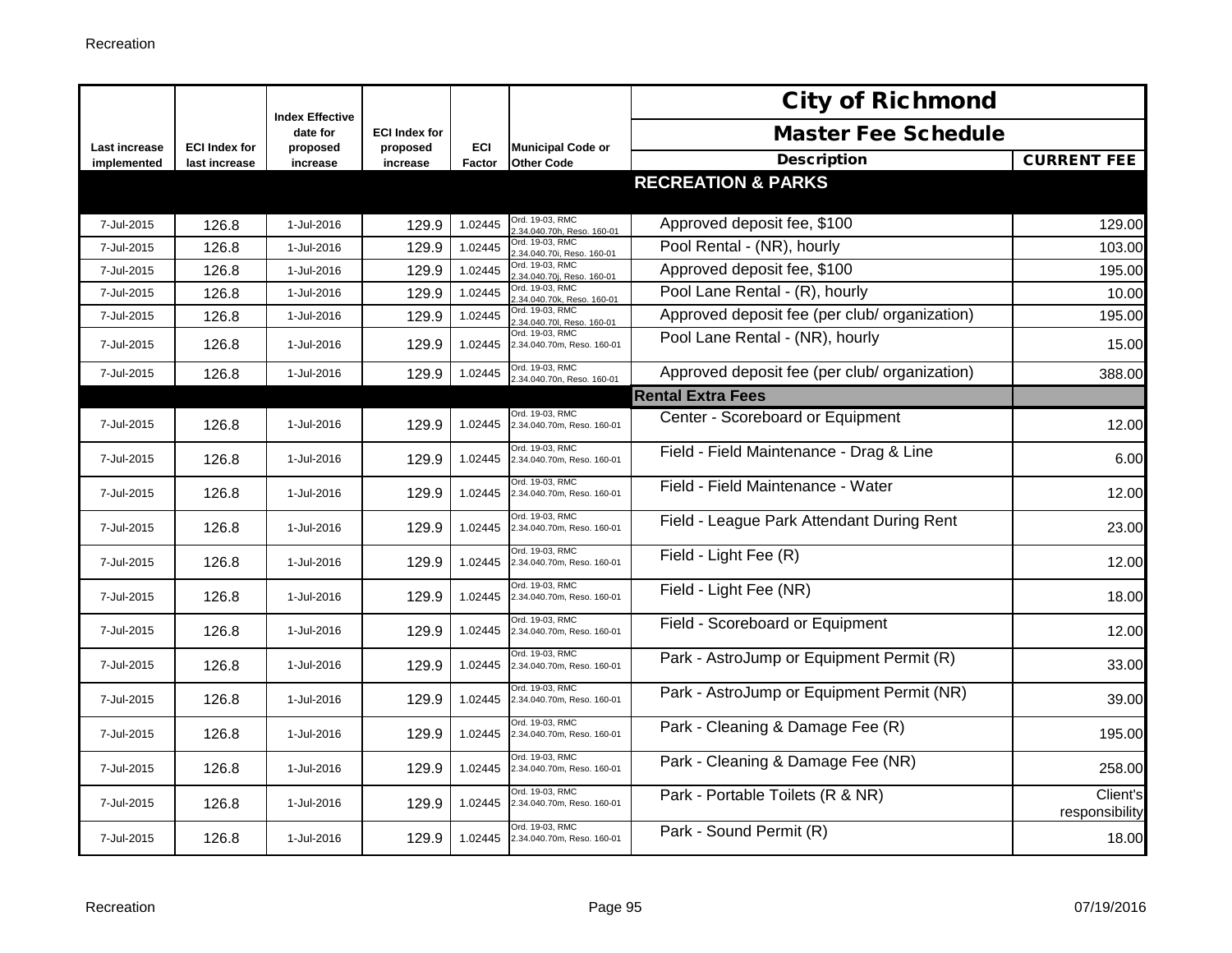|               |                      | <b>Index Effective</b>                          |                                  |         |                                               | <b>City of Richmond</b>                                                                                                                                                                                                                                                                |                    |
|---------------|----------------------|-------------------------------------------------|----------------------------------|---------|-----------------------------------------------|----------------------------------------------------------------------------------------------------------------------------------------------------------------------------------------------------------------------------------------------------------------------------------------|--------------------|
| Last increase | <b>ECI Index for</b> | date for<br>proposed                            | <b>ECI Index for</b><br>proposed | ECI     | <b>Municipal Code or</b>                      | <b>Master Fee Schedule</b>                                                                                                                                                                                                                                                             |                    |
| implemented   | last increase        | increase                                        | increase                         | Factor  | <b>Other Code</b>                             | <b>Description</b>                                                                                                                                                                                                                                                                     | <b>CURRENT FEE</b> |
|               |                      |                                                 |                                  |         |                                               | <b>RECREATION &amp; PARKS</b>                                                                                                                                                                                                                                                          |                    |
| 7-Jul-2015    | 126.8                | 1-Jul-2016                                      | 129.9                            | 1.02445 | Ord. 19-03, RMC<br>2.34.040.70m, Reso, 160-01 | Park - Sound Permit (NR)                                                                                                                                                                                                                                                               | 26.00              |
| 7-Jul-2015    | 126.8                | 1-Jul-2016                                      | 129.9                            | 1.02445 | Ord. 19-03, RMC<br>2.34.040.70m. Reso. 160-01 | Park - Trash Can, 1st                                                                                                                                                                                                                                                                  | 7.00               |
| 7-Jul-2015    | 126.8                | 1-Jul-2016                                      | 129.9                            | 1.02445 | Ord. 19-03, RMC<br>2.34.040.70m, Reso. 160-01 | Park - Trash Can, 2nd+ additional                                                                                                                                                                                                                                                      | 6.00               |
| 7-Jul-2015    | 126.8                | 1-Jul-2016                                      | 129.9                            | 1.02445 | Ord. 19-03, RMC<br>2.34.040.70m, Reso, 160-01 | Park - Alcohol Sales (R)                                                                                                                                                                                                                                                               | 65.00              |
| 7-Jul-2015    | 126.8                | 1-Jul-2016                                      | 129.9                            | 1.02445 | Ord. 19-03, RMC<br>2.34.040.70m, Reso. 160-01 | Park - Alcohol Sales (NR)                                                                                                                                                                                                                                                              | 129.00             |
| 7-Jul-2015    | 126.8                | 1-Jul-2016                                      | 129.9                            | 1.02445 | Ord. 19-03, RMC<br>2.34.040.70m, Reso. 160-01 | Park - Alcohol Service Only (R)                                                                                                                                                                                                                                                        | 33.00              |
| 7-Jul-2015    | 126.8                | 1-Jul-2016                                      | 129.9                            | 1.02445 | Ord. 19-03, RMC<br>2.34.040.70m, Reso. 160-01 | Park - Alcohol Service Only (NR)                                                                                                                                                                                                                                                       | 65.00              |
|               |                      | lease from the Recreation and Parks Department. |                                  |         |                                               | Policies and Procedures for Facility Usage by Non-Profit Organizations The following categories and rates are recommended for any<br>current non-profit organization not meeting the provision criteria above and any subsequent documented non-profit organization seeking a facility |                    |
|               |                      |                                                 |                                  |         |                                               | I.) FEE REDUCTIONS Certain categories of<br>lessees pay a portion of the full square foot cost as<br>follows:                                                                                                                                                                          |                    |
| 7-Jun-2005    | N/A                  | Not Applicable                                  | N/A                              | N/A     | Ord. 19-03, RMC<br>2.34.040.70m, Reso. 160-01 | Recreation and Leisure Group that provides at<br>least 50% of its programs and services to youth,<br>adults and seniors that are free or charged a<br>minimal fee or donation to the participant.                                                                                      | 0.25               |
| 7-Jun-2005    | N/A                  | Not Applicable                                  | N/A                              | N/A     | Ord. 19-03. RMC<br>2.34.040.70m, Reso. 160-01 | Social/Community Services Group or<br>Organization who has as a major focus social<br>services to youth, adults and seniors.                                                                                                                                                           | 0.40               |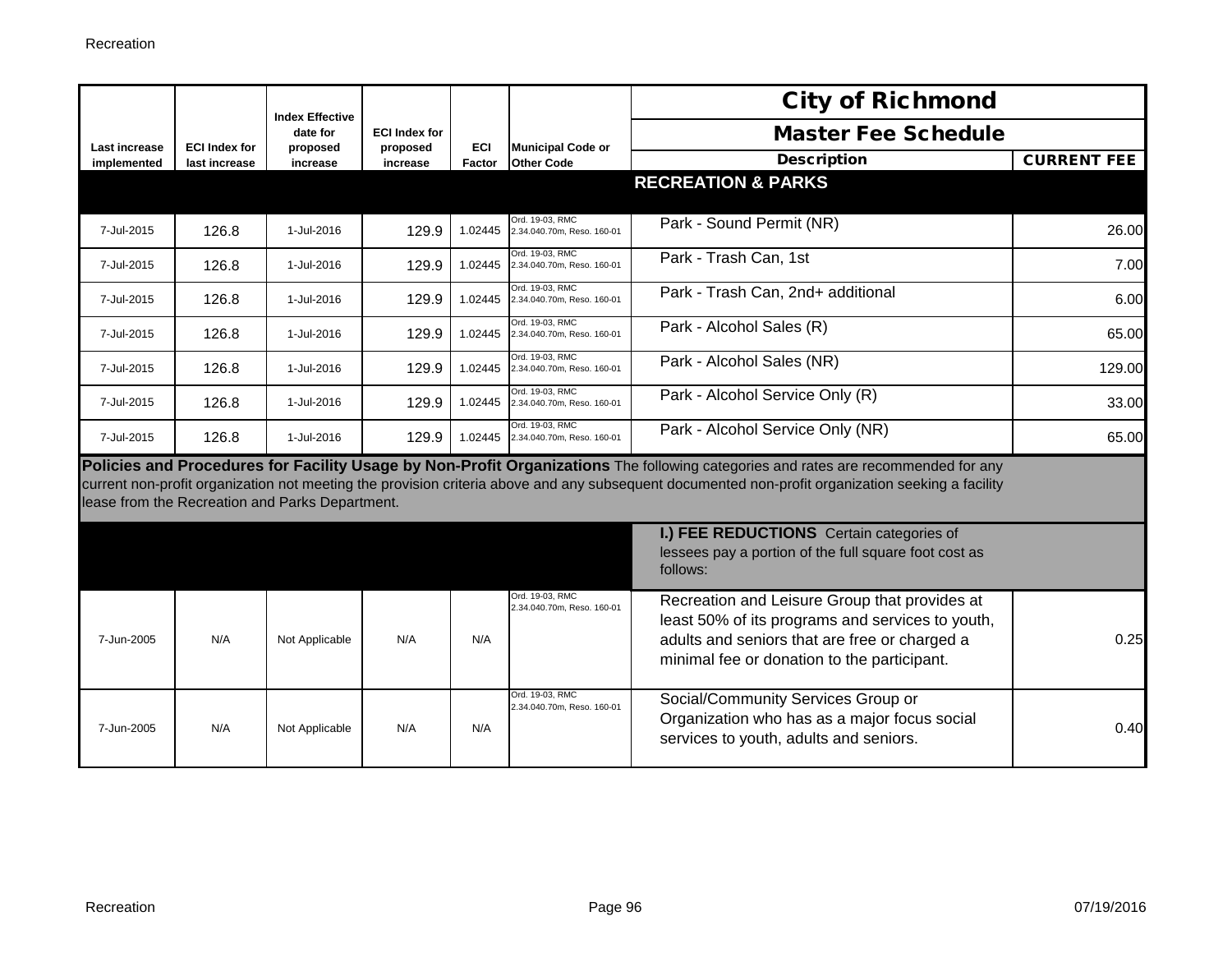|                              |                                       | <b>Index Effective</b> |                      |               |                                               | <b>City of Richmond</b>                                                                                                                                                                                                                                                                                                                                                                                                                                                                                                                                                                                                     |                    |
|------------------------------|---------------------------------------|------------------------|----------------------|---------------|-----------------------------------------------|-----------------------------------------------------------------------------------------------------------------------------------------------------------------------------------------------------------------------------------------------------------------------------------------------------------------------------------------------------------------------------------------------------------------------------------------------------------------------------------------------------------------------------------------------------------------------------------------------------------------------------|--------------------|
|                              |                                       | date for               | <b>ECI Index for</b> |               |                                               | <b>Master Fee Schedule</b>                                                                                                                                                                                                                                                                                                                                                                                                                                                                                                                                                                                                  |                    |
| Last increase<br>implemented | <b>ECI Index for</b><br>last increase | proposed<br>increase   | proposed<br>increase | ECI<br>Factor | <b>Municipal Code or</b><br><b>Other Code</b> | <b>Description</b>                                                                                                                                                                                                                                                                                                                                                                                                                                                                                                                                                                                                          | <b>CURRENT FEE</b> |
|                              |                                       |                        |                      |               |                                               | <b>RECREATION &amp; PARKS</b>                                                                                                                                                                                                                                                                                                                                                                                                                                                                                                                                                                                               |                    |
| 7-Jul-2015                   | 126.8                                 | 1-Jul-2016             | 129.9                | 1.02445       |                                               | II.) RATES Rate of Lessee is based on 100% of<br>the square footage rate of \$0.85/square foot as<br>the base rate. The following chart example would<br>be used for future facility lease agreements. The<br>YWCA, as previously agreed in May, 2002, would<br>continue to pay at the \$0.75/square foot<br>assessment going to \$0.80/square foot effective<br>September 2003, then going to \$0.85/square foot,<br>effective September 2004, with the option of the<br>Recreation and Parks Department to increase the<br>square foot rate to recover increases in costs if<br>appropriate in the future, \$/square foot | 1.00               |
|                              |                                       |                        |                      |               |                                               | III.) EXAMPLE CALCULATIONS Formula Using<br><b>Square Footage Cost Factor</b>                                                                                                                                                                                                                                                                                                                                                                                                                                                                                                                                               |                    |
|                              |                                       |                        |                      |               |                                               | <b>SOLE ROOM(S) USE (Monthly cost)</b>                                                                                                                                                                                                                                                                                                                                                                                                                                                                                                                                                                                      |                    |
| 7-Jul-2015                   | 126.8                                 | 1-Jul-2016             | 129.9                | 1.02445       | Ord. 19-03. RMC<br>2.34.040.70m, Reso. 160-01 | $10x10 = 100$ square feet $*$ \$0.85/square foot,<br>\$/month                                                                                                                                                                                                                                                                                                                                                                                                                                                                                                                                                               | 110.00             |
| 7-Jul-2015                   | 126.8                                 | 1-Jul-2016             | 129.9                | 1.02445       | Ord. 19-03, RMC<br>2.34.040.70m, Reso. 160-01 | $12x12 = 144$ square feet * \$0.85/square foot,<br>\$/month                                                                                                                                                                                                                                                                                                                                                                                                                                                                                                                                                                 | 159.00             |
| 7-Jul-2015                   | 126.8                                 | 1-Jul-2016             | 129.9                | 1.02445       | Ord. 19-03, RMC<br>2.34.040.70m, Reso. 160-01 | $20x20 = 400$ square feet * \$0.85/square foot,<br>\$/month                                                                                                                                                                                                                                                                                                                                                                                                                                                                                                                                                                 | 439.00             |
| 7-Jul-2015                   | 126.8                                 | 1-Jul-2016             | 129.9                | 1.02445       | Ord. 19-03. RMC<br>2.34.040.70m, Reso. 160-01 | $25x30 = 750$ square feet * \$0.85/square foot,<br>\$/month                                                                                                                                                                                                                                                                                                                                                                                                                                                                                                                                                                 | 824.00             |
| 7-Jul-2015                   | 126.8                                 | 1-Jul-2016             | 129.9                | 1.02445       | Ord. 19-03. RMC<br>2.34.040.70m, Reso. 160-01 | 200 square feet $*$ \$0.85/ square foot = \$170 total<br>base monthly fee; pay 25% of fee, \$/month                                                                                                                                                                                                                                                                                                                                                                                                                                                                                                                         | 55.00              |
| 7-Jul-2015                   | 126.8                                 | 1-Jul-2016             | 129.9                | 1.02445       | Ord. 19-03, RMC<br>2.34.040.70m, Reso. 160-01 | 200 square feet $*$ \$0.85/ square foot = \$170 total<br>base monthly fee; pay 40% of fee, \$/month                                                                                                                                                                                                                                                                                                                                                                                                                                                                                                                         | 88.00              |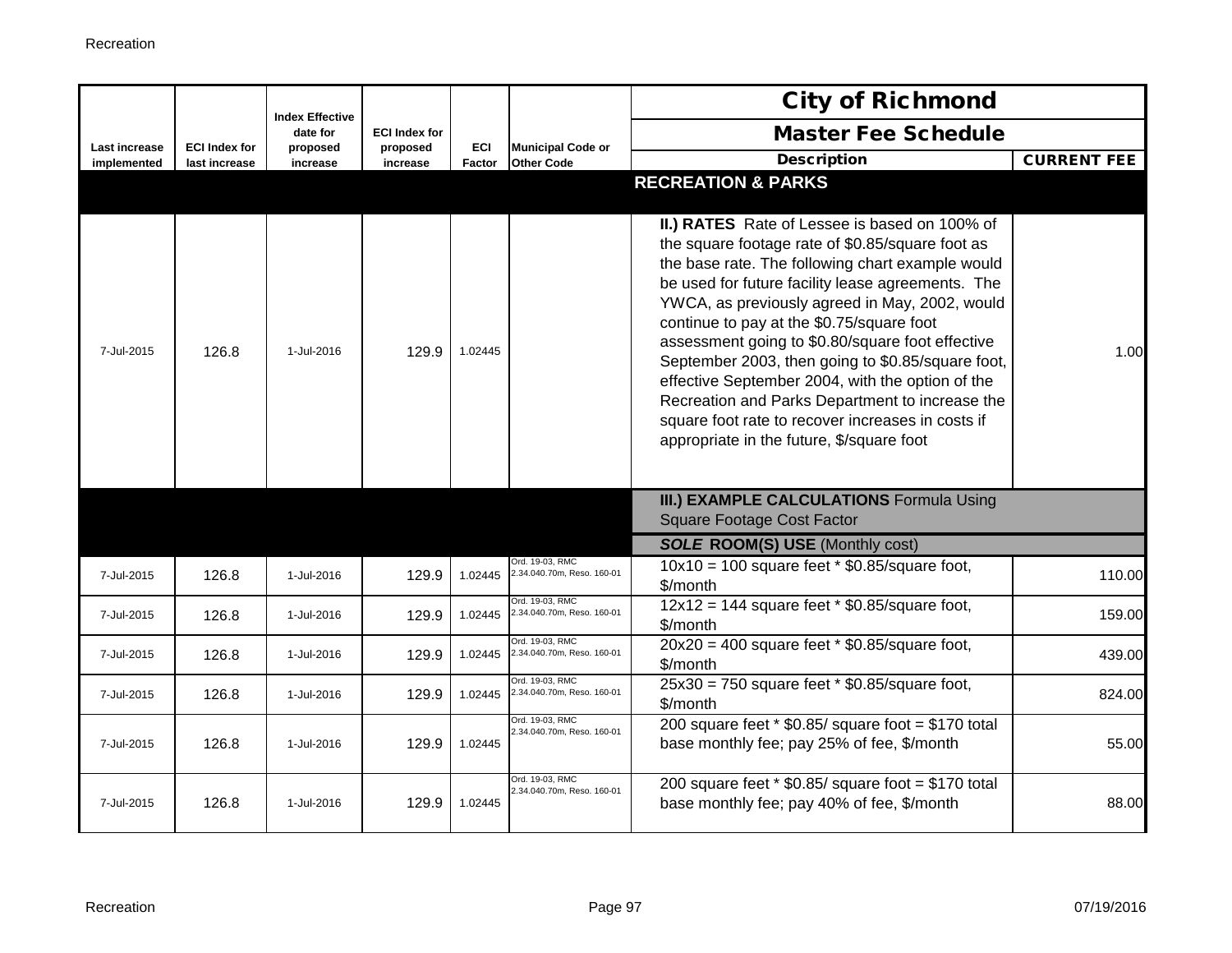|                              |                                       | <b>Index Effective</b> |                      |               |                                               | <b>City of Richmond</b>                                                                               |                    |
|------------------------------|---------------------------------------|------------------------|----------------------|---------------|-----------------------------------------------|-------------------------------------------------------------------------------------------------------|--------------------|
|                              |                                       | date for               | <b>ECI Index for</b> |               |                                               | <b>Master Fee Schedule</b>                                                                            |                    |
| Last increase<br>implemented | <b>ECI Index for</b><br>last increase | proposed<br>increase   | proposed<br>increase | ECI<br>Factor | <b>Municipal Code or</b><br><b>Other Code</b> | <b>Description</b>                                                                                    | <b>CURRENT FEE</b> |
|                              |                                       |                        |                      |               |                                               | <b>RECREATION &amp; PARKS</b>                                                                         |                    |
| 7-Jul-2015                   | 126.8                                 | 1-Jul-2016             | 129.9                | 1.02445       | Ord. 19-03. RMC<br>2.34.040.70m, Reso. 160-01 | 500 square feet $*$ \$0.85/ square foot = \$425 total<br>base monthly fee; pay 25% of fee, \$/month   | 136.00             |
| 7-Jul-2015                   | 126.8                                 | 1-Jul-2016             | 129.9                | 1.02445       | Ord. 19-03, RMC<br>2.34.040.70m, Reso. 160-01 | 500 square feet $*$ \$0.85/ square foot = \$425 total<br>base monthly fee; pay 40% of fee, \$/month   | 219.00             |
| 7-Jul-2015                   | 126.8                                 | 1-Jul-2016             | 129.9                | 1.02445       | Ord. 19-03, RMC<br>2.34.040.70m, Reso. 160-01 | 750 square feet $*$ \$0.85/ square foot = \$638 total<br>base monthly fee; pay 25% of fee, \$/month   | 206.00             |
| 7-Jul-2015                   | 126.8                                 | 1-Jul-2016             | 129.9                | 1.02445       | Ord. 19-03, RMC<br>2.34.040.70m, Reso. 160-01 | 750 square feet $*$ \$0.85/ square foot = \$638 total<br>base monthly fee; pay 40% of fee, \$/month   | 330.00             |
| 7-Jul-2015                   | 126.8                                 | 1-Jul-2016             | 129.9                | 1.02445       | Ord. 19-03, RMC<br>2.34.040.70m, Reso. 160-01 | 1000 square feet $*$ \$0.85/ square foot = \$850 total<br>base monthly fee; pay 25% of fee, \$/month  | 276.00             |
| 7-Jul-2015                   | 126.8                                 | 1-Jul-2016             | 129.9                | 1.02445       | Ord. 19-03. RMC<br>2.34.040.70m, Reso. 160-01 | 1000 square feet $*$ \$0.85/ square foot = \$850 total<br>base monthly fee; pay 40% of fee, \$/month  | 439.00             |
| 7-Jul-2015                   | 126.8                                 | 1-Jul-2016             | 129.9                | 1.02445       | Ord. 19-03, RMC<br>2.34.040.70m, Reso. 160-01 | 2000 square feet $*$ \$0.85/ square foot = \$1700<br>total base monthly fee; pay 25% of fee, \$/month | 549.00             |
| 7-Jul-2015                   | 126.8                                 | 1-Jul-2016             | 129.9                | 1.02445       | Ord. 19-03, RMC<br>2.34.040.70m, Reso. 160-01 | 2000 square feet $*$ \$0.85/ square foot = \$1700<br>total base monthly fee; pay 40% of fee, \$/month | 879.00             |
|                              |                                       |                        |                      |               |                                               | <b>SHARED ROOM(S) USE (Monthly cost)</b>                                                              |                    |
| 7-Jul-2015                   | 126.8                                 | 1-Jul-2016             | 129.9                | 1.02445       | Ord. 19-03, RMC<br>2.34.040.70m, Reso. 160-01 | $10x10 = 100$ square feet $*$ \$0.50/square foot,<br>\$/month                                         | 65.00              |
| 7-Jul-2015                   | 126.8                                 | 1-Jul-2016             | 129.9                | 1.02445       | Ord. 19-03. RMC<br>2.34.040.70m, Reso. 160-01 | $12x12 = 144$ square feet * \$0.50/square foot,<br>\$/month                                           | 93.00              |
| 7-Jul-2015                   | 126.8                                 | 1-Jul-2016             | 129.9                | 1.02445       | Ord. 19-03, RMC<br>2.34.040.70m, Reso. 160-01 | $20x20 = 400$ square feet * \$0.50/square foot,<br>\$/month                                           | 258.00             |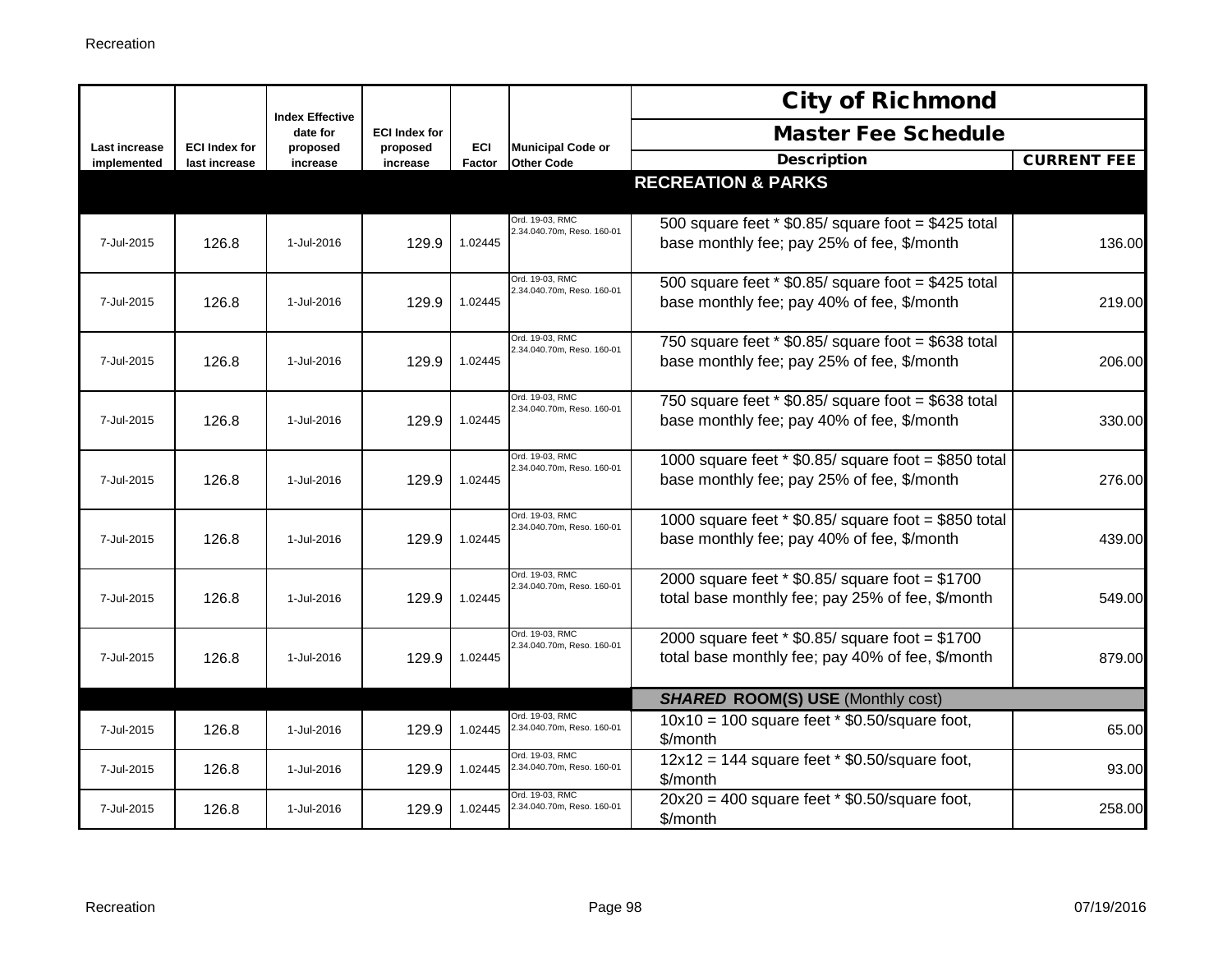|                              |                                       | <b>Index Effective</b> |                      |               |                                               | <b>City of Richmond</b>                                                                               |                    |
|------------------------------|---------------------------------------|------------------------|----------------------|---------------|-----------------------------------------------|-------------------------------------------------------------------------------------------------------|--------------------|
|                              |                                       | date for               | <b>ECI Index for</b> |               |                                               | <b>Master Fee Schedule</b>                                                                            |                    |
| Last increase<br>implemented | <b>ECI Index for</b><br>last increase | proposed<br>increase   | proposed<br>increase | ECI<br>Factor | <b>Municipal Code or</b><br><b>Other Code</b> | <b>Description</b>                                                                                    | <b>CURRENT FEE</b> |
|                              |                                       |                        |                      |               |                                               | <b>RECREATION &amp; PARKS</b>                                                                         |                    |
| 7-Jul-2015                   | 126.8                                 | 1-Jul-2016             | 129.9                | 1.02445       | Ord. 19-03, RMC<br>2.34.040.70m, Reso. 160-01 | $25x30 = 750$ square feet $*$ \$0.50/square foot,<br>\$/month                                         | 485.00             |
| 7-Jul-2015                   | 126.8                                 | 1-Jul-2016             | 129.9                | 1.02445       | Ord. 19-03. RMC<br>2.34.040.70m, Reso. 160-01 | 200 square feet $*$ \$0.50/ square foot = \$100 total<br>base monthly fee; pay 25% of fee, \$/month   | 33.00              |
| 7-Jul-2015                   | 126.8                                 | 1-Jul-2016             | 129.9                | 1.02445       | Ord. 19-03, RMC<br>2.34.040.70m, Reso. 160-01 | 200 square feet $*$ \$0.50/ square foot = \$100 total<br>base monthly fee; pay 40% of fee, \$/month   | 52.00              |
| 7-Jul-2015                   | 126.8                                 | 1-Jul-2016             | 129.9                | 1.02445       | Ord. 19-03, RMC<br>2.34.040.70m, Reso. 160-01 | 500 square feet $*$ \$0.50/ square foot = \$250 total<br>base monthly fee; pay 25% of fee, \$/month   | 81.00              |
| 7-Jul-2015                   | 126.8                                 | 1-Jul-2016             | 129.9                | 1.02445       | Ord. 19-03, RMC<br>2.34.040.70m, Reso. 160-01 | 500 square feet $*$ \$0.50/ square foot = \$250 total<br>base monthly fee; pay 40% of fee, \$/month   | 129.00             |
| 7-Jul-2015                   | 126.8                                 | 1-Jul-2016             | 129.9                | 1.02445       | Ord. 19-03, RMC<br>2.34.040.70m, Reso. 160-01 | 750 square feet $*$ \$0.50/ square foot = \$375 total<br>base monthly fee; pay 25% of fee, \$/month   | 121.00             |
| 7-Jul-2015                   | 126.8                                 | 1-Jul-2016             | 129.9                | 1.02445       | Ord. 19-03, RMC<br>2.34.040.70m, Reso. 160-01 | 750 square feet $*$ \$0.50/ square foot = \$375 total<br>base monthly fee; pay 40% of fee, \$/month   | 195.00             |
| 7-Jul-2015                   | 126.8                                 | 1-Jul-2016             | 129.9                | 1.02445       | Ord. 19-03, RMC<br>2.34.040.70m, Reso. 160-01 | 1000 square feet $*$ \$0.50/ square foot = \$500 total<br>base monthly fee; pay 25% of fee, \$/month  | 162.00             |
| 7-Jul-2015                   | 126.8                                 | 1-Jul-2016             | 129.9                | 1.02445       | Ord. 19-03. RMC<br>2.34.040.70m, Reso. 160-01 | 1000 square feet $*$ \$0.50/ square foot = \$500 total<br>base monthly fee; pay 40% of fee, \$/month  | 258.00             |
| 7-Jul-2015                   | 126.8                                 | 1-Jul-2016             | 129.9                | 1.02445       | Ord. 19-03, RMC<br>2.34.040.70m, Reso. 160-01 | 2000 square feet $*$ \$0.50/ square foot = \$1000<br>total base monthly fee; pay 25% of fee, \$/month | 323.00             |
| 7-Jul-2015                   | 126.8                                 | 1-Jul-2016             | 129.9                | 1.02445       | Ord. 19-03, RMC<br>2.34.040.70m, Reso. 160-01 | 2000 square feet $*$ \$0.50/ square foot = \$1000<br>total base monthly fee; pay 40% of fee, \$/month | 516.00             |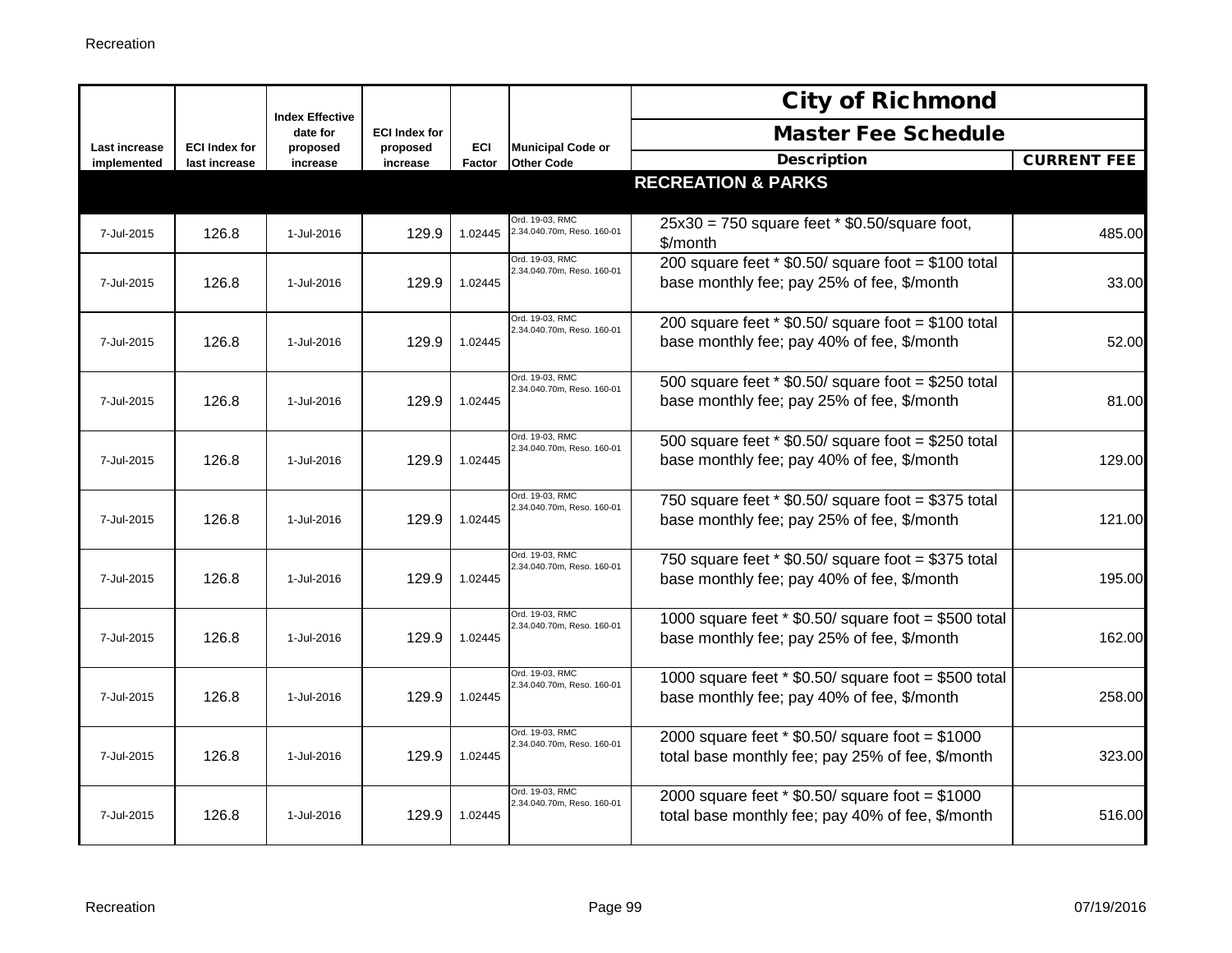|                                     |                                       | <b>Index Effective</b> |                      |               |                                               | <b>City of Richmond</b>                                                                                                                                                                                                                                                                                                                                                                                                                                                                                                                                       |                    |
|-------------------------------------|---------------------------------------|------------------------|----------------------|---------------|-----------------------------------------------|---------------------------------------------------------------------------------------------------------------------------------------------------------------------------------------------------------------------------------------------------------------------------------------------------------------------------------------------------------------------------------------------------------------------------------------------------------------------------------------------------------------------------------------------------------------|--------------------|
|                                     |                                       | date for               | <b>ECI Index for</b> |               |                                               | <b>Master Fee Schedule</b>                                                                                                                                                                                                                                                                                                                                                                                                                                                                                                                                    |                    |
| <b>Last increase</b><br>implemented | <b>ECI Index for</b><br>last increase | proposed<br>increase   | proposed<br>increase | ECI<br>Factor | <b>Municipal Code or</b><br><b>Other Code</b> | <b>Description</b>                                                                                                                                                                                                                                                                                                                                                                                                                                                                                                                                            | <b>CURRENT FEE</b> |
|                                     |                                       |                        |                      |               |                                               | <b>RECREATION &amp; PARKS</b>                                                                                                                                                                                                                                                                                                                                                                                                                                                                                                                                 |                    |
|                                     |                                       |                        |                      |               |                                               | Facility users will be evaluated on an annual basis for renewal consic                                                                                                                                                                                                                                                                                                                                                                                                                                                                                        |                    |
|                                     |                                       |                        |                      |               |                                               | <b>Booths, Festivals &amp; Other Special Events</b>                                                                                                                                                                                                                                                                                                                                                                                                                                                                                                           |                    |
| 7-Jul-2015                          | 126.8                                 | 1-Jul-2016             | 129.9                | 1.02445       | Reso, 160-01, Ord, 19-03,<br>RMC 2.34.040.97a | Non-profit information/crafts                                                                                                                                                                                                                                                                                                                                                                                                                                                                                                                                 | 57.00              |
| 7-Jul-2015                          | 126.8                                 | 1-Jul-2016             | 129.9                | 1.02445       | Reso. 160-01, Ord. 19-03,<br>RMC 2.34.040.97b | Non-profit food vendor                                                                                                                                                                                                                                                                                                                                                                                                                                                                                                                                        | 211.00             |
| 7-Jul-2015                          | 126.8                                 | 1-Jul-2016             | 129.9                | 1.02445       | Reso. 160-01, Ord. 19-03,<br>RMC 2.34.040.97c | Commercial food vendor                                                                                                                                                                                                                                                                                                                                                                                                                                                                                                                                        | 312.00             |
| 7-Jul-2015                          | 126.8                                 | 1-Jul-2016             | 129.9                | 1.02445       | Reso. 160-01, Ord. 19-03,<br>RMC 2.34.040.97d | Commercial merchandise                                                                                                                                                                                                                                                                                                                                                                                                                                                                                                                                        | 109.00             |
| 7-Jul-2015                          | 126.8                                 | 1-Jul-2016             | 129.9                | 1.02445       | Reso. 160-01, Ord. 19-03,<br>RMC 2.34.040.97e | Office space, leased (by special arrangement)                                                                                                                                                                                                                                                                                                                                                                                                                                                                                                                 | <b>TBD</b>         |
| 7-Jul-2015                          | 126.8                                 | 1-Jul-2016             | 129.9                | 1.02445       | Ord. 19-03, RMC 2.34.040.75<br>Reso. 160-01   | Adult Recreation Classes (includes leagues)<br>Varies, free to \$275                                                                                                                                                                                                                                                                                                                                                                                                                                                                                          | Free               |
| 7-Jul-2015                          | 126.8                                 | 1-Jul-2016             | 129.9                | 1.02445       |                                               |                                                                                                                                                                                                                                                                                                                                                                                                                                                                                                                                                               | 400.00             |
| 7-Jul-2015                          | 126.8                                 | 1-Jul-2016             | 129.9                | 1.02445       | Ord. 19-03, RMC 2.34.040.76,<br>Reso. 160-01  | Youth Recreation Classes (includes leagues)<br>Varies, free to \$275                                                                                                                                                                                                                                                                                                                                                                                                                                                                                          | Free               |
| 7-Jul-2015                          | 126.8                                 | 1-Jul-2016             | 129.9                | 1.02445       |                                               |                                                                                                                                                                                                                                                                                                                                                                                                                                                                                                                                                               | 400.00             |
| 7-Jul-2015                          | 126.8                                 | 1-Jul-2016             | 129.9                | 1.02445       | COR1/40907, RMC 2.40.110,<br>RMC 2.34.040.32d | <b>Special Event Permit Application</b>                                                                                                                                                                                                                                                                                                                                                                                                                                                                                                                       | 29.00              |
|                                     |                                       |                        |                      |               |                                               | $(NR)$ = Non-resident $(R)$ = Resident                                                                                                                                                                                                                                                                                                                                                                                                                                                                                                                        |                    |
|                                     |                                       |                        |                      |               |                                               | The fee structure is in place to encourage use, while allowing citizens to recover<br>associated costs. The City of Richmond and some non-profit organizations,<br>West Contra Costa Unified School District, and residents may be eligible for<br>discounts. See comprehensive Recreation & Parks "Rental Policy & Fee<br>Schedule" for additional information. All or portions of a facility use permit<br>deposit may be withheld due to improper use and/or violation of use by the<br>lessee or related permit use inclusive of cancellation procedures. |                    |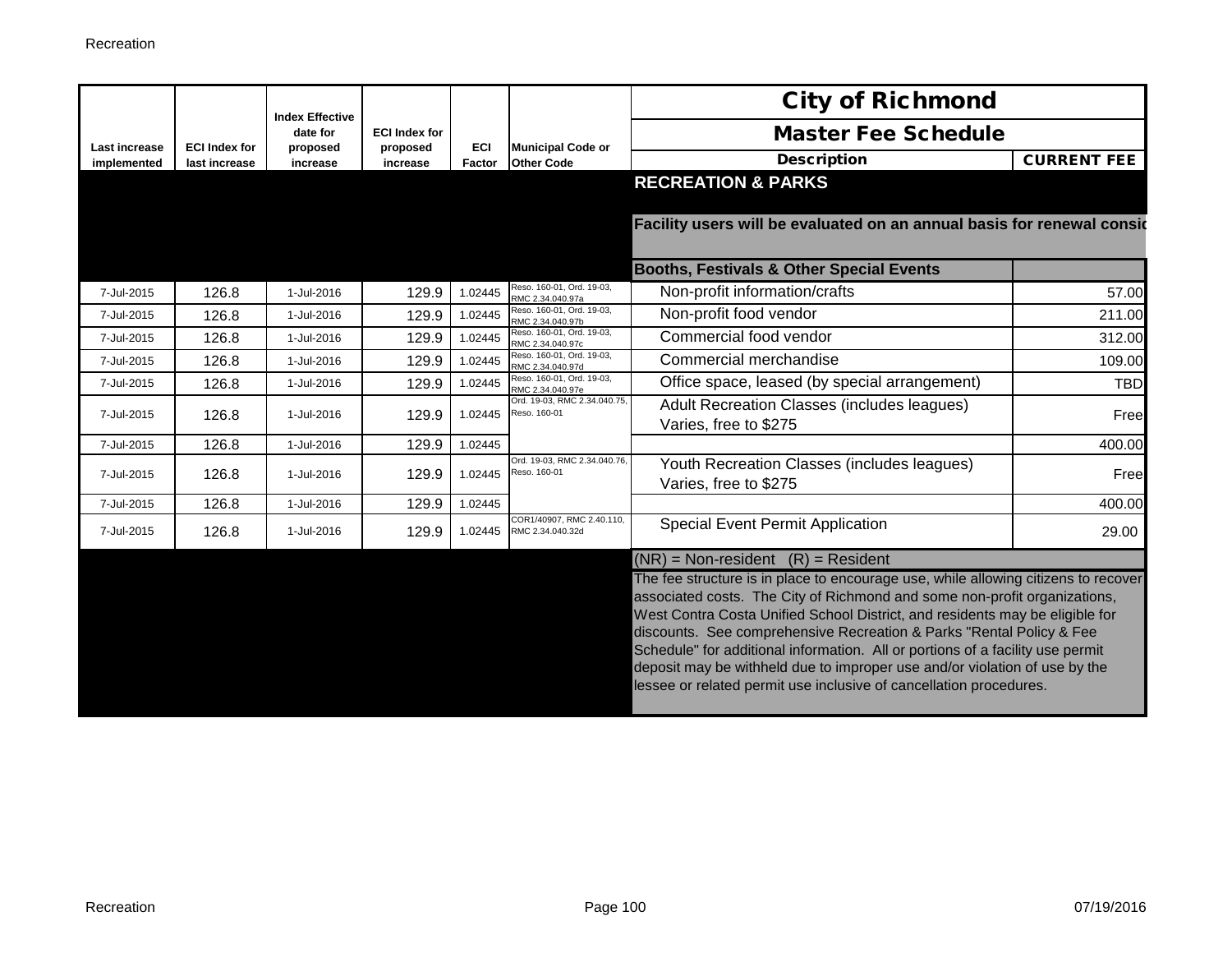|                              |                                       | <b>Index Effective</b> |                      |                      |                                                                               | <b>City of Richmond</b>                                                                                                                                                                    |                    |
|------------------------------|---------------------------------------|------------------------|----------------------|----------------------|-------------------------------------------------------------------------------|--------------------------------------------------------------------------------------------------------------------------------------------------------------------------------------------|--------------------|
|                              |                                       | date for               | <b>ECI Index for</b> |                      |                                                                               | <b>Master Fee Schedule</b>                                                                                                                                                                 |                    |
| Last increase<br>implemented | <b>ECI Index for</b><br>last increase | proposed<br>increase   | proposed<br>increase | <b>ECI</b><br>Factor | <b>Municipal Code or</b><br><b>Other Code</b>                                 | <b>Description</b>                                                                                                                                                                         | <b>CURRENT FEE</b> |
|                              |                                       |                        |                      |                      |                                                                               | <b>STORMWATER</b><br>Stormwater Collection System Service Fee, Stormwater Collection<br>System Collection Fee (See Building Regulations, this fee is<br>collected by Building Regulations) |                    |
|                              |                                       |                        |                      |                      |                                                                               | Stormwater Management Program Charge, for commercial and industri                                                                                                                          |                    |
| not applicable               | na                                    | not applicable         | na                   | na                   | RMC 12.20.050; RMC                                                            | Within West County Wastewater District or Stege<br>Sanitary District not less than \$32 per SSU.<br>Within the Richmond Municipal Sewer District No.                                       | 32.00              |
|                              |                                       |                        |                      |                      | 2.34.040, Ord. 3-04                                                           | 1, commercial and industrial, \$3.32 per IWU<br>(based on annual water usage), but not less than<br>\$32 per SSU.                                                                          |                    |
|                              |                                       |                        |                      |                      |                                                                               | <b>Commercial Stormwater Permit Fee</b>                                                                                                                                                    |                    |
| 7-Jul-2015                   | 126.8                                 | 1-Jul-2016             | 129.9                | 1.02445              | RMC 12.20.050; RMC<br>2.34.040, Ord. 3-04,<br>Ord. 07-10 NS                   | <b>Commercial Stormwater Permit Fee</b>                                                                                                                                                    | 653.00             |
|                              |                                       |                        |                      |                      |                                                                               | <b>Industrial Stormwater Permit Fee</b>                                                                                                                                                    |                    |
| 7-Jul-2015                   | 126.8                                 | 1-Jul-2016             | 129.9                | 1.02445              | RMC 12.20.050; RMC<br>2.34.040, Ord. 3-04,<br>Ord. 07-10 NS                   | <b>Industrial Stormwater Permit Fee</b>                                                                                                                                                    | 1,185.00           |
|                              |                                       |                        |                      |                      |                                                                               | <b>Site Inspection Fee</b>                                                                                                                                                                 |                    |
| 7-Jul-2015                   | 126.8                                 | 1-Jul-2016             | 129.9                | 1.02445              | RMC 12.20.050b; RMC<br>2.34.040, Ord. 3-04<br>Ord. 07-10 NS                   | Follow Up Inspection                                                                                                                                                                       | 533.00             |
| 7-Jul-2015                   | 126.8                                 | 1-Jul-2016             | 129.9                | 1.02445              | RMC 12.20.050b: RMC<br>2.34.040, Ord. 3-04<br>Ord. 07-10 NS                   | One time discharge inspection                                                                                                                                                              | 533.00             |
| 7-Jul-2015                   | 126.8                                 | 1-Jul-2016             | 129.9                | 1.02445              | RMC 12.20.050(b.3), Reso. 6-<br>04; RMC 2.34.040, Ord. 3-04<br>Ord. 07-10 NS  | Monitoring, sampling or testing fee                                                                                                                                                        | 665.00             |
| not applicable               | na                                    | not applicable         | na                   | na                   | RMC 12.20.050(b.4), Reso. 6-<br>04; RMC 2.34.040,<br>Ord. 3-04, Ord. 07-10 NS | Laboratory analysis cost and rental equipment<br>charges, cost plus 10%, as needed                                                                                                         | $cost + 10%$       |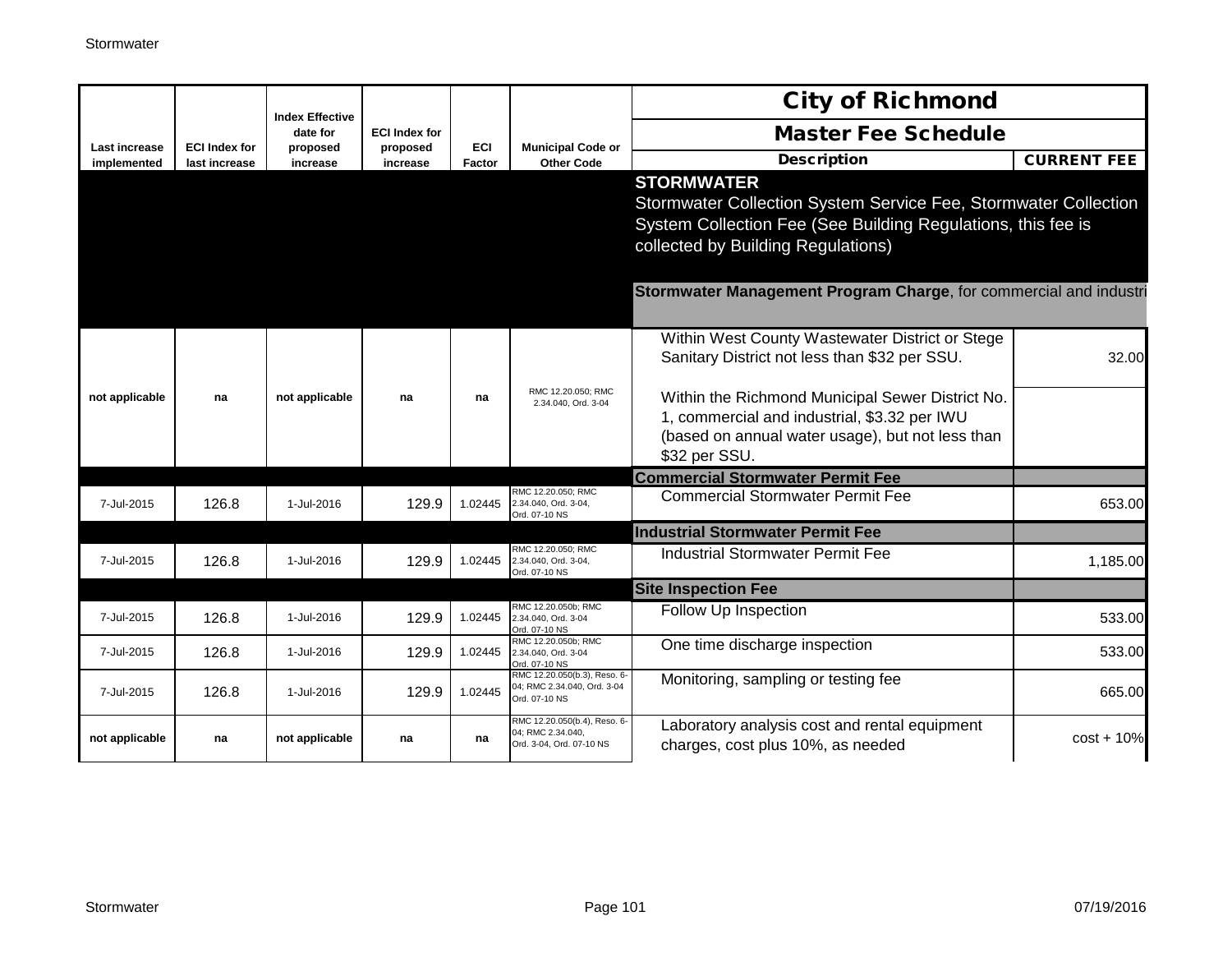|                              |                                       |                                    |                      |               |                                                                              | <b>City of Richmond</b>                                                                                                                                               |                    |
|------------------------------|---------------------------------------|------------------------------------|----------------------|---------------|------------------------------------------------------------------------------|-----------------------------------------------------------------------------------------------------------------------------------------------------------------------|--------------------|
|                              |                                       | <b>Index Effective</b><br>date for | <b>ECI Index for</b> |               |                                                                              | <b>Master Fee Schedule</b>                                                                                                                                            |                    |
| Last increase<br>implemented | <b>ECI Index for</b><br>last increase | proposed<br>increase               | proposed<br>increase | ECI<br>Factor | <b>Municipal Code or</b><br><b>Other Code</b>                                | <b>Description</b>                                                                                                                                                    | <b>CURRENT FEE</b> |
|                              |                                       |                                    |                      |               |                                                                              | <b>STORMWATER</b>                                                                                                                                                     |                    |
|                              |                                       |                                    |                      |               |                                                                              | Stormwater Collection System Service Fee, Stormwater Collection<br>System Collection Fee (See Building Regulations, this fee is<br>collected by Building Regulations) |                    |
|                              |                                       |                                    |                      |               |                                                                              |                                                                                                                                                                       |                    |
|                              |                                       |                                    |                      |               |                                                                              | C.3 Fees for projects which create or replace<br>more than 10,000 square feet of impervious                                                                           |                    |
|                              |                                       |                                    |                      |               |                                                                              | surface or 5,000 square feet for auto service, retail                                                                                                                 |                    |
|                              |                                       |                                    |                      |               |                                                                              | gas stations, restaurants, uncovered parkinglots,                                                                                                                     |                    |
|                              |                                       |                                    |                      |               |                                                                              | (fee is not applicable when a Subdivision plan<br>check fee is collected covering these fees as                                                                       |                    |
|                              |                                       |                                    |                      |               |                                                                              | applicable)                                                                                                                                                           |                    |
| 7-Jul-2015                   | 126.8                                 | 1-Jul-2016                         | 129.9                | 1.02445       | RMC 12.44.030-kIB. Reso.<br>142-86, RMC 6.02.180; RMC<br>2.34.040, Ord. 3-04 | C.3 Stormwater Control Plan Review (SWCP)                                                                                                                             | 6,960.00           |
|                              |                                       |                                    |                      |               |                                                                              | Low impact development annual inspections (bio-<br>swales infiltration planters)                                                                                      |                    |
| 7-Jul-2015                   | 126.8                                 | 1-Jul-2016                         | 129.9                | 1.02445       | RMC 12.44.030-kIB, Reso.<br>142-86, RMC 6.02.180; RMC<br>2.34.040, Ord. 3-04 | Low impact development installation/construction                                                                                                                      | 533.00             |
|                              |                                       |                                    |                      |               |                                                                              | inspection fee (for every 5 bio-swales, inflow<br>planters, tree wells or other devices)                                                                              |                    |
|                              |                                       |                                    |                      |               |                                                                              | C.6 Construction sites greater than 1 acre or                                                                                                                         |                    |
|                              |                                       |                                    |                      |               |                                                                              | determined to be a significant threat to water                                                                                                                        |                    |
|                              |                                       |                                    |                      |               |                                                                              | quality                                                                                                                                                               |                    |
|                              |                                       |                                    |                      |               | RMC 12.44.030-kIB, Reso.                                                     | C.6 SWPPP Monthly Inspection & Compliance                                                                                                                             |                    |
| 7-Jul-2015                   | 126.8                                 | 1-Jul-2016                         | 129.9                | 1.02445       | 142-86. RMC 6.02.180: RMC<br>2.34.040, Ord. 3-04                             | (Monthly fee to be multiplied by # months<br>planned duration of construction)                                                                                        | 373.00             |
|                              |                                       |                                    |                      |               |                                                                              | C.6 Construction sites less than 1 acre or                                                                                                                            |                    |
|                              |                                       |                                    |                      |               |                                                                              | determined not to be a significant threat to water<br>quality                                                                                                         |                    |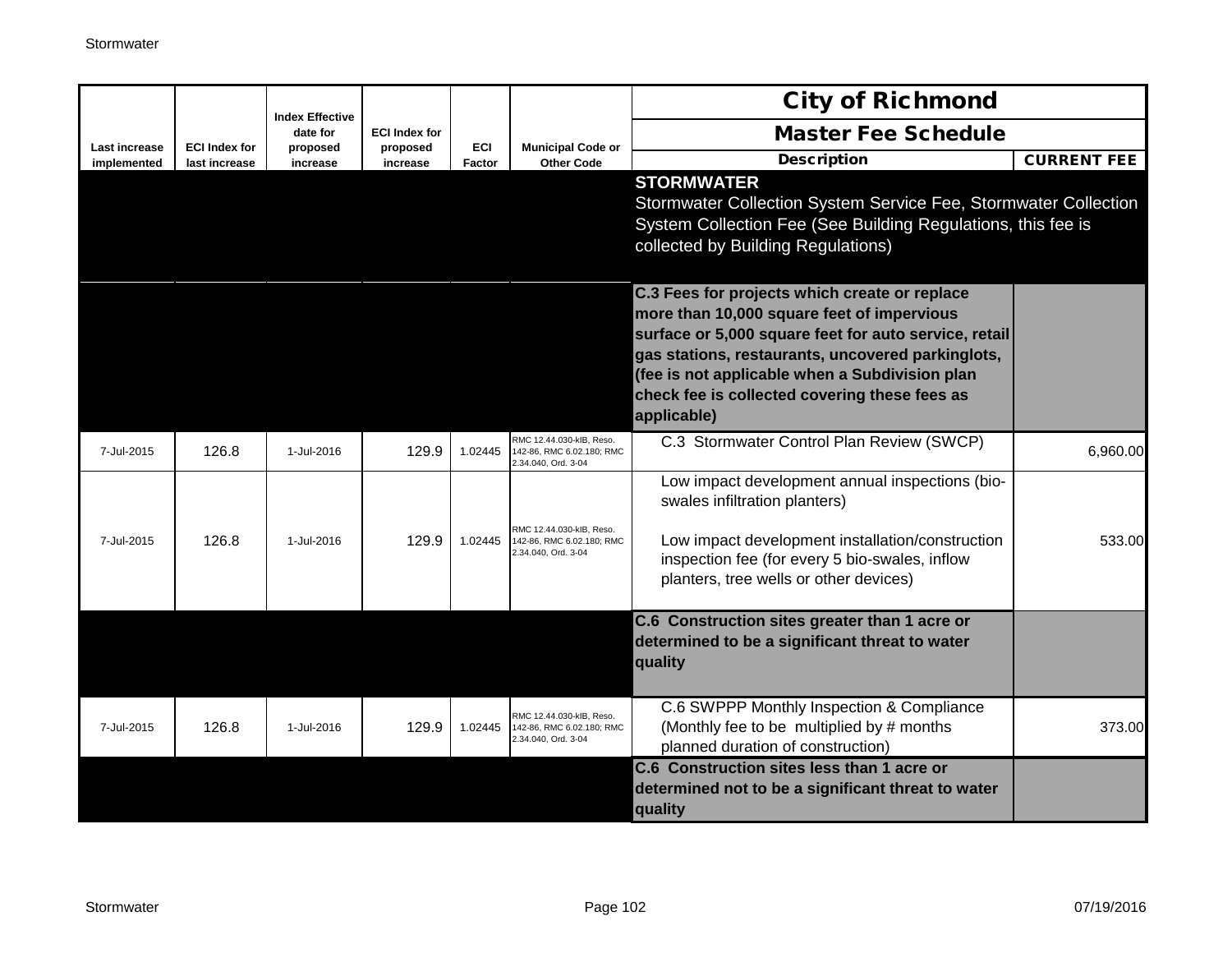|                              |                                       | <b>Index Effective</b> |                      |                      |                                                                              | <b>City of Richmond</b>                                                                                                                                                                    |                    |
|------------------------------|---------------------------------------|------------------------|----------------------|----------------------|------------------------------------------------------------------------------|--------------------------------------------------------------------------------------------------------------------------------------------------------------------------------------------|--------------------|
|                              |                                       | date for               | <b>ECI Index for</b> |                      |                                                                              | <b>Master Fee Schedule</b>                                                                                                                                                                 |                    |
| Last increase<br>implemented | <b>ECI Index for</b><br>last increase | proposed<br>increase   | proposed<br>increase | <b>ECI</b><br>Factor | <b>Municipal Code or</b><br><b>Other Code</b>                                | <b>Description</b>                                                                                                                                                                         | <b>CURRENT FEE</b> |
|                              |                                       |                        |                      |                      |                                                                              | <b>STORMWATER</b><br>Stormwater Collection System Service Fee, Stormwater Collection<br>System Collection Fee (See Building Regulations, this fee is<br>collected by Building Regulations) |                    |
| 7-Jul-2015                   | 126.8                                 | 1-Jul-2016             | 129.9                | 1.02445              | RMC 12.44.030-kIB, Reso.<br>142-86, RMC 6.02.180; RMC<br>2.34.040, Ord. 3-04 | Monthly Inspection (monthly fee to be multiplied<br>by # months planned duration of construction)                                                                                          | 266.00             |
|                              |                                       |                        |                      |                      |                                                                              | Stormwater Plan Review for projects not required<br>to submit a SWCP                                                                                                                       |                    |
| 7-Jul-2015                   | 126.8                                 | 1-Jul-2016             | 129.9                | 1.02445              | RMC 12.44.030-kIB. Reso.<br>142-86, RMC 6.02.180; RMC<br>2.34.040, Ord. 3-04 | Plan review fee (1 hour)                                                                                                                                                                   | 178.00             |
|                              |                                       |                        |                      |                      |                                                                              | <b>HOURLY RATES</b>                                                                                                                                                                        |                    |
|                              |                                       |                        |                      |                      |                                                                              | Fees for Work Performed by City Staff - Includes work performed in exces                                                                                                                   |                    |
| 7-Jul-2015                   | 126.8                                 | 1-Jul-2016             | 129.9                | 1.02445              | RMC 12.04.120, RMC<br>12.04.130                                              | <b>City Engineer</b>                                                                                                                                                                       | 310.00             |
| 7-Jul-2015                   | 126.8                                 | 1-Jul-2016             | 129.9                | 1.02445              | RMC 12.04.120, RMC<br>12.04.130                                              | Wastewater-Stormwater General Manager                                                                                                                                                      | 299.00             |
| 7-Jul-2015                   | 126.8                                 | 1-Jul-2016             | 129.9                | 1.02445              | RMC 12.04.120. RMC<br>12.04.130                                              | Stormwater Program Manager                                                                                                                                                                 | 194.00             |
| 7-Jul-2015                   | 126.8                                 | 1-Jul-2016             | 129.9                | 1.02445              | RMC 12.04.120, RMC<br>12.04.130                                              | Source Control Inspector III                                                                                                                                                               | 178.00             |
| 7-Jul-2015                   | 126.8                                 | 1-Jul-2016             | 129.9                | 1.02445              | RMC 12.04.120, RMC<br>12.04.130                                              | Source Control Inspector II                                                                                                                                                                | 162.00             |
| 7-Jul-2015                   | 126.8                                 | 1-Jul-2016             | 129.9                | 1.02445              | RMC 12.04.120, RMC<br>12.04.130                                              | Source Control Inspector I                                                                                                                                                                 | 133.00             |
| 7-Jul-2015                   | 126.8                                 | 1-Jul-2016             | 129.9                | 1.02445              | RMC 12.04.120, RMC<br>12.04.130                                              | <b>Engineer Asset Administrator</b>                                                                                                                                                        | 216.00             |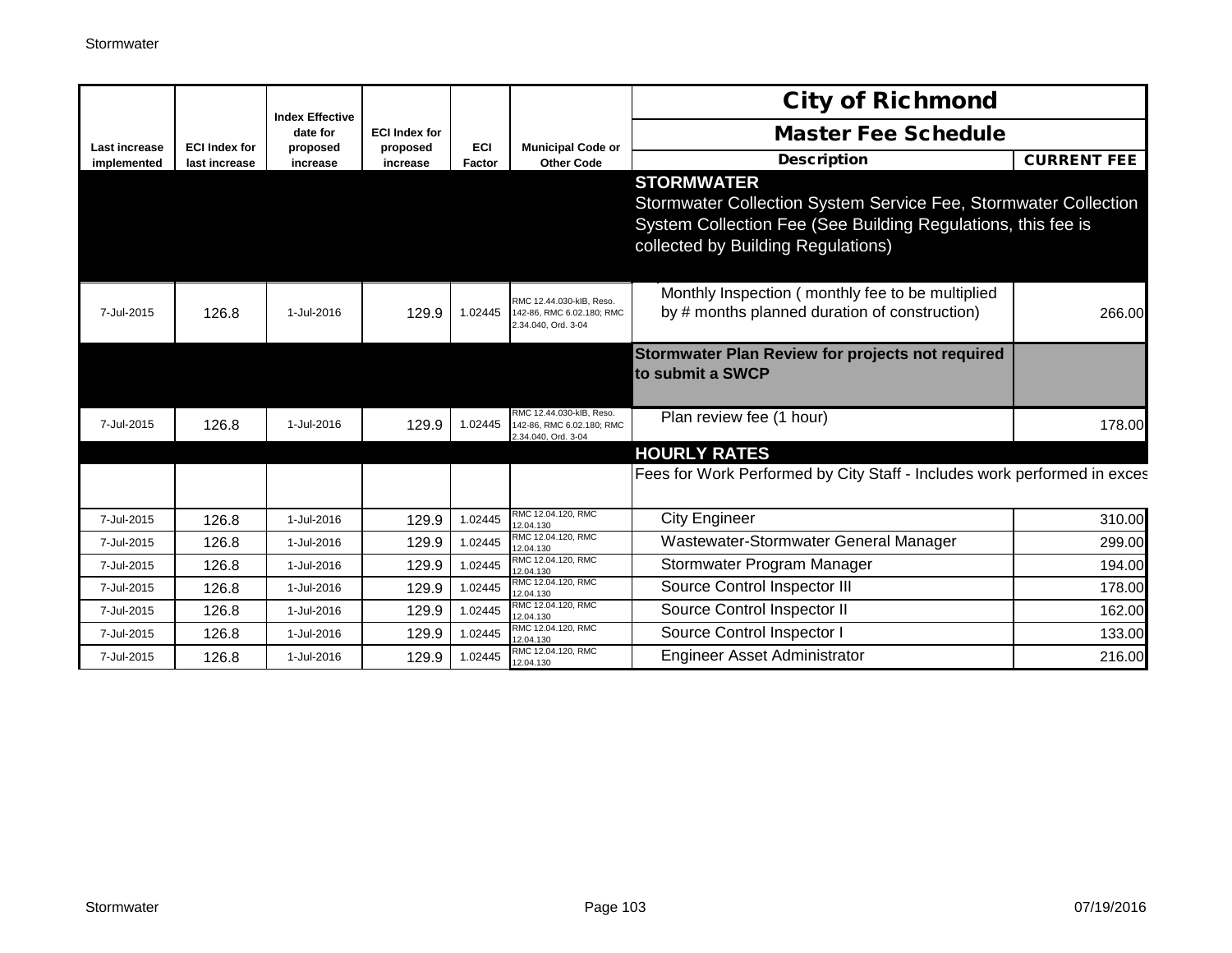|                              |                                       |                                    |                      |                      |                                               | <b>City of Richmond</b>                                                                                                                                                                   |                    |
|------------------------------|---------------------------------------|------------------------------------|----------------------|----------------------|-----------------------------------------------|-------------------------------------------------------------------------------------------------------------------------------------------------------------------------------------------|--------------------|
|                              |                                       | <b>Index Effective</b><br>date for | <b>ECI Index for</b> |                      |                                               | <b>Master Fee Schedule</b>                                                                                                                                                                |                    |
| Last increase<br>implemented | <b>ECI Index for</b><br>last increase | proposed<br>increase               | proposed<br>increase | <b>ECI</b><br>Factor | <b>Municipal Code or</b><br><b>Other Code</b> | <b>Description</b>                                                                                                                                                                        | <b>CURRENT FEE</b> |
|                              |                                       |                                    |                      |                      |                                               | <b>WASTEWATER</b><br>Sewer Service Fees, Richmond Municipal Sewer District, Sanitary<br>Sewer Connection Fee (See Building Regulations, this fee is<br>collected by Building Regulations) |                    |
|                              |                                       |                                    |                      |                      |                                               | <b>Sanitary System Sewer Charges</b><br>Richmond Municipal Sewer District No. 1, single unit residential,<br>annual                                                                       |                    |
| not applicable               | na                                    | not applicable                     | na                   | na                   | RMC 12.20.050(d); RMC<br>2.34.040, Ord. 22-10 | - FY 11-12, per SSU                                                                                                                                                                       | 574.00             |
| not applicable               | na                                    | not applicable                     | na                   | na                   | RMC 12.20.050(d); RMC<br>2.34.040, Ord. 22-10 | - FY 12-13, per SSU                                                                                                                                                                       | 603.00             |
| not applicable               | na                                    | not applicable                     | na                   | na                   | RMC 12.20.050(d); RMC<br>2.34.040, Ord. 22-10 | - FY 13-14, per SSU                                                                                                                                                                       | 633.00             |
|                              |                                       |                                    |                      |                      |                                               | Richmond Municipal Sewer District No. 1, multi-unit residential, annual                                                                                                                   |                    |
| not applicable               | na                                    | not applicable                     | na                   | na                   | RMC 12.20.050(d): RMC<br>2.34.040, Ord. 22-10 | - FY 11-12, per SSU                                                                                                                                                                       | 461.00             |
| not applicable               | na                                    | not applicable                     | na                   | na                   | RMC 12.20.050(d); RMC<br>2.34.040, Ord. 22-10 | - FY 12-13, per SSU                                                                                                                                                                       | 484.00             |
| not applicable               | na                                    | not applicable                     | na                   | na                   | RMC 12.20.050(d); RMC<br>.34.040, Ord. 22-10  | - FY 13-14, per SSU                                                                                                                                                                       | 509.00             |
|                              |                                       |                                    |                      |                      |                                               | Richmond Municipal Sewer District No. 1, commercial and industrial, an                                                                                                                    |                    |
| not applicable               | na                                    | not applicable                     | na                   | na                   | RMC 12.20.050(d); RMC<br>2.34.040, Ord. 22-10 | - FY 11-12 \$41.65 per IWU, \$0.885 per lbs BOD<br>and \$0.408 per lbs TSS, but not less than \$344,<br>based on water usage                                                              | 344.00             |
| not applicable               | na                                    | not applicable                     | na                   | na                   | RMC 12.20.050(d); RMC<br>2.34.040, Ord. 22-10 | - FY 12-13 \$43.73 per IWU, \$0.929 per lbs BOD<br>and \$0.429 per lbs TSS, but not less than \$361,<br>based on water usage                                                              | 361.00             |
| not applicable               | na                                    | not applicable                     | na                   | na                   | RMC 12.20.050(d); RMC<br>2.34.040, Ord. 22-10 | - FY 13-14 \$45.92 per IWU, \$0.975 per lbs BOD<br>and \$0.450 per lbs TSS, but not less than \$379<br>based on water usage                                                               | 379.00             |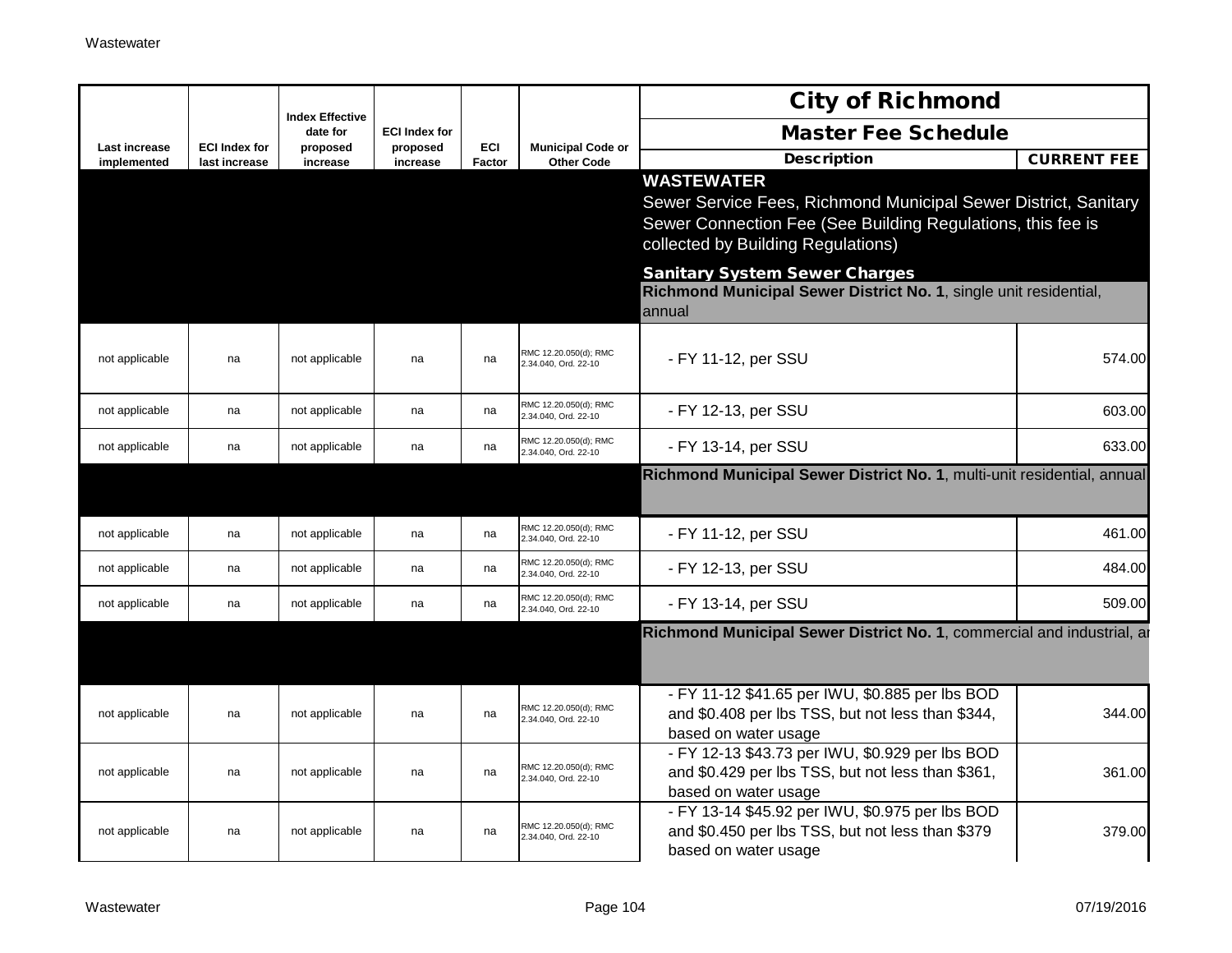|                                     |                                       | <b>Index Effective</b> |                      |               |                                                                                                       | <b>City of Richmond</b>                                                                                                                                                                   |                    |
|-------------------------------------|---------------------------------------|------------------------|----------------------|---------------|-------------------------------------------------------------------------------------------------------|-------------------------------------------------------------------------------------------------------------------------------------------------------------------------------------------|--------------------|
|                                     |                                       | date for               | <b>ECI Index for</b> |               |                                                                                                       | <b>Master Fee Schedule</b>                                                                                                                                                                |                    |
| <b>Last increase</b><br>implemented | <b>ECI Index for</b><br>last increase | proposed<br>increase   | proposed<br>increase | ECI<br>Factor | <b>Municipal Code or</b><br><b>Other Code</b>                                                         | <b>Description</b>                                                                                                                                                                        | <b>CURRENT FEE</b> |
|                                     |                                       |                        |                      |               |                                                                                                       | <b>WASTEWATER</b><br>Sewer Service Fees, Richmond Municipal Sewer District, Sanitary<br>Sewer Connection Fee (See Building Regulations, this fee is<br>collected by Building Regulations) |                    |
|                                     |                                       |                        |                      |               |                                                                                                       | <b>Wastewater Discharge Permitting Program</b>                                                                                                                                            |                    |
| 7-Jul-2015                          | 126.8                                 | 1-Jul-2016             | 129.9                | 1.02445       | RMC 2.34.040 RMC 6.02.180<br>RMC 12.18.140 RMC<br>12.20.050(b.1), Reso. 6-04;<br>Ord 8-06, Ord. 22-10 | Permit fee, Class I A (Categorical Industrial Users<br>as defined in 40 CFR Chapter I Subchapter N)<br>discharging more than 25,000 gallons of<br>wastewater per day                      | 3,355.00           |
| 7-Jul-2015                          | 126.8                                 | 1-Jul-2016             | 129.9                | 1.02445       | RMC 2.34.040 RMC 6.02.180<br>RMC 12.18.140 RMC<br>12.20.050(b.1), Reso. 6-04;<br>Ord 8-06, Ord. 22-10 | Permit fee, Class I B (Categorical Industrial Users<br>as defined in 40 CFR Chapter I Subchapter N)<br>discharging less than 25,000 gallons of<br>wastewater per day                      | 2,946.00           |
| 7-Jul-2015                          | 126.8                                 | 1-Jul-2016             | 129.9                | 1.02445       | RMC 2.34.040 RMC 6.02.180<br>RMC 12.18.140 RMC<br>12.20.050(b.1), Reso. 6-04;<br>Ord 8-06, Ord. 22-10 | Permit fee, Class II A (Significant Industrial User<br>as defined in 40 CFR 403.3(t) - discharging more<br>than 25,000 gallons of wastewater per day)                                     | 2,904.00           |
| 7-Jul-2015                          | 126.8                                 | 1-Jul-2016             | 129.9                | 1.02445       | RMC 2.34.040 RMC 6.02.180<br>RMC 12.18.140 RMC<br>2.20.050(b.1), Reso. 6-04;<br>Ord 8-06, Ord. 22-10  | Permit fee, Class II B (Significant Industrial User<br>as defined in 40 CFR 403.3(t) - discharging less<br>than 25,000 gallons of wastewater per day)                                     | 2,693.00           |
| 7-Jul-2015                          | 126.8                                 | 1-Jul-2016             | 129.9                | 1.02445       | RMC 2.34.040 RMC 6.02.180<br>RMC 12.18.140 RMC<br>12.20.050(b.1), Reso. 6-04;<br>Ord 8-06, Ord. 22-10 | Permit fee, Class III (Industrial User as<br>determined by the Control Authority)                                                                                                         | 1,169.00           |
| 7-Jul-2015                          | 126.8                                 | 1-Jul-2016             | 129.9                | 1.02445       | RMC 2.34.040 RMC 6.02.180<br>RMC 12.18.140 RMC<br>12.20.050(b.1), Reso. 6-04;<br>Ord 8-06, Ord, 22-10 | Permit fee, Class IV (Commercial Facility as<br>determined by the Control Authority)                                                                                                      | 716.00             |
| 7-Jul-2015                          | 126.8                                 | 1-Jul-2016             | 129.9                | 1.02445       | RMC 2.34.040 RMC 6.02.180<br>RMC 12.18.140 RMC<br>12.20.050(b.1), Reso. 6-04;<br>Ord 8-06, Ord. 22-10 | Permit fee, Class VI (one-time discharger,<br>discharging less than 60,000 gallons)                                                                                                       | 842.00             |
| not applicable                      | na                                    | not applicable         | na                   | na            | RMC 2.34.040 RMC 6.02.180<br>RMC 12.18.140 RMC<br>12.20.050(b.1), Reso. 6-04;<br>Ord 8-06, Ord. 22-10 | Baseline Monitoring Report Review for New<br>Categorical Dischargers as defined in 40 CFR<br>Chapter I, Subchapter N) charged at cost plus<br>overhead                                    | cost               |
|                                     |                                       |                        |                      |               |                                                                                                       | <b>Wastewater Inspection Program</b>                                                                                                                                                      |                    |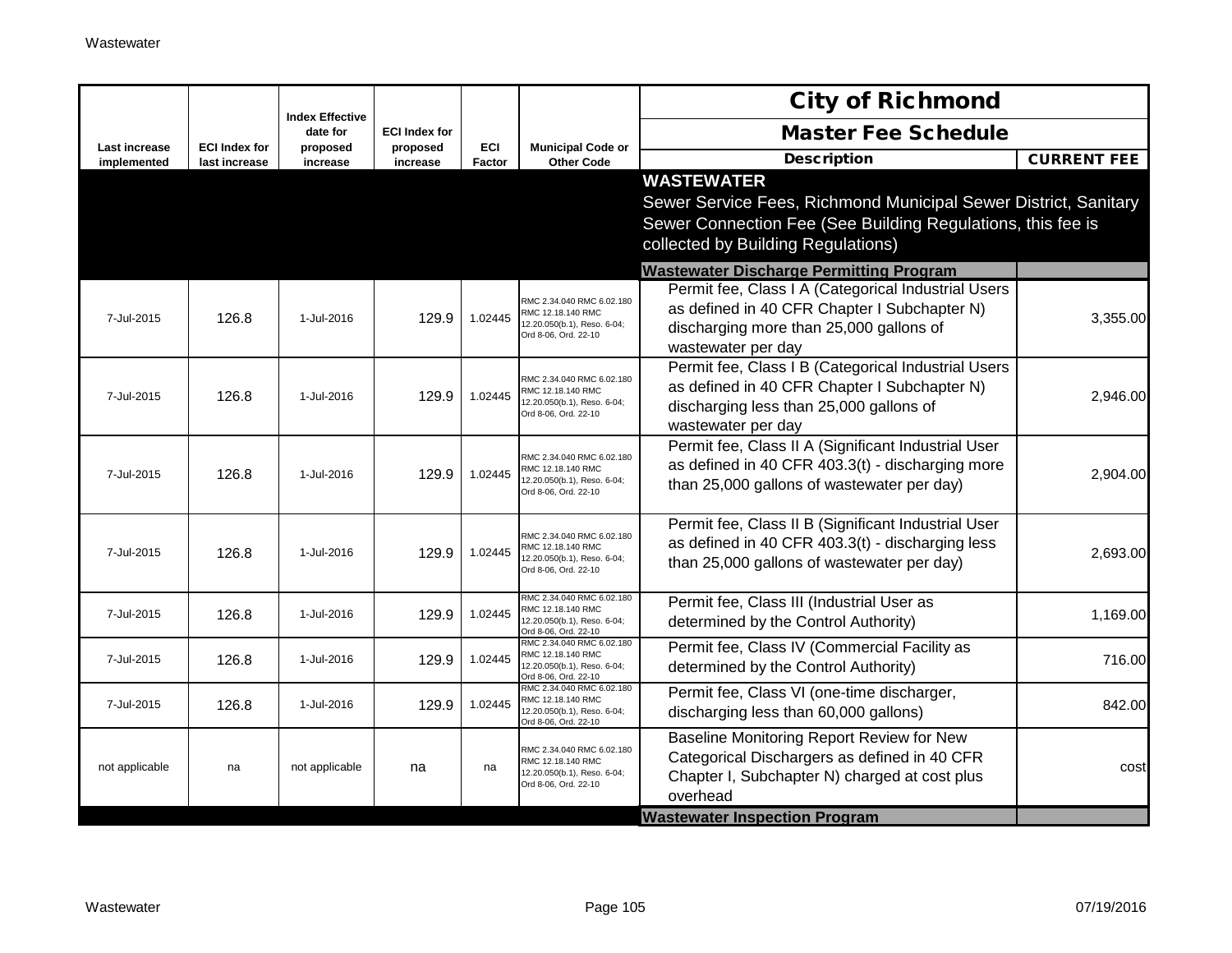|                                     |                                       |                                    |                      |               |                                                                                                            | <b>City of Richmond</b>                                                                                                                                                                   |                    |
|-------------------------------------|---------------------------------------|------------------------------------|----------------------|---------------|------------------------------------------------------------------------------------------------------------|-------------------------------------------------------------------------------------------------------------------------------------------------------------------------------------------|--------------------|
|                                     |                                       | <b>Index Effective</b><br>date for | <b>ECI Index for</b> |               |                                                                                                            | <b>Master Fee Schedule</b>                                                                                                                                                                |                    |
| <b>Last increase</b><br>implemented | <b>ECI Index for</b><br>last increase | proposed<br>increase               | proposed<br>increase | ECI<br>Factor | <b>Municipal Code or</b><br><b>Other Code</b>                                                              | <b>Description</b>                                                                                                                                                                        | <b>CURRENT FEE</b> |
|                                     |                                       |                                    |                      |               |                                                                                                            | <b>WASTEWATER</b><br>Sewer Service Fees, Richmond Municipal Sewer District, Sanitary<br>Sewer Connection Fee (See Building Regulations, this fee is<br>collected by Building Regulations) |                    |
| not applicable                      | na                                    | na                                 | na                   | na            | RMC 2.34.040 RMC 6.02.180<br>RMC 12.18.140 RMC<br>12.20.050(b.1), Reso. 6-04;<br>Ord 8-06, Ord. 22-10      | Additional Site Inspection fee charged at cost plus<br>overhead                                                                                                                           | cost               |
| 7-Jul-2015                          | 126.8                                 | 1-Jul-2016                         | 129.9                | 1.02445       | RMC 2.34.040 RMC 6.02.180<br>RMC 12.18.140 RMC<br>12.20.050(b.1), Reso. 6-04;<br>Ord 8-06, Ord. 22-10      | Violation Site Visit Inspection Charge, per site                                                                                                                                          | 246.00             |
| 7-Jul-2015                          | 126.8                                 | 1-Jul-2016                         | 129.9                | 1.02445       | RMC 2.34.040 RMC 6.02.180<br>RMC 12.18.140 RMC<br>12.20.050(b.2), Reso. 6-04;<br>Ord 8-06, Ord. 22-10      | Violation Site Visit Inspection Charge, per site,<br>when site includes monitoring, sampling or testing                                                                                   | 797.00             |
| not applicable                      | na                                    | not applicable                     | na                   | na            | RMC 2.34.040 RMC 6.02.180<br>RMC 12.18.140 RMC<br>12.20.050(b.2), Reso. 6-04;<br>Ord 8-06, Ord. 22-10      | Violation Laboratory Charges, cost plus 10%, as<br>needed                                                                                                                                 | $cost + 10%$       |
|                                     |                                       |                                    |                      |               |                                                                                                            | <b>Fats Oils and Grease Program Fees</b>                                                                                                                                                  |                    |
| 7-Jul-2015                          | 126.8                                 | 1-Jul-2016                         | 129.9                | 1.02445       | RMC 2.34.040 RMC 6.02.180<br>RMC 12.18.140(H.1) RMC<br>12.20.050(b.1), Reso. 6-04;<br>Ord 8-06, Ord. 22-10 | Permit fee, Class V (Commercial Facility classified<br>as a Fats, Oils and Grease "FOG" as determined<br>by the Control Authority)                                                        | 271.00             |
| not applicable                      | na                                    | not applicable                     | na                   | na            | RMC 2.34.040 RMC 6.02.180<br>RMC 12.18.140(H.3) RMC<br>12.20.050(b.1), Reso. 6-04;<br>Ord 8-06, Ord. 22-10 | Additional Site Inspection fee charged at cost plus<br>overhead                                                                                                                           | cost               |
| not applicable                      | na                                    | not applicable                     | na                   | na            | RMC 2.34.040 RMC 6.02.180<br>RMC 12.18.140(M.1) RMC<br>12.20.050(b.1), Reso. 6-04;<br>Ord 8-06, Ord. 22-10 | Food Handling Facilities with Grinders and no<br>treatment system - 10% surcharge will be added<br>to the annual sewer service fees                                                       | $fee + 10%$        |
|                                     |                                       |                                    |                      |               |                                                                                                            | <b>Wastewater Plan Review Fee</b>                                                                                                                                                         |                    |
| 7-Jul-2015                          | 126.8                                 | 1-Jul-2016                         | 129.9                | 1.02445       | R.M.C. 12.18.140 1N                                                                                        | Sewer connection plan review fee (<1 hour)                                                                                                                                                | 178.00             |
| not applicable                      | na                                    | not applicable                     | na                   | na            | R.M.C. 12.18.140 1N                                                                                        | Additional Staff time for Plan Review charged at<br>cost plus overhead                                                                                                                    | cost               |
|                                     |                                       |                                    |                      |               |                                                                                                            | <b>Certificate of Lateral Compliance</b>                                                                                                                                                  |                    |
| 7-Jul-2015                          | 126.8                                 | 1-Jul-2016                         | 129.9                | 1.02445       | RMC 12.17.070                                                                                              | Issuance of Certificate of Lateral Compliance after<br>sewer line repairs are complete and inspected                                                                                      | 162.00             |
|                                     |                                       |                                    |                      |               |                                                                                                            | <b>Miscellaneous</b>                                                                                                                                                                      |                    |
| 7-Jul-2015                          | 126.8                                 | 1-Jul-2016                         | 129.9                | 1.02445       | RMC 2.34                                                                                                   | Pre & post sewer lateral video review                                                                                                                                                     | 67.00              |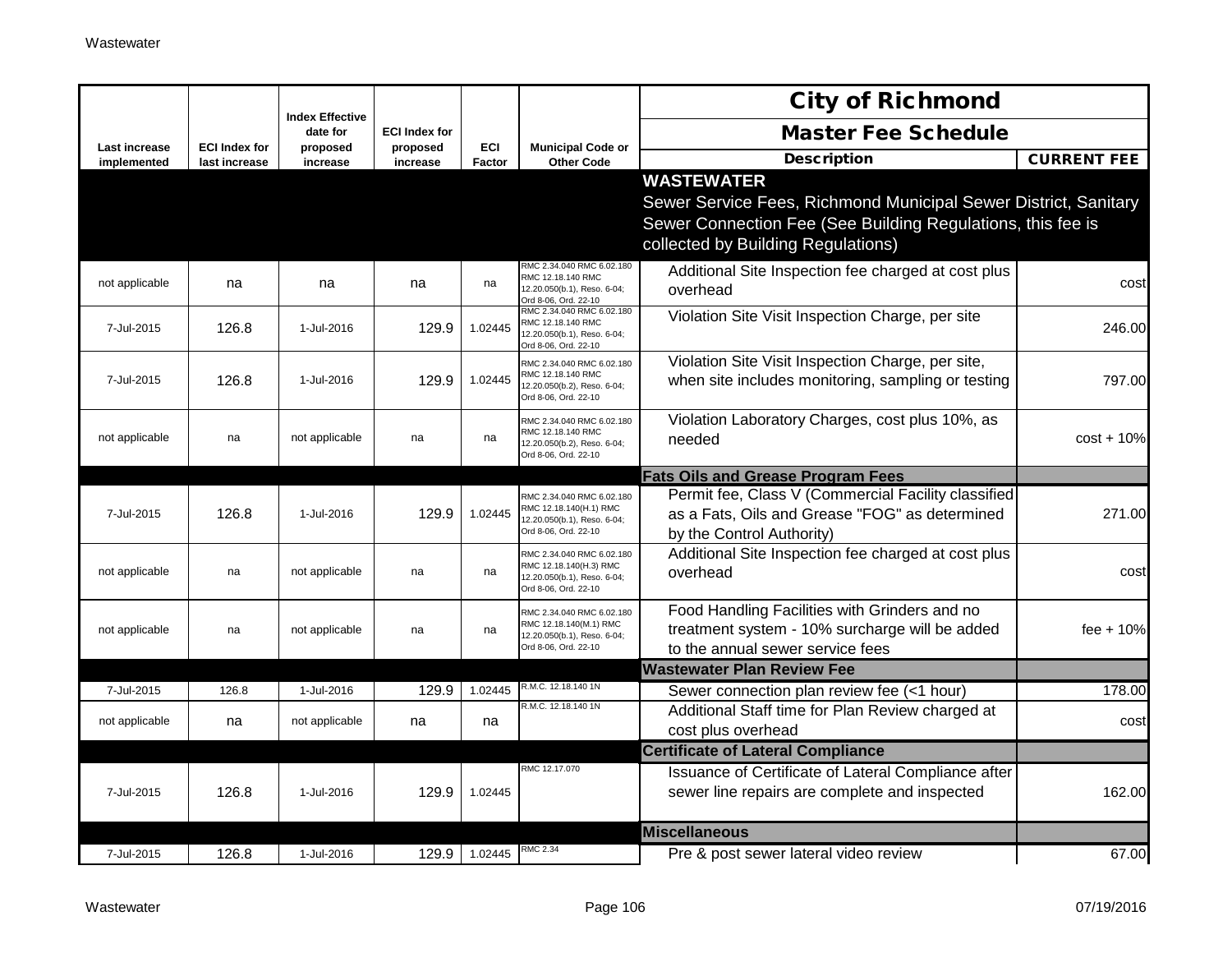|               |                      | <b>Index Effective</b> |                      |            |                                               | <b>City of Richmond</b>                                                                                                                                                                   |                    |
|---------------|----------------------|------------------------|----------------------|------------|-----------------------------------------------|-------------------------------------------------------------------------------------------------------------------------------------------------------------------------------------------|--------------------|
| Last increase | <b>ECI Index for</b> | date for               | <b>ECI Index for</b> | <b>ECI</b> |                                               | <b>Master Fee Schedule</b>                                                                                                                                                                |                    |
| implemented   | last increase        | proposed<br>increase   | proposed<br>increase | Factor     | <b>Municipal Code or</b><br><b>Other Code</b> | <b>Description</b>                                                                                                                                                                        | <b>CURRENT FEE</b> |
|               |                      |                        |                      |            |                                               | <b>WASTEWATER</b><br>Sewer Service Fees, Richmond Municipal Sewer District, Sanitary<br>Sewer Connection Fee (See Building Regulations, this fee is<br>collected by Building Regulations) |                    |
|               |                      |                        |                      |            |                                               | <b>HOURLY RATES</b>                                                                                                                                                                       |                    |
|               |                      |                        |                      |            |                                               | Fees for Work Performed by City Staff - Includes work performed in exces                                                                                                                  |                    |
| 7-Jul-2015    | 126.8                | 1-Jul-2016             | 129.9                | 1.02445    | RMC 12.04.120, RMC<br>12.04.130               | <b>City Engineer</b>                                                                                                                                                                      | 310.00             |
| 7-Jul-2015    | 126.8                | 1-Jul-2016             | 129.9                | .02445     | RMC 12.04.120, RMC<br>12.04.130               | Wastewater-Stormwater General Manager                                                                                                                                                     | 299.00             |
| 7-Jul-2015    | 126.8                | 1-Jul-2016             | 129.9                | 1.02445    | RMC 12.04.120, RMC<br>12.04.130               | Source Control Inspector III                                                                                                                                                              | 178.00             |
| 7-Jul-2015    | 126.8                | 1-Jul-2016             | 129.9                | 1.02445    | RMC 12.04.120, RMC<br>12.04.130               | Source Control Inspector II                                                                                                                                                               | 162.00             |
| 7-Jul-2015    | 126.8                | 1-Jul-2016             | 129.9                | 1.02445    | RMC 12.04.120, RMC<br>12.04.130               | Source Control Inspector I                                                                                                                                                                | 133.00             |
| 7-Jul-2015    | 126.8                | 1-Jul-2016             | 129.9                | 1.02445    | RMC 12.04.120, RMC<br>12.04.130               | <b>Engineer Asset Administrator</b>                                                                                                                                                       | 216.00             |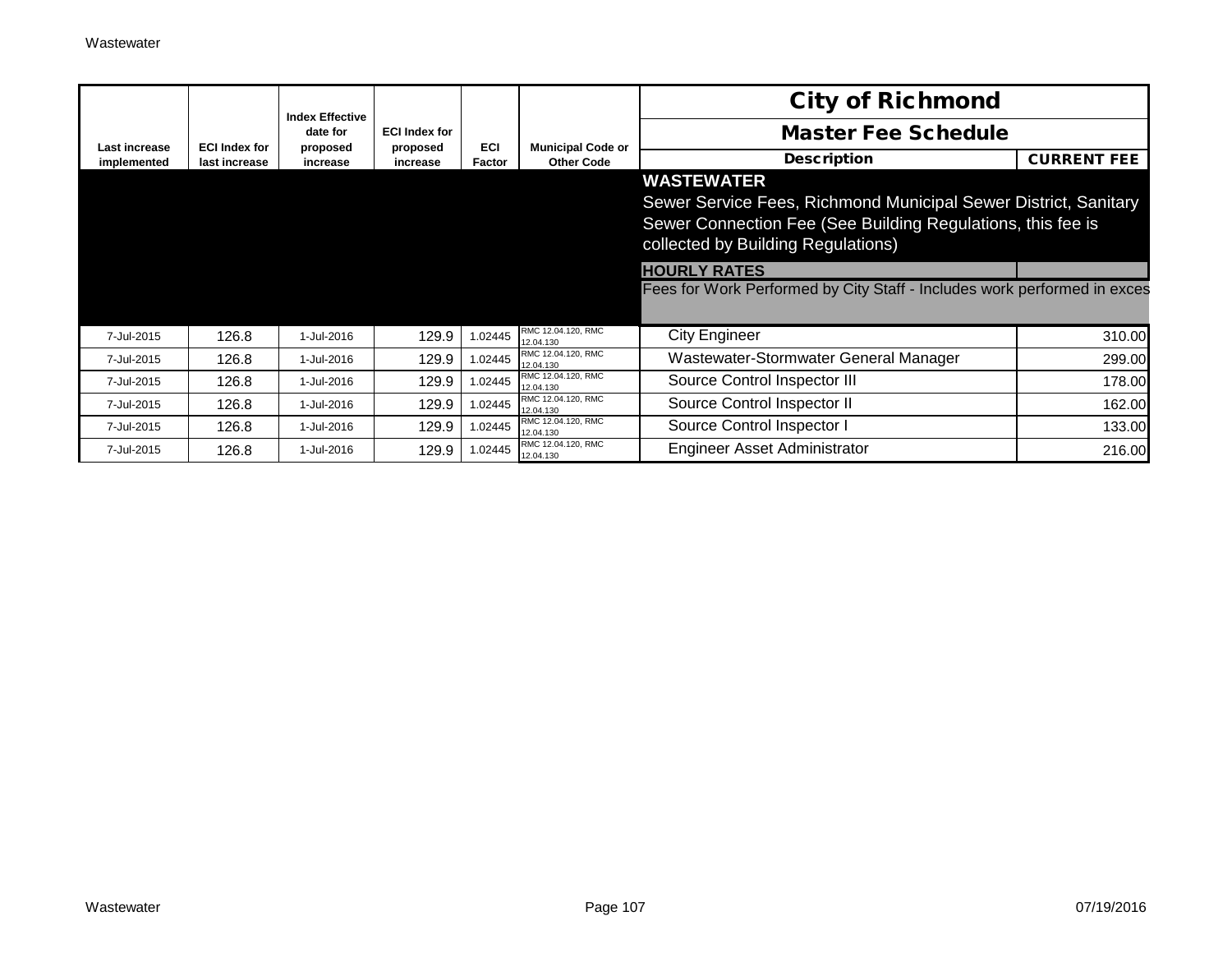|                              |                                       | <b>Index Effective</b> |                      |            |                                                                                | <b>City of Richmond</b>                                                                                     |                    |
|------------------------------|---------------------------------------|------------------------|----------------------|------------|--------------------------------------------------------------------------------|-------------------------------------------------------------------------------------------------------------|--------------------|
|                              |                                       | date for               | <b>ECI Index for</b> | <b>ECI</b> |                                                                                | <b>Master Fee Schedule</b>                                                                                  |                    |
| Last increase<br>implemented | <b>ECI Index for</b><br>last increase | proposed<br>increase   | proposed<br>increase | Factor     | <b>Municipal Code or</b><br><b>Other Code</b>                                  | <b>Description</b>                                                                                          | <b>Current Fee</b> |
|                              |                                       |                        |                      |            |                                                                                | <b>BUSINESS LICENSES</b>                                                                                    |                    |
|                              |                                       |                        |                      |            |                                                                                | A combination of fees may be charged.                                                                       |                    |
| 1-Oct-2006                   | N/A                                   | 1-Sep-2008             | N/A                  | N/A        | RMC 7.04.030, Ord. 8-03, RMC<br>13.45; RMC 2.34.040, Ord. 3-<br>04             | Basic Rate--for each business (each location),<br>annually (Plus additional employees)                      | 234.10             |
| 1-Oct-2006                   | N/A                                   | 1-Sep-2008             | N/A                  | N/A        | RMC 7.04.115.a, Ord. 8-03,<br>RMC 13.45; RMC 2.34.040,<br>Ord. 3-04            | Part-time Business (generates more than \$600<br>but less than \$1,000)--Per fiscal year, Annually          | 200.65             |
| 1-Oct-2006                   | N/A                                   | 1-Sep-2008             | N/A                  | N/A        | RMC 7.04.115.a, Ord. 8-03,<br>RMC 13.45: RMC 2.34.040.<br>Ord. 3-04            | Part-time Business (generates more than \$600<br>but less than \$1,000)--Per fiscal year, Semi-<br>annually | 100.30             |
| 1-Oct-2006                   | N/A                                   | 1-Sep-2008             | N/A                  | N/A        | RMC 7.04.200, Ord. 8-03, RMC<br>13.45; RMC 2.34.040, Ord. 3-                   | Duplicate (copy) of lost business license                                                                   | 45.15              |
| 1-Oct-2006                   | N/A                                   | 1-Sep-2008             | N/A                  | N/A        | RMC 7.04.030, Ord. 8-03, RMC<br>13.45; RMC 2.34.040, Ord. 3-<br>04             | Additional amount per employee, for 1 to 25<br>employees, annually                                          | 46.80              |
| 1-Oct-2006                   | N/A                                   | 1-Sep-2008             | N/A                  | N/A        | RMC 7.04.030, Ord. 8-03, RMC<br>13.45; RMC 2.34.040, Ord. 3-<br>04             | Additional amount per each employee, 25+<br>employees, annually                                             | 40.10              |
| 1-Oct-2006                   | N/A                                   | 1-Sep-2008             | N/A                  | N/A        | RMC 7.04.060, Ord. 8-03, RMC<br>13.45; RMC 2.34.040, Ord. 3-<br>$\overline{a}$ | Arcade                                                                                                      | 200.65             |
| 1-Oct-2006                   | N/A                                   | 1-Sep-2008             | N/A                  | N/A        | RMC 7.04.070, Ord. 8-03, RMC<br>13.45; RMC 2.34.040, Ord. 3-                   | Auction--Application fee                                                                                    | 167.20             |
| 1-Oct-2006                   | N/A                                   | 1-Sep-2008             | N/A                  | N/A        | RMC 7.04.070, Ord. 8-03, RMC<br>13.45; RMC 2.34.040, Ord. 3-                   | Auctioneer--Daily                                                                                           | 83.60              |
| 1-Oct-2006                   | N/A                                   | 1-Sep-2008             | N/A                  | N/A        | RMC 7.04.080, Ord. 8-03, RMC<br>13.45; RMC 2.34.040, Ord. 3-                   | Bowling Alley--Annual license fee if \$20,000 or<br>less of gross receipts                                  | 100.30             |
| 1-Oct-2006                   | N/A                                   | 1-Sep-2008             | N/A                  | N/A        | RMC 7.04.080, Ord. 8-03; RMC<br>2.34.040, Ord. 3-04                            | For each \$1,000 or fraction thereof over \$20,000                                                          | 5.00               |
| 1-Oct-2006                   | N/A                                   | 1-Sep-2008             | N/A                  | N/A        | RMC 7.04.050, Ord. 8-03, RMC<br>13.45; RMC 2.34.040, Ord. 3-                   | Carnival--Daily                                                                                             | 836.15             |
| 1-Oct-2006                   | N/A                                   | 1-Sep-2008             | N/A                  | N/A        | RMC 7.04.050, Ord. 8-03, RMC<br>13.45; RMC 2.34.040, Ord. 3-                   | Circus--Daily                                                                                               | 836.15             |
| 1-Oct-2006                   | N/A                                   | 1-Sep-2008             | N/A                  | N/A        | RMC 7.04.032, Ord. 8-03, RMC<br>13.45; RMC 2.34.040, Ord. 3-                   | Child Care Home--in which 7 or more children<br>receive in-home care, annually, plus per child fee          | 16.70              |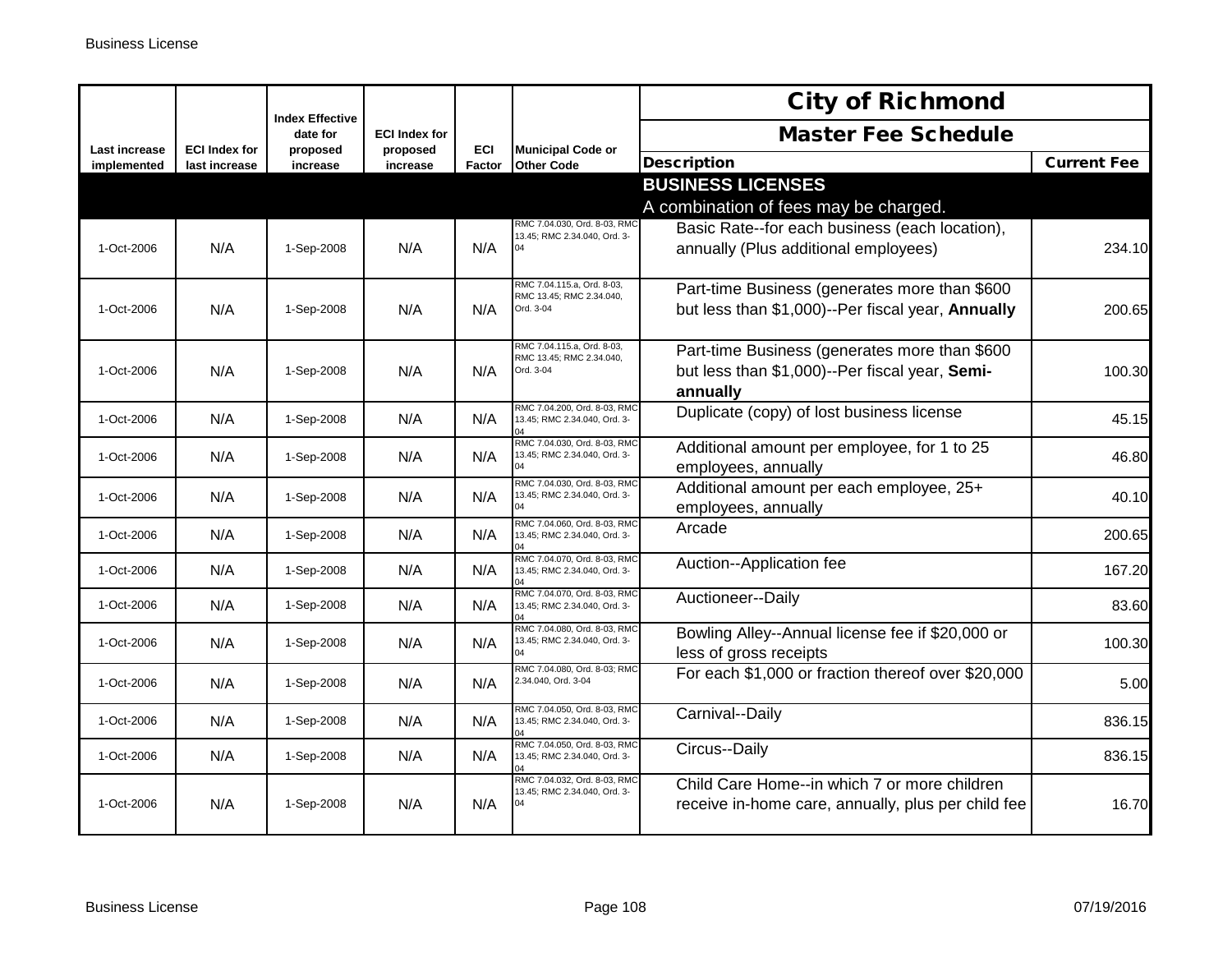|                              |                                       |                                    |                      |                      |                                                                                   | <b>City of Richmond</b>                                                                                                                                                               |                    |
|------------------------------|---------------------------------------|------------------------------------|----------------------|----------------------|-----------------------------------------------------------------------------------|---------------------------------------------------------------------------------------------------------------------------------------------------------------------------------------|--------------------|
|                              |                                       | <b>Index Effective</b><br>date for | <b>ECI Index for</b> |                      |                                                                                   | <b>Master Fee Schedule</b>                                                                                                                                                            |                    |
| Last increase<br>implemented | <b>ECI Index for</b><br>last increase | proposed<br>increase               | proposed<br>increase | <b>ECI</b><br>Factor | <b>Municipal Code or</b><br><b>Other Code</b>                                     | <b>Description</b>                                                                                                                                                                    | <b>Current Fee</b> |
|                              |                                       |                                    |                      |                      |                                                                                   | <b>BUSINESS LICENSES</b>                                                                                                                                                              |                    |
|                              |                                       |                                    |                      |                      |                                                                                   | A combination of fees may be charged.                                                                                                                                                 |                    |
| 1-Oct-2006                   | N/A                                   | 1-Sep-2008                         | N/A                  | N/A                  | RMC 7.04.032, Ord. 8-03, RMC<br>13.45; RMC 2.34.040, Ord. 3-<br>$\Omega$          | Child Care Home Per Child Fee--Per child,<br>annually                                                                                                                                 | 6.65               |
| 1-Oct-2006                   | N/A                                   | 1-Sep-2008                         | N/A                  | N/A                  | RMC 7.24.100, Ord. 8-03, RMO<br>13.45; RMC 2.34.040, Ord. 3-                      | Close-Out Sale--Application fee (for 30 days)                                                                                                                                         | 41.80              |
| 1-Oct-2006                   | N/A                                   | 1-Sep-2008                         | N/A                  | N/A                  | RMC 7.04.260, Ord. 8-03, RMC<br>13.45; RMC 2.34.040, Ord. 3-                      | Contractor/subcontractor (out of city) and<br>businesses without a fixed place of business in<br>the City of Richmond, quarterly, plus amount for<br>additional employees (see below) | 75.25              |
| 1-Oct-2006                   | N/A                                   | 1-Sep-2008                         | N/A                  | N/A                  | RMC 7.04.030, Ord. 8-03, RMC<br>13.45; RMC 2.34.040, Ord. 3-                      | Additional amounts per quarter, per employee<br>who will be working on the job at any time in the<br>City of Richmond, up to 25                                                       | 11.70              |
| 1-Oct-2006                   | N/A                                   | 1-Sep-2008                         | N/A                  | N/A                  | RMC 7.04.030, Ord. 8-03, RMC<br>13.45; RMC 2.34.040, Ord. 3-                      | Additional amount for each employee, over 25,<br>quarterly                                                                                                                            | 10.00              |
| 1-Oct-2006                   | N/A                                   | 1-Sep-2008                         | N/A                  | N/A                  | RMC 7.04.050, Ord, 8-03, RMC<br>13.45; RMC 2.34.040, Ord. 3-                      | Hawker--Daily, if article sold is not a patent or<br>other medicine                                                                                                                   | 83.60              |
| 1-Oct-2006                   | N/A                                   | 1-Sep-2008                         | N/A                  | N/A                  | RMC 7.04.050, Ord. 8-03, RMC<br>13.45; RMC 2.34.040, Ord. 3-<br>$\overline{14}$   | Hawker--Daily, patent or other medicine                                                                                                                                               | 167.20             |
| not applicable               | N/A                                   | Not applicable                     | N/A                  | N/A                  | RMC 7.04.125, Ord. 8-03, RMO<br>13.45; RMC 2.34.040, Ord. 3-<br>04                | Hazardous Waste Facilities--Fee shall not<br>exceed ten percent of facility's annual gross<br>receipts, quarterly                                                                     | 10%                |
| 1-Oct-2006                   | N/A                                   | 1-Sep-2008                         | N/A                  | N/A                  | RMC 7.04.050, Ord. 8-03, RMC<br>13.45; RMC 2.34.040, Ord. 3-                      | Itinerant Show--Daily                                                                                                                                                                 | 83.60              |
| 1-Oct-2006                   | N/A                                   | 1-Sep-2008                         | N/A                  | N/A                  | RMC 7.04.090, Ord. 8-03, RMC<br>13.45; RMC 2.34.040, Ord. 3-                      | Juke Box--Payable annually or semi-annually,<br>per machine, per year                                                                                                                 | 60.20              |
| 1-Oct-2006                   | N/A                                   | 1-Sep-2008                         | N/A                  | N/A                  | RMC 7.28.030.b, Ord. 8-03,<br>RMC 13.45, RMC 7.04.137;<br>RMC 2.34.040, Ord. 3-04 | Junkyard Application Fee (in addition to basic fee<br>schedule)                                                                                                                       | 41.80              |
| 1-Oct-2006                   | N/A                                   | 1-Sep-2008                         | N/A                  | N/A                  | RMC 7.04.090, Ord. 8-03, RMC<br>13.45; RMC 2.34.040, Ord. 3-<br>04                | Mechanical Musical Instruments--\$18/semi-<br>annually or                                                                                                                             | 30.10              |
| 1-Oct-2006                   | N/A                                   | 1-Sep-2008                         | N/A                  | N/A                  | RMC 7.04.090, Ord. 8-03, RMC<br>13.45; RMC 2.34.040, Ord. 3-                      | Mechanical Musical Instruments--\$36 annually,<br>per instrument                                                                                                                      | 60.20              |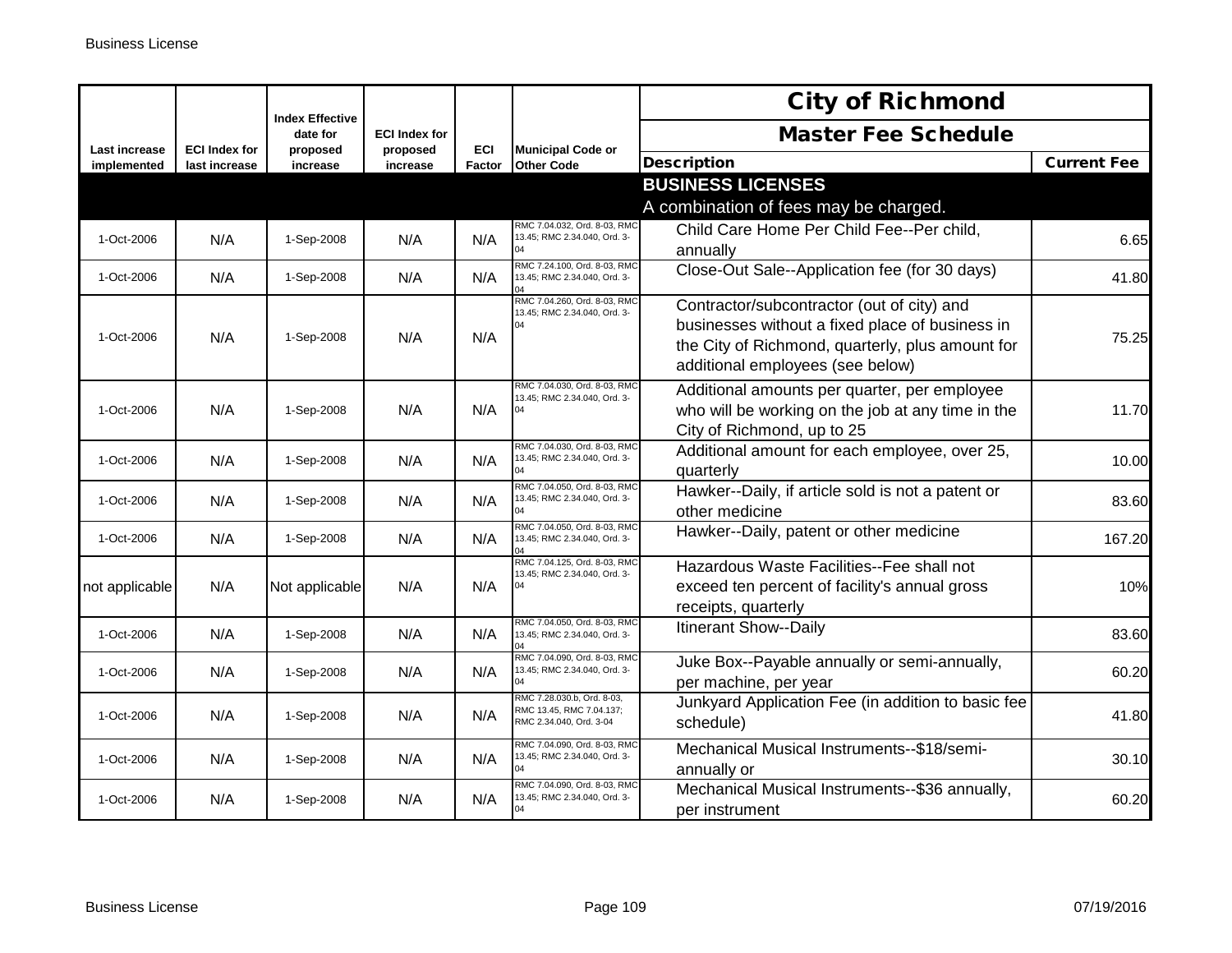|                              |                                       | <b>Index Effective</b> |                      |               |                                                                                    | <b>City of Richmond</b>                                       |                    |  |
|------------------------------|---------------------------------------|------------------------|----------------------|---------------|------------------------------------------------------------------------------------|---------------------------------------------------------------|--------------------|--|
|                              |                                       | date for               | <b>ECI Index for</b> |               |                                                                                    | <b>Master Fee Schedule</b>                                    |                    |  |
| Last increase<br>implemented | <b>ECI Index for</b><br>last increase | proposed<br>increase   | proposed<br>increase | ECI<br>Factor | <b>Municipal Code or</b><br><b>Other Code</b>                                      | <b>Description</b>                                            | <b>Current Fee</b> |  |
|                              |                                       |                        |                      |               |                                                                                    | <b>BUSINESS LICENSES</b>                                      |                    |  |
|                              |                                       |                        |                      |               |                                                                                    | A combination of fees may be charged.                         |                    |  |
|                              |                                       |                        |                      |               | RMC 11.56.040.b/c, Ord. 8-03,<br>RMC 13.45, RMC 7.04.065;                          | Mechanical or Electronic Amusement Device                     |                    |  |
|                              |                                       |                        |                      |               | RMC 2.34.040, Ord. 3-04                                                            | Police Permit--One calendar year (prorated for                |                    |  |
| 1-Oct-2006                   | N/A                                   | 1-Sep-2008             | N/A                  | N/A           |                                                                                    | calendar quarters), per device (plus conditional              | 56.05              |  |
|                              |                                       |                        |                      |               |                                                                                    | use permit paid to Planning Department)                       |                    |  |
|                              |                                       |                        |                      |               | RMC 7.76.040, Ord. 8-03, RMC                                                       | Mobilehome Park--Per mobilehome lot, annually                 |                    |  |
| 1-Oct-2006                   | N/A                                   | 1-Sep-2008             | N/A                  | N/A           | 7.04.138, RMC 13.45; RMC<br>2.34.040, Ord. 3-04                                    |                                                               | 83.60              |  |
|                              |                                       |                        |                      |               |                                                                                    | <b>Motion Picture Theater</b>                                 |                    |  |
| 1-Oct-2006                   | N/A                                   | 1-Sep-2008             | N/A                  | N/A           | RMC 7.04.040, Ord. 8-03, RMC<br>13.45; RMC 2.34.040, Ord. 3-                       | Up to \$20,000 annual gross recipts                           | 100.30             |  |
| 1-Oct-2006                   | N/A                                   | 1-Sep-2008             | N/A                  | N/A           | RMC 7.04.040, Ord. 8-03; RMC<br>2.34.040, Ord. 3-04                                | >\$20,000 annual gross receipts, add \$3 for each             | 3.00               |  |
|                              |                                       |                        |                      |               |                                                                                    | \$1,000 or fraction thereof over \$20,000                     |                    |  |
| 1-Oct-2006                   | N/A                                   | 1-Sep-2008             | N/A                  | N/A           | RMC 7.04.135.a, Ord. 8-03,<br>RMC 13.45; RMC 2.34.040,<br>Ord. 3-04                | Oil Drilling--Daily                                           | 83.60              |  |
|                              |                                       |                        |                      |               | RMC 7.04.135.c, Ord. 8-03,<br>RMC 13.45; RMC 2.34.040,                             | Oil Production/per barrel of oil produced (paid               |                    |  |
| 1-Oct-2006                   | N/A                                   | 1-Sep-2008             | N/A                  | N/A           | Ord. 3-04                                                                          | monthly within fifteen days after close of calendar<br>month) | 0.15               |  |
| 1-Oct-2006                   | N/A                                   | 1-Sep-2008             | N/A                  | N/A           | Ord. 8-03, RMC 7.04.135.b,<br>RMC 13.45; RMC 2.34.040,<br>Ord. 3-04                | Oil Production--First year, per well                          | 668.95             |  |
| 1-Oct-2006                   | N/A                                   | 1-Sep-2008             | N/A                  | N/A           | Ord. 8-03, RMC 7.04.135.b,<br>RMC 13.45; RMC 2.34.040,<br>Ord. 3-04                | Oil Production--Each year thereafter, per well                | 133.75             |  |
|                              | <b>Peddler/Solicitor</b>              |                        |                      |               |                                                                                    |                                                               |                    |  |
| 1-Oct-2006                   | N/A                                   | 1-Sep-2008             | N/A                  | N/A           | RMC 7.04.100, RMC 7.40.020-<br>c, Ord. 8-03, RMC 13.45; RMC<br>2.34.040, Ord. 3-04 | 6-month business license (plus Police Permit)                 | 100.30             |  |
| 1-Oct-2006                   | N/A                                   | 1-Sep-2008             | N/A                  | N/A           | RMC 7.04.100, Ord. 8-03, RMC<br>7.40.020-c, RMC 13.45; RMC<br>2.34.040, Ord. 3-04  | 1-year business license (plus Police Permit)                  | 200.65             |  |
| 1-Oct-2006                   | N/A                                   | 1-Sep-2008             | N/A                  | N/A           | RMC 7.40.040/ 7.40/042; RMC<br>2.34.040, Ord. 3-04                                 | <b>Bond</b>                                                   | 959.50             |  |
| 1-Oct-2006                   | N/A                                   | 1-Sep-2008             | N/A                  | N/A           | RMC 7.04.210, RMC 13.45,<br>Ord. 8-03; RMC 2.34.040, Ord.                          | <b>Location Change Amendment Fee</b>                          | 36.75              |  |
|                              |                                       |                        |                      |               | $3-04$<br>RMC 7.04.210, RMC 13.45,                                                 |                                                               |                    |  |
| 1-Oct-2006                   | N/A                                   | 1-Sep-2008             | N/A                  | N/A           | Ord. 8-03: RMC 2.34.040. Ord.<br>$3-04$                                            | <b>Transfer Fee</b>                                           | 36.75              |  |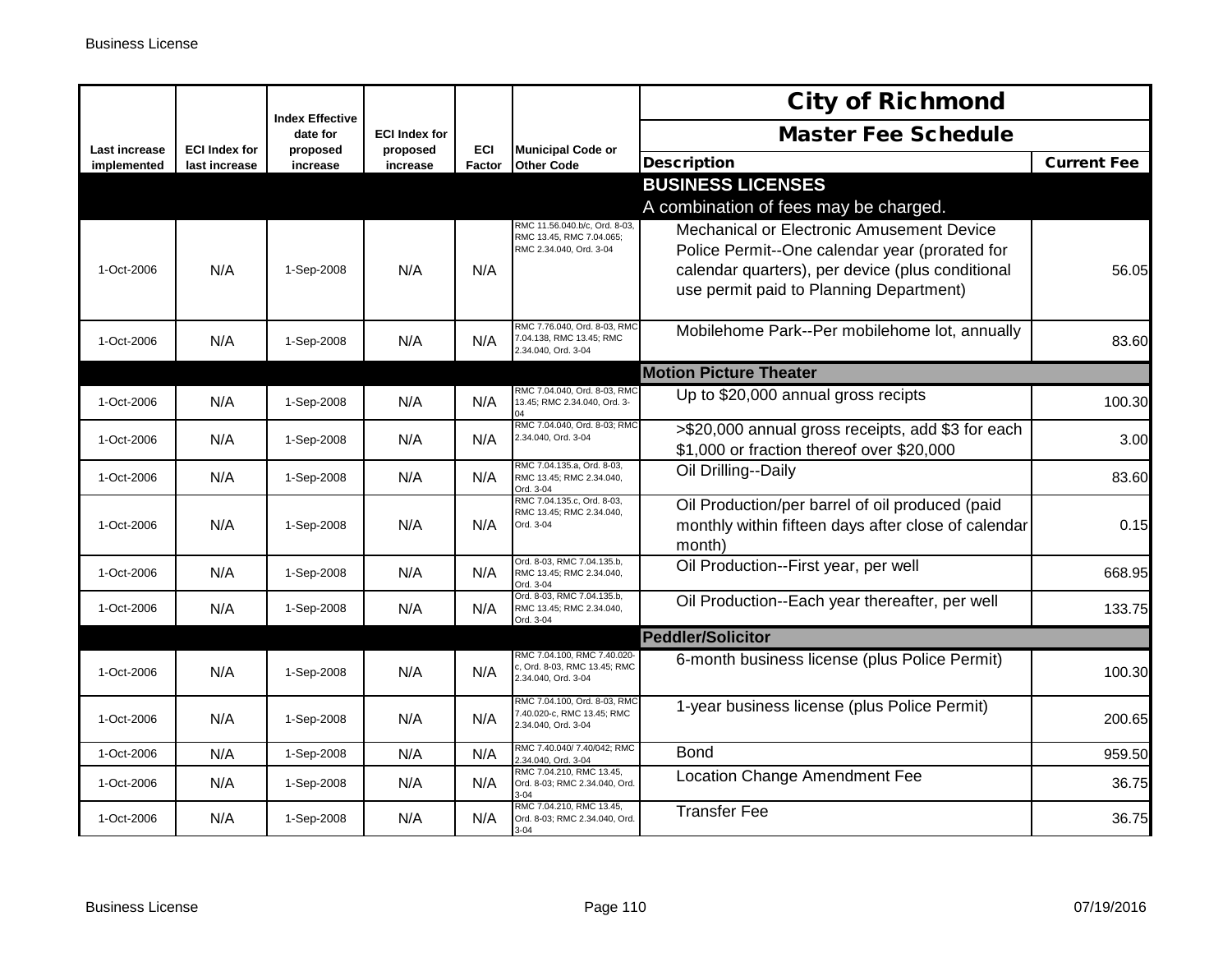|                              |                                       |                                    |                      |               |                                                                                   | <b>City of Richmond</b>                                                                       |                         |
|------------------------------|---------------------------------------|------------------------------------|----------------------|---------------|-----------------------------------------------------------------------------------|-----------------------------------------------------------------------------------------------|-------------------------|
|                              |                                       | <b>Index Effective</b><br>date for | <b>ECI Index for</b> |               |                                                                                   | <b>Master Fee Schedule</b>                                                                    |                         |
| Last increase<br>implemented | <b>ECI Index for</b><br>last increase | proposed<br>increase               | proposed<br>increase | ECI<br>Factor | <b>Municipal Code or</b><br><b>Other Code</b>                                     | <b>Description</b>                                                                            | <b>Current Fee</b>      |
|                              |                                       |                                    |                      |               |                                                                                   | <b>BUSINESS LICENSES</b><br>A combination of fees may be charged.                             |                         |
| 1-Oct-2006                   | N/A                                   | 1-Sep-2008                         | N/A                  | N/A           | Ord. 8-03, RMC 7.04.105, RMC<br>13.45, RMC 7.40.030: RMC<br>2.34.040, Ord. 3-04   | Police Permit (plus Business License permit)                                                  | 11.20                   |
| 1-Oct-2006                   | N/A                                   | 1-Sep-2008                         | N/A                  | N/A           | Ord. 8-03, RMC 7.04.105, RMC<br>13.45, RMC 7.40.030.d; RMC<br>2.34.040, Ord. 3-04 | Police Permit Renewal (plus Business License<br>permit)                                       | 5.60                    |
| 1-Oct-2006                   | N/A                                   | 1-Sep-2008                         | N/A                  | N/A           | RMC 7.04.110, Ord. 8-03, RMC<br>13.45; RMC 2.34.040, Ord. 3-                      | Photographs, enlargements, frames, coupons,<br>and orders for taking photographs--Semi-annual | 50.15                   |
| 1-Oct-2006                   | N/A                                   | 1-Sep-2008                         | N/A                  | N/A           | RMC 7.04.110, Ord. 8-03, RMC<br>13.45; RMC 2.34.040, Ord. 3-<br>04                | Photographs, enlargements, frames, coupons,<br>and orders for taking photographs--Per day     | 16.70                   |
| 1-Oct-2006                   | N/A                                   | 1-Sep-2008                         | N/A                  | N/A           | RMC 7.04.080, Ord. 8-03, RMC<br>13.45; RMC 2.34.040, Ord. 3-<br>14                | Pool or Billiard Room--Per table, annually                                                    | 50.15                   |
| 1-Oct-2006                   | N/A                                   | 1-Sep-2008                         | N/A                  | N/A           | RMC 7.04.051, Ord. 8-03, RMC<br>13.45; RMC 2.34.040, Ord. 3-<br>04                | Racing Forms Application Fee (vendor)                                                         | 8.35                    |
| 1-Oct-2006                   | N/A                                   | 1-Sep-2008                         | N/A                  | N/A           | RMC 7.04.051, Ord. 8-03, RMC<br>13.45; RMC 2.34.040, Ord. 3-                      |                                                                                               | 668.95                  |
| 1-Oct-2006                   | N/A                                   | 1-Sep-2008                         | N/A                  | N/A           | RMC 7.04.050, Ord. 8-03, RMC<br>13.45: RMC 2.34.040. Ord. 3-                      | Rodeo--Daily                                                                                  | 501.70                  |
| 1-Oct-2006                   | N/A                                   | 1-Sep-2008                         | N/A                  | N/A           | RMC 7.04.060, Ord. 8-03, RMC<br>13.45; RMC 2.34.040, Ord. 3-                      | <b>Shooting Gallery--Annually</b>                                                             | 133.75                  |
| 1-Oct-2006                   | N/A                                   | 1-Sep-2008                         | N/A                  | N/A           | RMC 7.04.120, Ord. 8-03, RMC<br>13.45; RMC 2.34.040, Ord. 3-                      | Taxicab--Per cab                                                                              | 83.60                   |
| 1-Oct-2006                   | N/A                                   | 1-Sep-2008                         | N/A                  | N/A           | RMC 7.04.092, Ord. 8-03.<br>RMC 13.45; RMC 2.34.040,<br>Ord. 3-04                 | Weight Scales--Per scale, annually                                                            | 3.30                    |
|                              |                                       |                                    |                      |               |                                                                                   | Delinquency/Late Fee (business license renewal)                                               |                         |
| Not applicable               | N/A                                   | Not applicable                     | N/A                  | N/A           | RMC 7.04.290, Ord. 8-03; RMC<br>2.34.040, Ord. 3-04                               | Days 1-30                                                                                     | 10% of licensing<br>fee |
| Not applicable               | N/A                                   | Not applicable                     | N/A                  | N/A           | RMC 7.04.290, Ord. 8-03; RMC<br>2.34.040, Ord. 3-04                               | Days 31-60                                                                                    | 25% of licensing<br>fee |
| Not applicable               | N/A                                   | Not applicable                     | N/A                  | N/A           | RMC 7.04.290, Ord. 8-03; RMC<br>2.34.040, Ord. 3-04                               | Over 60 Days                                                                                  | 50% of licensing<br>fee |
|                              |                                       |                                    |                      |               |                                                                                   | <b>Monthly New Business License Report</b>                                                    |                         |
| Not applicable               | N/A                                   | Not applicable                     | N/A                  | N/A           | RMC 7.04.290, Ord. 8-03; RMC<br>2.34.040, Ord. 3-04                               | Fee for a copy of the Monthly New Business<br><b>License Report</b>                           | 2.00                    |